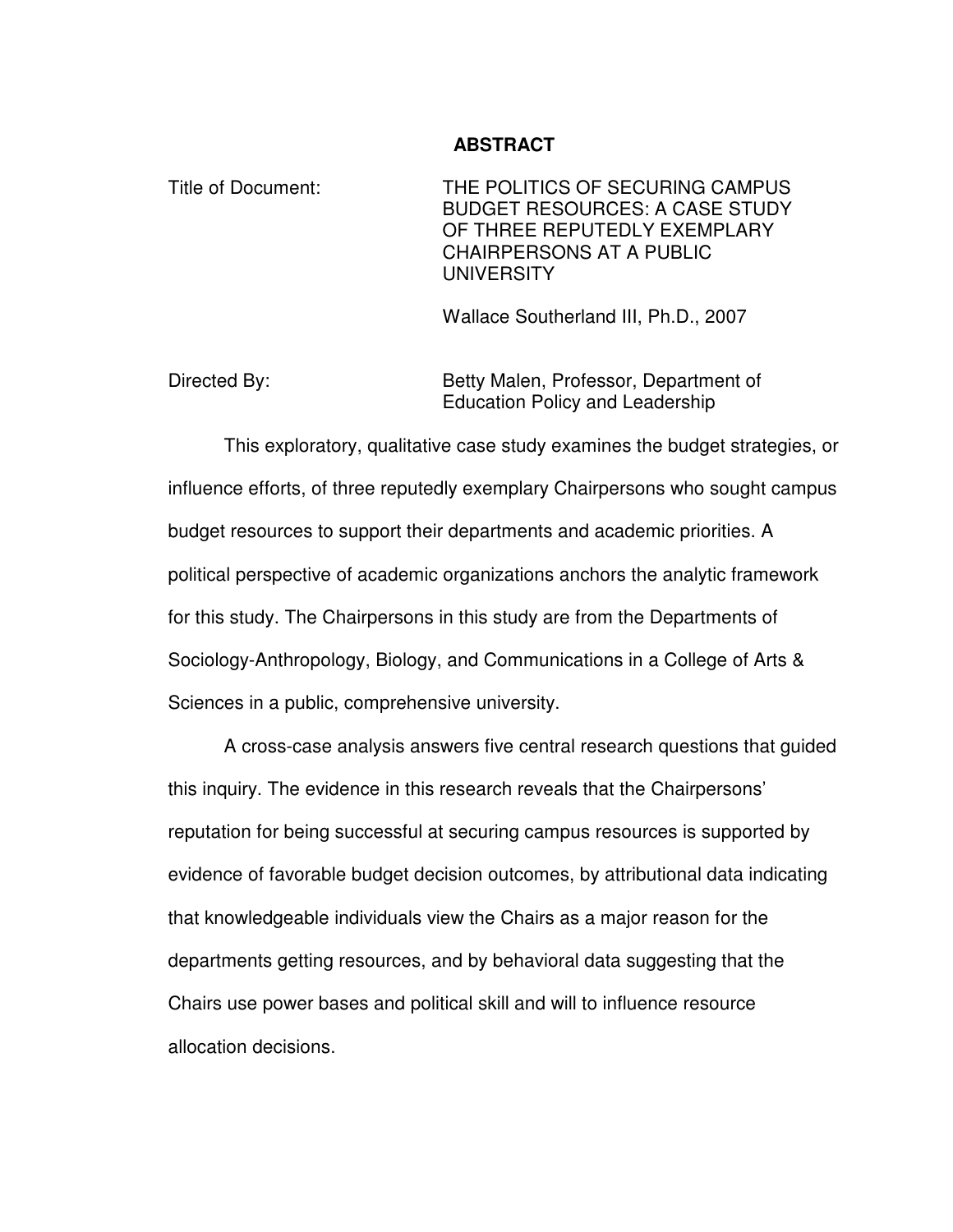The key findings reveal that the Chairs: (1) broadened their targets of influence in an effort to shape allocation decisions for their departments; (2) sought reasonable budget resources which may have reduced difficulties in securing resources; (3) were successful, in part, because their requests were aligned with university priorities and the priorities of the Dean and campus leaders; (4) possessed relevant power resources that were viewed by some to be a factor in their success; and (5) employed a common set of strategies. This study extends current literature on general budgeting practices in higher education settings, budget strategies chosen by department Chairs, and the power and influence of academic department Chairs. Where some studies focus only on listing strategies or limiting analysis to strategies on preparing the budget itself, this study analyzes contextual issues and the dynamics that affect the choice of strategies for securing budget resources. Three conclusions and three recommendations for future research are included in the study.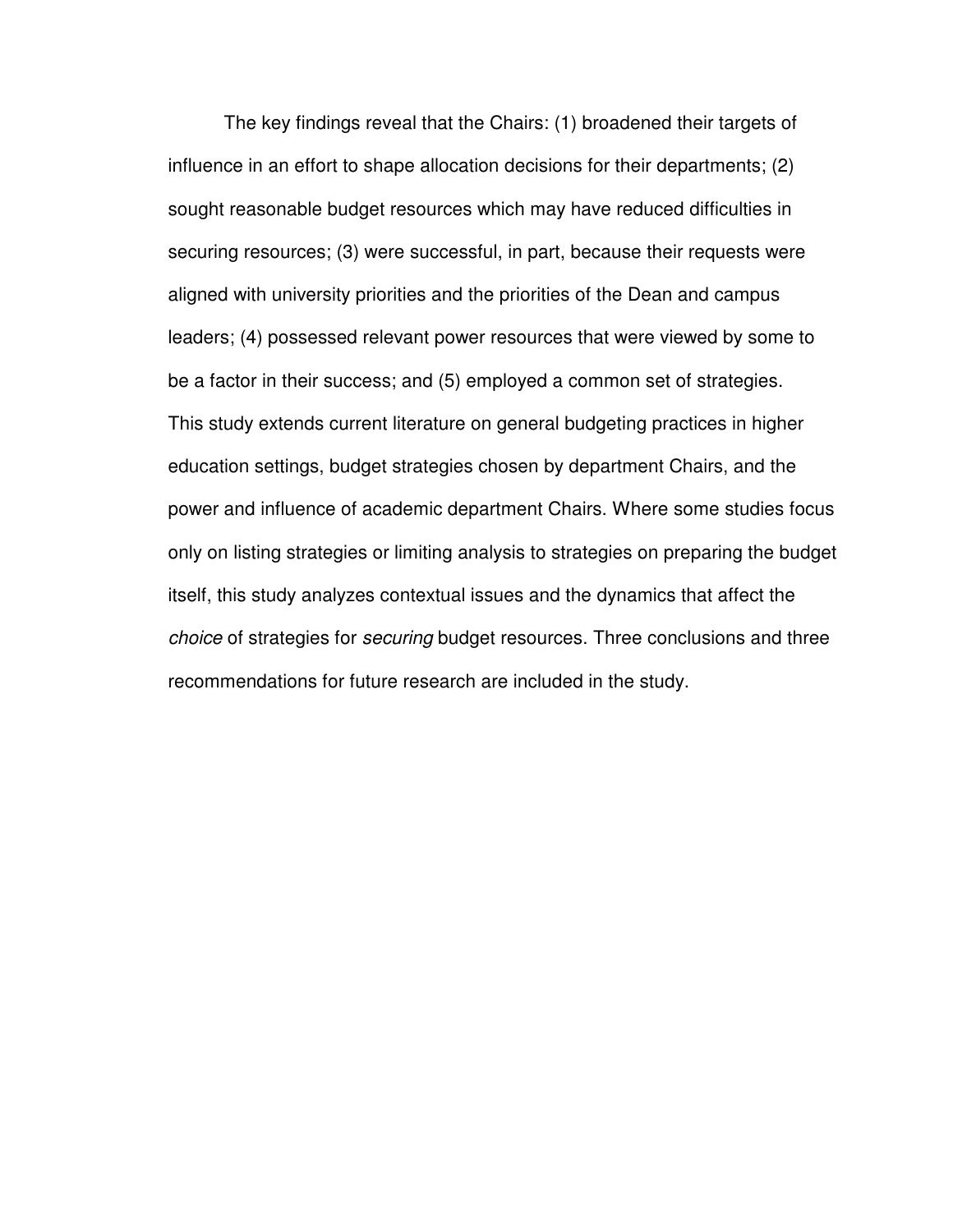## THE POLITICS OF SECURING CAMPUS BUDGET RESOURCES: A CASE STUDY OF THREE REPUTEDLY EXEMPLARY CHAIRPERSONS AT A PUBLIC UNIVERSITY

By

Wallace Southerland III

Dissertation submitted to the Faculty of the Graduate School of the University of Maryland, College Park, in partial fulfillment of the requirements for the degree of Doctor of Philosophy 2007

Advisory Committee:

Professor Betty Malen, Chair Professor Emeritus, Robert Berdahl Doctor George Marx, Dean's Representative Professor Thomas Weible Associate Professor Emeritus, Frank Schmidtlein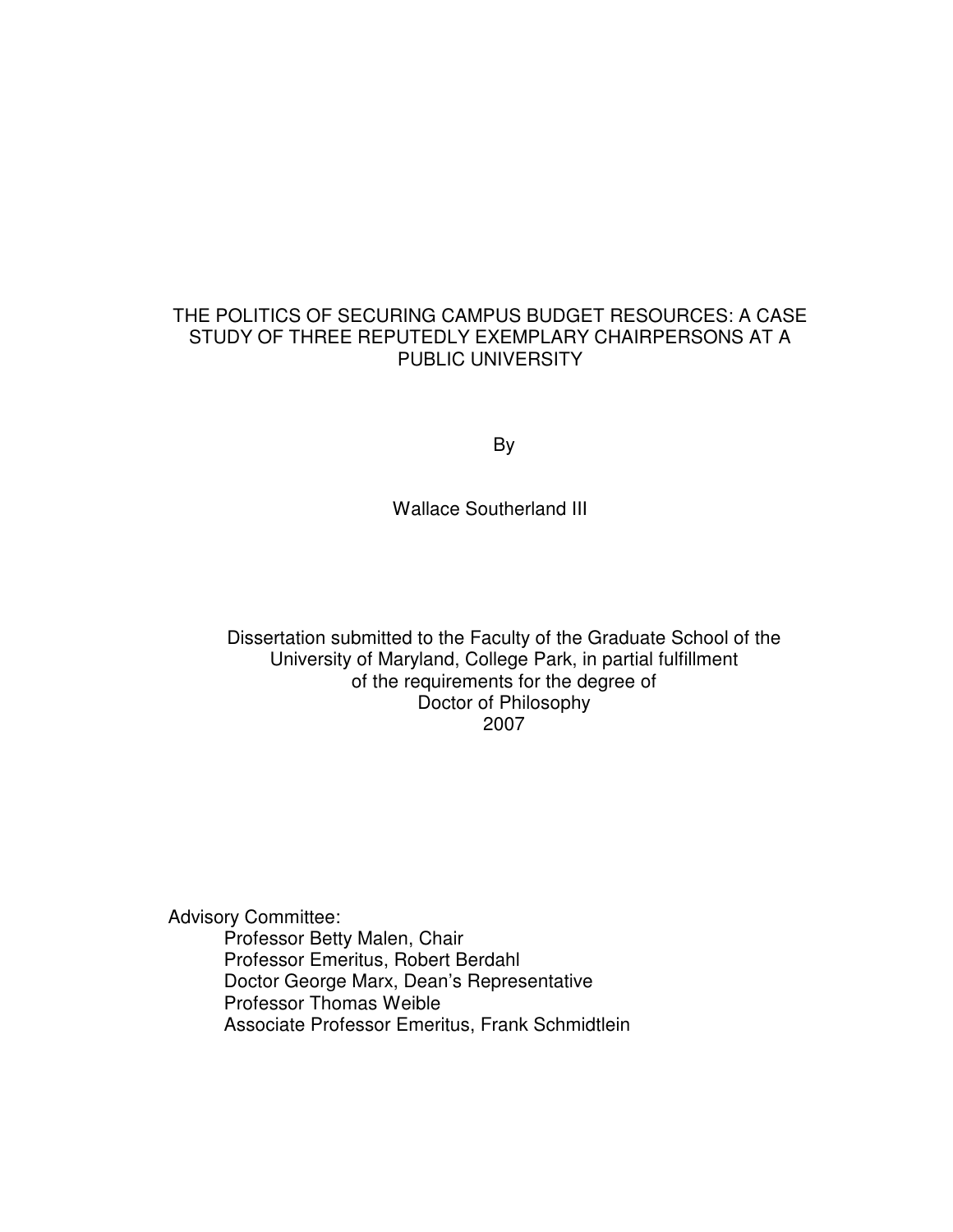© Copyright by Wallace Southerland III 2007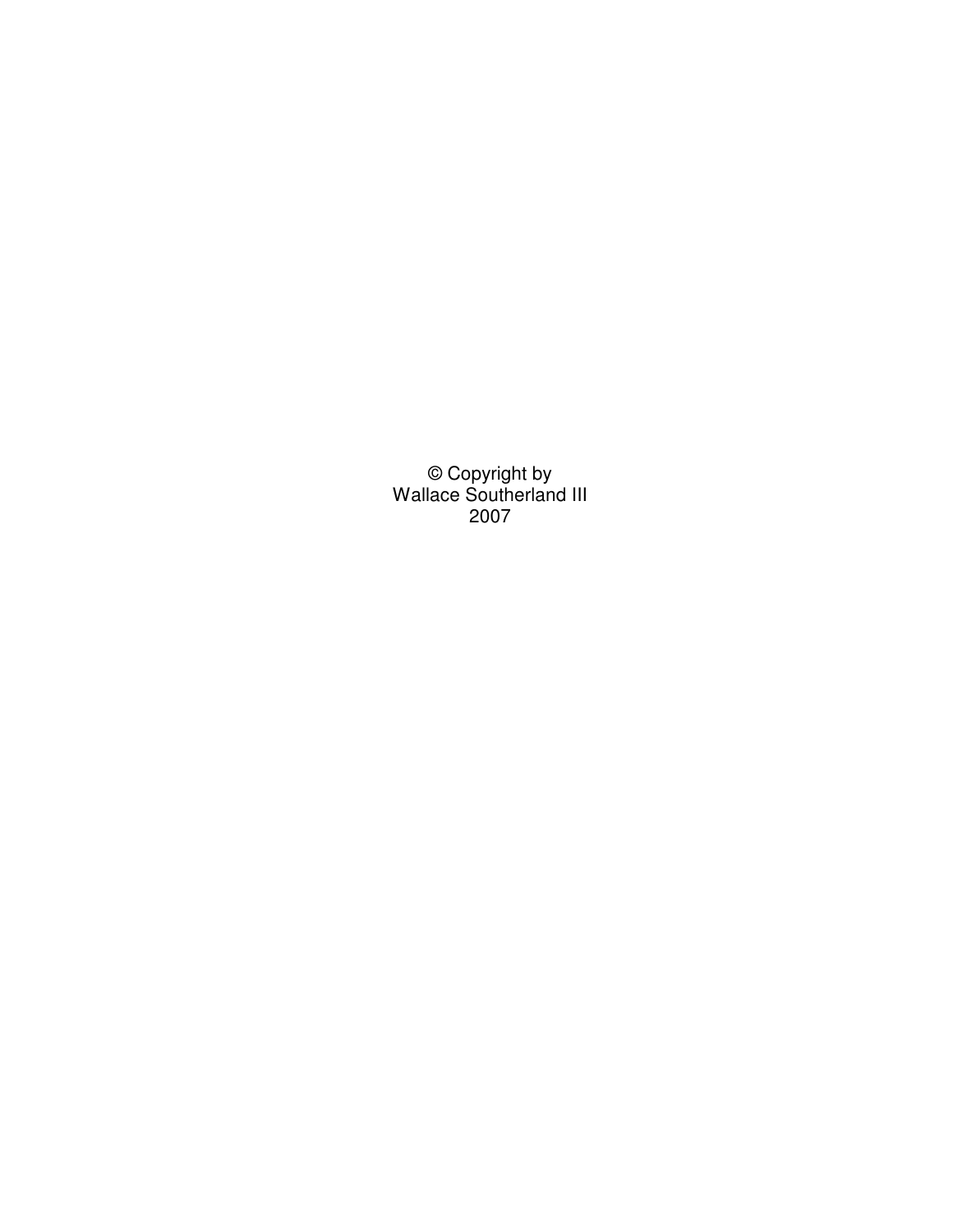## **Dedication**

This research is dedicated in loving memory to those who were living at the beginning but not at the end…

> My mother, Jacqueline My father, Wallace My grandfather, Wallace

I wish you were here.

…and to my daughter, Kia Isabelle Renée Southerland, who will surpass me.

مچ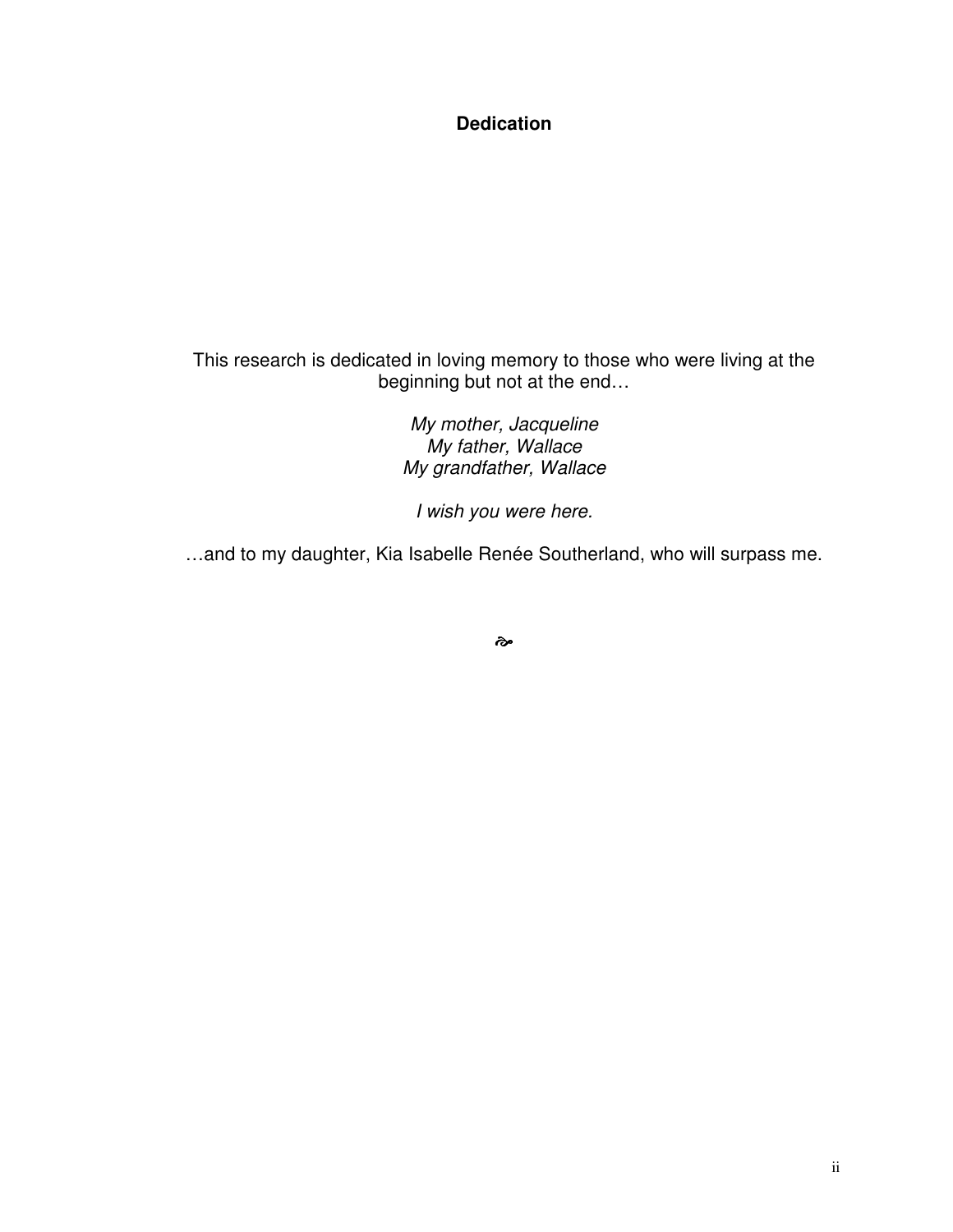#### **Acknowledgements**

I have been honored and blessed to have so many people stand by me as I experienced this educational journey. It is with profound gratitude that I thank those who have contributed to this research in different ways. First, I thank my Lord and Savior Jesus Christ who, throughout this journey, gave me strength, courage, direction, guardian angels, patience, and so much more.

Thank you, Dr. Betty Malen, for giving so much of your time and expertise to help me through this process. I truly appreciate all that you have done. I am a stronger analyst because of your scholarly direction, candid critiques, and very thorough feedback on my work.

Thank you to my committee -- Dr. Robert Berdahl (my very first advisor), Dr. Stewart Edelstein (my "honorary" committee member), Dr. Betty Malen (my Chair), Dr. Frank Schmidtlein (who started me on my way), Drs. Tom Weible and George Marx (the guardians of the process), and Dr. Warren Kelley (another "honorary member" and the practitioner among us) -- for your support, encouragement, wisdom, expertise, honest critiques, warnings, counsel, mentoring, patience, and friendship.

Thank you, members of the Graduate School, for providing me with the time and resources that I needed to realize this dream.

Thank you, Jeanie Yerby and Tish Hawkins, for answering my calls, responding to my emails, processing my paperwork, and for just making sure I stayed on track.

Thank you, EDPA/EDPL faculty and staff, for creating a learning environment that allowed me to grow intellectually and to learn from my mistakes.

Thank you, Dr. Jerry Lewis, Dr. Nthakoana Peko, Marsha Botts, Xu, Pathe, Phil, the Academic Achievement Programs family, and Dr. Johnetta Davis for being available when I needed you, especially recently.

Thank you, Richelle and Bridget, for being my writing buddies, offering gentle critiques of my work so many years ago, and being there when I needed a "pep talk."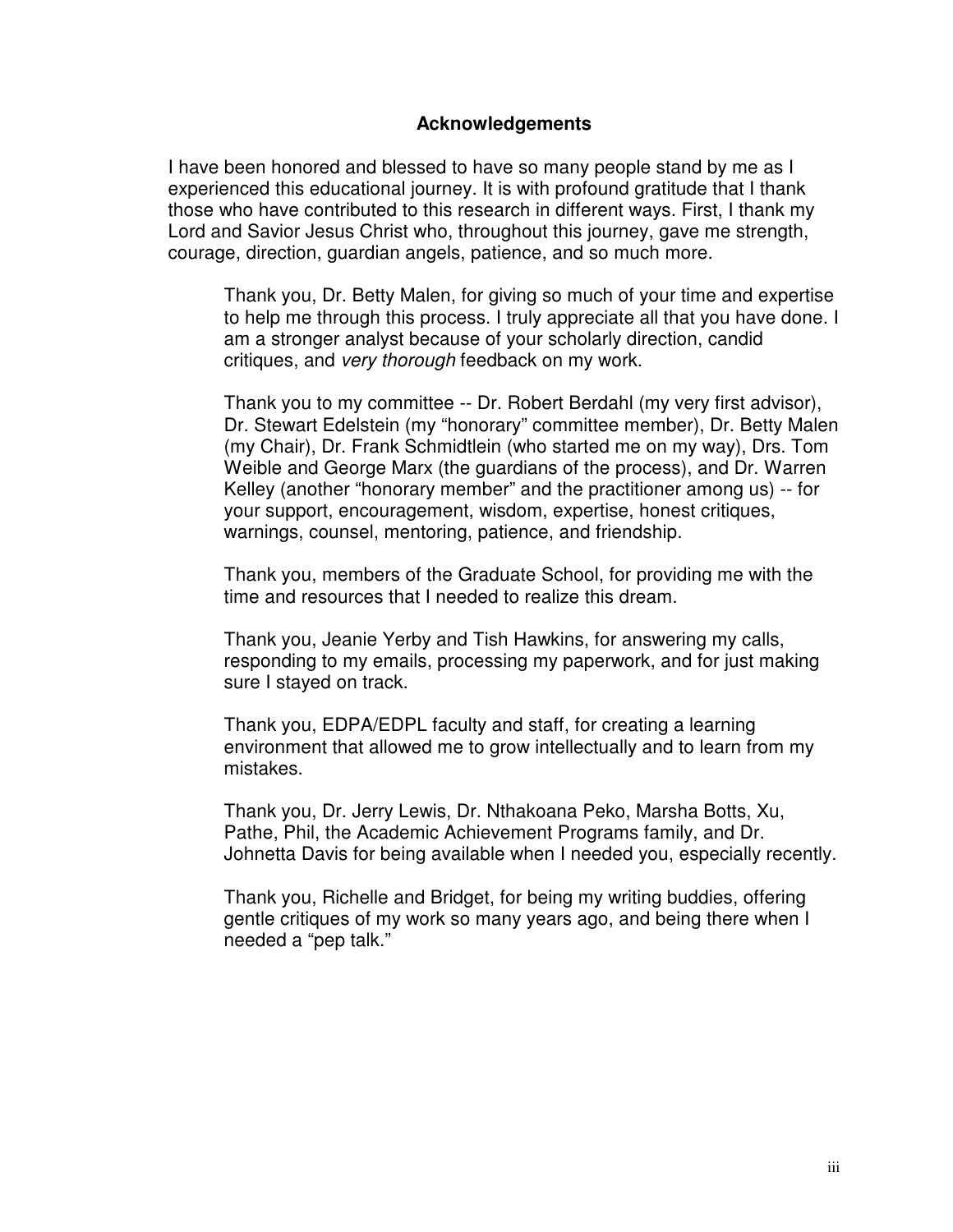### **Acknowledgements Continued**

Thank you to my grandmothers (Addie and Jean), my wife's parents (Allen and Isabelle), and other members of my immediate and extended families for your constant prayers.

Thank you to the participants in the study for your time and honesty, to friends, to mentors, to colleagues, to past and present supervisors, to coworkers, and to anyone and everyone who has done something, no matter how small or big, to help me achieve my dream of getting a doctorate. I cannot name all of you, lest I forget someone, but please know that I am grateful for your support.

Finally, and certainly not the least, I give honor and recognition to my wife, a virtuous woman, for standing by me during this process. Thank you, Medra, for your love, calming spirit, encouragement, sense of humor, faith in my abilities, and, of course, patience as I took us on this long and uncertain journey.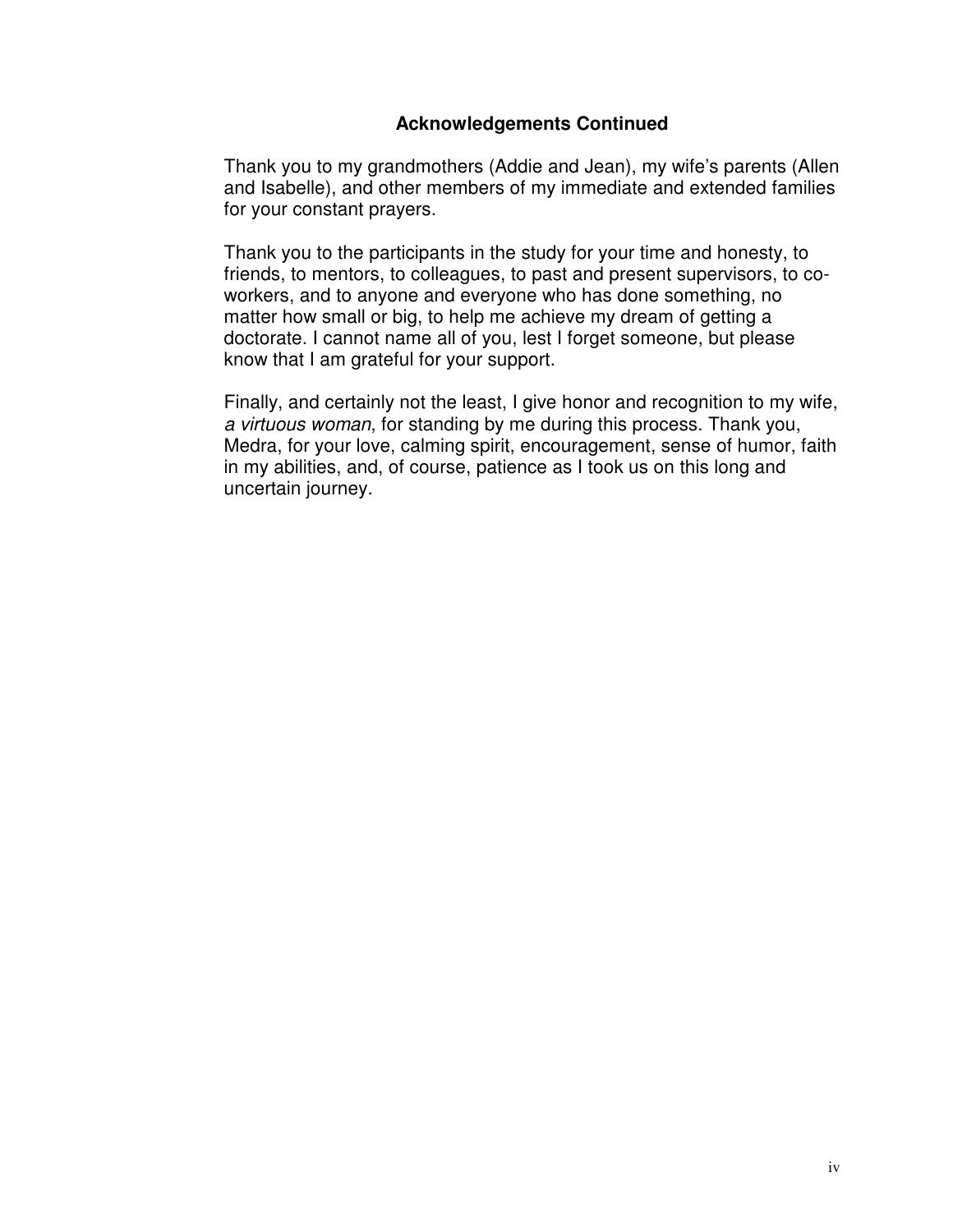# **Table of Contents**

| <b>Abstract</b><br><b>Title Page</b><br>Copyright<br><b>Dedication</b><br><b>Acknowledgements</b><br><b>Table of Contents</b><br><b>List of Tables</b><br><b>List of Figures</b>                                                                                                                                                              | ii.<br><b>iii</b><br>v<br><b>X</b><br>хi      |
|-----------------------------------------------------------------------------------------------------------------------------------------------------------------------------------------------------------------------------------------------------------------------------------------------------------------------------------------------|-----------------------------------------------|
| <b>CHAPTER I: INTRODUCTION</b>                                                                                                                                                                                                                                                                                                                | 1                                             |
| Purpose of the Research and Research Questions<br>Need for the Study<br>The Influence of Institutional Politics<br>The Need for Resources<br>The Gaps in the Literature<br>Definitions<br>Organization of the Remaining Sections of the Study                                                                                                 | 3<br>4<br>5<br>6<br>8<br>10<br>13             |
| <b>CHAPTER II: REVIEW OF THE LITERATURE AND</b><br>PRESENTATION OF THE ANALYTIC<br><b>FRAMEWORK</b>                                                                                                                                                                                                                                           | 14                                            |
| Literature on Budgeting: A Foundational Perspective<br>Definitions, Purposes, and Approaches<br>A General View of the Formal Budget Cycle<br>Summary and Implications<br>Literature on Factors that Shape the Budget Process<br>External Environment: State Factors - A Macro-Political                                                       | 14<br>15 <sub>1</sub><br>19<br>23<br>24<br>25 |
| Perspective<br>Internal Environment: The Institution - A Micro-Political<br>Perspective                                                                                                                                                                                                                                                       | 27                                            |
| Literature on Budget Strategies<br><b>Institutional-Based Strategies</b><br><b>Department-Based Strategies</b><br>Strategies from a Micro-Political Construct<br><b>Counter Strategies</b><br>Summary and Implications<br>Literature on Theoretical Perspectives of Organizations<br>Prominent Perspectives on Higher Education Organizations | 30<br>31<br>33<br>36<br>37<br>40<br>41<br>41  |
| Rationale for Selecting Political Perspectives for this Study                                                                                                                                                                                                                                                                                 | 44                                            |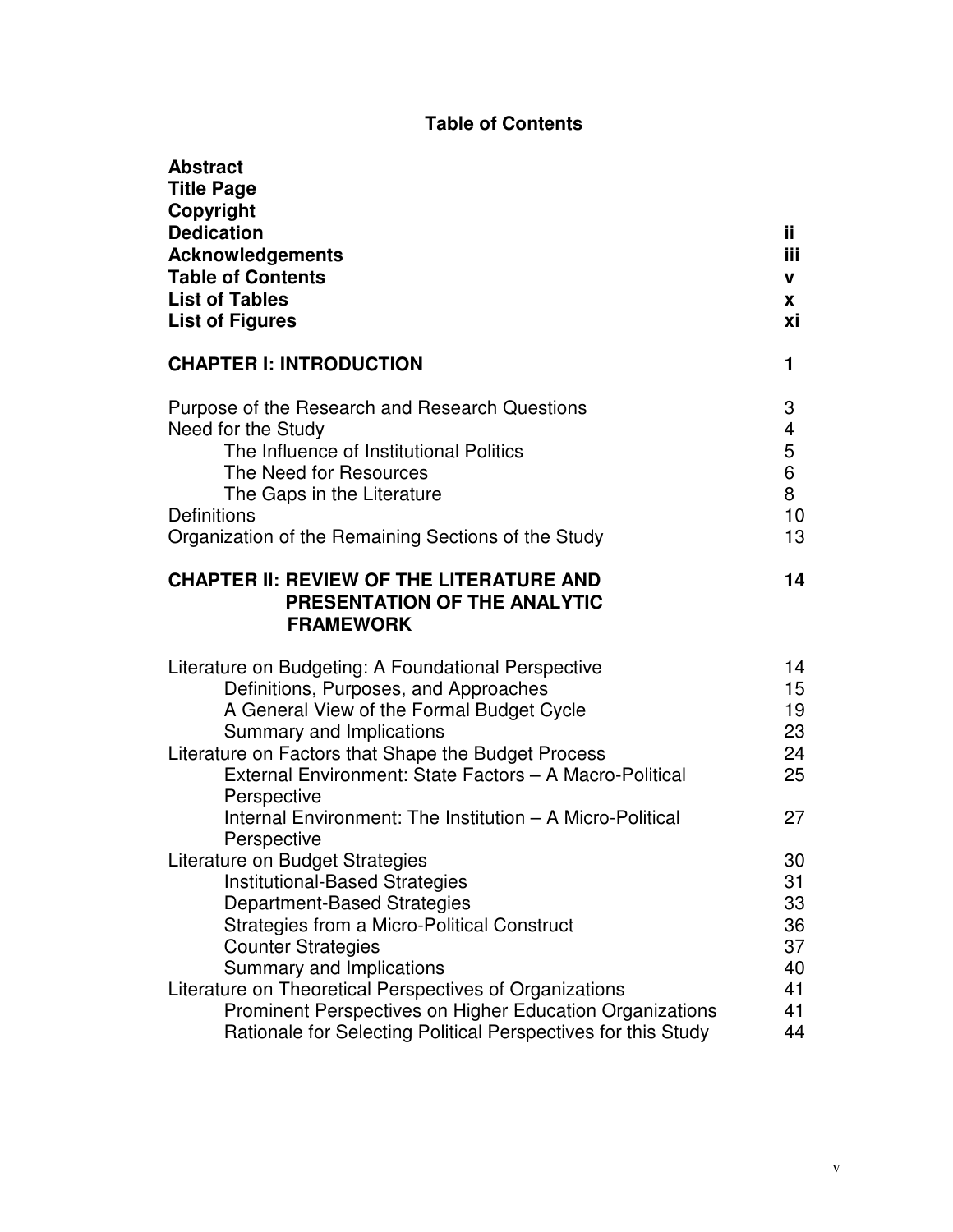| Analytic Framework for the Study<br><b>Explanation of the Analytic Framework</b><br>Analytic Categories of the Framework<br>Summary and Implications<br><b>Research Questions</b> | 45<br>45<br>49<br>62<br>63 |
|-----------------------------------------------------------------------------------------------------------------------------------------------------------------------------------|----------------------------|
| <b>CHAPTER III: RESEARCH DESIGN AND METHODOLOGY</b>                                                                                                                               | 64                         |
| Rationale for Qualitative Case Study                                                                                                                                              | 64                         |
| Selection of the Research Site                                                                                                                                                    | 66                         |
| The Institution: University of Mt. Brilliance                                                                                                                                     | 66                         |
| Choice of the Academic College                                                                                                                                                    | 68                         |
| <b>Selection of Cases</b><br><b>Selection Criteria</b>                                                                                                                            | 69<br>69                   |
| Data Sources for Selecting the Exemplary Chairs                                                                                                                                   | 72                         |
| Instrumentation for the Semi-Structured Interviews                                                                                                                                | 75                         |
| Data Sources and Methods for Developing Individual Cases                                                                                                                          | 76                         |
| <b>Written Records</b>                                                                                                                                                            | 76                         |
| In-depth Interviews                                                                                                                                                               | 77                         |
| Criteria for Selecting Participants for In-depth Interviews                                                                                                                       | 81                         |
| Instrumentation for the In-depth Interviews                                                                                                                                       | 82                         |
| <b>Field Test</b>                                                                                                                                                                 | 83                         |
| Data Analysis Procedures                                                                                                                                                          | 85                         |
| Validation of the Data                                                                                                                                                            | 86                         |
| Aggregation of the Data                                                                                                                                                           | 86                         |
| Development of Case Narratives                                                                                                                                                    | 86                         |
| Development of a Cross-Case Analysis                                                                                                                                              | 87                         |
| Strategies to Minimize Bias and Error                                                                                                                                             | 87<br>88                   |
| Honoring Anonymity and Building Rapport<br><b>Using Open-Ended Interview Guides</b>                                                                                               | 88                         |
| <b>Using Collegial Informant Review</b>                                                                                                                                           | 89                         |
| Using an Interview Assessment Guide                                                                                                                                               | 89                         |
| <b>Ethical Considerations</b>                                                                                                                                                     | 89                         |
| Limitations of the Research Design and Methodology                                                                                                                                | 90                         |
| Size and Focus                                                                                                                                                                    | 91                         |
| Reliance on Self-Report Data                                                                                                                                                      | 91                         |
| <b>Modest Descriptions</b>                                                                                                                                                        | 92                         |
| Utility of the Analytic Framework                                                                                                                                                 | 92                         |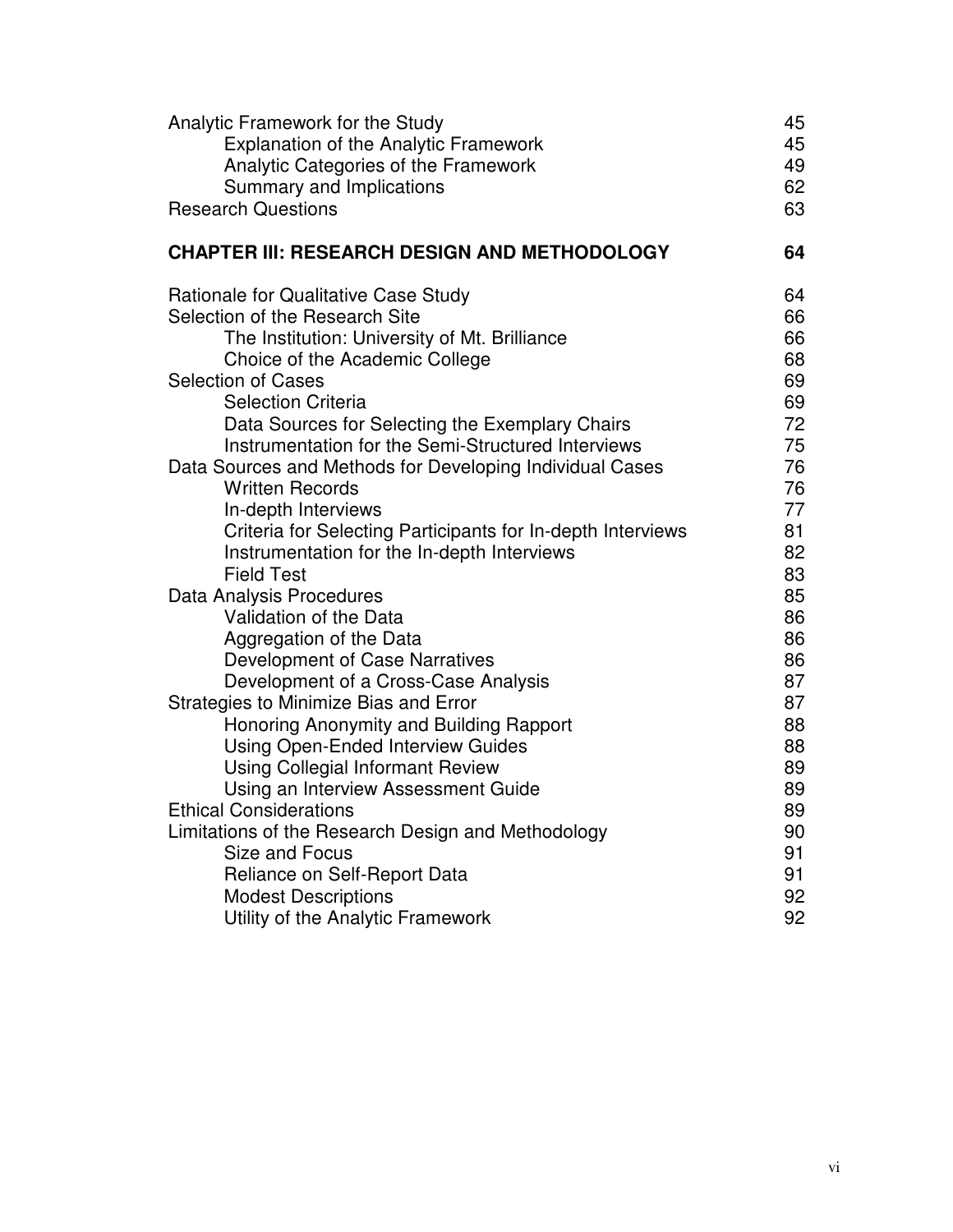| <b>CHAPTER IV: CONTEXT OF THE RESEARCH SITE</b>                                                                                                                                                                                                                                                                                                                                                                                                                                                                            | 94                                                                                                           |
|----------------------------------------------------------------------------------------------------------------------------------------------------------------------------------------------------------------------------------------------------------------------------------------------------------------------------------------------------------------------------------------------------------------------------------------------------------------------------------------------------------------------------|--------------------------------------------------------------------------------------------------------------|
| <b>The Environmental Context</b><br>The Governance Structure of Post-Secondary Education<br>in the State                                                                                                                                                                                                                                                                                                                                                                                                                   | 94<br>94                                                                                                     |
| The Academic Profile of Post-Secondary Education<br>in the State                                                                                                                                                                                                                                                                                                                                                                                                                                                           | 95                                                                                                           |
| <b>Operating Budget Highlights</b><br>The Budget Request Process for Post-Secondary Education<br>in the State                                                                                                                                                                                                                                                                                                                                                                                                              | 96<br>98                                                                                                     |
| The Institutional Context<br>Institutional Character<br><b>Campus Budget Development Process</b>                                                                                                                                                                                                                                                                                                                                                                                                                           | 101<br>102<br>104                                                                                            |
| Summary and Implications                                                                                                                                                                                                                                                                                                                                                                                                                                                                                                   | 113                                                                                                          |
| <b>CHAPTER V: CASE 1 - SOCIOLOGY-ANTHROPOLOGY</b><br><b>CHAIRPERSON</b>                                                                                                                                                                                                                                                                                                                                                                                                                                                    | 114                                                                                                          |
| Actors<br><b>Purposes of Influence Efforts</b><br>Defending the Budget Base<br>Increasing the Budget Base<br><b>Expanding the Budget Base</b><br>Sources of Influence - Power Bases<br>Reputation for Securing Resources in the Past<br>Relationship with Community Networks<br><b>Effective Interpersonal Skills</b><br><b>Influence Strategies</b><br><b>Targets of Influence</b><br><b>Tactics</b><br>Assessment of Influence<br><b>Budget Decision Outcomes</b><br><b>Attributional Data</b><br><b>Behavioral Data</b> | 114<br>123<br>123<br>124<br>124<br>125<br>125<br>126<br>129<br>130<br>130<br>130<br>142<br>142<br>144<br>145 |
| <b>CHAPTER VI: CASE 2 - BIOLOGY CHAIRPERSON</b>                                                                                                                                                                                                                                                                                                                                                                                                                                                                            | 149                                                                                                          |
| Actors<br><b>Purposes of Influence Efforts</b><br>Defending the Budget Base<br>Increasing the Budget Base<br><b>Expanding the Budget Base</b><br>Sources of Influence - Power Bases<br>Cooperative Relationship with the Dean<br>Reputation for Writing and Explaining Persuasive Budget<br>Proposals                                                                                                                                                                                                                      | 149<br>152<br>152<br>153<br>155<br>155<br>156<br>156                                                         |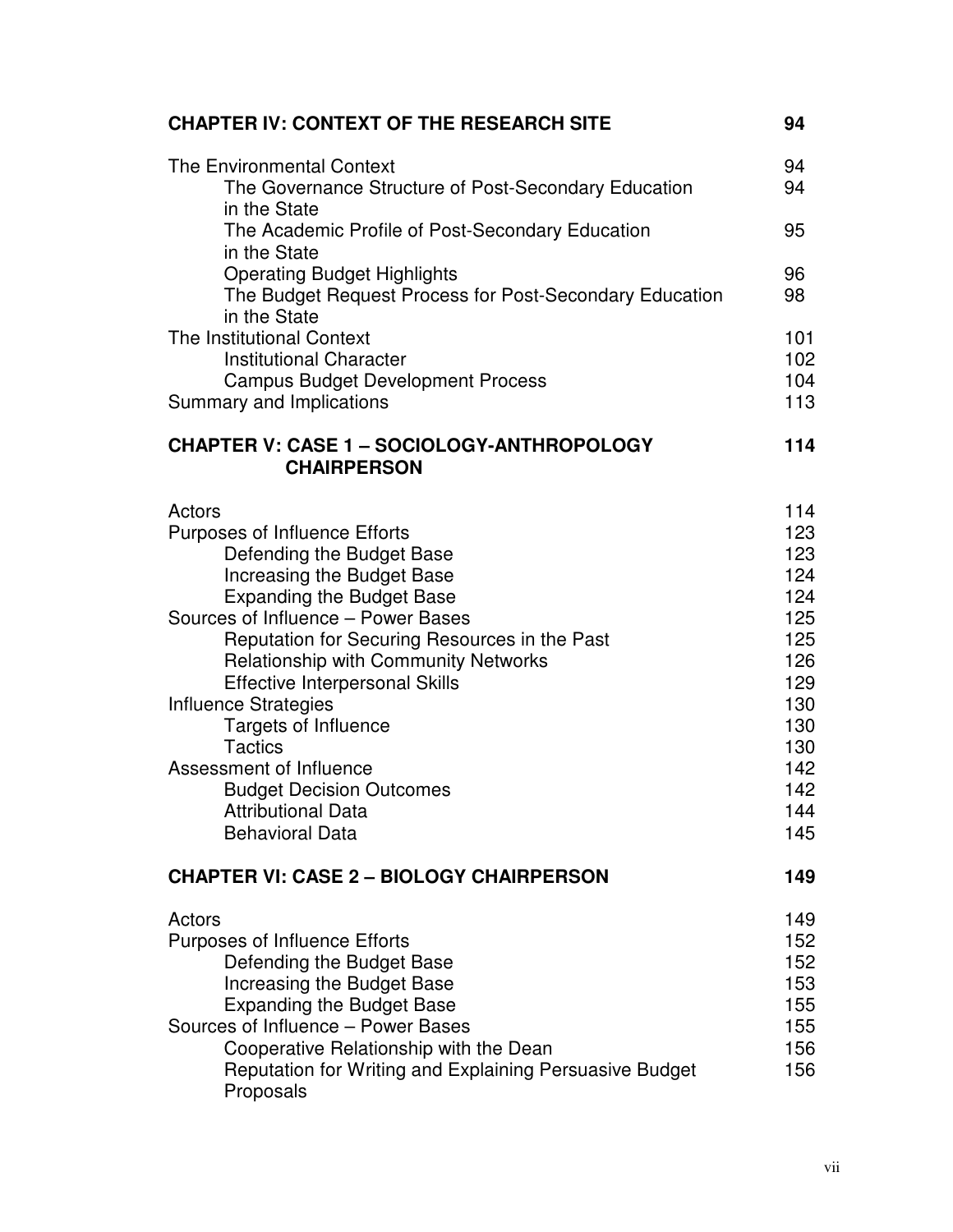| Knowledge of Institutional Priorities, Faculty Preferences,<br>and Department Budgetary Requirements                  | 158        |
|-----------------------------------------------------------------------------------------------------------------------|------------|
| Positive Relationship with the Faculty in the Department                                                              | 161        |
| Influence Strategies                                                                                                  | 162        |
| <b>Targets of Influence</b>                                                                                           | 162        |
| <b>Tactics</b>                                                                                                        | 162        |
| Assessment of Influence                                                                                               | 170        |
| <b>Budget Decision Outcomes</b>                                                                                       | 171        |
| <b>Attributional Data</b>                                                                                             | 172        |
| <b>Behavioral Data</b>                                                                                                | 174        |
| <b>CHAPTER VII: CASE 3 - COMMUNICATIONS CHAIRPERSON</b>                                                               | 176        |
| Actors                                                                                                                | 176        |
| <b>Purposes of Influence Efforts</b>                                                                                  | 184        |
| Defending the Budget Base                                                                                             | 184        |
| Increasing the Budget Base                                                                                            | 185        |
| <b>Expanding the Budget Base</b>                                                                                      | 186        |
| Sources of Influence - Power Bases                                                                                    | 186        |
| <b>High Status Designation</b><br>Strong Relationships with Faculty                                                   | 187<br>189 |
| <b>Relevant Personal Qualities</b>                                                                                    | 190        |
| <b>Campus Connections and Credibility</b>                                                                             | 190        |
| <b>Access to External Funds</b>                                                                                       | 192        |
| Favorable Enrollment Trends and High Demand for                                                                       | 192        |
| Courses                                                                                                               |            |
| Influence Strategies                                                                                                  | 194        |
| Targets of Influence                                                                                                  | 194        |
| <b>Tactics</b>                                                                                                        | 194        |
| Assessment of Influence                                                                                               | 199        |
| <b>Budget Decision Outcomes</b>                                                                                       | 200        |
| <b>Attributional Data</b>                                                                                             | 201        |
| <b>Behavioral Data</b>                                                                                                | 203        |
| <b>CHAPTER VIII: CROSS-CASE ANALYSIS, CONCLUSIONS</b>                                                                 | 205        |
| <b>AND RECOMMENDATIONS FOR FUTURE</b><br><b>RESEARCH</b>                                                              |            |
| Cross-Case Analysis: The Findings                                                                                     | 205        |
|                                                                                                                       |            |
| Research Question 1: Whom did the three exemplary                                                                     | 205        |
| Chairpersons seek to influence to secure campus resources<br>and why were these individuals the targets of influence? |            |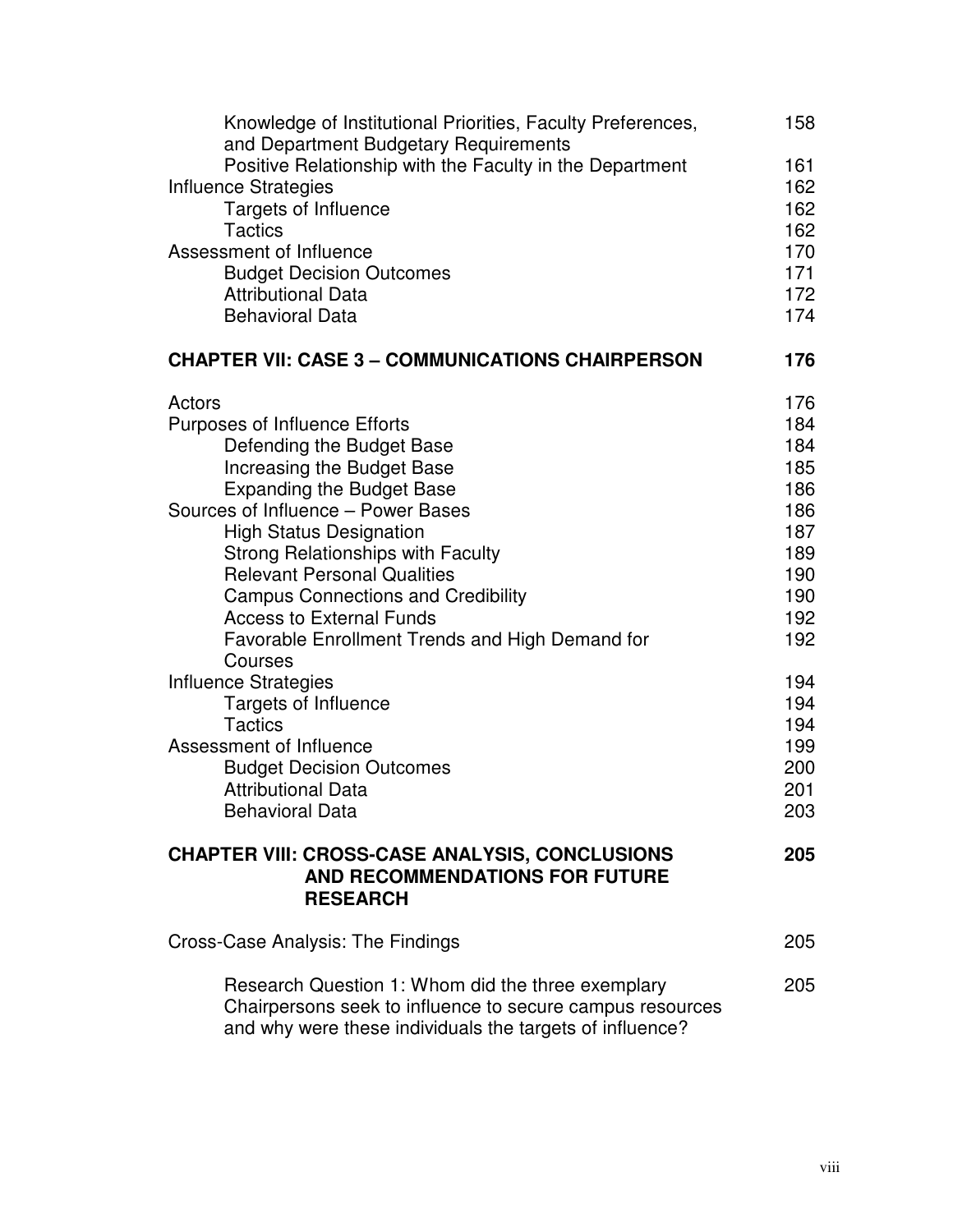| Research Question 2: What types of resources did the<br>three exemplary Chairpersons seek to secure from the<br>campus and why were these resources sought?                                                                 | 213                      |
|-----------------------------------------------------------------------------------------------------------------------------------------------------------------------------------------------------------------------------|--------------------------|
| Research Question 3: What sources of power and what<br>strategies did the three exemplary Chairpersons use to<br>influence campus decision-makers to support their budget<br>requests and why were those strategies chosen? | 217                      |
| Research Question 4: What were the outcomes of the<br>three exemplary Chairpersons' influence efforts?                                                                                                                      | 234                      |
| Research Question 5: What factors may account for the<br>choice of strategies the three exemplary Chairpersons used<br>to secure campus resources and their impact on decision<br>outcomes?                                 | 235                      |
| Conclusions<br>Using Political Perspectives for an Analytic Framework<br><b>Alternative Factors Shaping Allocation Decisions</b><br>Relevant Power, Strategy Formulation, and Skills                                        | 241<br>242<br>244<br>246 |
| <b>Recommendations for Future Research</b>                                                                                                                                                                                  | 248                      |
| <b>APPENDICES</b>                                                                                                                                                                                                           | 252                      |
| Appendix A: Informed Consent Form<br>Appendix B: In-depth Interview Guide for Exemplary Chairs<br>Appendix C: In-depth Interview Guide for Informants Other than<br><b>Chairs</b>                                           | 253<br>255<br>257        |
| Appendix D: Semi-Structured Interview Guide to for Reputational<br>Data                                                                                                                                                     | 259                      |
| Appendix E: Interview Log<br>Appendix F: Interview Assessment Guide                                                                                                                                                         | 260<br>261               |
| <b>Bibliography</b>                                                                                                                                                                                                         | 262                      |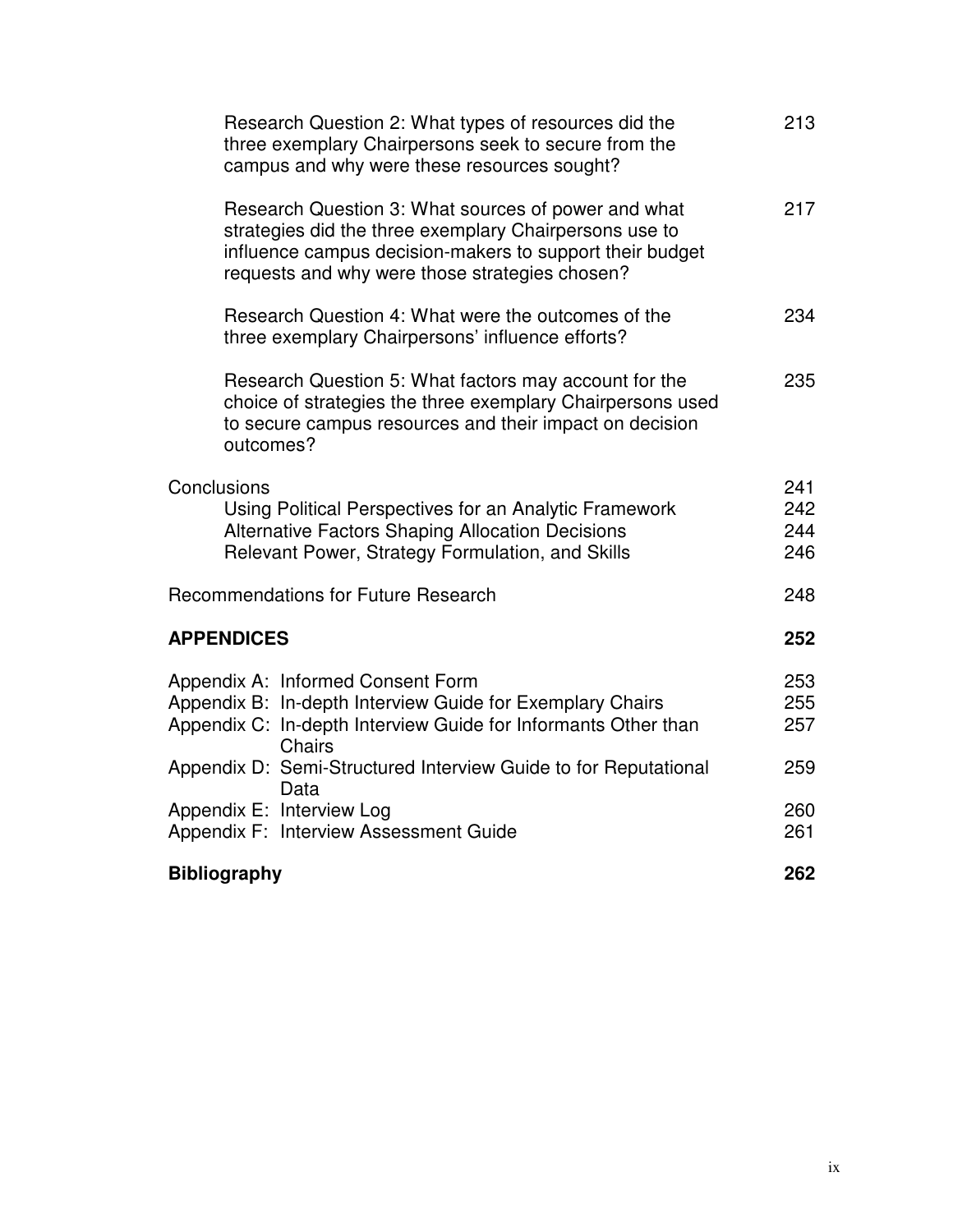# **List of Tables**

| <b>Table Number</b> | Data                                                                                                      |     |
|---------------------|-----------------------------------------------------------------------------------------------------------|-----|
|                     | Profile of Selected Cases: The Three<br><b>Exemplary Chairpersons</b>                                     | 71  |
| 2                   | Positions of Informants for Semi-Structured<br><b>Interviews to Gather Nominations</b>                    | 73  |
| 3                   | Informants for the In-depth Interviews                                                                    | 79  |
| 4                   | Number of Individuals By Each Case Who<br>Did Not Reply or Stated They Could Not Assist<br>with the Study | 81  |
| 5                   | <b>Operating Budget Highlights: A Summary</b>                                                             | 97  |
| 6                   | Common Themes Across the Three Cases                                                                      | 247 |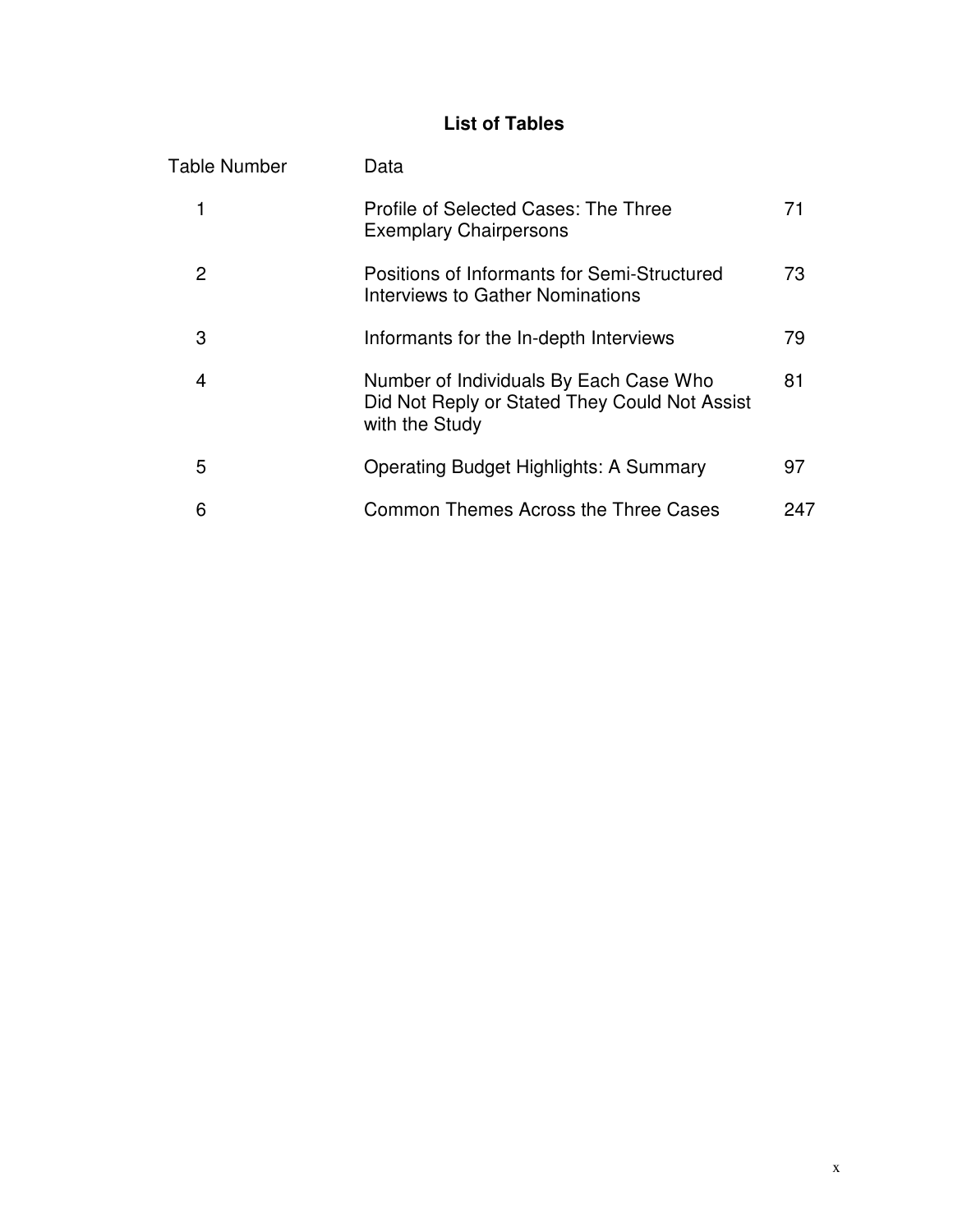# **List of Figures**

| Figure | Data                                                                                                                                     |     |
|--------|------------------------------------------------------------------------------------------------------------------------------------------|-----|
|        | The Analytic Framework for this Study: A Model<br>for Assessing Chairs' Influence Efforts for Securing<br><b>Campus Budget Resources</b> | 49  |
| 2      | A Summary of the Annual Operating Budget<br>Process for the University of Mt. Brilliance State<br><b>University System</b>               | 107 |
| 3      | A Summary of the Phases of the System-wide<br><b>Budget Cycle</b>                                                                        | 109 |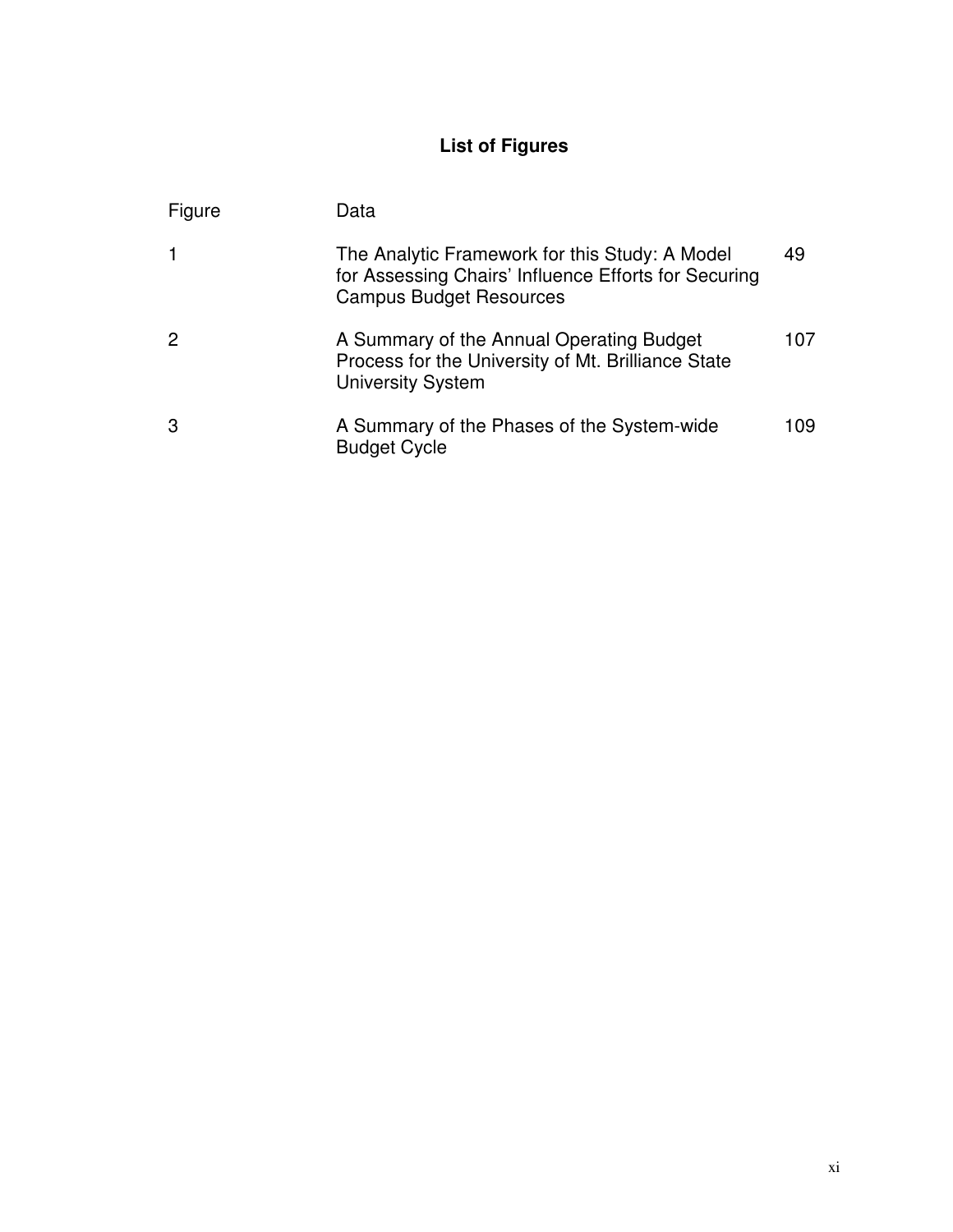#### **CHAPTER I**

#### **INTRODUCTION**

Whatever else they may be, budgets are manifestly political documents. They engage the intense concern of administrators, politicians, leaders of interest groups and citizens interested in 'who gets what' and 'how much' of . . . allocations.

- Wildavsky and Hammann (1970, p. 140)

 This qualitative, exploratory case study focused on the budgetary strategies used by three reputedly exemplary academic department Chairpersons to secure campus financial resources for their departments. Despite considerable research on budgeting concepts and how budgets are developed in higher education, few studies exist on academic department Chairpersons' influence efforts for securing campus resources to operate their departments. In fact, the researcher found few empirical studies that explored and explained the strategies academic department Chairpersons developed and employed to obtain campus funding for their priorities.

For purposes of this study, the researcher adopted a broad view of operating budgets at both the institutional and department levels. For example, the departments' operating budgets included revenues that enabled the departments to meet the full complement of research, teaching, and service functions. Support for this broad view exists in the literature on budgeting in higher education. Meisinger (1994) acknowledged that the operating budget was interconnected with other budgets; but he also recognized that the operating budget "[was] usually viewed as the core budget" (p. 7). Specifically, Meisinger (1994) defined the operating budget as: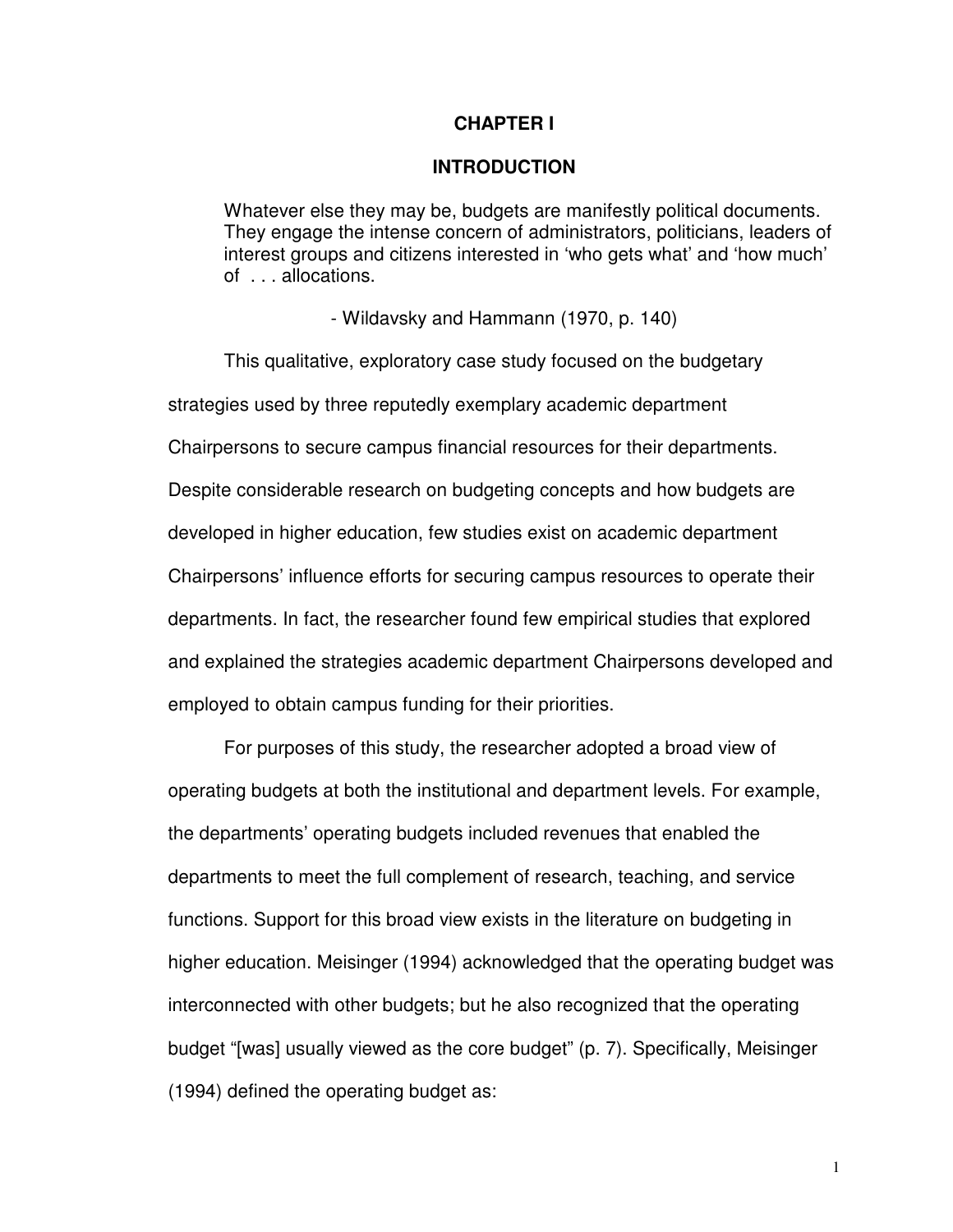generally including all of the regular unrestricted income available to the institution plus those restricted funds (e.g., endowed professorships and sponsored programs) that are earmarked for instructional activities and department support. Activities included in the operating budget are the basic expenses of departments, schools, and colleges…. (p. 6, emphasis added)

The absence of a solid body of research on the strategies academic Chairpersons use to secure campus resources poses at least two analytic problems. The first problem is the absence of an empirically-based understanding of what Chairpersons *actually do* to increase their chances of securing campus resources beyond the preparation of their budget proposals. The second problem is the absence of an analytic framework designed to study the factors and circumstances that shape Chairs' choice of strategies for getting budgetary resources. Consequently, students of budgeting, academicians, and practitioners may not fully understand how Chairpersons "strategize" or why they choose certain strategies to obtain resources for their departments.

Securing resources is a major indicator of being a successful and effective Chairperson. One of the most significant aspects of a Chairperson's duties is seeking and acquiring financial resources, internal or external dollars, to sustain department initiatives. The tenure of some Chairpersons often depends on an ability to get the necessary funding that enables them to perform academic tasks with minimal interruption. Research that illustrates and illuminates what Chairpersons do to secure campus dollars may help current and new Chairpersons frame their budget requests more persuasively. Additionally, the same research may help Chairs to become more successful at getting campus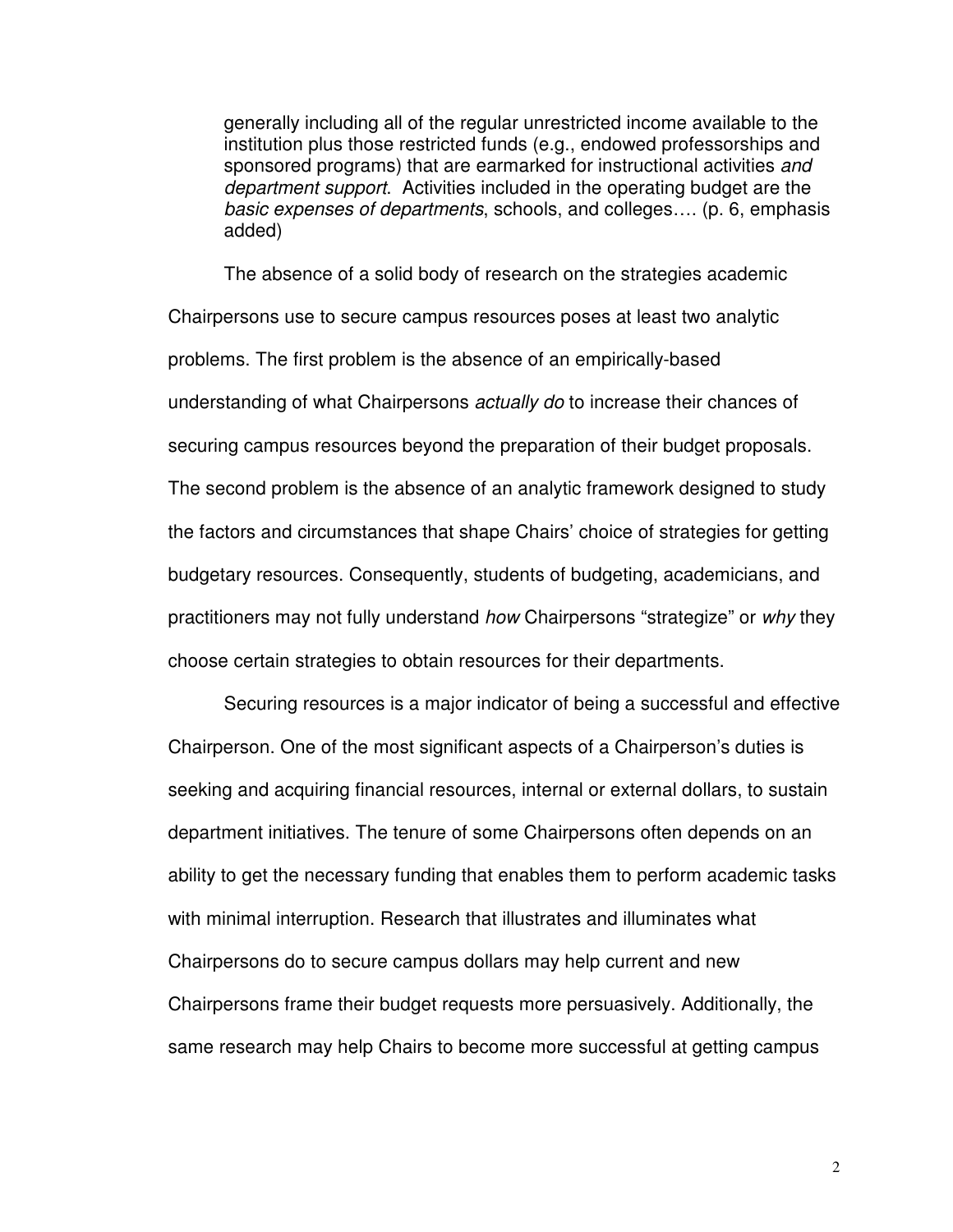dollars after they have prepared their requests in accordance with campus requirements for developing budget proposals.

#### **Purpose of the Research and Research Questions**

 The purpose of this case study was to explore the strategies used by three reputedly exemplary academic department Chairpersons in a public university setting to secure campus fiscal resources for their departments. To understand the choice of strategies developed and employed by the three exemplary Chairpersons, this study also explored the broad factors within the state institution and/or department that may have shaped and influenced the Chairpersons' choice of strategies. This study is not about how the three Chairpersons apply budgeting concepts or techniques to their proposals, how they obtain external financial resources, or how they distribute the dollars they receive from the Dean.

Each exemplary Chairperson constituted a "case" in this study. A case narrative of each Chairperson and a cross-case analysis of the three cases were designed to determine:

- 1. Whom did the three exemplary Chairpersons seek to influence to secure campus resources and why were these individuals the targets of influence?
- 2. What types of resources did the three exemplary Chairpersons seek to secure from the campus and why were these resources sought?
- 3. What sources of power and what strategies did the three exemplary Chairpersons use to influence campus decision-makers to support their budget requests and why were those strategies chosen?
- 4. What were the outcomes of the three exemplary Chairpersons' influence efforts?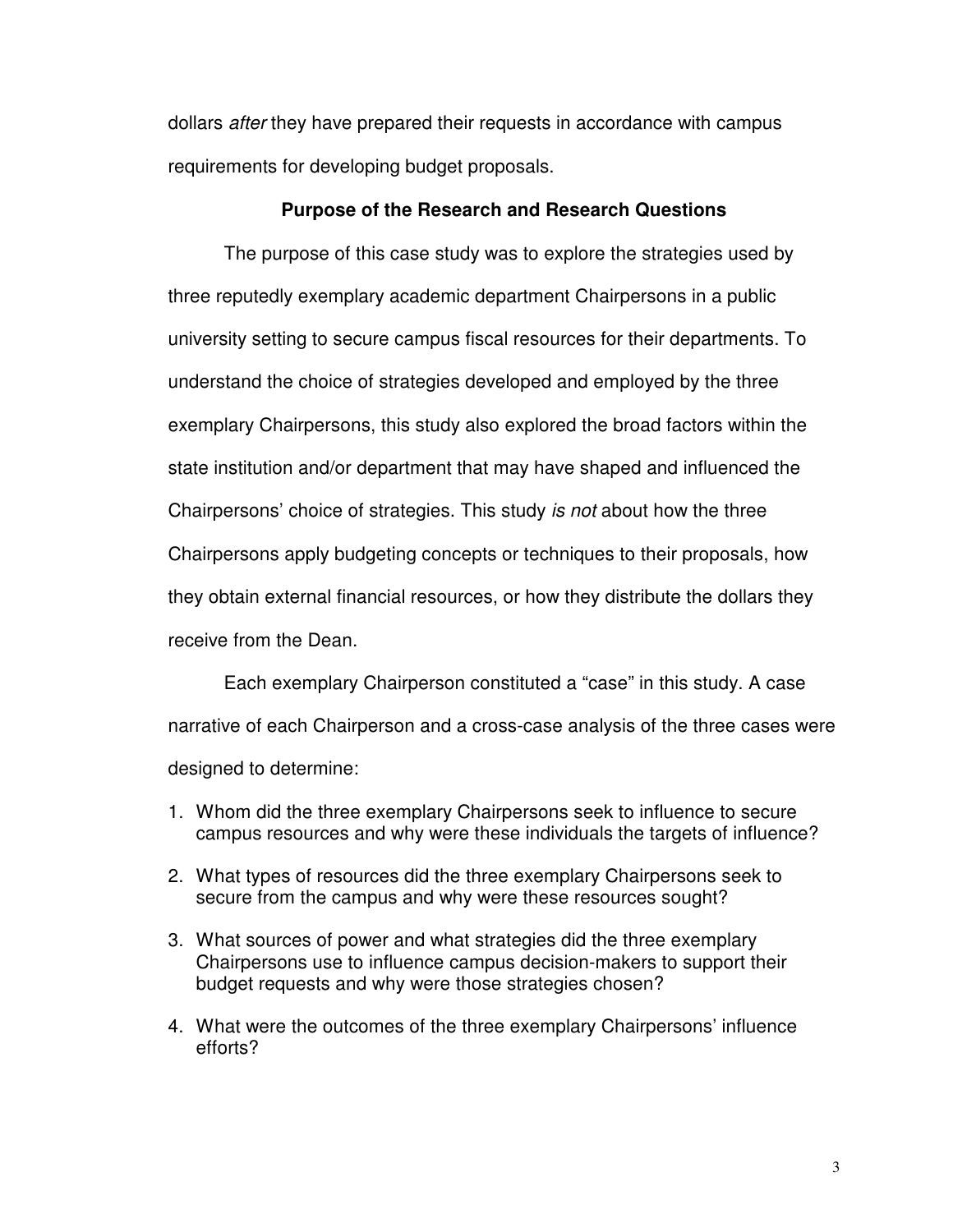5. What factors may account for the choice of strategies the three exemplary Chairpersons used to secure campus resources and their impact on decision outcomes?

Taken together, answers to the above research questions will contribute to current knowledge on what Chairpersons do, or may do, to secure campus budget resources for their departments.

#### **Need for the Study**

 As mentioned previously, securing campus resources is a major indicator of success and effectiveness for academic Chairpersons. But few empirical studies on what academic department Chairpersons actually do (i.e., their tactics) to secure campus resources have been carried out. Further, theoretical frameworks designed specifically for studying Chairpersons' budget strategies are limited in the literature on budgeting in higher education. The limited availability of solid research on budget strategies and the limited conceptual models for studying this topic make the focus of this case study salient. The findings from an exploration of the strategies Chairpersons develop to secure campus budgetary resources, as well as the factors that may account for those strategies, may help scholars and practitioners to: (1) better understand the influence of institutional politics on strategy formulation at the academic department level, (2) appreciate requests for resources that maintain department stability or to foster improvements, (3) close the empirical gaps in the literature, and (4) value an alternative analytic perspective different from the traditional perspectives that commonly examine budgeting from a technical perspective.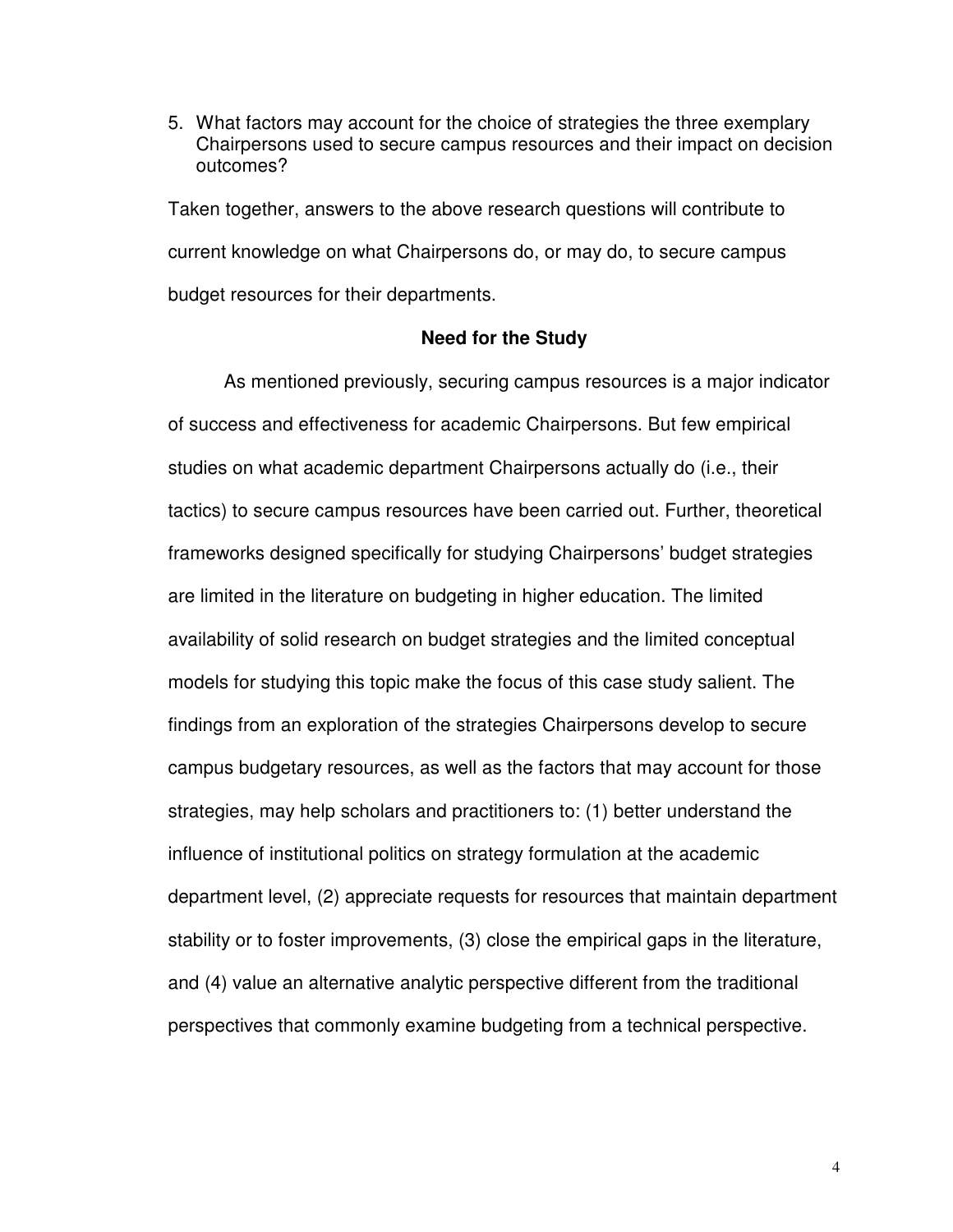#### **The Influence of Institutional Politics**

 Considerable literature depicts organizations as political systems (Allison & Zelikow, 1999; Bolman & Deal, 1984; Morgan, 1986; Pfeffer, 1981; Wildavsky, 1979). Similarly, a political systems view of organizations has been applied to colleges and universities (Baldrige 1971; Baldridge, Curtis, Ecker, & Riley, 1991; Birnbaum, 1988; Bensimon, Neumann & Birnbaum, 1989; Seagren, Creswell, & Wheeler, 1993). Typically, colleges and universities, particularly state institutions, must survive with scarce resources. A limited supply of financial resources often means institutions are unable to pursue all of their desired objectives.

To ease the persistent tension between needing more financial resources for its purposes and the demand for more campus dollars by academic and nonacademic departments, institutions must make judgments about "who gets what, when, and how" (Lasswell, 1936, 1950). Deciding who gets what campus dollars and how much of those campus dollars may give rise to internal politics on the campus. In a budgeting environment with scarce resources, political activity may increase and may result in individuals and groups of individuals with divergent interests competing for limited campus resources.

 The scarcity of financial resources makes it difficult, and often impossible, for colleges and universities to acquire the resources needed to meet their programmatic goals. A Chairperson's strategies may become more political than collegial when pursuing campus dollars for department initiatives. Scholarship focused on the strategies used by Chairpersons to secure campus dollars, the internal politics surrounding budgeting, and the factors accounting for the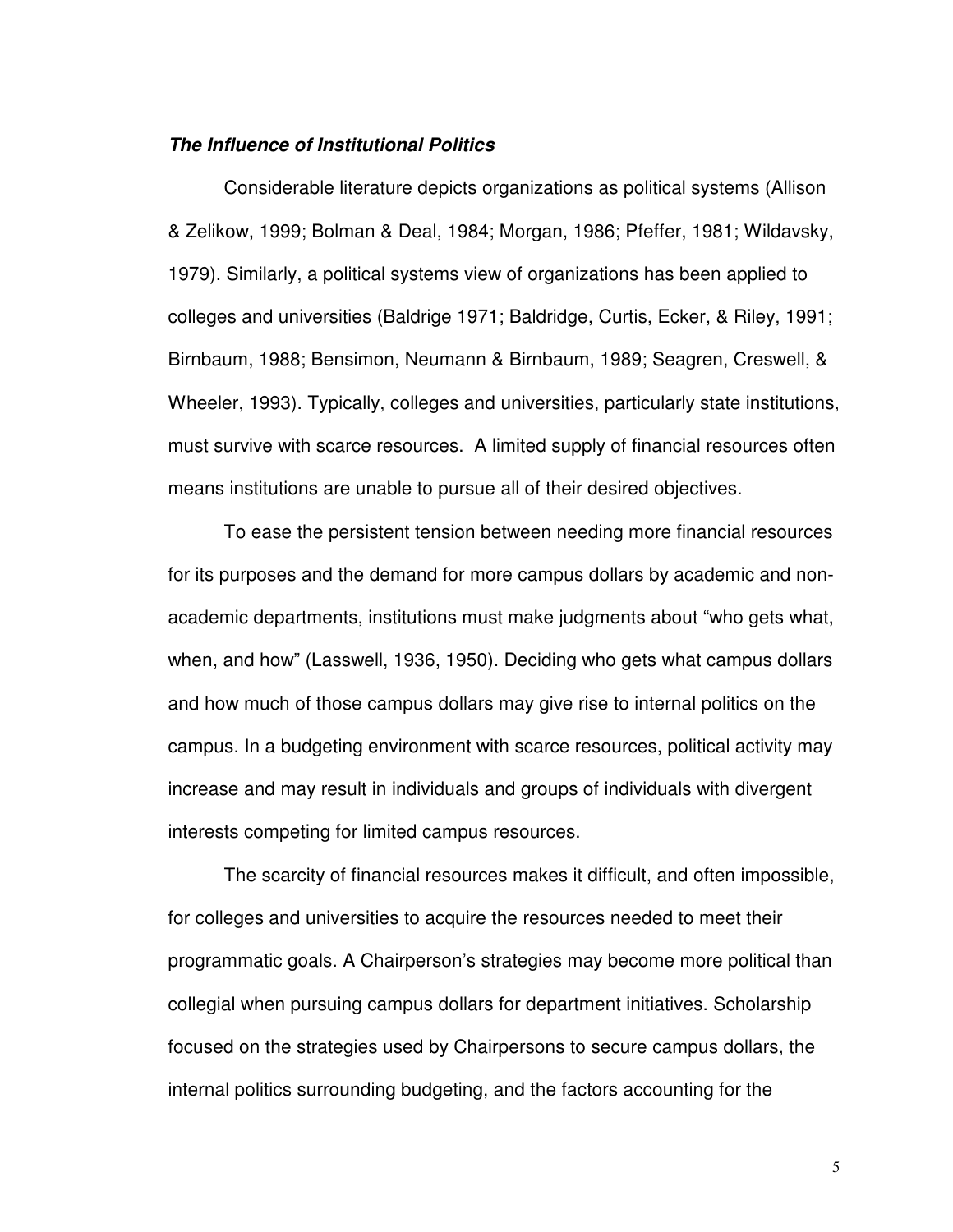strategies may build a foundation that integrates and extends past research on budgeting in colleges and universities and may set the stage for future scholarship on this aspect of budgeting. Such scholarship also may offer guidance to new or inexperienced veteran academic Chairpersons by sensitizing them to the nuances and dynamics associated with budgeting and by providing insight on how to compete effectively for scarce resources based on insights gleaned from studying exemplar peers.

 Finally, institutional politics may result from a lack of agreement on the different choices institutions may pursue depending on institutional priorities. According to Pfeffer (1981), "Organizational politics involves those activities taken within organizations to acquire, develop, and use power and other resources to obtain one's preferred outcomes in a situation where there is dissensus about choices" (p. 7). In academic organizations, especially state institutions, Chairpersons may need to be active by employing appropriate and relevant strategies and skills that improve their chances for securing campus resources.

#### **The Need for Resources**

 Although some department Chairpersons may have limited roles in budgeting, acquiring financial resources is one of the most significant aspects of an academic Chairperson's duties (Lucas, 1994, 2000; Meisinger, 1994; Tucker 1984, 1992). The critical task of acquiring resources makes the Chairperson's role in securing campus resources and the strategies chosen particularly important to explore. As earlier noted, the tenure of Chairpersons often depends,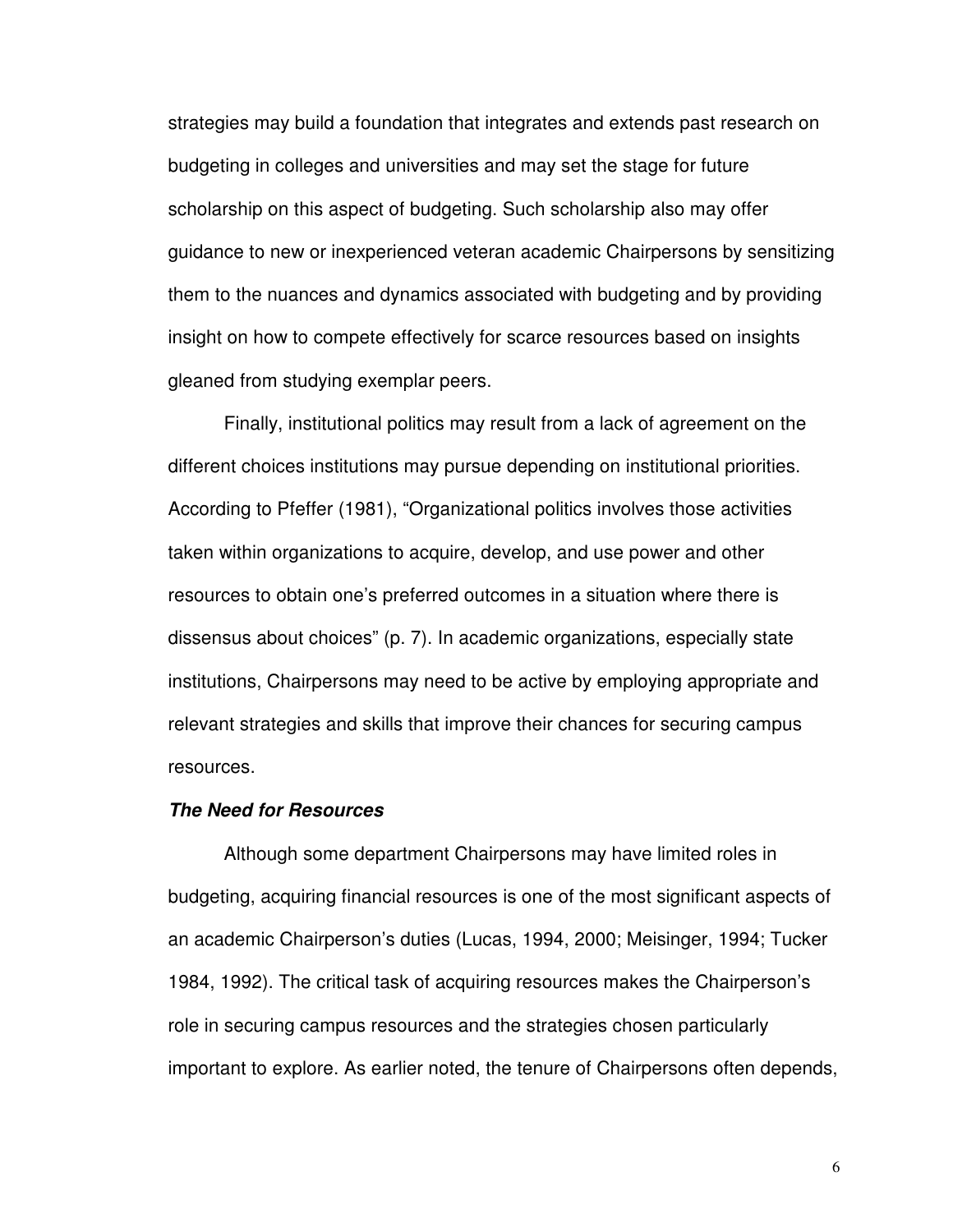in part, on their ability to obtain sufficient funding for the department (Tucker, 1992). A Chair's success in the realm of securing campus resources may enable the individual to perform other non-financial functions more effectively. As Tucker (1992) observed, "Since the majority of the faculty tend to believe that departments are under funded, [the] ability to compete successfully for institutional funds is often seen as an important indicator of a Chairperson's leadership quality" (p. 353). One may even caution individuals interested in becoming a Chair to be prepared to compete for funding or to forego seeking the position.

 Departments need a stable and adequate share of campus resources to function and to achieve their aims (Tucker, 1992). This stability, argued Tucker, "permit[s] the department to perform its mission in a predictable way" (p. 5). At the research site, for example, the researcher learned that a department's share of campus general funds varies. A knowledgeable university administrator indicated that, depending on the specific department, some departments may receive 100% funding from the campus' general fund budget while others may receive smaller percentages. The literature suggests a critical need for departments to have a favorable share of campus resources (Caruthers & Orwig, 1979; Meisinger, 1994; Tucker, 1992) and that the resources received from the campus are consequential since they support the basic expenses of departments (Meisinger, 1994).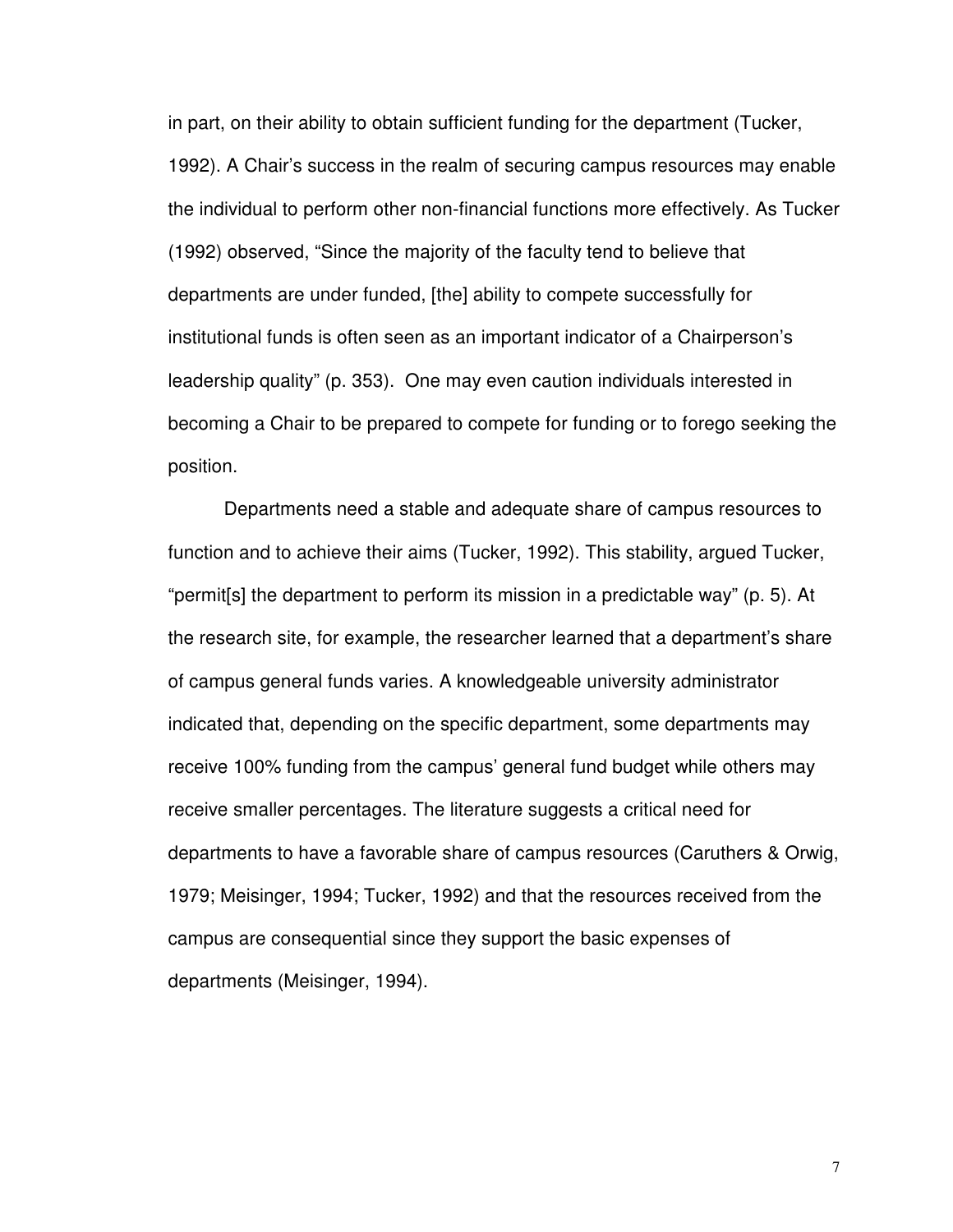#### **The Gaps in the Literature**

 Classic and highly regarded studies and case reports related to budgeting in higher education are often state-level analyses of budget practices and the participants involved in making state-level budget decisions (Albright, 1985; Bowen & Glenny, 1976; Bowen, Ruyle, & Glenny, 1976; Douglas, 1976; Glenny et al., 1975; Gross, 1979; Layzell & Lyddon, 1990; Ruyle & Glenny, 1976; Schmidtlein & Glenny, 1977; Serban, 1997). The studies and case reports focus primarily on state governments with higher education institutions as the major actors involved in decisions related to budgeting. Lower level actors (i.e., academic Chairpersons) are not given significant attention, hence the importance of developing a study focused on Chairpersons.

 Historical studies related to budgeting focus on the various budgeting concepts and techniques employed at the state level. To avoid repetition, the budgeting concepts from historical studies will be discussed more fully in chapter two (literature review), but they include, for example: Program-Planning-Budgeting-Systems (PPBS), Incremental Budgeting (IB), Zero-Based Budgeting (ZBB), Formula Budgeting (Formulas), and Performance Budgeting (PB). Furthermore, the state-level studies and case reports primarily describe, classify, and interpret how budgets are developed as a statewide practice. As earlier noted, the units of analysis in the state-level research are typically state government officials, senior officers of academic institutions, the larger academic multi-campus systems, and their budget officers and/or planning officers. Minimal attention, if any, is given to the actions of department Chairpersons and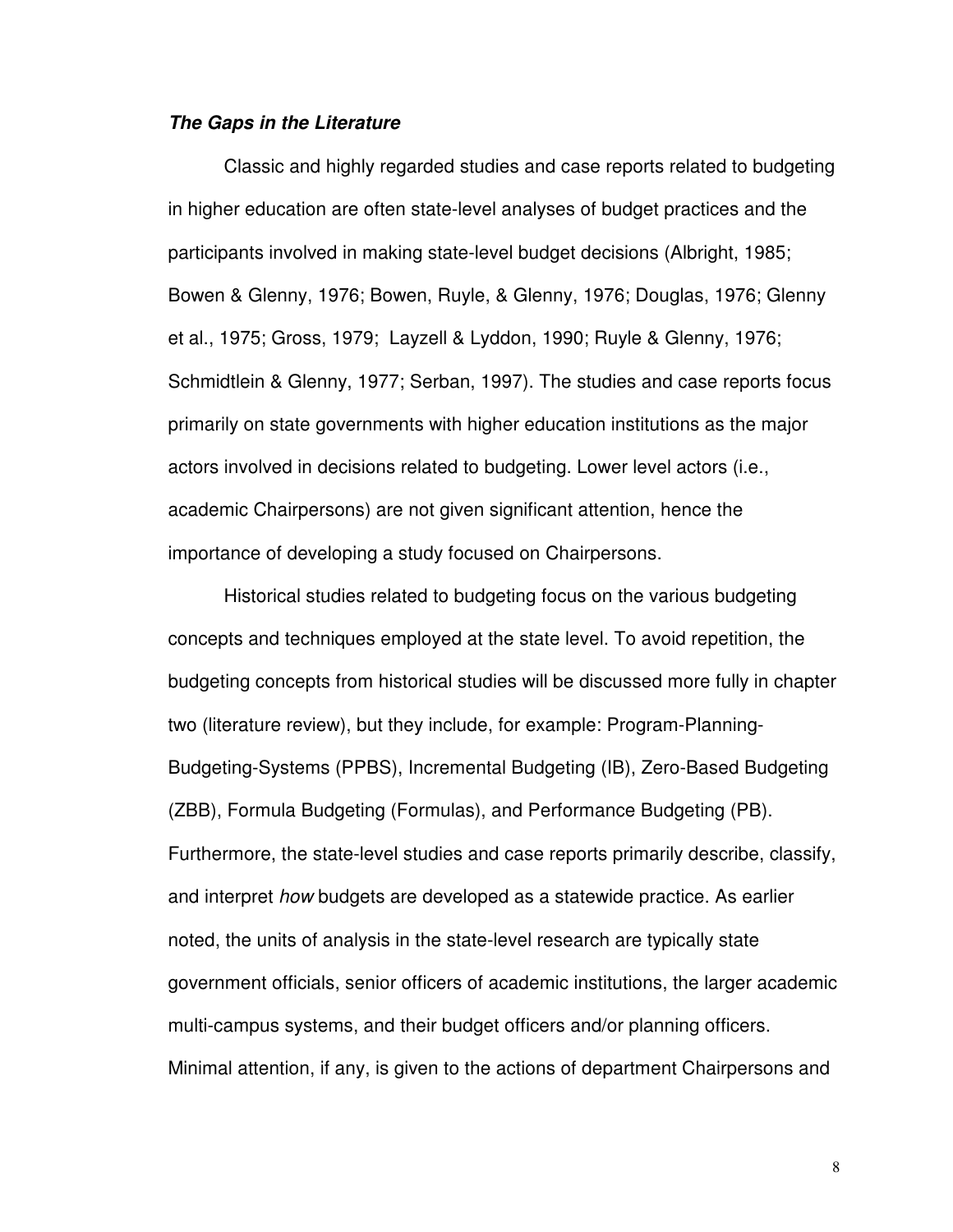the specific strategies they may use to obtain campus resources, let alone the circumstances that surround their choice of strategies.

 In sum, classic and historical studies provide insights into how budget requests are formulated and how resources are allocated at the state level. But the studies do not address how academic department Chairpersons attempt to acquire campus resources; therefore, the studies may not sensitize department Chairs and other institutional actors either to new ways of thinking about the budgeting process or to specific strategies used to achieve budgetary objectives.

 Further, much of the scholarship on budgeting issues in higher education is analyzed from the rational and technical perspectives (Bowen & Glenny, 1976; Purves & Glenny, 1976; Ruyle & Glenny, 1976). Select scholars, however, apply a political perspective to aspects of formula budgeting (Meisinger, 1976) or use political perspectives to examine higher education budgeting at the institutional level (Glenny, 1976; Layzell & Lyddon, 1990; Meisinger, 1976, 1994; Schmidtlein & Glenny, 1977). The studies tend to emphasize the political and incremental nature of institutional budget processes or they focus on system-wide relationships with state budgeting offices. Although those works advance our understanding of the broad forces that shape budgeting in the higher education arena, they give minimal attention to the internal institutional- or department-level politics that surround the choice of strategies Chairs use to secure campus resources.

 In sum, although several authors in the fields of higher education and public administration document the political nature of the budget process from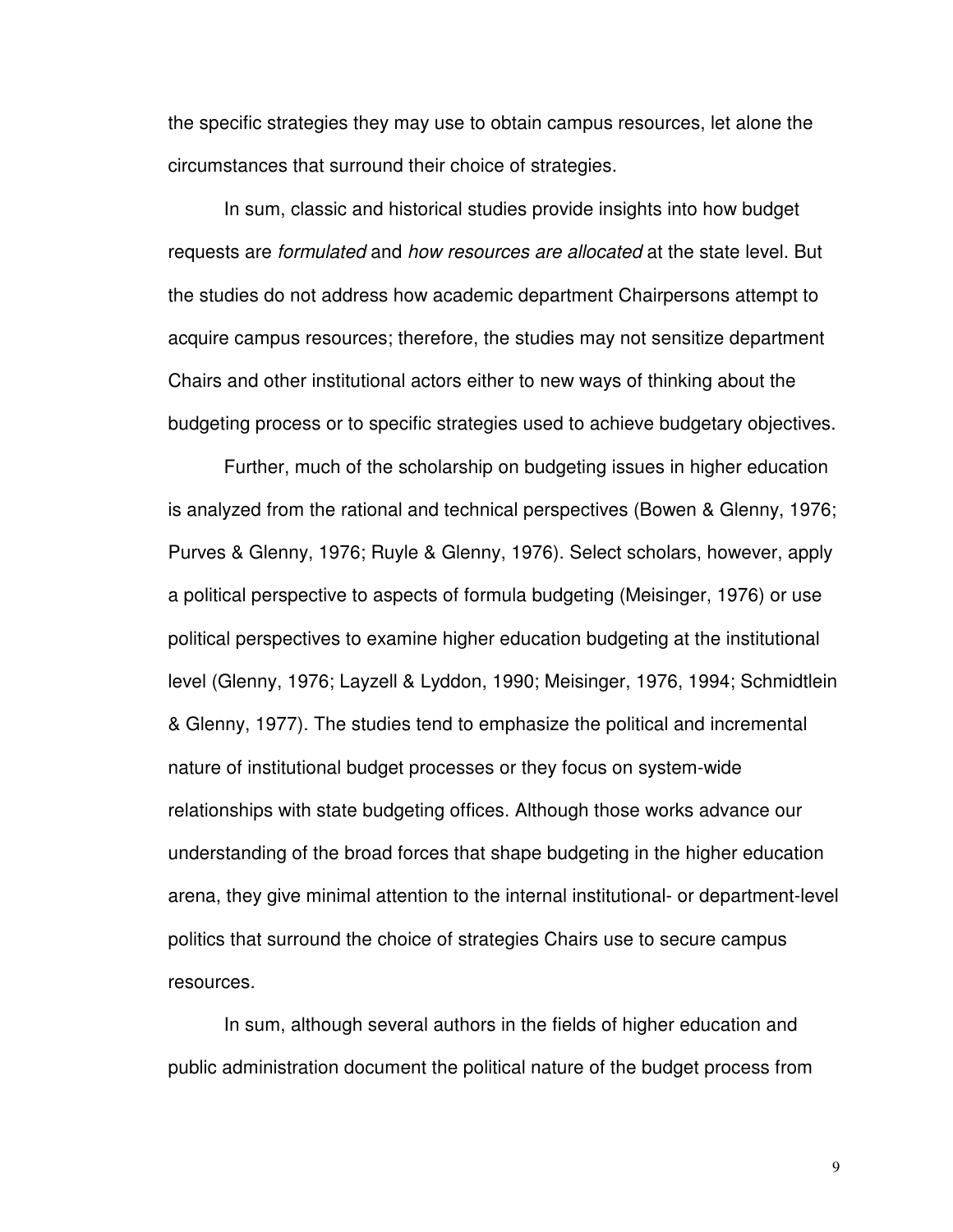the acquisition and the distribution of resources points of view (Caruthers & Orwig 1979; Cope, 1989; Layzell & Lyddon, 1990; LeLoup, 1977; Meisinger, 1994), little empirical research examines internal institutional budget strategies from a political perspective, particularly at the micro level of the academic department. This exploratory case study attempts to fill empirical gaps in the literature by using empirically-grounded research to uncover the more micro-, department-level politics and to sensitize current, new, or inexperienced academic Chairpersons to the "politics" of pursuing scarce campus resources.

#### **Definitions**

When investigating any phenomena, it is important to define explicitly the terms being used. Certain terms may have a particular meaning to people who study budgeting and academic organizations in general. The terms below are typically associated with the topics in this study. Traditional definitions of terms are embraced and/or expanded; but alternative terms and meanings in the context of this study are offered.

Academic departments. Academic departments are defined as the "basic administrative unit[s] of the college...responsible for instruction and research within a specialized field of knowledge" (Andersen, 1977, p.2).

Budget documents. Budget documents are defined as documents that show the financial condition of the organization, including information on revenues, expenditures, activities, and purposes or goals (Lee & Johnson, 1989).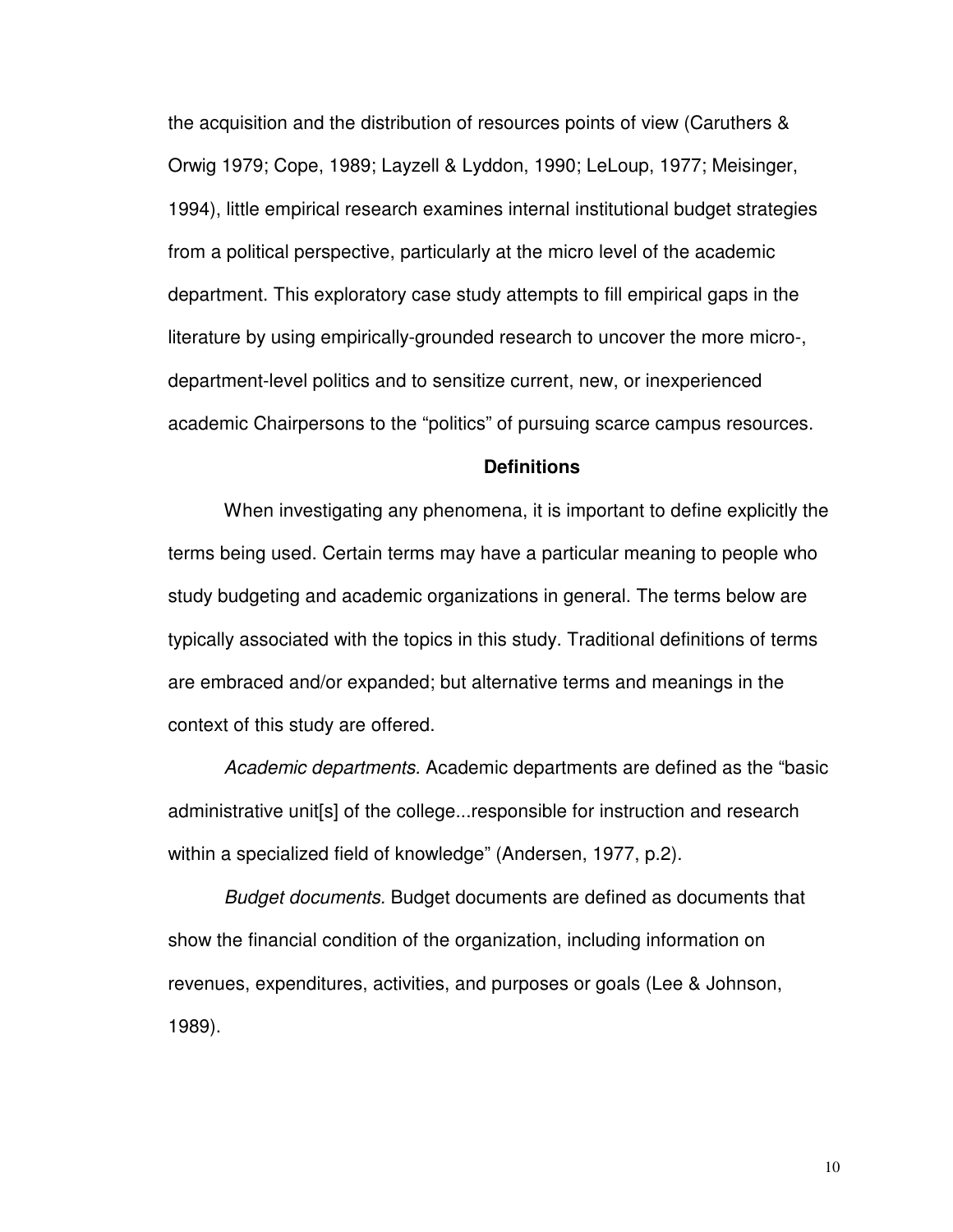Chairpersons. Chairpersons are defined as the official heads of academic departments in colleges and universities (Andersen, 1977; Bennett & Figuli, 1990; Lucas, 1994, 2000; Seagren, Creswell & Wheeler, 1993; Tucker, 1992).

Campus resources. Campus resources are defined as the financial commitments or campus general funds Chairpersons seek to support their budget requests, proposals, or priorities. In this study, campus resources may be negotiated through the annual budget process or other processes that make financial support available to Chairs for their initiatives.

Defending the budget base. This concept is defined as a broad purpose or goal of budget strategies or influence efforts. It also is a means for classifying strategies designed to "guard against cuts in the old programs" (Wildavsky, 1979, p. 102).

Exemplary. This term is defined as (1) having a reputation for successfully securing campus budgetary resources based on nominations of senior campus officials and other individuals; (2) demonstrating evidence of securing budgetary increases; and (3) meeting other selection criteria set forth in this study. Meeting all three conditions qualified the Chairs as exemplary.

Expanding the budget base. This concept is defined as a broad purpose or goal of an individual's budget strategies or influence efforts. Similar to defending the budget base, this concept also is a means for classifying strategies designed to "inch ahead with existing programs" (Wildavsky, 1979, p. 108).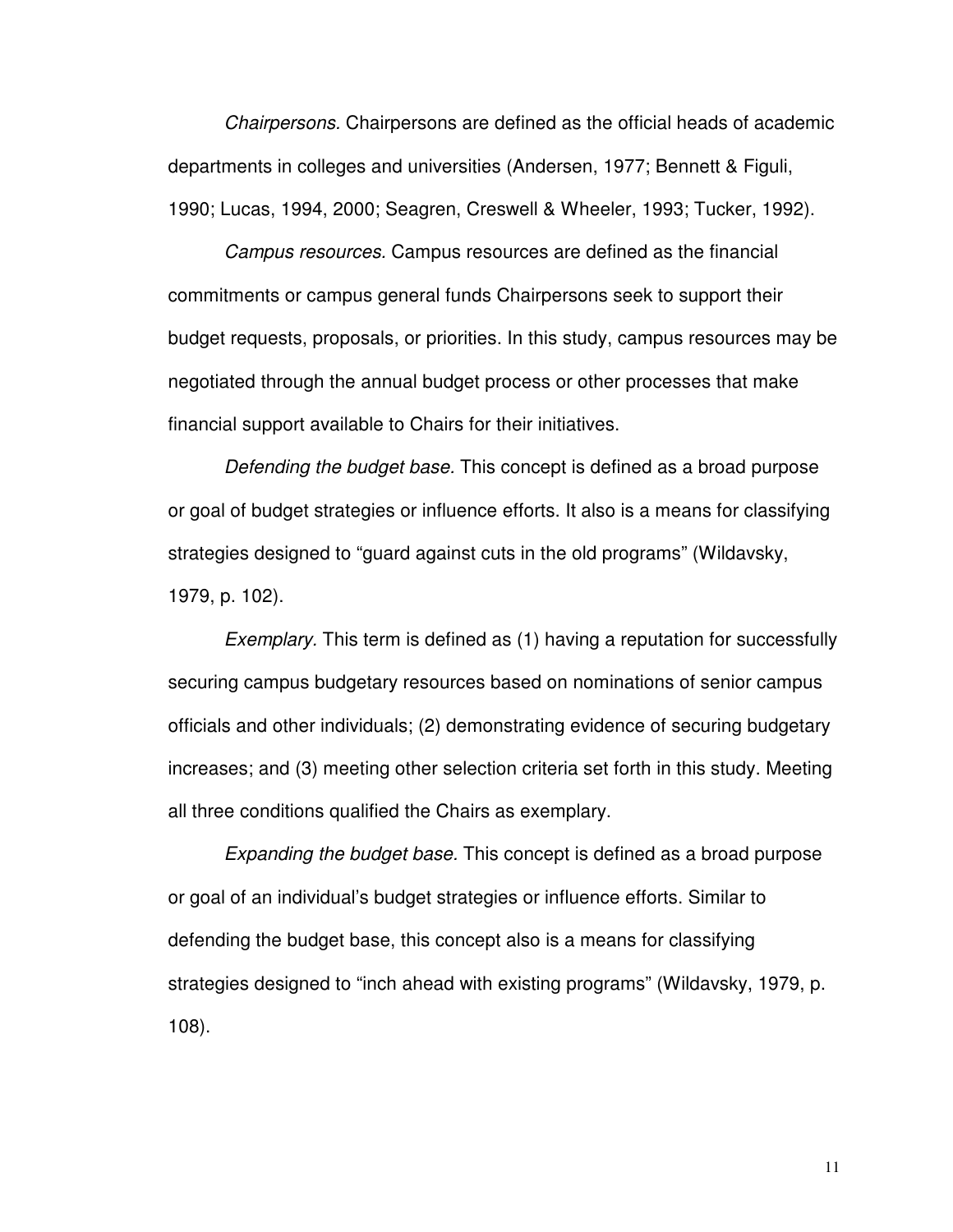Increasing the budget base. This concept is yet another broad purpose or goal of one's budget strategies or influence efforts. Like defending the budget base and expanding the budget base, this concept also is a means for classifying strategies designed to "add new programs" (Wildavsky, 1979, p. 111).

Operating budgets. As earlier noted, operating budgets "generally include all of the regular unrestricted income available to the institution plus those restricted funds (e.g., endowed professorships and sponsored programs) that are earmarked for instructional activities and department support. Activities included in the operating budget are the basic expenses of departments, schools, and colleges…." (Meisinger, 1994, p. 6).

Organizational politics. This concept shall be defined as "those activities taken within organizations to acquire, develop, and use power and other resources to obtain one's preferred outcomes in a situation in which there is uncertainty or dissensus about choices" (Pfeffer, 1981, p. 7).

Power. Power is a difficult concept to define (Pfeffer, 1981). But for purposes of this study, power is defined as "the ability of those who possess power to bring about the outcomes they desire" (Pfeffer, 1981, p. 3). This study examined the relative power that exemplary Chairpersons possessed to bring about the budget decision outcomes they desired.

State/public institutions. Such agencies are defined as academic institutions established and either partially or wholly supported in accordance with the provisions of a state constitution or statute (Birnbaum, 1988; Kaplin & Lee, 1995).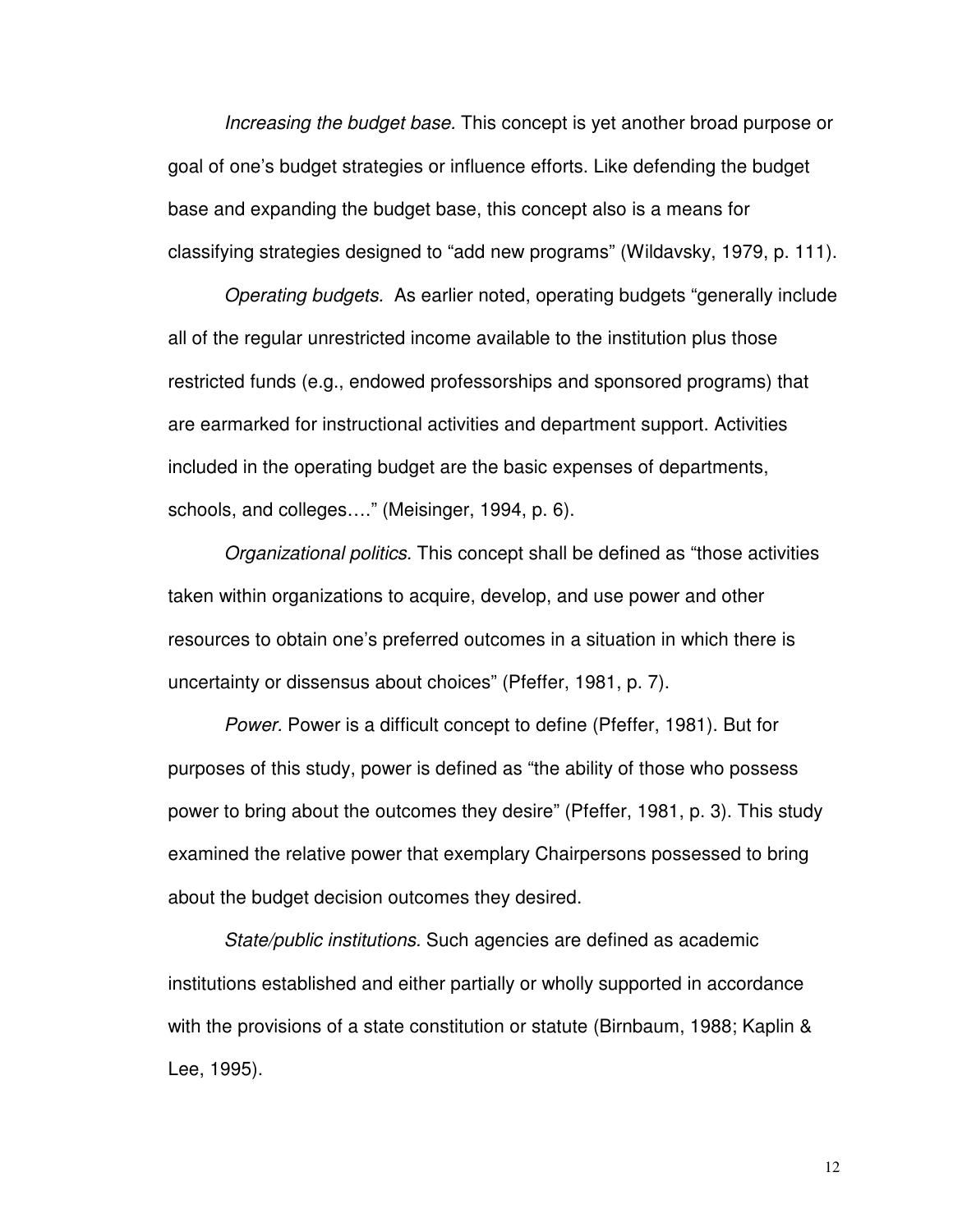Strategies (or influence efforts or budgetary strategies). This term is defined as "actions…intended to maintain or increase the amount of money available…[and]…the links between intentions and perceptions of budget officials and the political system that imposes restraints and creates opportunities" (Wildavsky, 1979, p. 63). In this study, strategies are the efforts Chairs use to influence favorable budget decisions.

#### **Organization of the Remaining Sections of the Study**

This chapter discussed the purpose of and need for the study. Chapter II includes a review of the literature on budgeting definitions, approaches, strategies, and theoretical perspectives of the study; the chapter also includes the analytic framework for the study. Chapter III describes the research design and methodology. Chapter IV includes a brief, descriptive section on the research site and its environment to provide the context for understanding the strategies department Chairs used to secure campus resources. Findings regarding the individual cases are presented in Chapters V, VI, and VII, respectively. The final chapter, Chapter VIII, includes a cross-case analysis of the three case narratives, answers the research questions, and highlights the study's conclusions and recommendations for future research.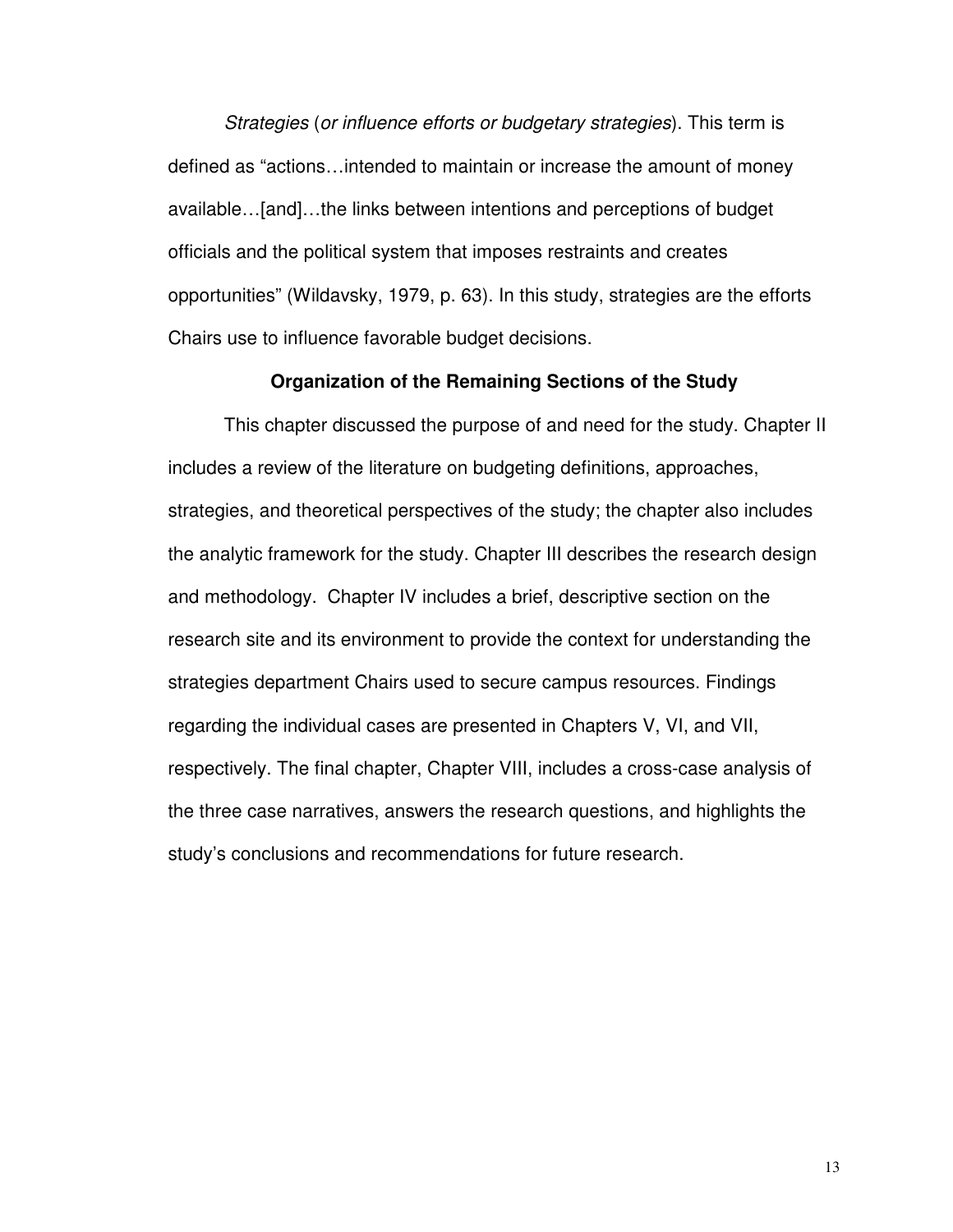#### **CHAPTER II**

# **REVIEW OF THE LITERATURE AND PRESENTATION OF THE ANALYTIC FRAMEWORK**

 This literature review provides context for this research on three reputedly exemplary Chairpersons' strategies for securing campus budget resources, identifies the current gaps in the literature on this subject, and analyzes existing bodies of literature on the topic. Three broad assumptions shape this chapter.

First, the researcher assumes that the issue of securing campus resources is an important element of the broader topic of budgeting; therefore, this chapter includes a section on budgeting concepts and definitions. Second, the heart of this study is the exploration of what reputedly exemplary academic Chairpersons actually do to secure campus resources; therefore, this chapter includes a review of literature on strategies designed to secure financial resources. Third, although different organizational perspectives are used to classify academic organizations (e.g., collegial, bureaucratic, political, symbolic and cybernetic), this study applies a political perspective that anchors this study's analytic framework. Summarily, this chapter includes brief descriptions of organizational models for classifying academic organizations, a rationale for selecting a political perspective to guide this study, and a description of the analytic framework used to guide this study.

#### **Literature on Budgeting: A Foundational Perspective**

 Developing strategies for securing campus resources is linked to preparing the actual budget for which academic Chairpersons seek funding.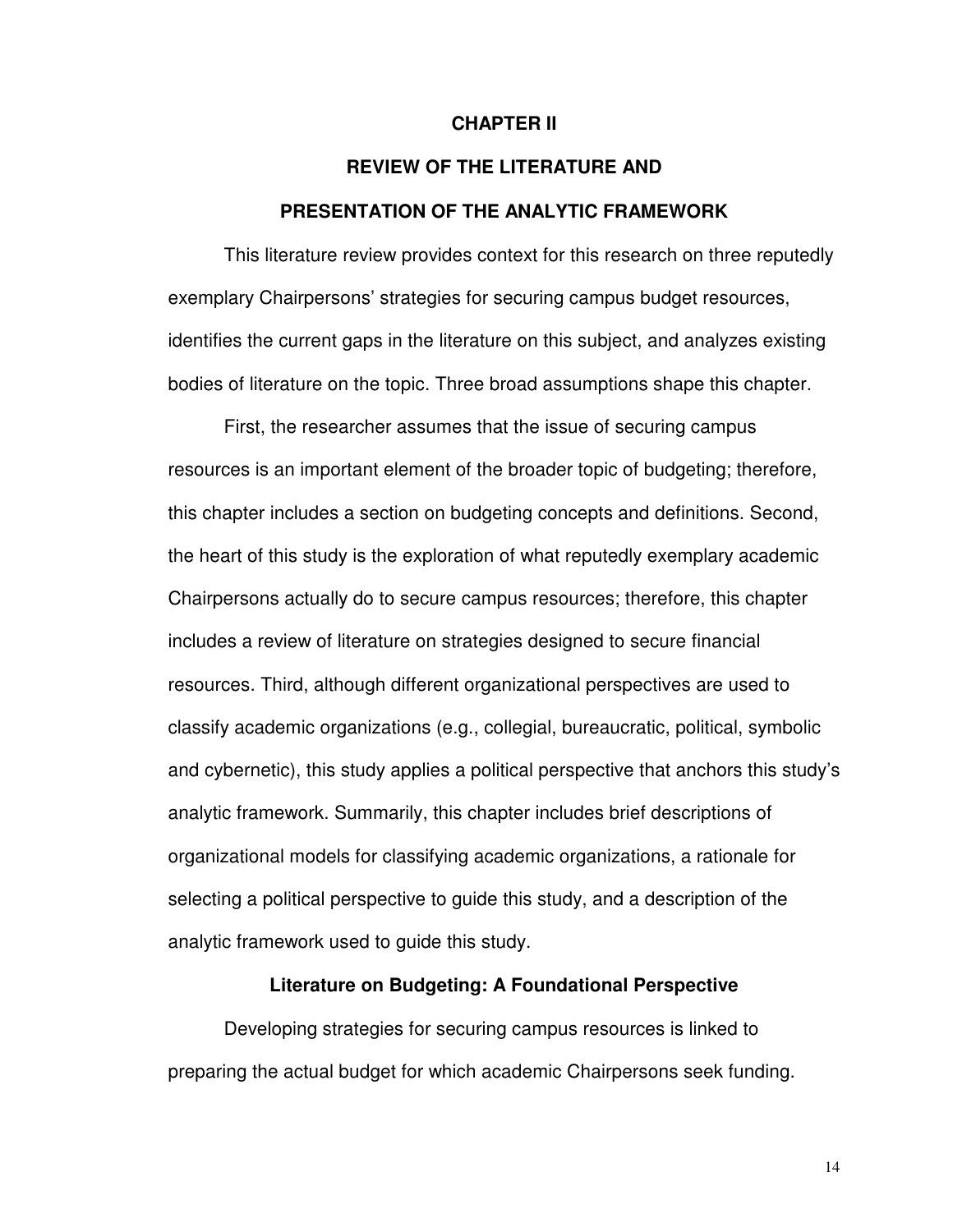Understanding the institution's preferred methods for preparing budgets is perhaps the very first strategy for securing campus resources. The literature is rich with discussions and examples of budgeting definitions, purposes, or approaches to budgeting. Below is a summary of the relevant literature.

#### **Definitions, Purposes, and Approaches**

Multiple definitions and purposes of budgeting are found in the literature and are likely to be helpful to academic Chairpersons, especially new Chairs, as they seek to understand not how but why their campus does budgeting. Purtill (1993), for example, stresses management control and accountability purposes where the main benefits of budgeting are control, motivation, evaluation, monitoring of organizational progress, communication of financial goals and improvement of decision-making. In the type of environment described by Purtill (1993), academic Chairpersons may need to shape their strategies in a way that clearly demonstrates efficient use of past and present dollars to generate support for requests. Requests that do not address issues of accountability or how dollars will be tracked and monitored may be rejected before consideration.

Sufficient accountability as a purpose of budgeting is but one perspective of budgeting. Budgeting is also linked to, and may be defined as, an important element of planning activities. Scholars from the budgeting-as-a-planning-activity tradition characterize budgeting as a process related to planning, to coordinating, and to management control (Bacon, 1970; Heckert & Willson, 1955; Heiser, 1959; Jones & Trentin, 1966; Schmidtlein, 1990; Welsch, Hilton, & Gordon, 1988). The scholars from the planning tradition of budgeting describe a world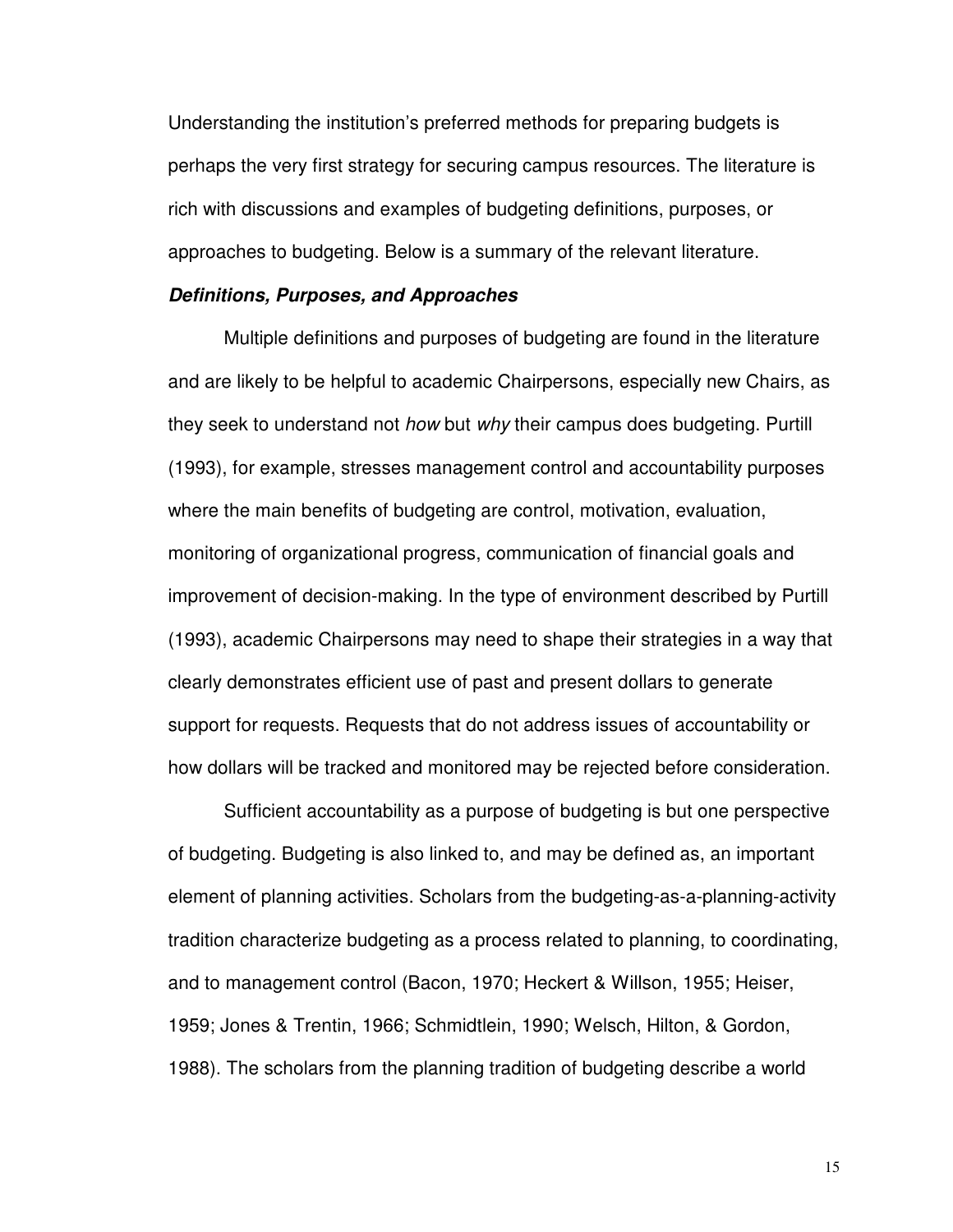view of budgeting that, in part, rests on the notion that budgeting can and should be predictive as much as possible. From a planning perspective, then, budgeting might be a largely technical method designed to control activities, processes, and policies. In an environment where budgeting is viewed as a mechanism of control, academic Chairpersons may need to develop their strategies in a way that demonstrates that their budget proposals are reflective of and clearly aligned with overall planning activities within their department and the larger institution.

A third school of thought related to budgeting views the process as translating plans into action. Some scholars tend to de-emphasize planning as a central purpose of budgeting. Instead, the scholars view budgeting not as a means to control or to predict but as a way to translate plans into actions (Caruthers & Orwig, 1979; Gross & Jablonsky, 1979). In this third school of thought, budgeting becomes a vehicle by which organizational plans are moved from the planning stage to an action stage. In other words, budgeting becomes a means to fulfilling an organization's objectives. In this kind of an environment, academic Chairpersons may need to develop strategies that clearly demonstrate to campus leaders that requests are not only evidence of accountability, but that requests are aligned with departmental and institutional plans and are the means by which academic goals and objectives can be achieved in the department.

The above three perspectives on the definitions and purposes of budgeting are neither conclusive nor exhaustive; but the perspectives are instructive. The perspectives provide academic Chairpersons with philosophical and practical options for preparing requests and developing strategies for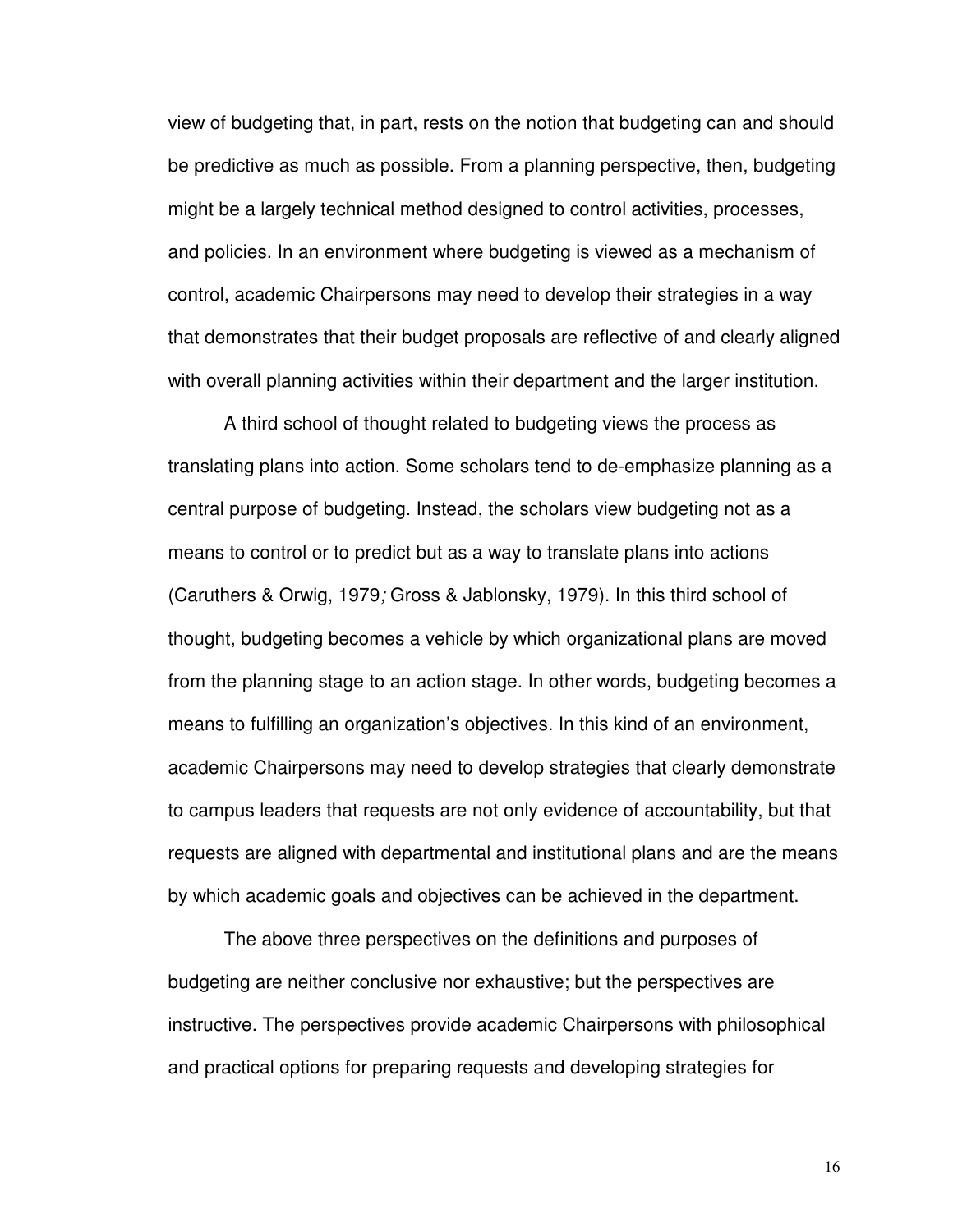securing campus resources. The three perspectives are important because they enable the researcher to recognize different budgeting purposes, as well as to identify orientations that may be used by the three exemplary Chairpersons or the persons they seek to influence.

 Just as competing definitions and purposes of budgeting are varied so are the approaches to developing budgets. Many of the approaches originated in governmental agencies but now are used in higher education by mostly state institutions as guidelines for preparing budgets for legislative consideration. Under this model, department Chairs would be expected to conform to prescribed budgeting approaches on their campuses. Before developing strategies for securing campus resources, it may be prudent for Chairpersons to first understand what is expected of them regarding how their budgets should be developed.

According to Schmidtlein (1999), the various approaches to budgeting "focus attention on different organizational concerns" (p. 160). Below are summaries of the various concepts and techniques to budgeting. The approaches are described briefly for foundational purposes; the merits of the approaches are not discussed. However, consistent with Schmidtlein's (1999) assessment of budgeting approaches, academic Chairpersons' budget requests and strategies that reflect the prevailing concerns of their department and/or the larger institution are more likely to be effective.

Incremental budgeting is a technique that involves examining the "base" budget from the preceding year, or biennium, and then determining additions to or deletions from that base. However, particular issues affecting the budget base may be examined during consideration of the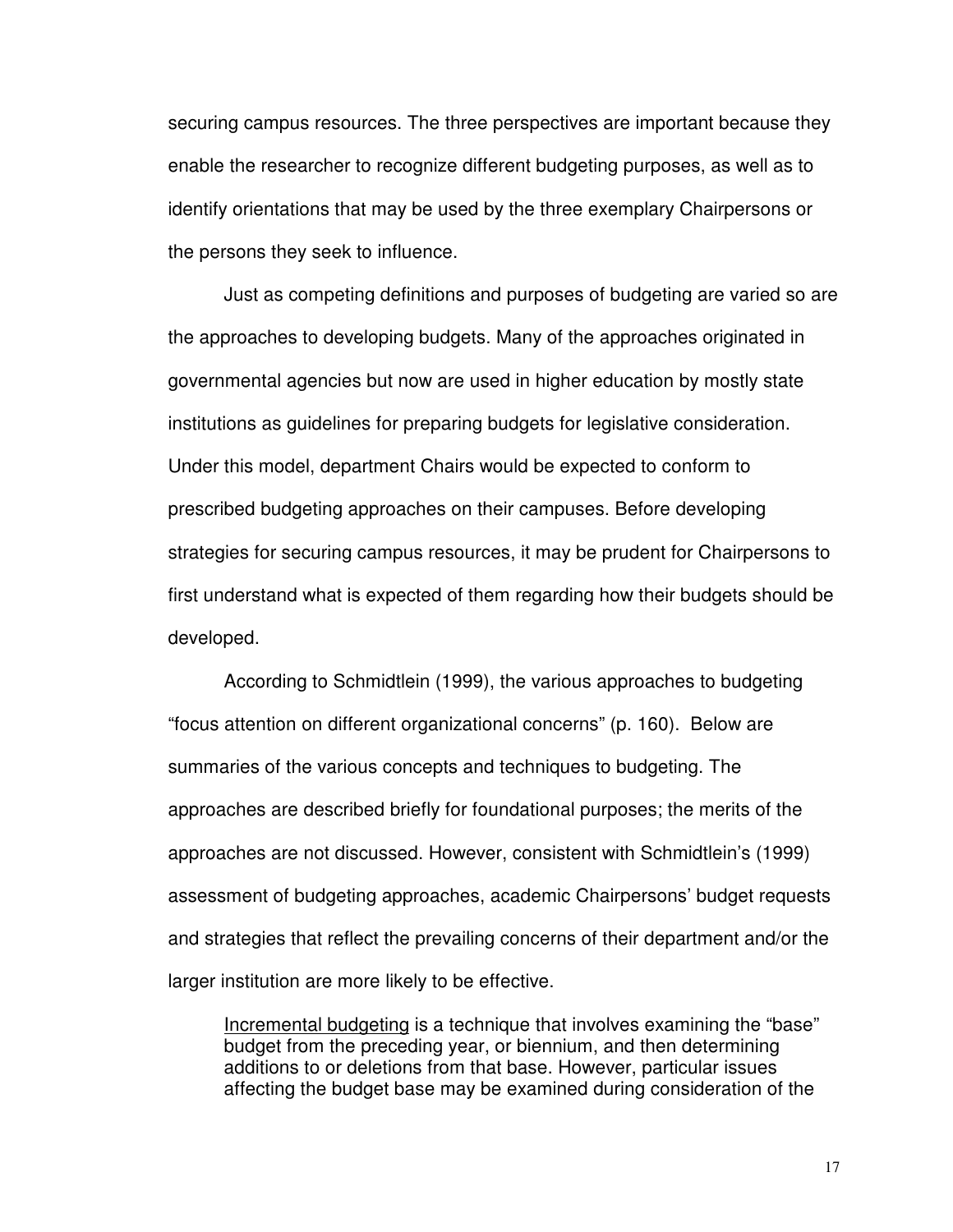budget when an issue is perceived by reviewers…Budgets most commonly are presented for each organizational unit by 'line item' or major objects of expenditure.

Formula budgeting is a concept that involves designing and employing a mathematical model or models, typically based on costs and workload or performance factors, to calculate some portion of an institution's budget. Budgets calculated by this method typically contain fund allocations both for each area covered by the formula, such as instruction or libraries, and for functions not included in the formula. When formula budget requests exceed available revenues, reductions commonly are made by reducing the amounts generated by each formula by some percentage.

Zero-based budgeting is a concept that involves developing budget "decision packages" at the lowest levels of the organization, rank ordering the priority of these decision packages and reviewing and making further decisions on priorities at successive organizational levels. In theory, an assumption is made that every programme [sic], or decision package, will be reviewed each year, eliminating low priority functions from the 'budget base'.

Programme [sic] budgeting is a concept that involves grouping institutional activities that have similar goals into "programmes" [sic] and, through systems analysis and cost/benefit studies, estimating the resources required to produce the outputs sought from each programme [sic]. Programme [sic] categories frequently cut across organizational lines. Budget presentations focus on the results of programmes [sic] rather than on items to be purchased.

Performance budgeting is a concept that involves developing indicators of institutional performance and estimating the resources required to maintain or achieve selected levels of performance. Decisions on funding levels may be intended either to reward high achievement or to penalize inadequate achievement.

Incentive funding is a concept that requires institutions, or groups within institutions, such as faculty or departments, to develop requests for funding according to guidelines that specify the objective desired but leave specifics to each eligible applicant. Types of funding include initiative funding, competitive funding, categorical funding, and block grants. (Schmidtlein, 1999, p. 160)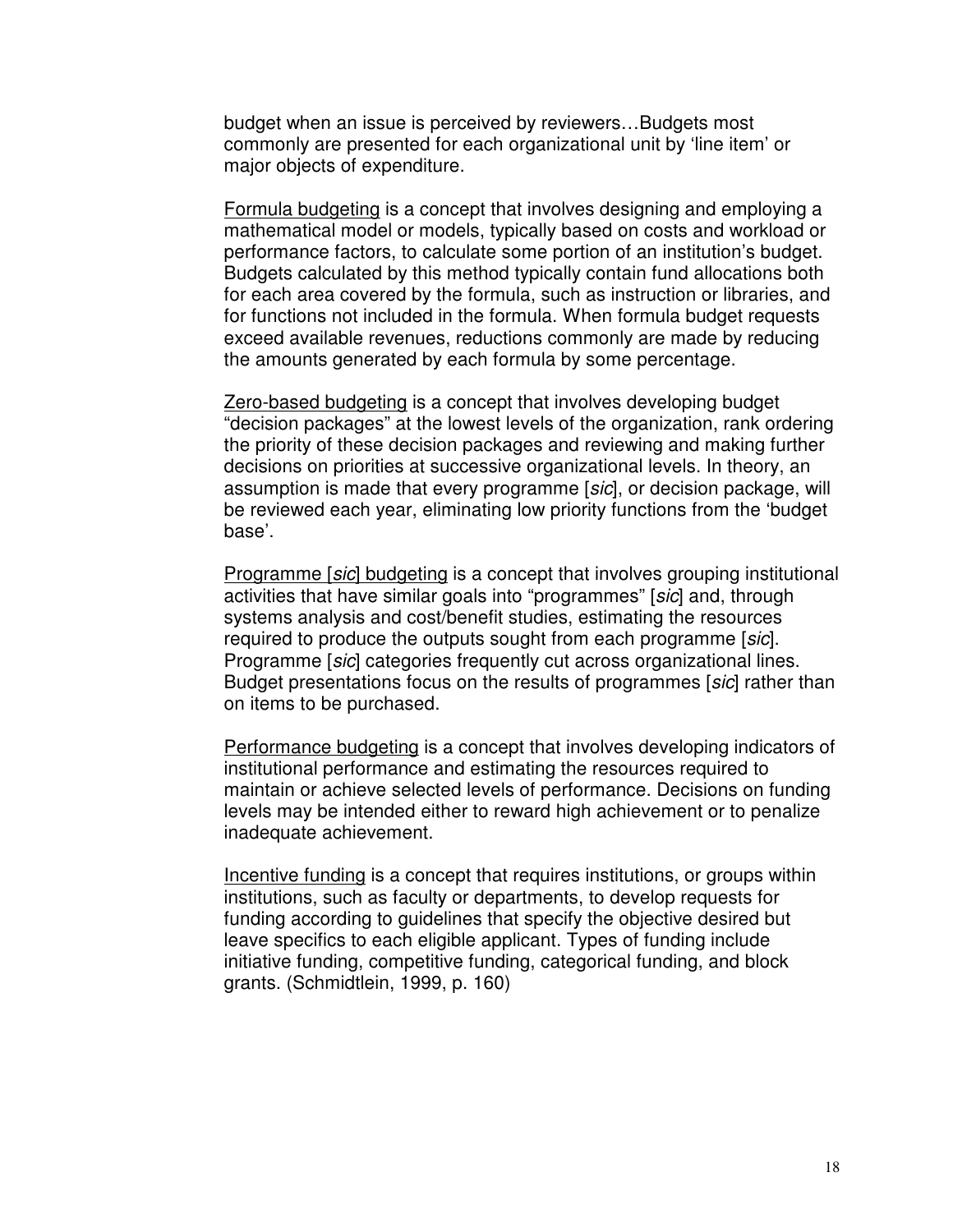Another approach to budgeting is presented by Meisinger (1994):

Responsibility-Center budgeting, also known as cost-center budgeting or more formally as 'every tub on its own bottom' budgeting, is intended to focus primary responsibility for the management of resources on schools and colleges within the university. In doing so, the emphasis is shifted from budgetary control to program performance. In this model, schools and colleges become revenue and cost centers. Revenues are attributed to each school or college, including tuition and fees, research funds, indirect costs from research gifts, and endowment income…. Responsibility-center budgeting also requires the taxing of schools and colleges to create a central 'subvention' pool to support academic units without sufficient revenues of their own. (p. 186)

#### **A General View of the Formal Budget Cycle**

 The formal budget cycle is the process by which campuses develop their budgets on an annual or bi-annual basis. Although the budget cycle may vary by institution, research suggests that colleges and universities tend to develop their campus budgets based on routine cycles (Caruthers & Orwig, 1979; Dickmeyer, 1993; Meisinger, 1994; NACUBO, 1992). A summary view of the budget cycle is discussed below. Because this study was not an exploration of the phases of the budget cycle, the characteristics of the phases are not discussed. Since understanding of the campus' budget cycle may influence the timing and manner in which academic Chairpersons develop and employ their strategies for securing campus resources, below is a broad overview of budget cycles in the higher education arena.

Data collection. This activity is normally the beginning of the budget cycle (Shattock & Rigby, 1983). During this phase, institutions request, collect and analyze financial, statistical, descriptive and other evidentiary data from the colleges and non-academic departments. Senior Officers, and some lower-level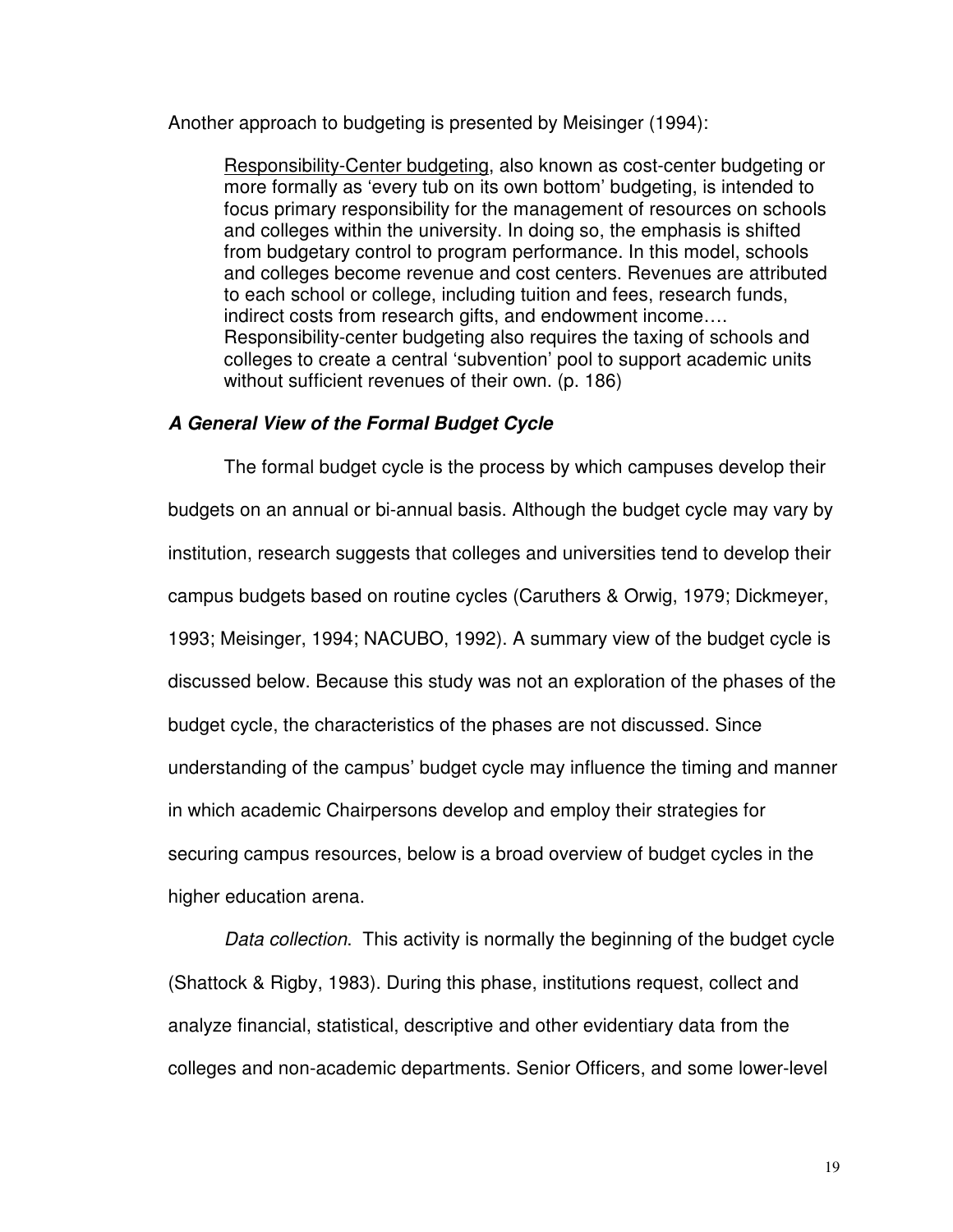individuals as well, examine factors that include past successes, enrollment trends, and external demographic and market data. Based on assessment of these factors, budgeting guidelines are established and communicated to administrators (Dickmeyer, 1993).

Preparation and submission of requests. The different units on the campus prepare and submit requests to their appropriate unit heads unless the process is different for various sources of revenues. For example, academic Chairpersons would submit their budgets directly to the Dean of the College or the Dean's designee. In some institutions, department Chairs may not submit requests formally, but they may react and respond to the allocations given by the administration.

Review of the budget request. Budget requests normally are reviewed and analyzed each time they are consolidated for presentation to a higher level of decision-making until an institutional budget is ultimately presented to its governing body for consideration and approval. The institutional review level "occurs about nine to five months before the fiscal year begins" (Meisinger, 1994, p. 73). The major participants at the institutional-review level are the President, the Chief Financial Officer, the Chief Academic Officer, the budget office, and staff members concerned directly with budgeting. Participation beyond this circle of reviewers varies from campus to campus (Meisinger, 1994).

Exchange of information. During this phase of the budget cycle, senior administrators (the President, Vice Presidents, and Deans) and lower-level administrators (Department Chairs, Program Directors, et al.) exchange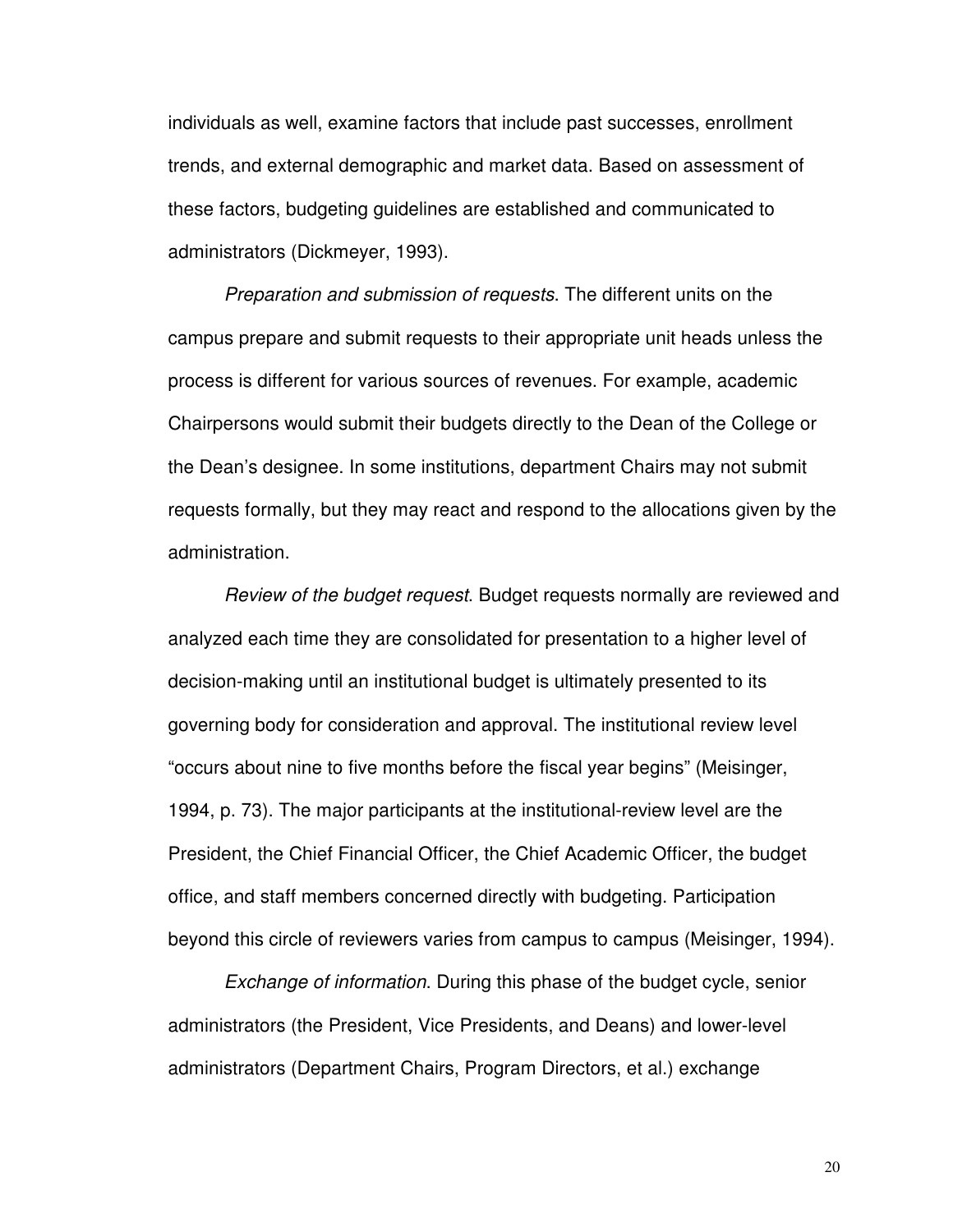information to better understand individual budget requests and the data supporting those requests. The content of this exchange of information is often focused on budget policies and priorities, salary guidelines, workload projections, and cost factors. Based on the available data and budget guidance "the people responsible for developing budgets produce estimates, develop proposals, list wishes, enumerate concerns, and try to develop budgets that will allow them to meet their goals, stated or unstated" (Dickmeyer, 1993, p. 540).

Negotiations. Before budgets are finalized by the campus and sent to the system or other statewide budget officials, those submitting requests may have a time period in which they make a case for their requests. Based on consultations with campus colleagues and administrators, unit heads may modify requests to ensure success of their proposal. But this phase may be the result of a lack of clear-cut communication on the campus regarding what and how requests should be submitted. Dickmeyer (1993) states that "in the negotiation stage, the need to make all the pieces fit in a manner consistent with the [overall] budget process requires upward as well as downward communication" (p. 541). He suggests that much of the negotiation can be eliminated with the articulation of clear and precise language, such as "the institution will not accept requests for new positions this year" (p. 541).

Preparation of the detailed budget. Larger institutions may consolidate their department budget requests by college or by school (Meisinger, 1994). The President makes formal budget recommendations to the governing body nine to 12 months before the fiscal year begins. The governing board acts on the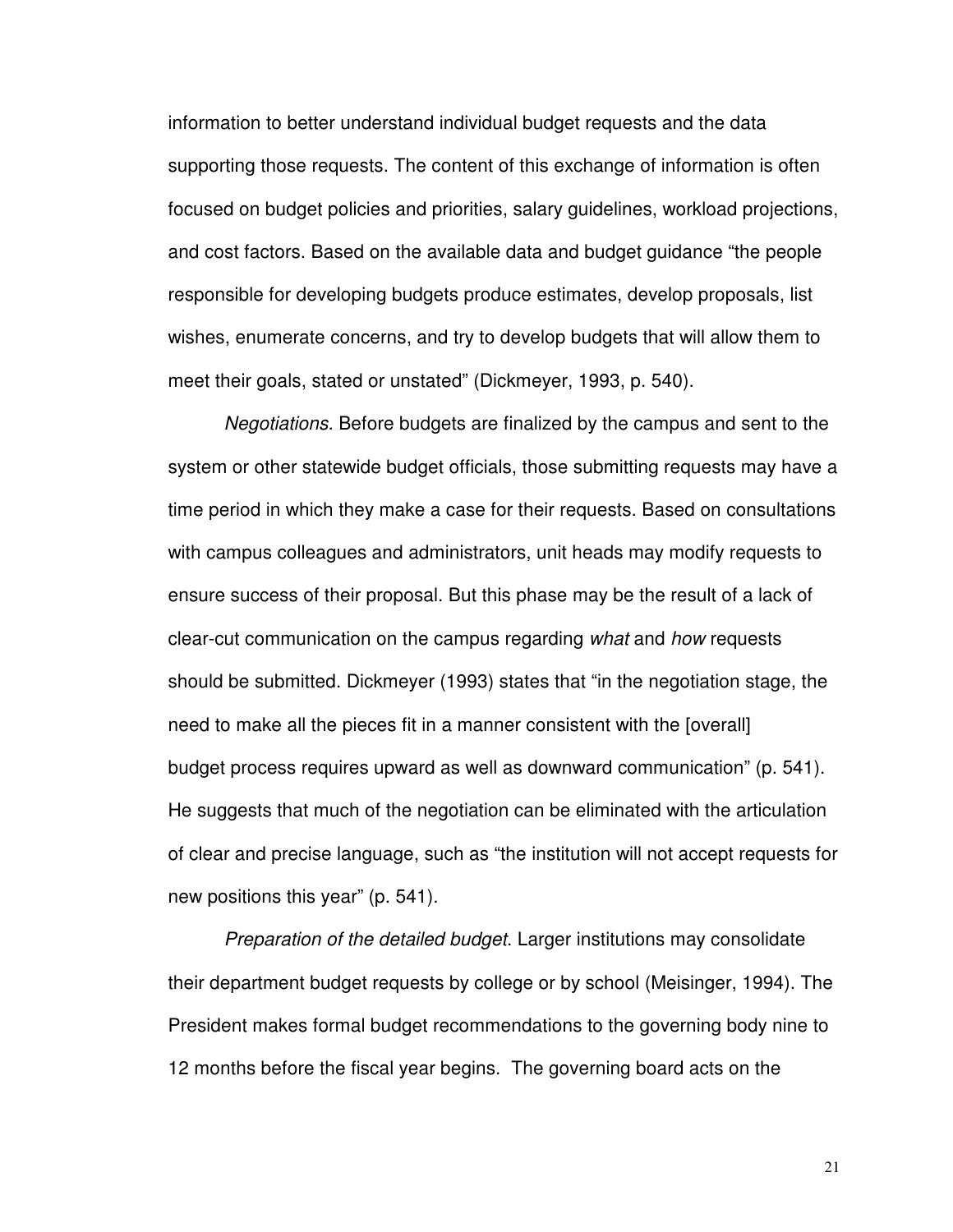proposed budget and on specific recommendations for tuition and fees, room and board increases, salary increases, proportion of endowment income to be applied to the operating budget, and student aid. After conflicting and competing issues have been reconciled, the board approves the budget (Meisinger, 1994, p. 75). For academic departments, the Deans will approve budgets before forwarding them to the appropriate Vice President, i.e., academic affairs and/or the university's Chief Finance/Budget Officer.

Approval of the budget. After the above phases have taken place, institutional budget requests typically are forwarded to appropriate state higher education agencies nine months before the fiscal year begins. If the state higher education coordinating agency has very strong budget review powers, it may be the sole recipient of institutional requests. In this event, the governor's office may receive copies of the institutional budget request and await the agency's recommendation. In states where the coordinating agency is weak, the opposite occurs; the governor's office would get the request and send informational copies to the appropriate state higher education agency. This practice varies by state, however. In the state of Maryland, for example, state institutions' budgets are submitted simultaneously to the state's higher education agency, the governor's office, and the legislature.

Implementation of the budget. The budget represents an expenditure plan for the institution's programs and activities. Within that plan, however, unit heads must expend their resources according to the institution's policies and legal requirements (Meisinger, 1994).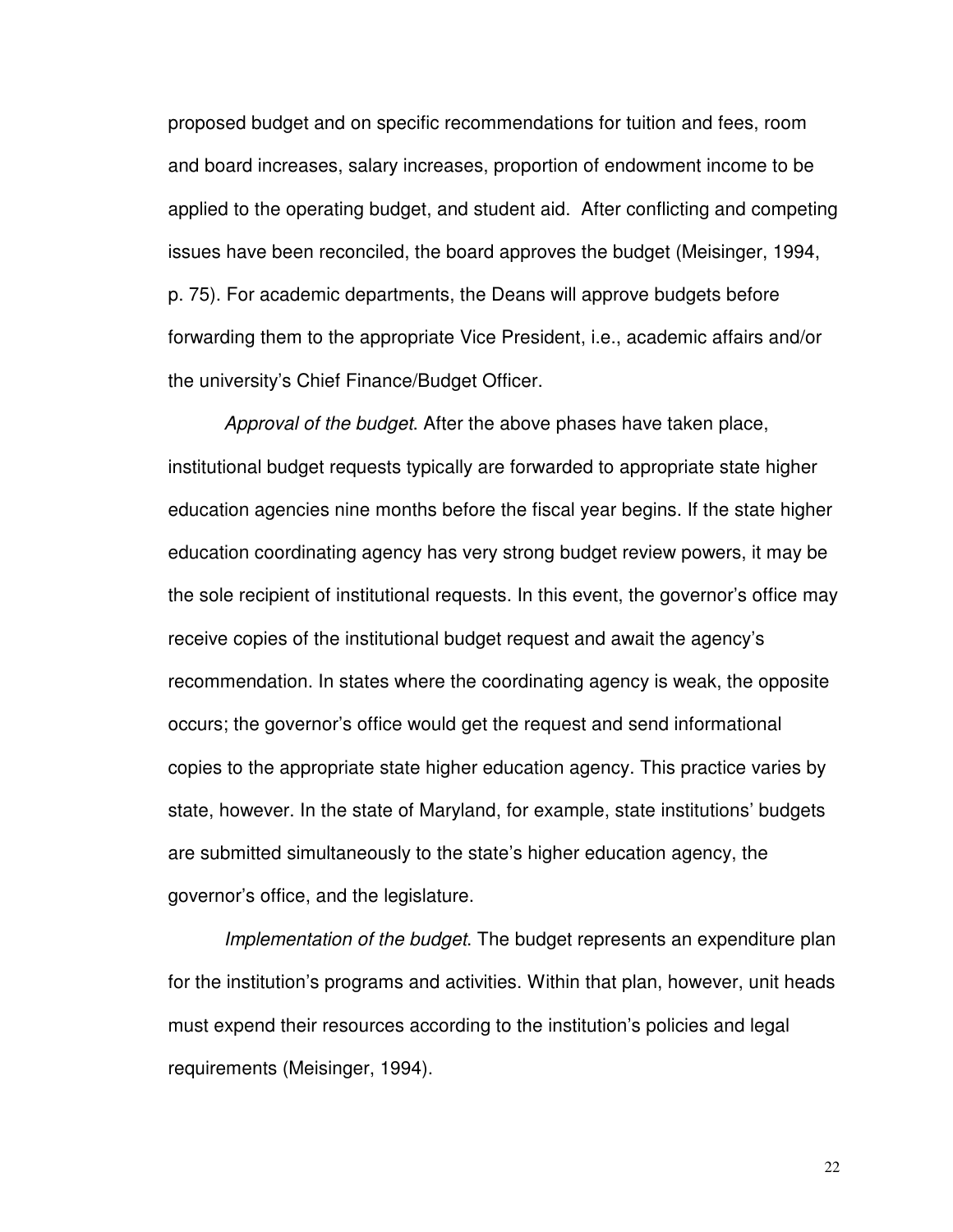Closing out the fiscal year. This phase involves an "orderly closing of expenditures for a fiscal year…Procedures are intended to allow sufficient time to process paperwork and to discourage last-minute spending" (Meisinger, 1994, p. 77). Institutional audits occur after the fiscal year has closed out and "ensure that funds are accounted for and used properly" (Meisinger, 1994, p.77).

# **Summary and Implications**

The Literature on Budgeting section provides a broad foundation for examining budgeting. Having a foundation on budgeting perspectives and approaches provides a broader context for and sheds some light on the choice of strategies the three exemplary academic department Chairpersons used to secure campus resources. Three schools of thought on the purposes of budgeting were presented: budgeting as a form of accountability and control; budgeting as a form of planning; and budgeting as evidence of moving from planning to action. The three approaches overlap to some extent and offer Chairpersons options for developing their budgets and shaping their strategies. A major implication here is that the perspectives on budgeting purposes, and approaches to constructing budgets, sensitize the researcher to alternative views of budgeting processes and to how participants in this study may describe budgeting.

 Additionally, this section presents a general view of the institutional budget cycle. Presentation of the budget cycle suggests that academic Chairpersons may have several opportunities for implementing their strategies for securing campus resources. Another major implication is that if a similar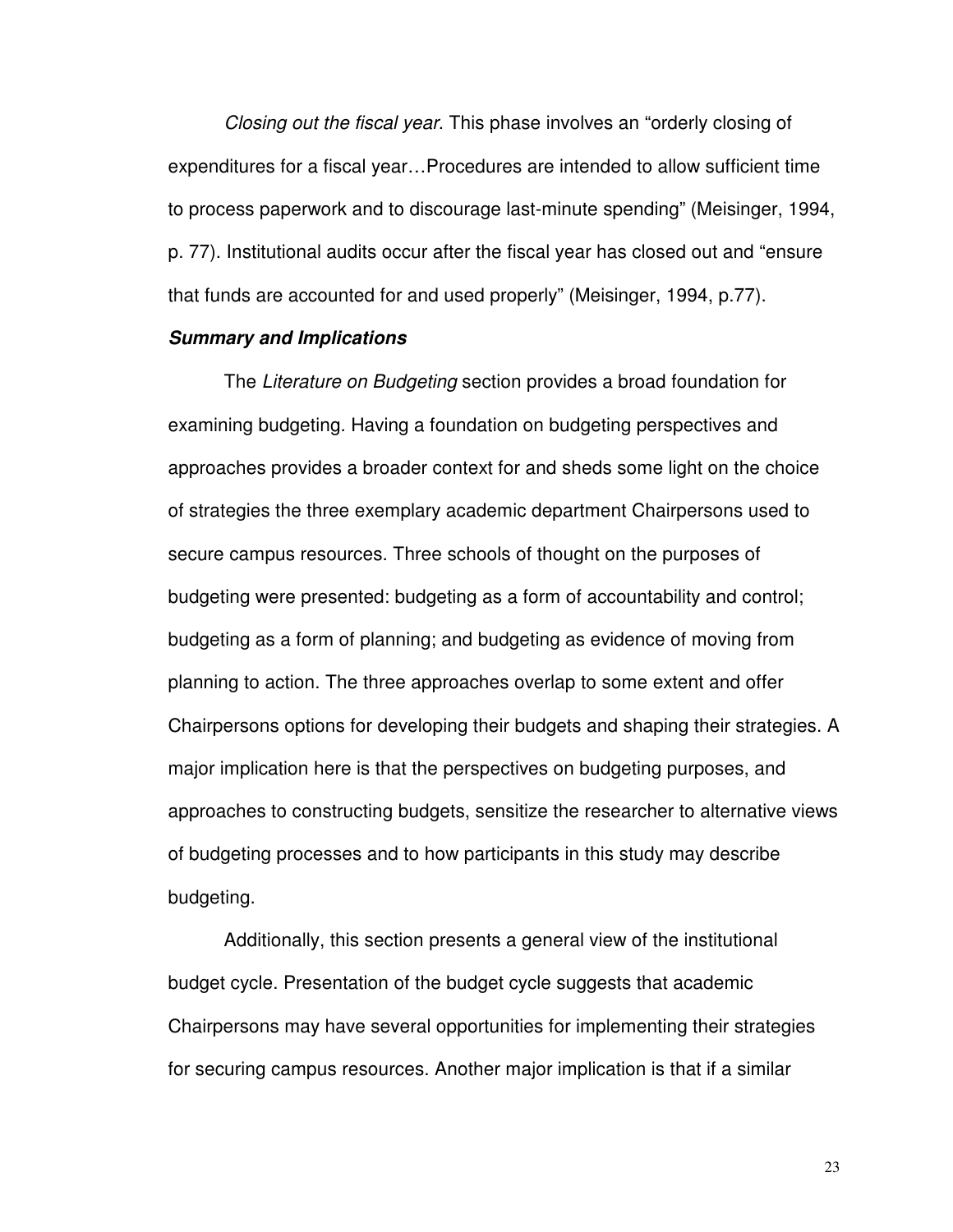budget process is present at the research site, each phase of the budget cycle, then, may be what Kingdon (2003) terms a "window of opportunity" (p. 165) for Chairs to exert influence over decision-makers regarding their requests.

Though salient, the literature on budgeting purposes, approaches to constructing budgets, and the general budget cycle falls short of providing insight into strategies for securing campus resources. The primary shortcoming of the literature reviewed is the emphasis on the technical aspects of budgeting, such as how to develop budgets and when to submit budget requests. Technical aspects of budgeting are important and compliance with the technical aspects helps departments get funded. But the technical aspects of budgeting may not fully illuminate the political and social realities on campuses that often influence what academic Chairpersons need to do, or think they need to do, to secure campus resources in an environment where financial resources are not bountiful.

#### **Literature on Factors that Shape the Budget Process**

Campus-level budgets are not developed in a vacuum. Departments exist in multi-dimensional political environments. In their study of academic departments, Seagren, Creswell and Wheeler (1993) observes that the "academic department operates within a two-layer political environment" (p. 31): an external environment and the environment of the host institution. The purpose of this section is to explore the literature that examines the broad factors in this two-layer environment that may influence a Chairperson's choice of strategies for securing campus dollars during the annual budget cycle or outside the parameters of an annual budget cycle. A third broad factor, the influence of the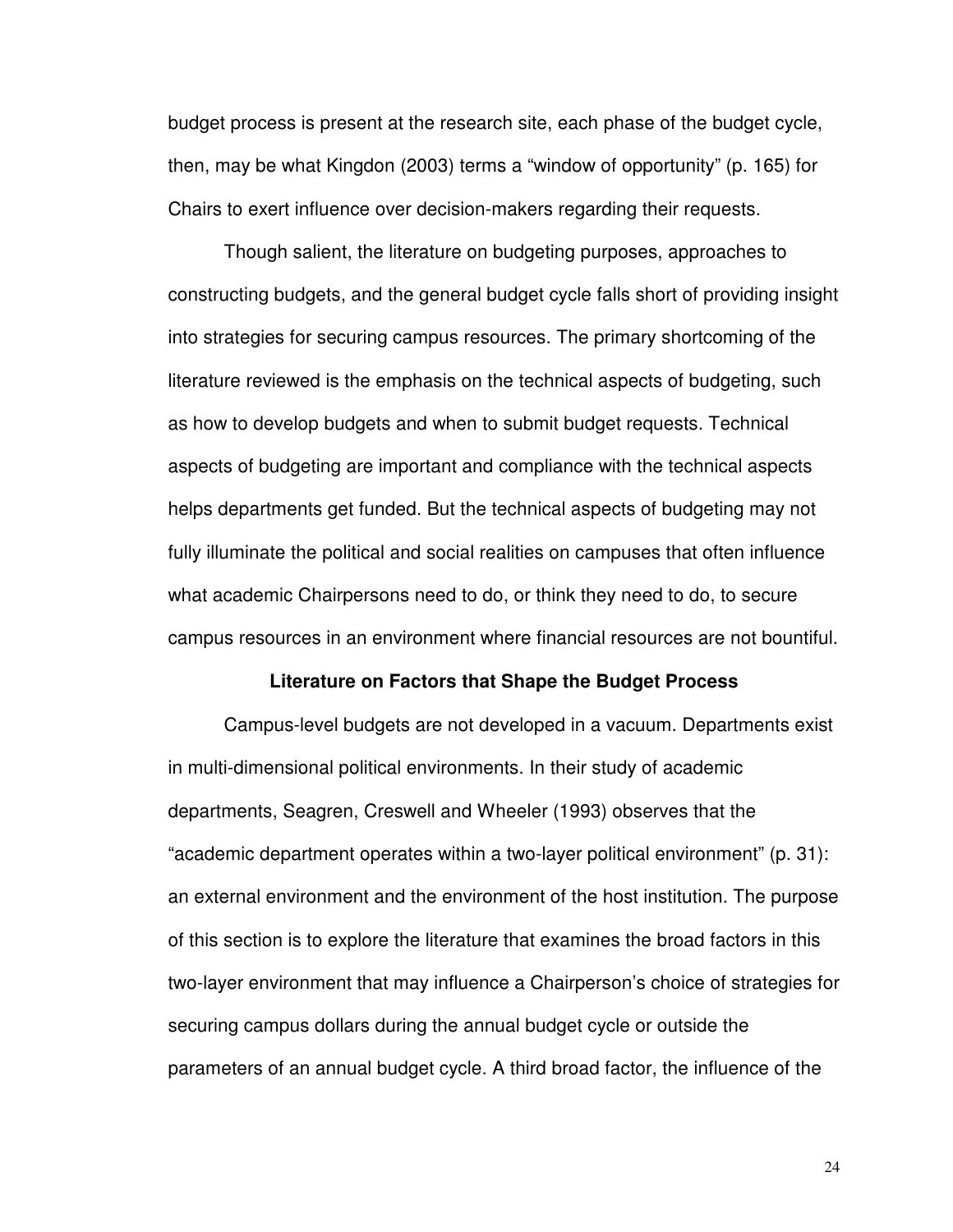institutional budget cycle, is discussed to show how Chairs' behavior may be influenced, if at all, by the various phases of the campus' budget cycle.

### **External Environment: State Factors – A Macro-Political Perspective**

A large study containing several case reports that provides insights into state budgetary processes exists in the literature (Bowen & Glenny, 1976; Purves & Glenny, 1976; Ruyle & Glenny, 1976; Meisinger, 1976; Schmidtlein & Glenny, 1976). The statewide budget is not only the primary instrument through which the state implements its public policy, but the budget also reflects larger societal movements and public values (Albright, 1985). Public budgeting, especially for higher education, has become a complicated labyrinth of negotiations, "politicking", and other push-and-pull processes. This assertion is supported by examinations of state budgeting in higher education. For example, Layzell and Lyddon (1990) demonstrate through their research that state budgeting "is a complex set of activities involving various competing interests and issues" (p. iii).

More pointedly, as Caiden (1985) asserts, such decisions are often made "intuitively or are negotiated," particularly since "budgeters are viewed as politicians" intent on "maximizing resources for their own programs, constituencies, and organizations" and "resolv[ing] conflicts about the use of scarce and possibly uncertain resources" (p. 498). She adds:

[Budgeters] work in a large arena, concerned not only with the hierarchies but the committees, other levels of government, participative bodies, interest groups,...contractors, beneficiaries, taxpayers and legislatures. The advice of the expert on costs, forecasts, needs, and trends is only one element in decision-making and is often challenged. Budgeting in [a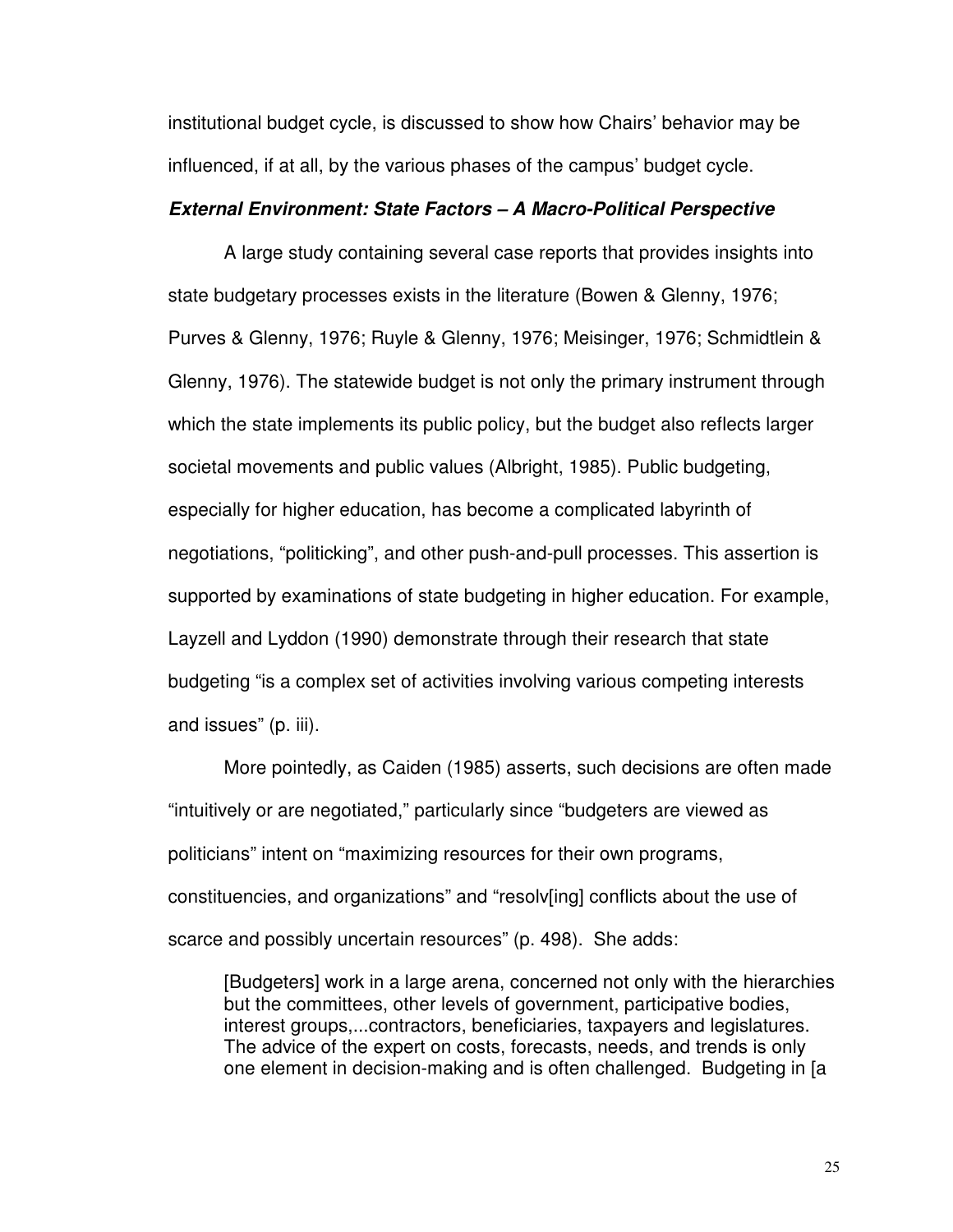public] environment is a matter of negotiation, persuasion, bargaining, bluff, and counter-bluff. (p. 498, emphasis added)

 Layzell and Lyddon (1990) identify four broad environmental factors that may frame and influence the budget process in a state-run, public environment: historical, political, economic, and demographic. Historical factors are rooted in the state population's traditional values and preferences for higher education programs and services. The factors also include patterns of involvement by the state in higher education governance. The most important historical factor, however, is the consideration of previous budgets. Political factors include the organization and governance structure of higher education institutions, legislative influence, gubernatorial influence, and the influence exercised by interest groups and citizens of the state. Economic factors include the state's economic outlook, tax base, and the availability of revenues to invest in new initiatives. Finally, demographic factors include the composition of state citizenry, the number of people enrolled in state institutions, and overall student participation rates.

 Further, Layzell and Lyddon (1990) note that the aforementioned factors account, to some extent, for the wide variance in providing support to academic institutions, but they "by no means explain all the variance" (p. iii). Caruthers and Orwig (1979), for example, suggest that participants, centralization of authority, equity, information burdens as well as cost, outcomes, and performance information converge to create points of contention during budgeting processes. One could make the argument that these points of contention give rise to organizational politics. Similarly, Wildavsky (1974) contends that budgeting cannot be disassociated from participants since it deals with "the purposes of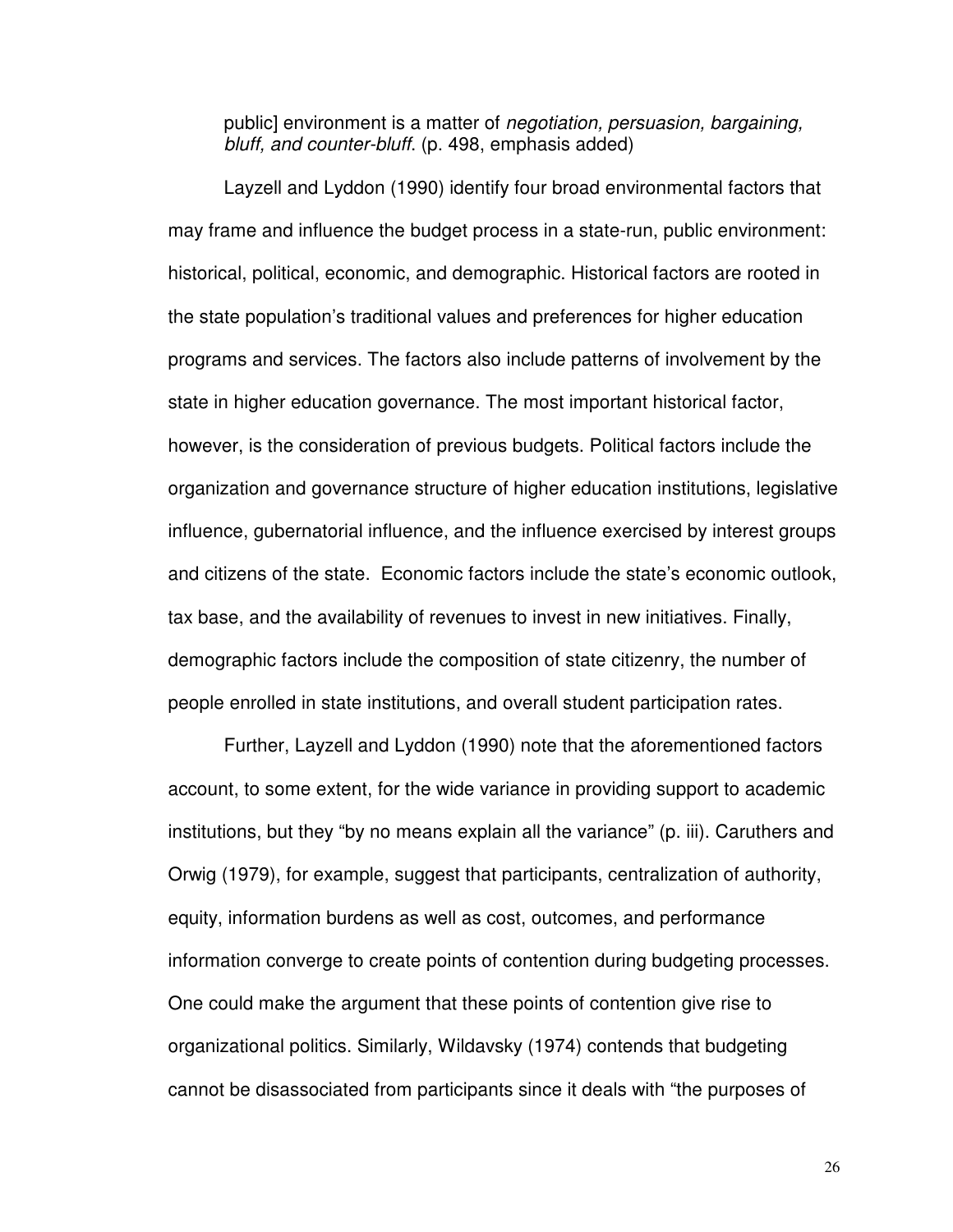[people]..." (p. xxii). Historical traditions and the political climate and culture within a state provide the ground rules and overall framework for state higher education budgeting, while demographics and the economy serve as immediate indicators of supply and demand for state services (Layzell & Lyddon, 1990).

## **Internal Environment: The Institution – A Micro-Political Perspective**

 Because limited empirical research clearly describes and explains the institutional factors that might specifically influence academic department Chairpersons' budget strategies for securing resources, the researcher drew upon complementary research that discussed broad institutional factors and their relationship to campus-level budgeting. Below are examples of institutional factors that may shape the budget process.

Funding sources. Colleges and universities rely on a variety of sources for financial support (Meisinger, 1994; Waggaman, 1991). The different sources of institutional funds may include tuition and fees, federal student aid programs, state student aid programs, government sources of funding, private sources of funding, and income from the investment of endowment and fund balances, income from sales of services and agency funds (Meisinger, 1994). When developing budget requests and strategies, academic Chairpersons may explore potential funding sources that might be tapped to fund their initiatives; this approach may not secure funding, but it may point campus leaders in a particular direction to find support for proposals.

Institutional character. According to Meisinger (1994, p.52), "the character of an institution shapes the budgeting process." Institutional character, he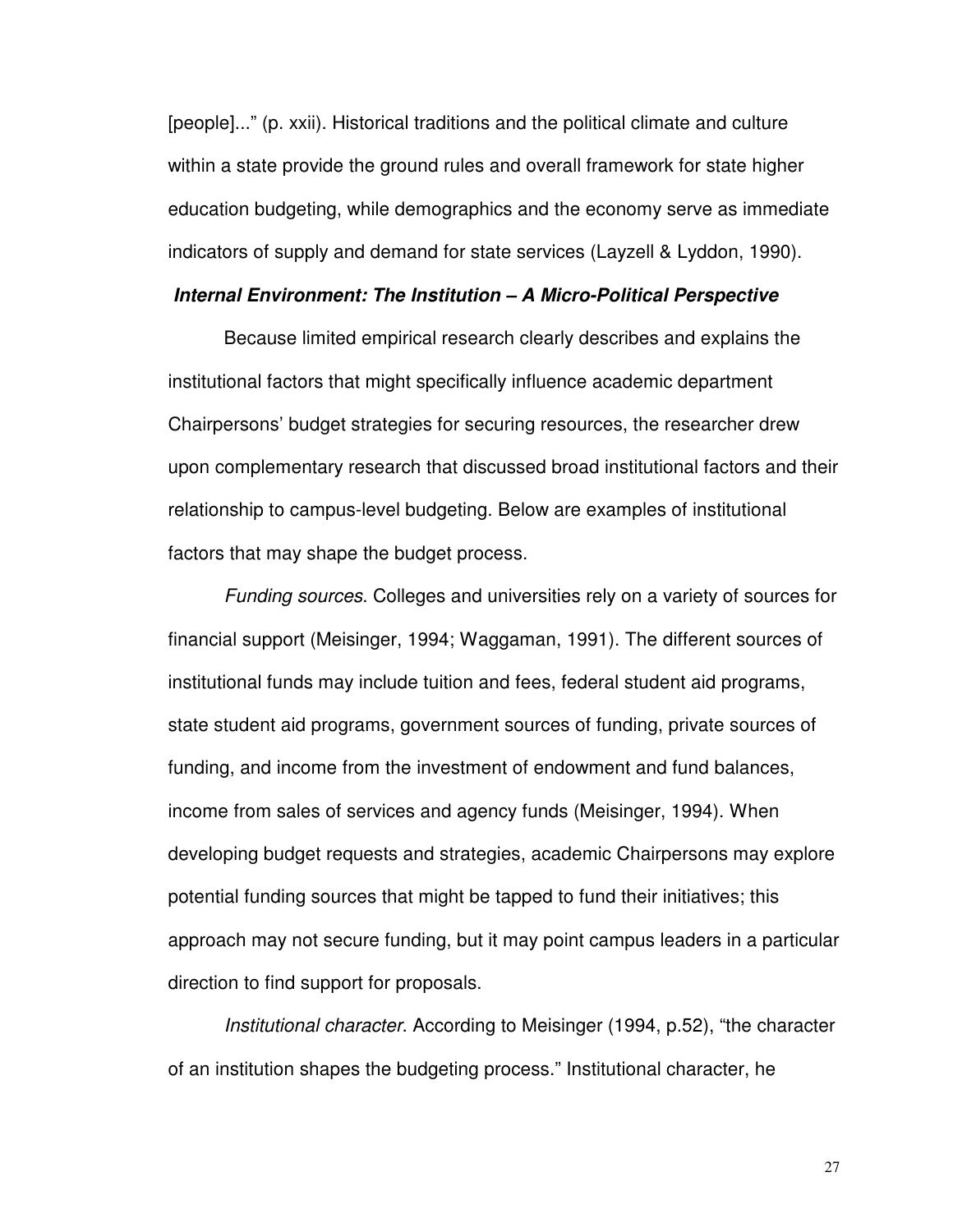continues, "is composed of factors such as history, mission, array of academic

programs, size, geographic location, public or independent charter, profile of

faculty and staff, quality of leadership, financial condition, composition of the

student body, degree of faculty participation in governance, alumni support, and

reputation of athletic teams" (p. 52).

Actors and participants. Participation by different institutional actors with

different interests complicates the budget process (Caruthers & Orwig, 1979).

Meisinger (1994) asserts:

The role of administrators, faculty and students in the decision-making process in colleges and universities and the quantity and quality of that participation are ongoing governance issues that color the budget process at individual institutions. As active participants in the design and implementation of instructional, research, and service programs, faculty often demand a role in allocating resources among programs and activities. As consumers of educational programs, students are concerned about the financial support of their programs. (pp. 53-54)

In short, varied participants bring different views to the budgeting process that

often result in conflicting purposes and motivations (Balderston, 1974) which

create conditions that are ripe for institutional politics.

Openness of the process. According to Meisinger (1994):

The degree to which the budget process is open to casual review by those not actively involved in deliberations shapes the amount of flexibility decision-makers have in their negotiations over the allocation of resources. The openness of the process is determined by the institution's character and participatory structure of decision-making. (p. 56)

In general, the greater the numbers of participants in the budget process, the

more open the process. At some institutions, however, the degree of openness

is carefully controlled to prevent unintended actions that might otherwise flow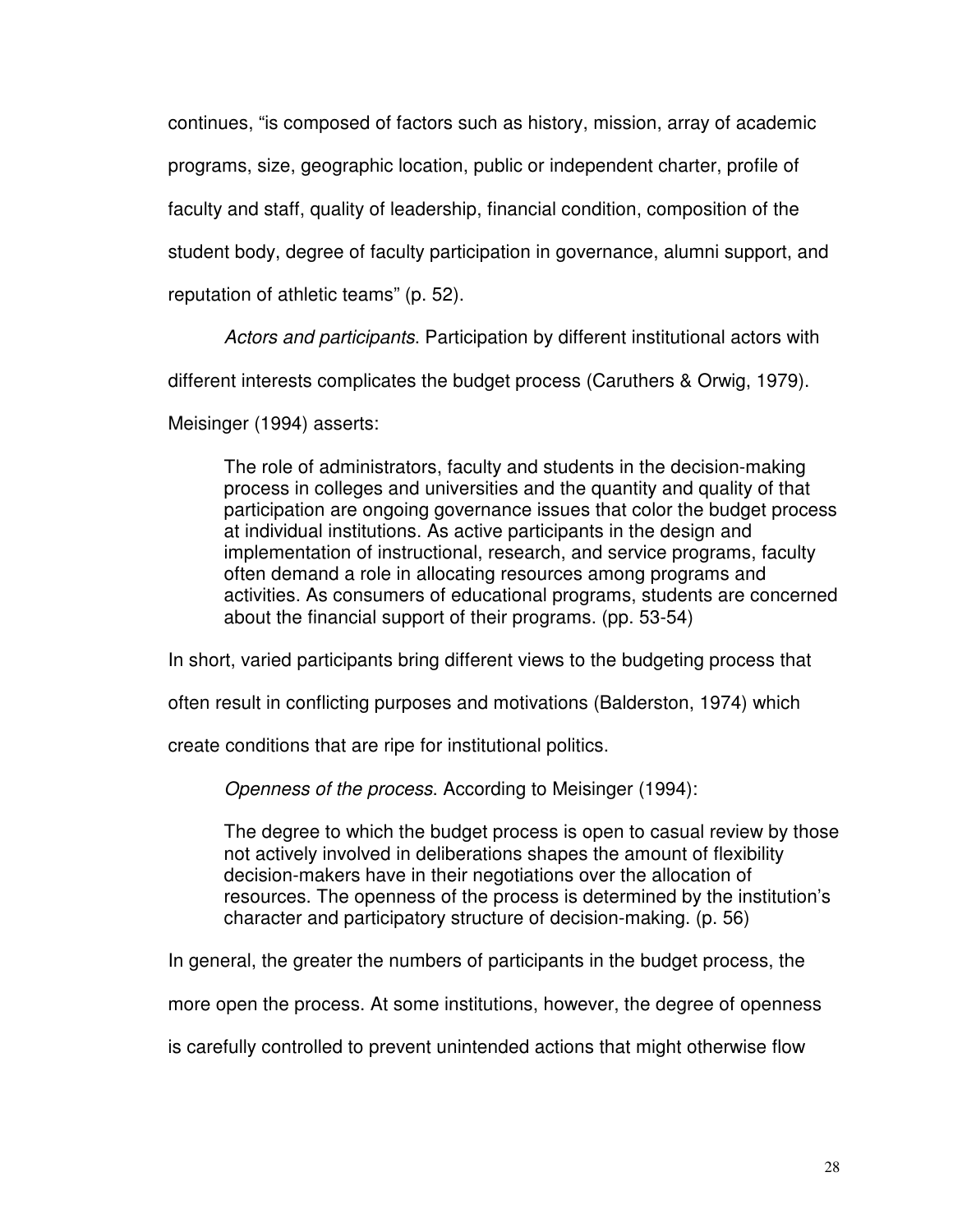from budget decisions (Meisinger, 1994). For example, Deans and Vice Presidents may purposely select very specific individuals and fora to discuss and to produce desired outcomes. Such actions by Deans and Vice Presidents could be perceived as "openness" by observers of the budgeting process (e.g., faculty) when, in fact, they are not.

Centralization of decision-making authority. Meisinger (1994) argues that "the nature of the campus decision-making process had implications for the budget process" (p. 53). He points out that "a continual source of tension between decision-makers in any organizational setting…was determining the level of authority at which decisions should be made, particularly when dealing with the issue of allocating resources throughout the campus from a limited campus budget" (p. 57). He adds, "A frequent complaint of decision-makers at any level is that the range of issues over which they have final responsibility is limited by higher levels of authority" (p. 57). Individuals making decisions about the allocation of scarce resources vary greatly by campus and by source of revenue. This reality requires Chairpersons to target senior administrators involved in making decisions about "who gets what" and "who gets how much" of the campus' financial resources.

## Demand for information. Meisinger (1994) writes that:

The budget cycle is structured to transmit information concerning program activities, the utilization of resources, the anticipated resource requirements of programs, or criteria for performance evaluation. When changes in the budget process are introduced (e.g., new formats for the presentation of budget materials or new budget techniques), the process will not be smooth until the participants become familiar with the changes. [Problems] arise when familiar information is missing and when the relevance of information is not clearly understood. (p. 58)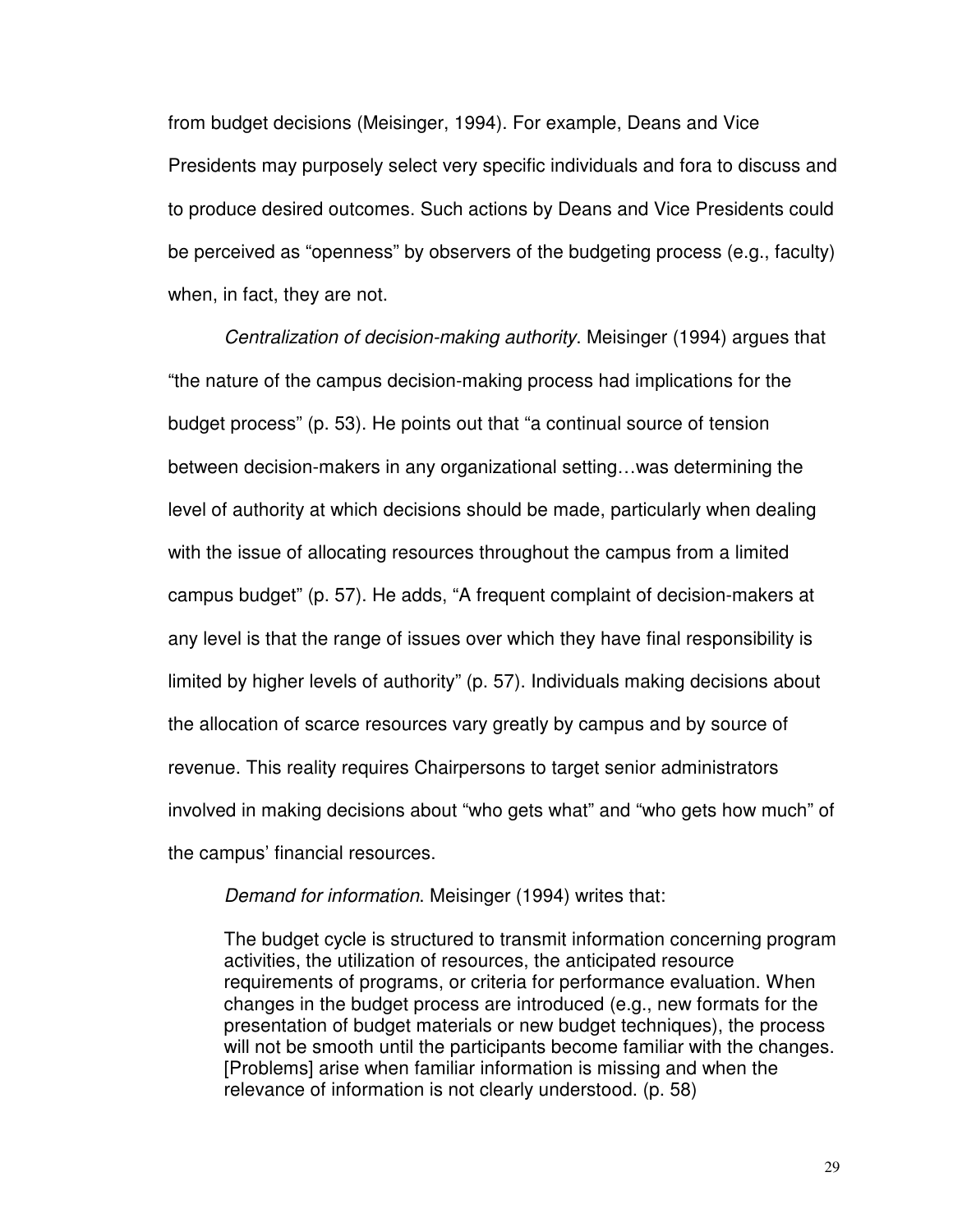Demands for excessive or different budget-related information "can be costly in terms of time and emotional involvement because participants must adjust their expectations about the kinds of information transmitted and the kinds of analyses and decisions they must contribute to the process" (p. 58).

## **Literature on Budget Strategies**

The literature on the development and implementation of strategies often is related to institutional strategies and is limited to descriptive lists of tips, techniques, rules, or recommendations. Like much of the classic literature, recent literature tends to present lists of strategies that promote budgetary oversight for new department Chairs (Fant & Stump, 2003), strategies for navigating the institutional budget (Hecht, 2003), strategies for preparing the budget document (Enneking, 2003), and strategies for managing the department budget (Denny, 2003). Allen (2003) discusses a strategy termed cultivating relationships. Allen's strategy is not associated with broader strategies for securing resources; instead, the strategy is focused on managing the budget resources that have been allocated.

This next section is a review of the literature on institution-based and department-based budget strategies. Institutional strategies are included because they may be modified to serve the purposes of Chairs to improve their chances of securing campus resources. Given the political orientation of this study, strategies from a micro-political construct and counter strategies are presented.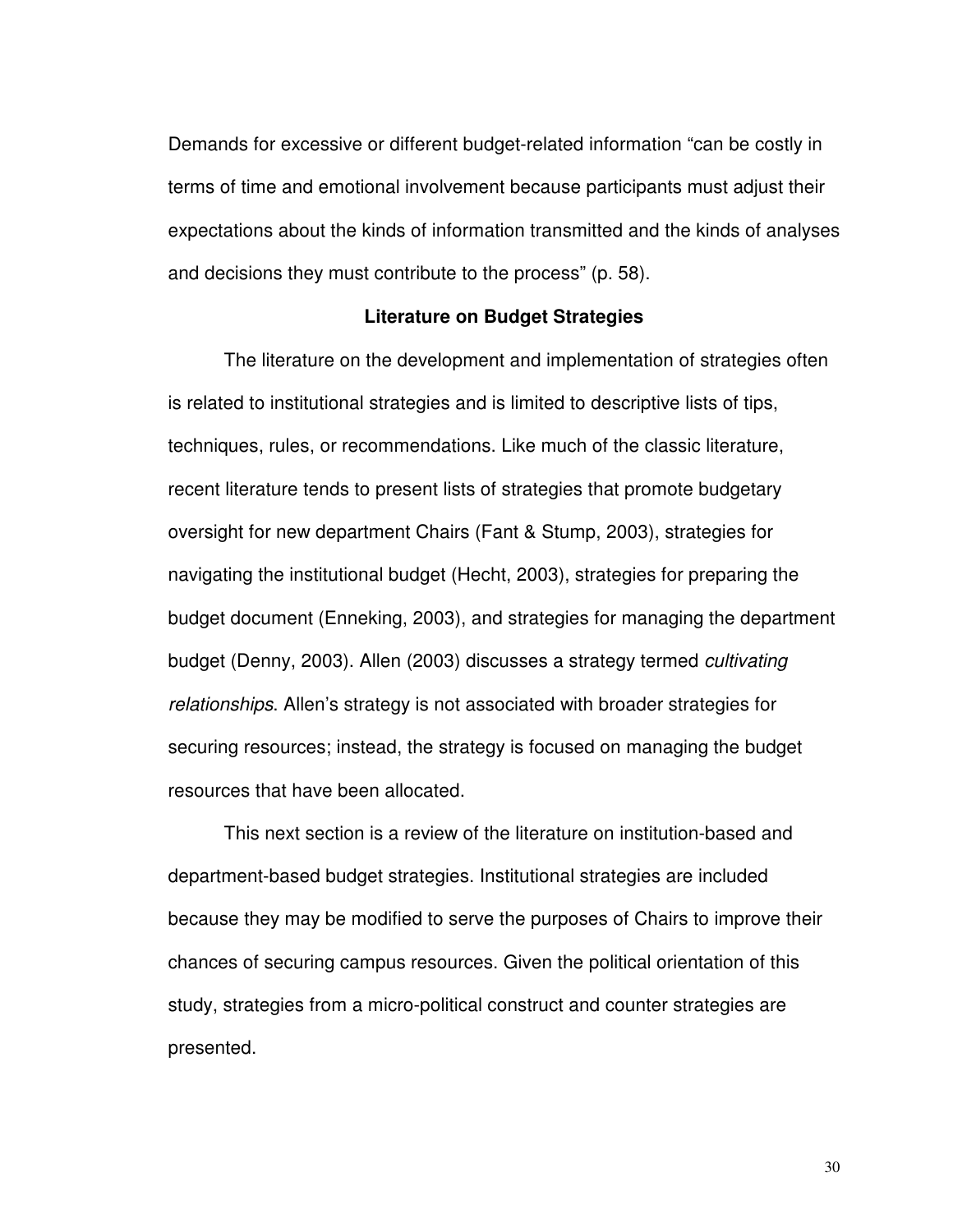## **Institutional-Based Budget Strategies**

Skimming. This strategy involves taking a contingency reserve off the top of a resource pool before allocating the resources to lower units in the organization. Lower unit levels in the institution may "skim" as well from their pool of resources before distributing to even lower levels of the organization. This strategy is also referred to as creating a central reserve (Meisinger, 1994).

Assigning faculty time for extra work. This strategy is a credit in the form of weighted teaching units. A credit is given to faculty members for assuming extra duties in the department, the institution, or other approved areas of service. Extra duties, for example, may include teaching or advising excess students, engaging in research, serving on campus committees, preparing courses that were never taught before, providing special services to students, or participating in team teaching efforts. This institutional strategy is considered the most important source of intra-institutional flexibility (Meisinger, 1994).

Using temporary faculty positions. This strategy involves the use of fulltime and part-time temporary faculty positions and is considered an important source of flexibility and slack for academic Deans (Meisinger, 1994; Mingle, 1982). Often, departments can employ part-time or temporary faculty to replace permanent faculty who are on sabbatical leave or leave of absence without pay (Meisinger, 1994). These actions allow greater flexibility in staffing certain programs.

Reverting positions. This strategy involves seeking fiscal flexibility through a policy of requiring that all vacant faculty and staff positions in subordinate units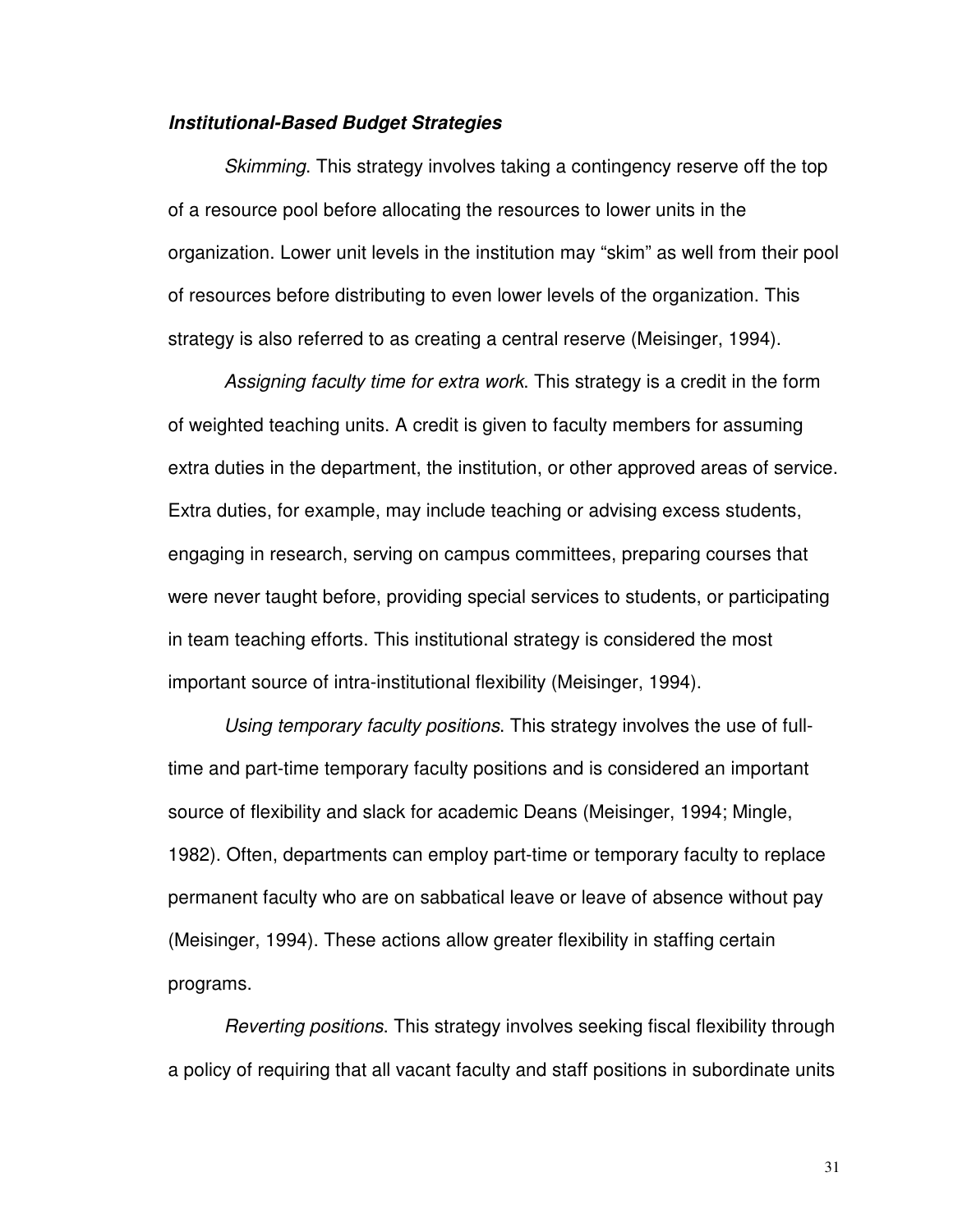revert to the control of a Dean or central administrator (Meisinger, 1994). This strategy allows Deans to recoup and to redistribute savings from vacant lines to support other line positions or particular requests from Chairpersons.

Reducing the grade or rank of vacant positions. This strategy involves saving resources by downgrading the grade or rank of a faculty or staff position when it becomes vacant. Salaries would be shifted to other priority areas in the organization (Meisinger, 1994).

Withholding salary adjustment funds. This strategy involves the allocation of salary adjustment funds to subordinate units only for those lines currently filled. Any salary adjustment funds provided by the state for vacant lines would be retained by campus level administrators as slack resources (Meisinger, 1994).

Carrying over balances. This strategy involves carrying over balances from one fiscal year to the next if permitted by state or campus policies (Meisinger, 1994).

Using overhead reimbursement. This strategy involves using a portion of indirect cost reimbursement funds from grants and contracts for discretionary purposes. These reimbursement funds may be used as seed funding to encourage additional sponsored activities, to faculty release time, to equipment purchases, or to the establishment of new facilities (Meisinger, 1994).

Creating research foundations and institutes. This strategy involves creating private research foundations and institutes that may not come under the scrutiny of state agencies. The flexibility obtained by creating these structures is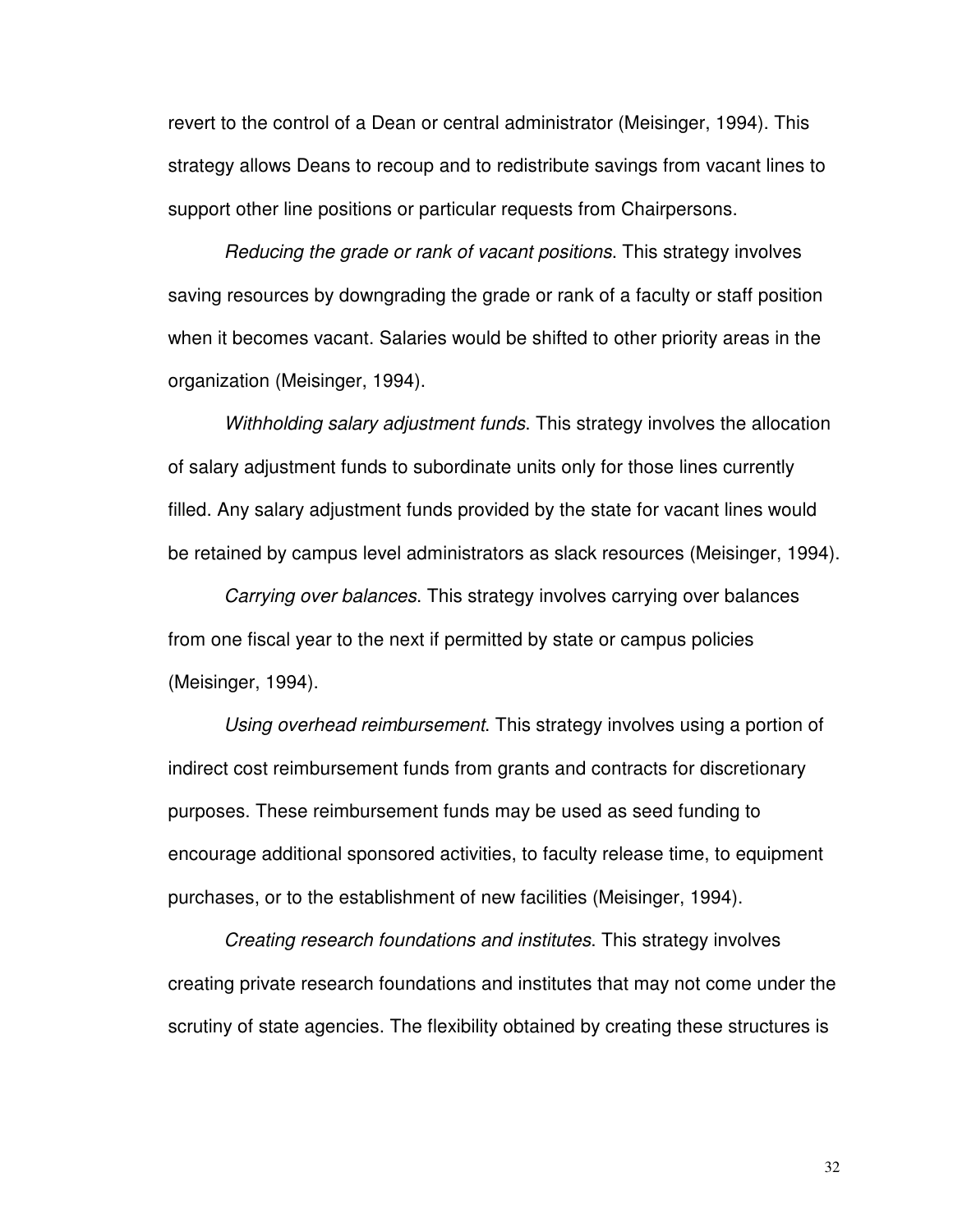defined by the organization's legal status (Ginsburg, 1982; Meisinger, 1994), which may prohibit certain activities and initiatives.

Modifying sabbatical leave policies. This strategy involves deviating from traditional policies that may offer sabbaticals at full pay after certain years of service to non-traditional policies that might offer sabbaticals for a full year at half pay. This strategy guarantees that the institution will have one-half of the faculty member's salary to use for temporary replacements or for other purposes (Meisinger, 1994).

Terminating personnel. This strategy might be the least preferred strategy, especially in unionized environments. Studies by Mingle (1982) and Ginsburg (1982) found that terminating personnel was a major budget strategy for institutions experiencing financial difficulties. The studies reported that this strategy often began with temporary faculty and staff, then support staff, followed by non-tenured faculty, and ending with tenured faculty.

Engaging in entrepreneurial enterprises. This strategy refers to institutions developing or participating in off-campus business initiatives, special programs, and consulting contracts.

## **Department-Based Strategies**

 Several authors (Anton, 1975; Caruthers & Orwig, 1979; Dickmeyer, 1993; Tucker, 1992; Turrisi, 1978; et al.) discuss departments' strategies for preparing budget requests. In these studies, the role of the department Chair is not clear. One cannot be sure that the authors actually mean Chairpersons' strategies when they refer to departmental strategies, but the general descriptions of such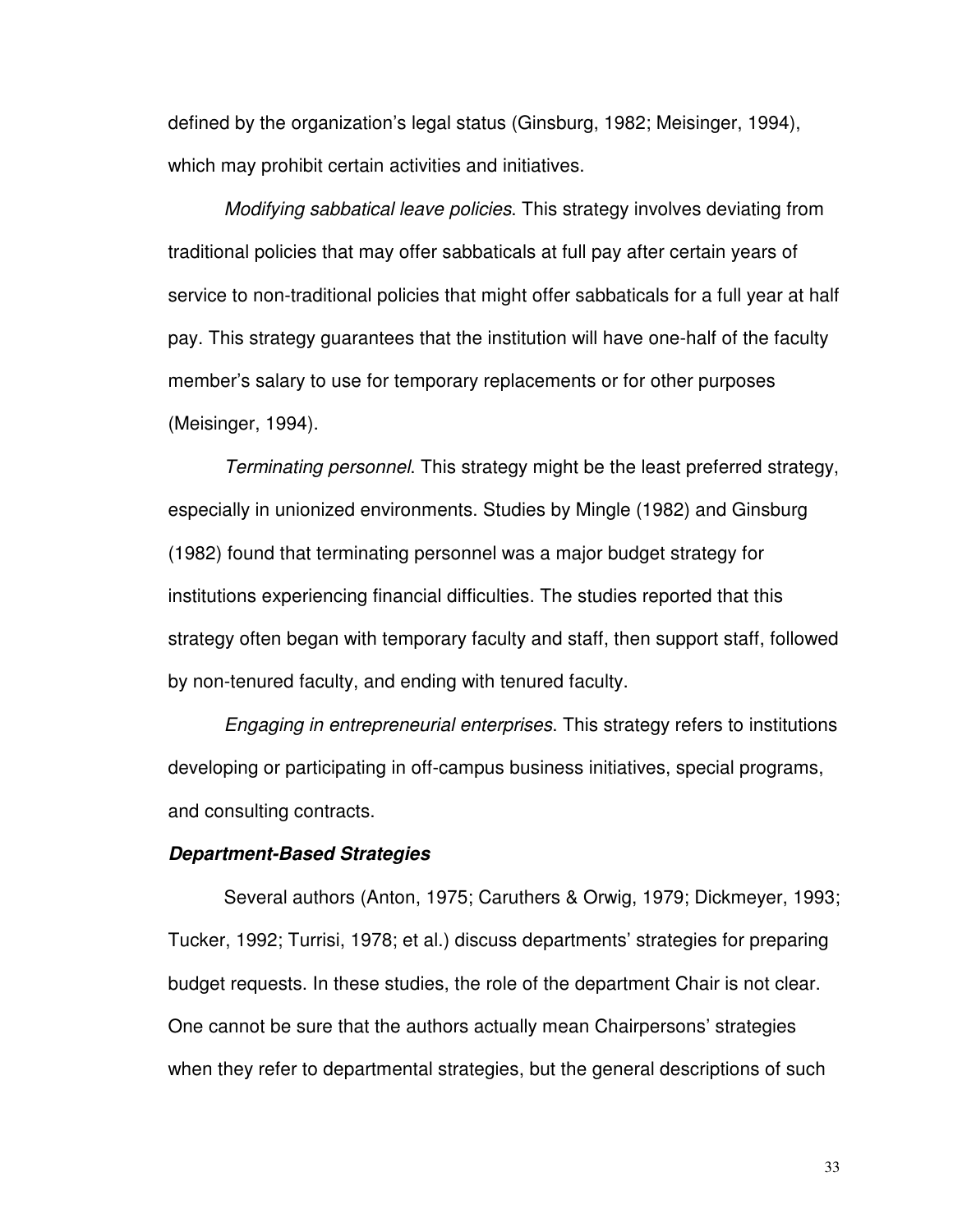strategies include isolated tips for making actual budget requests and following

institutional rules and guidelines. For example, in a discussion of "budgetary

strategies," Anton (1975) suggests "four rules for preparing and submitting budgets":

- (1) Avoid requests for sums smaller than the current appropriation.
- (2) Put as much as possible of the new request (particularly items with top priority) into the basic budget.
- (3) Increases that are desired should be made to appear small and should grow out of existing operations (the appearance of fundamental change should be avoided) [sic].
- (4) Give the Budgetary Commission something to cut. (pp. 208-209)

Other, more specific department-based strategies include, but are not

limited to, the following:

Developing clear and effective documentation. Academic departments

compete for funds not only with each other, but also with other administrative

units within the university. In central administration, the Vice President for

academic affairs represents academic departments just as the Vice Presidents

for other units represent their various departments. If the Vice President for

academic affairs does not have adequate and clear documentation of budget

requests, he or she may be placed in an inferior negotiating position.

Developing a schedule of critical events. The Chairperson might construct a schedule of critical events for which plans must be developed and budget needs identified (Tucker, 1992). According to Tucker (1992), the following questions may serve as a guide for making such a schedule:

a) what is the probable retirement date of each faculty and staff member?; b) when will any faculty members be eligible for an "up-or-out" tenure evaluation?; c) which faculty members will become eligible for sabbaticals in the next five years and which are likely to apply for them?; d) which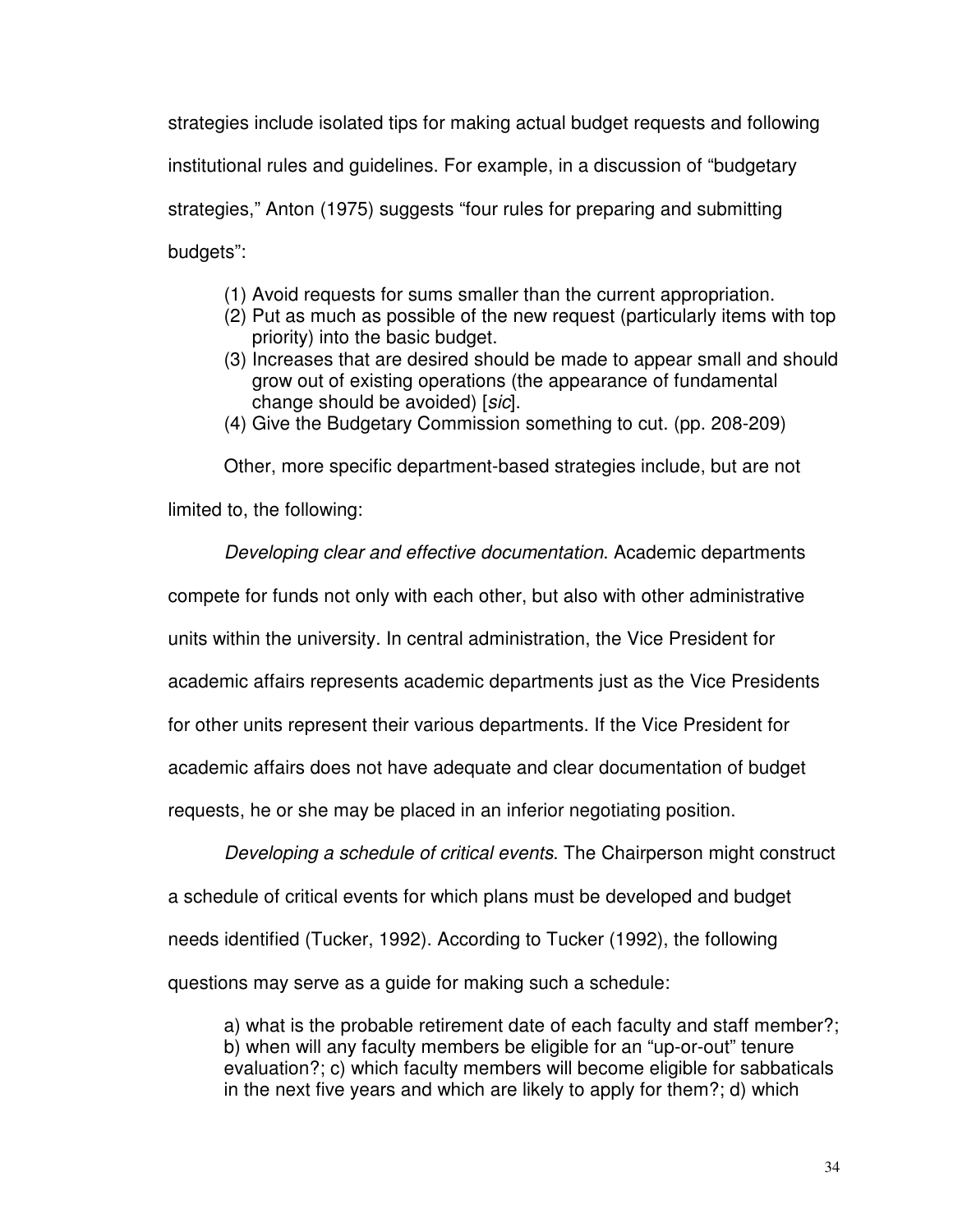faculty members are likely to obtain external support and to seek release time from teaching and other regular assignments?; e) which faculty members will develop sufficient visibility to be recruited by another institution during the next five years?; f) which faculty are likely to leave voluntarily in the next five years?; g) is it possible, given the available data, that the department will have a surplus or shortage of faculty members in the next five years?; and h) will competition with other education institutions prove detrimental? If so, when will these events occur? (p. 358)

Using the transferability of funds. The degree of flexibility may influence the presentation of a budget request (Tucker, 1992) through the shifting of budget lines to support expenditures that may be viewed as more aligned with institutional priorities.

Taking advantage of unanticipated availability of reserve funds. When institutions are informed that they have a certain amount of dollars for a given fiscal year, central administration usually sets aside dollars to support continued commitments and expenses.

Capitalizing on the department's mission. Tucker (1992) writes that "all departments should have a firm idea of the institutional purposes and goals they are expected to meet" (p. 359). Additionally, the type and condition of the department will influence the nature of the budget request if one is submitted to the Dean. According to Tucker (1992), Chairpersons should be able to associate their budgets with department, college, and institutional goals and identify those strengths that specifically align with the institution's priorities. Since different departments meet different institutional priorities and commitments, it may be important for department Chairs to be clear about how their budget priorities are aligned with institutional priorities.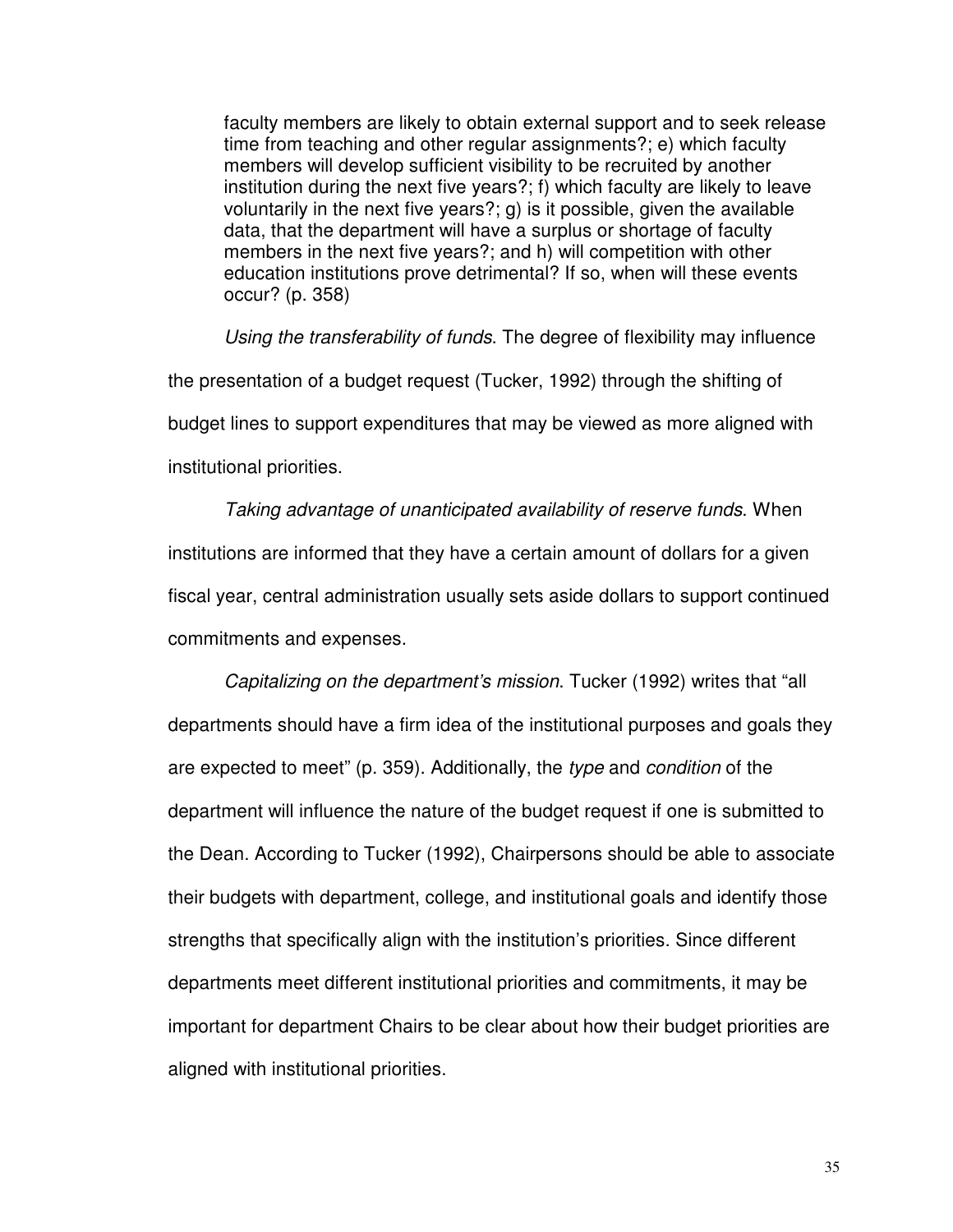Maintaining open lines of communication with the Dean. "Much is to be gained and nothing lost by frequent discussions with the Dean concerning resources needed and the problems faced by the department," writes Tucker (1992, p. 363). Tucker adds that Chairpersons should not wait until annual budget meetings to begin reviewing issues related to the budget; they should take the initiative to call the Dean's attention to problems as they occur.

#### **Strategies from a Micro-Political Construct**

The above discussions on budget strategies are useful in that they add to the researcher's knowledge of the range of strategies that Chairs may use. But Birdsall's (1995) discussion of budget strategies used by senior administrators is more on point and aligned with the purposes of this study. In 1995, Birdsall used a micropolitical perspective to explore the budgeting process within large universities. His work includes the "identification of specific budget strategies" to enhance "understanding of the role of power and influence in academic life" (p. 427). The study reports six propositions relating to budget strategies around the following themes: (1) on-going communication with key administrators, (2) building a reputation for fiscal credibility, (3) the oral and written presentation of the budget, (4) the budget document, (5) an end-run strategy, and (6) coalition-building. The last two propositions, according to Birdsall, were micropolitical strategies used to a lesser degree than the first four propositions. Budget Directors were interviewed in the study and offered the following perspective on fiscal strategies:

…[S]upport unit administrators routinely link budget requests to priorities established in their colleges and units…Funding success is often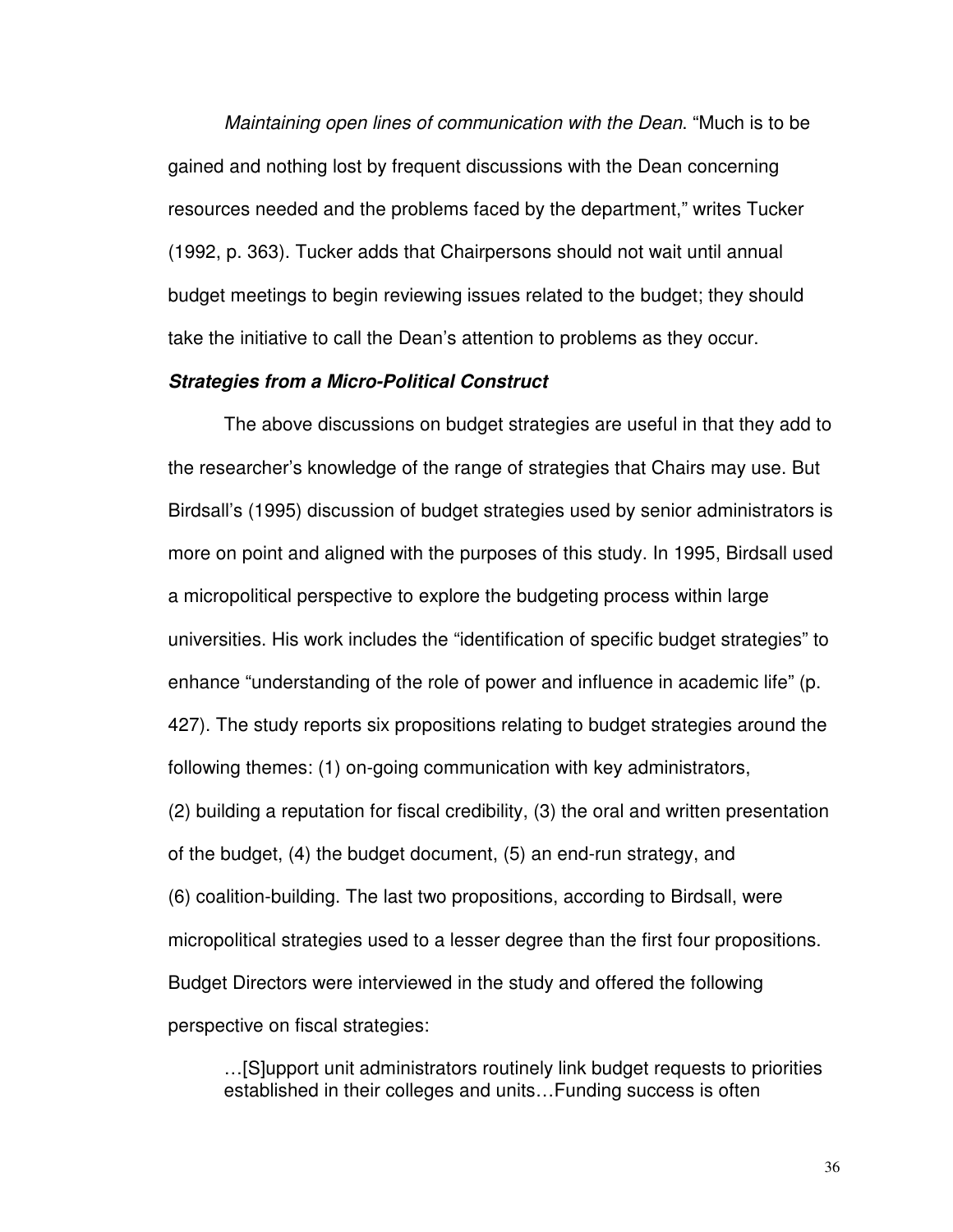determined by justifications that are based on data analysis, as well as an administrator's track record for honesty. Central administrators rely heavily on data generated by offices of institutional research and strategic planning…[U]nit administrators are usually most successful when there is a perception that their budget requests are just enough to cover their needs. Conversely, the strategy of making large, unrealistic budget requests, with the hopes of getting a percentage of it funded, is usually unsuccessful and harms the image of the college or unit. Negative impressions are also generated by an administrator's lack of preparation, use of statistics that don't fall out correctly, inconsistencies with the previous year's requests, and asking for operating increases when portions of last year's allocations are left unspent. (p. 434)

Further, the study cites the following factors which are often given high

priority in establishing an allocation level:

increased enrollments in courses meeting general education requirements; deterioration in current levels of instruction, performance, or upkeep of physical plant; risks to personal safety; accreditation concerns; comparisons to peer institutions; growth in student credit hours; quality of faculty; and success in attracting external funds. (p. 434)

Birdsall's (1995) work identifies lessons derived from a study of College Deans,

Associate Deans, and an Associate Vice President. While useful as a sensitizing

device, the study does not address strategies of department Chairs.

## **Counter-Strategies**

Jordell's (1987) work offers additional sensitizing ideas. He discusses a

set of counterstrategies that he learned from a conference he attended in Paris,

France in 1985. The counterstrategies, he explains, were efforts "by those whose

resources are being looked into to defend their interests" (p. 13). The

counterstrategies are presented below.

Constructing a time bomb. This strategy involves the creation and use of a

powerful resource committee that is charged to take on overwhelming tasks and

convince opponents that change is not necessary in the department. The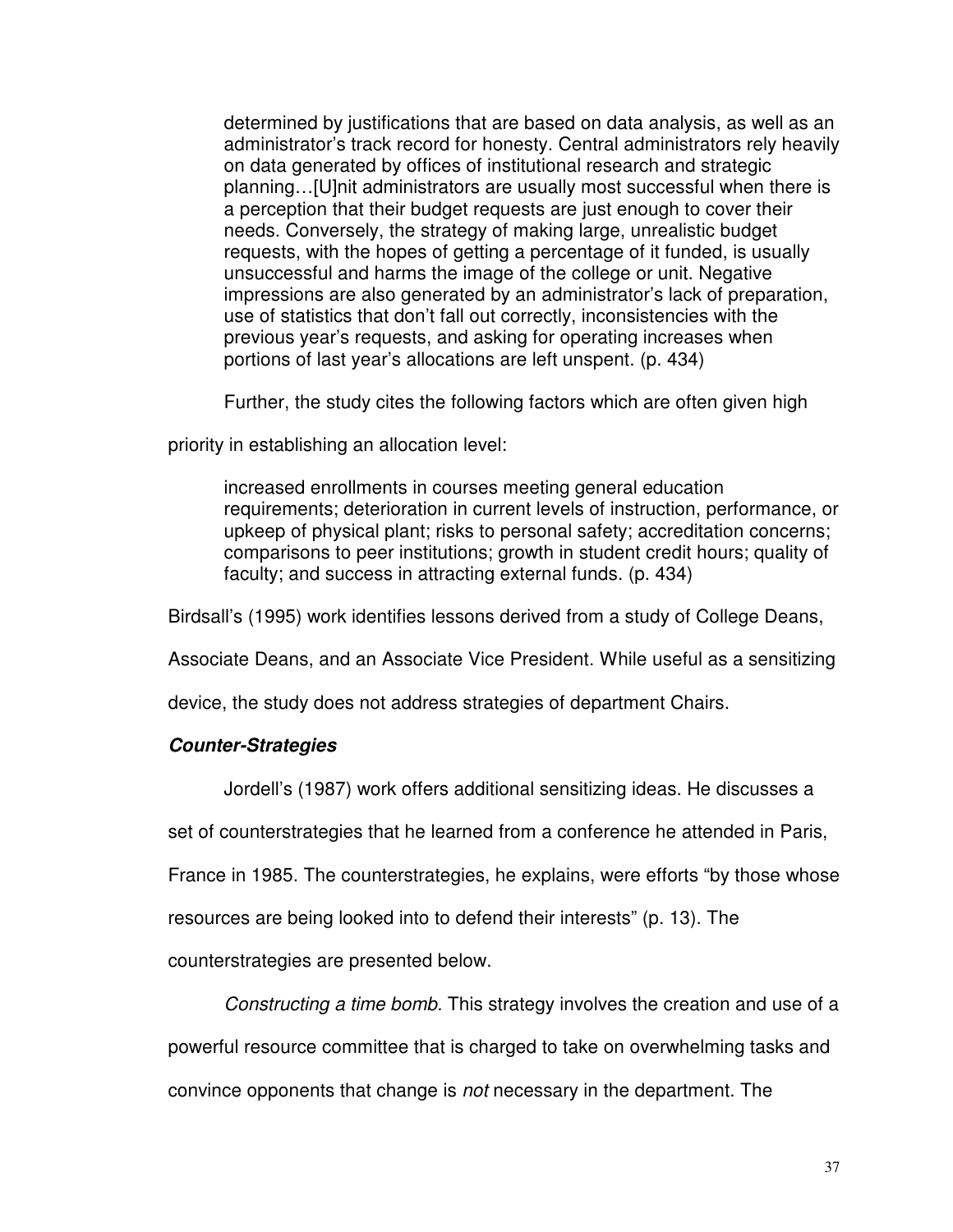resource committee, in effect, acts as a time bomb that prevents excessive change in the organization.

Sterilizing documents. This strategy involves influencing the language of important budget documents so they do not pose a danger to department funding. This strategy for defending resources does not mean changing or misrepresenting facts. Instead, it implies that budget documents should contain neutral language and/or language that creates neither rosy situations where funding may not be needed or gloom-and-doom situations that falsely imply that the absence of funds would create a catastrophe in the department.

Using an expert guerilla for attacks. This strategy involves placing the most knowledgeable individuals from outside the department into negotiating positions on behalf of the department. These "outsiders" usually have no vested interest in department allocation processes, so they appear more neutral than those inside the department or institution. The sense here is that the "experts" may offer needed or additional credibility to a Chairperson's efforts to preserve a base level of campus funding while the experts also advocate for the Chair to receive resources.

 Glorifying the anarchy. This strategy is an attempt by academicians to resist all types and forms of interference in the scholarly domain by administrators. Here, department Chairpersons may argue academic freedom issues when requesting resources to support their resource priorities. The denial of resources may prevent department faculty from fully exercising their academic freedom of teaching, researching, and publishing.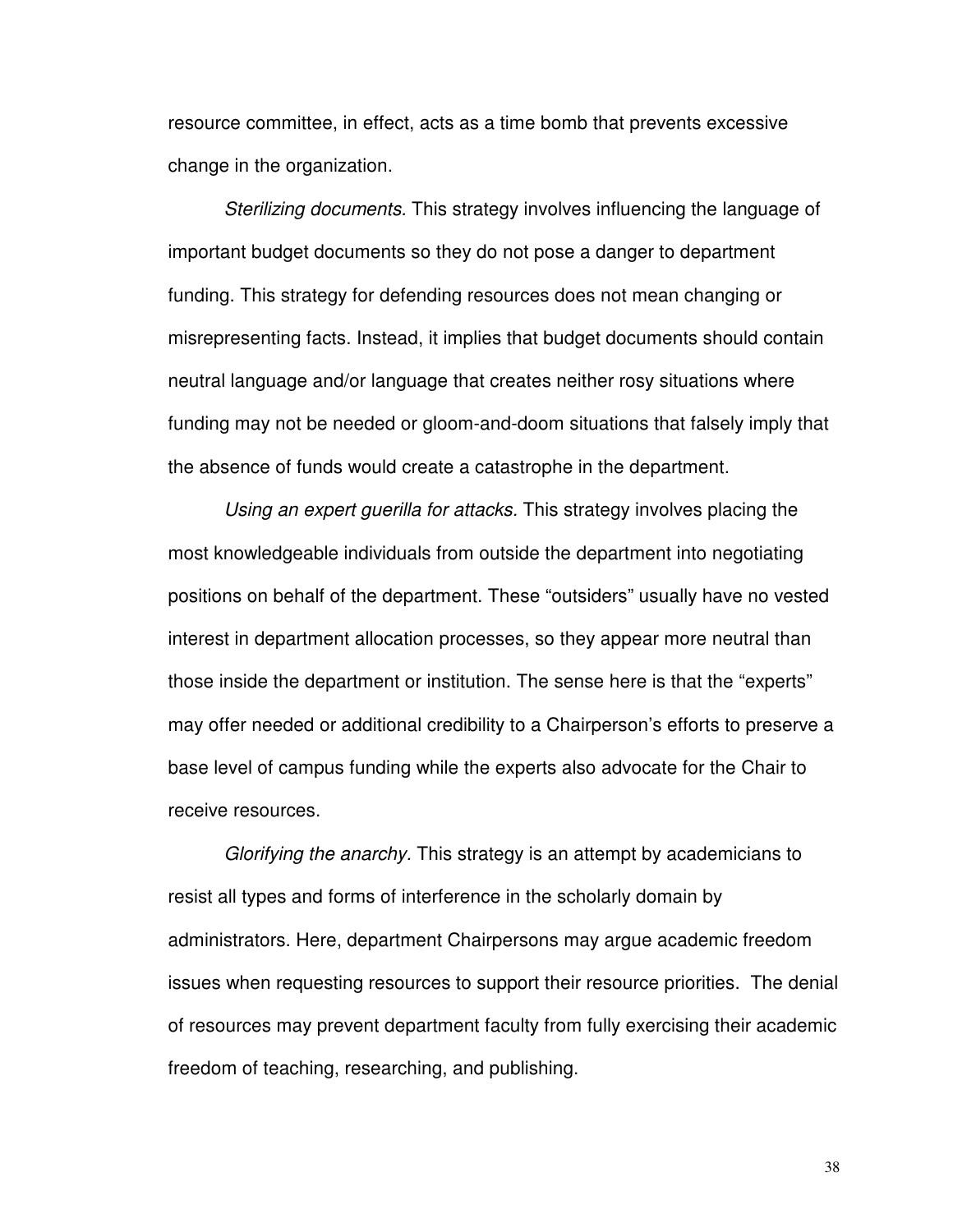Demanding reorganization. This strategy entails calling for organizational restructuring prior to resource allocation decisions in hopes that the department will not be slighted financially in the reorganization effort.

Engaging in passive resistance. This strategy is designed to redirect attention from the department to other issues within, outside, or around the department (e.g., a new report, a department proposal, a recent study) long enough so the Chairperson can regroup to develop new strategies for defending his or her base resources.

 Further, tactics used to obtain funding are offered by Asbury (1973), Hanson (1991), and Houbeck (1991) who suggest that individuals seeking budget resources should be prepared to:

Make sacrifices. This strategy proposes the elimination of a program or initiative from the next year's budget or cuts certain dollar amounts from other line items, i.e., salary, services, materials, equipment, rent, etc.

Tell their story. This strategy establishes and explains assumptions or guidelines for budgeting to the internal organizational community and sometimes the external community as well.

Propose programs, not dollars. Hanson (1991) states that he learned the following expression from early budgeting processes: "Don't let them cut dollars, make them cut programs" (p. 5). Instead of proposing dollar amounts to be cut, "put explanations in terms of services and programs to be eliminated or reduced" (pp. 5-6).

Make your priority their priority. If a department Chair or other leader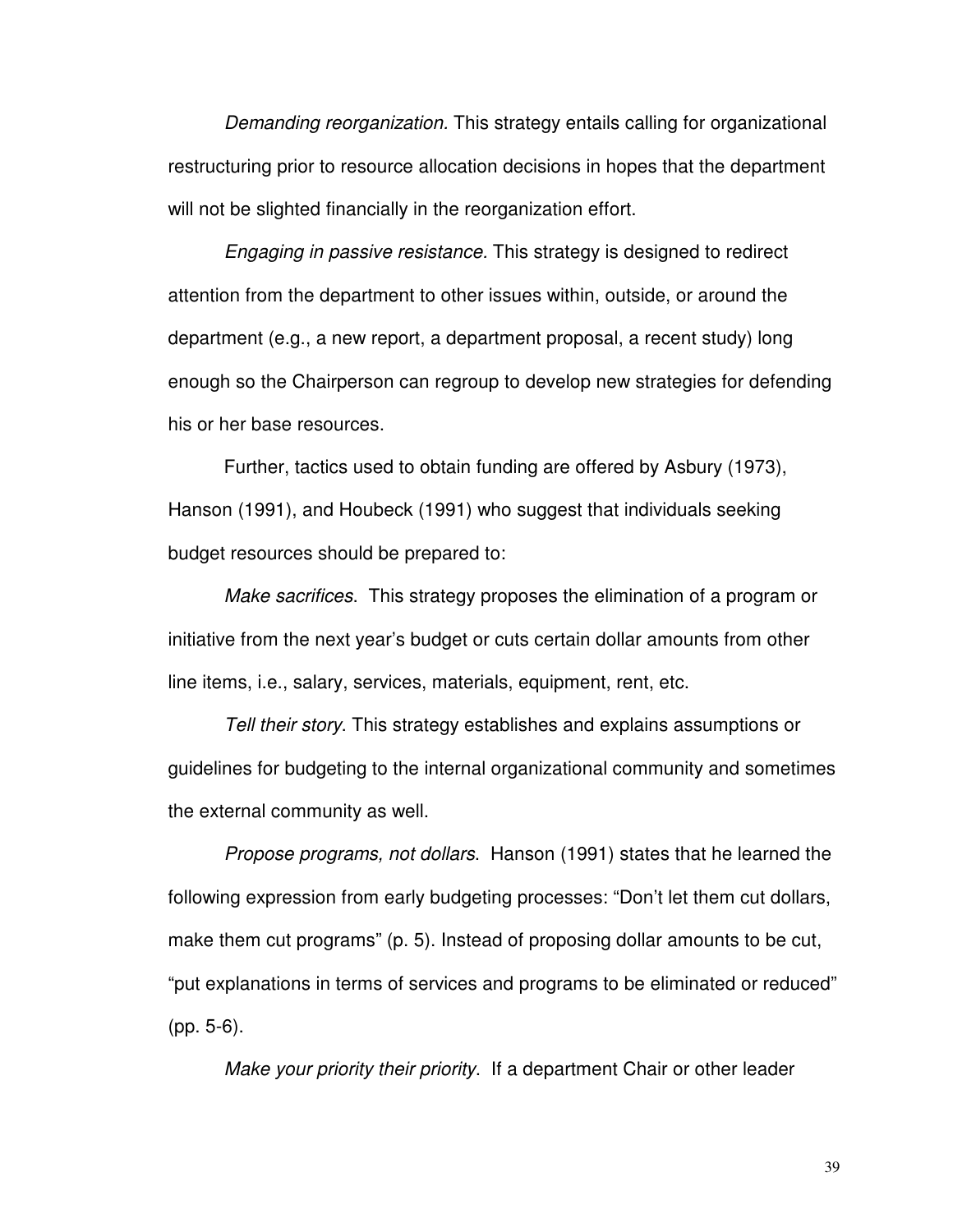believes that his or her budget priorities are important enough to save, then it is incumbent upon that person to persuade those in control of the budget that the same priorities should be or really are their priorities as well.

Stand and fight. Houbeck (1991) states that this means finding the right levers and the right language to protect the budget base.

## **Summary and Implications**

 The above sections represent a broad review of higher education and public administration literature on budget strategies. An examination of the literature revealed a litany of budget strategies institutions may use to increase financial flexibility and yet another litany of strategies departments may use to prepare budget requests or to defend their resource base. The litanies of strategies sensitized the researcher to potential strategies that may emerge in this study. However, the lists were not empirically grounded or theoretically derived. As a result, little is still known about academic Chairpersons' strategies, how the strategies are selected, why certain strategies are selected, and how the strategies are targeted or whether they are effective.

The lists of strategies are not situated in larger, institutional or environmental contexts. Instead, they are presented as a menu of options. Therefore, students and scholars of budgeting, and Chairpersons themselves, are left, presumably, with a neat and tidy "to do list" with little regard for the utility of various strategies in different environments even though authors frequently acknowledge the importance of understanding one's particular budgeting environment. Unfortunately, a discussion of budget strategies apart from context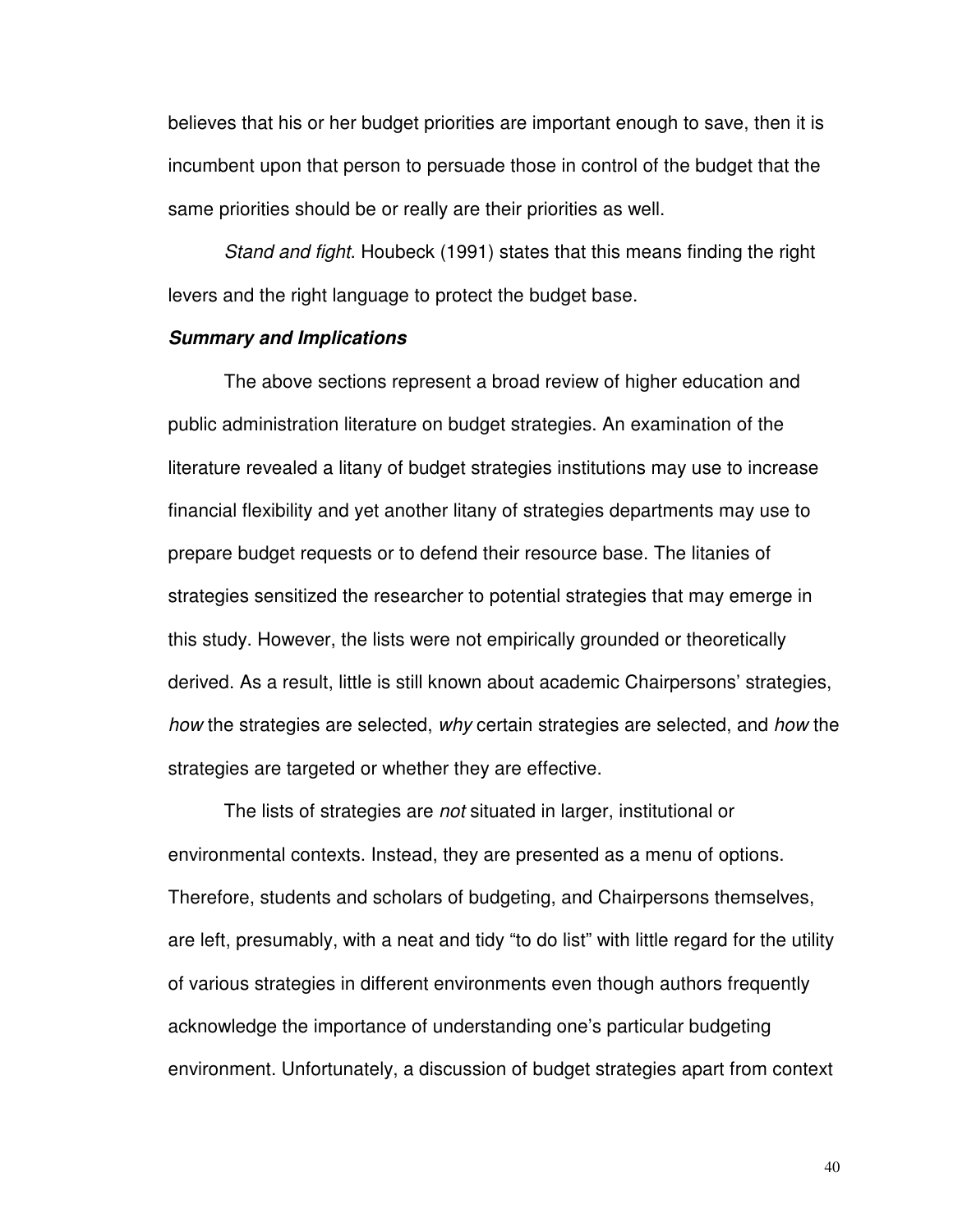leaves students of budgeting, scholars who examine budgeting issues, and Chairpersons seeking strategies with a host of unexamined and unsubstantiated recommendations.

#### **Literature on Theoretical Perspectives of Organizations**

This section begins to build a case for choosing an analytic framework for this study. It provides an overview of three major perspectives that typically dominate the literature on higher education organizations.

#### **Prominent Perspectives on Higher Education Organizations**

 Although many different organizational perspectives (see, for example, Birnbaum, 1988; Morgan, 1986) may be used to study behavior and decisions in higher education, the common perspectives are bureaucratic, collegial, and political. Each of the three broad perspectives is described.

A bureaucratic view of academic organizations. This perspective is rooted in the classic work of Max Weber (1947). Weber views organizations as mechanistic bureaucracies and argued that bureaucracies were "networks of social groups dedicated to limited goals and organized for efficiency" (as cited in Baldridge, Curtis, Ecker, & Riley, 1991, p. 35). From studies on higher education, Birnbaum (1988) notes that bureaucratic organizations are "established to efficiently relate organizational programs to the achievement of specific goals" (p. 107). In this model, the leader may have final authority in decision-making processes (Bensimon, Neumann, & Birnbaum, 1998). Such decisions may be reached based on a cycle that ultimately includes defining problems, searching for alternatives, evaluating options, making calculations, choosing from a set of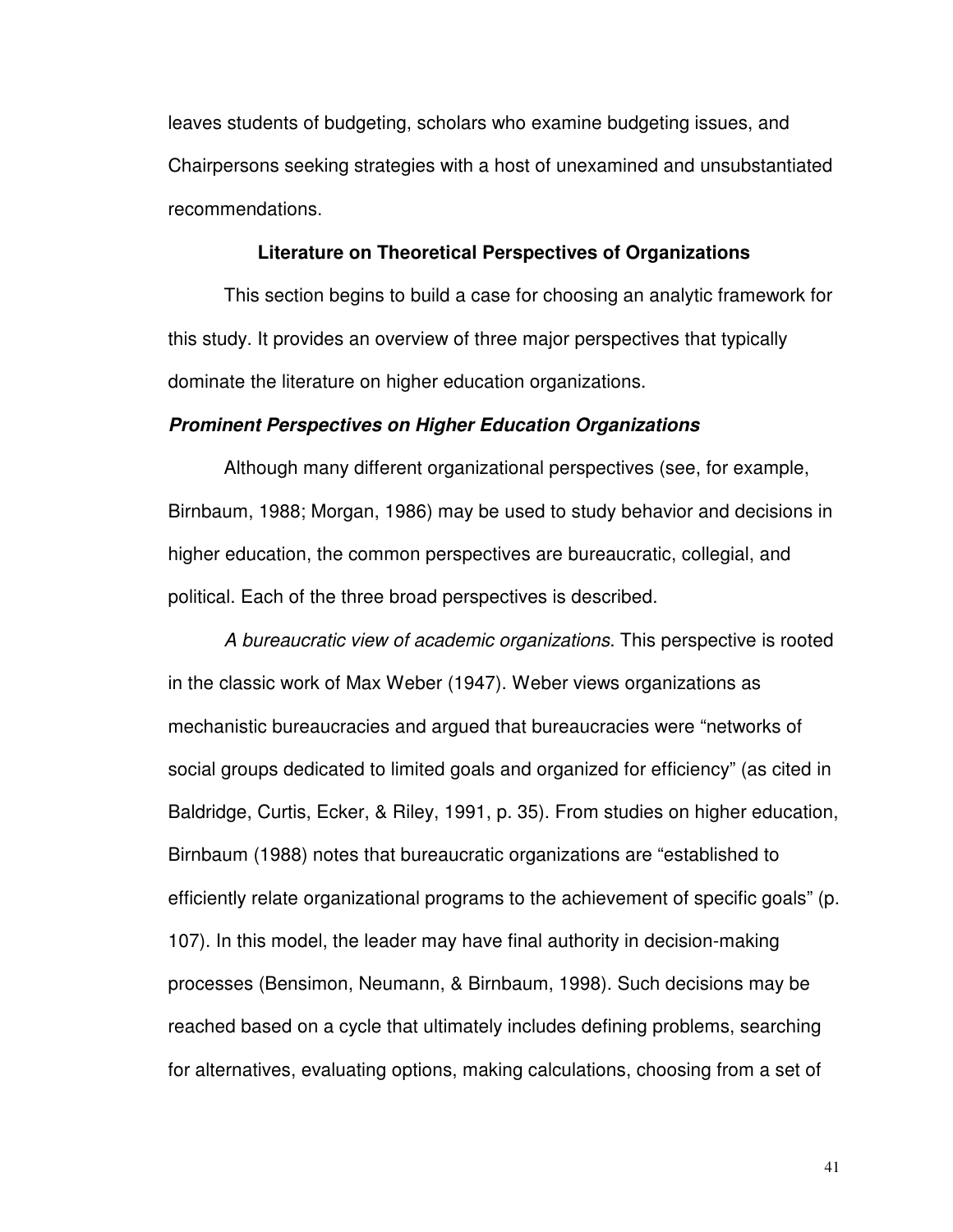options, and implementing the leader's decision (Baldridge, Curtis, Ecker, & Riley, 1991).

A collegial view of academic organizations. Not all scholars of organizational theory embrace the notion of academic bureaucracies. The concept of a "collegium" or "community of scholars" (Goodman, 1962; Millet, 1962) is one alternative view of academic organizations. From this perspective, academicians do not always acquiesce to higher authorities. Instead, "differences in status are de-emphasized, people interact as equals in a system that stresses consensus, shared power and participation in governance" (Bensimon, Neumann & Birnbaum, 1989, p. 54). Under this model, decisionmaking activities "stress the involvement of professional peers in the process" (Baldridge, Curtis, Riley & Ecker, 1991, p. 42).

A political view of academic organizations. A political view of academic organizations offers yet another perspective on decision-making in higher education (Baldridge, 1971). The political model "grapples with power plays, conflicts, and rough-and-tumble politics" (Baldridge, Curtis, Ecker, & Riley, 1991, p. 38) between institutional actors who interact by "forming coalitions, bargaining, compromising, and reaching agreements that they believe to be to their advantage" (Birnbaum, 1988, p. 130). Bolman and Deal (1991) argue that a political perspective characterizes organizations as political arenas with the following attributes: coalitions composed of varied individuals and interest groups; an environment where enduring differences exist among the individuals and groups; and most of the decisions involve the *allocation of scarce resources*;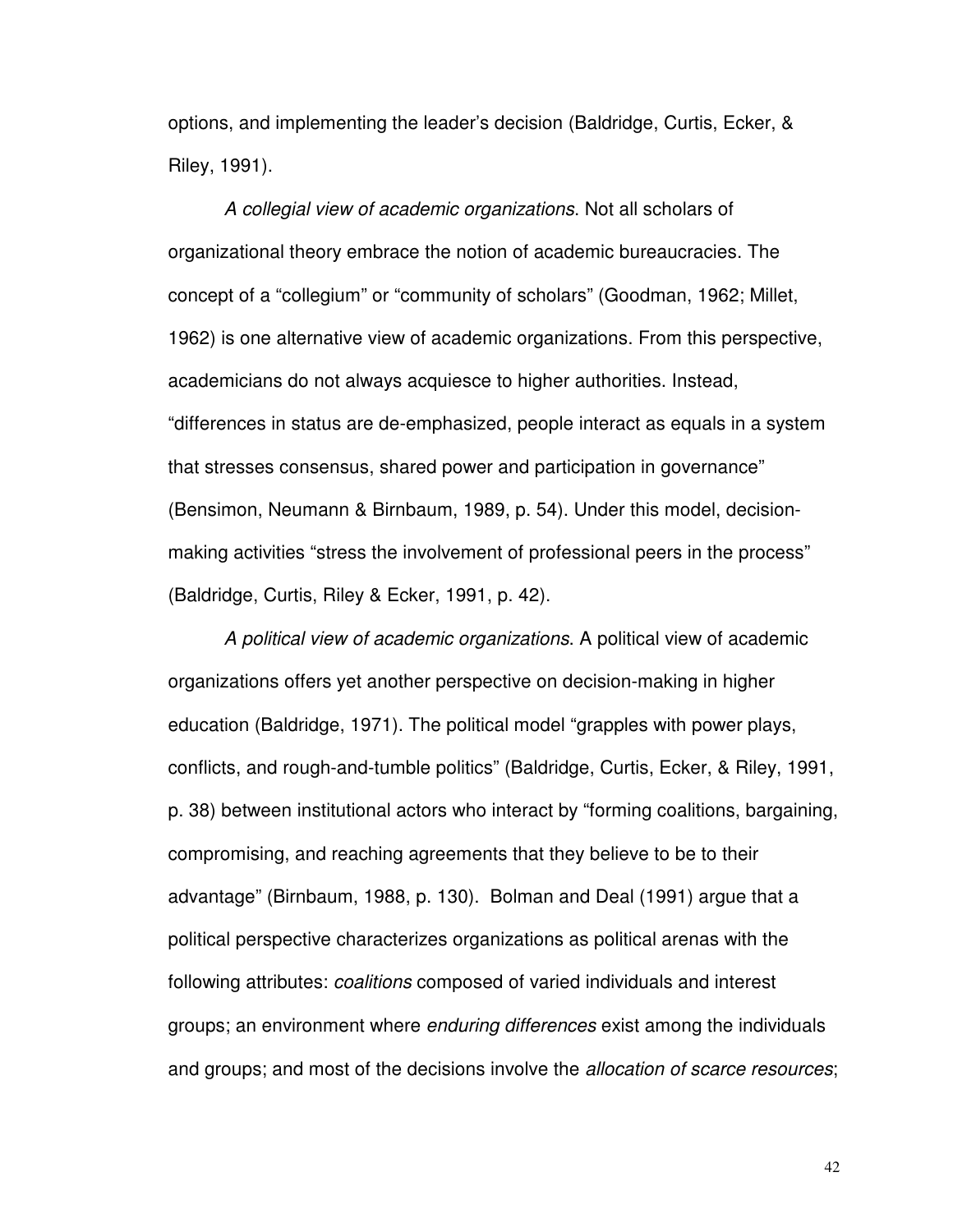conflict is central to organizational dynamics because of the scarcity of resources and power is the most important resource. This perspective posits that organizational goals and decisions emerge from bargaining, negotiating, and jockeying for position among members of the different coalitions. These characterizations may be found in colleges and universities as well (Baldridge, 1971).

 Because Harold Lasswell's (1936) classic definition of politics, that is, "who gets what," "when," and "how," is embraced for this study, a political perspective is well suited to examining strategies used by academic department Chairpersons to secure campus resources more so than other perspectives. Indeed, this investigation is about who (Chairpersons) gets what (campus resources), when (during fiscal years), and how (by converting power resources into strategies). A political view of academic organizations leads authors to assert that "scarce resources and dissensus...[in] the university environment [help] to ensure that, for department Chairs, politics is an inescapable fact of life" (Seagren, Creswell, & Wheeler, 1993, p. 29). That such an orientation is wellsuited to the analysis of budgetary processes in organizations, including colleges and universities, is broadly recognized by Baldridge (1971), Baldridge, et al (1991) and Pfeffer (1981) and clearly captured by Wildavsky (1986):

If organizations are seen as political coalitions, budgets are mechanisms through which subunits bargain over conflicting goals, make side payments, and try to motivate one another to accomplish their objectives....When a budget is used to keep spending within set bounds and to fix purposes, it becomes a device through which some actors try to control the behavior of others. Budgets are forms of power....Little can be done without money.... (pp.8-9; emphasis added)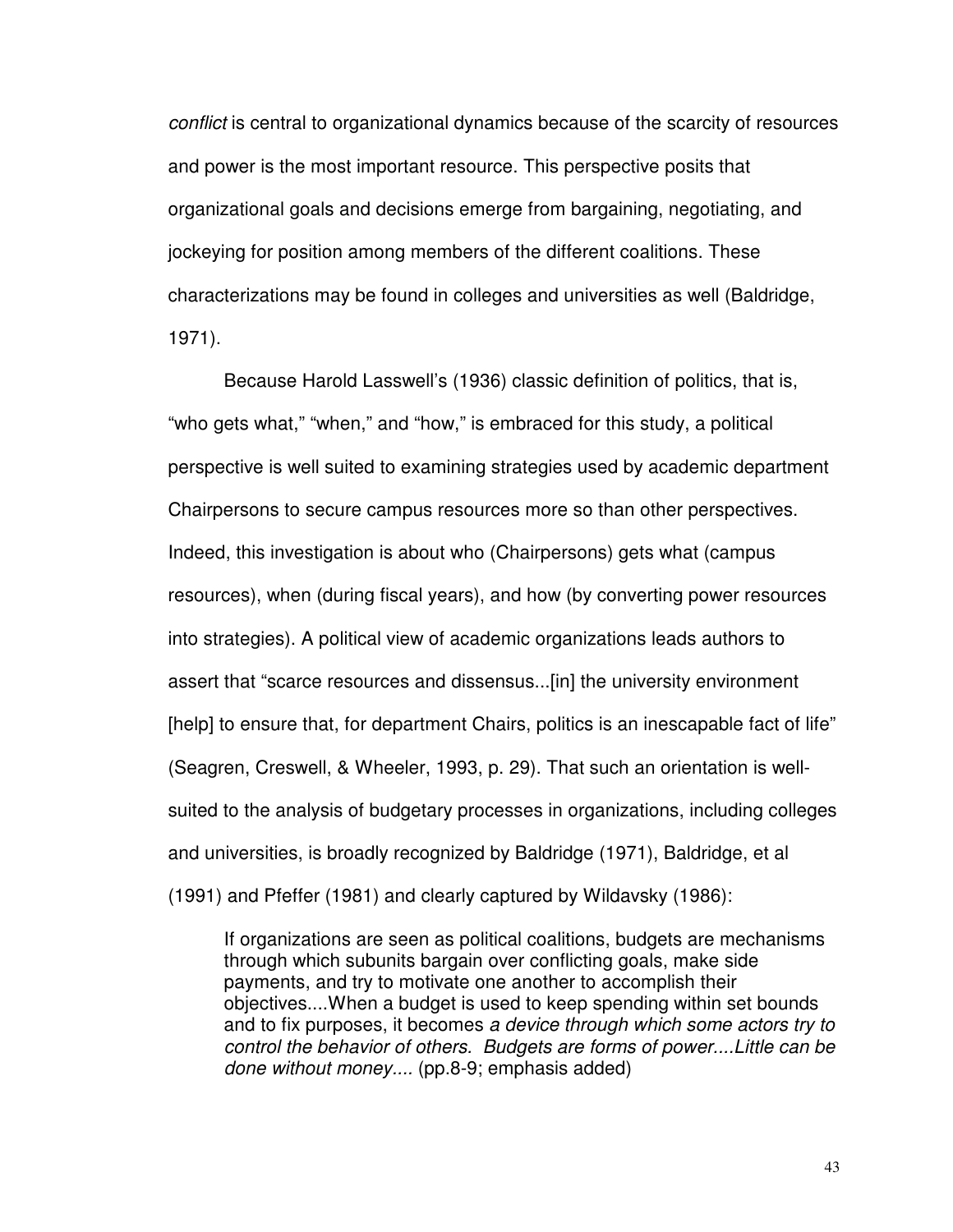#### **Rationale for Selecting Political Perspectives for this Study**

 Each aforementioned perspective offers some useful applications to higher education organizations. Where one perspective falls short, another may address other important elements. Baldridge, Curtis, Ecker and Riley (1991) offer an appraisal of the three perspectives and, like the researcher, have a preference for political perspectives. The authors point out, for example, that the bureaucratic perspective emphasizes formal authority and power, but it does not address notions of informal types of power and influence. The bureaucratic perspective also focuses on formalized institutional structures but fails to give attention to the dynamic organizational processes that shape decisions and choices. The collegial perspective espouses the virtues of decision-making by consensus, the professional authority of faculty members, and humanistic educational practices while ignoring or downplaying competing and conflicting realities. Institutional realities may include confusing visions and missions of the organization, demanding environmental influences on internal processes, and other conflicts derived from limited resources. The collegial model may focus on consensus, but it ignores conflict in the organization and does not explain how consensus is secured or preserved. In sum, both the bureaucratic and collegial models ignore the political issues that arise in academic organizations (Baldridge, Curtis, Ecker, & Riley, 1991).

 Because of the inclusiveness and validity as an organizational perspective for understanding how allocative decisions are made, the researcher adopts a political perspective to examine the strategies chosen by the three department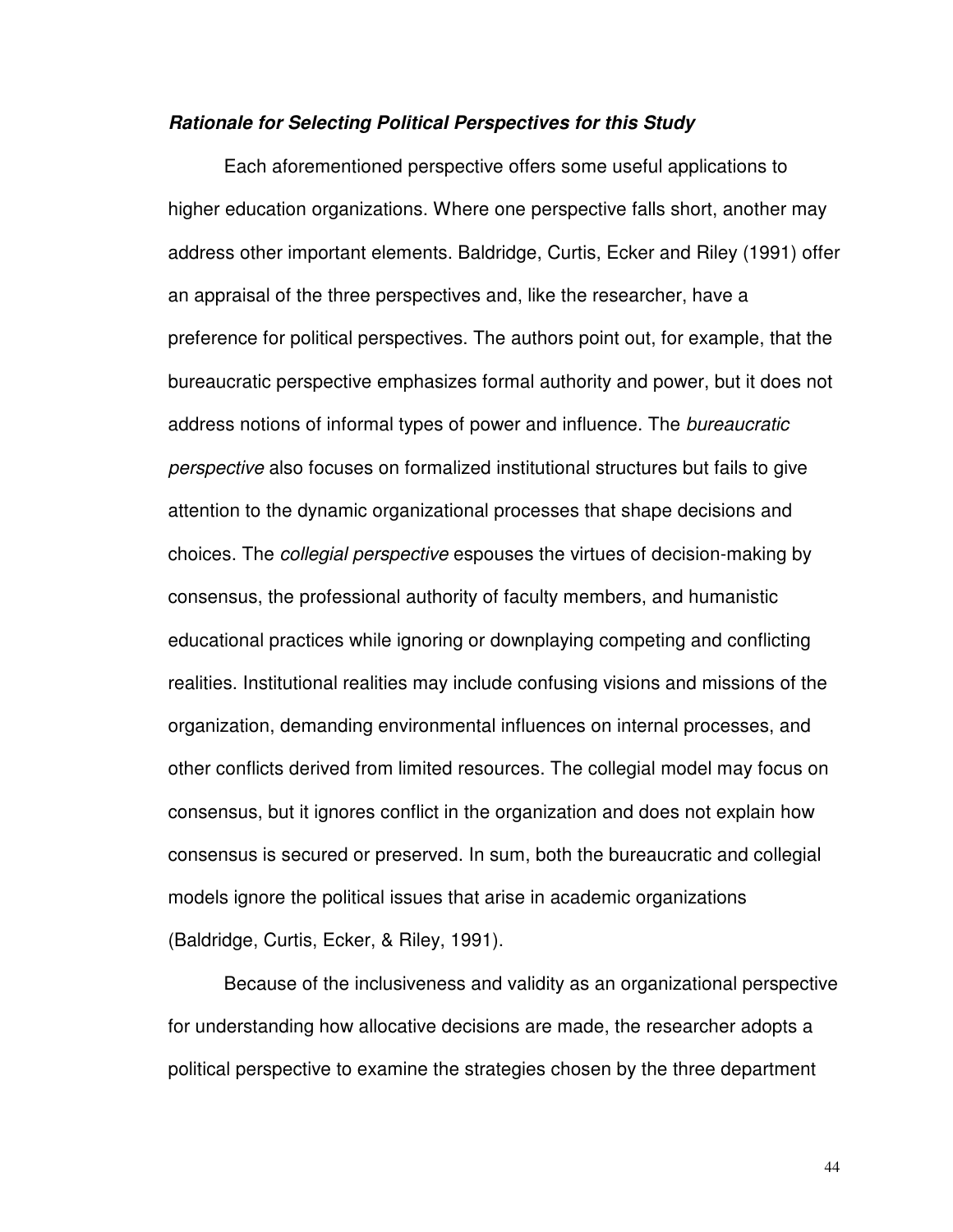Chairs in this study. A political perspective is consistent with the fluid and dynamic nature of budgeting which involves the distribution of scarce resources through negotiations, bargaining, political brokering, and external influence. In essence, a political perspective is aligned with the phenomenon of interest and the purposes of this study.

## **Analytic Framework for this Study**

 The section below is a discussion of the elements that comprise the analytic framework for this study. Specifically, the section includes: (1) an explanation and a conceptual illustration of the analytic framework; (2) a discussion of the analytic categories comprising the framework; and (3) a summary and implications.

## **Explanation of the Analytic Framework**

 An analytic framework is composed of related concepts, assumptions, and questions that appear to be fruitful in analyzing the research questions (Allison & Zelikow, 1999; Campbell & Mazzoni, 1976). This purpose of an analytic framework is to serve as a "researcher's map" to assist the researcher with searching for significant data and not to predict what the data will be found to disclose (Lasswell & Kaplan, 1950). The framework provides a perspective from which to "view the subject, [set] criteria for judging what information is relevant to [this] study, and [create] a device for organizing the data that are gathered" (Campbell & Mazzoni, 1976, p. 5).

 An analytic framework that focuses on systemizing the search for relevant data is considered appropriate for this exploratory case study. As stated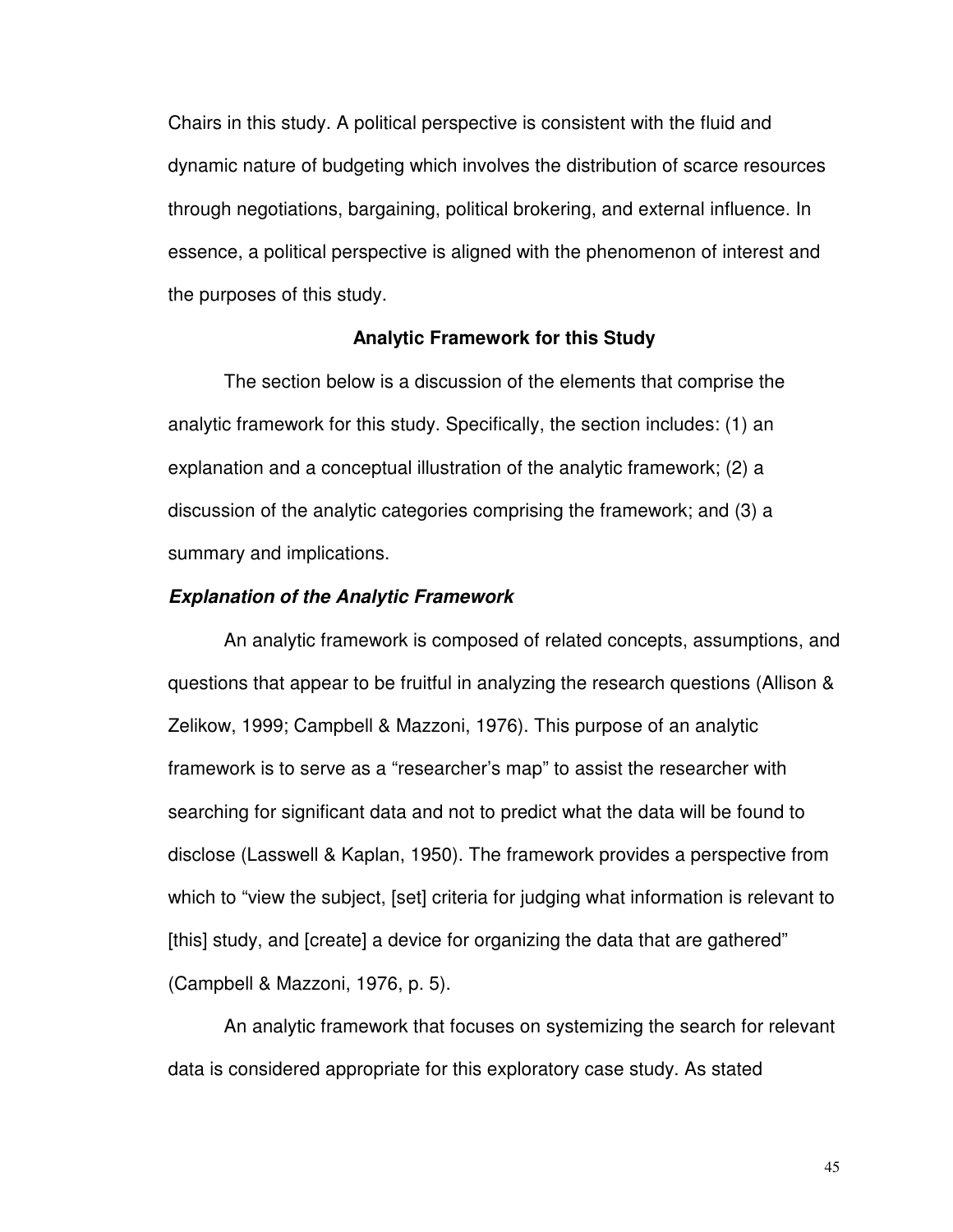previously in this chapter, the literature offers little information about how Chairpersons seek campus resources or the factors that affect their choice and deployment of strategies. In the absence of sufficient empirical research, it is not prudent to develop hypothesis testing designs. Rather, an approach that allows for a comprehensive description of events, incidents, factors, and forces that shape and influence actions is an essential first step (Patton, 1980). When an investigator has no basis from which to derive predictions of which variables or factors should be examined, a design that is probing and exploratory in nature "is likely to be the most reasonable and the most productive approach" (Malen, 1983, p. 16; see also Campbell & Mazzoni, 1976). An exploratory type of design "allows for a systematic but open-ended search for the factors of significance…." (Malen, 1983, p. 16).

 The analytic model used to guide this investigation is based on a cardinal assumption that budgeting is a political process which is a view shared by scholars who have explored budgeting in organizations (Caiden, 1985; Cope, 1989; Kettl, 1989; LeLoup, 1977; LeLoup & Moreland, 1978; Wildavsky, 1979, 1984, 1986; Wildavsky and Caiden, 1997). The budgeting process involves multiple individuals and groups (Caiden, 1985; Caruthers & Orwig, 1979; Meisinger, 1994) who are competing for the allocation of scarce resources. The scarcity of resources contributes to the intensity of political behavior among members of the organization (Bolman & Deal, 1984, 1991). Given this view and the reasons presented for applying an exploratory design, this study adopts a political perspective of budgeting and the strategies deployed to secure campus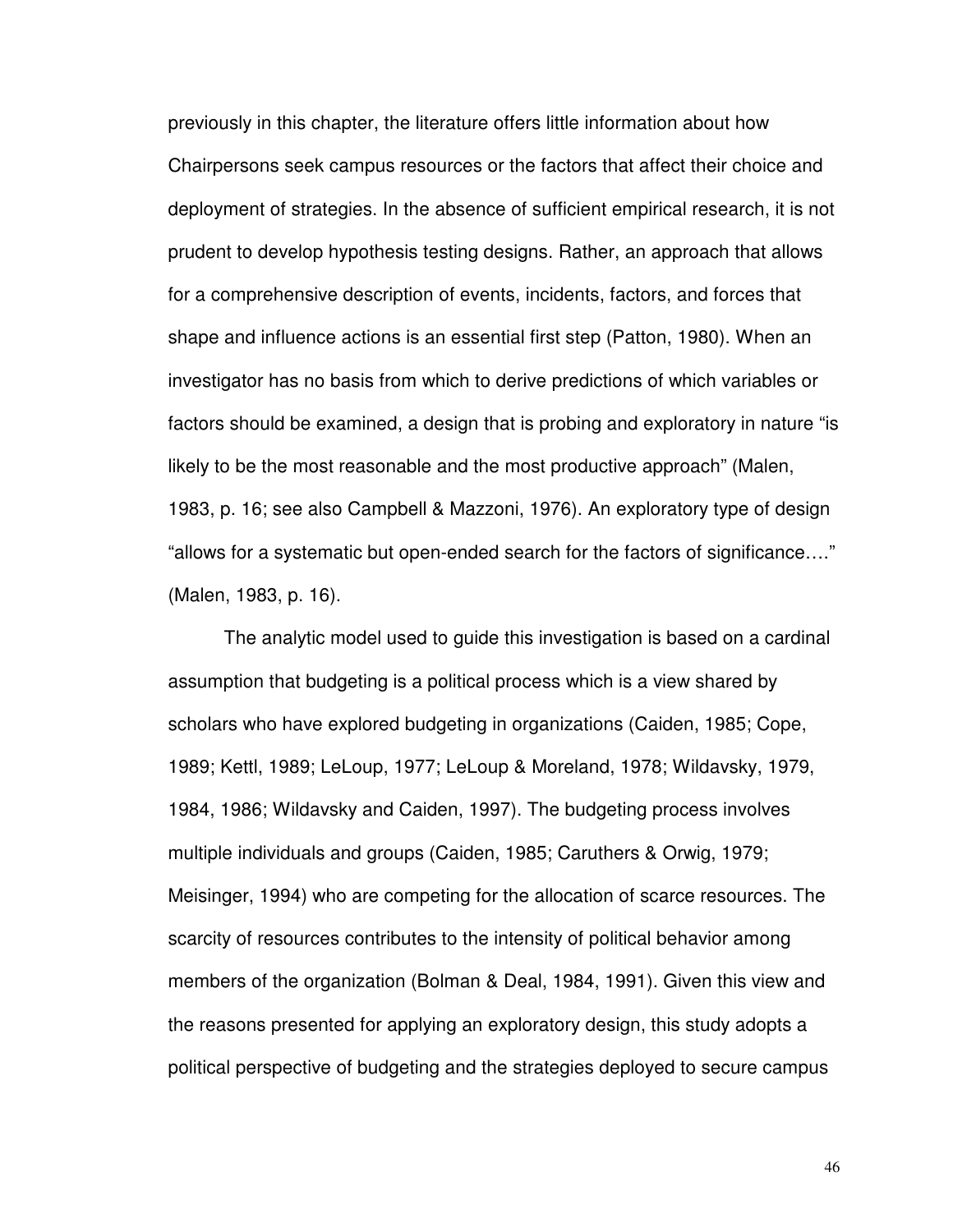resources. The political perspectives used in this study are inspired by Allison and Zelikow's (1999) seminal analysis of the Cuban missile crisis, Gamson's (1968) work on the assessment of influence, Meisinger's (1994) examination of budgeting in colleges and universities, and Wildavsky's (1979) widely-respected book on the politics of budgetary processes in government agencies. Taken together, the combined perspectives lead to the creation of an analytic framework which is chosen for three reasons.

First, the framework provides a conceptual basis for exploring primary and proximate actors and the skills and resources the actors command to achieve their purposes. A model that provides for the exploration of multiple individuals and groups allows the researcher and others to understand the role individuals, groups of people, organizations, or various committees might play in the allocation or campus dollars at the research site. A political perspective frame of analysis also helps the researcher to uncover whether and how various actors shape the strategies developed by the three reputedly exemplary Chairpersons in this study.

Second, the framework provides a basis for examining diverse and, sometimes, conflicting interests. In an environment where financial resources are scarce but financial demands are abundant, such as in colleges and universities, competition, exchange, and accommodation foster an organizational climate in which "the power to get one's way comes neither from norms nor rules but is negotiated" (Birnbaum, 1988, p. 130) through the action channels of the organization. Formal action channels in academic organizations may include, for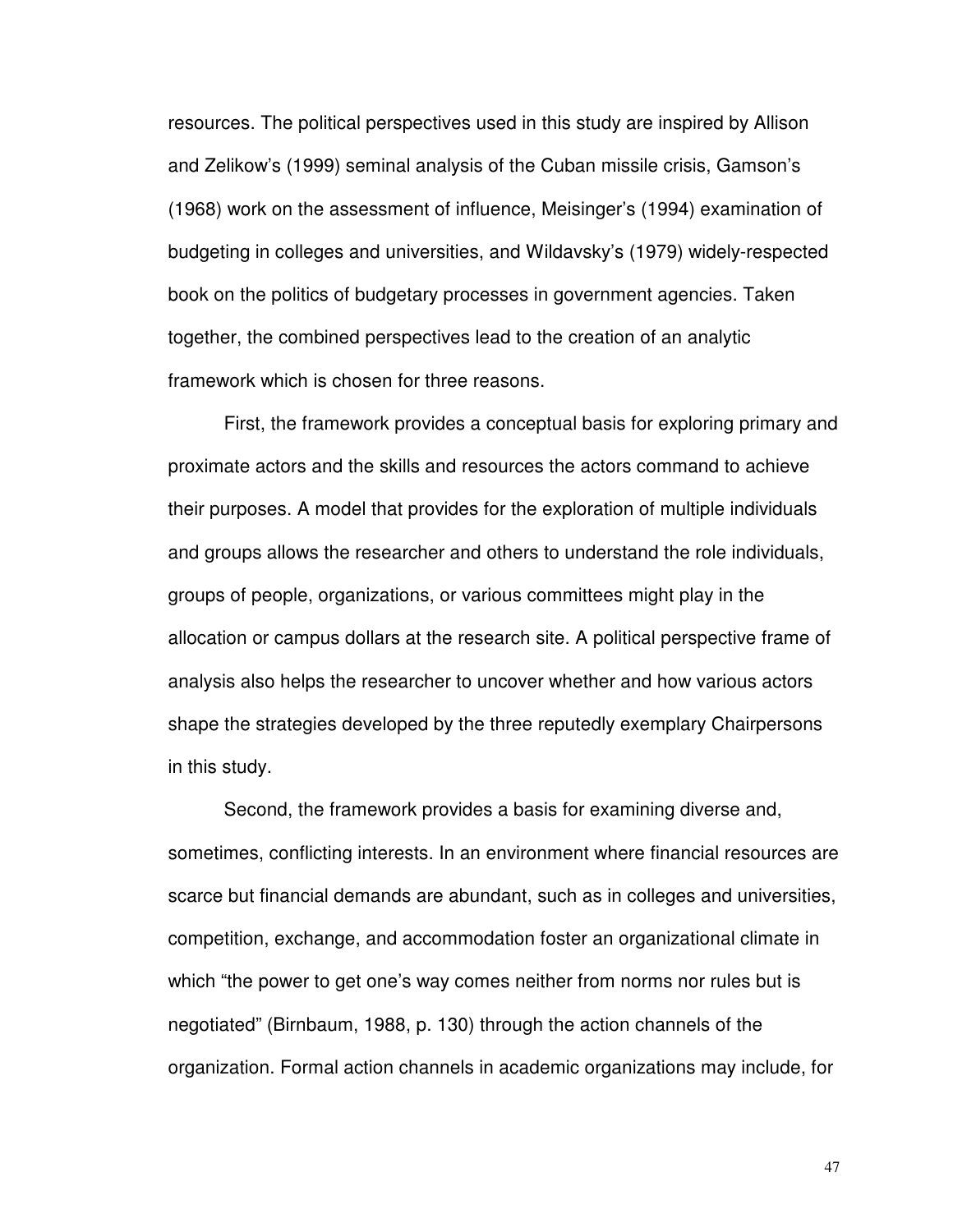example, budget committees or councils or other campus entities that filter budget proposals before final decisions are made. A model that allows consideration and exploration of interests and potential conflicts and their influence on the three reputedly exemplary Chairpersons in this study enables the researcher to understand the varied and competing interests that may shape the manner in which strategies are developed and employed.

Third, the framework focuses on the role of players in decision-making activities where influence is a process and power is a means for accomplishing one's objectives. Allison and Zelikow's (1999) political bargaining model directs attention to the actors' goals, their power resources, and strategies and tactics in a given context, all of which are consistent with the purpose of this research. Consequently, this study includes key concepts from Allison and Zelikow's (1999) political bargaining model of organizational behavior. The concepts enable the researcher to systematically explore and explain how academic Chairpersons in this study develop and employ strategies to secure campus resources for their departments.

Key "organizing concepts" (Allison & Zelikow, 1999, p. 296) in the model include: actors, influence efforts, sources of power individuals may have at their disposal and the processes (i.e., rules and action channels) that structure behavior. An illustration of the analytic framework for this study and an explanation of key concepts, assumptions, and limitations of this framework follow.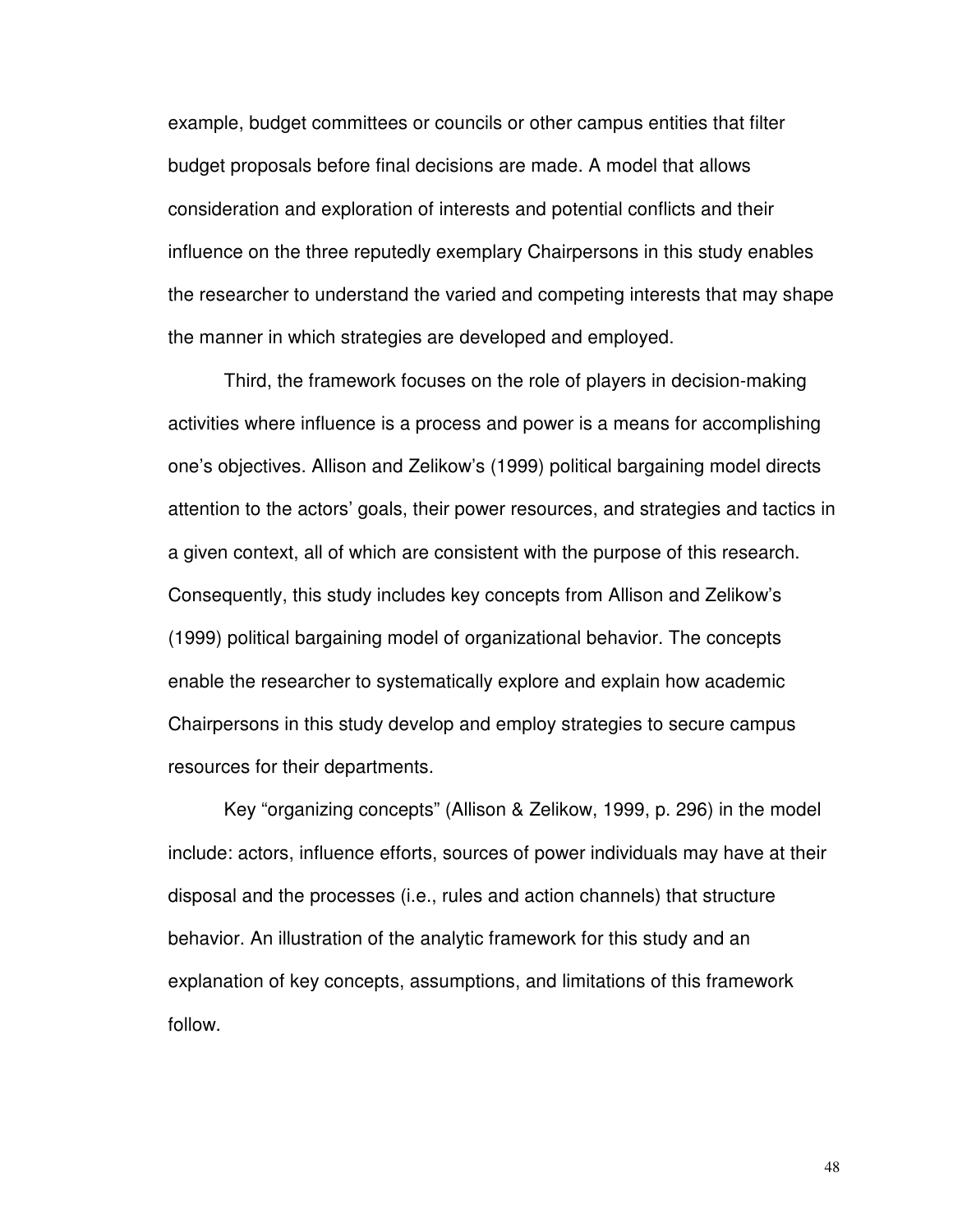## Figure 1

## The Analytic Framework for this Study: A Model for Assessing

Chairs' Influence Efforts for Securing Campus Budget Resources

External State Environment-------------------------------------------------------------------------

| Institutional Environment: Rules of the Game -                                     |                                                     |                         |                                |                                                       |
|------------------------------------------------------------------------------------|-----------------------------------------------------|-------------------------|--------------------------------|-------------------------------------------------------|
| General view of the phases of the formal budget cycle                              |                                                     |                         |                                |                                                       |
| Data>>>>Submission>>>>Review>>>>Exchange>>>>Negotiation>>>>Preparation>>>>Approval |                                                     |                         |                                |                                                       |
| Collection                                                                         |                                                     | of Information          |                                |                                                       |
| Actors                                                                             | <b>Purposes</b><br>of Influence<br>(Goals)          | Sources of<br>Influence | Influence<br><b>Strategies</b> | Assessment<br>of Influence                            |
| Chairpersons<br>Primary authorities<br>Proximate players                           | Defending base<br>Increasing base<br>Expanding base | Power bases             | Targets<br><b>Tactics</b>      | Outcome data<br>Attributional data<br>Behavioral data |

Perspectives inspired by Allison and Zelikow (1999), Gamson (1968), Meisinger (1994), and Wildavsky (1979).

# **Analytic Categories of the Framework**

 Political perspectives direct attention to actors, influence efforts, sources of influence, influence strategies, and the assessment of influence, and the rules and processes that structure their activity. A summary of each of the broad analytic categories is discussed below:

Actors. Pfeffer (1981) observes that "the first problem confronted by an analyst of organizational politics is to identify the relevant units of analysis" (p. 36). In this study, the notion of actors refers to individuals who comprise the "subunits of a large organization" with "distinctive norms and routines of their own" (Allison & Zelikow, 1999, p. 166). Actors are the players "whose interests and actions have an important effect…on decisions and actions" (Allison & Zelikow, 1999, p. 296); they are the primary officials who possess formal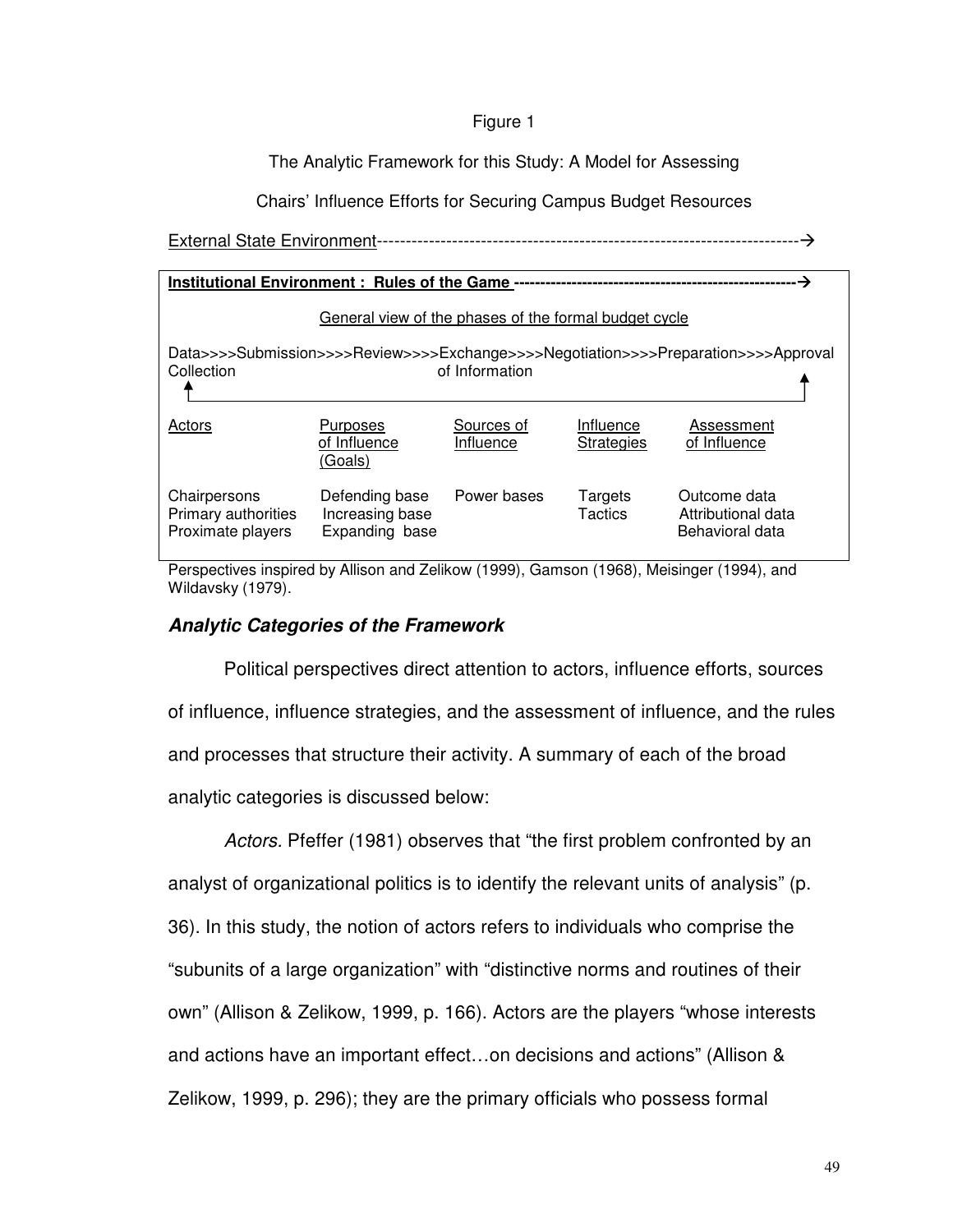authority to make decisions in the organization (Easton, 1965); and they are the proximate actors who may be involved in or close to decision-making activities but do not possess the formal authority to actually make decisions for the organization. In Allison and Zelikow's (1999) model and other political models, real people determine the answer to Lasswell's (1936) political question, who gets what, when, and how much. To determine who was involved with making budget decisions at the research site, this study identifies and explores the role of actors in the budget process.

Meltsner (1972) writes that "an actor can be an individual, a role, a group, a committee, a bureaucracy, a coalition, or even a state" (p. 861). Although difficult to clearly identify at times, the primary actors in this study are the individuals perceived to have the authority to make decisions that are binding on the organization. These actors include the College Deans who supervise and receive the budget requests from Chairpersons, the Vice Chancellor for Academic Affairs, the college or university budget officer, the Chancellor, and other actors with clearly defined decision-making responsibilities over the department Chairpersons' budget requests.

 While primary actors can be key, proximate actors may be influential or contribute to Chairpersons' success as well. Proximate actors are those individuals who are centrally involved with but lack the legitimate authority to make budget decisions. These individuals include, but are not limited to, department Vice- or Co- Chairs, other Chairpersons in the College, administrative assistants, faculty members or representatives from outside the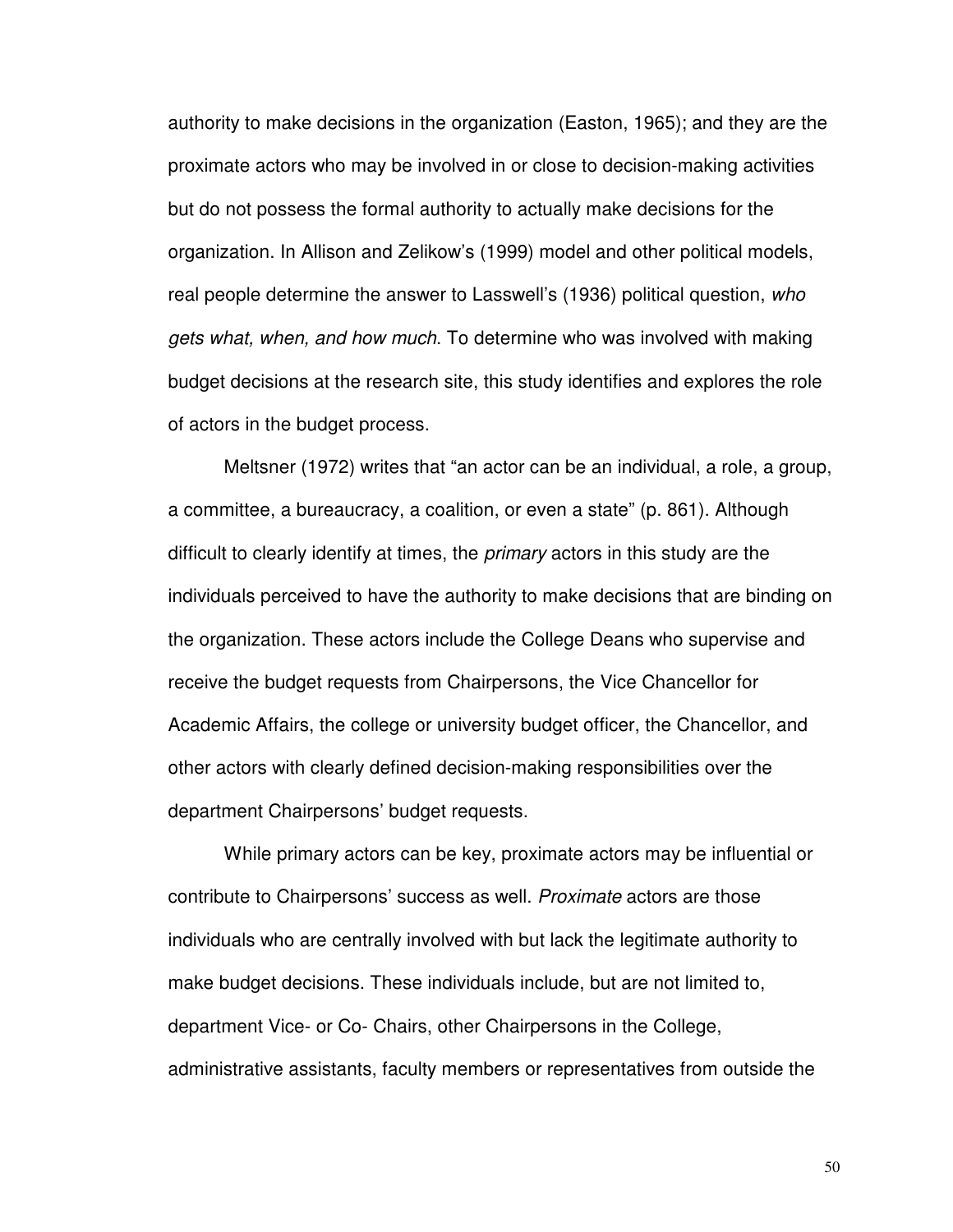organization (Lindblom, 1968) who have special interests in the department's budget (i.e., alumni/ae and legislators).

 Meltsner (1972) identifies several ways in which actors differ. For example, actors are differentiated by the positions they take on issues. They are either "friends, enemies, [or] fence-sitters" (p. 861). Actors are differentiated by their activity. Some actors tend to be more concerned than others because they may have more to gain or lose than other actors. Actors also may be differentiated by their goals.

 Goals are the ends desired or the outcomes sought by the actors. Goals may be explicitly stated or inferred from prior or current action (Campbell & Mazzoni, 1972). Analysis of goals "provides a basis for understanding the stakes of political contests as well as a basis for assessing the importance of issues, the points of contention, and the extent of compromises" (Malen, 1983, p. 23). For the purposes of this study, Chairpersons' goals may include, but are not limited to, defending the budget allocation from the previous year, increasing the budget allocation incrementally to support current department activities, or expanding the budget allocation to pursue new activities (Wildavsky, 1979, 1988).

Purposes of influence efforts. Given the limitations of the literature noted earlier, the researcher turned to Wildavsky's (1979) classic work, The Politics of the Budgetary Process. Wildavsky classifies a series of budget strategies into three broad categories or purposes: (1) defending the budget base; (2) increasing the budget base; and (3) expanding the budget base. Strategies classified as defending the base are designed to guard against cuts in old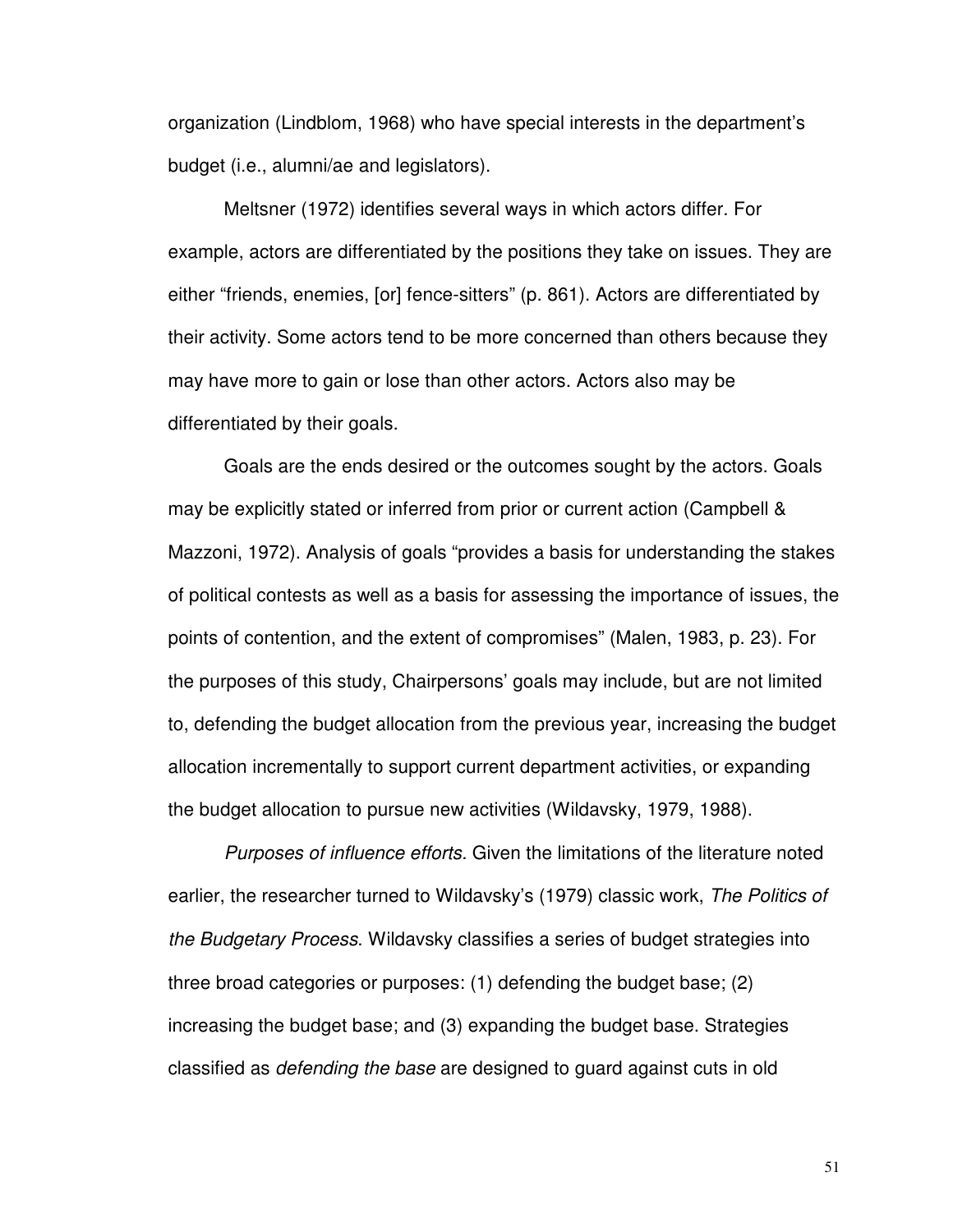department programs. Strategies classified as increasing the base are designed to move forward with incremental increases for existing programs. Under the category of "increasing the base" influence efforts are not focused on securing new resources to support new expenditures but to achieve small budgetary increases to maintain current level of operations or to respond to inflation-related expenditures. The literature on budgeting in higher education supports the notion that most academic departments receive incremental increases to their budget base to support inflation-related expenditures. In contrast to the first two broad purposes of influence efforts or goals, strategies classified as expanding the base are designed to secure new funding for the expressed purpose of adding new programs and expenditures.

 The aforementioned three broad purposes of budgeting overlap to some extent. Under the classifications, influence efforts for one purpose may be useful for another purpose. Wildavsky's purposes of budget strategies are used as a framework for classifying the influence efforts of the three exemplary academic department Chairpersons in this study.

Sources of influence (power bases). Political perspectives assume that for actors to achieve their goals in organizational settings, they must use something of value to exercise influence over others. Meltsner (1972) asserts that every important actor has something that another actor wants, values, finds worthwhile, [or fears]. "That something," he states, "is called a resource" (p. 862). Similarly, to get at the power of actors, other authors use terms such as bases of power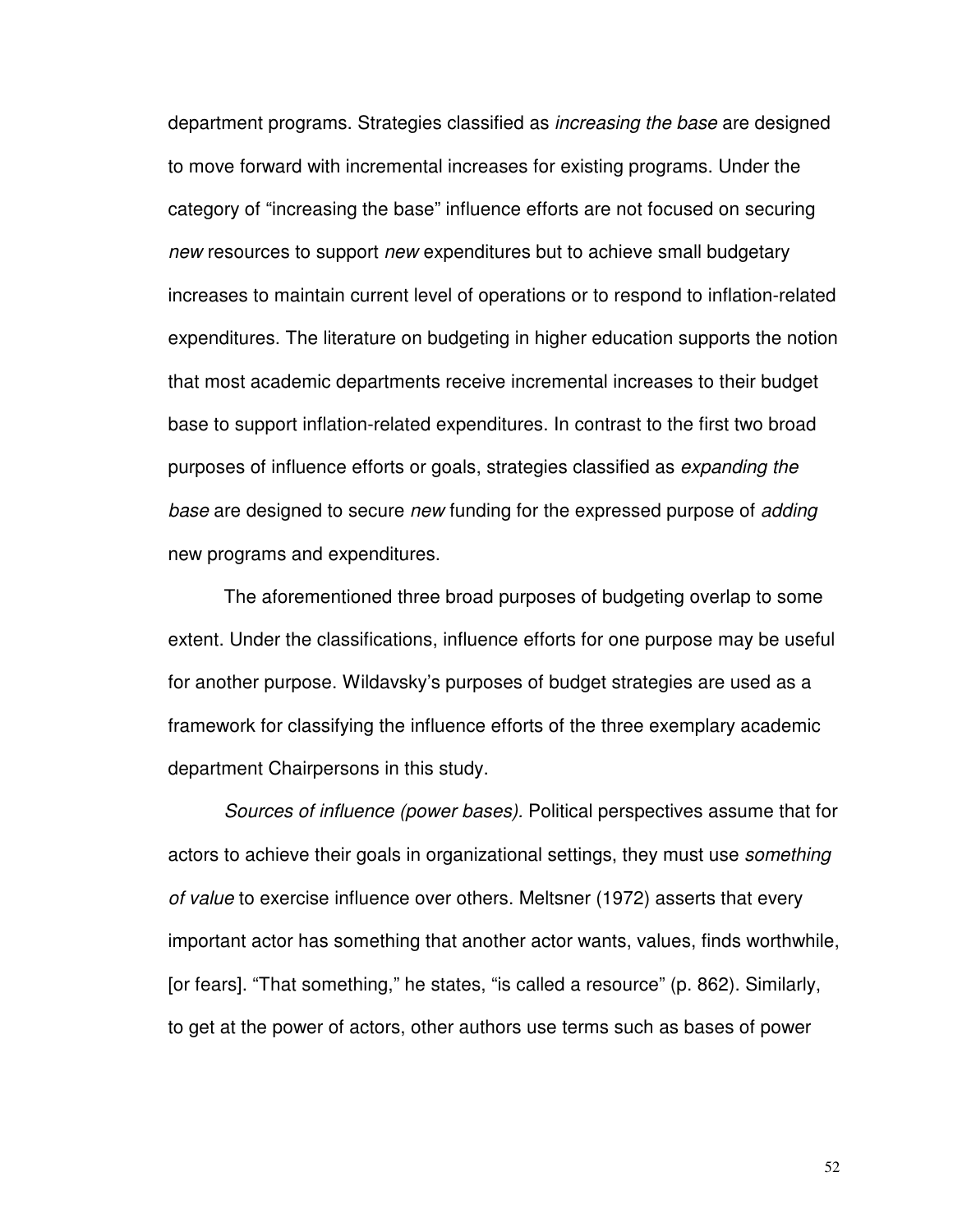(Ledyaev, 1997), power resources (Baldwin, 1989; Dahl, 1991; Morgan, 1986), or the raw materials of power (Aufderheide, 1976, p. 178).

For purposes of this study, the terms "power bases" and "power resources" are used interchangeably and to characterize the Chairpersons' capacity to exert influence over actors; that is, the power bases in this study represent the Chairpersons' "something of value" that they used to influence others. Higher education and public administration bodies of literature are rich with examples of the different typologies of "power bases" that may be used to exert influence over others (see, for example, Dahl, 1961; Etzioni, 1961; French & Raven, 1959; Lasswell & Kaplan, 1950; Morgan, 1986; Pfeffer, 1981; Seagren, Creswell, & Wheeler, 1993; et al.). This "thicket of typologies" (Geary, 1992, p. 20) sensitizes the researcher to power resources the three exemplary Chairpersons may use to influence budget decisions in their favor. In their work on academic Chairpersons, Seagren, Creswell and Wheeler (1993) discuss "sources of power in the department" (p. 31, emphasis added), but they do not link those sources of power to budgetary issues. Specifically, Seagren, Creswell and Wheeler (1993) discuss four broad sources of power in particular: (1) office power, (2) personal characteristics, (3) expertise, and (4) opportunity.

Office power "is power conferred on the Chair through capacities arising from the position of the office of the Chair in the institutional structure" (Seagren, Creswell, & Wheeler, 1993, p. 31). Office power is a power base that allows a Chairperson "the opportunity to apply coercion or offer rewards, to acquire detailed information about the operation of the institution and its environment,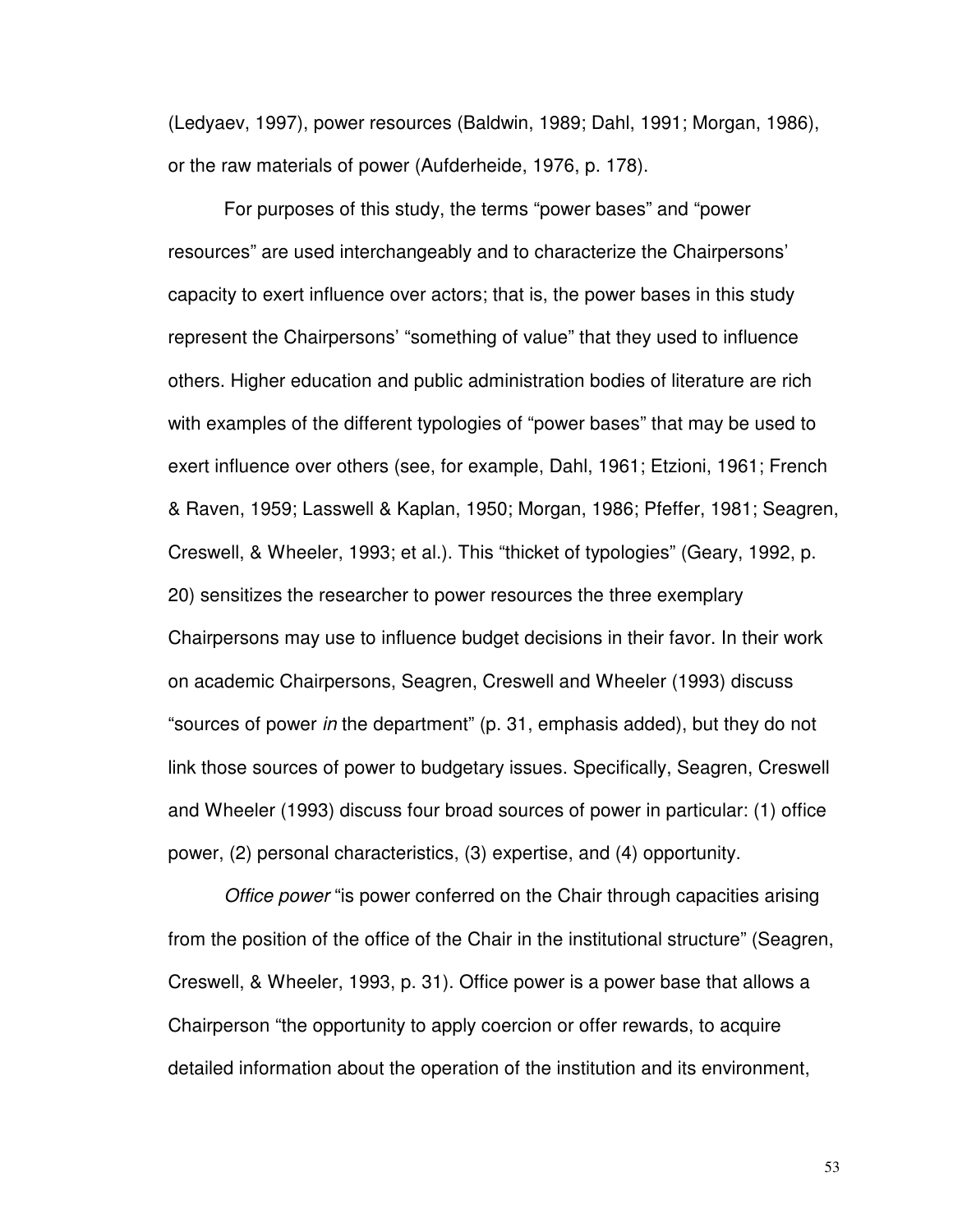and to manipulate the symbols of academe" (Seagren, Creswell, & Wheeler, 1993, p. 31).

Personal characteristics refer to personal qualities or attributes "that will lead to the assumption of leadership of a subgroup" (Seagren, Creswell &, Wheeler, 1993, p. 33) such as a department's faculty and staff. Personal characteristics may include, for example, age, educational experience, intellectual acumen, or communication style. Similarly, Duke (1986) observes that personal characteristics trigger "acts of leading" that "constitute a form of artistry and may involve a variety of creative endeavors, including dramatics, design, and orchestration" (p. 14). One such way to earn personal power is to earn the respect of the faculty and other members in the institution (Tucker, 1984). Pfeffer (1981) offers additional perspectives on personal characteristics as a determinant of power. He notes that "there are clearly individual differences in the ability, political skill, and in the willingness to use those skills and abilities in contexts within the organization" (p. 131). He adds, "Individual resources and abilities can affect the power exercised by the occupant of a given structural position" (p. 131). That is, the skills-set and particular abilities possessed by Chairs effects the exercise of power as they attempt to influence budget decisions.

Expertise, as a power base, may be characterized by acquiring and using "specialized knowledge about issues and the workings of the institution" (Seagren, Creswell, & Wheeler, 1993, p. 32). This specialized knowledge may be obtained by "membership on committees and senates and from external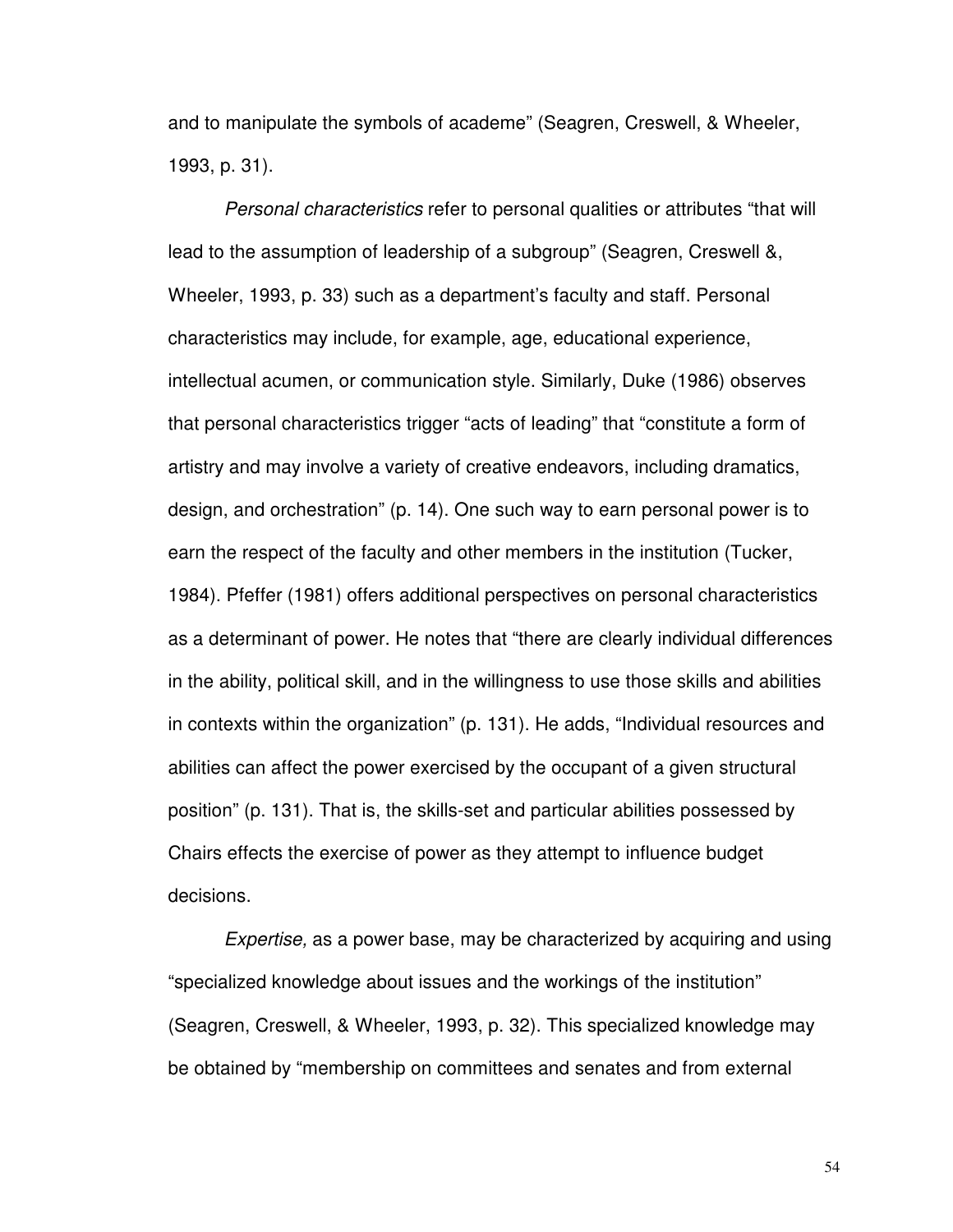authorities, including accrediting teams and professional associations" (Seagren, Creswell, & Wheeler, 1993, p. 33).

Opportunity, as a power base, "is derived from the informal structure [or] separate network of uncharted interrelationships or from the informal aspect of formally established positions" in the institution (Seagren, Creswell, & Wheeler, 1993, p. 33). Relationships produce knowledge of different campus issues for Chairpersons and provide the Chairs with opportunities to "exert influence through coercion and possession of knowledge that could disrupt or delay decisions or activities in the department" (Seagren, Creswell, & Wheeler, 1993, p. 33). Seagren, Creswell and Wheeler (1993) note that "[o]pportunity is a source of power that exists in almost all organizations, but it is particularly potent in an academic department where the outcomes of decisions are ambiguous and opinions and possible directions [are] widely disparate" (p. 33).

As earlier noted, the literature is rich with power bases that academic department Chairpersons may use as sources of influence. Several examples illustrate the range of typologies available to researchers. French and Raven (1959) are the most frequently cited because they describe five broad bases of power such as reward power, where an actor uses rewards to exert influence; coercive power, where an actor uses the threat of sanctions to exert influence; legitimate power, which stems from one's official position or other form of authority; and expert power, which is based on one's knowledge.

Other examples of typologies are offered as well. For example, Etzioni (1961) and Pfeffer (1981) emphasize normative power bases that enable an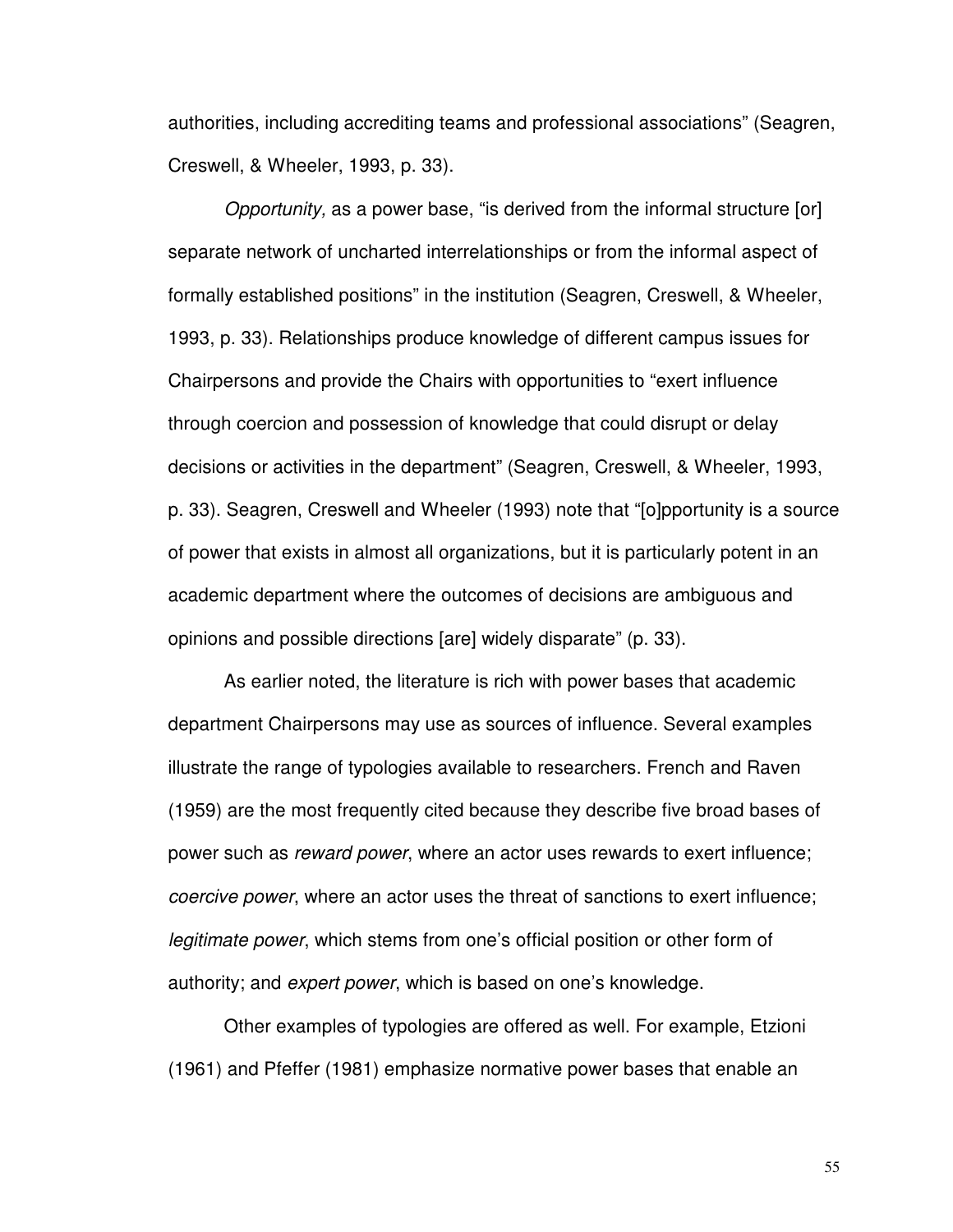actor to use symbolic rewards instead of substantive rewards to exert influence. Lasswell and Kaplan (1950) offer eight basic resources referred to as "base values" of power. Dahl's (1961) comprehensive list of resources for exercising influence includes an individual's own time, access to financial resources, control over jobs and information, charisma and popularity, solidarity with others. Morgan's (1986) model for examining sources of influence include control of scarce resources; the use of organizational rules and regulations; control over decision processes; the ability to cope with uncertainty; control over technology; control over counter-organizations; symbolism and the management of meaning; one's gender; and the management of gender relations.

Influence strategies. Strategies are the means of influence (Gamson, 1968). In broad terms, strategies may be the planned means by which the actors' resources are deployed (Geary, 1992); the manner in which resources are activated; the calculated moves of individuals or groups (Allison & Zelikow, 1999); and the tactics used to accomplish goals. Related to the purposes of this research, Wildavsky (1979) defines budget strategies as "actions... intended to maintain or increase the amount of money available" (p. 63) to those who seek it and, in this case, department Chairs.

 Seagren, Creswell and Wheeler (1993) identify several types of strategies that Chairs may use to accomplish their objectives. But the limitation of their work is that the strategies are not associated with budget requests; instead, the strategies are associated with managing the department. The strategies are broadly classified as push strategies (subjecting targeted individuals to some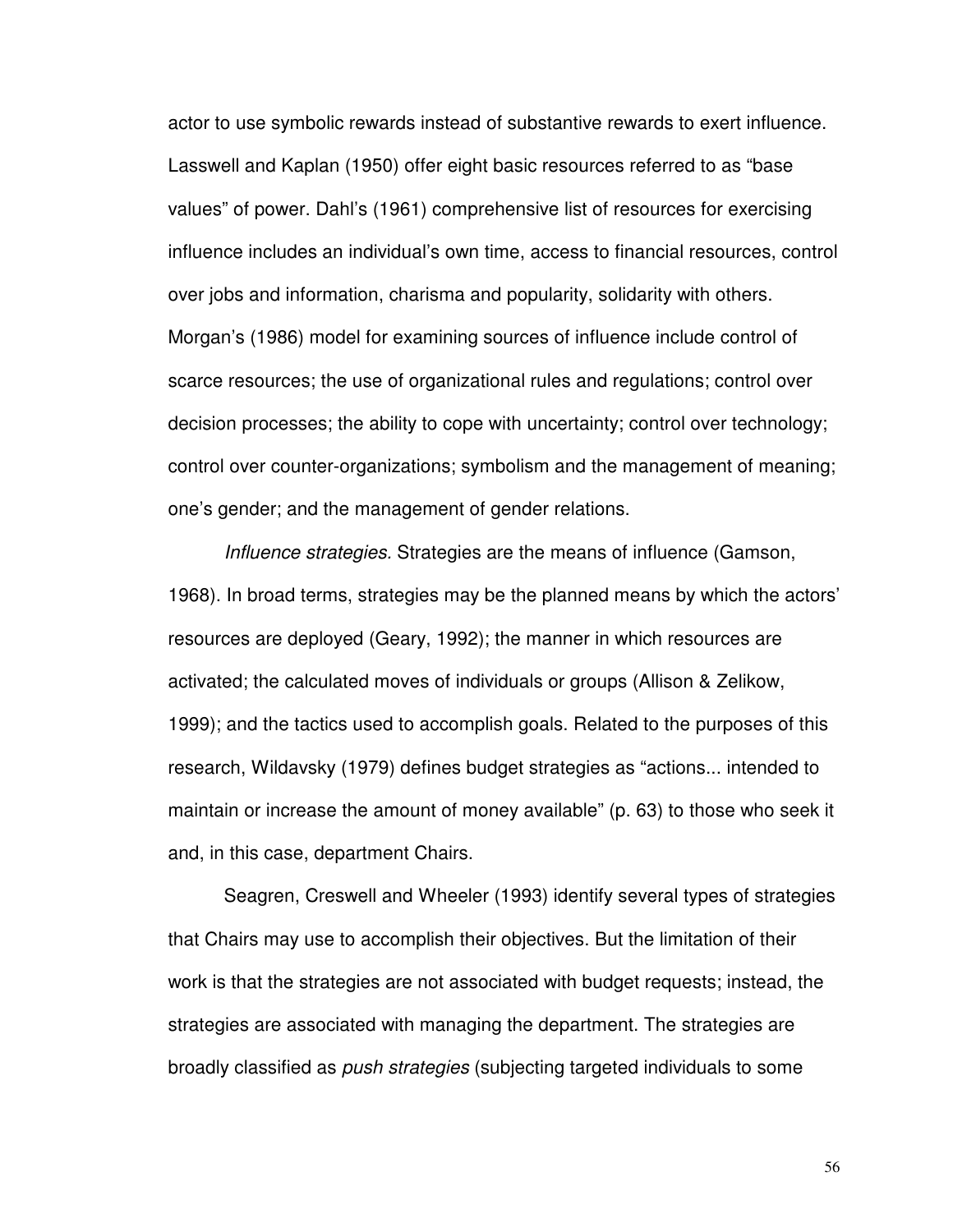form of pressure), pull strategies (using incentives to motivate favorable action), persuasion strategies (using effective communication skills to secure favorable action), preventative strategies (developing strategies that are likely to prevent unfavorable action), and preparatory strategies (designing strategies to neutralize resistance). Although these broad categories of strategies are not linked to budget requests, the categories provide a mechanism for characterizing strategies and a reminder that whatever strategies surface, some classification of strategies is a key component of analyses.

 As stated in chapter I, empirical research that explores and explains the budget strategies academic Chairpersons use to secure campus resources is limited. However, a review of the literature has produced some discussions of budget strategies used by state institutions to secure resources from legislative agencies (Ginsburg, 1982; Meisinger, 1976, 1994; Mingle, 1982), by departments to prepare budget requests (Anton 1975; Caruthers & Orwig, 1979; Dickmeyer, 1993; Tucker, 1992; et al.), by university departments to defend acquired resources (Jordell, 1982); and by department heads in the federal government (Wildavsky, 1979, 1988). This literature sensitizes the researcher to various strategies that may be used by department Chairs in higher education institutions in general and public university settings in particular.

The studies presented in this section have a common shortcoming in that they do not provide empirically-grounded or theoretically-tested evidence that enhance our understanding of why certain strategies are chosen and why some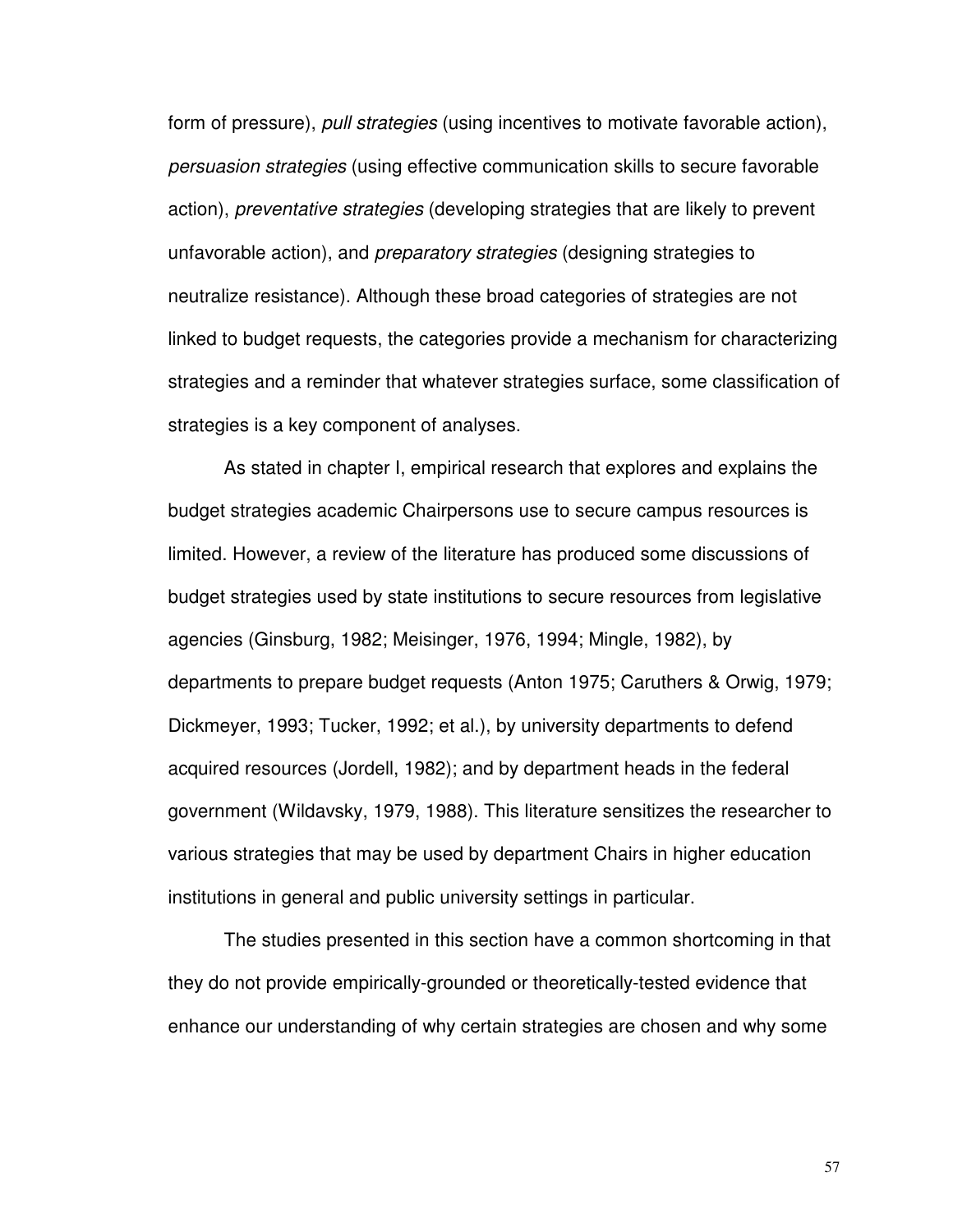strategies may be more successful than others. Nor are the studies explicit about the sources of influence that are used to support the strategies. This case study is designed to fill gaps in the literature by focusing on targets of influence, tactics used to influence, why tactics were selected and whether they were effective.

 Additional perspectives on resource allocation strategies are offered by Hackman (1991) who proposes a research-based theory about "how power influences decision-making in colleges and universities, especially critical decisions about resource allocations to academic departments and nonacademic offices" (p. 269). Her theory is based on five concepts: centrality, resource allocations, environmental power, institutional power, and resource allocation strategies. Centrality is defined as "how closely the purposes of a unit match the central mission of its institution" (p. 268). That is, budget decisions are made, in part, based on the extent to which units are aligned with institutional mission. Resource allocations are the "relative share[s] of internal institutional resources acquired by a unit, especially money, space, campus location" (p. 268). Environmental power "is the relative ability of a unit to bring in outside resources that are critically needed by the institution" (p. 270). Institutional power is defined as "the unit's relative influence within the institution, independent of its environmental power" (p. 269). Finally, resource negotiation strategies "are strategies used by unit heads to acquire resource allocations, particularly in negotiating budgets" (p. 271).

Hackman's (1991) research focuses on six institutions with budgetary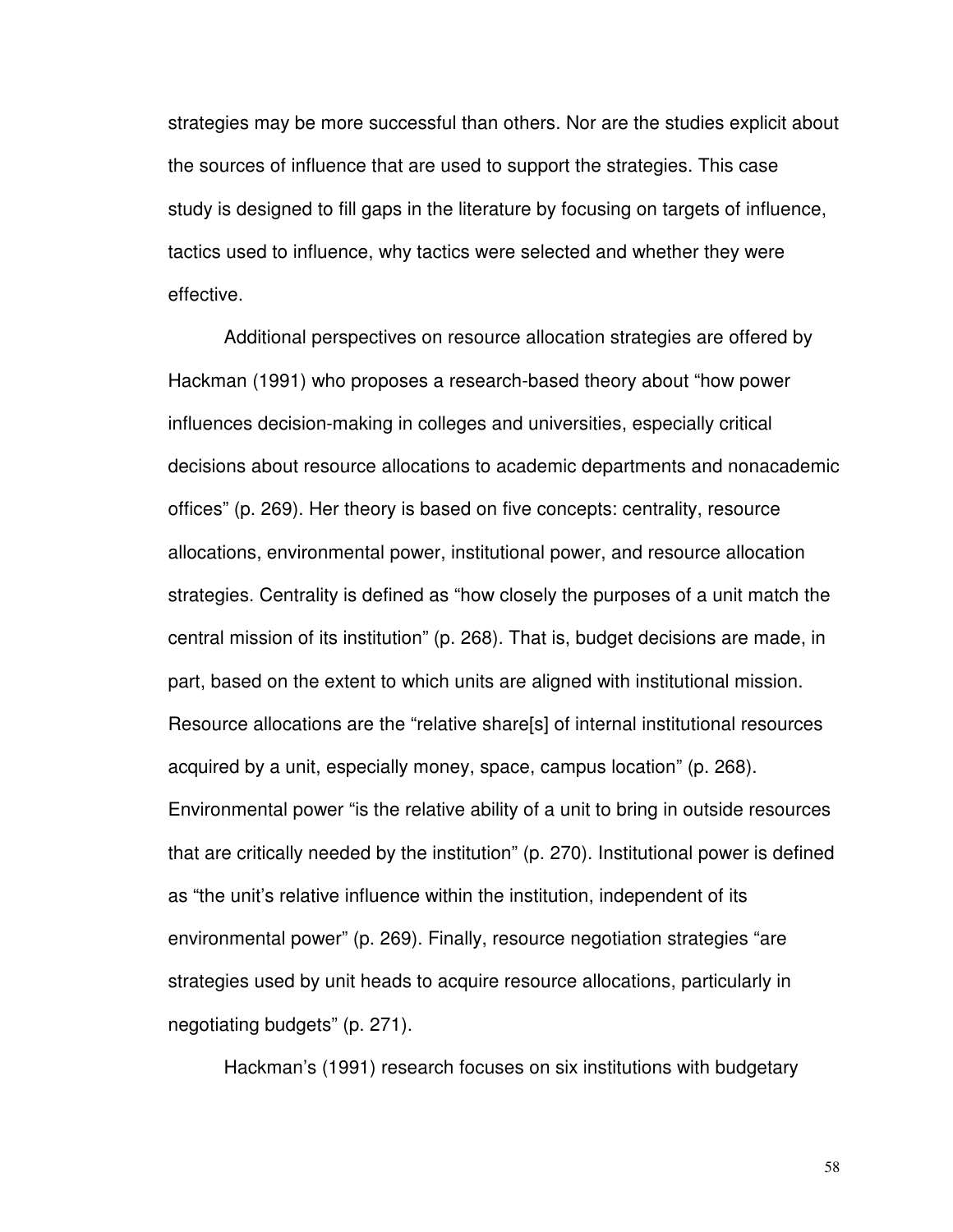problems that resulted in varied levels of financial stress. She examines academic and administrative units that are either core (mostly academic units that are central to institutional mission) or peripheral (mostly administrative units that are not as central to institutional mission) and reached conclusions regarding their ability to secure resources. Her conclusions include, for example, that:

[A] unit's centrality interacts with its environmental power and resource negotiation strategies to affect the internal resource allocations that it acquires from the organization. In addition, a unit's institutional power separately influences its internal resource allocations. (p. 278)

The study also concludes that:

Core units…will increase when they attract external academic resources, such as students and academic prestige, to their particular departments. Core units gain when they help themselves; peripheral units gain when they help the total institution. And, the administrators of all these units gain when they better understand the complexity of the resource allocation process. (p. 281)

Furthermore, Hackman's study identifies eight resource negotiation

strategies for securing resources. Chairpersons may use the strategies as part of

their broader efforts to influence favorable budget decisions. The strategies are:

(1) focusing on needs of total institution; (2) focusing on needs of division; (3) focusing on needs of unit; (4) focusing on needs of unit members; (5) presenting lowest feasible budget; (6) overstating budget needs; (7) omitting important items; and (8) including budget request for innovative programs. (p. 270)

Although Hackman's work is quite insightful and useful to this study, a

limitation is that no additional discussion or explanation is provided on the choice

of strategies, so one is left with a prescriptive list of strategies for consideration

rather than a full, contextual understanding of strategy formulation. Still,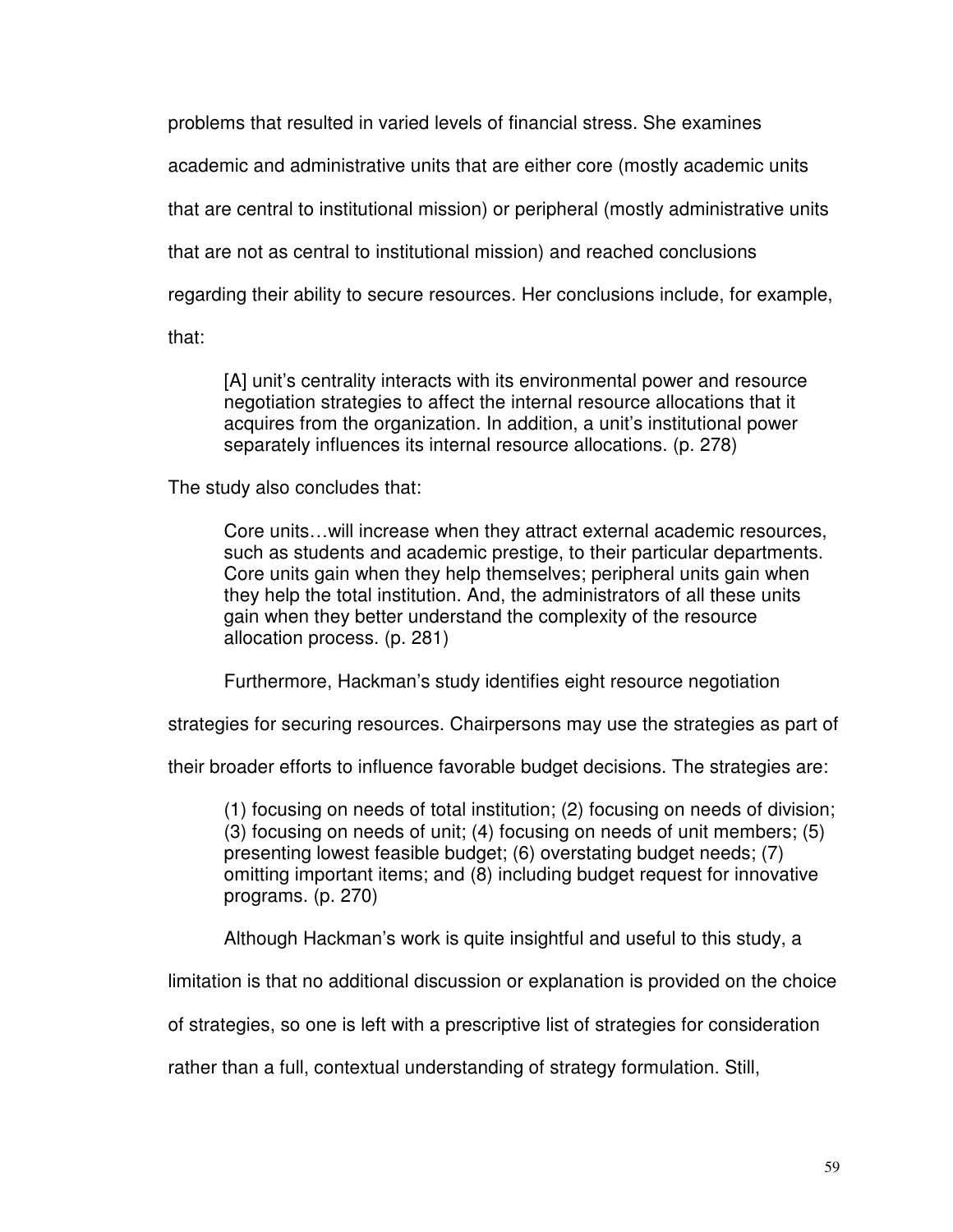Hackman's research provides an additional lens through which to view and characterize the departments in this study. Departments may be either core or peripheral. The study also provides a means for identifying and classifying power (i.e., environmental or institutional) and for identifying the types of strategies Chairs may use.

Although the Hackman (1991) study does not link specific strategies with specific Chairpersons or their purposes and sources of power or explain the factors shaping the choice of certain strategies, the research offers insight into general notions of power and resource negotiation strategies by unpacking the strategies and the factors that may account for strategy forumation.

 Pfeffer (1981) also addresses the issue of resource allocations in universities in his seminal work, Power in Organizations. A 13-year study of the effects of power on resource allocation in multiple universities concludes, in part, that: (1) committee representation is one of two power measures that significantly affects budget allocations (the other is a bureaucratic measure); (2) additional resources were acquired by those departments in the study that demonstrated increased student demand for courses; (3) both power and enrollments "affected the change in budget and faculty resources over time, as well as the absolute levels of those allocations" (p. 236); and (4) power did, in fact, have an effect on allocation outcomes, "particularly during periods of increased resource scarcity" (p. 237).

Assessing influence. This study rests on the assumption that the three academic Chairpersons are exemplary because they are deemed successful in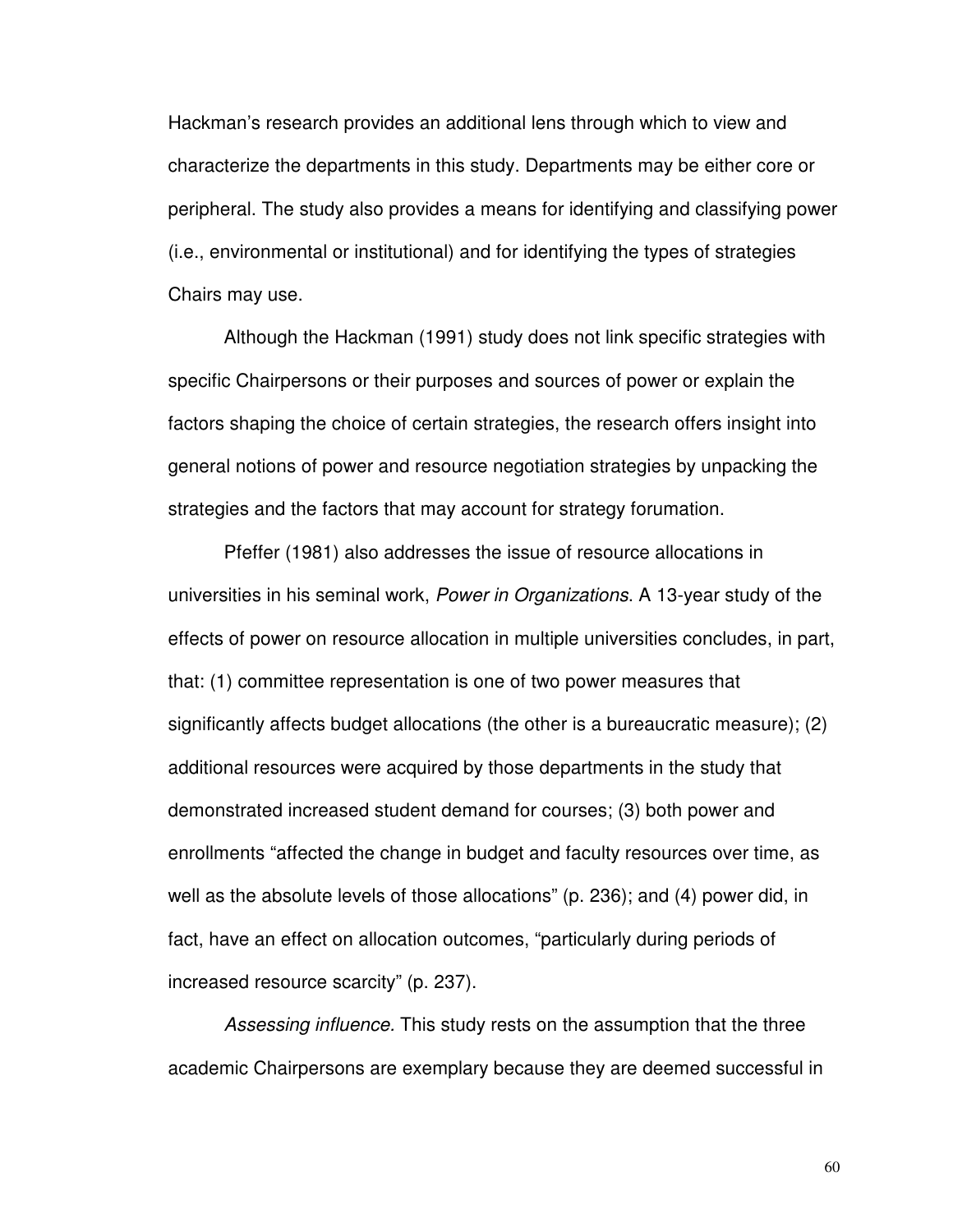influencing key actors in the institution to support and/or approve their budget requests for campus resources. In this study, three types of data provide the primary evidence for assessing the Chairs' influence: budget decision outcome data, attributional data, and behavioral data.

Decision outcome data were gleaned from the university's operating budget manuals and from the semi-structured and in-depth interviews with campus officials, the Chairpersons, and other informants (e.g., faculty members). At a first glance, decision outcome data may be the simplest way to assess influence because one can look primarily at what budget resources Chairpersons receive and compare allocations with their requests. But focusing solely on decision outcome data to assess influence could lead to erroneous conclusions. By itself, decision outcome data are only an initial indicator of success and influence. In this study, decision outcome data focus on the extent to which the content of budget decisions reflects Chairpersons' preferences and requests. The decision outcome data may provide clues to the difference between original and final [budget] proposal (Allison & Zelikow, 1999); the trades negotiated, and the exchanges made (Lindblom, 1968). But, favorable decision outcomes could have occurred for reasons other than a single actor's influence. Conversely, as Gamson (1968) cautions, "One cannot conclude that no influence has occurred simply by a failure to achieve a preferred outcome" (p. 66). Gamson suggests that if one starts from the position that a particular outcome will definitely not be achieved and progresses to a position where an outcome might *possibly* be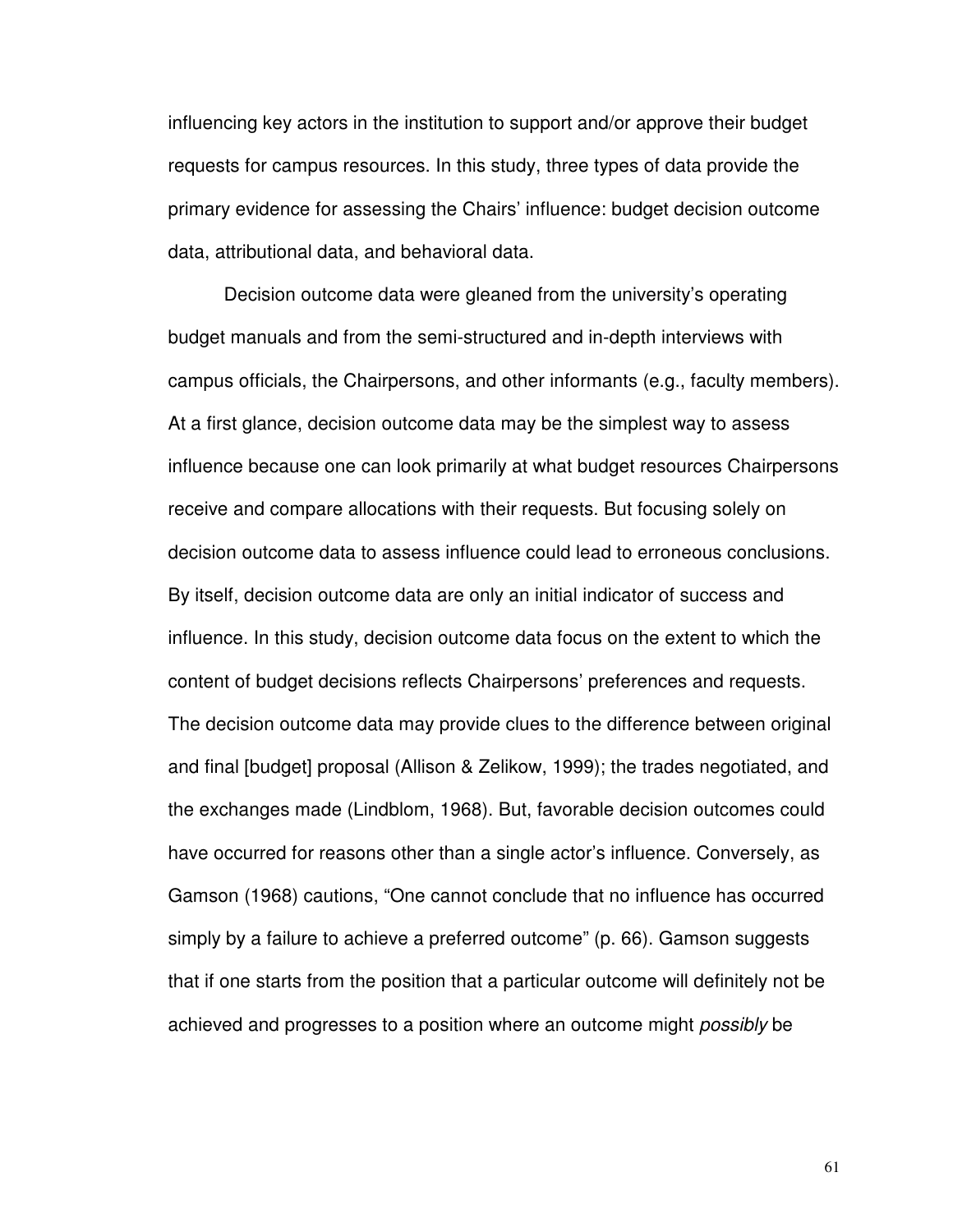achieved then influence has occurred even though all goals have not been accomplished.

 Attributional data assume that individuals know who has exerted influence and that their perceptions of who is influential are accurate. What is important in this study is the extent to which primary and proximate actors attribute budget decision outcomes to the relative power and influence of the exemplary Chairpersons.

 Finally, the behavioral approach to assessing influence is different from the first two approaches in that it examines the efforts or strategies of the Chairpersons in relation to their capacity to exert influence given their actual or perceived power bases. This approach explores the specific influence efforts of individuals and the perceived effects of those efforts on decision outcomes (Geary, 1992). This approach is consistent with Gamson's (1968) concept of operationalizing influence. He argues that, rather than examining influence, one should examine "influence attempts" (strategies) and one's "capability of influence" (resources). As Gamson (1968) explains, "If we can understand the process of influence attempts and can then combine it with some measure of capability, we may move toward inferring influence without measuring [influence]" (p. 67).

### **Summary and Implications**

The study embraces political perspectives and budgeting characteristics drawn from and inspired by Allison and Zelikow (1999), Meisinger (1994), Gamson (1968), and Wildavsky (1979). The political perspectives in the authors'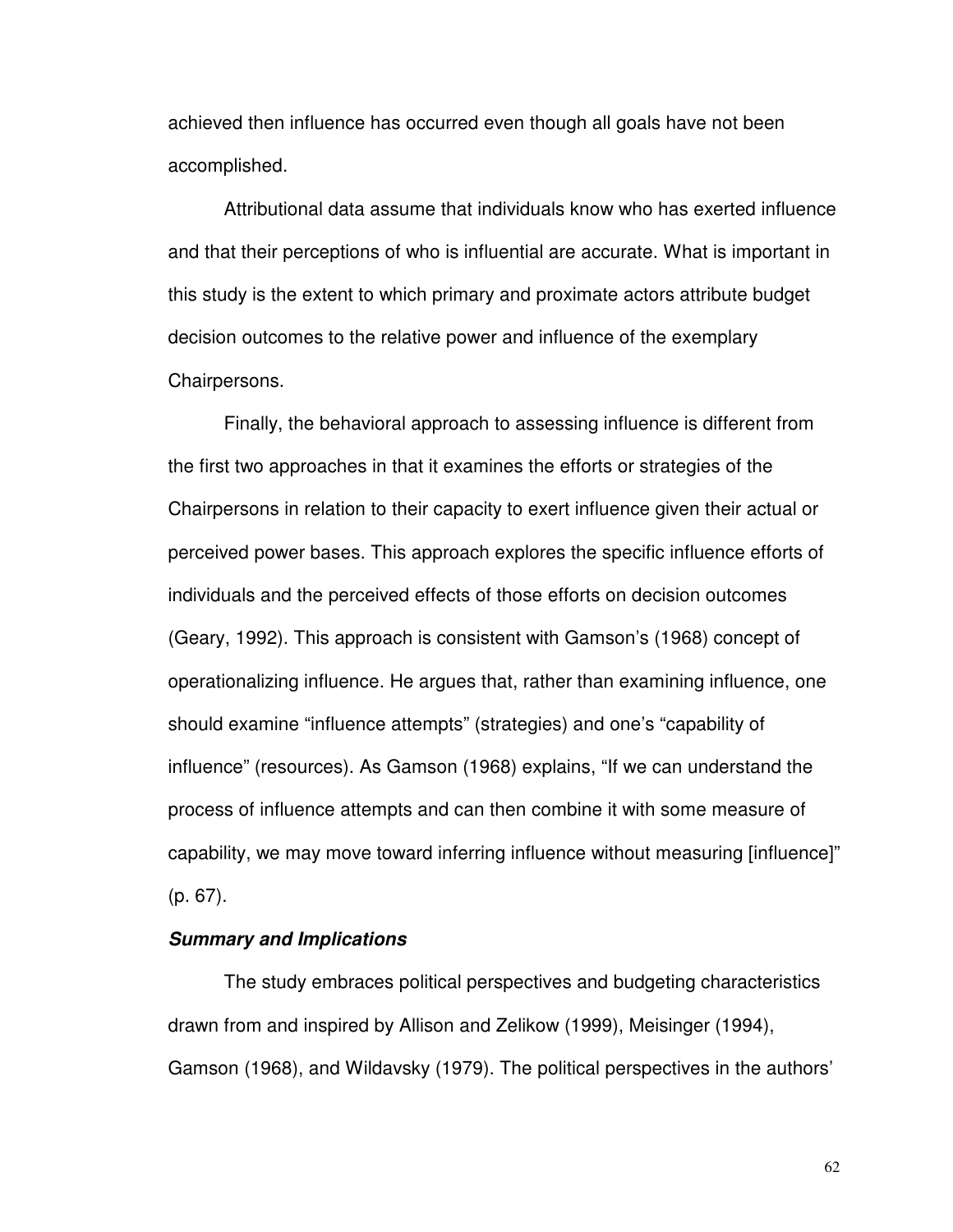work are rich with analytic concepts and features derived from studies of politics and of budgeting. The analytic features of the framework for this case study (i.e., actors, purposes of influence efforts, sources of influences, influence strategies, and assessment of influence), when viewed in their totality, provide the researcher with an investigative tool for exploring both issues and concepts that provide greater insight into the strategies developed and deployed by reputedly exemplary Chairpersons as they sought campus resources for their departments. The analytic framework results in the following set of research questions.

# **Research Questions**

- 1. Whom did the three exemplary Chairpersons seek to influence to secure campus resources and why were these individuals the targets of influence?
- 2. What types of resources did the three exemplary Chairpersons seek to secure from the campus and why were these resources sought?
- 3. What sources of power and what strategies did the three exemplary Chairpersons use to influence campus decision-makers to support their budget requests and why were those strategies chosen?
- 4. What were the outcomes of the three exemplary Chairpersons' influence efforts?
- 5. What factors may account for the choice of strategies the three exemplary Chairpersons used to secure campus resources and their impact on decision outcomes?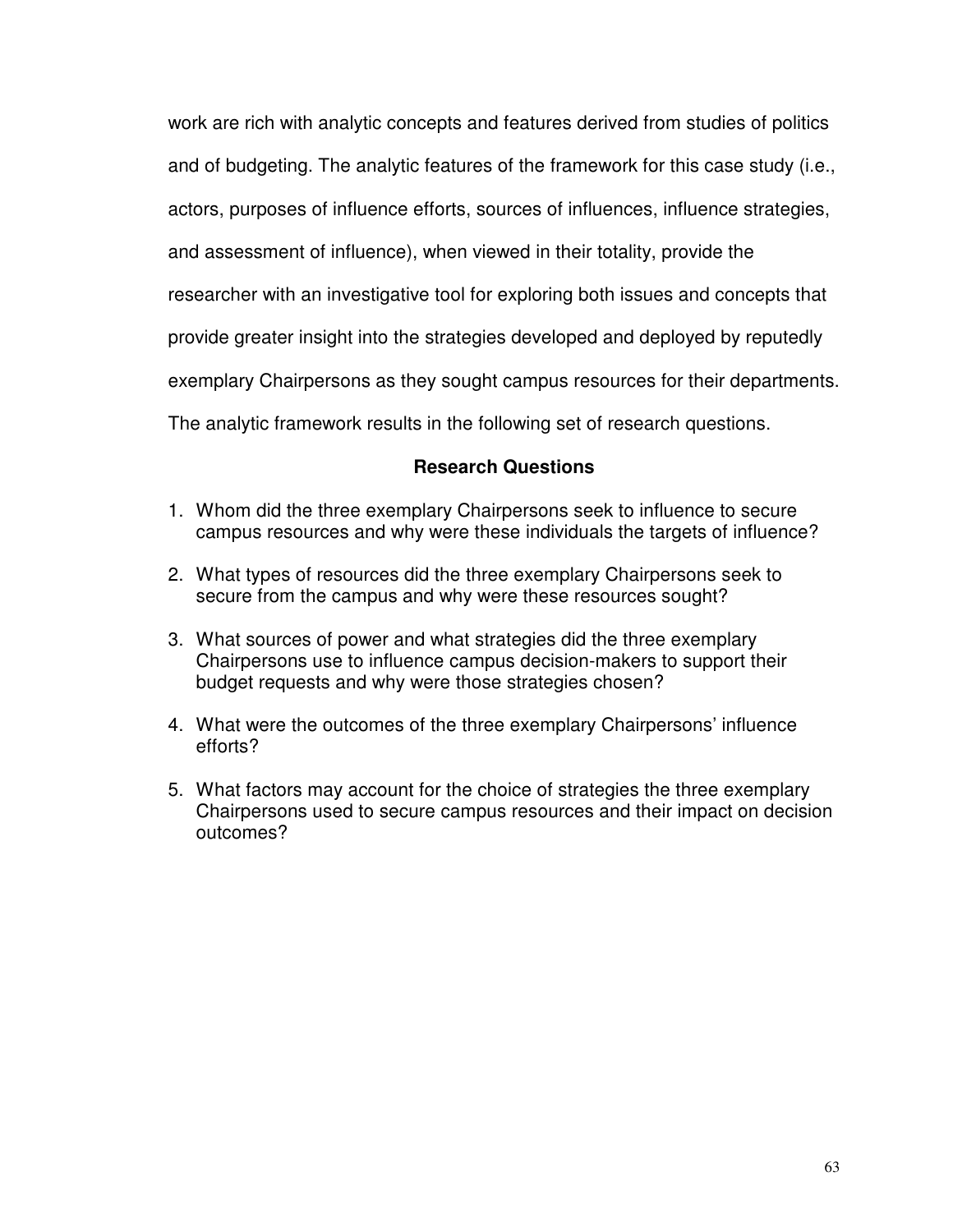### **CHAPTER III**

### **RESEARCH DESIGN AND METHODOLOGY**

This chapter describes and defends the choice of a case research design for this study. The first section provides a rationale for the study's design. The second section describes the data sources and explains the procedures for data collection and analysis. The third section explains the steps taken to minimize bias and error in the study. The final section is a discussion of the researcher's role in this study.

#### **Rationale for Qualitative Case Study Research Design**

 Case study research is often classified as part of a collection of qualitative research traditions (see, for example, Creswell, 1998) and can take a variety of forms. Case study research may be explanatory, exploratory, descriptive, historical, evaluative, qualitative or quantitative. Each type of case study serves different purposes (Stake, 1995; Merriam, 1988; Yin, 1998).

This study employs an exploratory, qualitative case study design. The exploratory case method is preferred because the nature of this study is to uncover the strategies that three reputedly exemplary academic department Chairpersons use to secure campus resources to support their departments' priorities. Because little is known about the topic, this study is designed to identify strategies and to discover the factors that shape the choice of those strategies. Each of the three exemplary department Chairpersons constitutes a case. Studying the three Chairpersons provide the researcher with an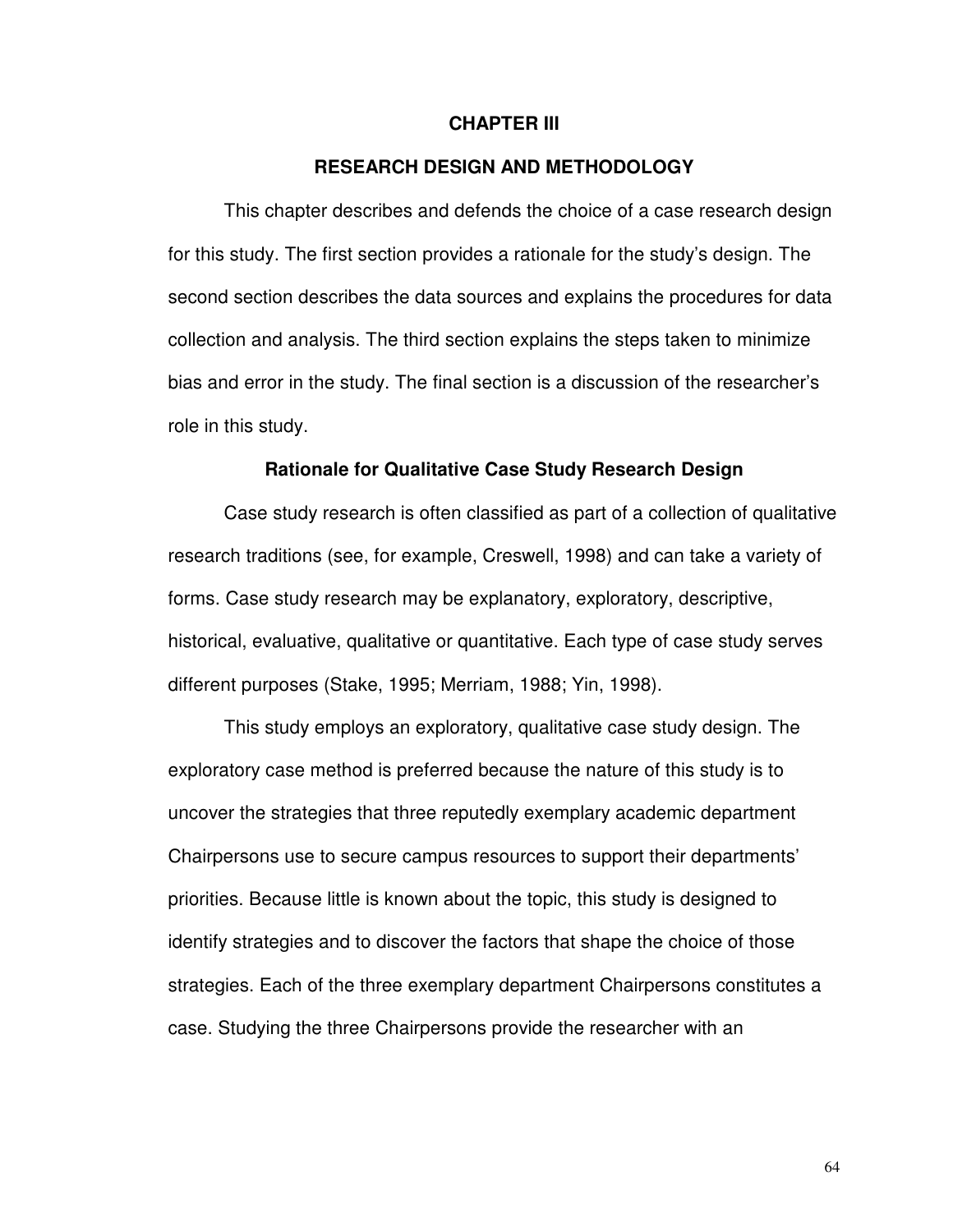opportunity to enhance our understanding of the budget strategies that department Chairs may develop and deploy to secure campus resources.

Four reasons drive the decision to use an exploratory, qualitative case study tradition. First and foremost is the fact that little is known about the budget strategies used by academic department Chairpersons to secure campus resources and the factors that shape their strategies. Previous research on Chairpersons (Bennett & Figuli, 1990; Lucas, 1994, 2000; McHenry & Associates, 1977; Seagren, Creswell, & Wheeler, 1993; Tucker, 1992) does not address the selection and deployment of budget strategies or the factors that shape them. Under these conditions, qualitative research is useful "because the topic needs to be explored" (Creswell, 1998, p. 17). The exploratory qualitative case study tradition has the potential to provide a grounded understanding of the phenomenon and a valid point of departure for future empirical and conceptual work (Malen, 1983).

 Second, case studies are particularly appropriate when the research is conducted in natural settings (Creswell, 1998; Merriam, 1988) and focuses on real-life phenomenon (Yin, 1998). Situated in the home institution and home departments of the three exemplary Chairpersons, this study required the researcher to enter the world of the Chairpersons to gather evidence about their experiences with developing and carrying out budget strategies. Therefore, a qualitative case study design is being used to better understand Chairpersons' strategies and the factors that shape them.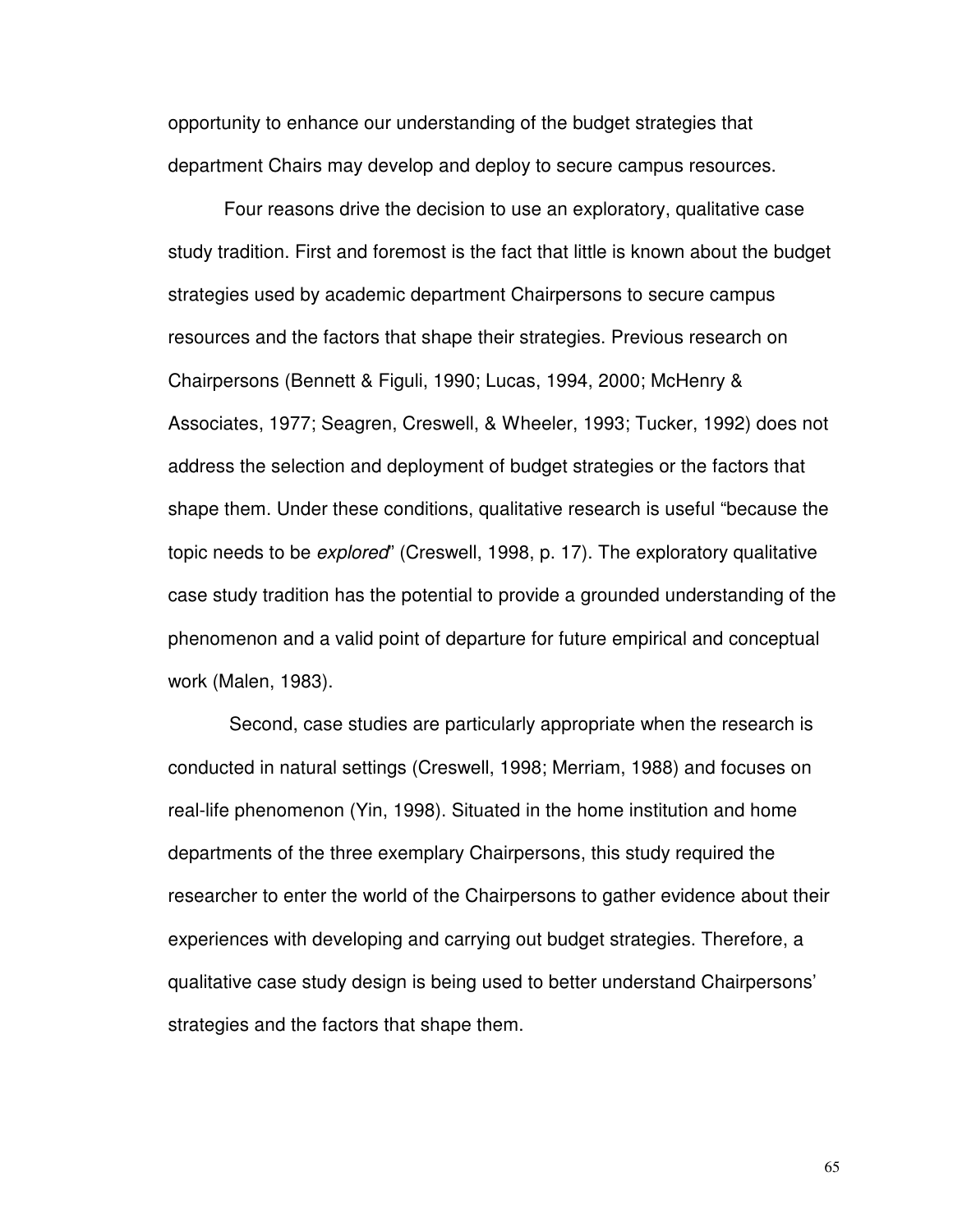Third, this research acknowledges the role of the researcher. As a student of budgeting, the researcher views himself as an active learner. At the time of this study, the researcher was a director of an administrative department and sought greater understanding of budget strategies used by reputedly exemplary academic department Chairpersons and the factors that shape their selection. Creswell (1998) notes that "a qualitative approach…emphasize[s] the researcher's role as an *active learner* [sic] who can tell a story from the participants' view rather than as an 'expert' who passes judgment on participants" (p. 18). Creswell's viewpoint is consistent with this study.

Finally, the case study method for this study is appropriate because the findings and conclusions set the stage for future inquiry. It is not possible to use this study to fill all the empirical voids in the literature, especially when using only three Chairpersons in a single institution as the primary focus. Instead, the goal of this study is to provide some insights on budget strategies to begin developing pertinent hypotheses and propositions for further inquiry by the researcher and others (Yin, 1998).

#### **Selection of the Research Site**

 Below are discussions of the research site and the choice of an academic College at the site.

### **The Institution: University of Mt. Brilliance**

 A large, comprehensive public higher education institution was chosen as the research site for this case study. To preserve and protect anonymity, the institution shall be referred to as the University of Mt. Brilliance (UMB). The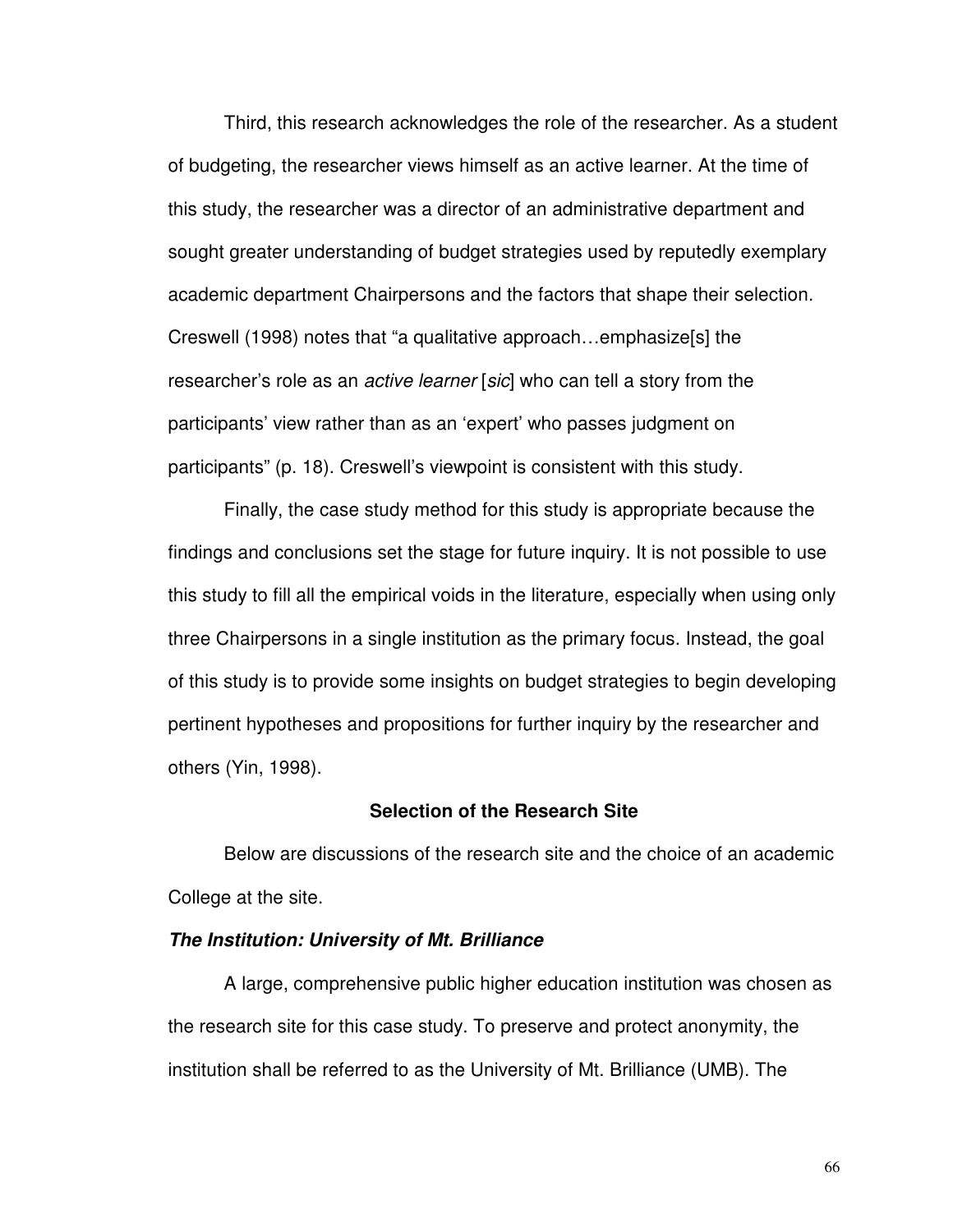research site is considered a typical comprehensive public institution for its size because it offers "a wide range of baccalaureate programs, and [it is] committed to graduate education through the masters' degree."<sup>1</sup> Because a single setting is being used, the ability to make analytic generalizations that apply to institutions in diverse settings is limited. As noted, the intent is to develop analytic insights that can be corrected or corroborated by future research. However, this study allows for some transferability to similar settings. According to Murphy (1980), typical sites for research "help ensure that the results cannot be dismissed as peculiar to [certain institutions]" (p. 39). Chapter IV develops this line of argument by describing the site and specifying why it may be viewed as a fairly typical case within a broader classification of universities.

The University of Mt. Brilliance was chosen because the researcher established access and established a rapport with a gatekeeper at the site. A gatekeeper is "an individual who is a member of or has insider status...is the initial contact for the researcher and leads the researcher to other informants" (Hammersley & Atkinson, 1995 as cited in Yin, 1998 p. 117). Relationships were established with the Chancellor, the Vice Chancellor for Academic Affairs, and the former Dean of the Graduate School who, at the time of this study, was the Dean of the College of Arts and Sciences at the site. Since this level of institutional access and the established rapport with officials are important to case study research (Stake, 1995; Yin, 1998) the researcher capitalized on these connections to carry out a study of exemplary department Chairs.

l

<sup>&</sup>lt;sup>1</sup> Visit www.carnegiefoundation.org for more detailed information on the different classifications of institutions.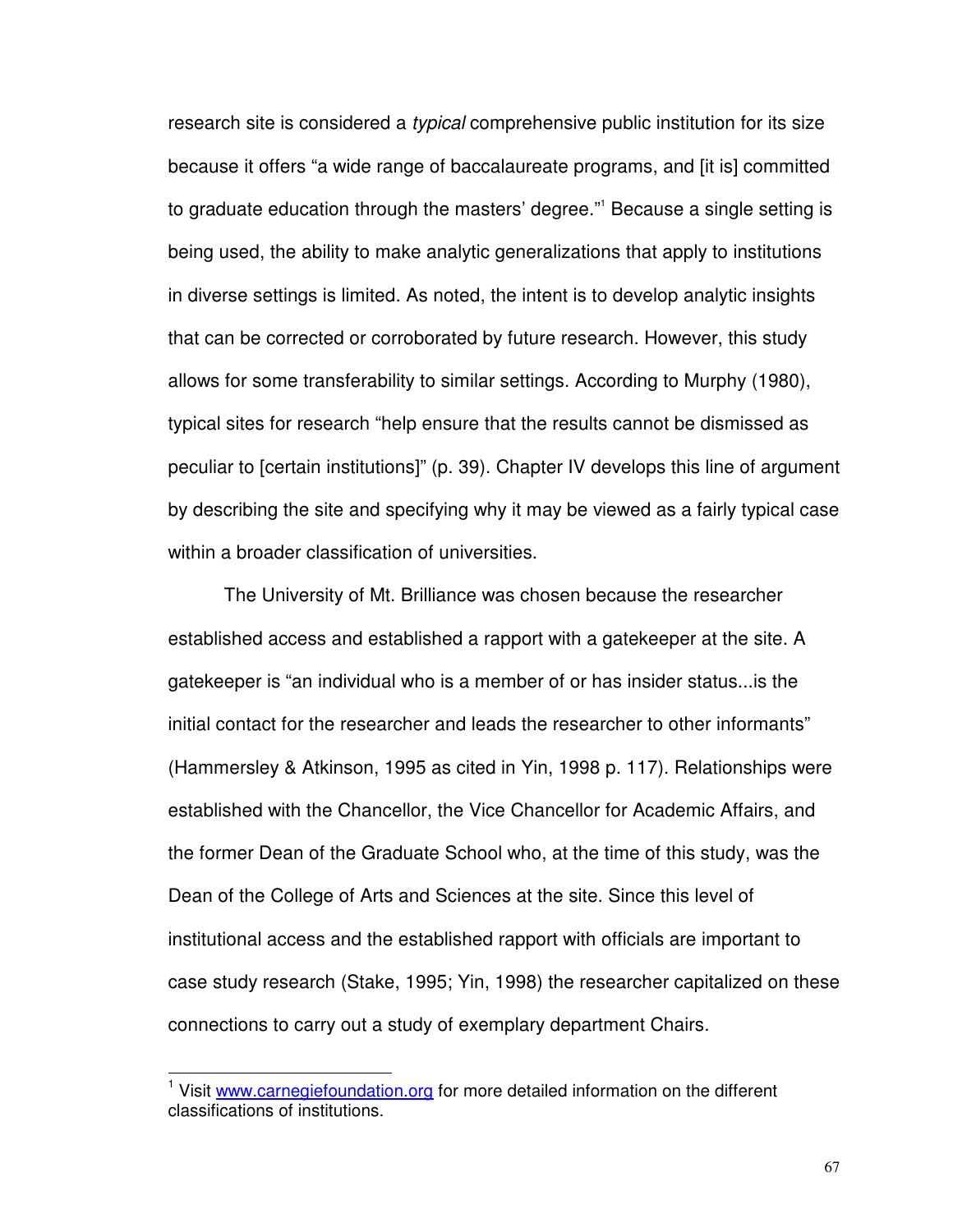#### **Choice of the Academic College**

 A College of Arts and Sciences was chosen as the College from which to select the three exemplary academic department Chairpersons. The College of Arts & Sciences was chosen because it is the most diverse College in terms of its academic degree programs and offerings. At the time of this research, the College housed a little more than 10 academic departments. To protect the identity of the institution, the exact number is not being disclosed. By contrast, other Colleges at the research site housed a much smaller number of academic departments. The academic variety in the College provided a greater opportunity for selecting Chairpersons from different disciplines. This kind of identification process "protects against the argument that the findings apply to only a few sites with the same basic character, facing the same kinds of problems" (Murphy, 1980, p. 39).

 Second, the money was followed. A review of four years of budget allocations revealed that most resources and increases were traced to the College of Arts & Sciences. That pattern suggests a greater likelihood that reputedly exemplary Chairpersons who are considered successful in securing resources for their departments would be identified.

Third, reputational data was relied on heavily to select Chairpersons for the study. These data were secured by speaking with senior administrators who were in a position to know of successful Chairpersons across the campus. Of the pool of nominated Chairpersons, most nominees were from the College of Arts & Sciences. Relying on respected sources who are in a position to possess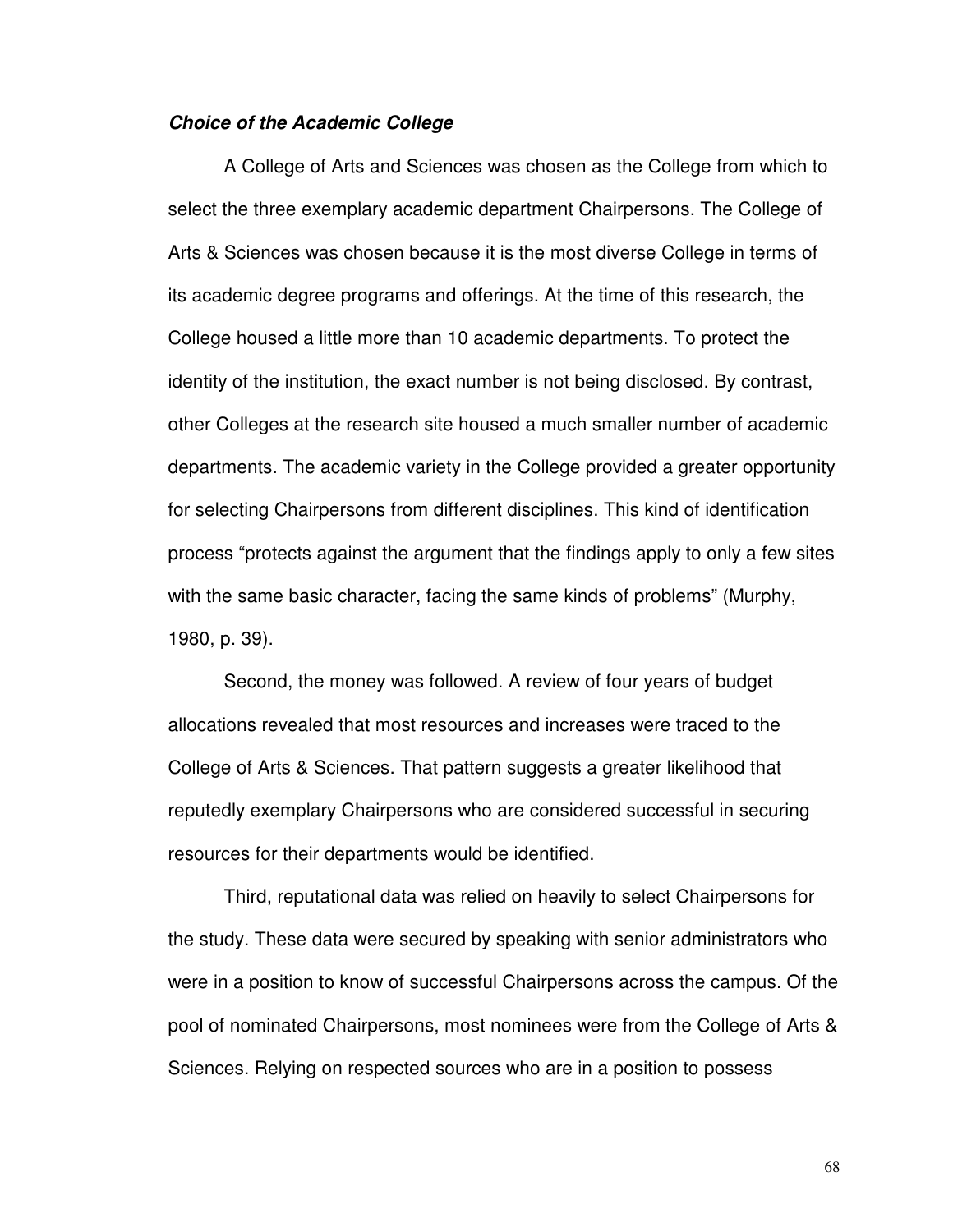information of nominees' characteristics, styles, approaches, and record of success, or lack thereof, is considered an appropriate strategy for selecting individuals to study (Murphy, 1980).

 Finally, other factors contributed to selecting the College of Arts and Sciences, or, more precisely, eliminating other colleges. One College had no traditional academic departments; therefore, no budget allocations could be traced to specific departments. Another College was too new; two departments had been in place for less than one year; and another College had three Chairs who were essentially new to their positions having less than three years experience.

# **Selection of Cases**

 This section explains the process by which the three exemplar academic department Chairpersons were chosen for this study. The section includes explanations of (1) the selection criteria, (2) the data sources used for selecting the three Chairs, and (3) the instrumentation used to collect data.

#### **Selection Criteria**

 Academic department Chairpersons are the general subject of study because they hold critical positions in higher education institutions. A significant amount of all university decisions are made typically at the academic department level. The important roles played by Chairs are captured in the following characterization by Seagren, Creswell and Wheeler (1993):

As administrators responsible for evaluating and rewarding staff, Chairs promote or inhibit the advancement of individual careers. As advocates for faculty, they serve as important communication links between academic units and the administrative hierarchy of colleges and universities. As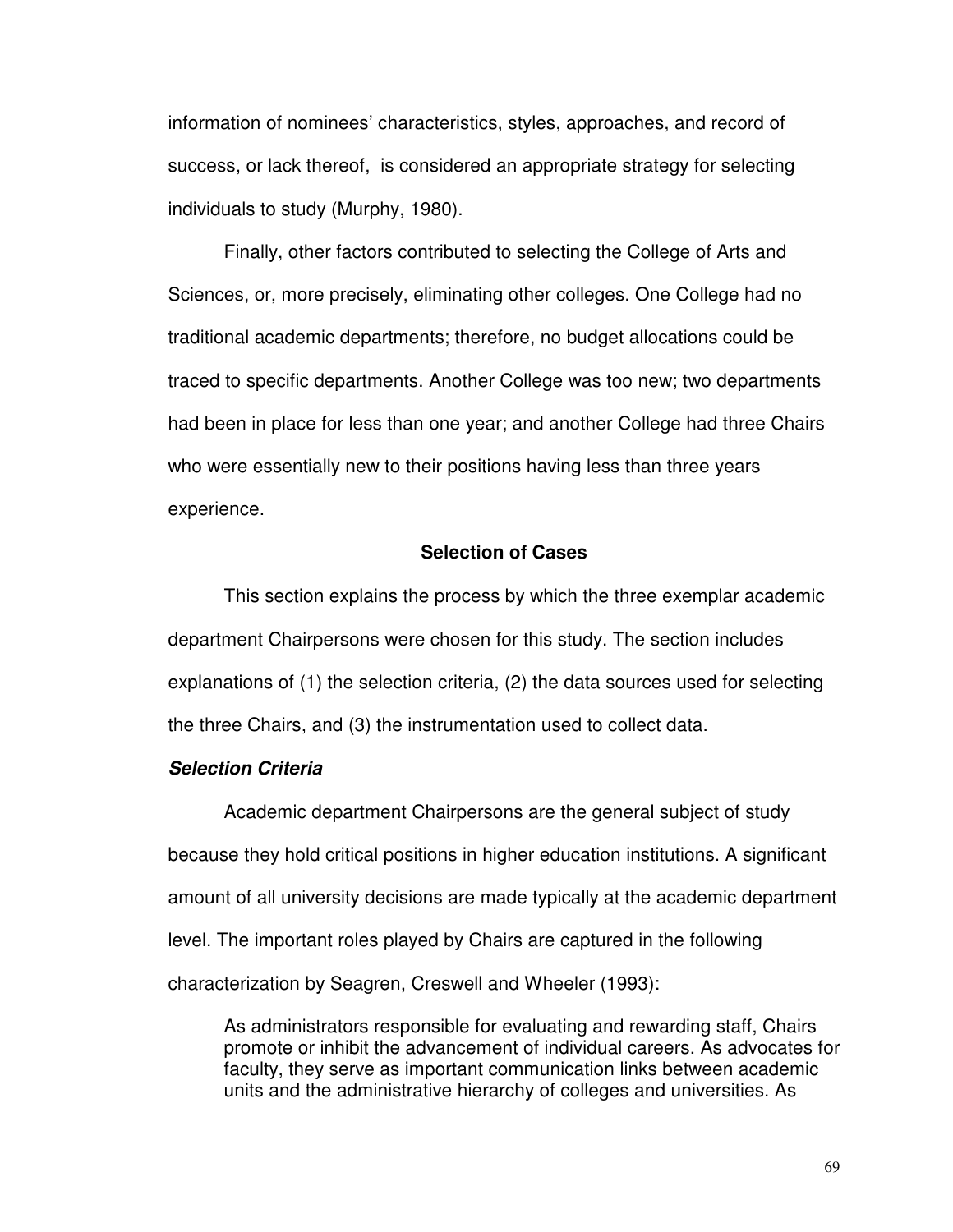colleagues of faculty and staff in the department, they understand the daily frustrations and concerns of individuals employed in higher education institutions…. (p.1)

 This research focuses on the influence attempts of three reputedly exemplary academic department Chairpersons in the College of Arts and Sciences at the University of Mt. Brilliance. The three Chairpersons selected for this study are from the Departments of Sociology-Anthropology, Biology and Communications. All three Chairs were selected primarily because they were judged by the Dean of the College to be the most successful Chairpersons in the College in terms of their ability to secure resources from him for their departments. In the analytic framework in chapter II, three elements for assessing influence were presented: decision outcome data, attributional data, and behavioral data (Gamson, 1968; Geary, 1992). Budget documents and semi-structured interviews with knowledgeable administrators were used to discover decision outcomes and to obtain nominations for exemplary Chairpersons. Taken together, the three sources of data allowed the researcher to examine outcomes and attributions for selecting the Chairs for a study designed to generate detailed descriptions of their influence efforts and the factors that shaped their choice of strategies.

Documentary and interview data suggest that the Chairpersons selected are successful at securing campus resources for their departments. The three Chairpersons received budget increases for at least three of the five years being examined (1997-2002). However, annual increases for the three departments in this study range from a little more than three percent to just over eight percent. In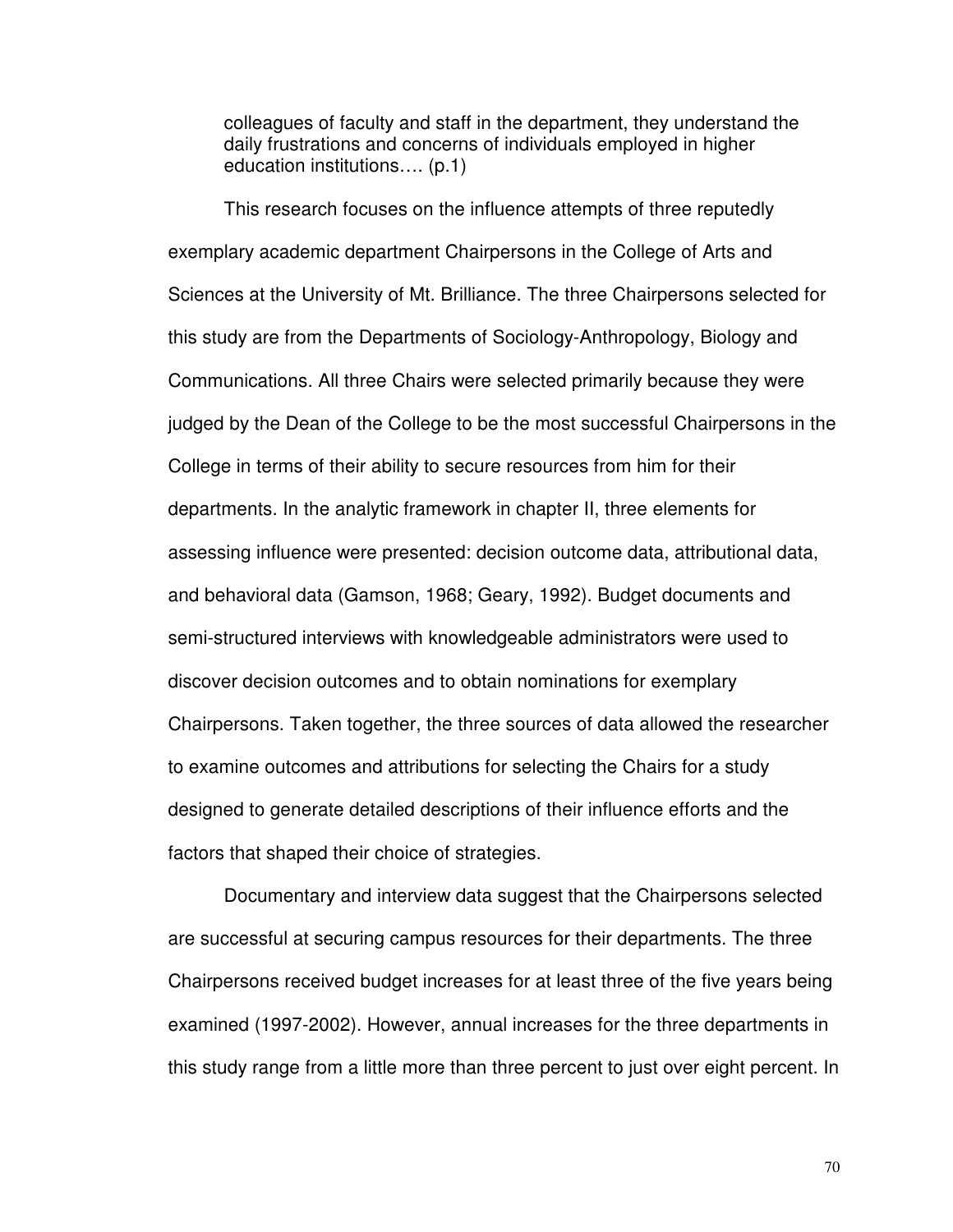fact, two of the Chairpersons received budget increases 100% of the time during

the 1997-2002 time periods. Table 1 is an illustration of the three exemplary

Chairpersons and the selection criteria used for this study.

# Table 1

| <b>SELECTION CRITERIA</b>                                                               | <b>CASE 1: CHAIR,</b><br>SOCIOLOGY-<br><b>ANTHROPOLOGY</b> | <b>CASE 2: CHAIR,</b><br><b>BIOLOGY</b> | <b>CASE 3: CHAIR,</b><br><b>COMMUNICAIONS</b> |
|-----------------------------------------------------------------------------------------|------------------------------------------------------------|-----------------------------------------|-----------------------------------------------|
| Chairperson in Arts &<br><b>Sciences</b>                                                | X                                                          | X                                       | X                                             |
| Nominated by current<br>and/or former Dean                                              | X                                                          | X                                       | X                                             |
| Nominated by current<br>and/or former Vice<br><b>Chancellor for Academic</b><br>Affairs | X                                                          | X                                       | X                                             |
| Reputational data based<br>on nominations received                                      | 3/10 times (30%)                                           | 5/10 times (50%)                        | 8/10 times (80%)                              |
| Served as Chair under<br>Dean during the 1997-<br>2002 period                           | X                                                          | X                                       | X                                             |
| Received annual budget<br>increases (outcomes)<br>during the 1997-2002<br>period        | $X (AVG=8.18%)$                                            | $X (AVG=3.93%)$                         | $X (AVG=3.32%)$                               |

Profile of Selected Cases: The Three Exemplary Chairpersons

 Second, reputational data suggest that the Chairpersons are exemplary. Reputational data allow the researcher to capitalize on the insights of "informed [and] respected sources" (Murphy, 1980, 42). Collectively, the three Chairpersons were nominated an average of 64% of the time during interviews conducted with the past Dean of the College, the Dean of the College at the time, senior campus administrators, the Dean of another College, faculty members in two of the three departments, former Chairs, and staff members in the College. Of the three exemplary Chairpersons, two (biology and sociology-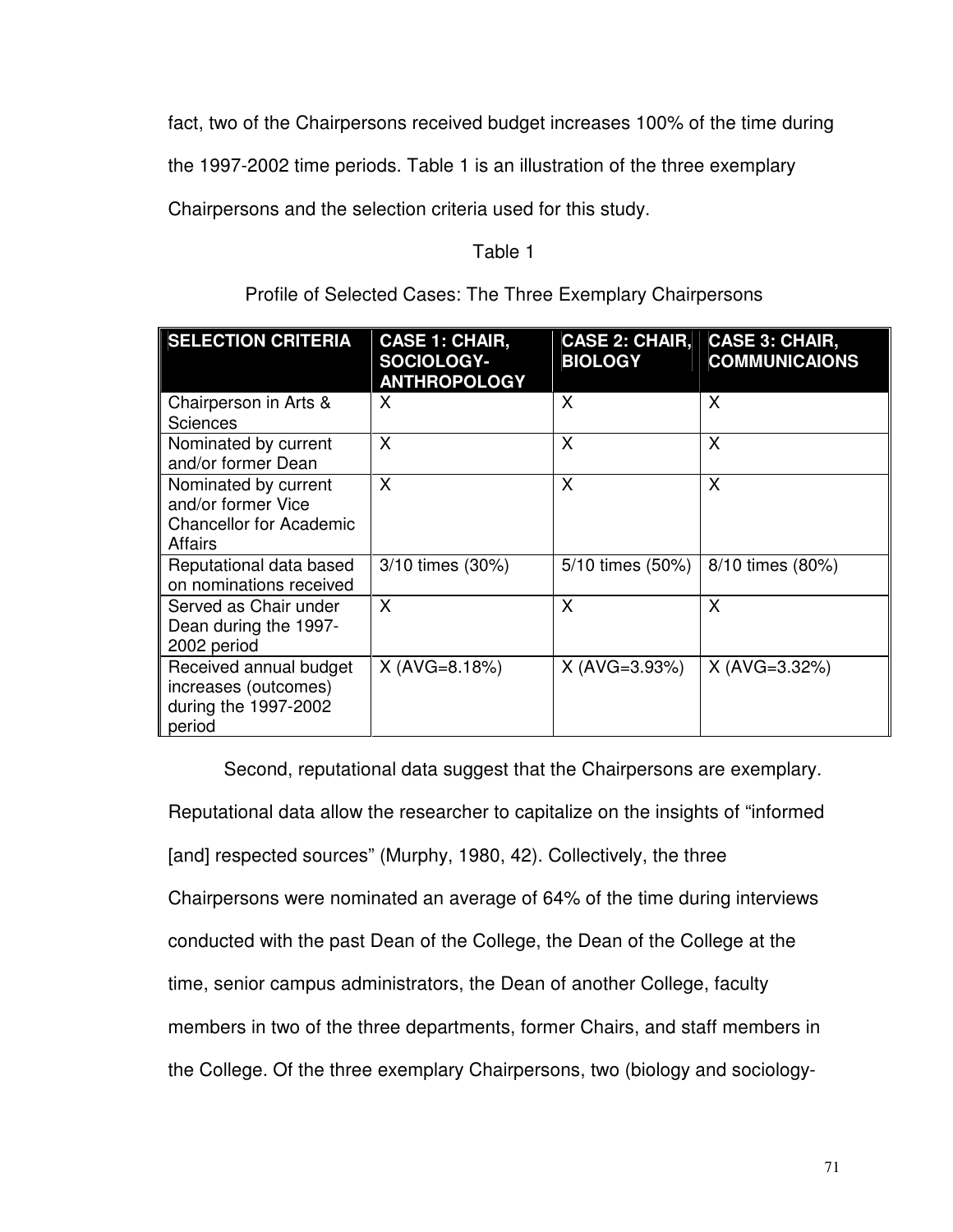anthropology) were originally presumed to be exemplary by the researcher based on budget data alone and their size. Reputational data confirmed this assumption. The third exemplary Chairperson (communications) was not presumed to be exemplary based on budget data alone, but the reputational data overwhelmingly suggested that this Chairperson was an important person to study. The communications Chair was nominated as a successful Chairperson by 80% of the people with whom the researcher spoke.

 In sum, all Chairpersons meet the following criteria for exemplar status: (1) a sitting Chair in the College of Arts and Sciences; (2) nominated by the Dean (who had been in the position less than a year at the time of the interview) and/or the past Dean who was in that position for six years; (3) nominated by the Vice Chancellor for Academic Affairs; (4) service as Chair under the past Dean or the Dean during the 1997-2000 time period; and (5) evidence of increases in department budget over four years. Two white males and one white female are in the study and the average tenure as Chair is 16 years. Demographic characteristics are not germane to this type of study so they were not considered in the selection process or the analysis of the data.

#### **Data Sources for Selecting the Three Exemplary Chairs**

The data sources described below provide information about the exemplary Chairpersons' budget strategies and the factors that shape them.

Documentary data. Annual institutional operating budget documents were relied upon to help determine which Chairpersons were successful at securing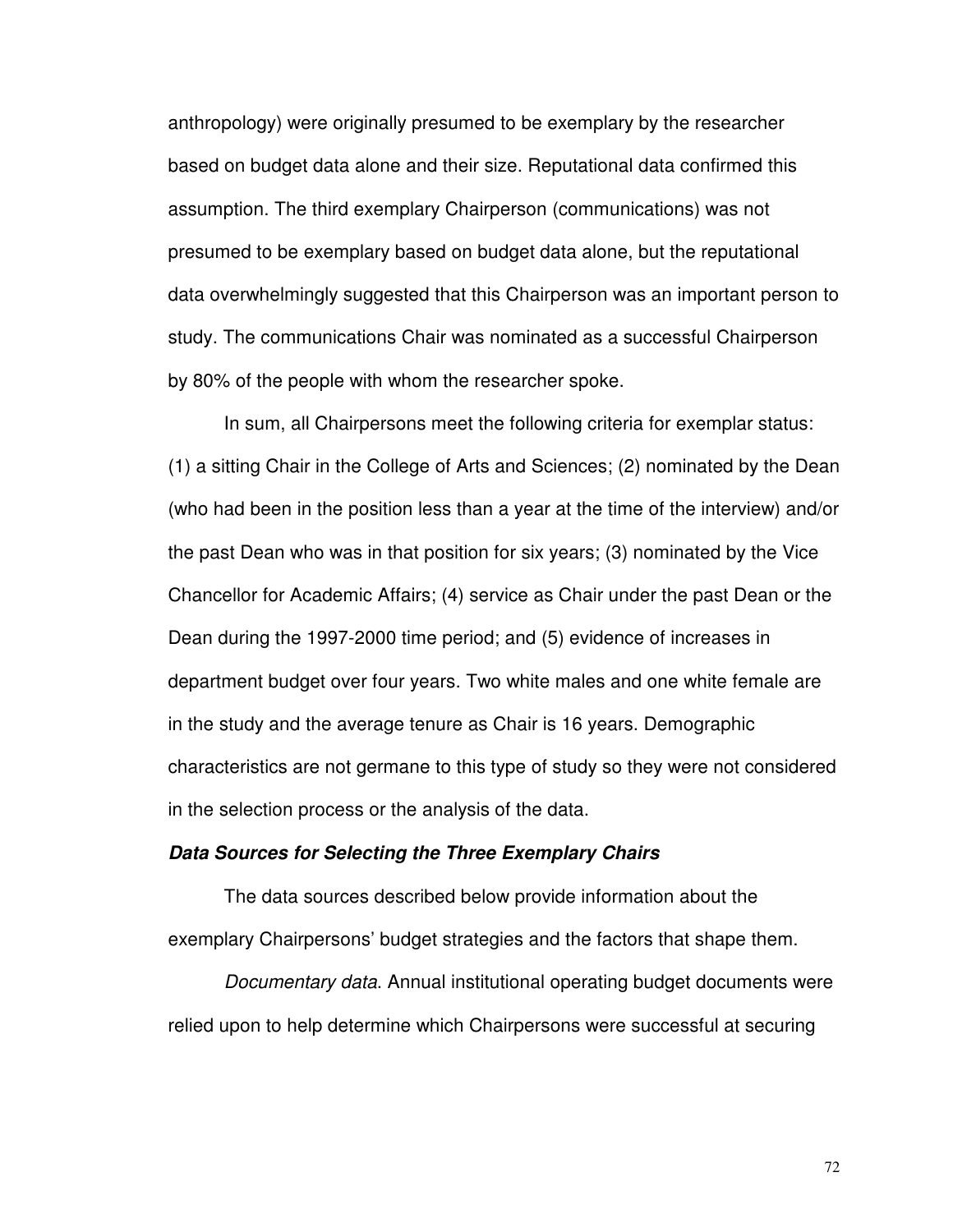campus resources. The documents are maintained at the university library. The budget documents include the following elements: allocations for faculty and non-faculty, full-time equivalencies (FTEs) for students and faculty, allocations for employee benefits, and totals for operating expenses. The documents provide evidence of resource allocations which is an important criterion for selecting exemplary Chairpersons. Other documents reviewed for this study were materials from the individual departments and the institution's audit reports which provided campus data that all three Chairs integrated into their budget proposals to make a case for requests.

Semi-structured interview data. Semi-structured interviews, or informal conversations, were conducted in person with 12 individuals. Individuals interviewed were senior campus administrators, Deans, budget administrators, current or former Chairs, and faculty members. Profiles of the interviewees are in Table 2. The interviews were conducted between June 2001 and May 2002. Of the individuals interviewed, nine gave their permission to be tape-recorded. The interviews lasted from 15 to 45 minutes, but most interviews were 30-minute sessions.

# Table 2 Positions of Informants for Semi-Structured Interviews

 $N=12$ 

| <b>POSITION</b>                                                             | N |
|-----------------------------------------------------------------------------|---|
| Administrators                                                              |   |
| College Deans                                                               |   |
| Faculty Members (includes any who were former Chairs)                       |   |
| Senior Administrators (Vice Chancellor for Academic Affairs and Chancellor) |   |
| $\parallel$ Total                                                           |   |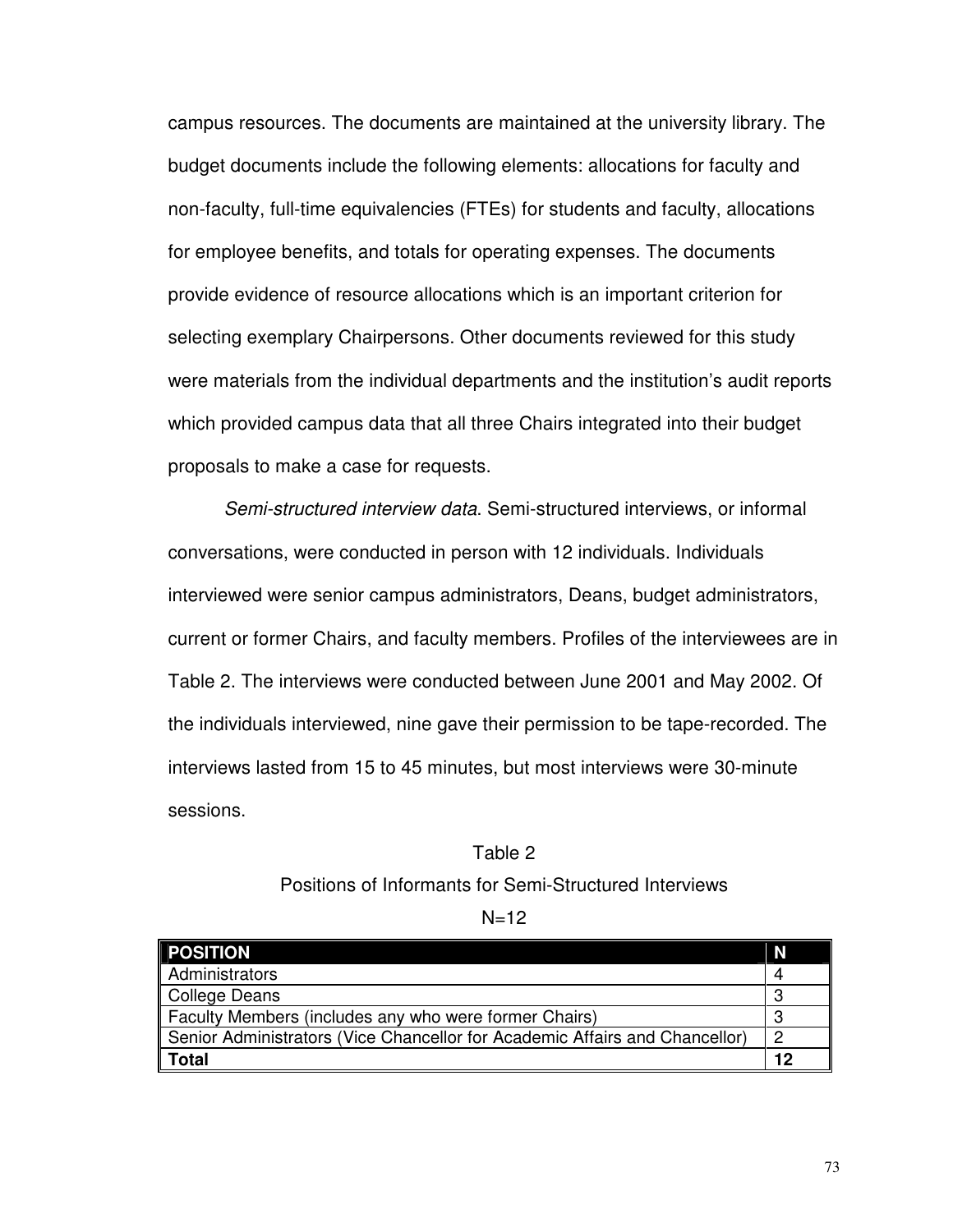The interviews were designed to be "exploratory conversations" with the informants (Malen, 1983, p. 37), to secure nominations for exemplary Chairpersons, and to obtain reputational data for selecting the Chairpersons for this study. One of the goals of the interviews was "learning enough about a situation to formulate questions for subsequent interviews" (Merriam, 1988, p. 75). Besides securing information for selecting Chairs to study, the semistructured interviews were used to "corroborate the information acquired from indepth interviews and to test the interpretation of actors' roles" (Malen, 1983, p. 37).

Although all persons recommended by the informants and suggested documentary sources were pursued, several potential informants declined to participate. Two potential informants (a faculty member and staff person) never returned phone calls; one potential informant (a former Dean of another College at the time) indicated that he could not participate in the study given his time constraints; one potential informant could not be reached (a current Dean of another College at the time); two potential informants (an administrator and staff person) indicated that they did not have any pertinent information to contribute to the study because they were not close to Chairpersons or their budget issues; and one potential informant (a secretary) indicated during an introductory telephone conversation that she had not been close to Chairpersons in general or their budget decisions in the College for many years.

 Although all potential informants were not included in the semi-interviews for reasons noted above, many of the 12 individuals made the following types of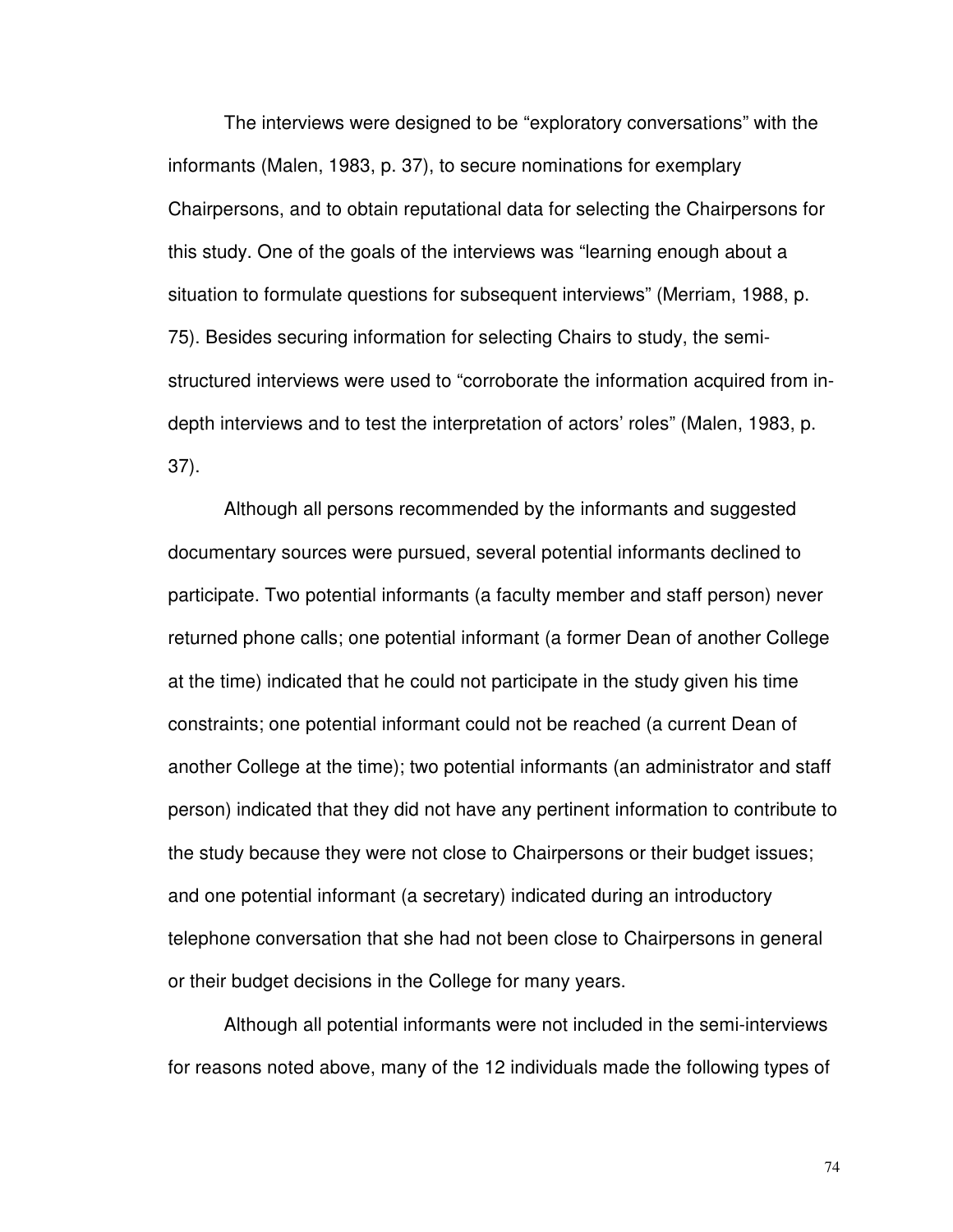comments regarding the study: "interesting topic," "the topic sounds intriguing," "Chairs could really use this kind of information," and "[the interview] really got me thinking about effective Chairs on this campus." One administrative informant referenced the importance of getting reputational data as he was being interviewed. For example, he commented:

I think this is good stuff. I really do. It's good that you are looking at their reputation for being successful. You gotta get that. That kind of thing will be helpful. It sounds like a good study.

The above comments suggest that the informants were interested in the topic

and were willing to provide accurate and useful information.

# **Instrumentation for the Semi-Structured Interviews**

Two instruments were used for the semi-structured interviews, one of which was created by the researcher: Interview Guide and Interview Assessment Guide. Each is explained below.

Interview guide. This instrument (see Appendix D) was developed to collect reputational and behavioral data from informants. Data from the interviews were used to identify exemplary academic department Chairpersons. The *Interview Guide* was structured to give informants an opportunity to explain their rationale for nominating Chairpersons and to provide reasons for their nominations.

Interview assessment guide. This instrument (see Appendix F) was used to assess the quality and experience of the overall interview. The instrument provided insights about the interviews that potentially could inform judgments about credibility of the source and plausibility of the answers provided during the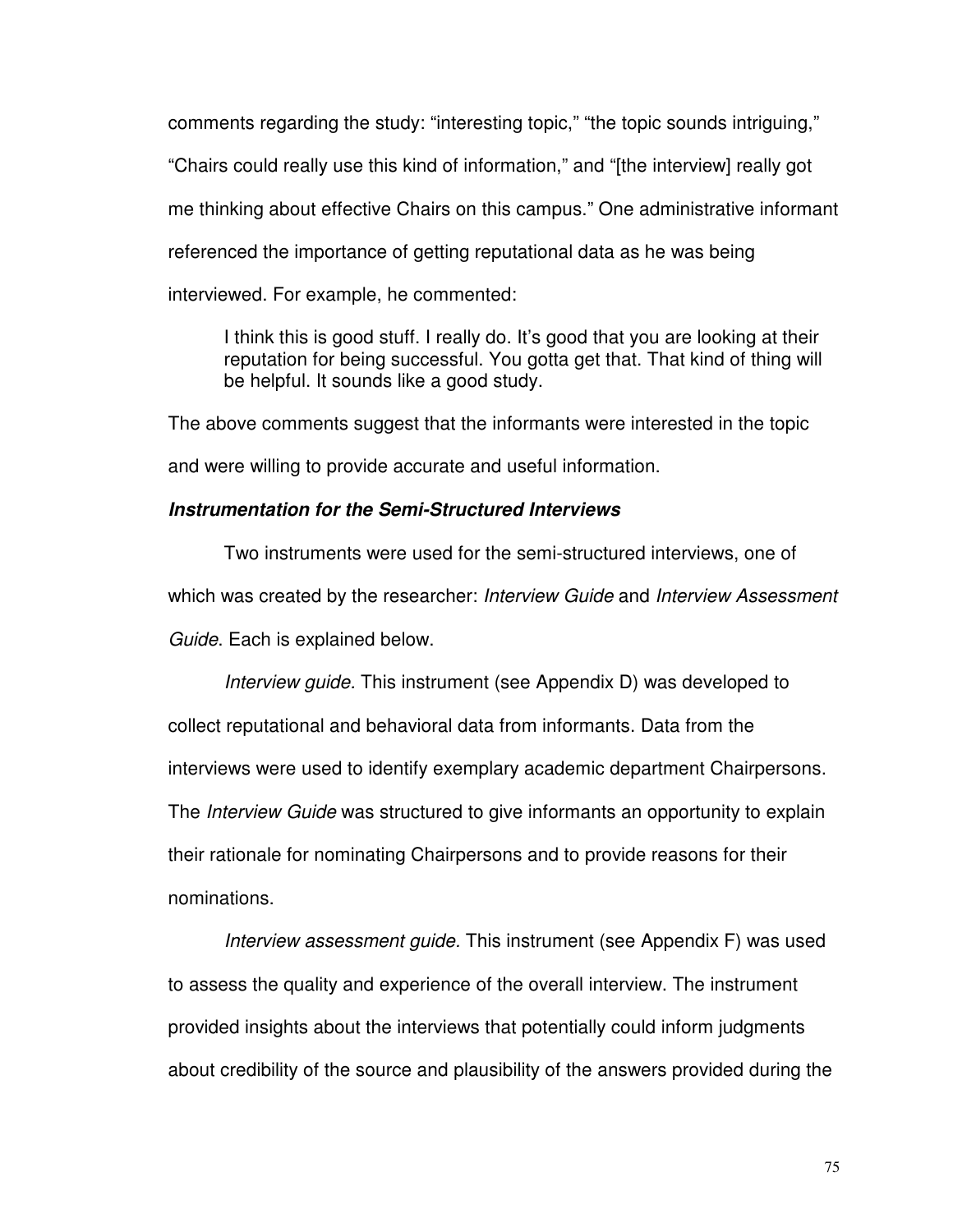interview. For example, the instrument allowed the researcher to gauge the extent to which the informant was knowledgeable about effective Chairpersons, the extent to which the informant appeared interested in the subject matter, the extent to which the informant revealed his or her proximity to the general institutional allocation process or the Chairpersons' budget decisions, the extent to which the interview was interrupted by external distractions (e.g., telephones or people entering the room), and the extent to which the informant was willing to answer questions and volunteer additional information. This Interview Assessment Guide was completed at the close of each interview.

 Similar instruments were used for the in-depth interviews which will be discussed in the next section. However, because in-depth interviews were designed to better understand the Chairs' strategies, modifications were made, such as adding more extensive questions and adding questions targeted to a specific participant.

#### **Data Sources and Methods for Developing Individual Cases**

Case studies involve a wide range of data collection strategies to create a picture of a case [or cases] (Creswell, 1998). To develop the individual case narratives, this case study relied on written records, semi-structured interviews, and in-depth interviews.

# **Written Records**

Official documents were used to "corroborate and augment evidence from other sources" (Yin, 1994, p. 81) and to "ground [this research] in the context of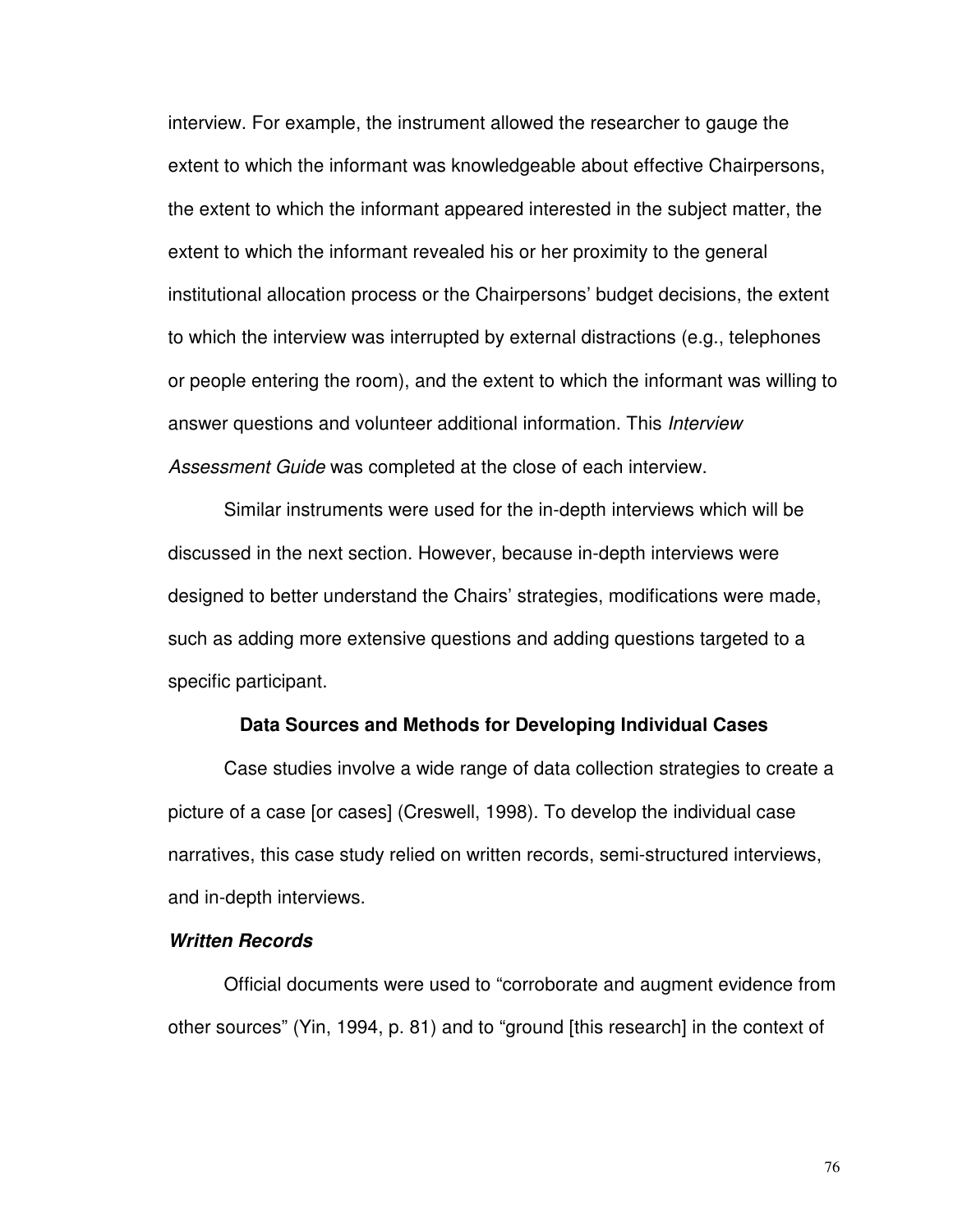the problem being investigated" (Merriam, 1998, p. 109). The researcher collected and reviewed the following types of written records:

- 1. the University Catalog;
- 2. institutional auditing documents to obtain an understanding of the institutional context in which the Chairpersons operated;
- 3. institutional and departmental policy or planning documents that described academic priorities;
- 4. annual operating budget documents to identify resources allocated and other academic highlights from the institution or the state legislature;
- 5. archival records that describe the history of the institution;
- 6. website reports; and
- 7. personal communications from informants.

The aforementioned written records were collected for the purposes of discovering, exploring, and conveying institutional and departmental contextual factors that may have influenced the three exemplary Chairpersons' budget strategies. Documentary data also identified the major official actors who may have had insight into the three Chairs' strategies.

#### **In-depth Interviews**

The in-depth interviews were different from the semi-structured interviews discussed earlier in this section. The semi-structured interviews were more informal and were conducted to identify the three reputedly exemplary Chairpersons to be studied. By contrast, the in-depth interviews were more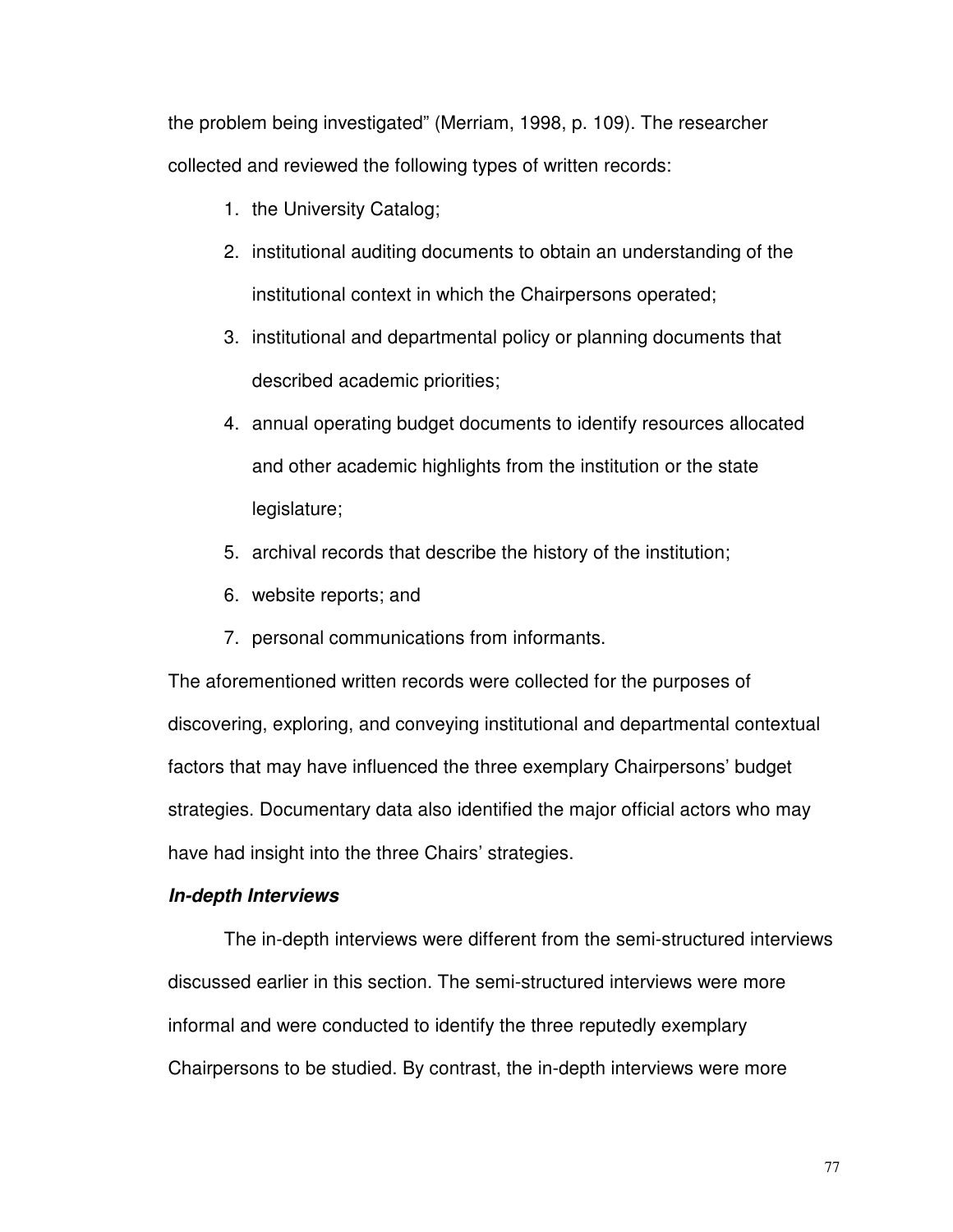formal and were conducted to develop a greater understanding of the three Chairs' strategies. Taken together, the semi-structured and in-depth interviews were used to develop the individual case narratives.

In-depth interviews were conducted with 13 individuals during summer 2002 (June, July, and August) and early fall 2002 (September and October). By comparison, semi-structured interviews were conducted with 12 individuals. A senior campus administrator, Deans, the Chairs identified for this study, a sitting Chair, and faculty members, some of whom were past or present members of budget or other advisory committees in their departments or former Chairpersons were interviewed. The following table 3 is a description of the data sources for each of the three cases. Twelve interviews were conducted in person and ranged from 15 minutes to a little more than one hour. One interview was conducted over the telephone. Of the 13 interviews, 10 participants gave their permission to be tape-recorded. To "protect against lost data due to mechanical failure" (Malen, 1983, p. 49), written notes of each session were taken.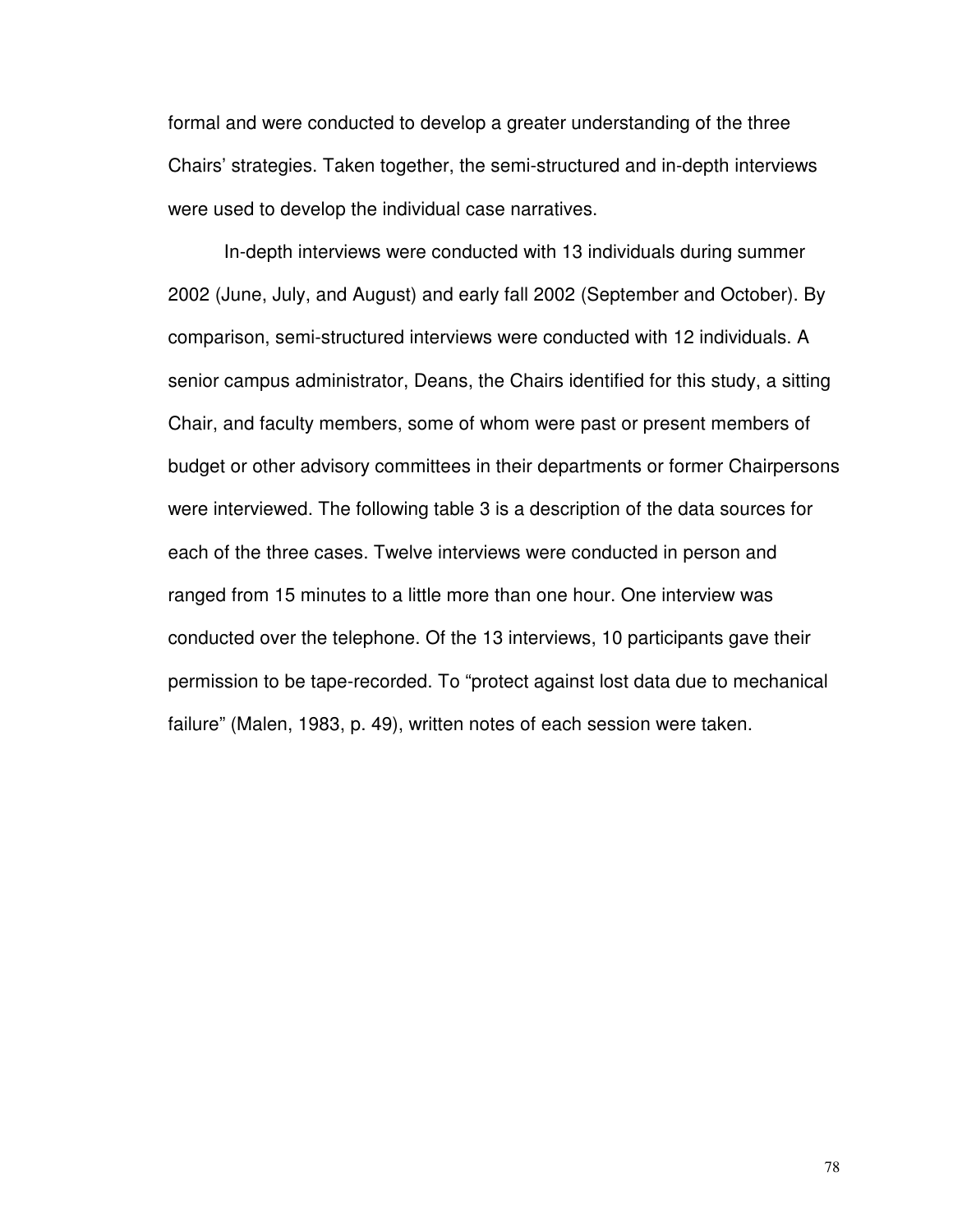# Table 3

Participants for the In-Depth Interviews for Each Case

|  | ۰, |
|--|----|
|--|----|

| <b>POSITION OF INFORMANT</b>                                             | <b>CASE 1</b><br>(SOCIOLOGY-<br><b>ANTHROPOLOGY</b><br><b>CHAIR)</b> | <b>CASE 2</b><br><b>(BIOLOGY</b><br><b>CHAIR)</b> | <b>CASE 3</b><br>(COMMUNI-<br><b>CATIONS CHAIR)</b> |
|--------------------------------------------------------------------------|----------------------------------------------------------------------|---------------------------------------------------|-----------------------------------------------------|
| <b>Exemplary Chairperson</b>                                             |                                                                      |                                                   |                                                     |
| <b>Primary Actor: Senior</b><br>Administrator                            |                                                                      |                                                   |                                                     |
| Primary Actor: Dean                                                      |                                                                      |                                                   |                                                     |
| Primary Actor: Former Dean                                               |                                                                      |                                                   |                                                     |
| Proximate Actor: Another<br>Campus Dean (who was also<br>a former Chair) |                                                                      |                                                   |                                                     |
| <b>Proximate Actors: Faculty</b><br><b>Members</b>                       | $\mathbf{0}$                                                         | $\overline{2}$                                    | 3                                                   |
| <b>Proximate Actor: Sitting</b><br>Chairperson                           |                                                                      |                                                   |                                                     |
| <b>Number of people</b><br>interviewed for each case                     | $\overline{7}$                                                       | 8                                                 | 9                                                   |

The effects of a small pool of informants for each case will be discussed in the limitations section later in this chapter.

The use of in-depth interviews as a strategy for collecting data during case study research is endorsed by methodologists. Yin (1994), for example, argues that interviews are "one of the most important sources of case study information" (p. 84). According to Malen (1983), guided interviews "are conducted from a uniform set of questions which are asked of each informant" (p. 38). During interviews, "the subjects are encouraged to answer in their own terms, rather than choosing between the limited alternatives preset by the researcher" (Lofland, 1971, as cited in Malen, 1983, p. 38). Documentary data could not fully explain why the three exemplary Chairpersons chose certain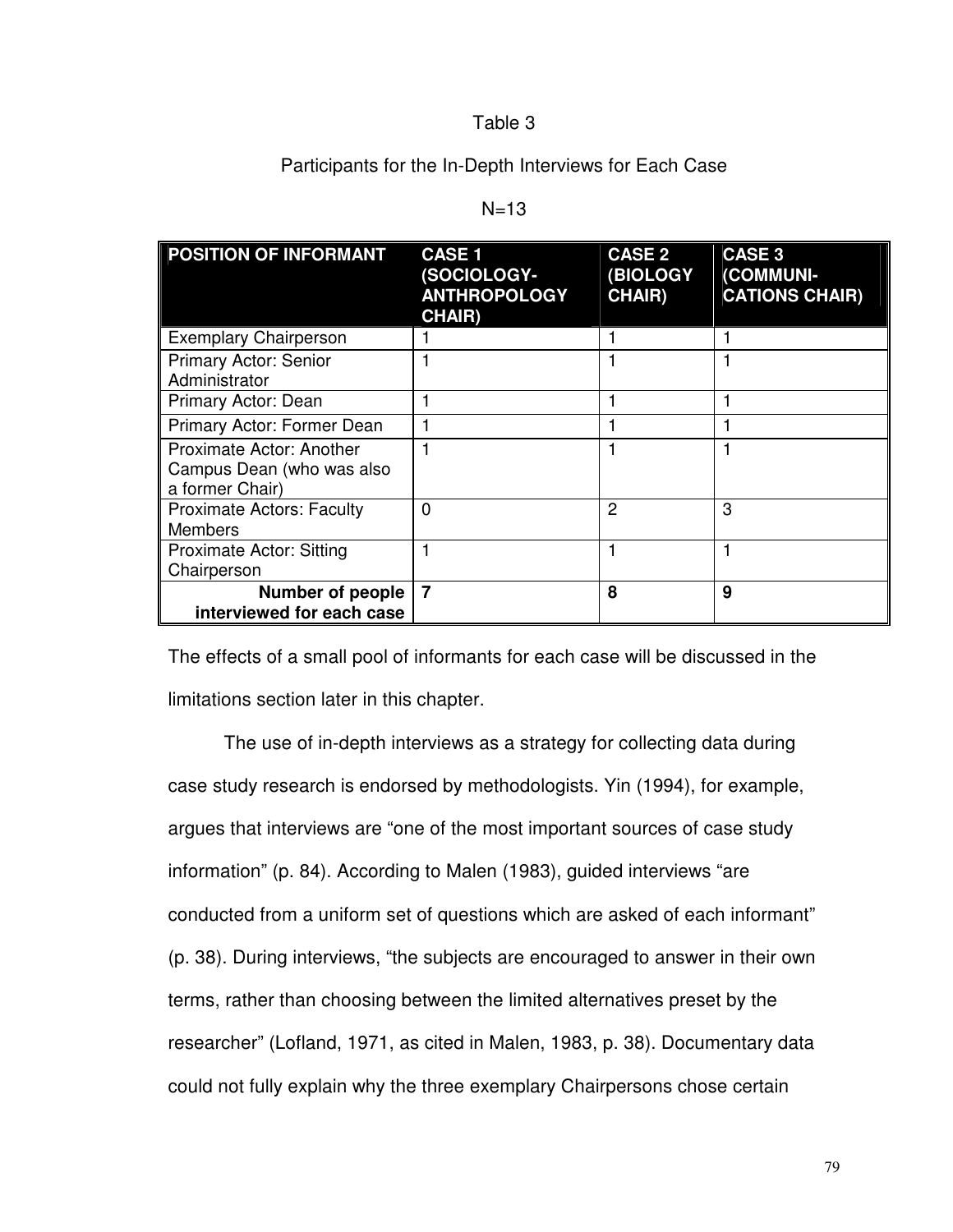strategies because documentary data cannot capture the dynamics of the resource allocation process. Allison and Zelikow (1999) offer a supporting perspective. They write:

Accurate accounts of the bargaining that [produces] resolution[s]…are rar[e]…Documents often do not capture this kind of information, since they themselves are often resultants. Much information must be gleaned from the participants themselves. (p. 312)

In-depth interviews were used because they typically can yield rich, thick description and detail (Creswell, 1998; Merriam, 1988; Patton, 1980; Yin, 1994, 1998) that researchers must have to fully understand the phenomena being studied. Because this study is an exploratory case study, in-depth interviews were used and designed to be open-ended to allow for open, detailed responses, flexibility, appropriate probes and follow-up questions. Follow-up conversations with the informants and the three Chairs were conducted as needed to correct, corroborate, or clarify statements, and to "test out" the researcher's preliminary findings and interpretations. As noted in the semistructured interviews, all leads were followed for the in-depth interviews as well. Table 4 provides data for individuals who did not reply or replied but noted that they believed they could not offer assistance with the study because of limited to no knowledge of the Chairpersons' budget requests or strategies.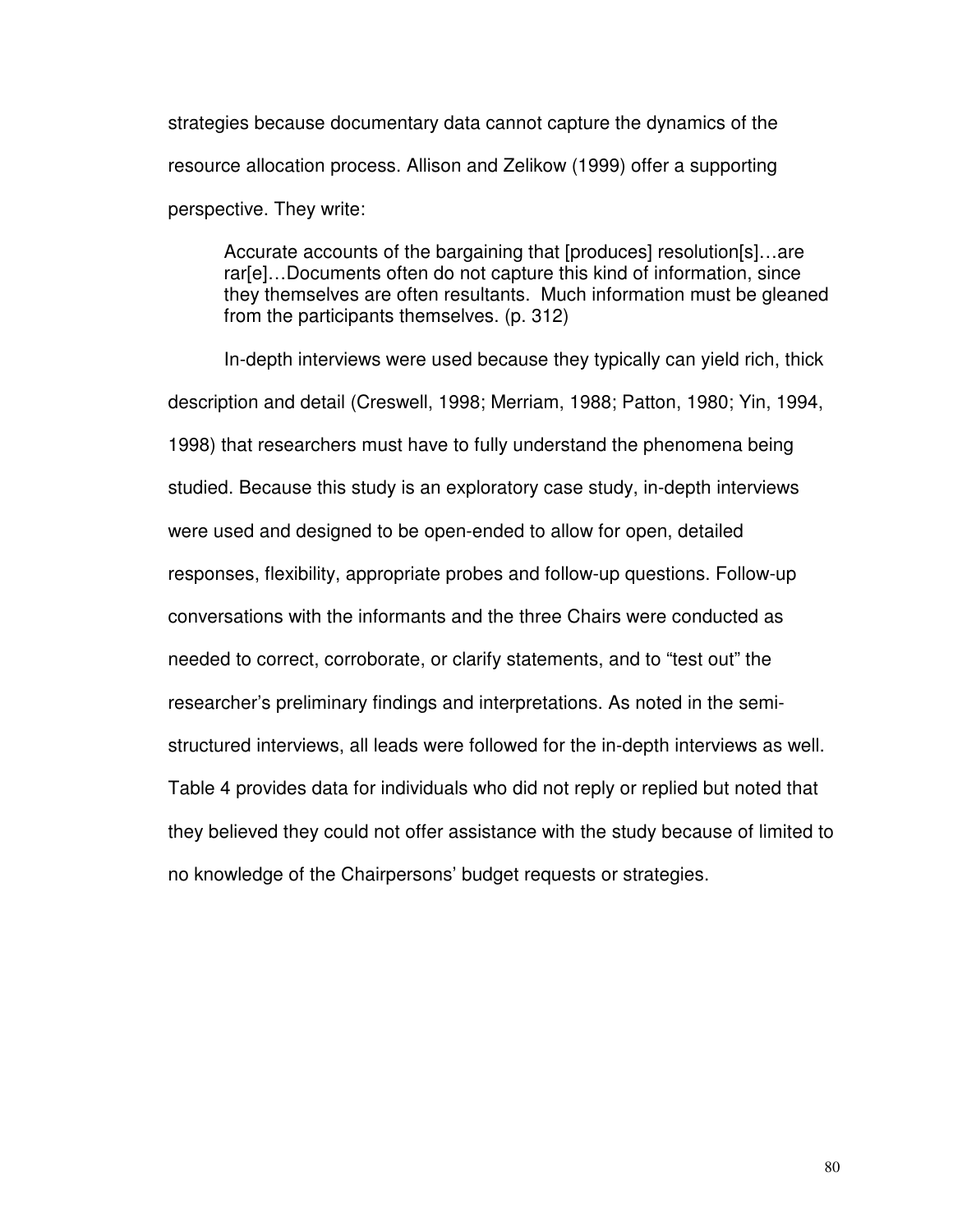# Table 4

| <b>CATEGORY</b>                                                                                   | <b>CASE 1</b><br>(SOCIOLOGY-<br><b>ANTHROPOLOGY</b><br><b>CHAIR)</b> | <b>CASE 2</b><br><b>(BIOLOGY</b><br><b>CHAIR)</b> | <b>CASE 3</b><br>(COMMUNICATIONS<br><b>CHAIR)</b> |
|---------------------------------------------------------------------------------------------------|----------------------------------------------------------------------|---------------------------------------------------|---------------------------------------------------|
| Informants <sup>2</sup> who did not<br>reply                                                      | 2                                                                    | 3                                                 |                                                   |
| Informants <sup>3</sup> who replied<br>but said they could not<br>offer assistance                | 2                                                                    | 6                                                 | 3                                                 |
| <b>Total number who did</b><br>not reply and believed<br>they could not assist<br>with this study | 4                                                                    | 9                                                 | 4                                                 |

# Individuals Who Did Not Reply or Stated They Could Not Assist

# **Criteria for Selecting Participants for In-depth Interviews**

The target population for this study was defined as the official and proximate actors identified with, knowledgeable of, or involved in the three

exemplary Chairs' deployment of budget strategies, and the Chairs themselves.

Informants and respondents were selected based on five criteria established and

implemented by scholars and practitioners (Malen, 1983; Murphy, 1980; Patton,

1980; Bogdan & Taylor, 1975; Allison & Zelikow, 1999). The criteria were:

(1) proximity to the phenomenon of study (i.e., development of budget strategies

for securing campus resources); (2) potential for diverse perspectives;

(3) reputation for knowledge and candor; (4) accessibility; and (5) a willingness to

participate in the research. Based on these criteria, the 13 aforementioned

individuals were selected for in-depth interviews.

l

 $^2$  Some informants were applicable to one or more of the cases.<br> $^3$  Some informants were applicable to one or more of the cases.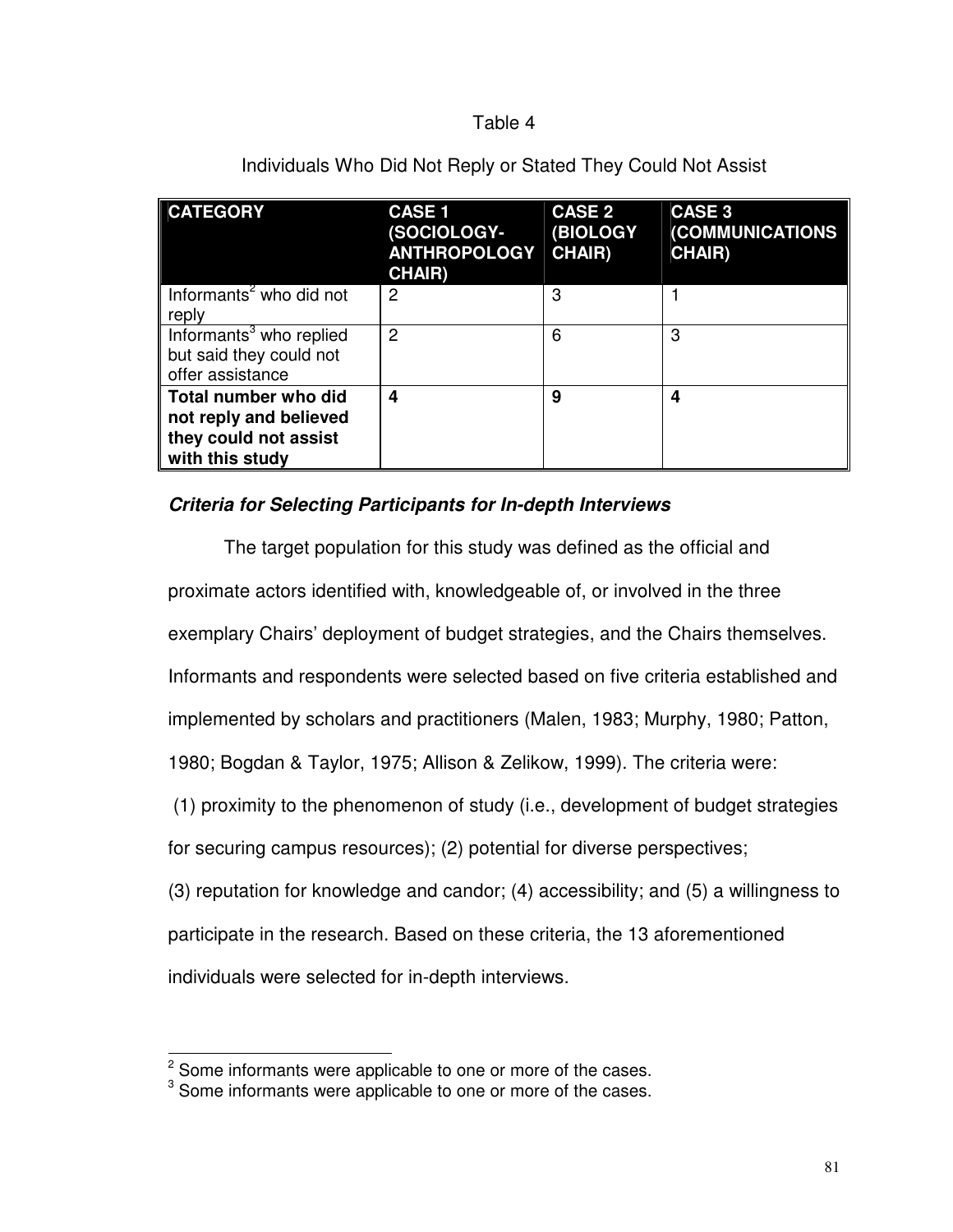#### **Instrumentation for In-depth Interviews**

As with the semi-structured interviews, an *Interview Guide* was used specifically for the three Chairpersons (Appendix B); a modified Interview Guide was used for other informants (Appendix C); an *Interview Assessment Guide* was completed by the researcher after each interview (Appendix F); and an Interview Tracking Log was used to track relevant data (Appendix E).

Interview guides. Like most people doing exploratory studies, the researcher constructed "appropriate instruments to implement the study design" (Mayer & Greenwood, 1980, p. 233). Written interview guides were used as a framework and allowed participants to express their understandings of their experiences (Patton, 1980). The *Interview Guides* allowed participants to provide the researcher with comparable information across informants in each case and across informants in all three cases (Bogdan & Biklen, 1992; Patton, 1980). The Interview Guides included questions that were designed to elicit detailed descriptions of the actors associated with the budgetary process; their goals and resources; the strategies used by the three exemplary Chairpersons; and the perceived outcomes of the Chairs' strategies for securing budgetary resources.

 Equally important, the Interview Guides were designed to satisfy the analytic thrust of the study and answer the research questions. The Guides were open-ended and flexible to allow for the discovery of important issues that the analytic framework might not reveal (Herriott & Firestone, 1983; Patton, 1980). Following the open-ended questions on the Guides, appropriate probes and follow-up questions that encouraged elaboration, clarification, and corroboration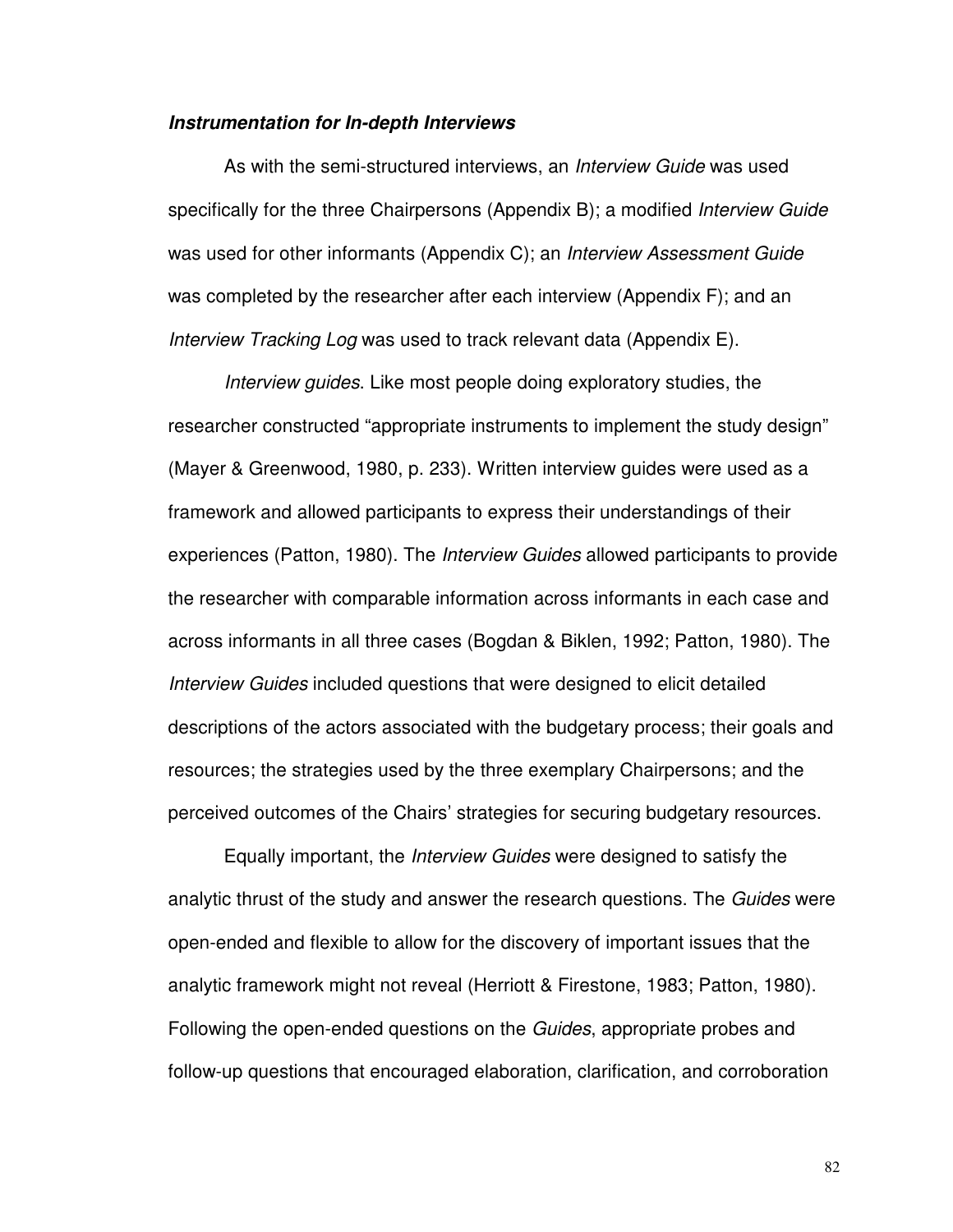with other data sources were included on the instruments (Murphy, 1980; Patton, 1980; Stainback & Stainback, 1984). During the interviews, questions were reordered and rephrased "as necessary to convey meaning and to accommodate the [participants'] particular way of remembering events" (Denzin, 1970 as cited in Geary, 1992, p. 93).

Interview assessment guide. A description of this instrument was

discussed earlier under the section on instrumentation for semi-structured

interviews so the information will not be repeated here.

Interview log. As stated earlier, most interviews were taped with the

permission of Chairpersons and other informants. The taped interview data were

transferred to an interview log (Merriam, 1998, p. 82) (see Appendix E). Merriam

(1998) created the interview log method as a viable alternative to verbatim

transcriptions. She writes:

The interviewer/researcher…plays the tape and takes notes on important statements or ideas expressed by the informant. Words or phrases or entire sentences are quoted exactly. These notes are coded to the tape counter so the exact location of such words can be accessed quickly at a later time…The data on the interview log can be later coded according to emerging themes or categories from the data analysis phase of the study. (p. 84)

# **Field Test**

To assess the usefulness of the Interview Guide, a field test of the

instrument was conducted by interviewing an academic department Chairperson

in the College of Arts and Sciences at the University of Mt. Brilliance (UMB).

Another purpose of the field test was to assess the extent to which the questions

were appropriate, clear, consistent, and likely to be understood by the three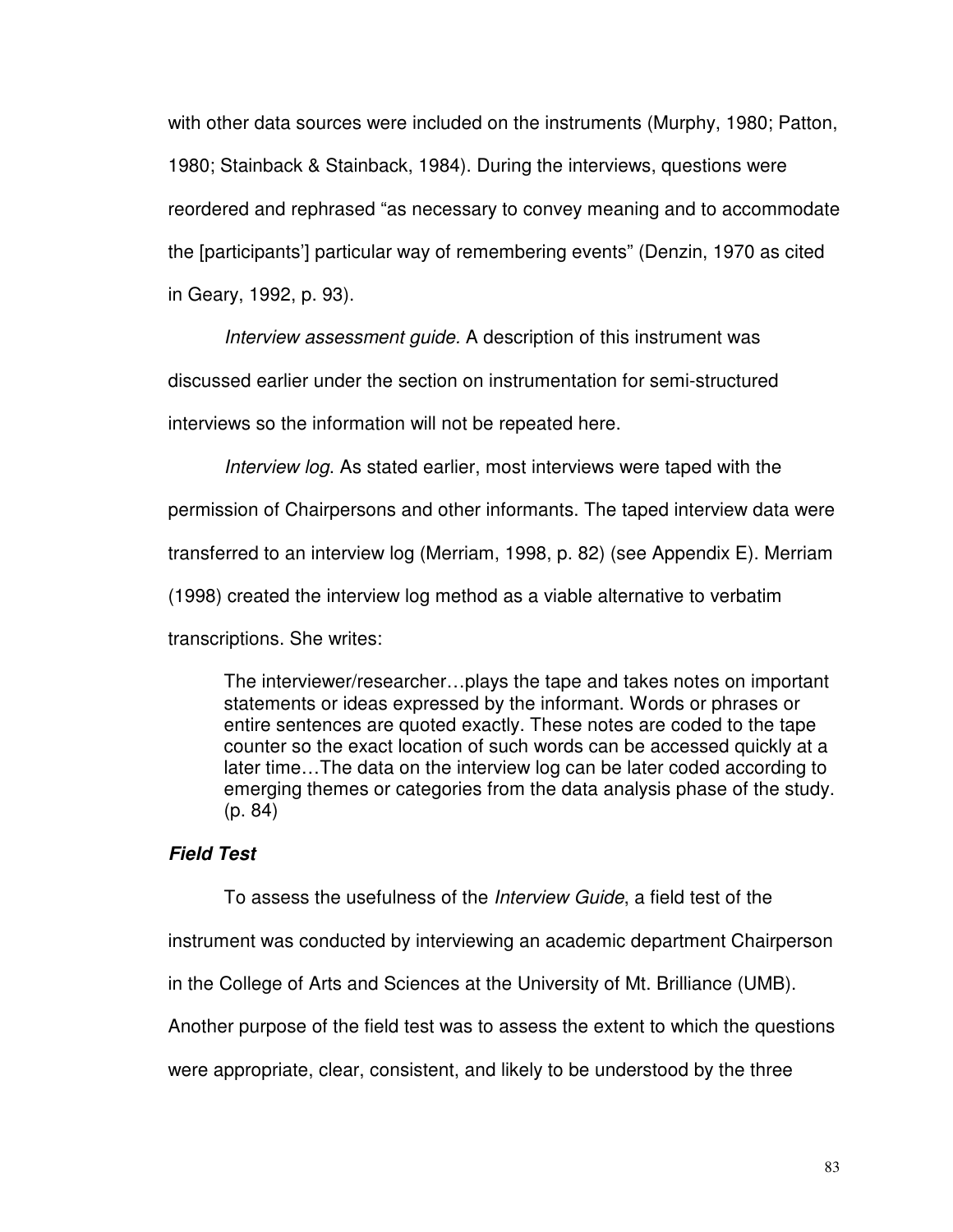exemplary Chairpersons. No sampling method was used. The researcher first attempted to test the questions on a Chairperson in the same College who had 12 years of service as a department Chair. After two weeks of "phone tag," the researcher learned that the Chairperson had left the position. A second attempt resulted in an interview with a Chairperson with the second most extensive service in the same College.

The field test was conducted in late August 2002 and lasted for 75 minutes. The interview was audio-taped. The interview log was used to analyze the interview data. Based on verbal feedback from the field test informant, the items were clear, appropriate, and consistent. After the interview, the researcher asked the informant to provide feedback on the quality of the questions and to offer any suggestions. Regarding the questions, the informant indicated that, overall, he had "no qualms" with the questions and that they were "understandable" and "answerable." The informant did note that, for him, the questions were "difficult to answer" because of his particular circumstances as Chairperson. The Chair's circumstances were that (1) he "did not physically prepare the budget" in his department; (2) "almost all" the department's resources came from the campus general funds; (3) the department had limited availability of external funds (e.g., \$500 from Foundation resources); and (4) he sought resources that were "normally not hard to get."

The informant made one suggestion and expressed one concern. The suggestion was to consider altering the first question from how Chairpersons prepared their department budgets to asking the Chairpersons to describe the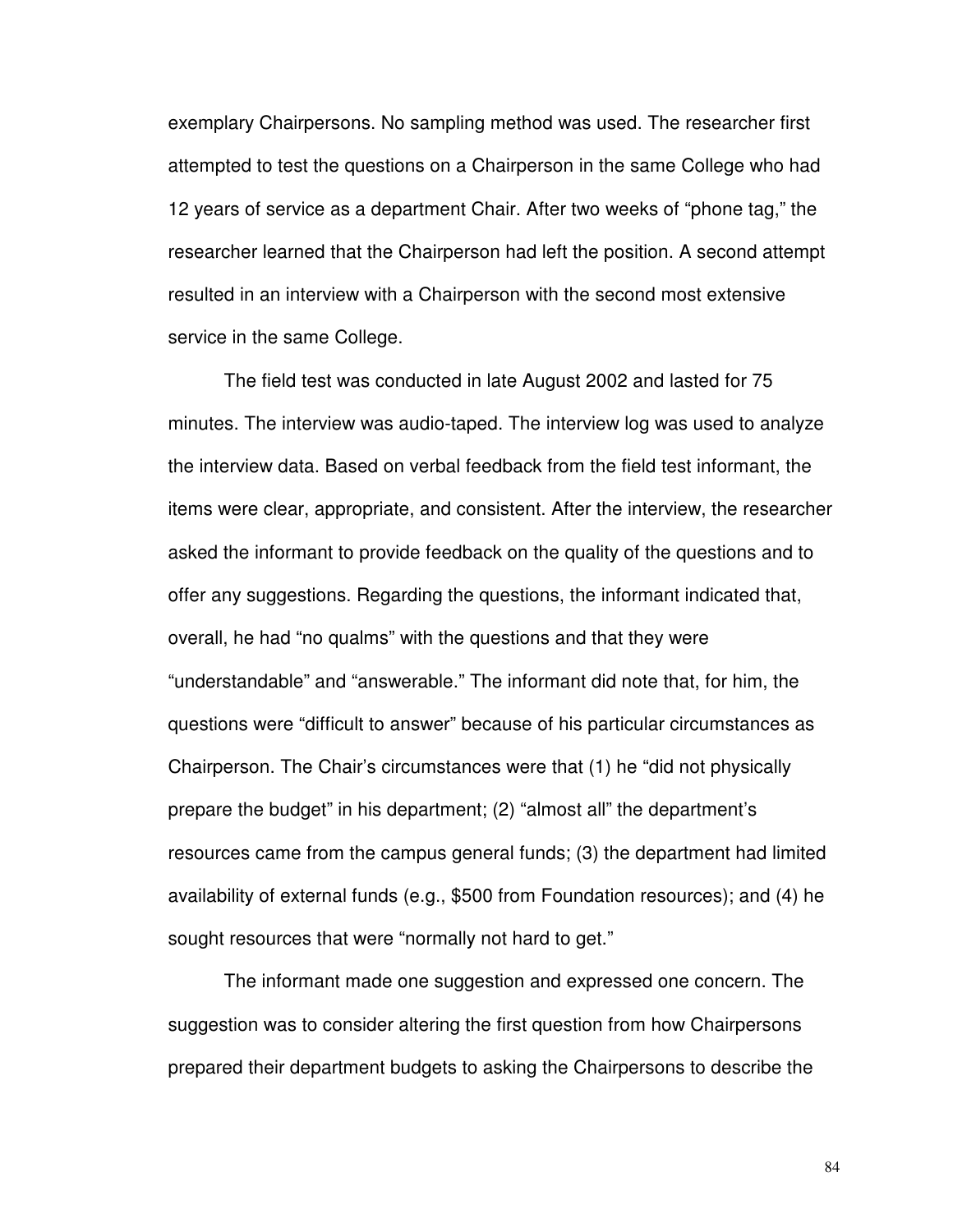budget process. The researcher deemed this to be a reasonable suggestion and the *Interview Guide* was modified accordingly. The informant expressed a concern that two questions were the same regarding external conditions that affect budget strategies. It was explained to the informant that the questions were, in fact, quite similar but not the same since the questions were concerned with different circumstances. The informant understood and no change was made to the *Interview Guide*.

The informant added that budgeting at UMB was "classic public administration incrementalism." This characterization of the budget process was helpful to better understanding budgeting at UMB later in the study. In sum, no major changes were made to the *Interview Guide* after the field test. The informant answered all the questions and appeared to be very candid about budgeting at UMB and his ability to secure resources for his department.

#### **Data Analysis Procedures**

Data analysis "is the process of making sense out of one's data" (Merriam, 1988, p. 127). Data analysis began during and continued throughout the collection of data, the development of the written individual case narratives, and the cross-case analyses. Data analysis for this study involved: 1) the validation of the data, 2) an aggregation of the data based on features of the analytic framework, 3) the development of individual case narratives, and 4) the development of a cross-case narrative.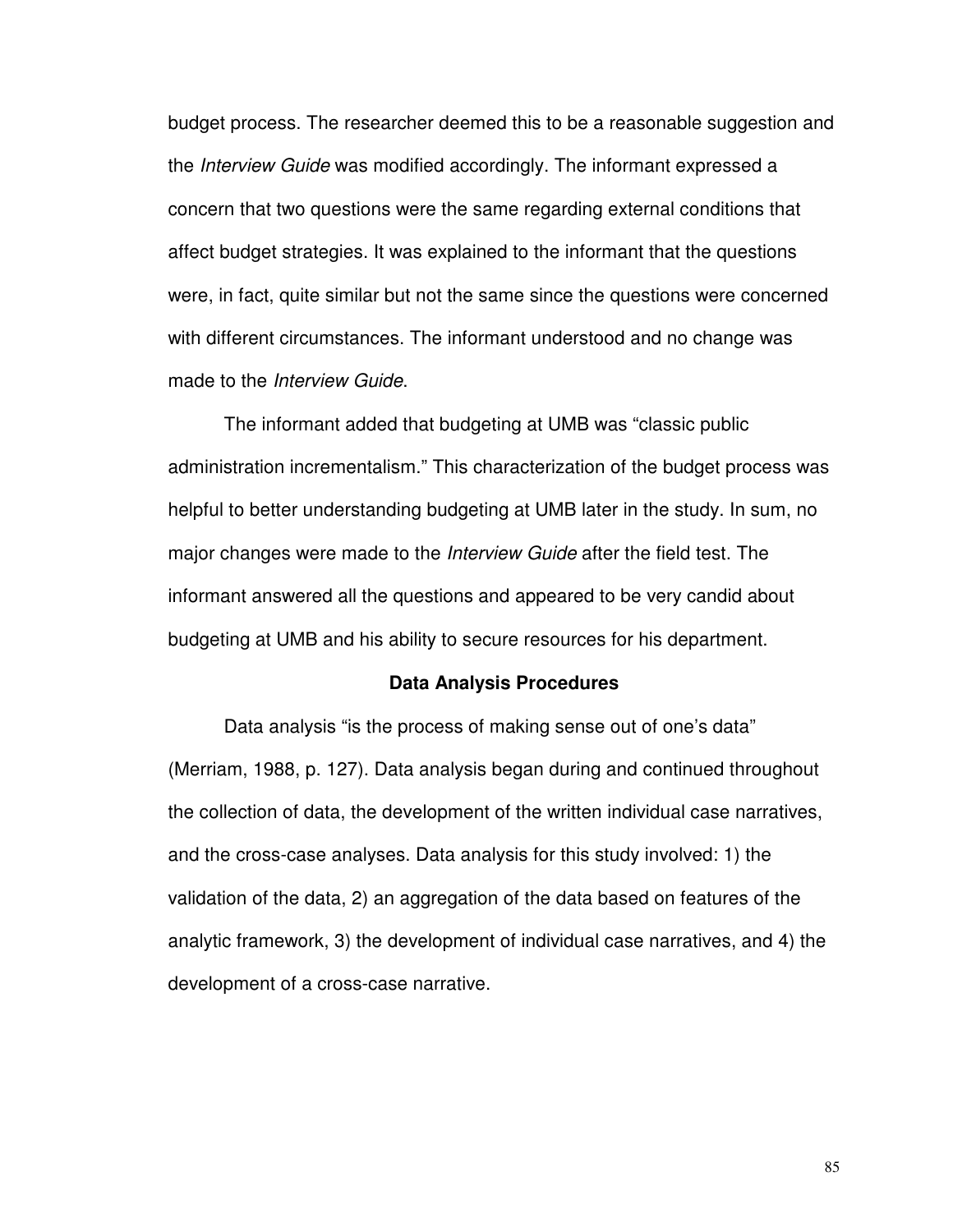# **Validation of the Data**

Data analysis began with systematic efforts to validate the data. The criteria used to evaluate the validity of the data included (a) position, certainty and reputation of the source (Becker & Geer, 1970; Murphy, 1980); (b) plausibility of the information provided (Miles & Huberman, 1984; Whyte, 1984); (c) clarity, detail, and consistency of information offered (Mayer & Greenwood, 1980; Murphy, 1980; Whyte, 1984); and the ability to (d) corroborate with information gathered from other sources using the same or different methods (Murphy, 1980). These criteria allowed the researcher to gauge the "individual and relative strength of datum" (Malen, 1983, p. 54).

#### **Aggregation of the Data**

The analytic framework guided the aggregation of data from documents and interviews so that observations regarding the roles of actors, budget strategies developed and deployed, and the patterns of influence were discovered, systematically described, and interpreted. The data for each of the three exemplar cases were arranged according to categories of the framework selected for this research (Miles & Huberman, 1984). These categories included the major actors, the three exemplary Chairpersons' influence efforts (including purposes, sources of influence, influence strategies, and assessment of influence).

# **Development of Case Narratives**

A narrative was developed for each Chair to represent the findings related to that particular case. Each narrative was described and interpreted based on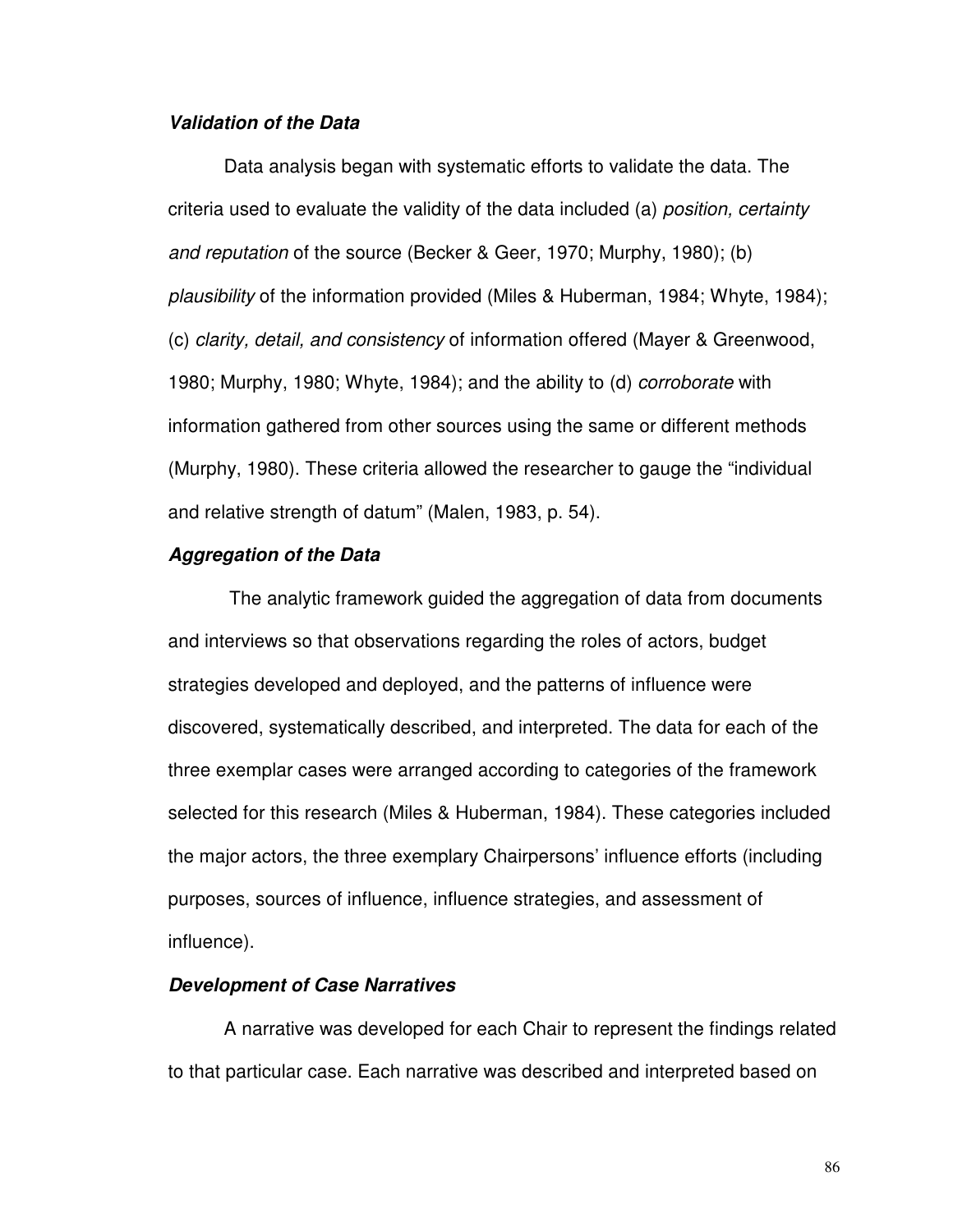the analytic categories in the framework for this study. To accurately depict the influence efforts of the Chairpersons; the factors associated with their choice of strategies; and the data that support, question, or contradict the interpretation of influence efforts, Chairpersons' and others' statements were quoted throughout the case studies and the documents collected during the research were referenced where appropriate. The development of the three individual case narratives set the stage for a cross-case analysis in the last chapter.

#### **Development of a Cross-Case Analysis**

The cross-case analysis is an integration of the findings from the three individual case narratives and it answers the research questions for this study. The purposes of this case study are to develop broad categories of actors associated with the Chairs' influence efforts, to identify broad relevant sources of power the Chairs had at their disposal, to explain broad strategies, and to identify, where possible, analytic generalizations. The purposes are achieved through a cross-case analysis of the data and by building "a general explanation that fits each of the individual cases, even though the cases will vary in their details" (Yin, 1984, p. 108).

#### **Strategies to Minimize Bias and Error**

The following strategies minimize bias and error in this study: (1) honoring anonymity and building rapport; (2) using open-ended interview guides; (3) using collegial-informant review; and (4) using an interview assessment guide. Each strategy is discussed below.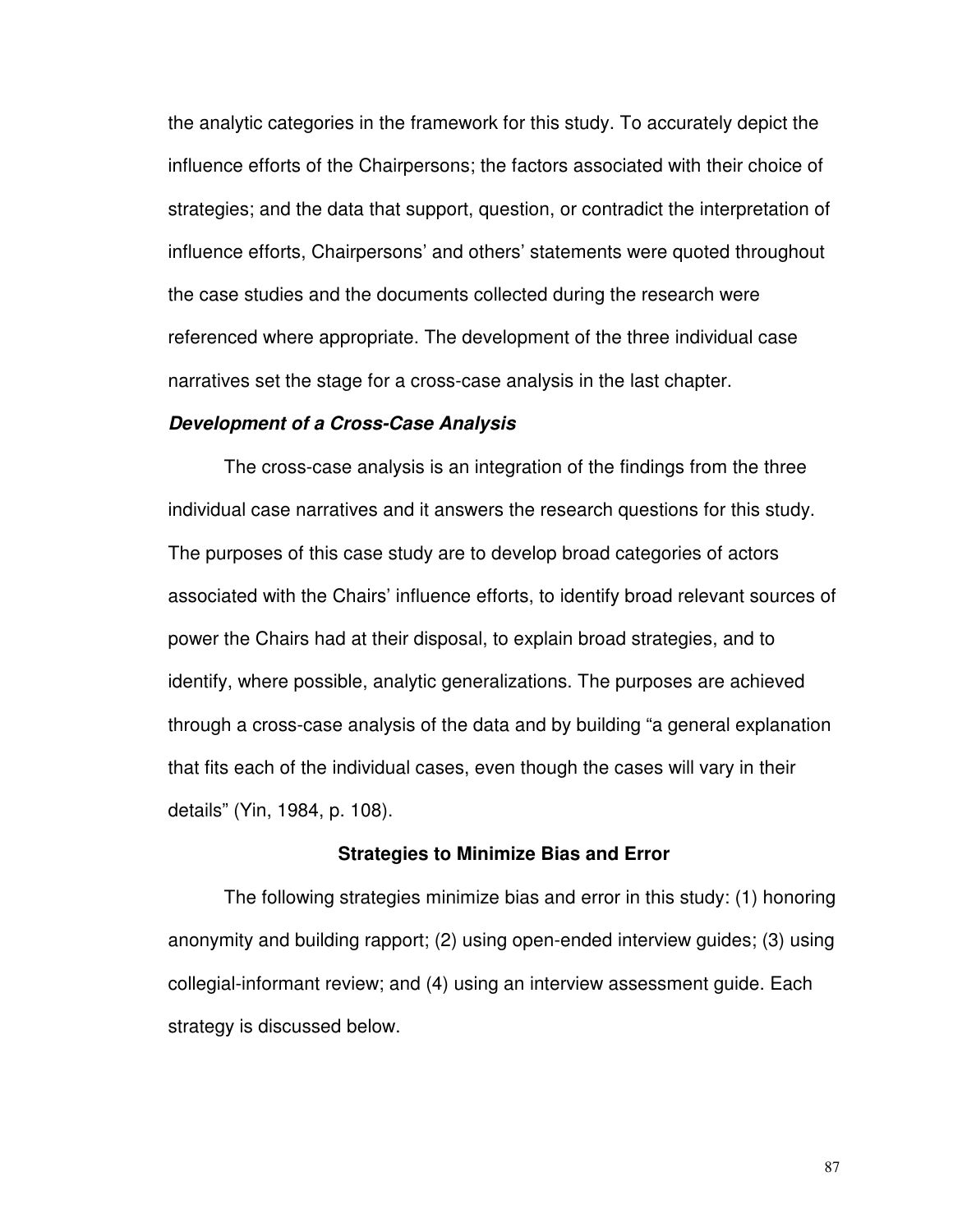### **Honoring Anonymity and Building Rapport**

Prior to interviews, informants were guaranteed anonymity and confidentiality through verbal discussions and an Informed Consent Form (Appendix A). The identity of the institution was protected as well. An effort was made to establish a rapport with the informants "through pre-interview conversation that might draw attention to mutual interests and commonalities" (Geary, 1992, p. 96). The researcher held positions that required preparing and submitting budget requests and competing for campus resources. This common experience served as a basis for pre-interview conversation and connections throughout the interviews. The researcher, however, was not employed by UMB at the time, so he was not a competitor for institutional resources at the site. The promise of confidentiality and anonymity, and establishing rapport with the informants, contributed getting what he believed to be credible data and reliable responses.

#### **Using Open-Ended Interview Guides**

Bias and error were minimized, in part, because Interview Guides were used to allow informants an opportunity to express their thoughts without being "boxed in" by rigid questions. The questions were designed to be nonthreatening. Probing questions were used to allow the researcher to move beyond responses that were vague or abrupt. Examples of probes included asking for clarification, seeking elaboration, providing encouragement, and respecting silence (Murphy, 1980).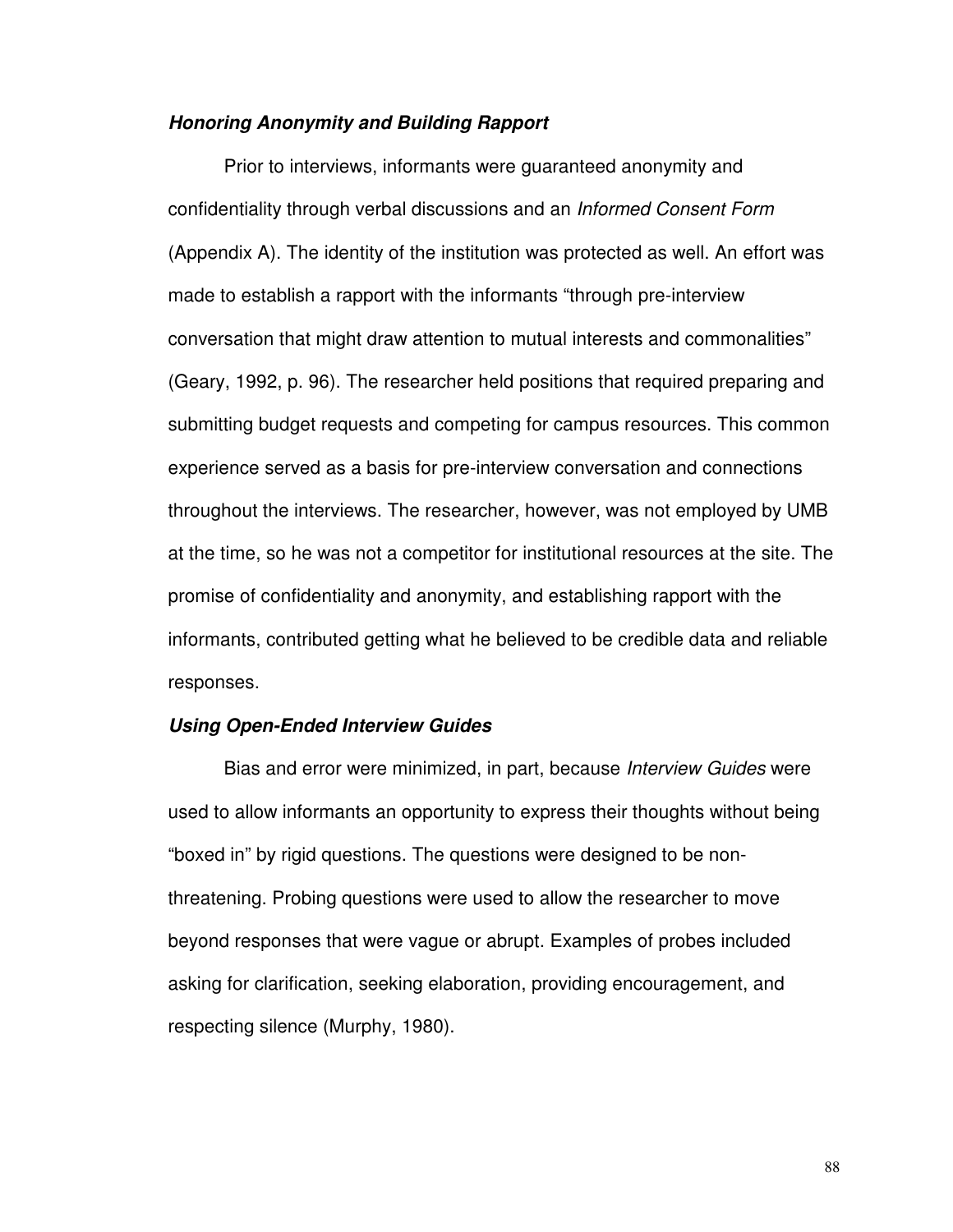### **Using Collegial-Informant Review**

 Another strategy for minimizing bias and error in the study was the use of a collegial and informant review of the study. The three exemplary Chairpersons had an opportunity to review the individual case narratives to ensure that information was accurate; analyses were valid and appropriate; and anonymity was protected. A former department Chairperson at another large public university, the dissertation advisor, and members of the dissertation committee reviewed the study and offered invaluable advice.

#### **Using an Interview Assessment Guide**

As earlier noted, the researcher used an *Interview Assessment Guide*. The *Guide* documented the researcher's observations and perceptions about the interview. The Guide enabled the researcher to document perceptions and observations at close of each interview. Completing the Guide was particularly helpful when the researcher conducted multiple interviews in a single day.

### **Ethical Considerations**

To ensure the integrity of this study, the researcher was attentive to ethical considerations and observed several protocols. First, a consent form (see Appendix A) was developed and given to participants, which gave them the right to refuse participation at any time. The consent form addressed (1) the nature of the study; (2) the objectives of the research; (3) the manner in which results would be reported; (4) the distribution of the written report; (5) the individuals who will have access to the raw data (i.e., the researcher and members of his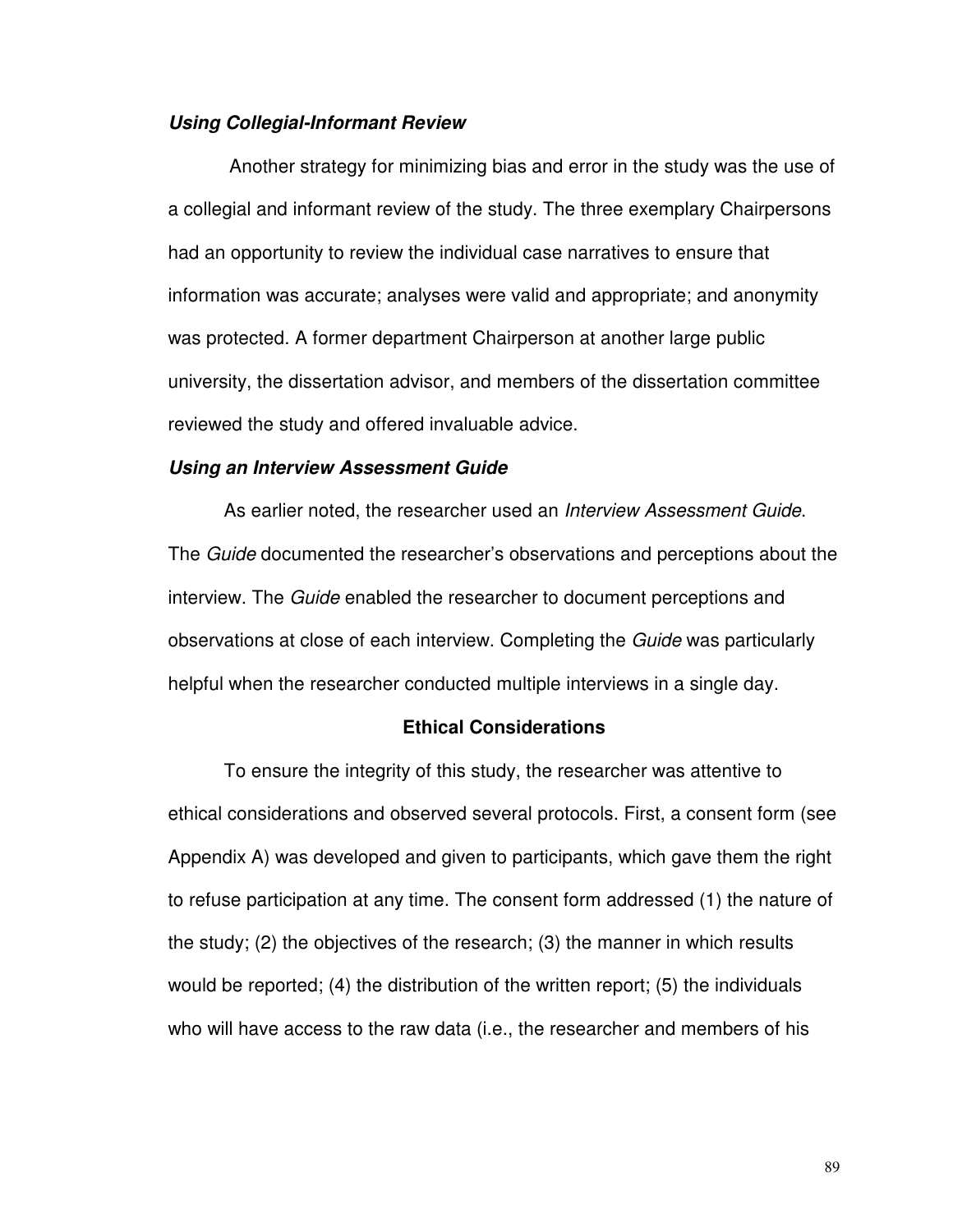dissertation committee); and (5) the information about whom to contact if participants had questions or concerns about the researcher's conduct.

 Second, the institution was kept anonymous and efforts were made to protect the individual anonymity of the informants. Good faith efforts were made to preserve and to protect the identity of the institution and the anonymity of individuals when sensitive quotes and other sources of data were used.

Third, the researcher maintained a commitment of "doing no harm" to participants (Bogdan & Biklen, 1982; Leedy & Ormrod, 2001; Whyte, 1984). Efforts were made to present findings in a manner that did not threaten the credibility, reputation, or privacy of any participant or the institution.

Finally, the researcher protected the raw data and case reports. The raw data were maintained by the researcher and stored in a secure location. Data were available for inspection only by members of the researcher's dissertation committee upon their request.

In sum, the researcher adopted Wax's (1971) commandment for researchers. Wax urged researchers to do "an honest and thorough job [that] omits no important aspect of a situation, and writ[e] an honest, coherent, and fair report" (p. 364).

#### **Limitations of the Research Design and Methodology**

This case study has several limitations. Each limitation is discussed below.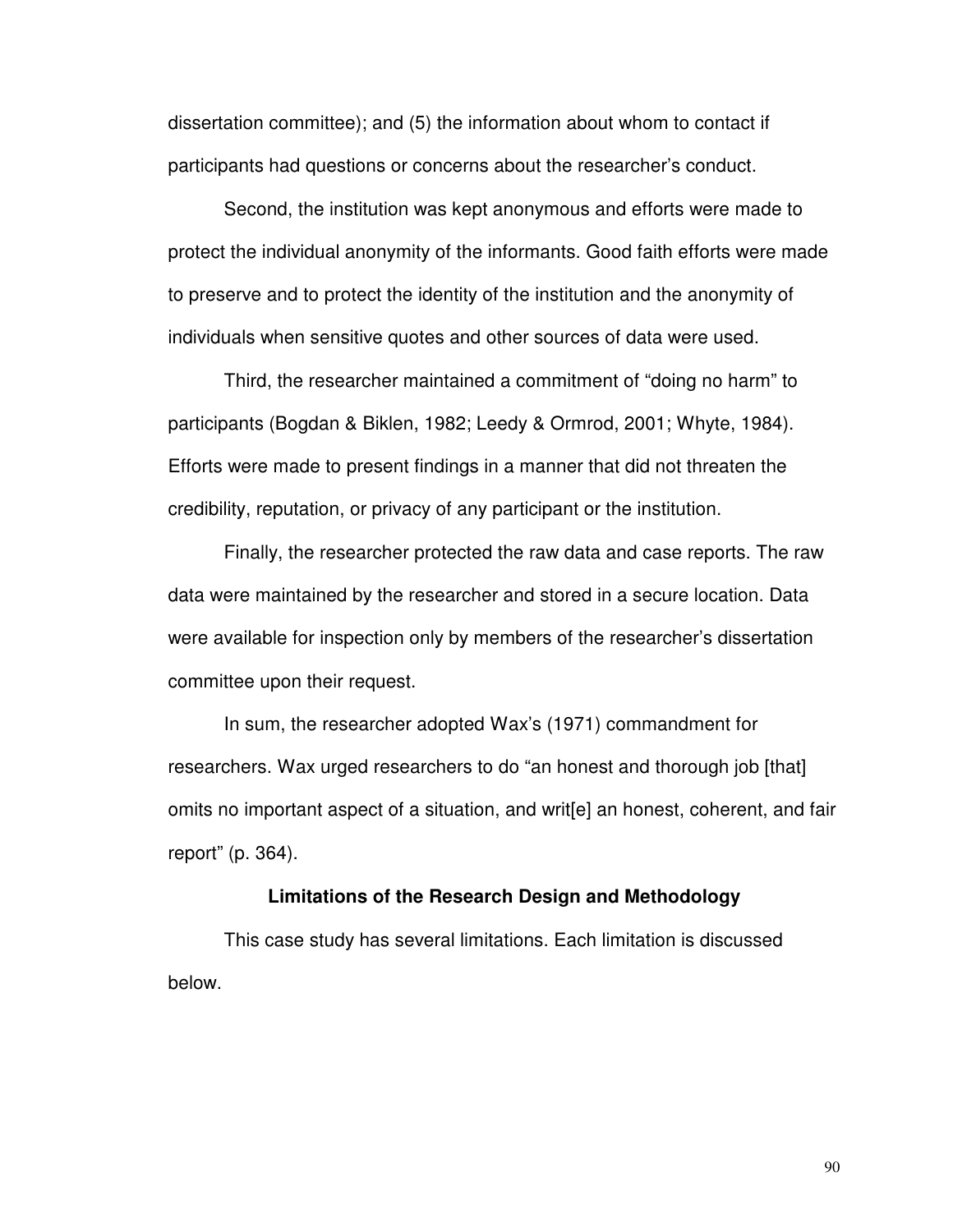### **Size and Focus**

This study is limited by the small number of Chairs, the type of Chairpersons being studied, the choice of a single College (Arts & Sciences), and the choice of a single institution. Only three Chairs were studied; in addition, Chairs perceived to be exemplary were studied rather than a cross-section of Chairs that may have included less successful Chairs. Budget activities and strategies by Chairpersons who were not recommended as exemplary were not examined. Consequently, the researcher cannot be sure that the strategies uncovered in this research were used only by the successful Chairs.

While no magical number of subjects must be studied to understand a phenomenon, small numbers of subjects and limited types of subjects in singlesite settings make it difficult to generalize to other Chairs at the site or in other academic settings. The inclusion of Chairs deemed less successful as those Chairs selected for this study might have added to the strength, utility, and applicability of this study by providing more points of comparison. Nonetheless, studying exemplar Chairs, while limited, is instructive because it allows for more detailed accounts of the political behavior of individuals perceived as influential.

#### **Reliance on Self-Report Data**

Because Chairpersons were the focus of this study, the researcher relied heavily on the self-report data provided by the three reputedly exemplary Chairpersons. Self-report data may emphasize positive behaviors, may inflate the influence of Chairs on allocation decisions, and may be filtered by the memories, predispositions, and biases of the informants chosen to participate in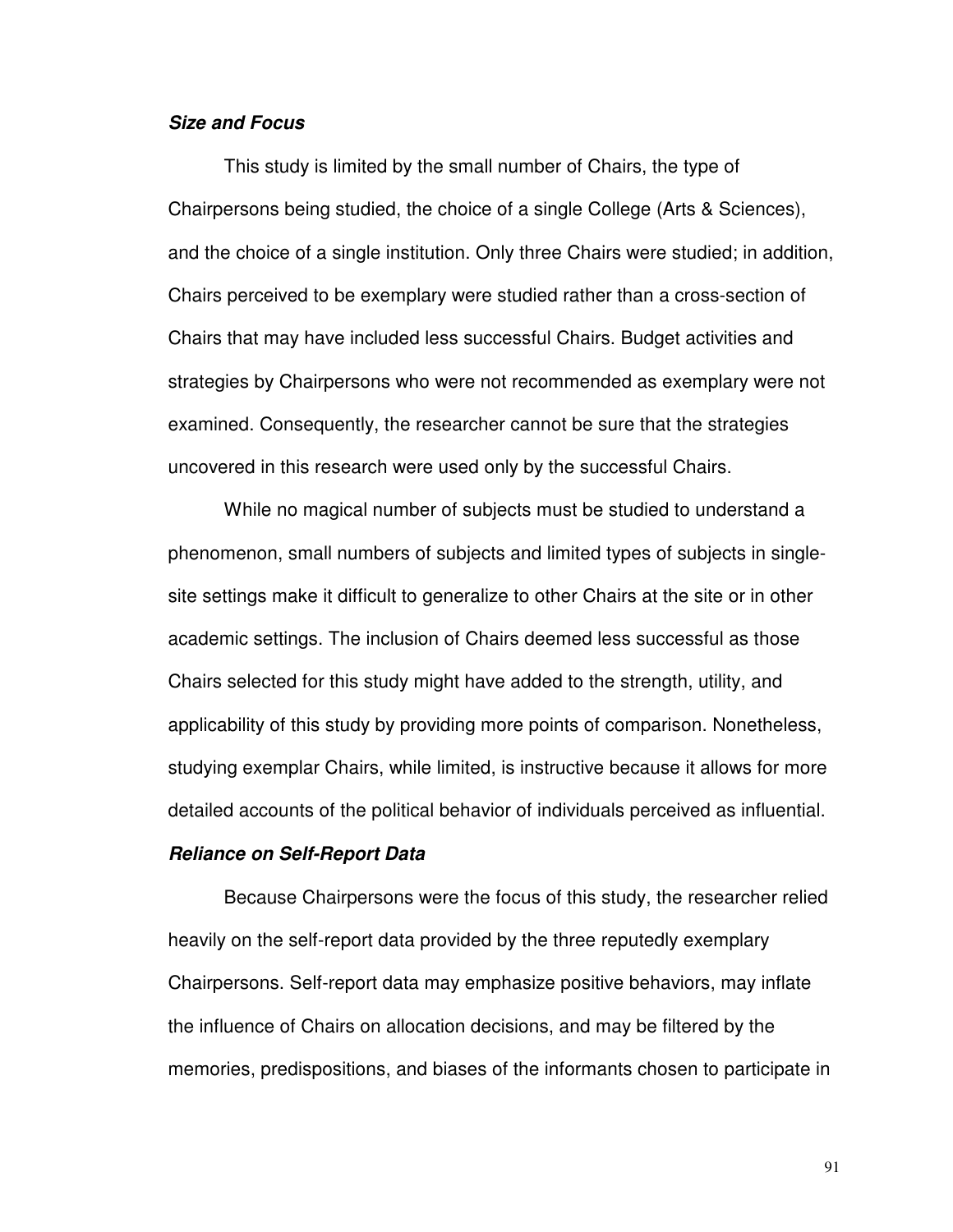this study. While this study took steps to alleviate these and other sources of error, the study relied heavily, albeit not exclusively, on self-report data.

#### **Modest Descriptions**

This study is limited by its modest descriptions of influence processes. The Chairs and other informants in this study had some difficulty recalling and explaining why choices were made. Because of the difficulty in eliciting the detailed, descriptive data to understand the factors influencing the Chairs' choice of strategies and the detailed content of the strategies themselves, the cases are not as "thick" and the quotations are not as extensive as the researcher had expected.

#### **Utility of the Analytic Framework**

Research is both aided by and limited by the lenses we choose to investigate a phenomenon. Therefore, a third limitation of this study is the nature of the analytic framework. The framework for this study is based on political perspectives of organizations in general and higher education organizations in particular. Political perspectives are helpful in explaining behavior in organizations because they emphasize how people influence decisions. However, certain aspects of the internal and external environments that may shape allocation decisions are not explored in this study. Because this perspective emphasizes behaviors and other qualities associated with actors, the importance of institutional and environmental forces may be understated in this study. Generally, political perspectives direct attention to "a standard list of political categories" (Meltsner, 1972, p. 861) typically associated with examining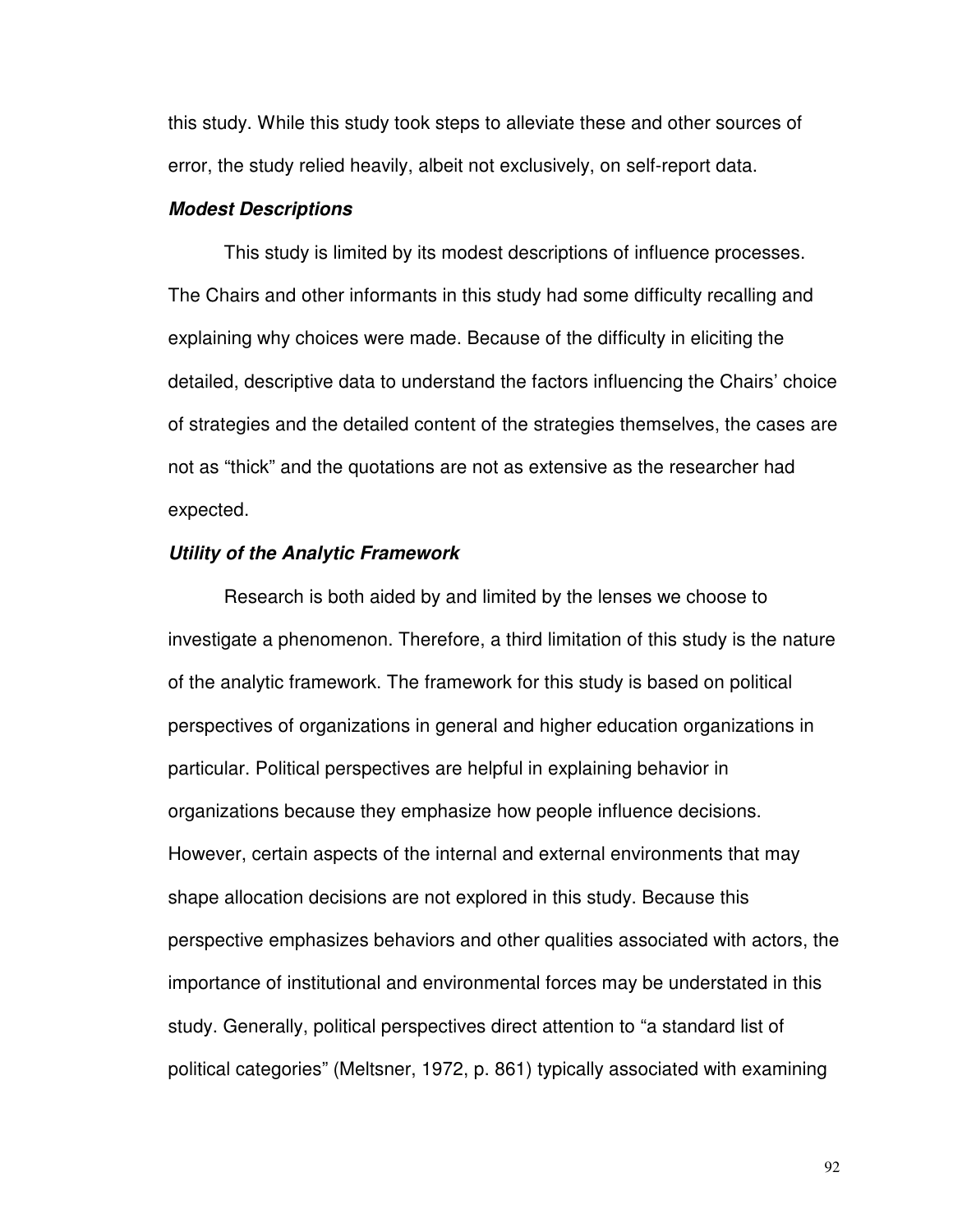politics in organizations. The "political categories" helped the researcher collect, sort, and analyze the data, but the categories were only one way of looking at a complex, organizational process.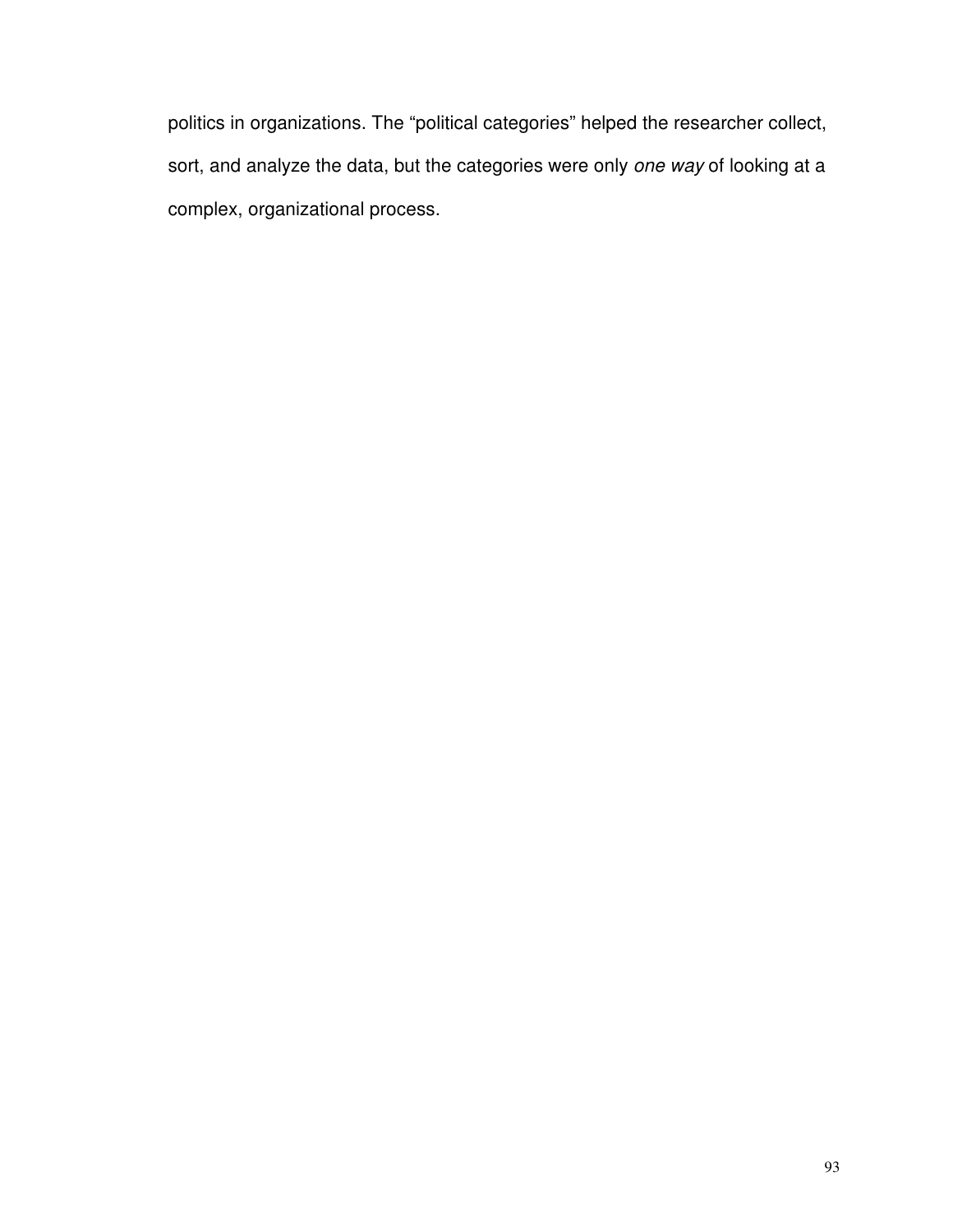#### **CHAPTER IV**

## **CONTEXT OF THE RESEARCH SITE**

 This chapter provides the environmental and institutional contexts for the study and sets the stage for describing, exploring, and analyzing the budget strategies of the three exemplary academic department Chairpersons. The data for this chapter were drawn largely from public documents, archival records, and electronic data sources. To ensure anonymity of the research site, direct references to the institution, whose fictitious name is the University of Mt. Brilliance (UMB), its specific geographical location, or references to the names of individuals who provided additional supporting data will not be made.

#### **The Environmental Context**

 This section describes the larger academic environment in which the research site exists. In different ways, the data illustrate the environmental factors (e.g., historical, political, economic, and demographic) that may have framed budget processes within statewide institutions (Layzell & Lyddon, 1990) and shaped the strategies chosen by the Chairs in this study. The areas broadly explored in this section are the governance structure of post-secondary education in the state, the academic profile of post-secondary education in the state, the financial profile of post-secondary education in the state, and the budget process associated with post-secondary education in the state.

### **The Governance Structure of Post-Secondary Education in the State**

Post-secondary education institutions in the state include university-level institutions (one of which is the University of Mt. Brilliance), state colleges,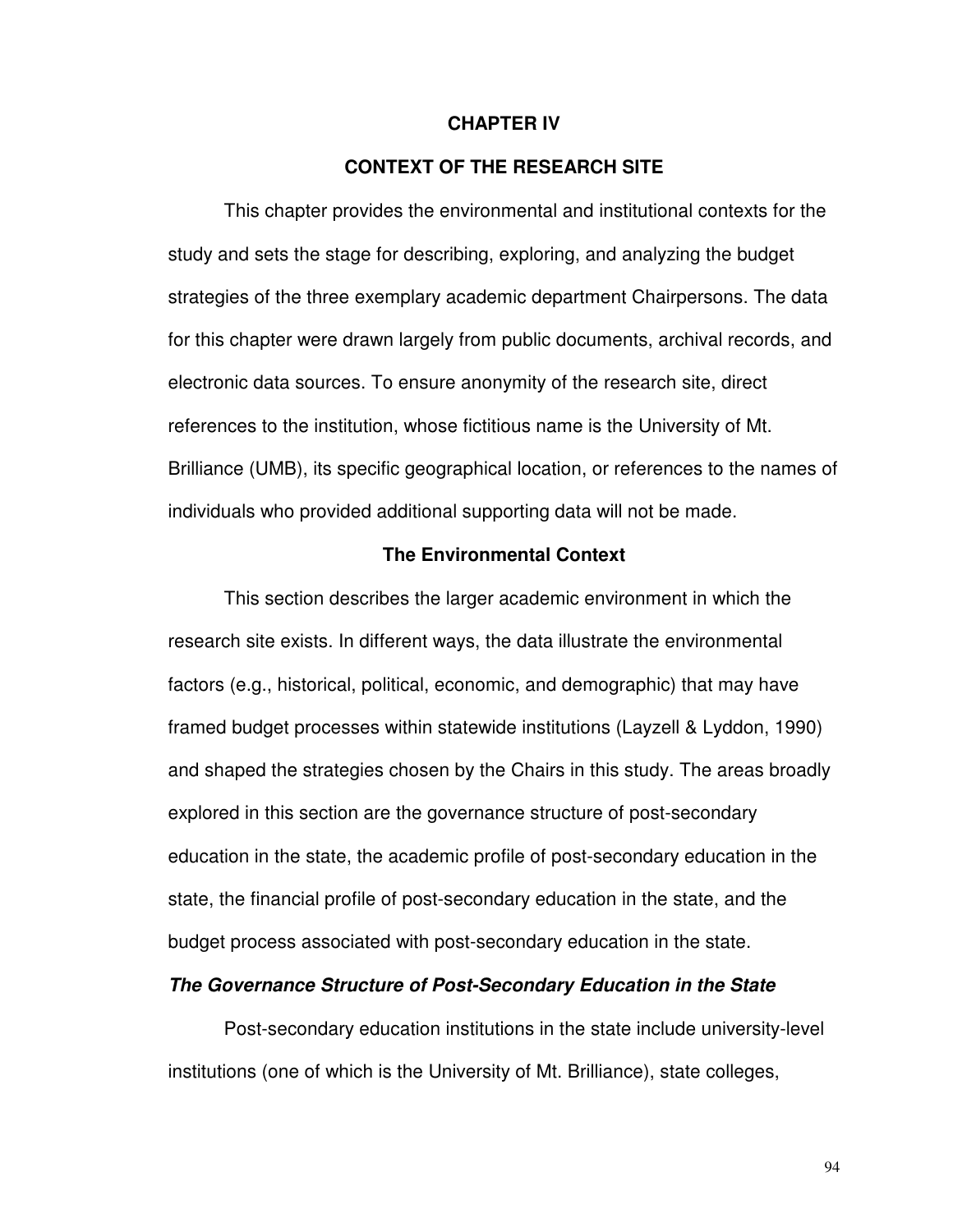community colleges, independent colleges and universities, and private career schools. A "Coordinating Body" (CB) with functions quite similar to regulatory agencies plays a major role in the life of the state's academic institutions and coordinates higher education policy issues with independent institutions. The CB, among other functions, has the authority to (1) administer aid programs, (2) conduct research and publish reports, (3) authorize academic programs; (5) approve proposals for facilities; (6) promote compliance and consistency with the comprehensive statewide plan for education to prevent unnecessary duplication; and (7) review institutional budgets and make recommendations to the State Legislature.

#### **The Academic Profile of Post-Secondary Education in the State**

 A review was conducted of the electronic data on the state's enrollment profile of post-secondary education (Integrated Postsecondary Education System – IPEDS, http://nces.ed.gov/ipeds/). The data were included in a report which was a compilation of enrollment information pertinent to post-secondary education planning. The report compared the state's enrollment profile data with national enrollment data.

 Enrollment data illustrated steady headcount enrollment in the state's public and private colleges and universities. Although the overall university system enrollment environment was unchanged during the period for this study, the University of Mt. Brilliance experienced enrollment decreases that contributed, in part, to limited resources for the campus. The state enjoyed high participation in post-secondary education with more than 50% of the state's high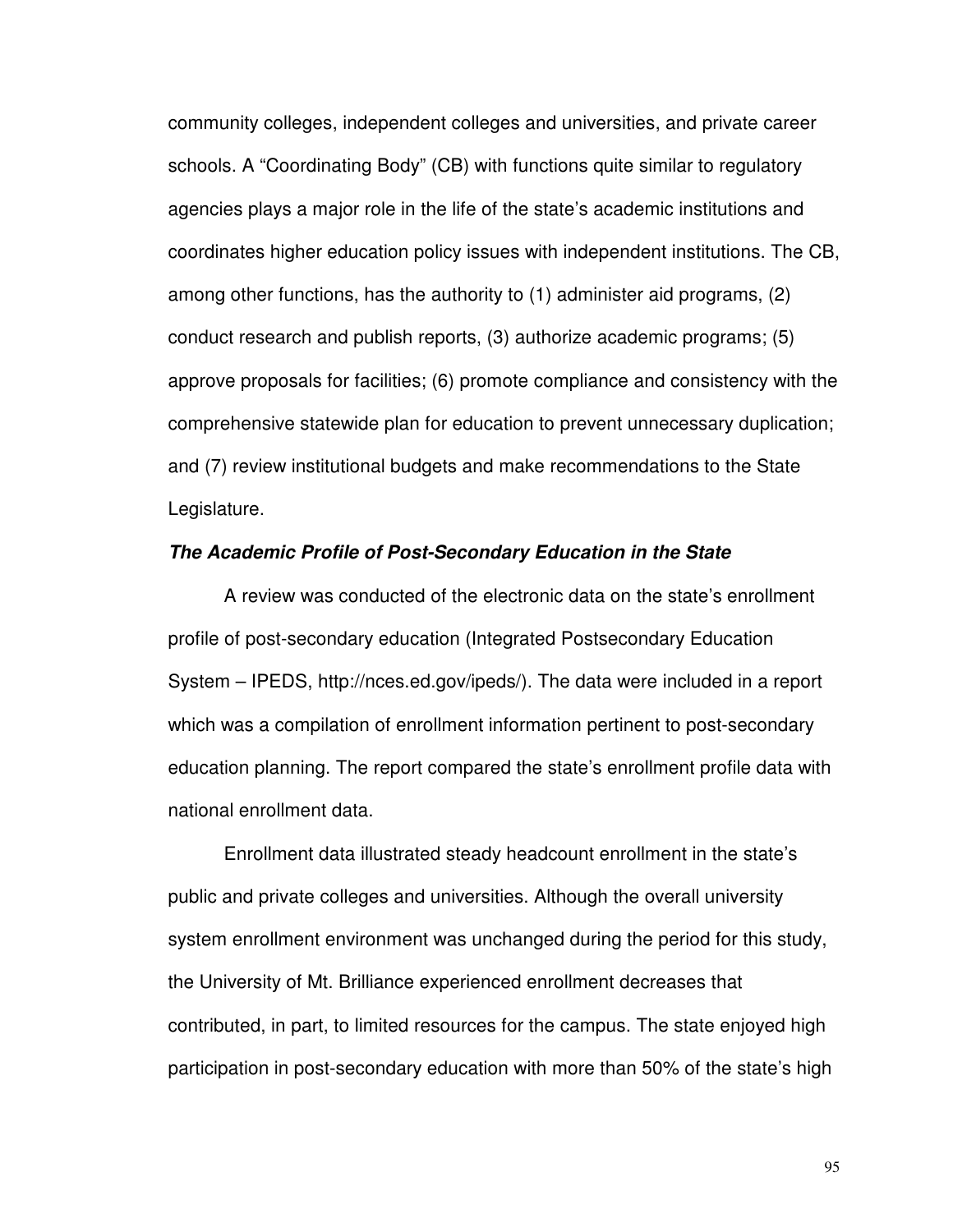school graduates entering college within 12 months of high school graduation. Although the state struggled in general with its enrollment of minority students, it made slow but consistent progress in the area of minority enrollment. According to the IPEDS data for the time period of this study, minority participation in higher education was comparable to the state's percentages for its ethnic population. The Asian/Pacific Islanders were far more engaged in higher education than other minority groups. Their participation rate was three times higher than their population percentage in the state. The most significant change in the enrollment profiles was that more traditional-aged students in the state were choosing to enroll in community colleges as their first higher education institution.

 Prior to this study, the state experienced noticeable changes among the faculty at the public and independent colleges and universities. For example, from 1989 through 1998, the total number of full-time instructional faculty increased by more than 10%. Faculty members at the associate professor rank declined substantially and faculty members at the lecturer rank increased substantially.

#### **Operating Budget Highlights**

Three volumes of the institution's *General Operating Budget* reports were reviewed and contained operating budget highlights. The budget highlights represent the legislature's funding priorities for the university system for each of the three years which were the focus of this study. As summarized in table 5, the budget highlights provided an indication of the budget priorities for a three-year period. Depending on the budget highlights for a given year, the specific campus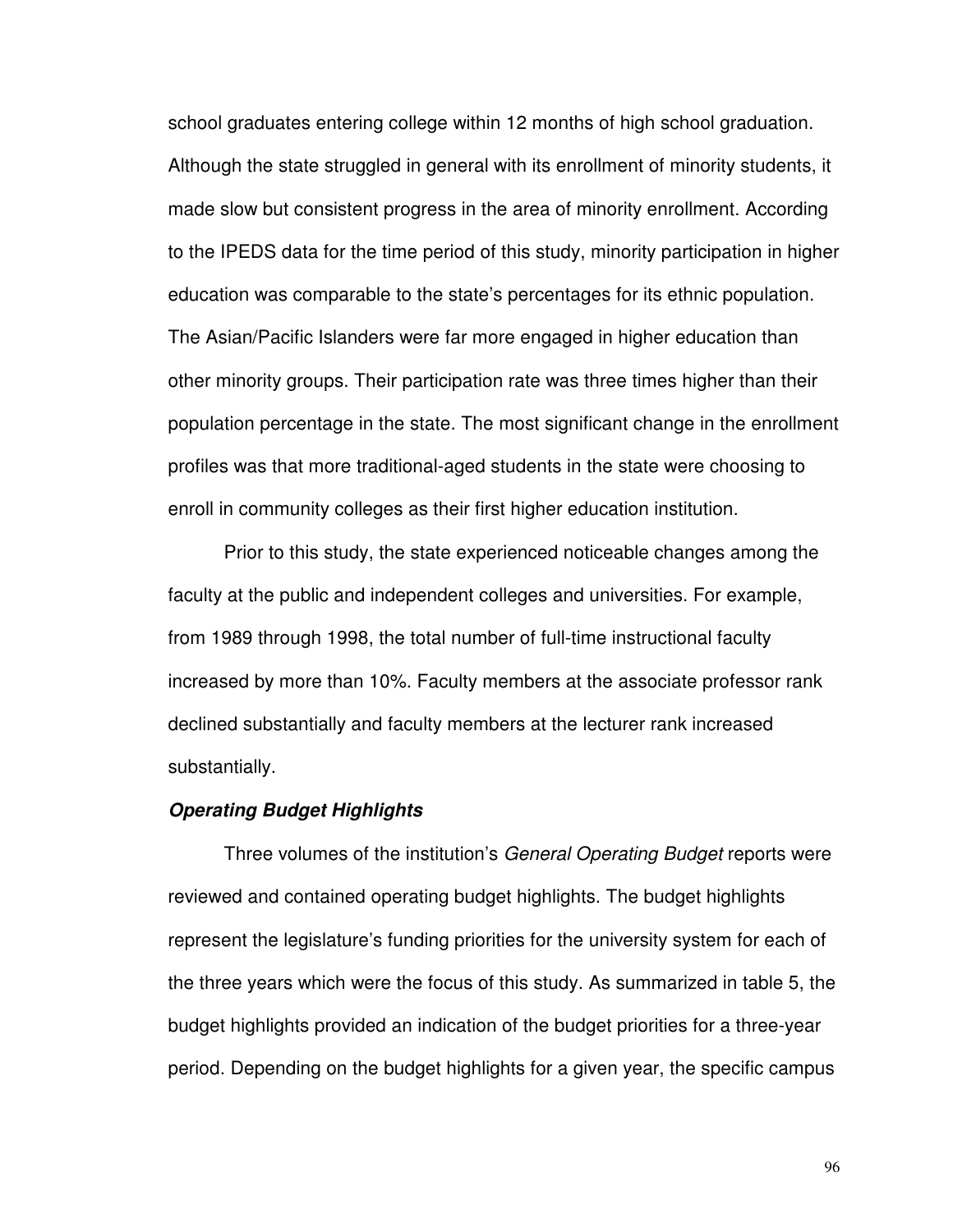that benefited from a budgetary increase or investment was sometimes noted in

the volumes. For example, in year one UMB received appropriations for

University-wide initiatives and in years two and three the institution received

appropriations for a variety of broad expenditure categories noted in the table.

## Table 5

## Operating Budget Highlights: A Summary

| <b>Operating Budget Highlight</b>                                                                                                                                            |   |   |   | Year 1   Year 2   Year 3   University of<br>Mt. Brilliance |
|------------------------------------------------------------------------------------------------------------------------------------------------------------------------------|---|---|---|------------------------------------------------------------|
| Salaries, wages, and benefits                                                                                                                                                | Χ | Χ | X |                                                            |
| University-wide Initiatives                                                                                                                                                  | Χ |   |   | Year 1                                                     |
| <b>Student Contracts</b>                                                                                                                                                     | Х |   |   |                                                            |
| <b>Other Grouped Priorities (research</b><br>initiatives, special salaries, utilities, library<br>acquisitions, purchased goods, scholarships,<br>faculty recruitment, etc.) | Χ | Χ | Χ | Years 2 and 3                                              |
| Revenues                                                                                                                                                                     | Х | x |   |                                                            |

Source: General Operating Budget Volumes

 The budget highlights were significant to this study for at least two reasons. First, the budget highlights provided insight into what types of budget requests the three exemplary Chairpersons might submit if they aligned their requests with the state's operating budget highlights. Second, the budget highlights were a glimpse into the priorities of the state legislature. Responding to legislative priorities in budget requests might result in receiving additional funding from the institution once appropriations were allocated to campus.

According to the budget data in the three volumes (see previous table), the research site received funding for the following priorities: (1) university-wide initiatives in year one and (2) and a series of activities that were grouped together in years two and three (e.g., research initiatives, minority and female faculty recruitment, library acquisitions, utilities, and purchased goods and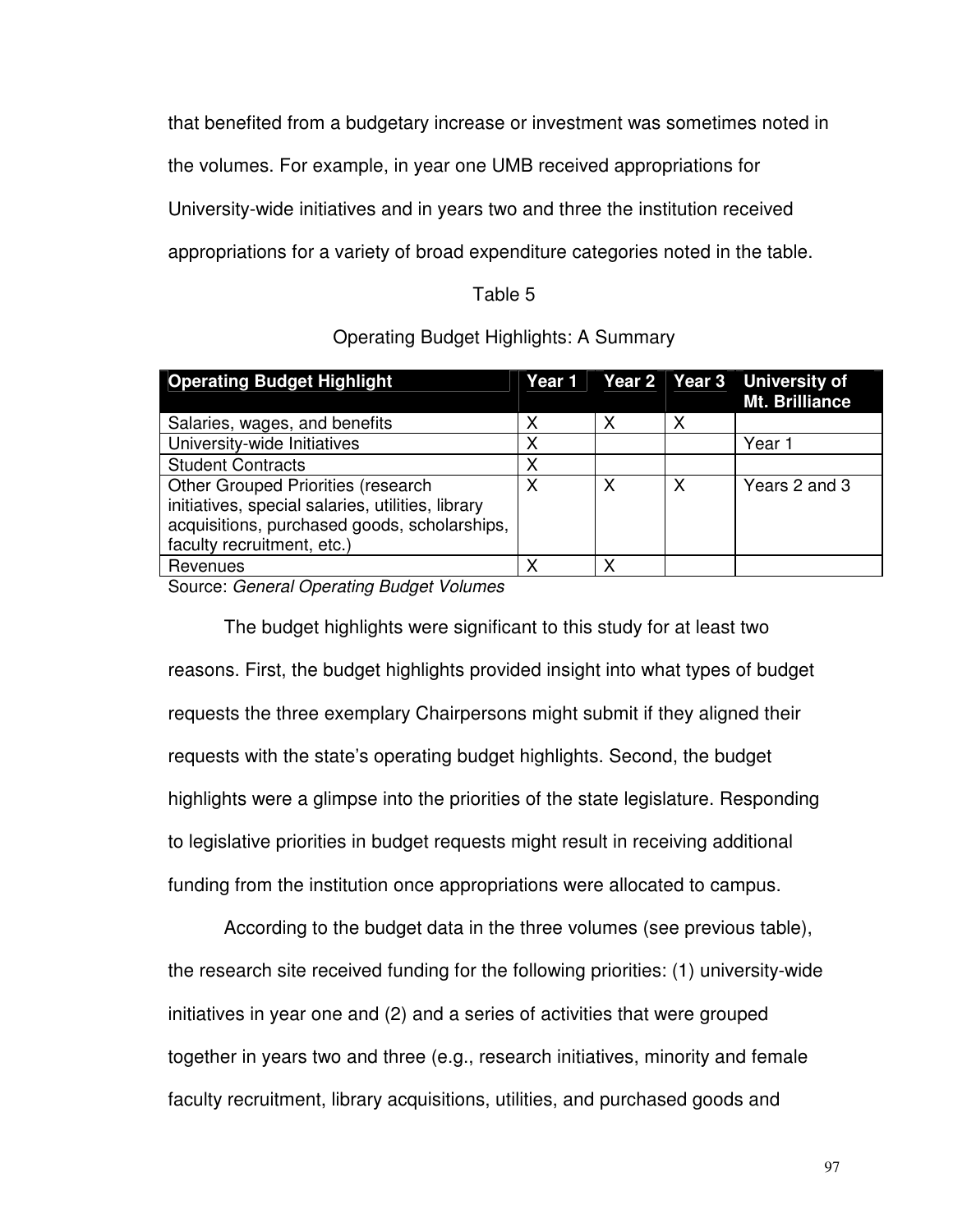services). The appropriated funds to UMB provided some context for the types of monetary campus resources that were available.

#### **The Budget Request Process for Postsecondary Education in the State**

To create a valid characterization of the state's budget process for postsecondary education, the researcher visited the web-page for the university system as well as met with a Budget Coordinator at the institution. The Budget Coordinator had been in the position for a short period of time and reported directly to the Division Head for Finance. Prior to the appointment, the Budget Coordinator was Budget Assistant at the institution for more than 10 years. The website and Budget Coordinator provided an informative description of a complex budget process for UMB. The researcher was successful in gleaning information that described the system's overall budgetary process, understanding the internal campus budget process, and tracing the approval process from the academic department level to the legislative level. The researcher cross-checked information provided by the Budget Coordinator and the website for accuracy and consistency by reviewing and matching the timelines and required activities from both sources.

The budget request was the first phase of the system-wide budget process. The request process represented the state's portion of the State Budget. Budgets for capital construction were handled separately. Institutions' governing boards were required to submit outlines of their budget requests, and major deficit budget requests, along with any supporting information deemed necessary by the institutions or requested by the "Coordinating Body (CB)."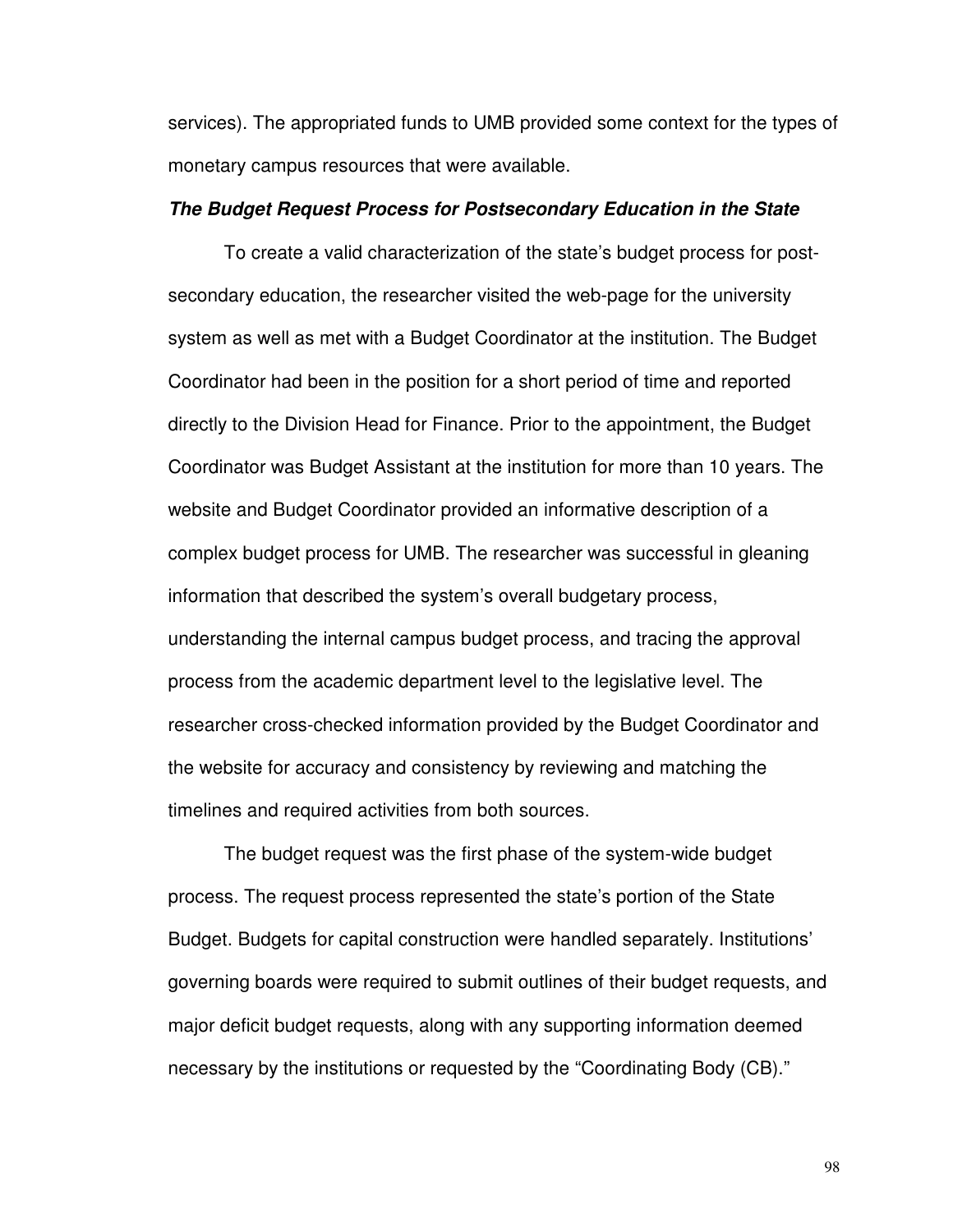Budget requests "should be consistent with and driven by the Strategic Planning Process" (University System Budget Process Document, personal communication, June 26, 2001, p. 1).

This budget request phase had three major activities: (1) origination; (2) internal preparation, review, and approval; and (3) external preparation, review, and approval. Origination meant that each campus was expected to identify initial budget request needs and parameters for discussion at the System President's Council meeting. According to a senior academic affairs officer at UMB, "the Chairs are generally 'invited' by the Dean to make their requests for additional funding for new and/or existing programs." After which, the Deans made their cases to the Vice Chancellor. At the President's Council, three activities took place: an initial discussion of campus priorities; a determination of Budget Request Guidelines which addressed the funding amounts for enhancements and continuation funding criteria; and the selection of specific program enhancements (or initiatives) that were supported by the strategic planning process.

 In the Internal Preparation, Review, and Approval phase, the different campuses, central administration, and the Board of Regents were major actors. Campuses were responsible for developing specific enhancement proposals that were consistent with the President's Council's priorities. The campuses forwarded proposals to the System's Provost for review and a recommendation to the President. Central Administration, led by the Provost and the President, approved each campus' initiatives and/or continuation budget items. After these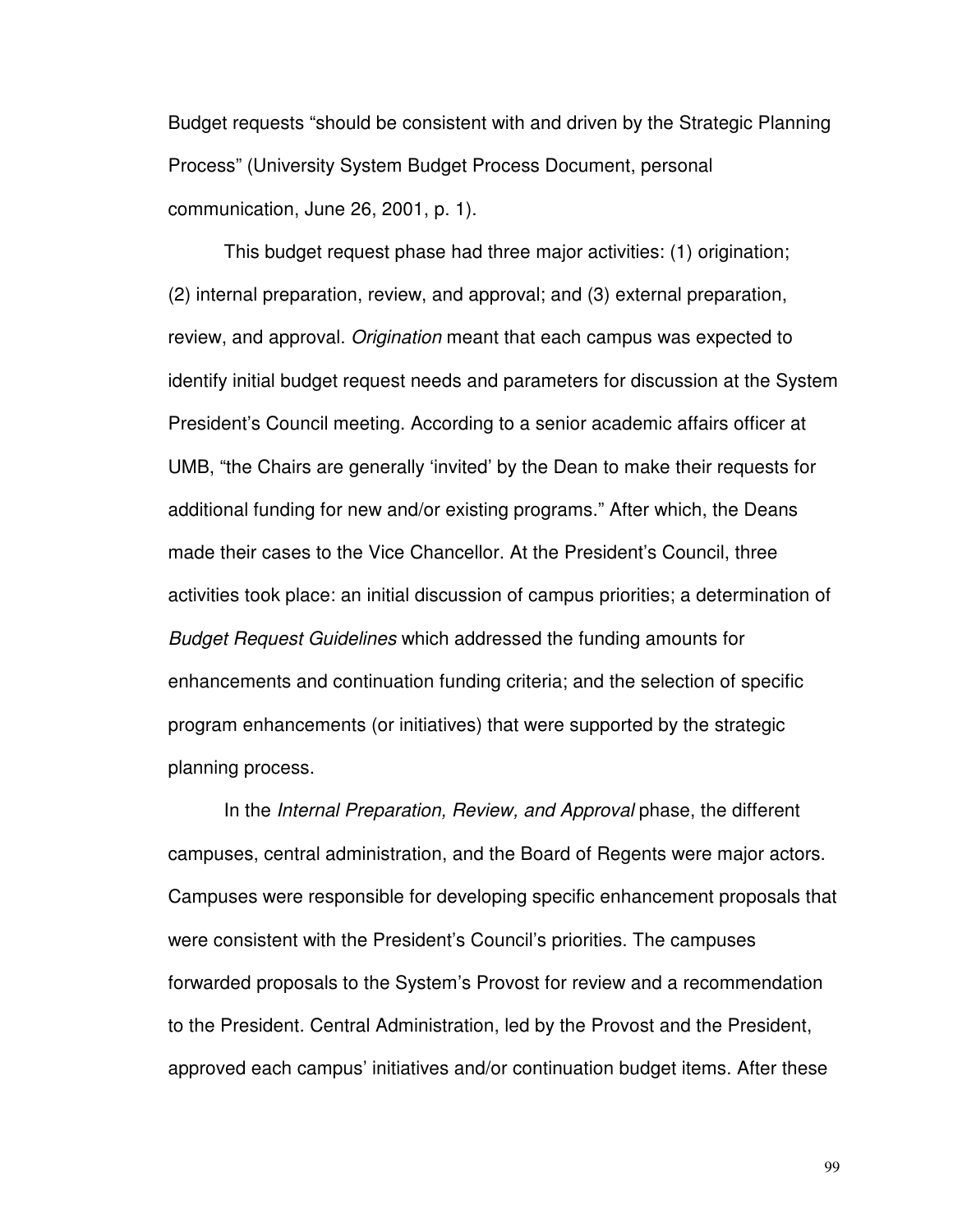processes were completed, the approvals were communicated to campuses and consolidated into the university-wide Budget Request (i.e., the system-wide request).

External Preparation, Review, and Approval meant that during even numbered years, central administration submitted the Budget Request to the "Coordinating Body (CB)" by an August deadline. The CB reviewed the data based on priorities inherent in the context of institutional role and mission and the prevention of duplication. After its analysis, the CB submitted independent budget recommendations to the Governor and state legislature for approval or modification of each governing board's budget priority request together with a rationale for each recommendation. The CB's modifications, approvals, and/or recommendations had to be submitted by an established deadline in October each year. The CB could recommend creating incentive funds to achieve consistency with the goals for post-secondary education to the Governor and the state legislature. Similarly, in even numbered years, central administration submitted the Budget Request to the Department of Administrative Services (DAS) by an established date in September of that year. The DAS Budget Director submitted a copy of the University Budget Request to the appropriate legislative office. The Governor reviewed the University Budget Request and any recommendations from the Coordinating Body (CB), made an independent recommendation on the University Budget Request (system-wide), and introduced a Budget Bill to the legislature for appropriations committee review.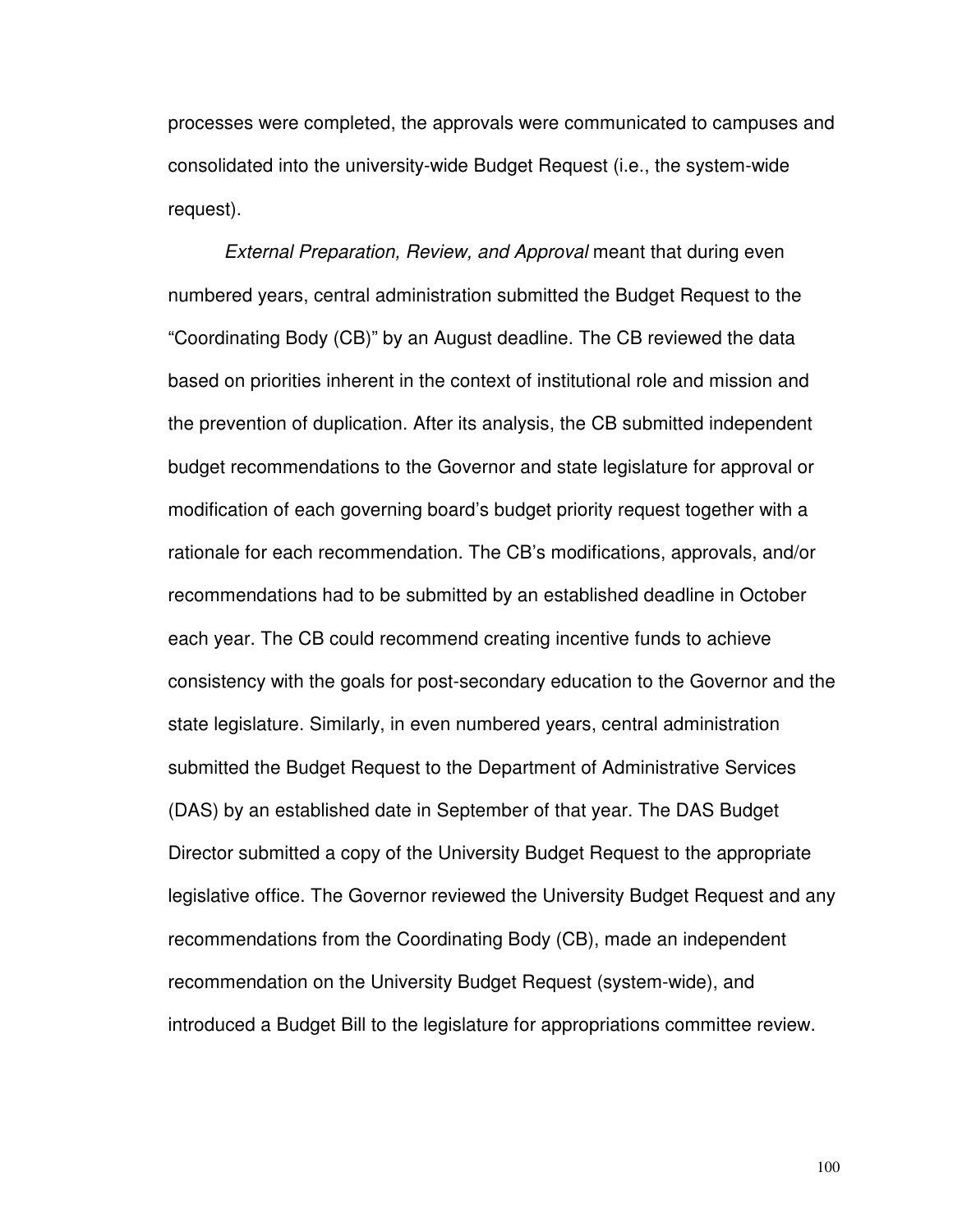In the Appropriations Committee, the University's Budget Request, CB recommendations, and the Governor's recommendations were reviewed, and then the Committee developed preliminary recommendations. The Committee held Budget Hearings so university officials could testify on its Budget Request and could react to the Committee's preliminary proposals. After hearings, the Committee developed a final decision on the University Budget Request and submitted the decision to the full Legislature as either an amendment to the Governor's Budget Bill or as a new Committee Bill. Eventually, the approved budget was sent to central administration and the Department of Administrative Services (DAS) and became effective on a specified date. The DAS Budget Office set up the university (system-wide) budget in a state accounting system and monitored expenditures and made quarterly allotments over a two year cycle.

#### **The Institutional Context**

 The purpose of this section is to describe the University of Mt. Brilliance (UMB) to better understand the institutional context for this study. To collect the data for this section, the researcher (1) interviewed a senior campus administrator; (2) visited the archives section of UMB's library to explore different data sources such as the electronic university catalogs, file folders containing information on the head of the institution, and a book on the history of the university; and, as earlier noted, (3) examined three volumes of the General Operating Budget. The broader literature on budgeting at the campus level was reviewed (Matkin, 1985; Meisinger, 1994; Tucker, 1992; Waggaman, 1991). Two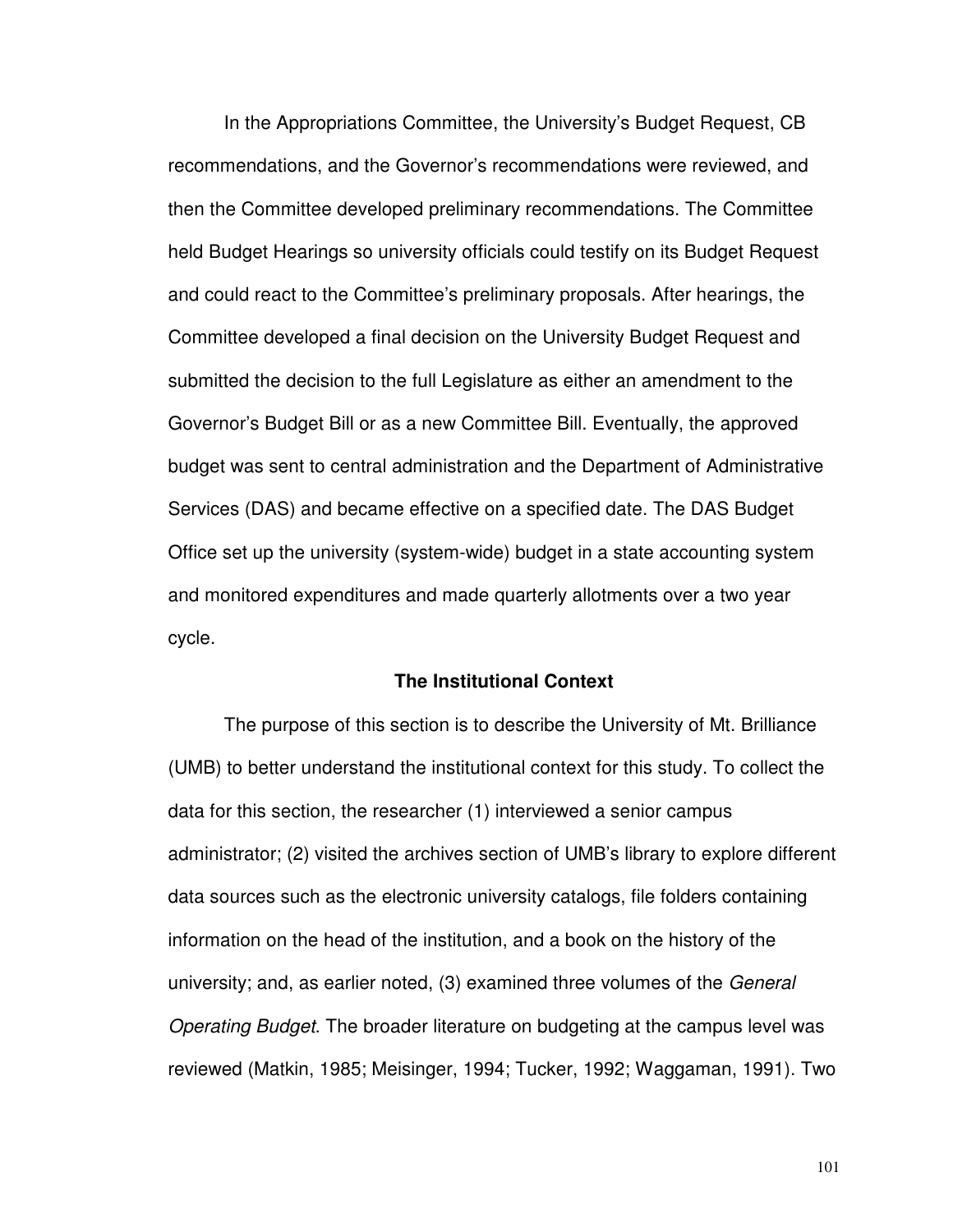important institutional features emerged from the data and literature and provided the overall institutional context: institutional character and the broad campus budget development process.

#### **Institutional Character**

Historical perspective. The College of Arts and Sciences at the University of Mt. Brilliance was created originally to meet the growing demand for graduates of engineering and business programs. The institution soon experienced major growth by adding different academic colleges and schools. Enrollment continued to increase as well. Eventually, growth made it difficult for the city's residents to continue their support through taxes. Consequently, the university looked to the state for funding and the municipal university became part of the state's university system.

The infusion of state funding made it possible for UMB to continue with expansion of the physical plant while also increasing the number of faculty to staff its growing academic programs. UMB continued its tremendous growth and expansion for more than two decades. During this period, academic, social, arts, and other facilities were constructed; new academic programs were created in business, public affairs, science, and technology; and another College was added.

Role, mission, and priorities. At the time of this study, UMB offered a full range of academic programs and was committed to graduate education. Like most major institutions with a liberal arts foundation, UMB was committed to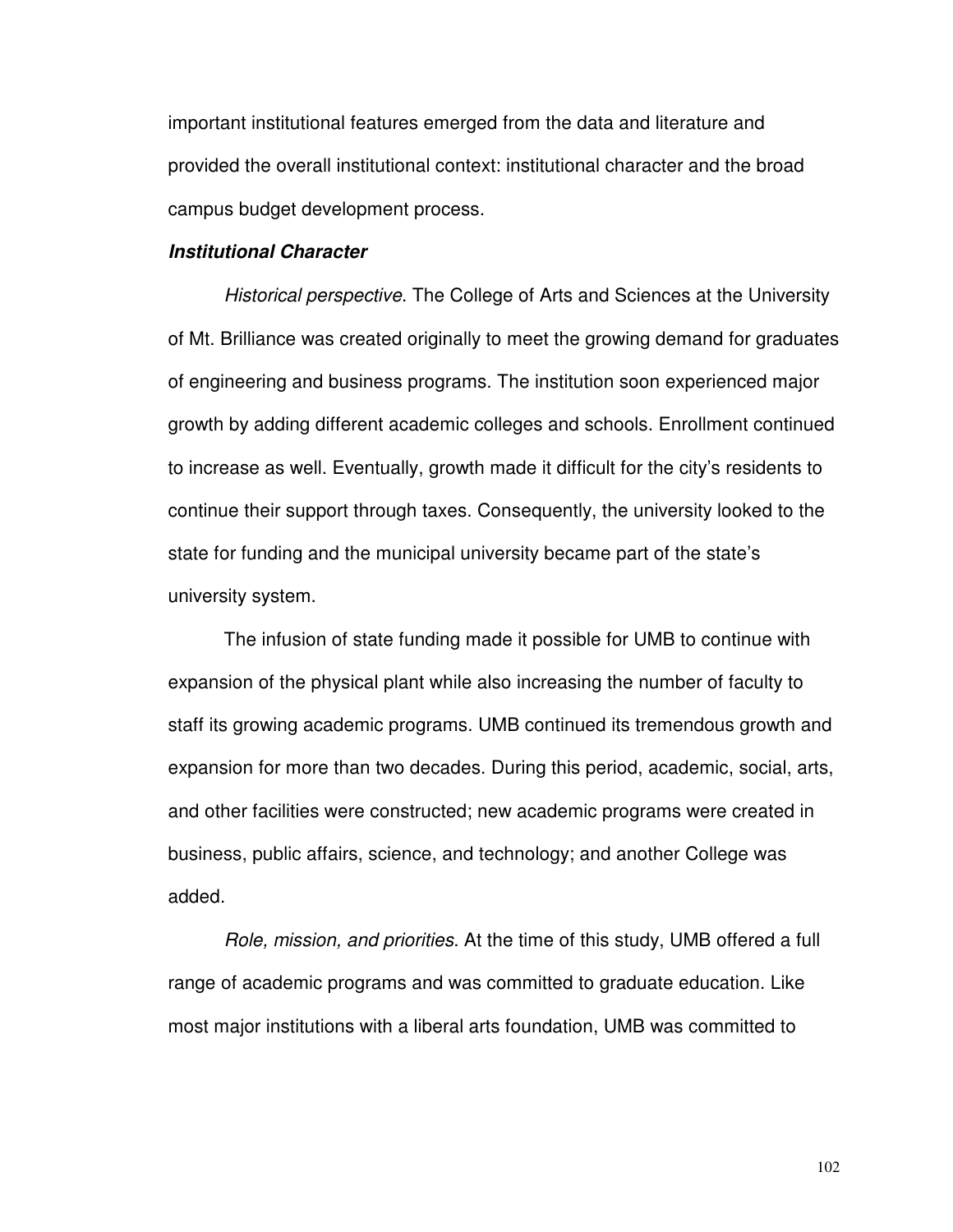excellent teaching; to research and creativity; and to providing service (University Catalog, 2001). The priorities of the institution were described in the institution's strategic planning and other documents. The priorities included, for example, (1) being student-centered, (2) being a model of academic excellence among higher education institutions, and (3) developing strong ties with the community (Name Omitted, personal communication, December 16, 2002).

 Enrollment. At the time of this study, the research site had a diverse group of students. While the majority of the students came from within a 100 mile radius of the city, one-third of the student population represented each state and more than 50 countries. The age distribution of the students reflected national trends. The research site had an even representation of students who enrolled directly after high school and adults who were beginning or returning to college. With the exception of one division, which experienced steady growth, all Colleges at the site had experienced enrollment fluctuations during the time period for this study: 1997-2002.

Collective bargaining. The research site engages in collective bargaining and is a chapter of the American Association of University Professors. The process for selecting department Chairpersons and faculty members is described in the Collective Bargaining Agreement (1999) for the institution. The Agreement states that Chairpersons "shall be appointed by the Board upon recommendation of the Dean of the College, after appropriate consultation with the faculty of the Department [sic], and with concurrence of the Chancellor and the President" (p. 12).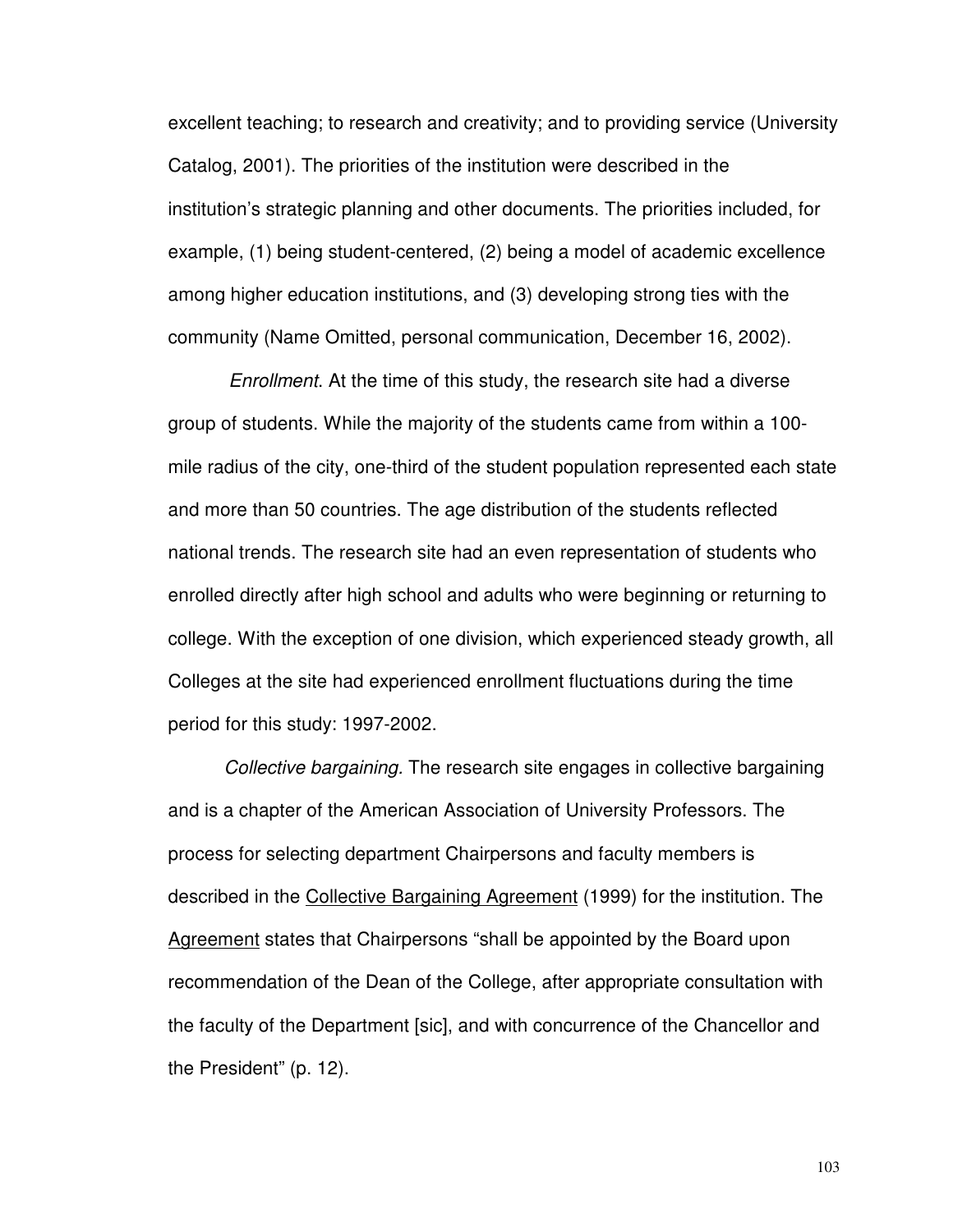According to the Vice Chancellor for Academic Affairs, a resignation, retirement, or a decision by the Dean to not renew an appointment as chair may trigger the process. The Vice Chancellor noted that departmental faculty evaluated academic Chairpersons every year. In addition, the Dean was required to "ascertain whether the chairperson continues to be acceptable to a majority" of the departmental faculty. In the end, however, the decision to not reappoint a Chairperson was the Dean's, indicating the power and importance of the Deans at UMB. There was no evidence in the data that indicated that the bargaining environment, selection process of the chairs, or the role of faculty in the evaluation of chairpersons contributed to the Chairs' choice of strategies. Further, the researcher did not pursue the influence of bargaining issues on the Chairs' strategies.

#### **Campus Budget Development Process**

 This section illustrates the formal annual budget process at the University of Mt. Brilliance (University System Budget Process Document, personal communication, June 26, 2001, p. 4). According to the Vice Chancellor, budgets were, "in almost all cases" developed "incrementally." The Vice Chancellor noted that the institution was concerned more with "the allocation of 'new money' [perhaps 5% of the budget] than with the use of the existing money [the other 95%]." The Vice Chancellor's assertion regarding the incremental nature of budgets at UMB was essentially consistent with the literature (Meisinger, 1994; Tucker, 1992; Wildavsky, 1979, 1988).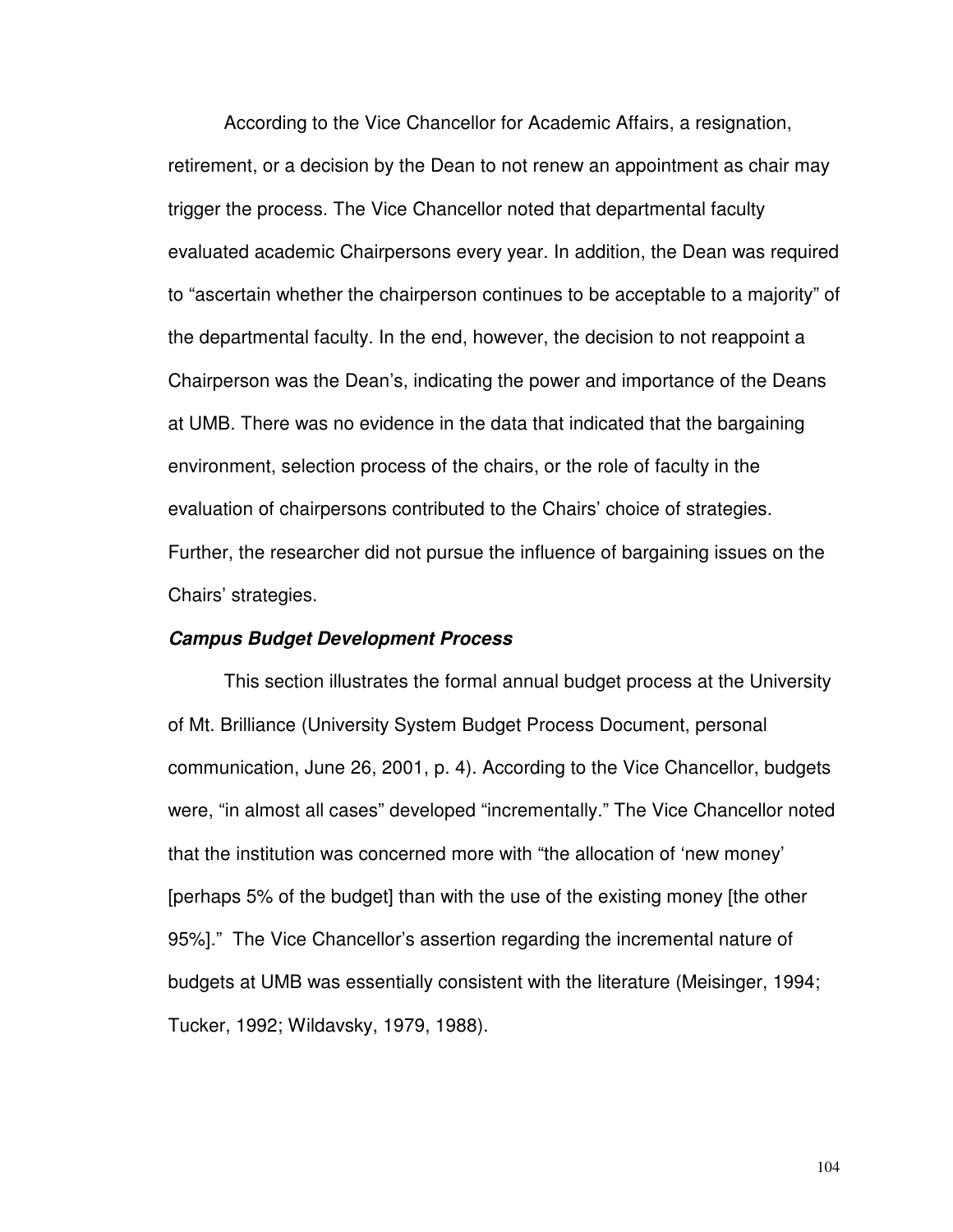Interviews with the Budget Coordinator revealed that "there was no separate budget process" for UMB. All institutions within the university system adhered to the system's framework for developing campus budgets. According to the Budget Coordinator, the budget process data reviewed by the researcher represented "a broad reflection of all [the] campuses." The researcher asked if UMB had planned to adopt its own internal institutional development procedures. Interestingly, the Budget Coordinator responded by noting that UMB did have its own internal procedures but the procedures "are not necessarily written policies." The Budget Coordinator added that although no manual explained how the budget development process was developed, UMB did "follow a process each and every fiscal year." This individual explained that UMB followed "the same routine" and "same procedures" each year for the budget process and request.

The researcher inquired about the availability of charts or graphs that illustrated UMB's budget development process, but the Budget Coordinator stated that none existed. Instead, this individual produced documents that explained the budget process (Name Omitted, personal communication, April 18, 2001). At the campus level, the role of the Budget Coordinator was characterized as "very restrictive" because development of the budget was "handled at divisional levels." The Budget Coordinator revealed that "behind-thescene activities" might have occurred. When asked for some examples, the individual reported that the Budget Coordinator had no involvement in budget decisions or issues related to budget allocations. The Budget Coordinator added that the primary concern for this office was whether or not the Vice Chancellors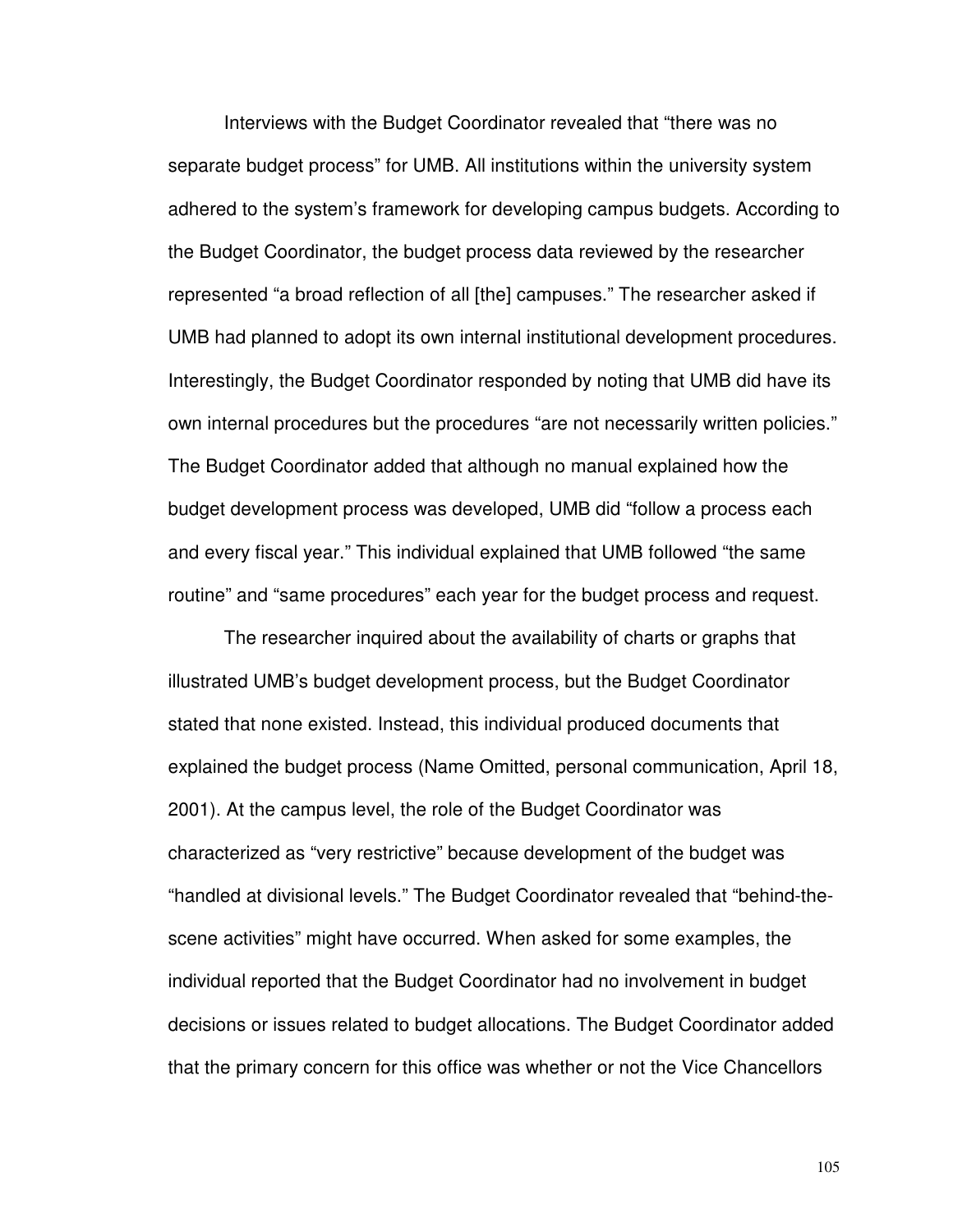"approved transactions that are consistent with policies, procedures, and guidelines."

The literature on budget processes in higher education suggests that the different phases of system-wide budget cycles and the campus' budget process provide decision points and multiple opportunities for Chairs to influence the budget process (Meisinger, 1994; Pfeffer, 1981; Tucker, 1992). The processes and the phases below sensitized the researcher to those different decision points and opportunities the Chairs in this study had to develop and deploy their strategies.

Annual operating budget process for the state university system. The documentary data collected from the Budget Coordinator at UMB were complex and detailed. The following is a descriptive summary of the annual operating budget process for the state university system. The process had two major periods of budget activity: February through March and April through October.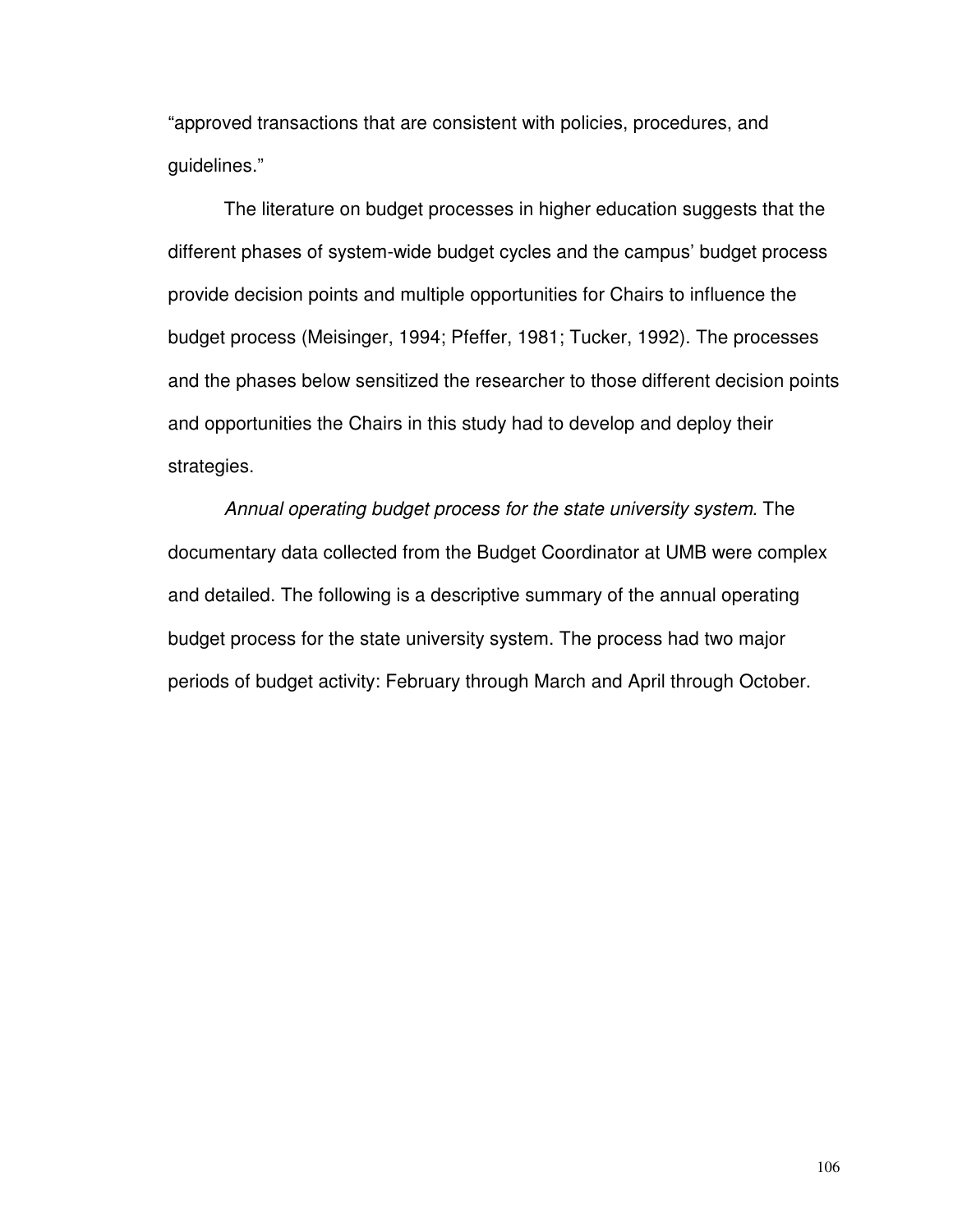# Figure 2

# A Summary of the Annual Operating Budget Process

# for the University of Mt. Brilliance State University System

| <b>Timeline</b>                                                                       | <b>Activities</b>                                                                                                                                                                                                                                                                                                                   |  |  |  |
|---------------------------------------------------------------------------------------|-------------------------------------------------------------------------------------------------------------------------------------------------------------------------------------------------------------------------------------------------------------------------------------------------------------------------------------|--|--|--|
| February - March                                                                      | Central administration put together a working schedule for the Budget<br>Development Process and distributed the schedule to each campus.                                                                                                                                                                                           |  |  |  |
| April                                                                                 | President's Council reviewed Operating Budget Requests that were<br>submitted by the central administration. These requests were discussed<br>earlier in this chapter.                                                                                                                                                              |  |  |  |
| May                                                                                   | Revised Revenue Estimates were due to central administration. These<br>estimates were based on the state-aided budget. The state aided<br>budget included the following categories:                                                                                                                                                 |  |  |  |
|                                                                                       | President's Council discussed funding initiatives. These initiatives<br>became operating expenditures for the research site after consideration<br>of revenue projections. Lists were compiled, consolidated, and<br>prioritized then distributed to the system President and Provost who, in<br>turn, selected items to be funded. |  |  |  |
|                                                                                       | The budget base was finalized.                                                                                                                                                                                                                                                                                                      |  |  |  |
|                                                                                       | Salary requests were reviewed and approved by the President.                                                                                                                                                                                                                                                                        |  |  |  |
|                                                                                       | President's Council approved tentative Operating Budget Guidelines.<br>These Guidelines were prepared by central administration and based on<br>the approved budget from the Legislature. The budget was received by<br>the Council in May during even years and June during odd years.                                             |  |  |  |
| July                                                                                  | General Operating Budget documents were prepared. These<br>documents included dollar and Full-time equivalent (FTE) schedules,<br>departmental budget listing, salary listing, and personnel roster.                                                                                                                                |  |  |  |
| August                                                                                | No budget activity was listed.                                                                                                                                                                                                                                                                                                      |  |  |  |
| October                                                                               | Department of Administrative Services' supplemental forms were due to<br>central administration for submission to the statehouse.                                                                                                                                                                                                   |  |  |  |
| Source: University Budgeting Process, personal communication, April 18, 2001.         |                                                                                                                                                                                                                                                                                                                                     |  |  |  |
| The researcher believes that embedded in the above state university budget            |                                                                                                                                                                                                                                                                                                                                     |  |  |  |
| process are 12 budget development phases that are consistent with descriptions        |                                                                                                                                                                                                                                                                                                                                     |  |  |  |
| of budgeting formulation for public institutions in the literature (see, for example, |                                                                                                                                                                                                                                                                                                                                     |  |  |  |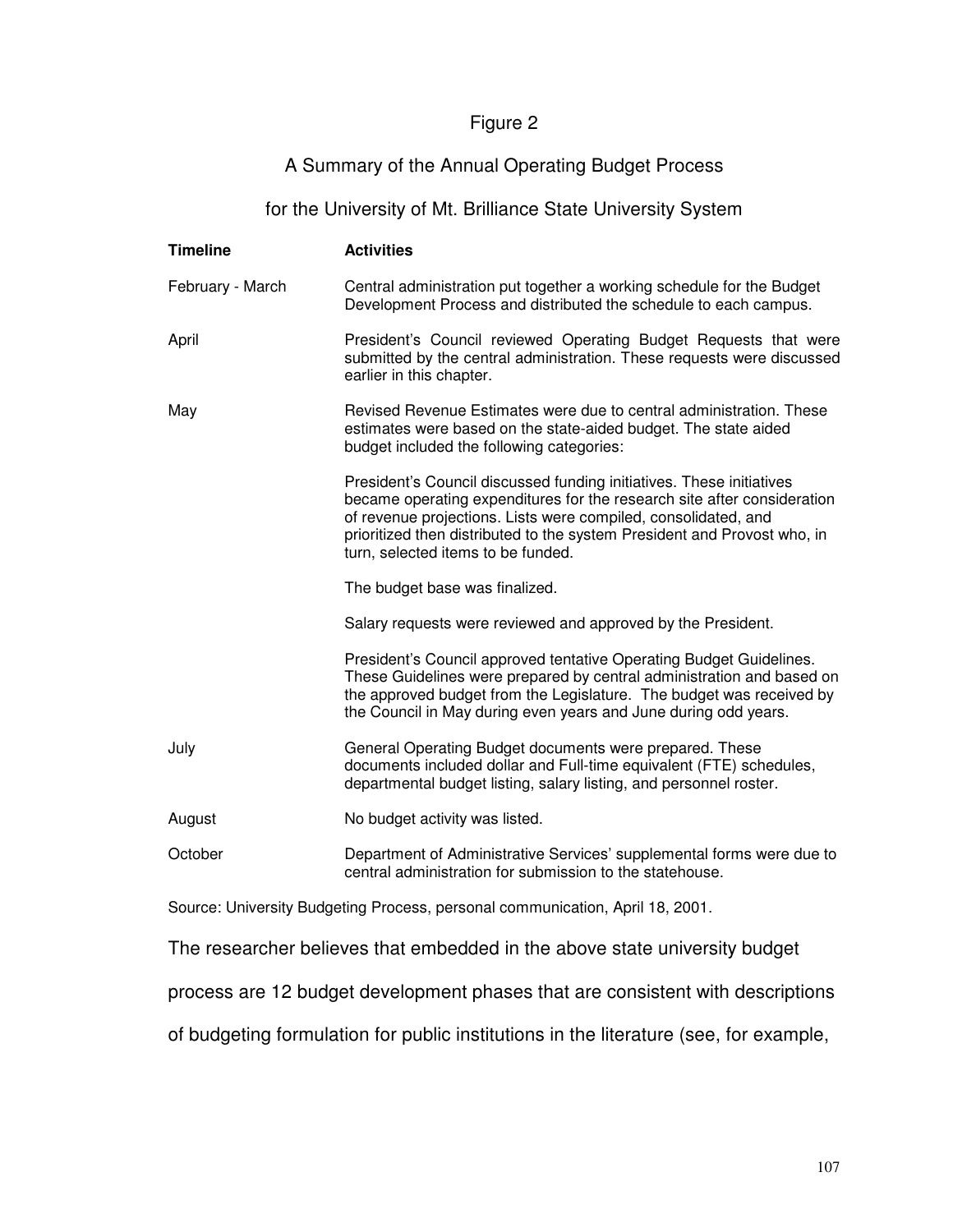Meisinger, 1994). Figure 3 below identifies the phases of the budget cycle that are unique to the university system for the state.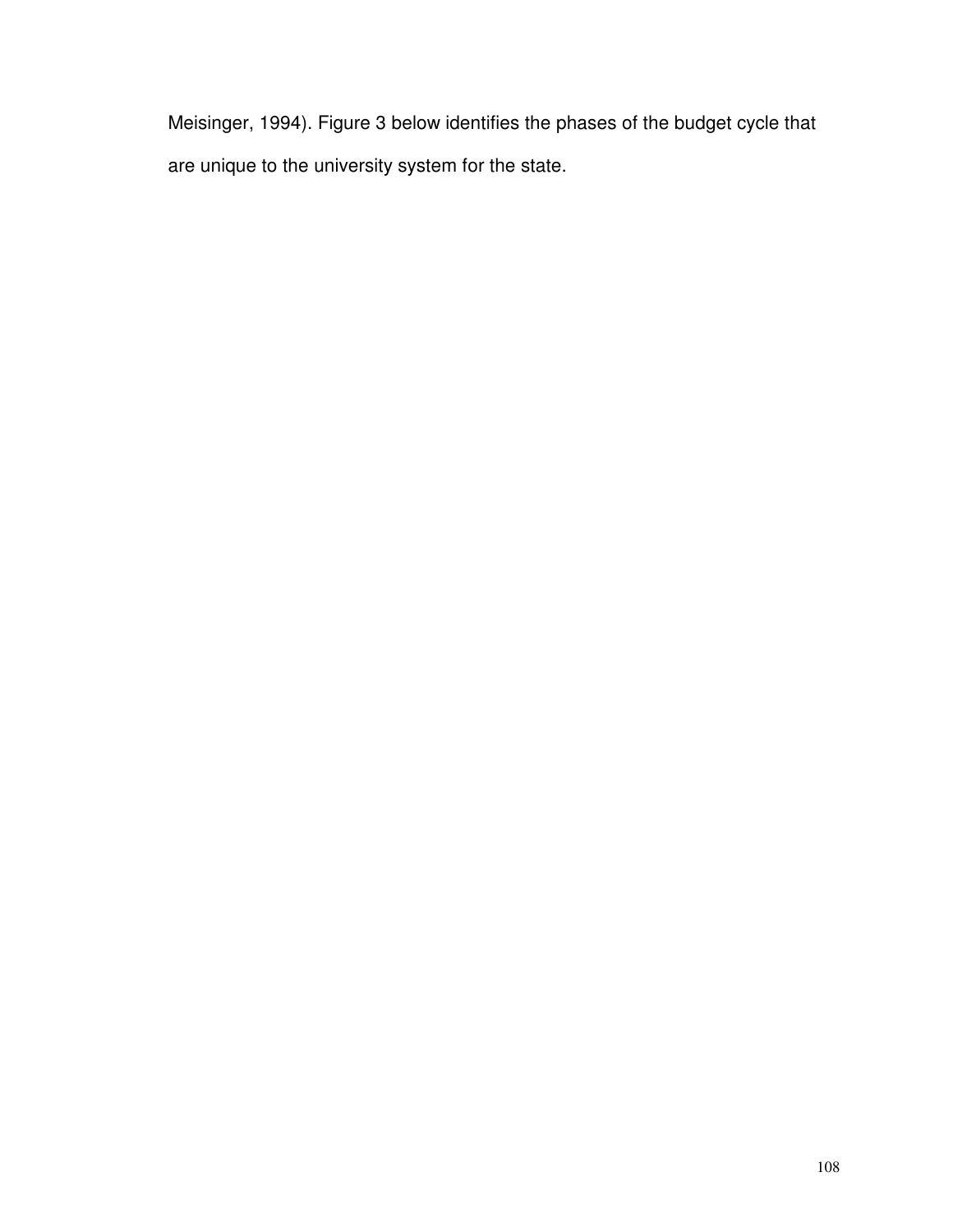# Figure 3

| A Summary of the Phases of the System-wide Budget Cycle |
|---------------------------------------------------------|
|---------------------------------------------------------|

| <b>Phases</b>                      | <b>Summary Explanation</b>                                                                                                                                                                                                                                                                                                         |
|------------------------------------|------------------------------------------------------------------------------------------------------------------------------------------------------------------------------------------------------------------------------------------------------------------------------------------------------------------------------------|
| Phase 1: Information dissemination | This phase occurred between February and<br>March. The information on budget schedules<br>and requirements were prepared by central<br>administration for the state university system<br>and distributed to each campus.                                                                                                           |
| Phases 2 and 3: Training           | Phases two and three involved training that was<br>related to the budget process. The training<br>occurred between February and March and<br>again in April. Training focused on ensuring that<br>new and veteran personnel were aware of any<br>new procedures or requirements associated<br>with the budget development process. |
| Phase 4: Executive Review          | This phase involved an executive level review<br>where the President's Council reviewed the<br>operating budget requests submitted by UMB's<br>Chancellor. This phase occurred in April.                                                                                                                                           |
| Phase 5: Data Collection           | Phase five involved the collection of non-salary<br>data where the state university system office<br>collected and reviewed revised revenue<br>estimates based on the state-aided budget.<br>This phase occurred in May.                                                                                                           |
| Phase 6: Prioritization            | Phase six was prioritization of the budget<br>requests by the President's Council before the<br>requests were submitted to the system<br>President and Provost for final funding<br>decisions. This phase occurred in May.                                                                                                         |
| Phase 7: Budget Finalization       | The budget request was finalized during this<br>phase which occurred in May.                                                                                                                                                                                                                                                       |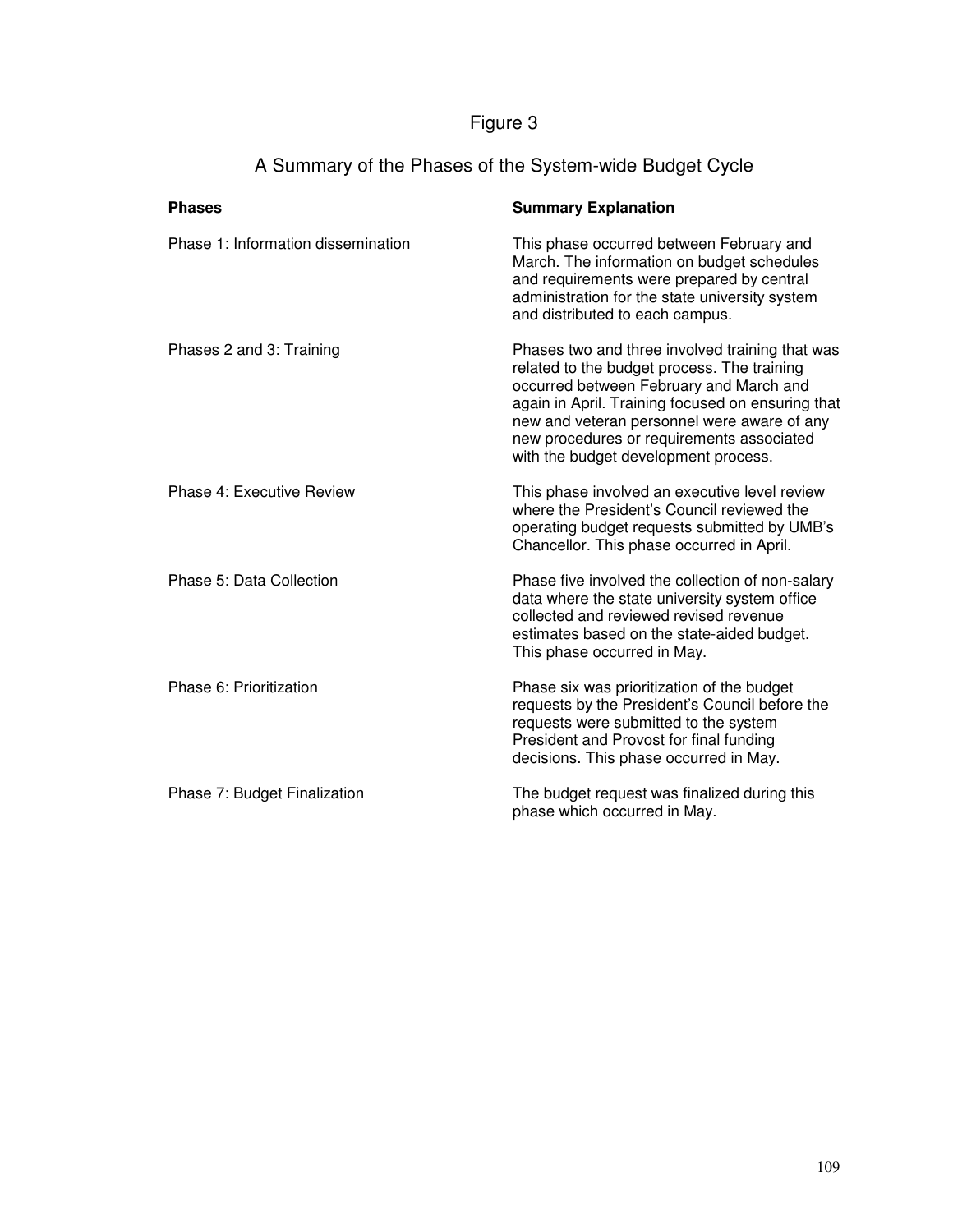## Figure 3 Continued

| A Summary of the Phases of the System-wide Budget Cycle |
|---------------------------------------------------------|
|---------------------------------------------------------|

| <b>Phases</b>                                       | <b>Summary Explanation</b>                                                                                                                                                                                                                                                           |
|-----------------------------------------------------|--------------------------------------------------------------------------------------------------------------------------------------------------------------------------------------------------------------------------------------------------------------------------------------|
| Phase 8: Salary Decisions                           | Salary data were submitted, reviewed and<br>acted upon. This phase involved the<br>consideration of salary data for administrators<br>at the Deans' level and above. Data were<br>submitted to and approved by the President<br>and Board of Regents. This phase occurred in<br>May. |
| Phase 9: Tentative Approval of Budget<br>Guidelines | Phase nine involved the tentative approval of<br>operating budget guidelines which were<br>prepared by the state university system office<br>and was based on the approved Budget from<br>the Legislative Body.                                                                      |
| Phase 10: Data Entry                                | Phase ten involved data entry. Salary and other<br>data were entered into the budgeting system.<br>This phase occurred in June and July.                                                                                                                                             |
| Phase 11: No Activity                               | This phase occurred during August when there<br>was no budget activity identified in the timeline<br>data.                                                                                                                                                                           |
| Phase 12: Internal Processing                       | Internal processing involved releasing faculty<br>data to be entered into a larger budget<br>database. This phase also involved submitting<br>administrative forms to the system office,<br>which, in turn, submitted the forms to the<br>Statehouse.                                |

Source: University Budgeting Process, personal communication, April 18, 2001.

A "bottom up" process for requesting resources. This is the final segment of the discussion on the campus' budget development process. The budget documentation data provided by the Budget Coordinator illustrated a "bottom up" approval process for the institution's operating budget. The approval process seemed to be related to the development of the operating budget *after* resources were allocated to the campus. That is, after the campus received its budget appropriation from the state, the approval process began at the campus level and provided opportunities for the Chairs in this study to request resources for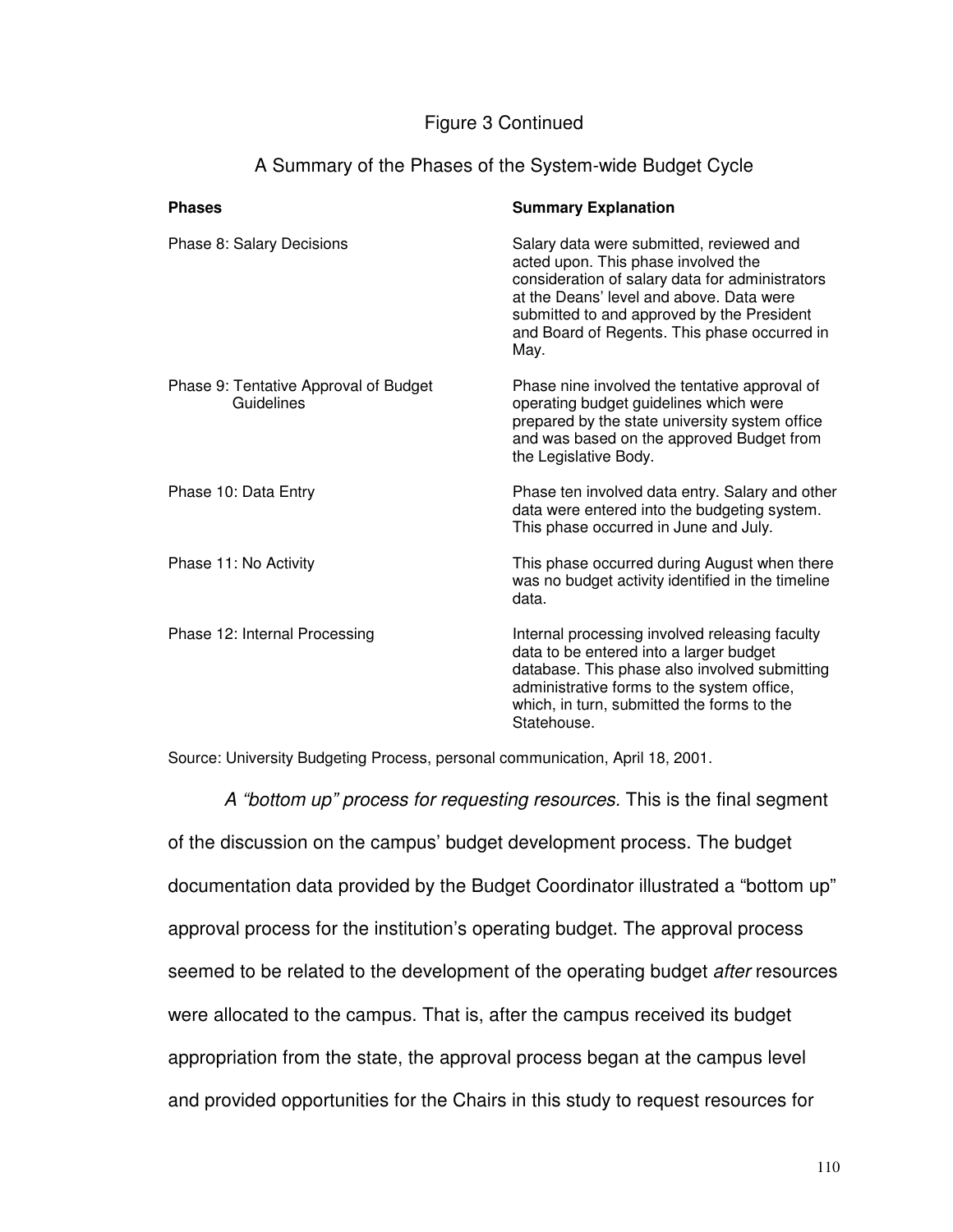their budget priorities. The following represents how the different units requested campus resources. The "bottom up" process also represented decision points and opportunities for the Chairs to influence allocation decisions.

The first broad phase of the campus level budget process called for the Chairs to submit their budget requests. Although the Budget Coordinator explained earlier that the budget process documentation given to the researcher "[was] not really clear that the Chairs [were] involved" in the budget development process, the budget request process at UMB began with the Chairs approving their departmental priorities. It is during this part of the process where the Chairs were expected to apply their skills and knowledge of departmental strengths, College priorities, and institutional goals to build a strong case for their requests.

The second broad phase of the campus budget process was the deliberation phase. It is during this phase of the process where, because of their authority and responsibility for their areas, the Deans of the Colleges received, considered, and acted on the Chairs' budget requests in accordance with priorities for their Colleges. According to the Vice Chancellor, budget discussions and decisions "are made in the Deans Forum, or possibly in the Academic Deans Council." The Deans Forum was composed of the academic Deans, the administrative Deans, and the Associate or Assistant Vice Chancellors in Academic Affairs. By contrast, the Academic Deans Council was smaller since it was a subset of the Deans Forum. In this phase, the Chairs had conferences with the Dean to make their case for resources.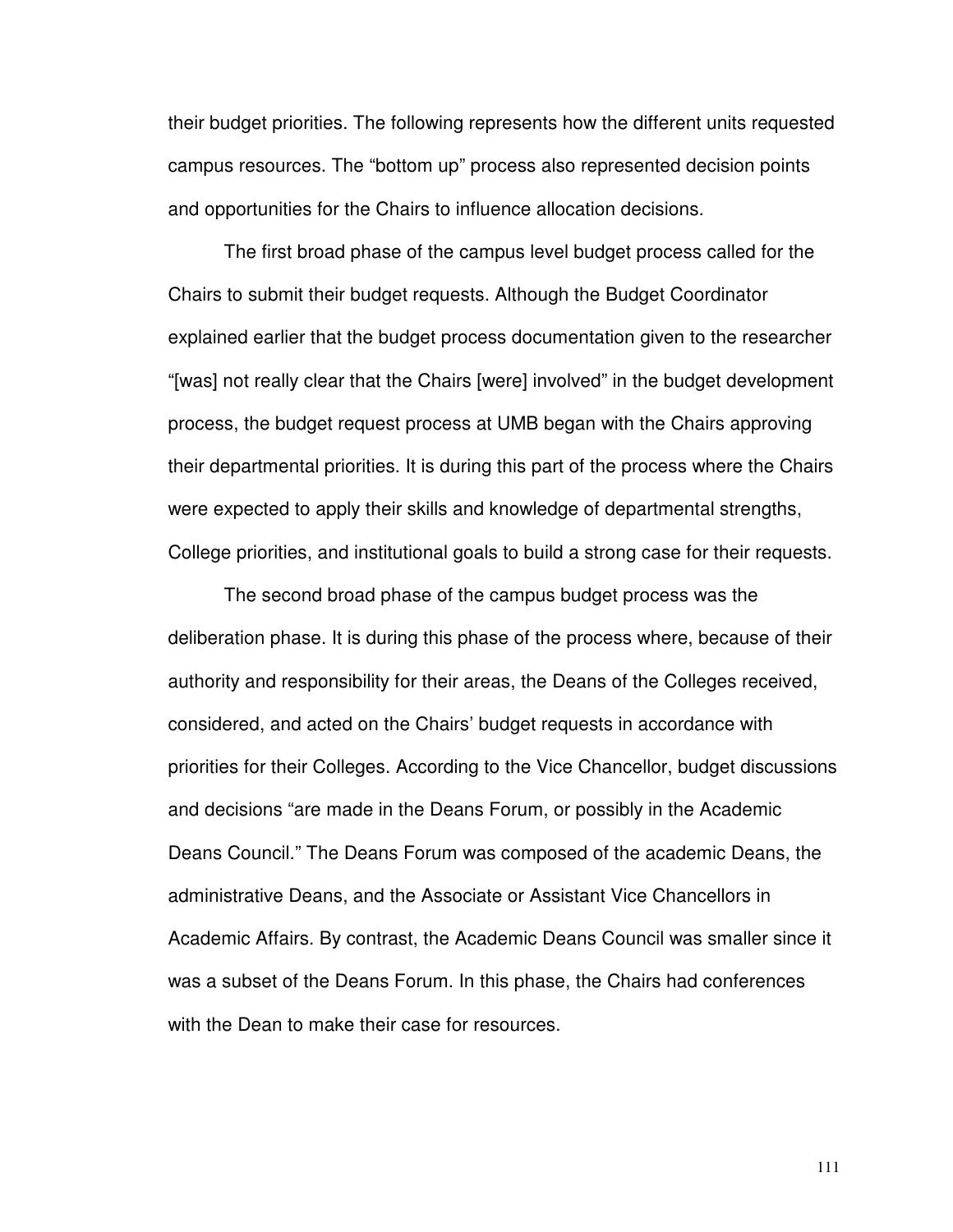Regarding the decision-making power of the Deans' Council and the Deans' Forum, the Vice Chancellor noted that "all aspects of the proposed budget changes [e.g., allocation, reallocation, use of special funds such as technology fees] and applications for central funds [e.g., from University Foundation grants] were discussed and decided at these meetings." Additionally, the Vice Chancellor authorized the Deans to target opportunity hires. Noting that the Deans "are much more powerful" at UMB than at his previous institutions, the Vice Chancellor commented that, at UMB, "the Dean has great latitude in moving money from one category or department to another [category or department]."

The third broad phase of the campus level budget process was consideration of the Deans' budget requests at the Vice Chancellor's level. The Vice Chancellor of Academic Affairs received, considered, and acted upon budget requests submitted by the Deans based on institutional and system-wide budget priorities.

The fourth and final phase of the campus level budget process was the review of aggregated budget requests from the Vice Chancellor. The Chancellor provided the final level of authority at the campus level before submitting the institution's budget to the President of the system.

Finally, the university system's President and his/her Council provided the highest level of approval on all budgets. During the interview with the Budget Coordinator, the researcher learned that the budget for UMB largely depended on how the system President allocated resources to the different institutions. At the time of the interview, the UMB was "anxiously waiting" for the President's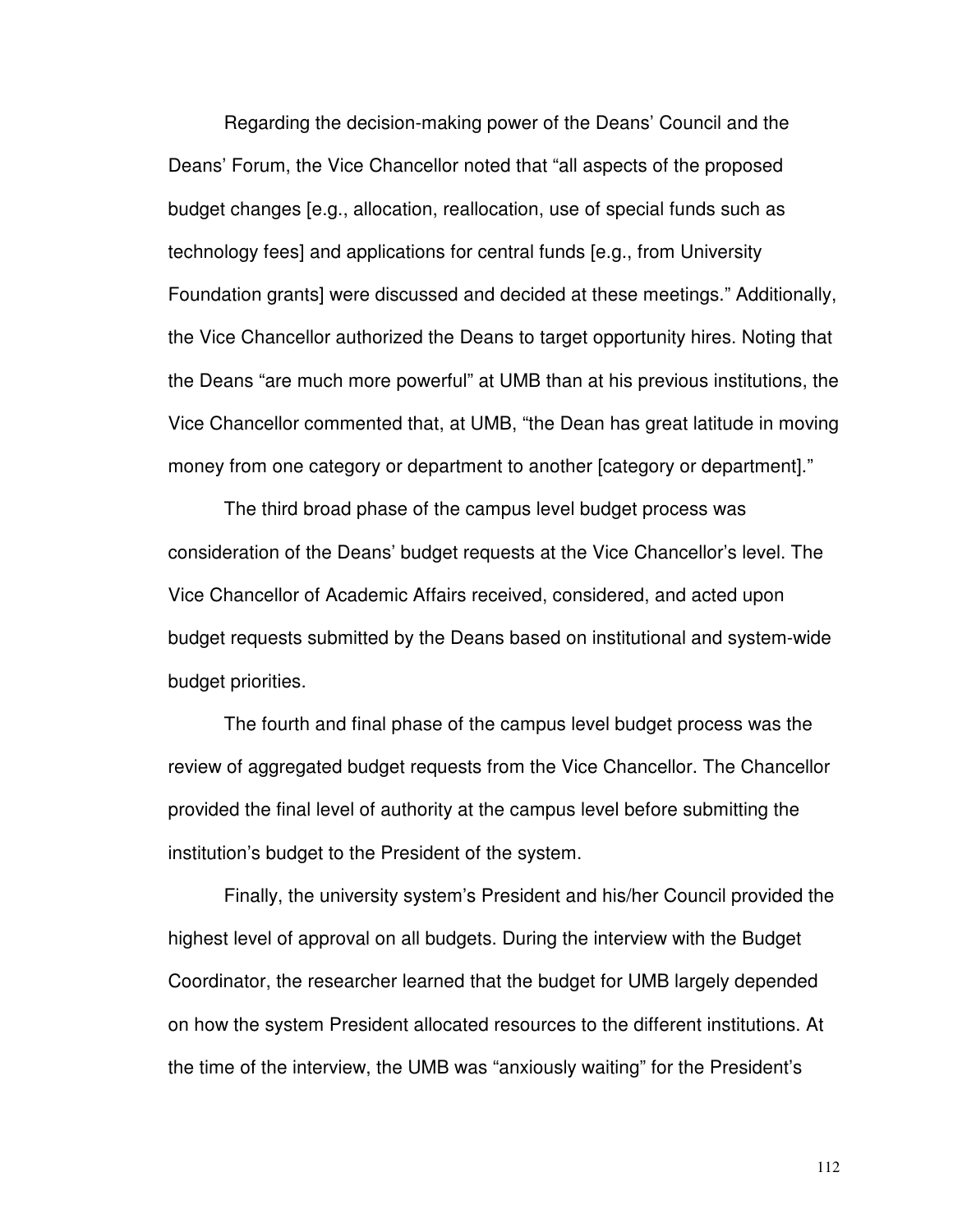allocation. In the past, the President allocated resources for specific activities on the different campuses, e.g., "salaries, health insurance, new building renovation." But now, each campus received a lump sum of dollars to expend in accordance with institutional priorities. According to the Vice Chancellor for Academic Affairs, "Upon receiving the dollars, UMB examined its priorities and made allocations accordingly."

#### **Summary and Implications**

This chapter discussed environmental and institutional contexts that could potentially influence the strategies the three exemplary academic department Chairpersons might choose to secure campus resources for their departments. Awareness of environmental and institutional context is important because awareness enhances one's understanding of why the exemplary Chairpersons may develop certain strategies, exert certain political resources, and target particular individuals to influence to secure campus resources. Knowledge of legislative and institutional priorities can be a power base expended when necessary to increase the chances of successfully garnering resources. The data collected for this section suggests that while annual budget increases may be incremental in nature, opportunities to secure alternative campus resources through campus-based grants (e.g., technology fees) are present.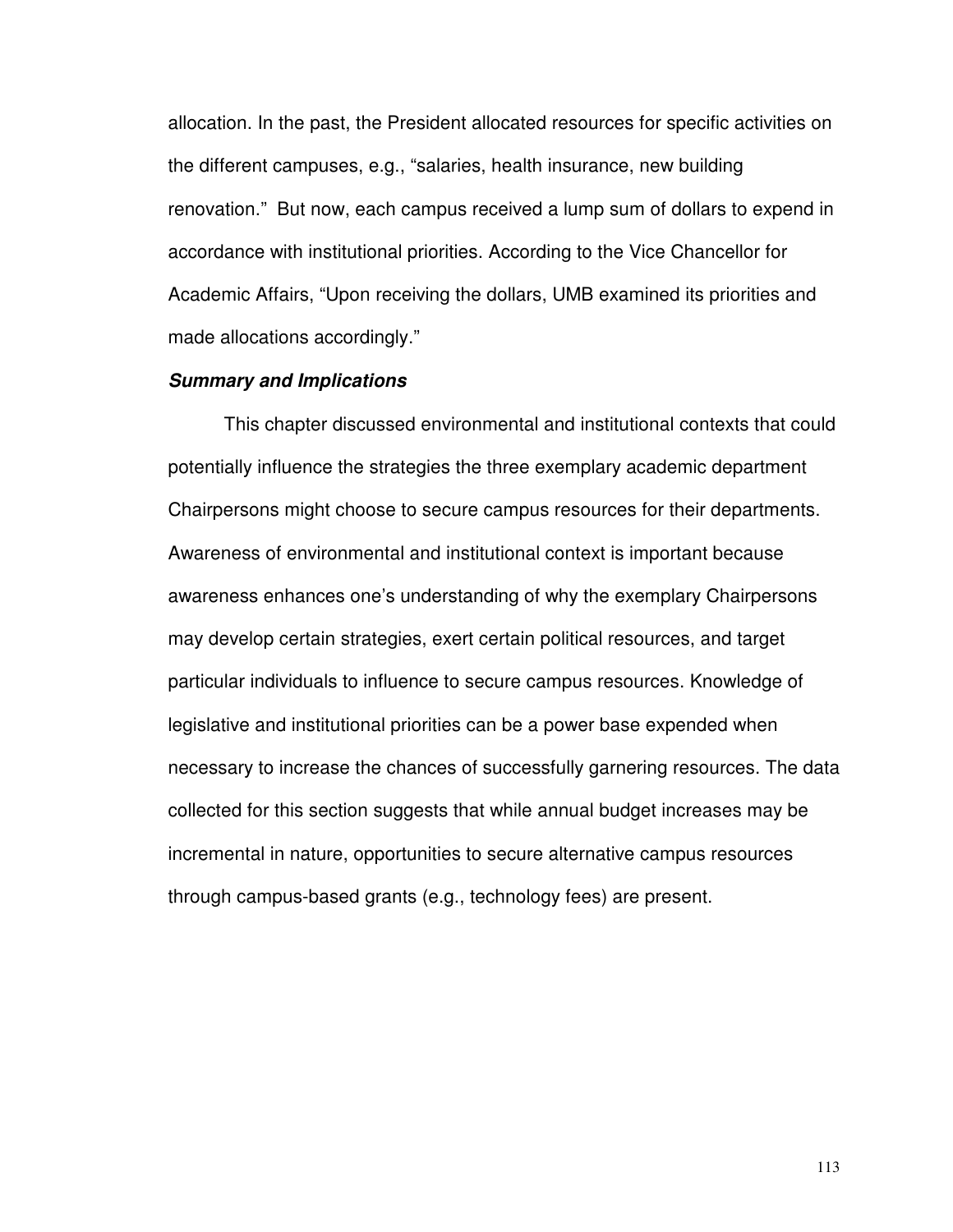## **CHAPTER V**

#### **CASE 1: SOCIOLOGY-ANTHROPOLOGY CHAIRPERSON**

[This Chair's] success has been in building up [the] department through the use of minority opportunity lines…So much of our budget is tied up in personnel. Any Chairperson who can add lines to [the] department is certainly a great success in terms of getting internal funds that way.

- Excerpt from faculty informant

This case is a description and analysis of this Chair's efforts to secure favorable allocations from the Dean of the College to support the department's academic priorities. The case narrative that follows explains how the Chair developed and advanced proposals.

#### **Actors**

Three broad categories of actors emerged from the interview data: Chairpersons, primary authorities, proximate players. The actors are described in terms of their positions in the organization.

#### **Other Chairpersons**

This Chairperson valued the opinions of other Chairs in the College. The individual appreciated the other Chairs' limited resources as well since the entire university suffered from reduced appropriations from the legislature. As the Chair developed requests for additional faculty lines, efforts were made to reach across departmental boundaries to get ideas from, and to forge relationships with, other Chairpersons, especially those who wanted faculty lines but did not have resources for securing the positions. Working with Chairpersons in similar circumstances was both a priority and a key to achieving the goal of additional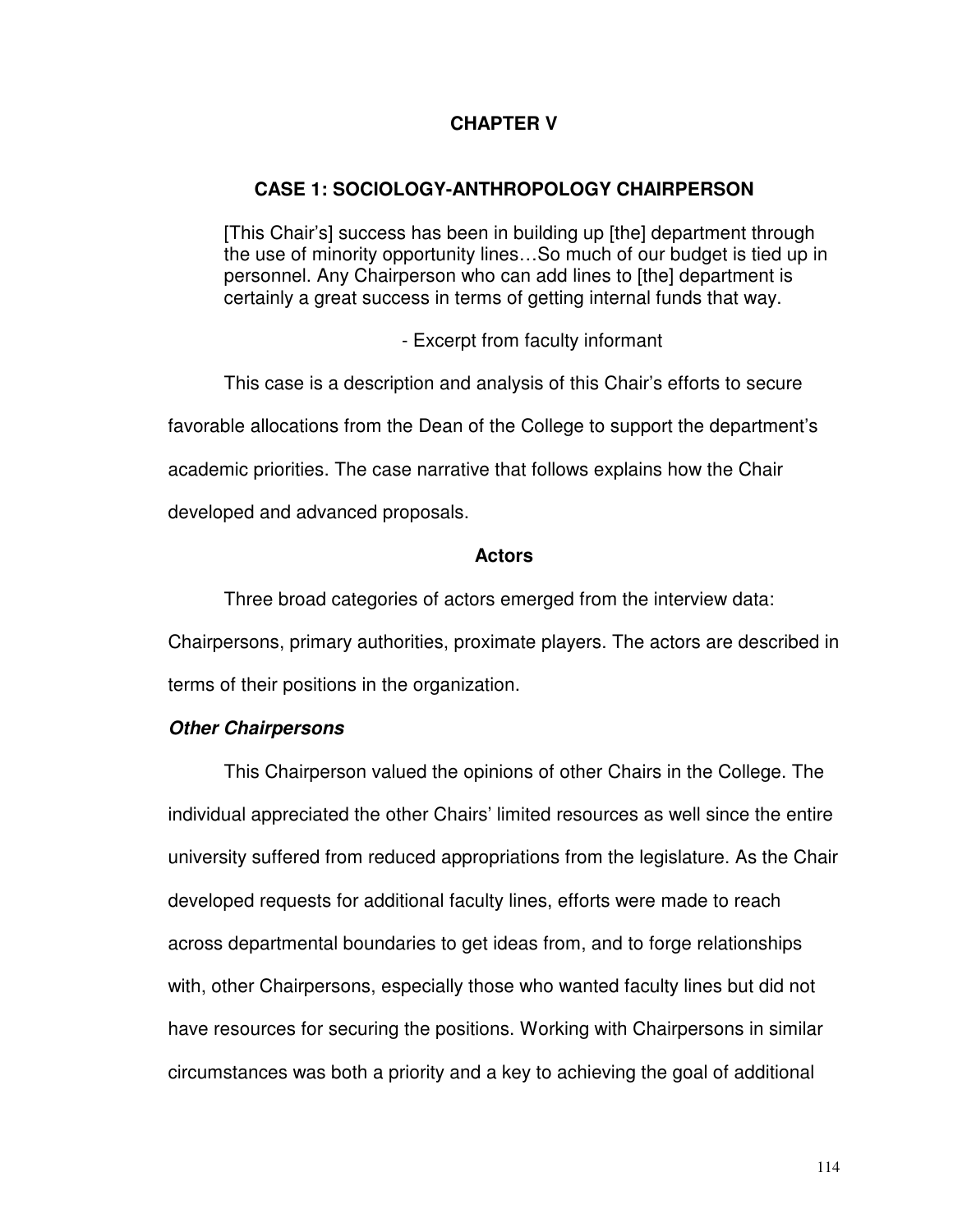faculty lines. This Chair valued and leveraged cooperative relationships with other Chairs because similar relationships contributed to past successes at securing resources. "You gotta be on board with other Chairs if you plan to cooperate with one another," the Chair stated during the interview. The individual did just that. This Chair got "on board" with other Chairs and began developing joint academic appointments with other departments.

The joint academic appointments were developed with other departments that shared similar academic interests and an authentic commitment to hiring more minority faculty in response to the institution's commitment to diversity. The Chairperson reported believing that success at securing resources was based, in part, on having "strong support from the Dean" and other Chairs with whom the joint appointment was being made.

#### **Primary Authorities**

The Dean of the College. This campus official was a key player in this Chairperson's success. Informants in the budget office, the Vice Chancellor, the former Dean, and the Chairperson indicated that the Dean controlled the money in the College and had full authority to decide how the resources were allocated throughout the College. The Dean explained, however, that consultations often occurred with advisory councils in the College prior to making academic and budget decisions. The Dean possessed detailed knowledge of institutional budget priorities and authority over the College's purse strings. Therefore, the Dean became the primary target of this Chairperson's influence.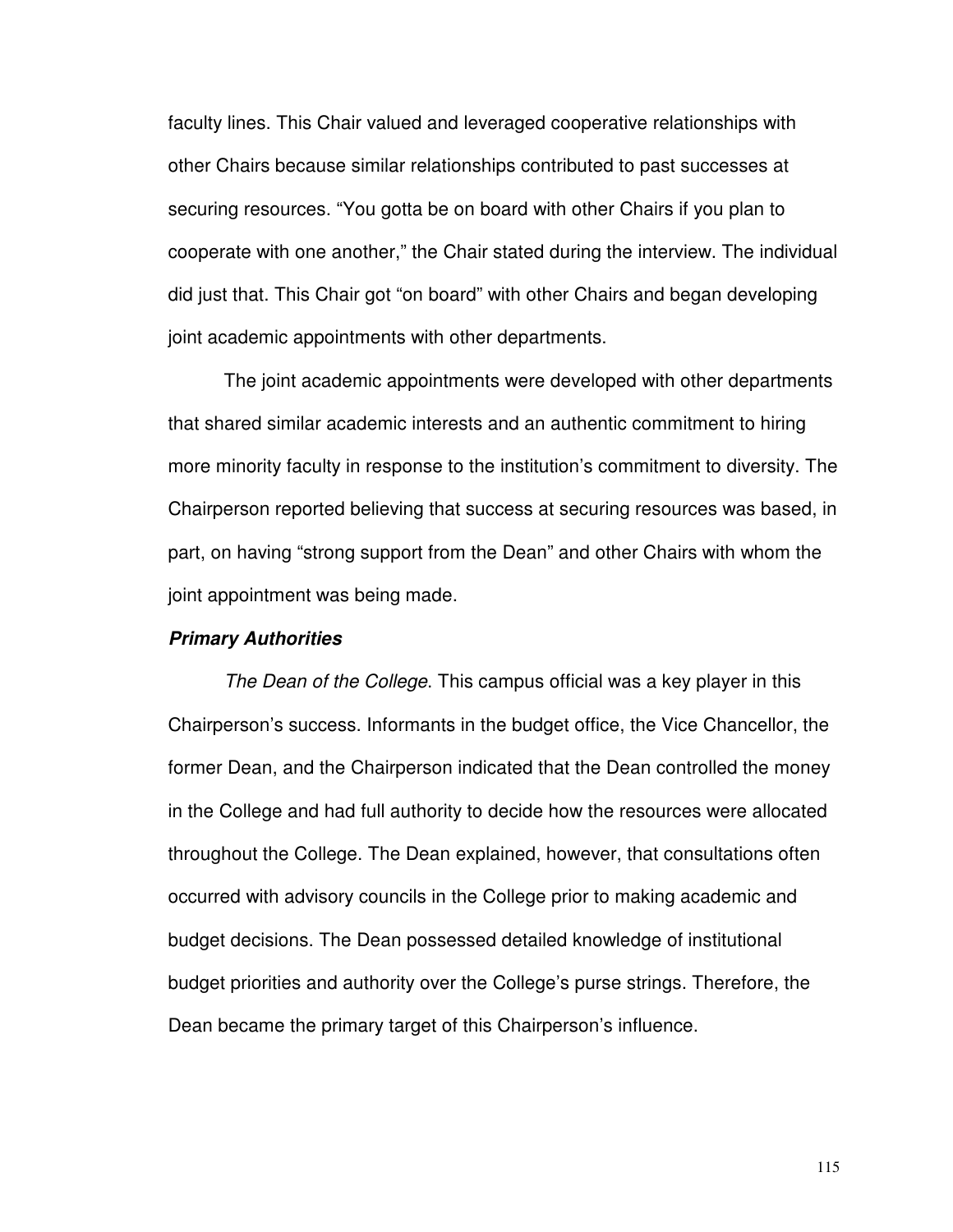The Dean was a major influence on this Chairperson's budget strategies. The Dean's office received, processed, considered, and made decisions regarding "who got what" and "how much" of the campus resources through the annual budget process; that is, the Dean determined which Chairpersons received resources to fund their specific requests. The Dean was the gateway to and the guardian of the resources this Chairperson needed to achieve faculty hires. Where campus allocations were concerned, the proverbial buck stopped with the Dean. As this Chairperson prepared budget requests, consultations with the Dean occurred regularly. The Chair's behavior was driven by the common knowledge that the Dean "had the money and the purse strings."

To ensure that chances for getting resources were protected, this Chairperson confessed to making sure that tension with the Dean was not created because tension with the Dean might have an adverse effect on getting initiatives funded. For example, this Chairperson observed, "[I] had to work with the Dean…[because]…I won't get far if [I'm] in conflict [with him]." The Dean was the key. Maintaining a positive, strong relationship with the Dean could lead to additional resources for the department. Developing proposals that would appeal to the Dean was important for this Chair's success.

The Dean was the primary target of influence for another reason. As the former Dean of the College noted, the Dean, as a campus official, was in a position to know what institutional budget priorities existed and how those priorities affected campus decision-making. One budget priority was hiring more minority faculty as part of an institutional commitment to diversity. Armed with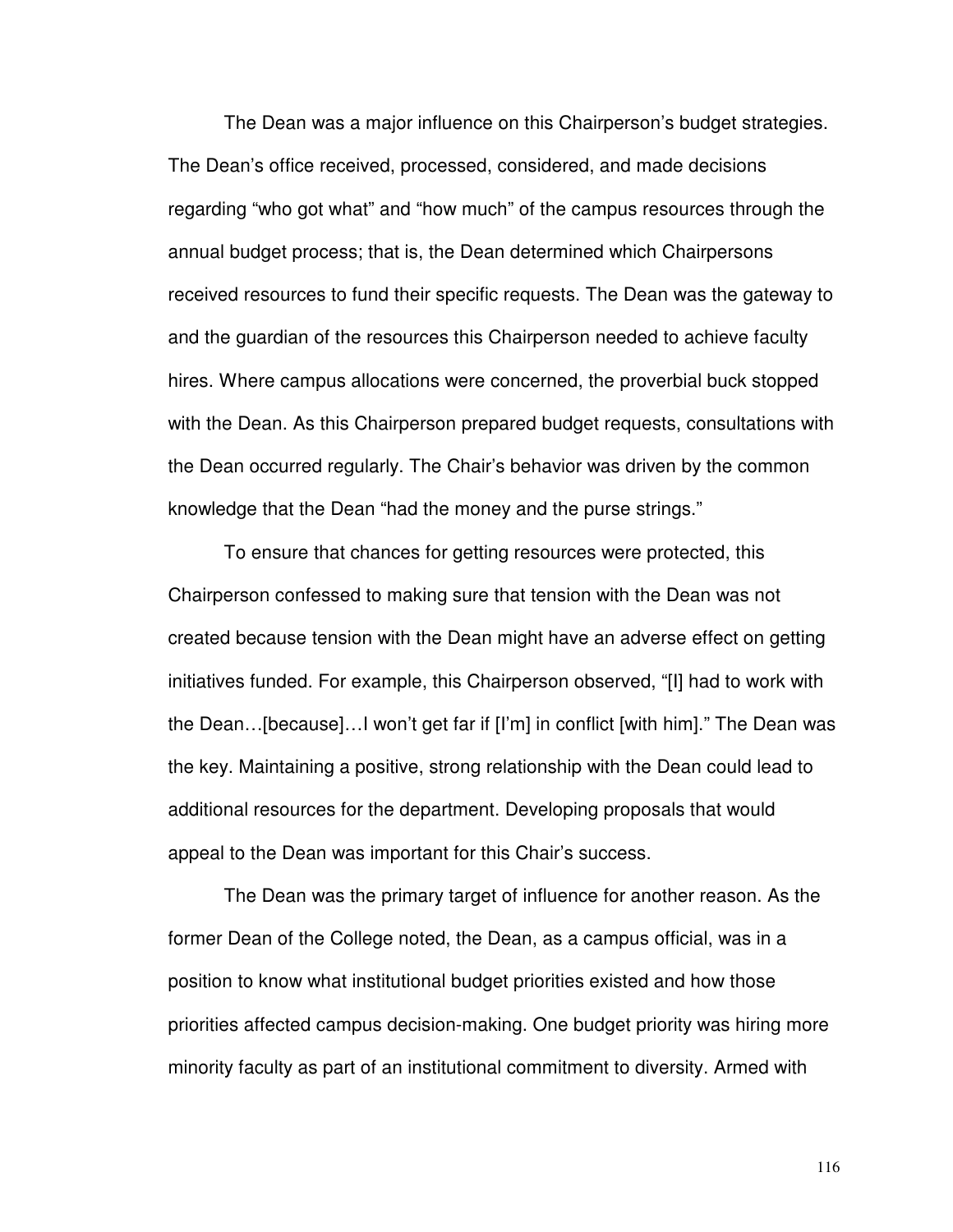this knowledge of institutional budget priorities and a reputation for having one of "the most diverse faculty" in the university, this Chairperson focused budget requests on an institutional commitment that the Dean was eager and able to support: diversity hires. During interviews, this Chair reported having "very strong support from the Dean." Interviews with informants did not produce any evidence that contradicted this Chair's impression of the Dean's support.

The Vice Chancellor for Academic Affairs (VCAA). This campus official was the Dean's boss. The VCAA indicated that, in part, his role was to "support or reject decisions made by [the Dean]". Although the formal institutional authority and decision-making powers of the VCAA to allocate resources and to act on requests from the Deans made him a primary authority for this study, he was not involved in this Chairperson's budget requests. However, the VCAA agreed to meet with the Chairperson to talk about department-wide issues and initiatives. While the VCAA did not have direct decision-making authority over allocations for academic departments, the Chairperson reached out to the VCAA so he could "know what's happening in the department." The Chair added, "You never know, [what we do in the department] might come up when he meets with my Dean." As a courtesy and out of respect for institutional protocols, the Chairs did not meet with the VCAA without first letting the Dean know. The Dean indicated that he knew of the meetings with the Vice Chancellor so he did not view the meetings as an end-run around him. According to the Dean, "I know [the Chair] meets with the Vice Chancellor. It doesn't bother me. [The individual] talked to me first. And I don't see it as going around me. It's fine."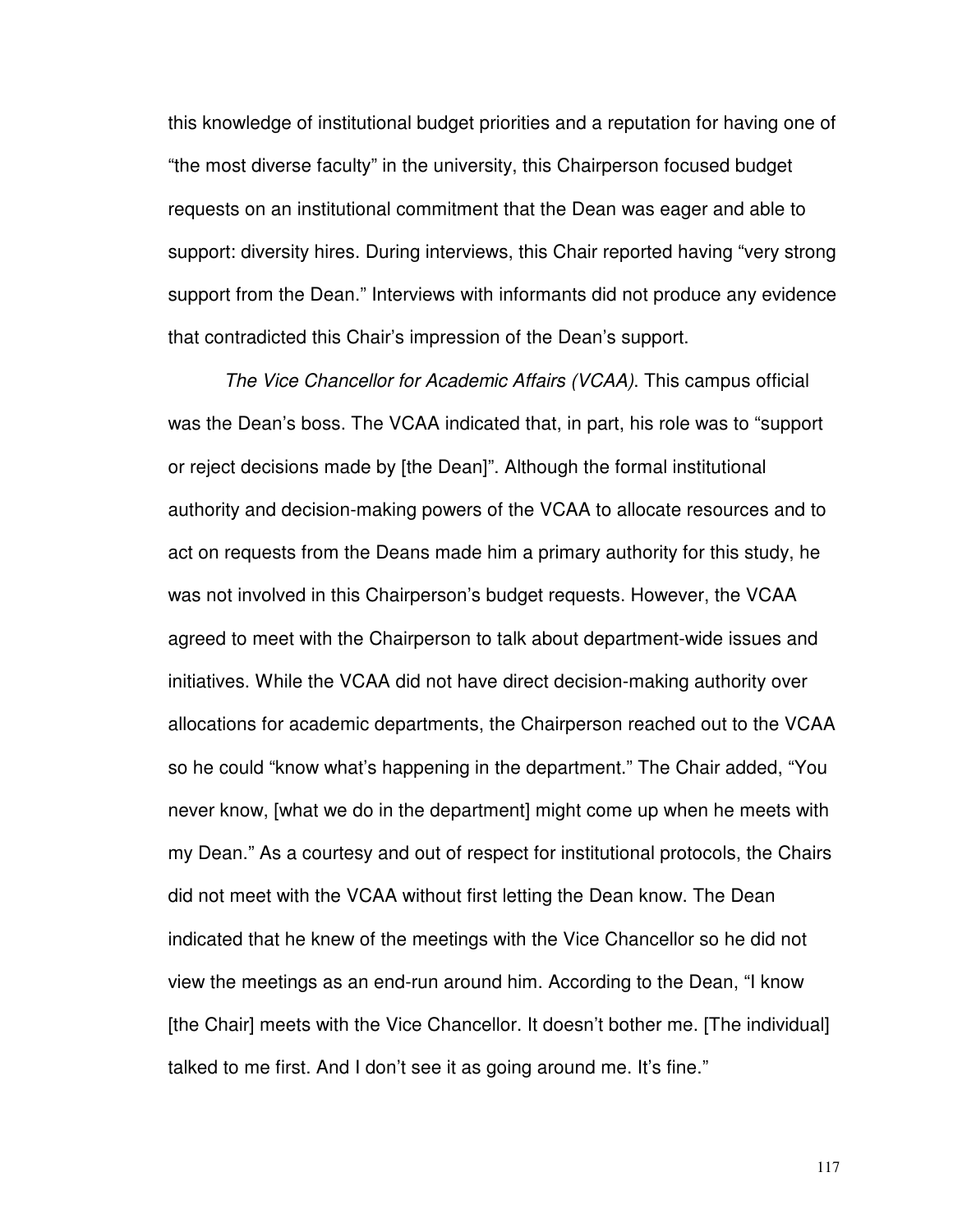Interview data from this Chairperson and the VCAA confirmed that the VCAA was not privy to this Chairperson's budget requests or influence efforts to secure resources. The VCAA could neither identify nor verify the Chairperson's targets of influence. Any effort to influence the VCAA was indirect and based on the VCAA's relationship with the Dean and the Chairperson's knowledge that "Deans compete to get funds from the Vice Chancellor." The VCAA could support or reject the Dean's budget for the College, which might affect the Chairperson's proposals. If the Dean had not secured the funds to support the faculty hires from the VCAA, the Chairperson might not have been able to secure new faculty hires for the department.

The University Chancellor. Although this actor was not involved with the Chairperson's budget requests or development of strategies, the Chair was deliberate in efforts to influence the Dean indirectly by meeting with the Chancellor to inform the individual of department activities and initiatives. The Chancellor had a widely known reputation for meeting informally with anyone on the campus who wanted to talk about campus issues. However, the Chancellor made it clear that "decisions would not be made during the meetings." This Chairperson interacted with the Chancellor but asked for nothing, just as the Chancellor had requested. The Chairperson reported that meetings with the Chancellor were not designed to get decisions made; instead, the Chair wanted the Chancellor "to know what was going on in the department." The meetings, the Chair thought, made the Chancellor familiar with the department's work.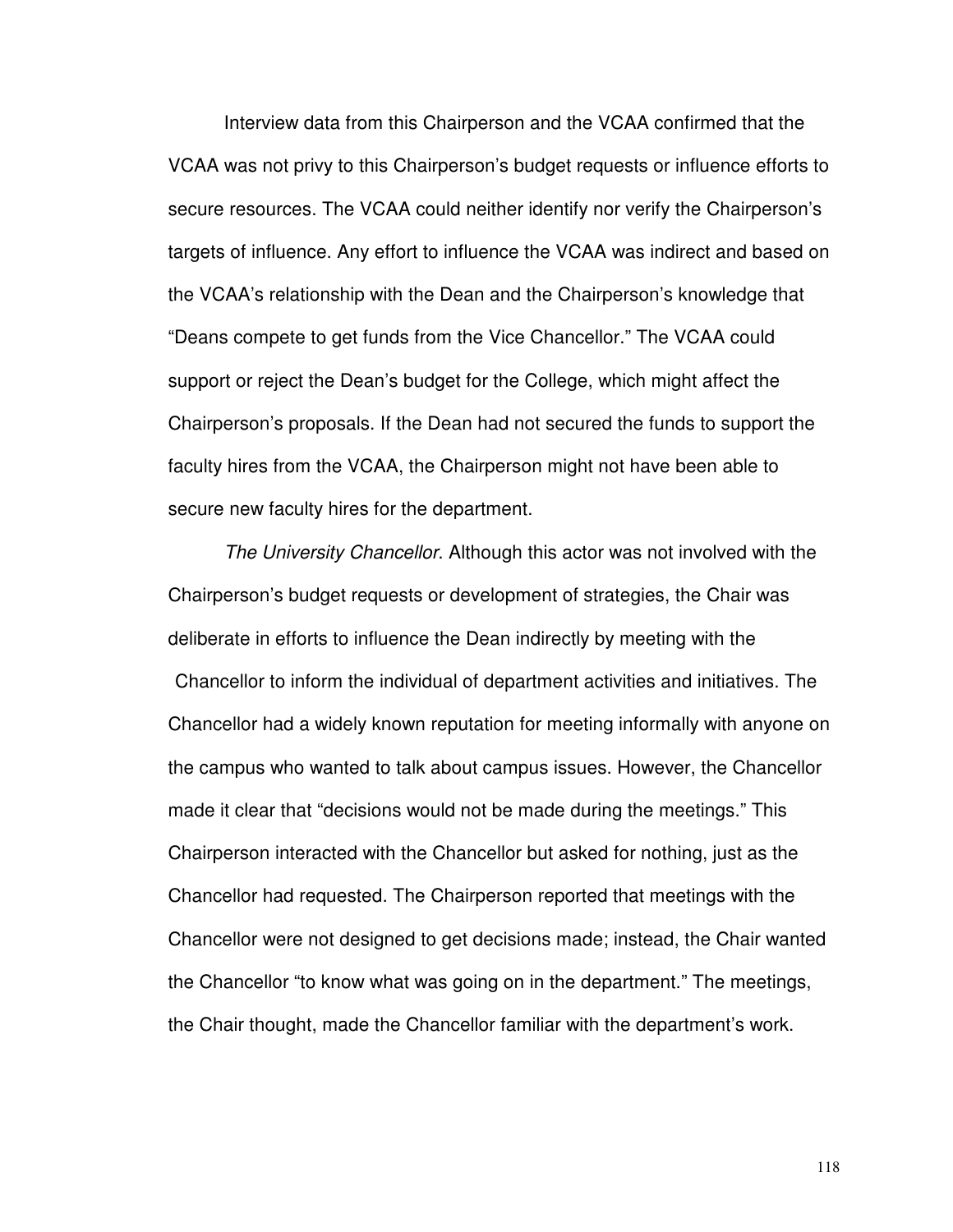Knowledge of the department's accomplishment would be useful when the Chancellor met with the VCAA and/or Dean to discuss budget matters.

This Chairperson tried to create with the Chancellor and VCAA, a favorable, receptive climate for budget requests. The Chair kept the Chancellor informed by sharing information about the department when they met and using other face-to-face encounters, such as formal meetings, receptions, and community events, to promote the department. The individual gave the Chancellor copies of promotional materials about the department that were disseminated throughout the campus to keep the work of the department visible.

In addition, this Chairperson tried to influence budget decisions through "visibility" around the campus. Being seen was important. Participation in campus or community activities and service on committees by faculty and students were examples of being visible. This Chairperson believed that by keeping the department visible at the highest levels of the institution might translate into favorable support for the department's budget priorities. According to the Chair:

Look, you gotta be visible. You gotta be seen. I don't think there is anyway around it. I wanna make sure our people serve on as many big committees as possible.

In short, the Chair invested in broad department promotional strategies that could have future rewards for the department. As with the VCAA, the Chairs did not meet with the Chancellor without first informing the Dean. As noted in the quote above, the Dean knew of the meetings and did not view the Chair's meetings with the VCAA as going over his head.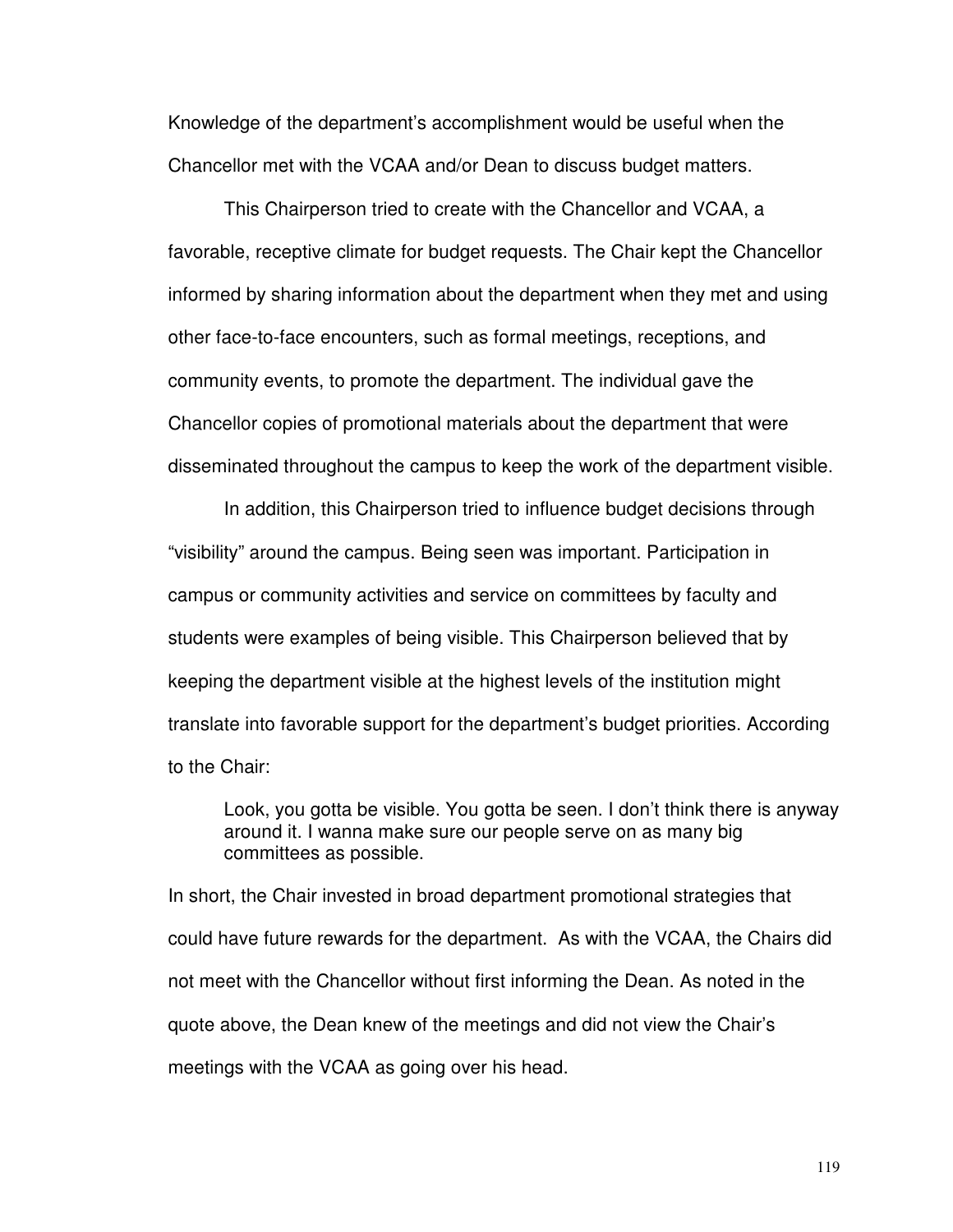#### **Proximate Players**

Department faculty members. Interview data from this Chairperson, the former Dean, the Dean, and the Vice Chancellor for Academic Affairs indicated that this Chairperson respected the opinions of department faculty members. Sentiments from the informants indicated that the Chair consulted with department faculty regularly on both programmatic and budget priorities. Involving faculty in creating budget initiatives for the department was critical since faculty support, perceived or real, was one indicator of a successful Chairperson according to the former Dean and Dean at the time of this study. The following statement by the past Dean is reflective of the Deans' sentiment: "[Chairs] won't be too successful if they don't have the support of the faculty. I know I looked at faculty support when I got budget requests."

Since the new faculty hires would be peers to the faculty at the time, getting the faculty members' support for pursuing the new diversity hires was important to the Chairperson. The Chairperson's perception of the faculty members' support of requests for faculty lines was based on being true to the department's tradition of being "very democratic." During an interview, the Chairperson noted that keeping the faculty "on board" during efforts to get new faculty hires was "most important." The Chair stated:

It is extremely important to know what faculty think…Don't get isolated from your faculty. You gotta walk the halls [and] work with faculty…If I can't be effective with my faculty, nothing is going to happen…You have to have the confidence of your faculty…I don't do secret negotiations [with faculty]. I don't cut deals [with faculty]. Everything is above board [with faculty].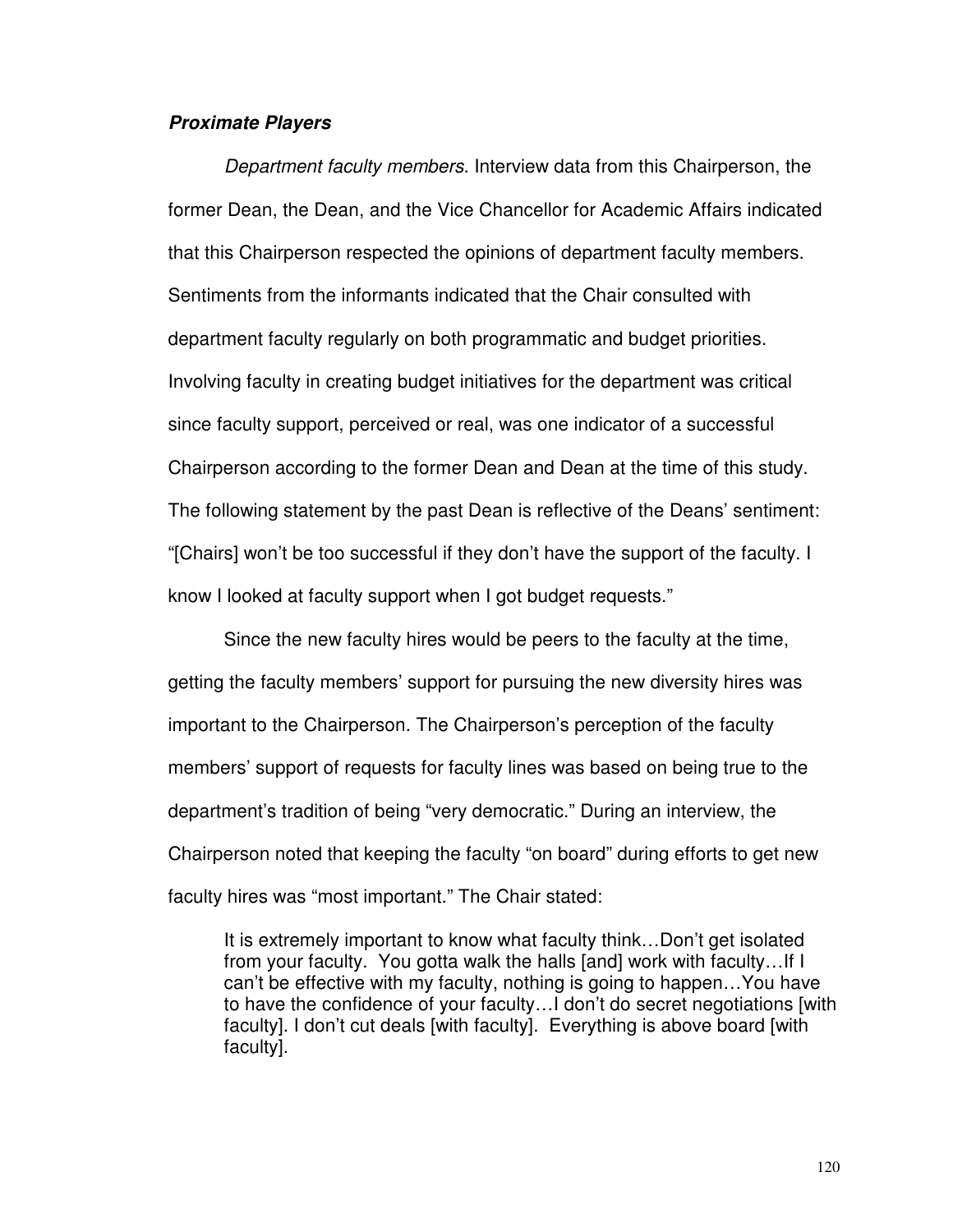The Chairperson believed that not securing faculty support could result in faculty resistance and faculty resistance could result in no new hires for the department. "Look," the Chair stated, "I need their support. I gotta have it if I want some new faculty to come in here and be part of the team." The Dean was not likely to invest new faculty resources in a department where faculty did not back the new appointments. According to the Dean:

I may not support a request for new faculty if there is a sense that faculty are not behind it. It just depends, but I do look at that kind of thing.

Getting faculty support prior to submitting the request for new faculty hires did

not mean that disagreement or conflict would not occur.

This Chairperson surmised that given the different academic

concentrations in the department, conflict would arise from time to time,

particularly since faculty may have legitimate objections to some appointments.

When conflict arose, the Chairperson addressed it. As the Chair explained in a

written statement:

[The] Chair must take all views into account. Everyone must be listened to [and] heard. [It is] not necessary to agree with all points of view. Conflict cannot be resolved at department meetings alone. Talk to those who disagree with you as well as those who agree. Develop consensus. Be gracious. Thank faculty for their contributions to the department. In [this department] the Chair is not a department head, but first among equals. $4$ 

The department did not have a reputation for infighting. No informants identified

any major sources of resistance, tension, conflict or other problems that

jeopardized the Chairperson's chances of securing resources for new faculty

hires.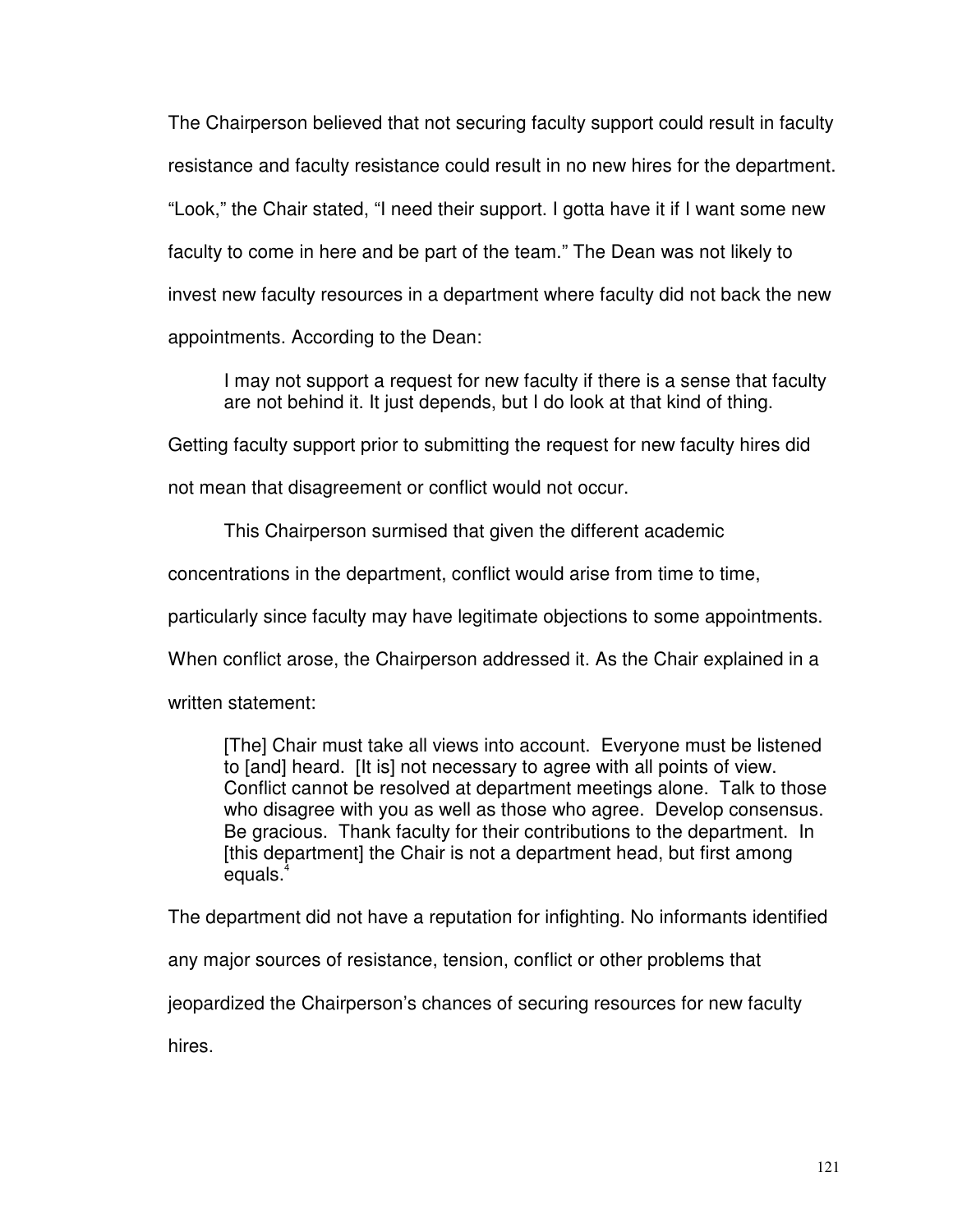Graduate students. Interview data from the Chairperson indicated that getting student opinions on certain budget proposals was important. Since graduate students were the potential beneficiaries of any new faculty in the department, the Chairperson considered their opinions on the priority of hiring new faculty. According to the Chair, the extent to which graduate students provided input on budget priorities "was limited because the student cohort changed frequently." The Chair added that "the student turnover rate was almost 100%" which resulted in the department serving new groups of students "every two years." So while the Chairperson valued input from graduate students, it was difficult to organize graduate students to sustain consistent participation in the Chair's development of budget initiatives.

In spite of graduate students' turnover rate and fluid participation in decision-making, the Chair made efforts to consult with them. The Chairperson wanted to "get their feedback on program activities" so meetings with graduate students took place periodically to "hear what they had to say." As the Chair saw it, any type of feedback from graduate students "added to the strength of the budget request" because the justifications reflected both faculty and student perspectives and highlighted the potential benefits to students if requests were approved. The Chair's assertions and impressions could not be corroborated because graduate students did not participate in the study.

l

<sup>4</sup> Source: The statement was made by the Chairperson at a "Chairs/Directors Workshop" in September 2002 at the University.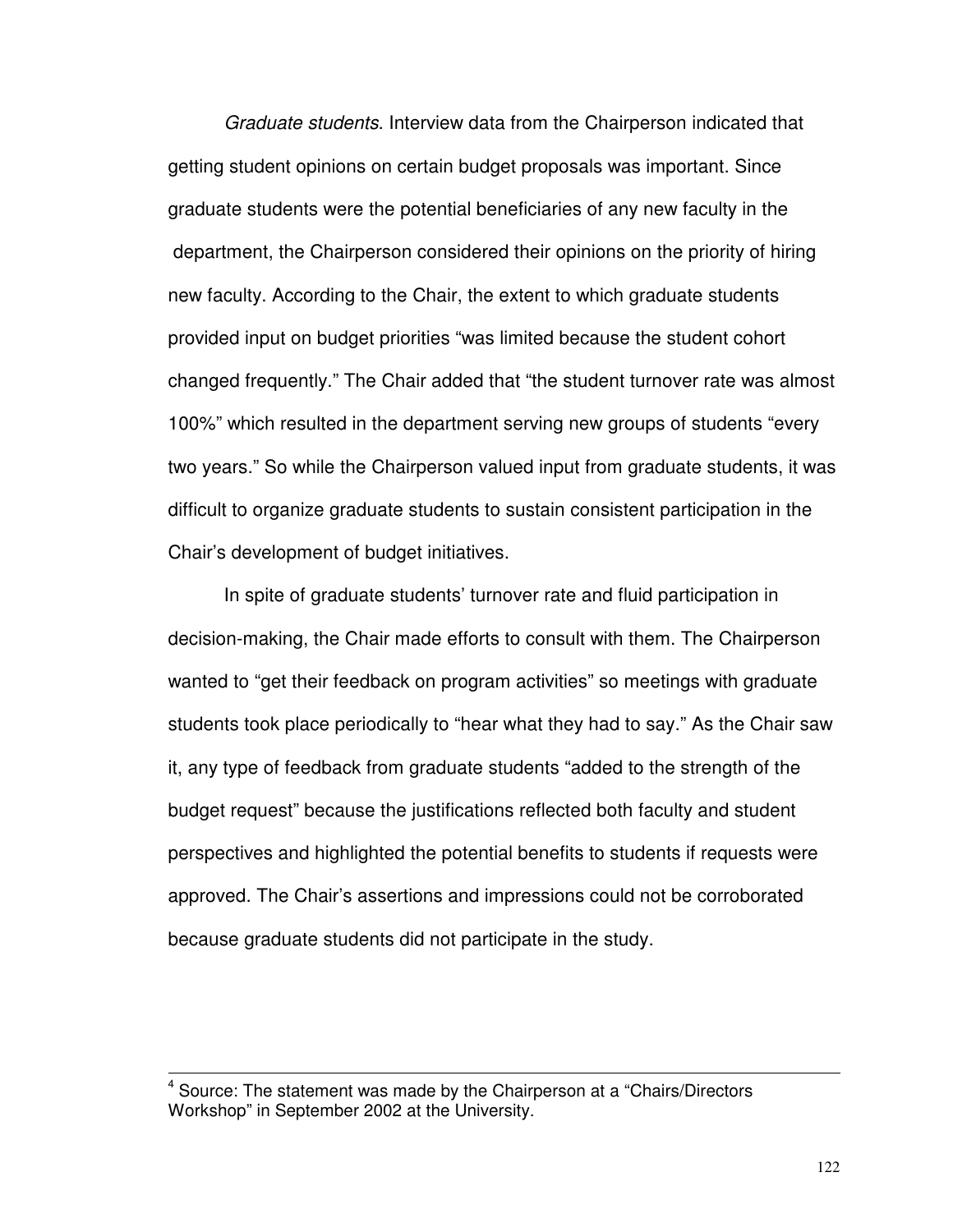#### **Purposes of Influence Efforts**

This exemplary Chairperson's influence efforts were examined based on the extent to which they were designed to defend the department's budget base, to increase the department's budget based by adding additional resources without expanding program offerings, or to expand the budget base by adding new academic initiatives and programs that, if approved, may require new and continuous financial support from the institution.

#### **Defending the Budget Base**

 This Chairperson did not need to exert influence to defend the department's budget base. As earlier reported, academic departments at the institution received incremental increases each year to support operations. Interviews with the VCAA and the Dean of the College and the documentary budget data from the university archives revealed that the departments typically received an "incremental increase" in their budget base from year to year. According to a former campus official, influence efforts to defend the base were necessary only when faculty positions became vacant and Chairpersons needed "to defend budget lines." The official added that influence efforts "related mostly to plugging holes" that existed in the curriculum or other operating areas of the department. If the Chairperson had to defend the department's budget base against possible cuts, those efforts were not evident in the data, so it appears that, in this case, a tradition of incremental budget increases made defending against cuts unnecessary.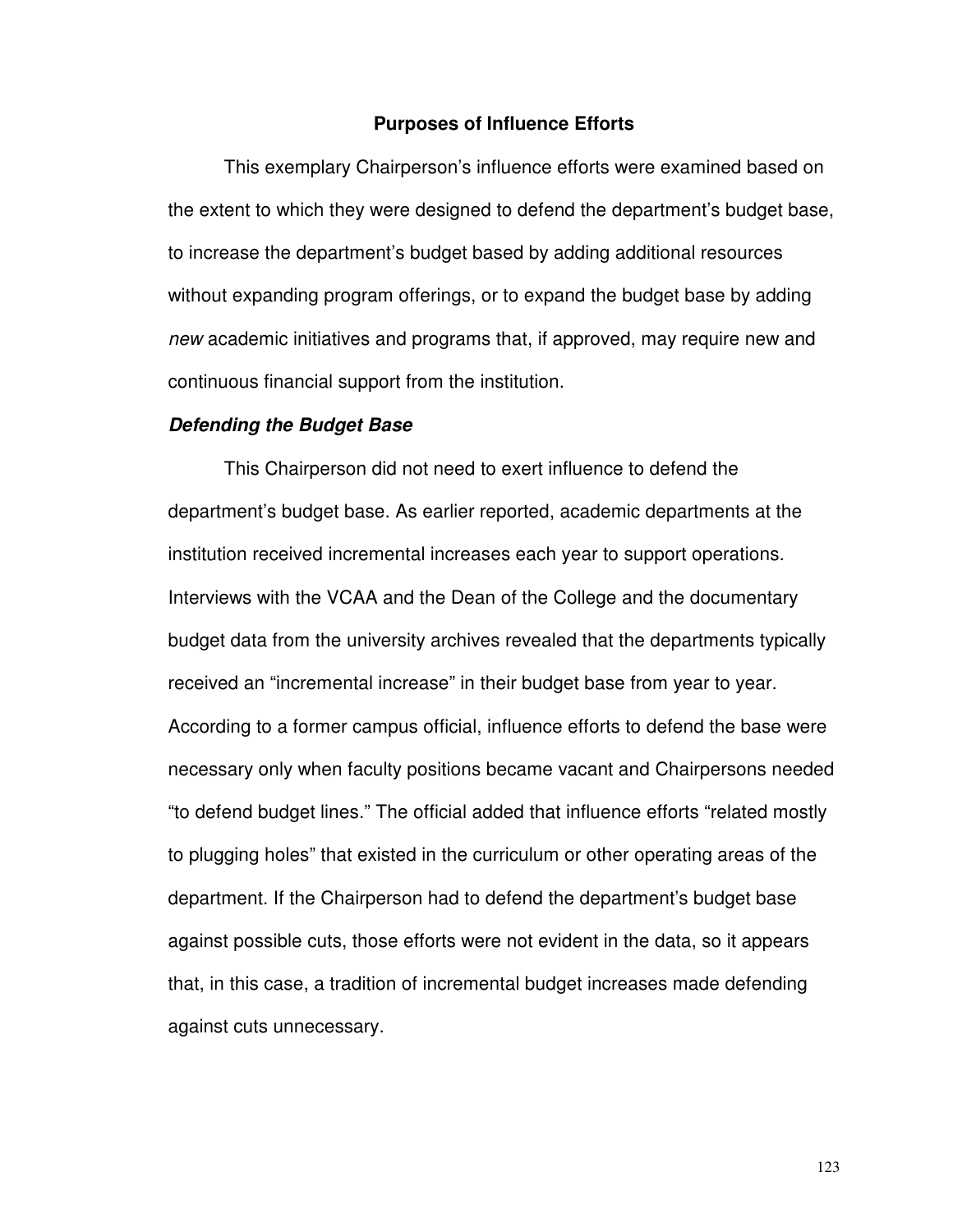### **Increasing the Budget Base**

This Chairperson sought and received budget increases for two purposes. The individual received campus resources through the annual budget process for diverse faculty hires. Also, the Chair received campus resources from allocation processes outside the formal budget process for upgrading the technology in the department. Because the technology fees were not appropriated through the annual budget process, these funds might not be available in the future.

Regarding the diverse faculty hires, the Chairperson explained "that there

were ten tenure track lines in the department when I became Chair [ten years

ago] and we now have 13." Increasing the budget base to include more faculty

lines was an attempt to obtain a major financial windfall for instructional

purposes. Regarding the faculty lines and technology funds, the Chair explained:

The major way we're gonna get money brought into the department is faculty lines. Other things are gonna be quantitatively or even qualitatively quite a bit less consequential…If we can bring a new line in the department that's a huge resource so I guess that's got my number one attention…Because of the diversity we have in our department, we are in a stronger position to be able to [secure lines] more successfully. It's not difficult for us to be able to put a proposal together and succeed. I think it is the biggest single piece of resource I can bring in…and we have been successful doing it.

Those tech funds are nice, real nice. That's just another way for us to try to do something with the technology in the department and those tech funds helped.

## **Expanding the Budget Base**

Data from this study indicated that this Chairperson did not develop

strategies to secure campus resources for the purpose of expanding the

department's budget base. However, interview data with the former Dean and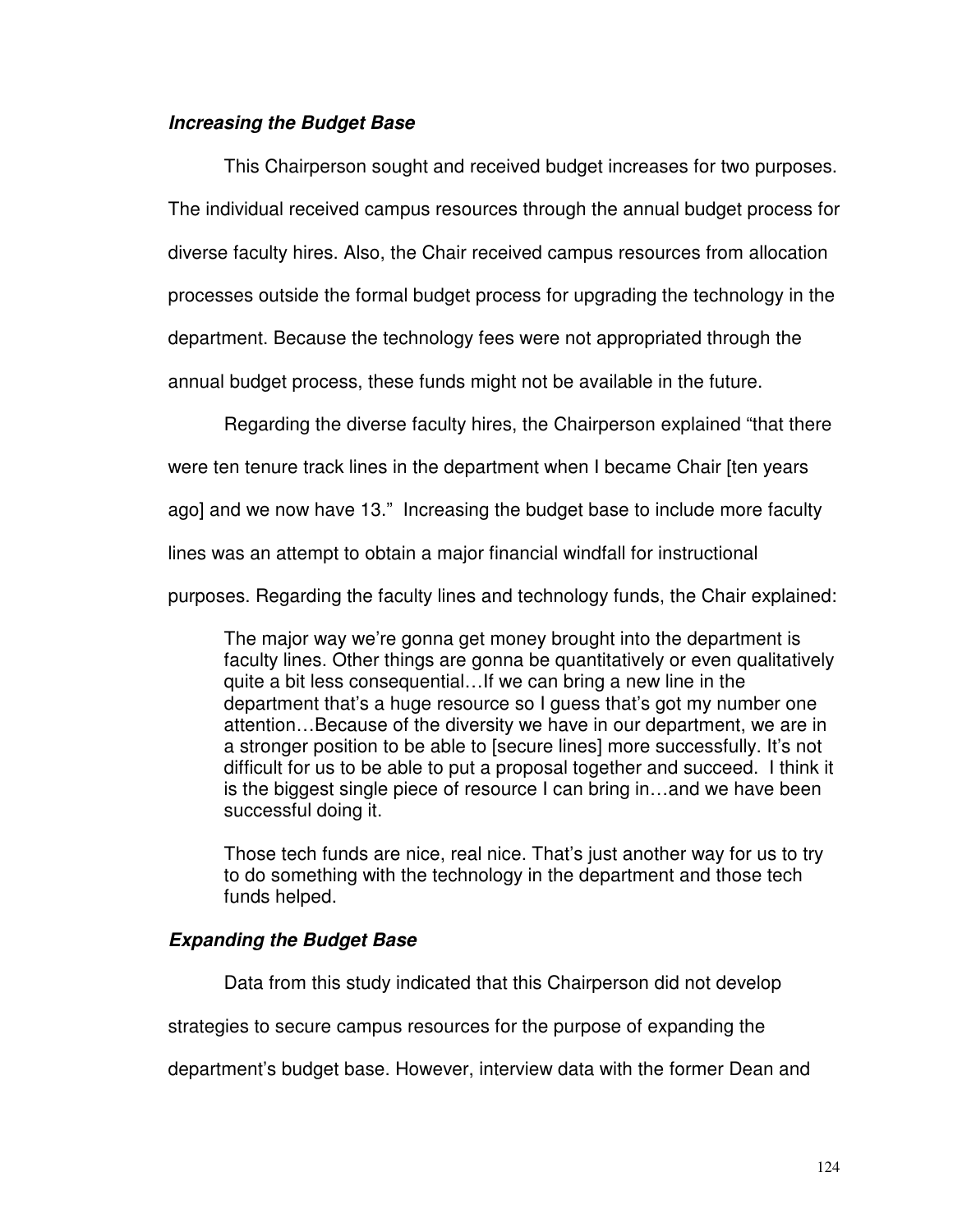Dean at the time of this study revealed that there was "not a lot of expansion" for the departments given "limited legislative appropriations." Consequently, this Chairperson focused efforts on increasing the budget base. The absence of sufficient campus resources for expansion priorities shaped and focused the Chairperson's development and deployment of strategies to increase the budget base.

#### **Sources of Influence – Power Bases**

 The sources of influence in this study refer to the power bases that this Chairperson may have possessed and used to influence individuals to secure campus resources for his department through the normal budget process or through alternative processes such as the process to request funds for technology purposes. The Chair's perceived power bases were discovered through interviews with the Chairperson and campus administrators. The power bases were:

- 1. A reputation for securing resources in the past;
- 2. Relationships with community networks; and
- 3. Effective interpersonal skills.

#### **Reputation for Securing Resources in the Past**

One source of influence this Chairperson seemed to have had at his disposal was a reputation for having a history of securing campus resources successfully for the department. This Chair has held the post for a number of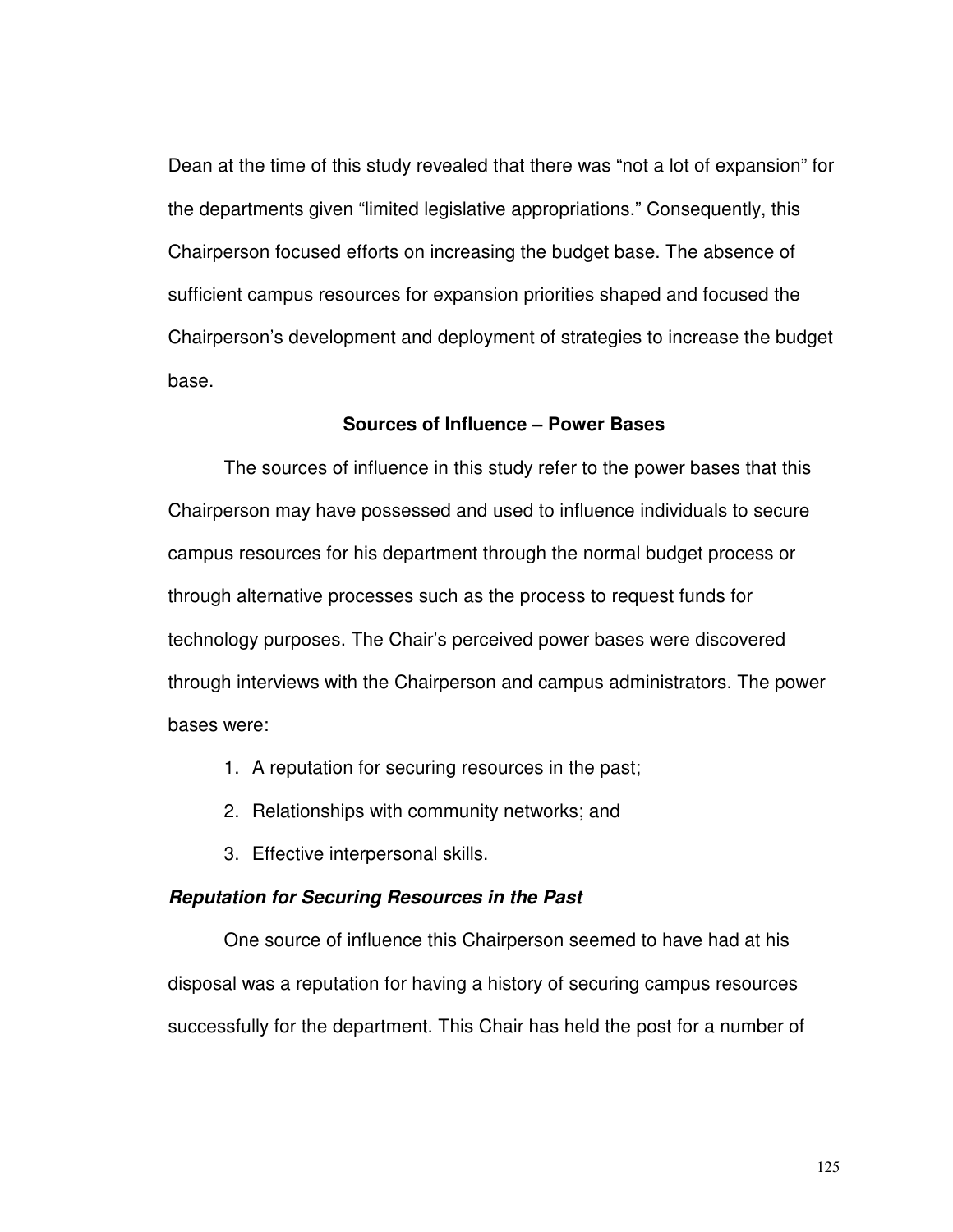years and has had time to learn the internal budget terrain and develop external connections that might help obtain campus resources. Years of experience with

developing budget proposals that were likely to get funded and building

relationships inside and outside the institution appeared to have enabled the

Chairperson to use expertise to make a strong case for new faculty and to

prepare convincing proposals for technology grants. According to the Chair, "At

least one reason I may be considered successful is my ability to get the

resources that I go after and I have done that in the past few years."

Campus informants interviewed agreed that the Chair did, in fact, have a

history of success at securing resources for department priorities. A reputation

for success is evident in the following statements:

Dean of another College and former Chair: It's sometimes hard to distinguish because you don't see their budgets [or] how much of those dollars are internal and how much of those dollars are external. Clearly…, [this Chair] is successful because [of the ability] to leverage particularly minority faculty positions and personnel dollars in the budget.

Faculty member of another department and a former Chair: [The Chair's] success has been building up the department through the use of minority opportunity lines. My understanding is that [the size of the department] has increased. [The Chair] has been very aggressive in using those lines to increase the size of [the department's] budget.

Emboldened by a reputation for getting resources, this Chairperson set out to

use, in part, that reputation, which was earned over time, as a means for

securing support for new faculty lines.

## **Relationship with Community Networks**

Another power resource at this Chair's disposal was positive relationship

with community organizations, particularly minority-based organizations. This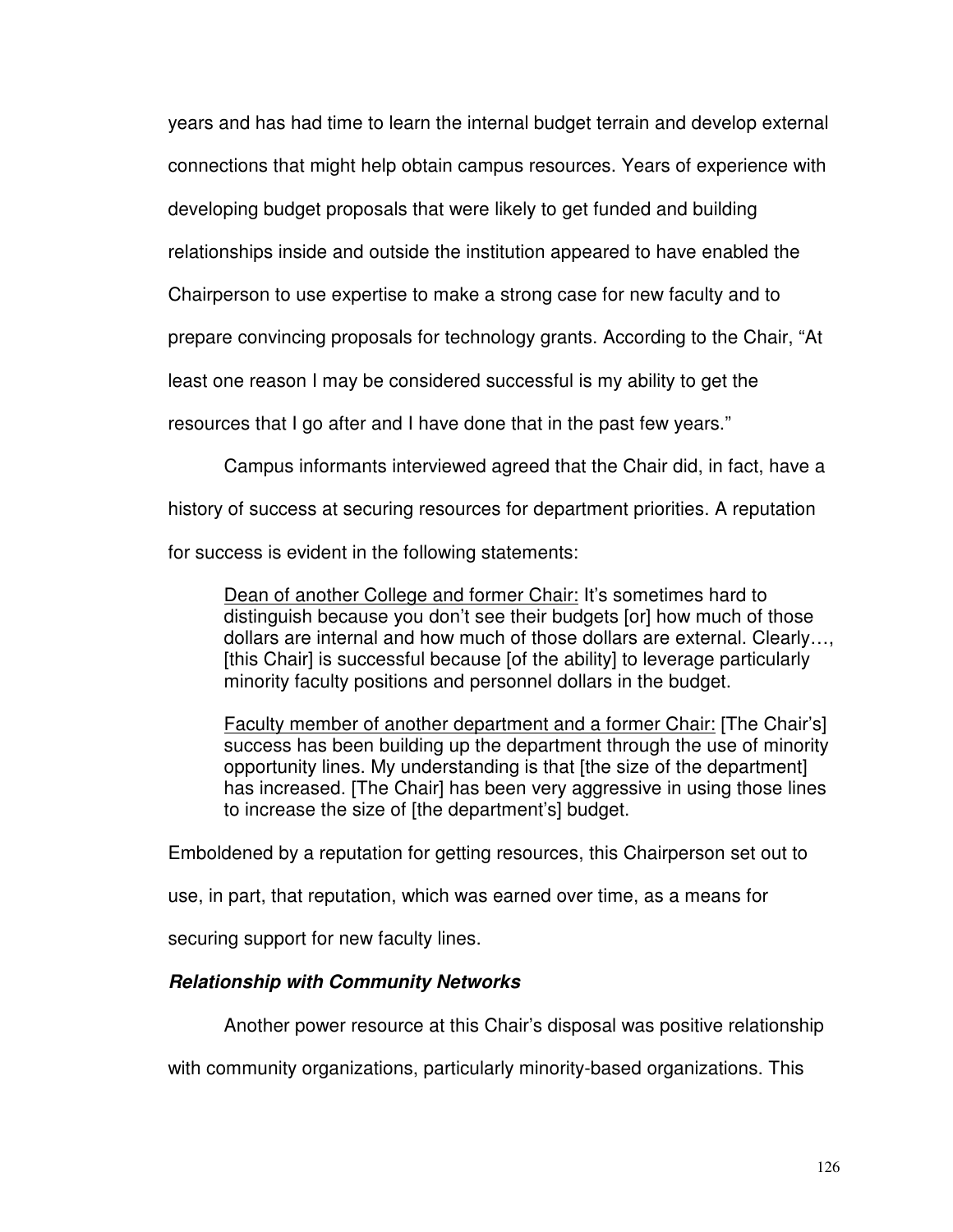Chairperson's relationships with community entities provided a source of influence, especially when seeking resources that not only benefited the community, but also helped the institution fulfill its commitment to reaching out to and serving external minority-based community agencies such as the Latino Association and the National Association for the Advancement of Colored People.

This Chairperson networked inside and outside the institution. Community outreach efforts, particularly in the minority community, were considered important factors for success. The Chairperson's commitment to outreach was evidenced in the department's planning document:

The department has a long commitment to community service, with many faculty engaged in applied research and community involvement. Our service role is three-fold: 1) educational outreach; 2) development and delivery of relevant programs and curriculum to enhance recruitment and retention of students of color; and 3) direct provision of technical assistance to address stated community needs. (Academic Plan, March 2001, p. 7)

The Chairperson and department faculty reached out and engaged minority-based organizations in research initiatives to assess minorities' attitudes toward public safety, health care, employment, and other quality of life issues in their communities. Yet another example was the department's participation in developing academic programs that focused on the experiences of minority populations. The activities were aligned with university planning documents that referenced working with minority populations, especially the growing Latino population, as one of its strategic priorities.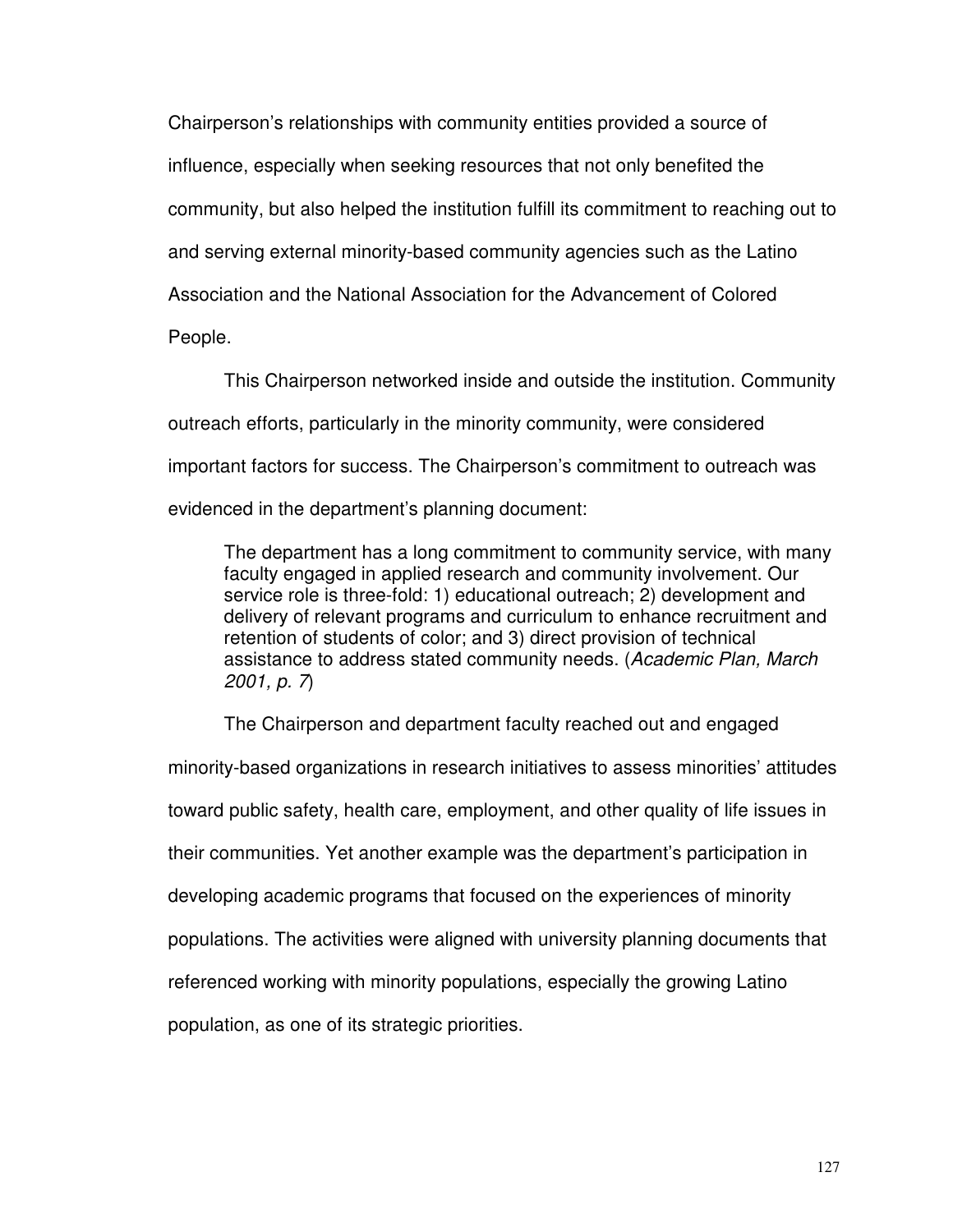The above relationships with the broader minority communities suggested that the Chairperson was sensitive to the institution's priority of improving relations with minority-based groups in the community. This sensitivity to an institutional priority shaped and influenced how the Chair developed his budget requests for more diverse faculty hires. When asked why this Chairperson was considered successful, one indicator of his success was his work outside the university with minority organizations. The former Dean noted that this Chairperson was "heavily involved in the community" and added:

There's lots of outreach by the department. He has been able to keep the department involved in community outreach and working on sociology and anthropology problems in the community. [This Chairperson] works with minority programs on campus and populations in the community.

Further, the researcher viewed this Chairperson's relationship with community

associations, especially minority associations, as a source of influence because,

according to the Chair and the Dean of another College, the Chair's budget

requests included arguments that pointed to his relationship with minority and

other community agencies and the university's commitment to diversity to justify

his priority for diversity hires.

The Dean of another College: He's got a real strong commitment to diversity. I think a sense of social equity – that's what sets [the Chair] apart.

According to the department's planning document: The department has a long commitment to community service, with many faculty engaged in applied research and community involvement. Our service role is threefold: 1) educational outreach; 2) development and delivery of relevant programs and curriculum to enhance recruitment and retention of students of color; and 3) direct provision of technical assistance to address stated community needs... With additional resources we could expand our current efforts and provide additional leadership…(Executive Summary, 2002, pp. 6-7)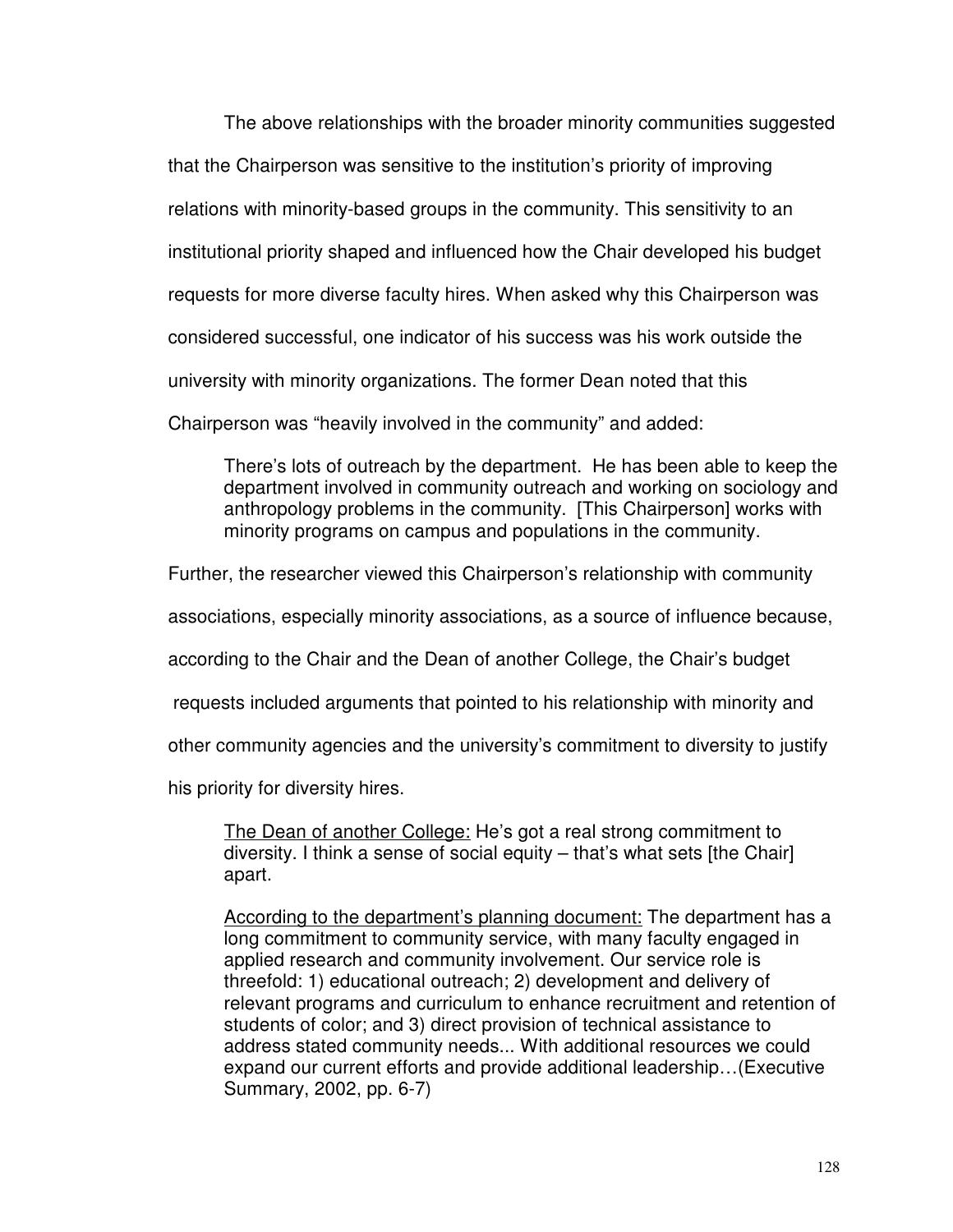## **Effective Interpersonal Skills**

This Chairperson had a reputation for getting along with and relating well

with people, including the department's faculty members, the Dean, other

Chairpersons, and other campus individuals. The ability to capture people's

attention, to talk to people in ways that were not disrespectful or disingenuous,

and to make a good argument for positions with faculty members and the Dean

were corroborated by virtually all informants. Representative comments to

support this view of the Chairperson are reported below:

Campus official: He is a people person for sure. He knows how to deal with faculty members, especially those having problems. He is able to get the faculty fired up and enthusiastic about what they are doing…He is able to tap into the best resources of the faculty.

Dean of the College: He is an extraordinarily good persuader of people. He works very well with people and colleagues.

This Chairperson, it seems, converted interpersonal skills into a form of social

capital that was used to secure additional campus resources to support budget

priorities, e.g., new faculty hires and the pursuit of technology funds. The Chair

was asked to offer a self-assessment of the ability to garner resources. The

individual stated:

For whatever reason I seem to have evolved a style that works well in the department…that people respect and that I am comfortable doing…Human activity does matter. For whatever reason in this time and place I seem to have a style and a personality that works pretty well with most of the faculty in the department, certainly not everybody all the time and a few people not too often, but most of the people most of the time.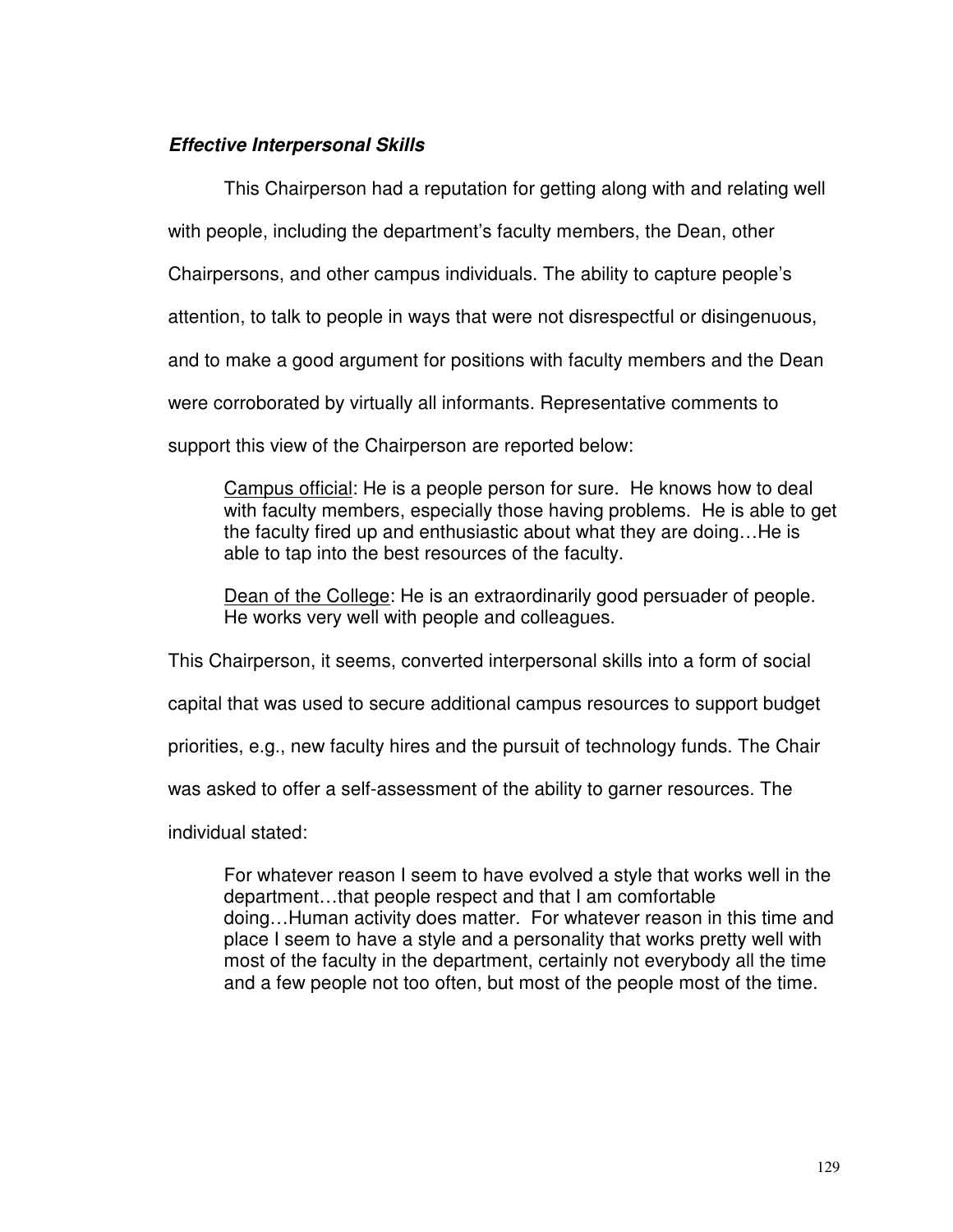#### **Influence Strategies**

#### **Targets of Influence**

Interview data from this exemplary Chairperson, the current and former Deans of the College, the Vice Chancellor for Academic Affairs, and other informants indicated that the purpose of this Chair's strategies was to influence the Dean to approve budget requests because the Dean had formal decisionmaking authority over the College's financial resources. According to the Chair, "The Dean had the money" so several strategies were developed and deployed to influence the Dean. The Chairperson also stated that the Dean was targeted he "had knowledge of institutional priorities" and was in a position "to know what requests were likely to get funded over other requests." Interview data from the former Dean of the College affirmed the Chair's rationale and revealed that, in addition to the Dean having the money to allocate "as he wished," the Dean, by virtue of his official campus role, "was in a position to know what types of budget requests would likely enjoy support at higher levels of campus administration" with the Vice Chancellor for Academic affairs and/or the Chancellor.

#### **Tactics**

 This section of the chapter focuses on what the Chairperson did to influence the Dean. Analyses were based on interview data from the Chairperson and other campus informants mentioned in the beginning of this case. The Chairperson reported not being "consciously aware" of any differences in strategies across the different targets. However, subtle adaptations to strategies based on the different targets of influence were discussed.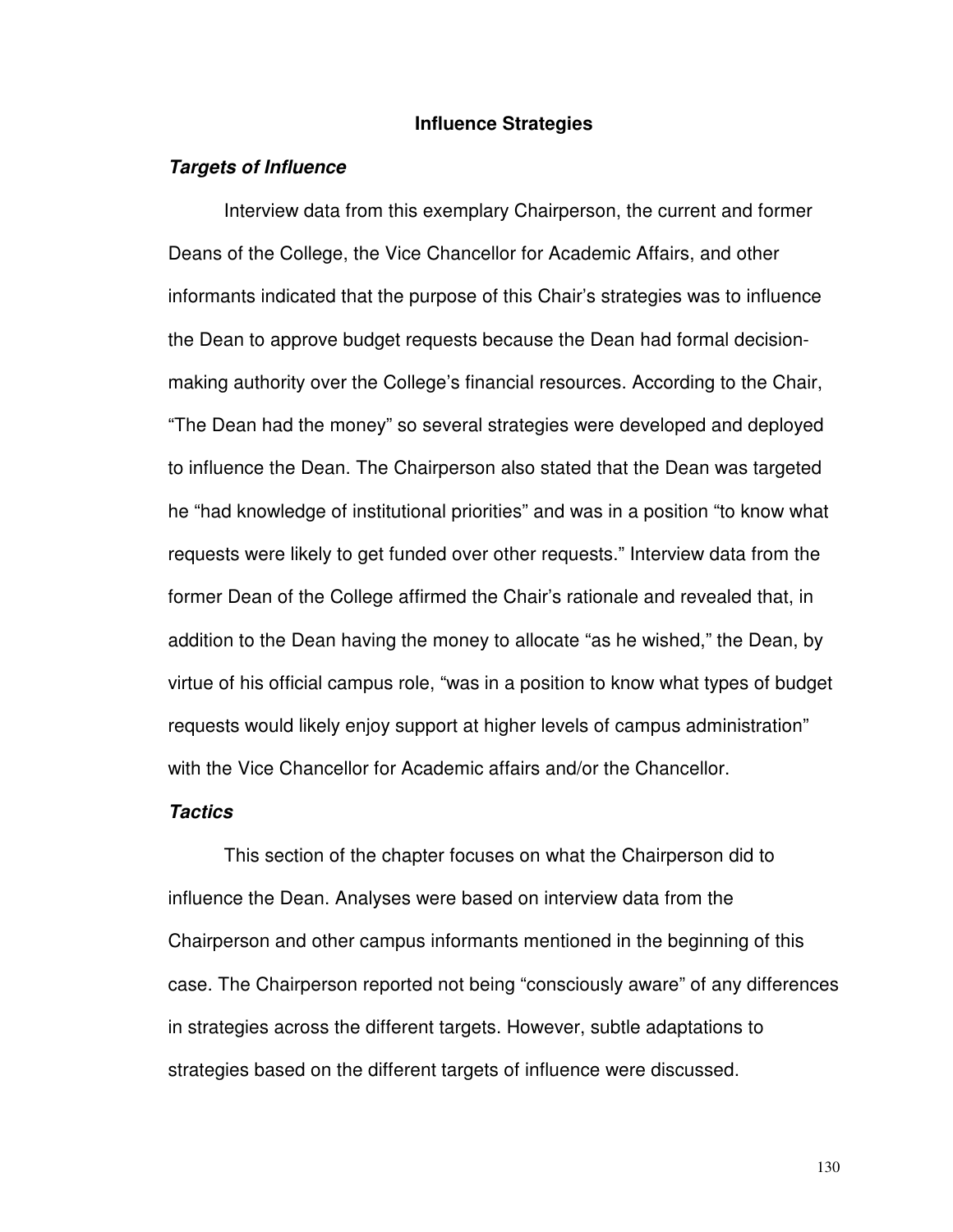Specifically, the Chair "elect[ed] to be discreet with one group over the other" by "sharing different types of information regarding department goals and intentions with different groups." For example, faculty expected more information and discussion around justifications for new faculty hires before requests were supported. By contrast, the Dean required more technical data about enrollment trends and how budget requests were aligned with institutional strategic plans and priorities. These adaptations were included in the analysis of strategies.

The following interpretive strategies emerged from the interview data from the Chairperson and other informants. The Chair:

- 1. Maintained a state of readiness to seek increases prior to the availability of resources;
- 2. Cultivated faculty support;
- 3. Aligned the department with other academic units and with institutional priorities;
- 4. Established and maintained a positive relationship with the Dean; and
- 5. Created a receptive environment with campus leadership.

The Chair maintained a state of readiness to seek increases prior to the availability of resources. Although UMB experienced tight budget constraints and devoted few resources to hiring personnel, this Chairperson wanted to be ready to seek funds when hiring faculty was possible. Although the data did not include corroborations from faculty members, the Chair indicated that building a consensus among faculty members on hiring priorities was important. But building a consensus on hiring priorities before hiring opportunities presented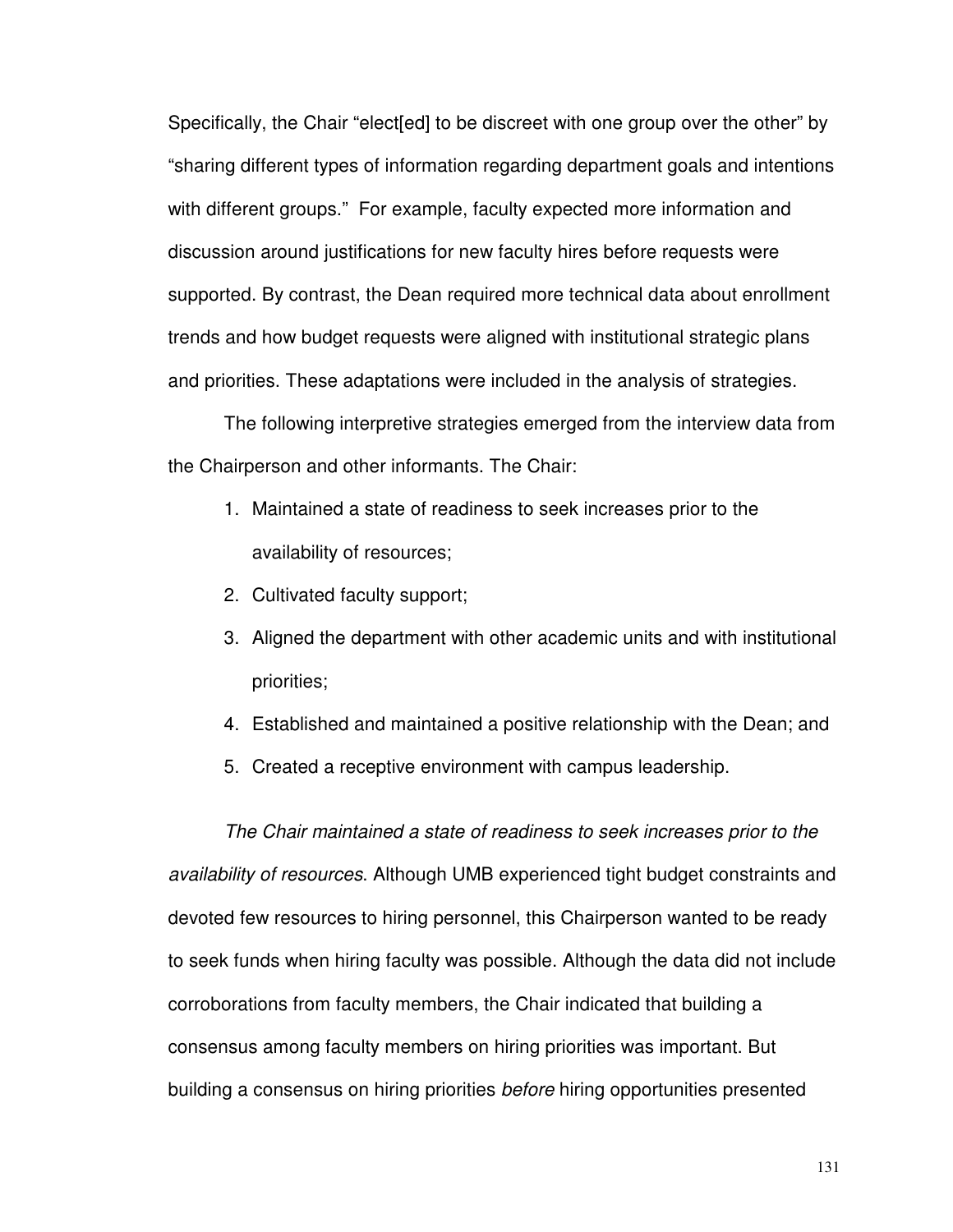themselves was equally important. According to the Chairperson, this attitude toward preparing for hiring opportunities put the department in a position to act more swiftly and proactively when opportunities for hiring became available. The alternative was to wait for a hiring opportunity to present itself then organize the faculty to build the consensus. This Chairperson acknowledged the option to wait and elected, instead, to be ready ahead of time. The individual remarked:

It's nice to kinda have that consensus already there so that if and when these unusual or unexpected opportunities open up as in the past, it's not like "what are we gonna do people?" [or] "why didn't we talk about it?"

Communication was important to building consensus and support from

faculty. Talking to faculty in advance of hiring opportunities was critical to this

Chair and allowed the department to strategize around the hiring process, to

explore the details of joint academic appointments with other departments and

programs if necessary, and to discuss the qualifications and responsibilities of

the new hires. Conversations with faculty during and outside regular department

meetings became a routine attempt to build consensus. This strategy was used

to generate faculty support for a joint academic appointment with another unit

focused on gender issues. According to the Chairperson:

…We had already had conversations in the faculty about the fact that one of our senior faculty…who taught gender and family had retired and we only have one faculty member whose area of expertise is gender and family. So we had already had conversations about if we get a chance to hire, how important is [a women's study hire] compared to somebody...in environmental sociology…and so forth. We had already kinda talked and kinda had a consensus that that was surely pretty important.

This strategy not only positioned the department to act more swiftly when

hiring opportunities presented themselves, but also increased the likelihood of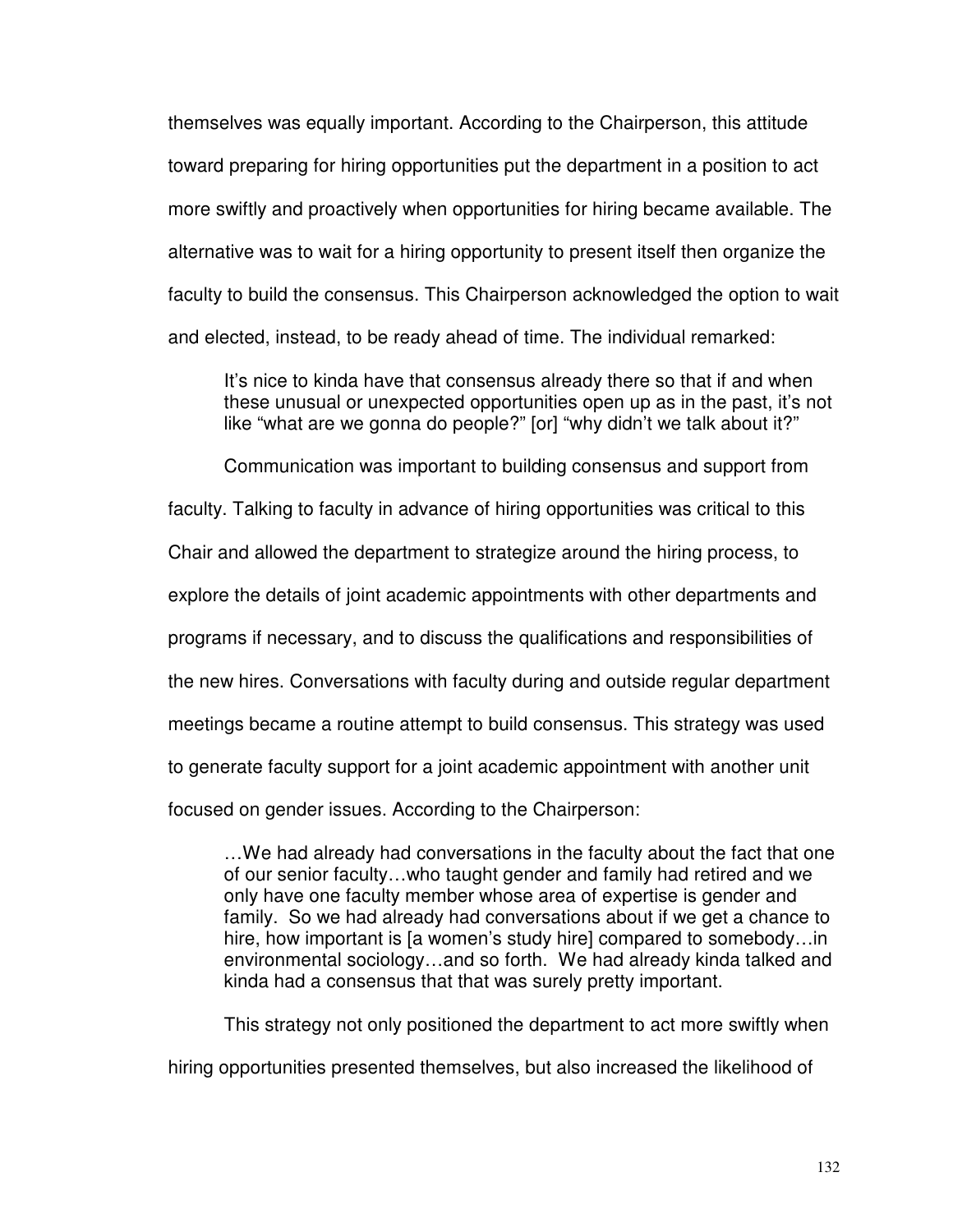securing resources for those hires. The extent to which Chairpersons could demonstrate faculty support for department budget requests had some degree of influence over the Dean's decision to allocate campus resources for department proposals. Indeed, requests were assessed not only on their being aligned with institutional priorities but also on the extent to which they enjoyed faculty support in the event that resources were provided. As senior campus officials and a former Dean noted: "Faculty support is important. You don't want to allocate money to a department if the faculty doesn't support something."

The Chair cultivated faculty support. When the Chair met with the Dean to negotiate resources for department initiatives, speaking with the support of the department faculty was important. From the Chair's perspective, getting resources for the department was as an indicator of effectiveness. The individual believed that having "the confidence of the faculty" was necessary "to be a successful Chair." The researcher interpreted the Chair's decision to target faculty as an indication that resources would not be pursued if the faculty were not on board.

The Chairperson valued faculty members' confidence. The individual viewed the faculty's confidence as another contributing factor to success as a Chair. The Chairperson affectionately viewed faculty as a "third leg" of influence efforts and noted that the other two "legs" were the Dean and Chairpersons with whom joint academic appointments were being developed. According to the Chairperson, a big part of the strategy to gain faculty support, which could later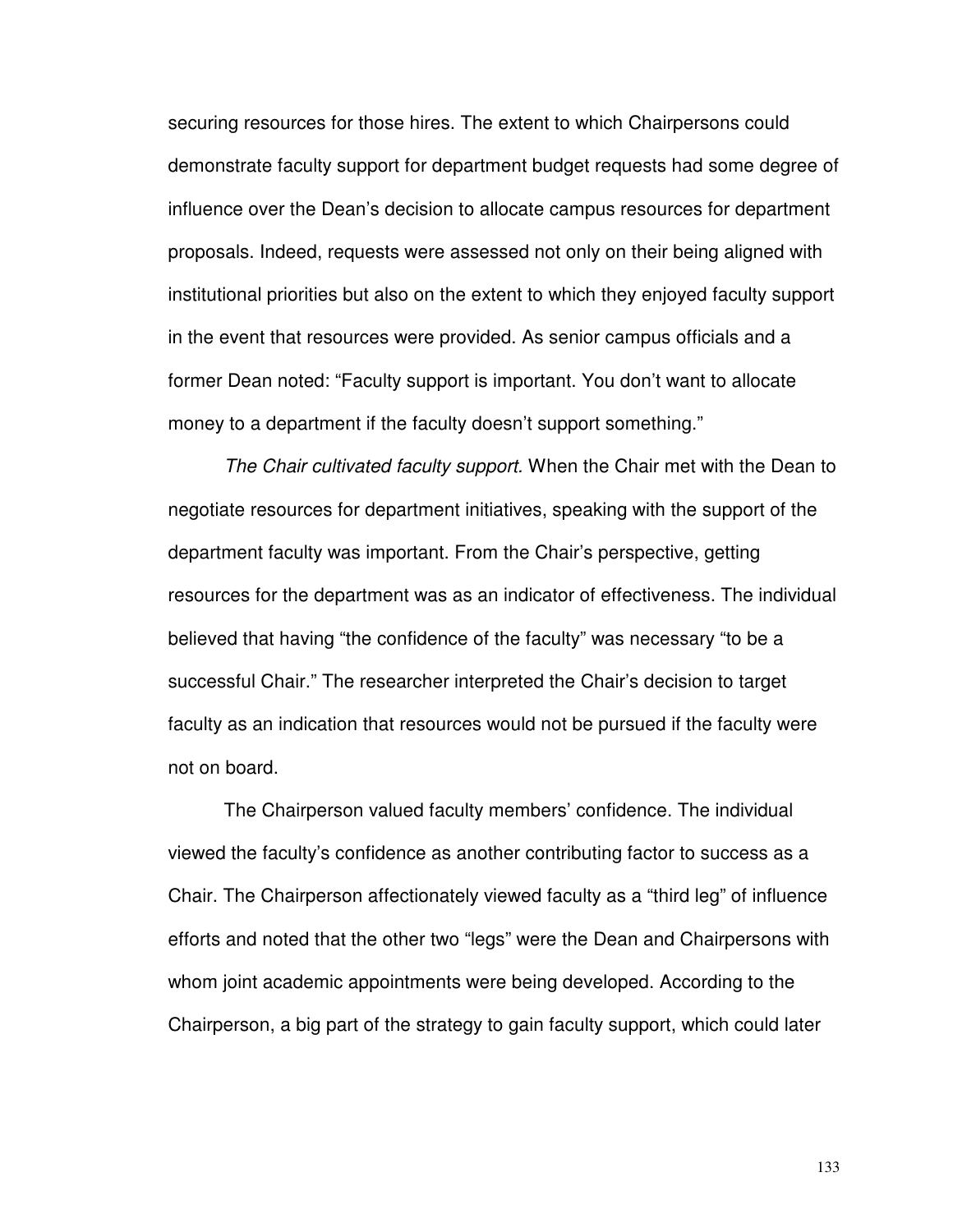be used as a source of influence with the Dean, was to "walk the halls [and] listen [to the faculty]." The Chair added:

I think that everybody has to be heard. I don't always agree with everyone all the time but they certainly have a right to be heard and I have to make sure I understand what they are saying. One of the important things, if you are going to be a successful Chair, you don't wanna get separated from your faculty. You've got to be seen as a member of the department. The Chair in this department is first among equals.

The Chair was visible among the faculty and engaged them on programmatic and budget initiatives for the department. One way the Chair reporting listening to faculty members was in the approach to decision-making. The practice in the department was that, on most occasions, "majority rules" according to the Chairperson. The Chair added that when budget requests or other issues were put before the faculty, people made their arguments, then issues got an "up or down vote."

In addition to being visible around the department and engaging the faculty by walking the halls to get feedback from individual faculty members, the Chairperson created and used alternative settings to gather faculty input on proposals. The Chair noted that one strategy for cultivating faculty support was to have a department retreat to talk about the state of the department and to address "areas of interests" by examining the "needs of the program." The individual stated:

Having a retreat…is a nice way for us to get away from the hassle of the daily schedule and sit down and think long term. We have three standing committees in the department: Committee on Undergraduate Education, Committee on Graduate Education, and Committee on Professional Development. Everybody serves on one of three committees and one of their responsibilities is to talk about 'okay, where are we in our undergraduate curriculum development, what do we need, and what are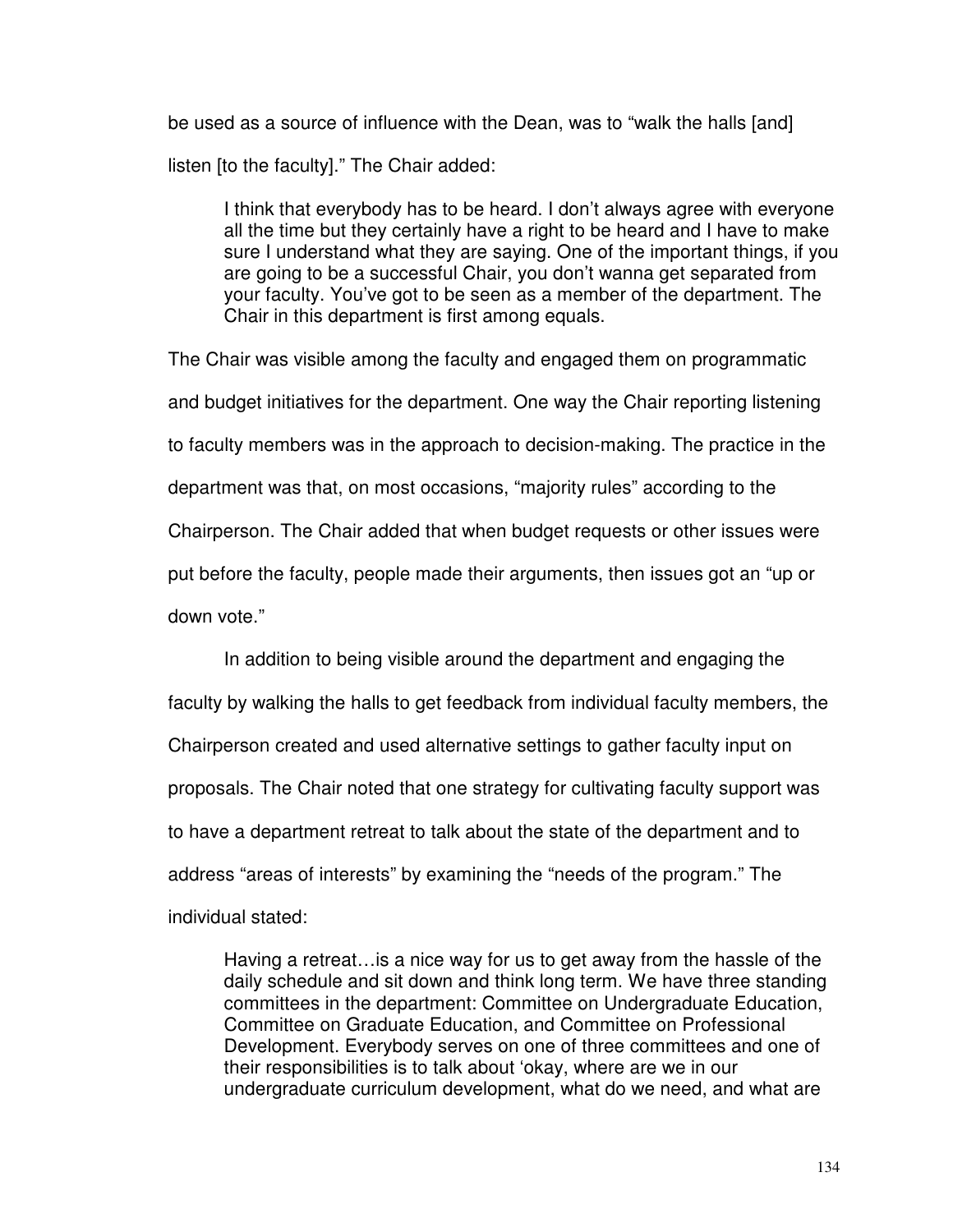professional needs?' So part of [committee work] is to get us to talk among ourselves and create opportunities to do that.

The retreats were an arena for strategizing around different possibilities and opportunities for seeking campus resources and for cultivating faculty support for the priorities that emerged. Although no faculty informants were identified for this case, the Chair's reputation for cultivating faculty support for proposals was confirmed by other administrators who believed that the Chair had a "supportive faculty." For example:

According to the Vice Chancellor: [The Chair] has demonstrated leadership and consequently [the department] is moving forward. [The Chair's] leadership…clearly works well in general.

According to the Dean of another College and former Chair: [The Chair has] a fairly high level of trust from the faculty, which is what I like to call social capital.

The Chair aligned the department with other academic units and

institutional priorities. By all interview accounts, resources were scarce at UMB.

New initiatives were not being funded unless they were a high priority for the

campus. As stated previously, a senior campus official reported that it would be

difficult for departments to secure new resources to support all their requests.

According to this Chairperson, one way to make budget requests appealing

might be "to work with other academic programs with similar educational

interests." This Chairperson recognized that the chances for securing campus

resources for faculty lines might be increased if a partnership existed with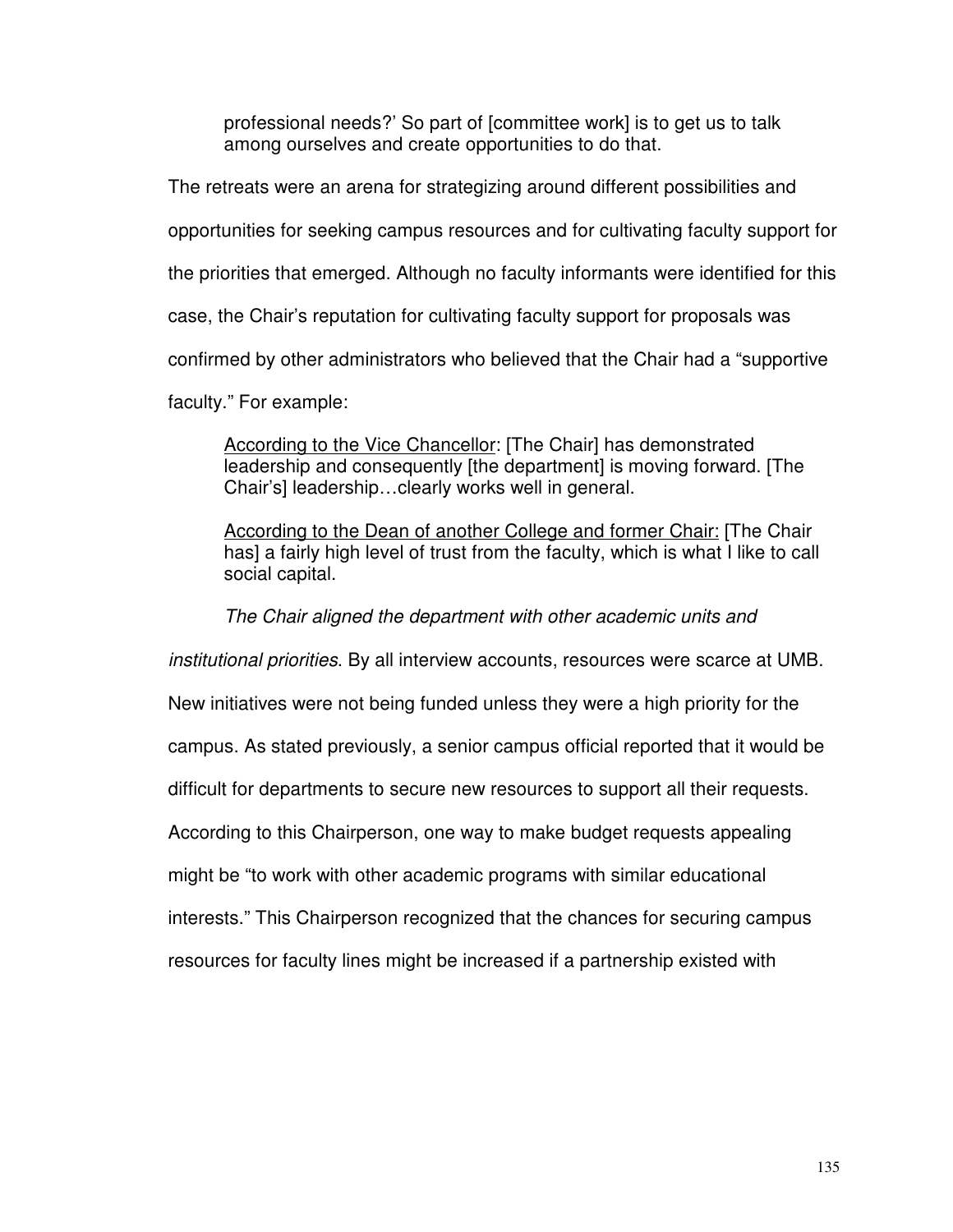another academic program with shared interests and similar budget constraints. This approach, observed the College Dean, bolstered the Chair's case when resources were requested.

The sentiment of the Dean, the Chairperson was that joint appointments with programs with a minority emphasis "were appropriate and necessary" to ease budget pressures in the department. Moreover, as this Chairperson noted, "It was a good political move because it reduced the need for 100% funding and promoted collaboration during difficult fiscal times." Special funding for minoritybased initiatives from the state legislature coupled with the institution's commitment to minority hires created a ripe opportunity for partnering with academic programs such as Women's Studies, Black Studies, and Native American Studies. As a faculty informant who was also a former Chair explained:

Every department on campus was aware of these minority hiring funds. For whatever reason, [some departments] never went after those funds aggressively, whereas [this Chair] did and he got several [faculty]. And he also worked with [another diversity-related department] to fund a shared line.

This Chairperson seized the opportunity to make budget requests for a

joint academic appointment. According to the department's academic plan, the

Chair capitalized on the department's reputation for working with minority groups

in the community. The academic plan stated:

The department has joint faculty lines with [four other diversity-related departments], leadership positions in two of these programs and multiple courtesy appointments with many programs and departments, as well as multiple other regional institutions. (Academic Plan, March 2001)

The Chair aligned the department's academic plan for becoming a priority

department on campus with the university's Strategic Plan, which included an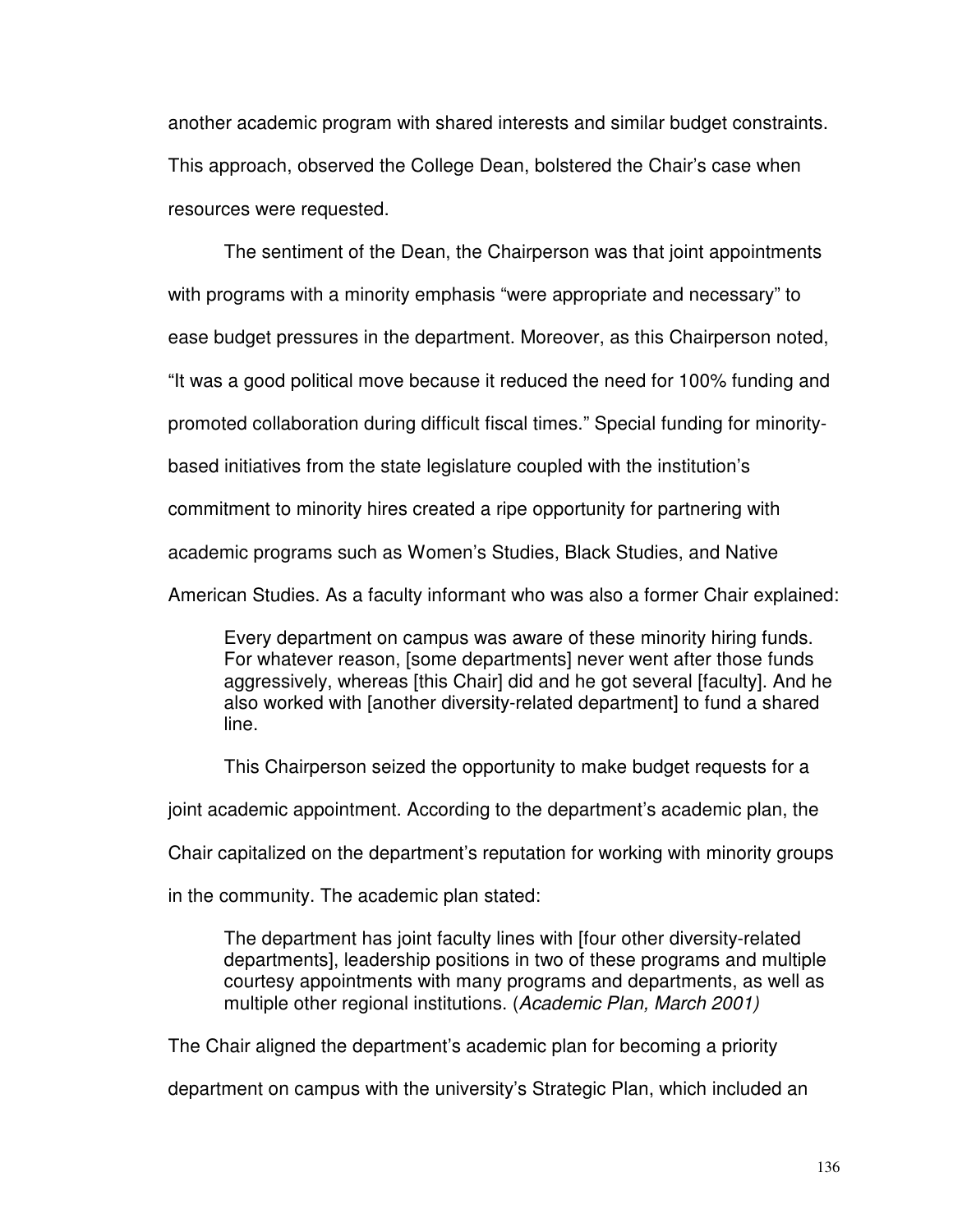emphasis on more diversity hires. This Chairperson promoted and used institutional data that concluded that the department had one of the most diverse faculties on the campus.

Because resources were tight on the campus, having readily available data on the department's faculty diversity and having data on activities with minority-based community organizations bolstered this Chairperson's case for resources to fund part of joint academic appointments. Faculty diversity in the department, associations with minority communities, collaboration and alignment with the college's and institution's strategic planning priorities contributed to submitting proposals that might be viewed favorably by the College Dean and senior administration. In explaining why this Chair, and the other Chairs in this case study, has been successful in securing resources, the Vice Chancellor reported that "adherence to the Strategic Plan" was an example of proven success.

The Chair established and maintained a positive relationship with the Dean. As mentioned earlier in this section, the College Dean was the primary target of influence. Although the above strategies were targeted at individuals besides the Dean, the strategies were still part of a broader effort on the Chair's part to influence the Dean. The Dean was the "keeper of the resources" for the College and he made the budget decisions regarding which Chairpersons would get some of the College's resources for their initiatives. According to this Chairperson, to get initiatives funded, "cooperating with the Dean was a priority." The Chairperson believed that conflict and tension with the Dean over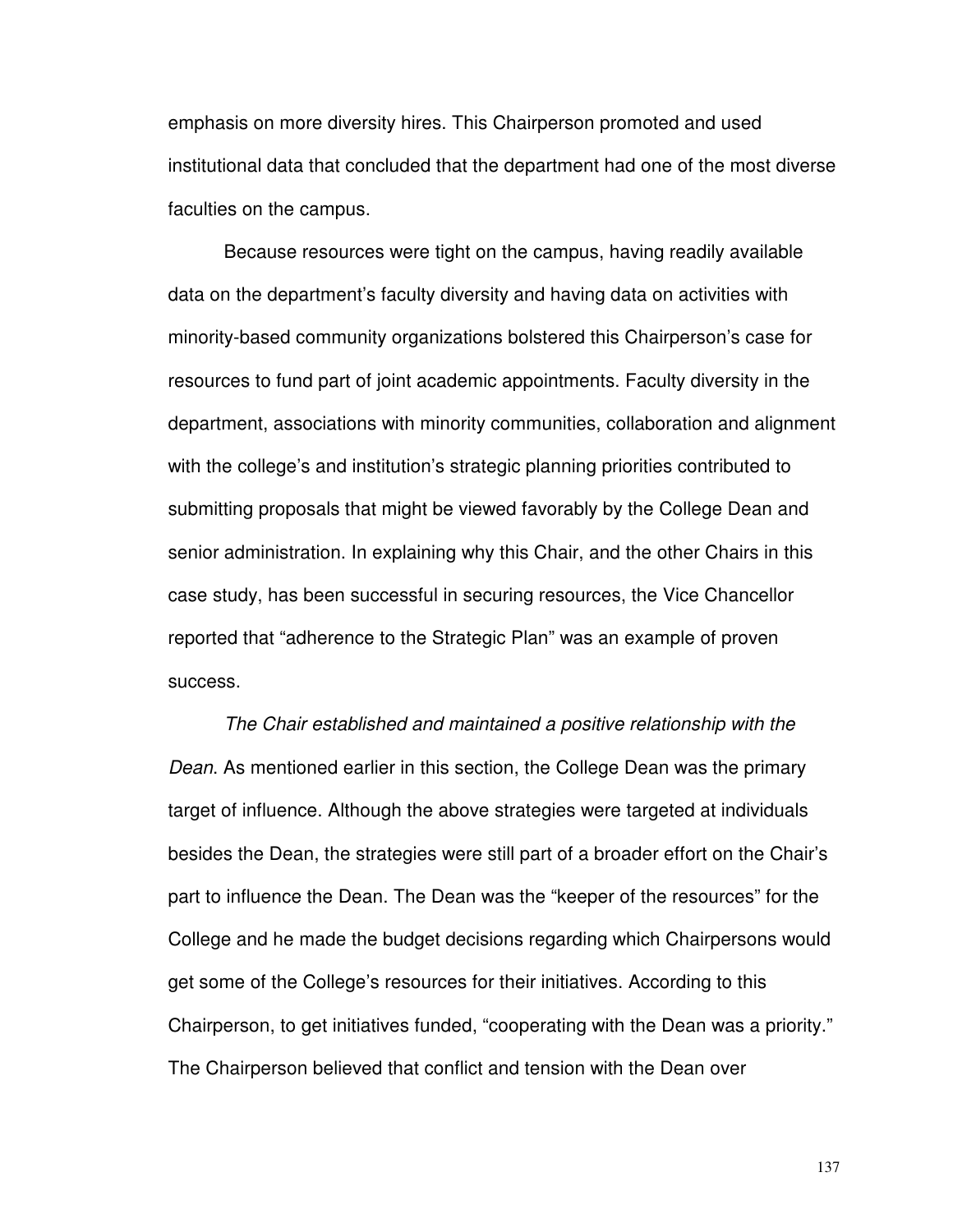department and institutional priorities could jeopardize chances for securing resources. So, to maximize chances for the success, the Chair developed a cooperative relationship with the Dean and avoided conflict and tension with the Dean. The Chair stated, "The effective Chair is one who works well with the Dean." The strategy for securing resources from the Dean, then, was one of cooperation. The Chair added:

In my view you cooperate with your Dean. You don't try to take on the Dean and make war with the Dean and prove him wrong…In my time as Chair we have had Deans I have respected and been able to work with…The ten years I've been Chair, I've worked with four different Deans… [The Dean] was easy because we have known each other for 30 years and have great respect for each other.

When the Dean requested information about the department's research activities and relationships with minority groups in the local community, or when he asked for memoranda on how the Chair would spend additional resources that were made available, the individual complied quickly to demonstrate cooperation and seriousness with the Dean. In a discussion of why this Chair might be considered successful, one of the reasons the Dean referenced was the importance of "prompt responses to opportunities." Compliance with the Dean's requests for additional information on budget initiatives did not guarantee additional resources, however. The Chair also believed that assisting the Dean with advancing his priorities for the College by aligning department initiatives with the Dean's initiatives might give him an advantage. Current and former administrative informants with first-hand knowledge of what the Dean considered when he made budget decisions reported that it was "common knowledge" that the Dean tended to support requests that "clearly reflected" college and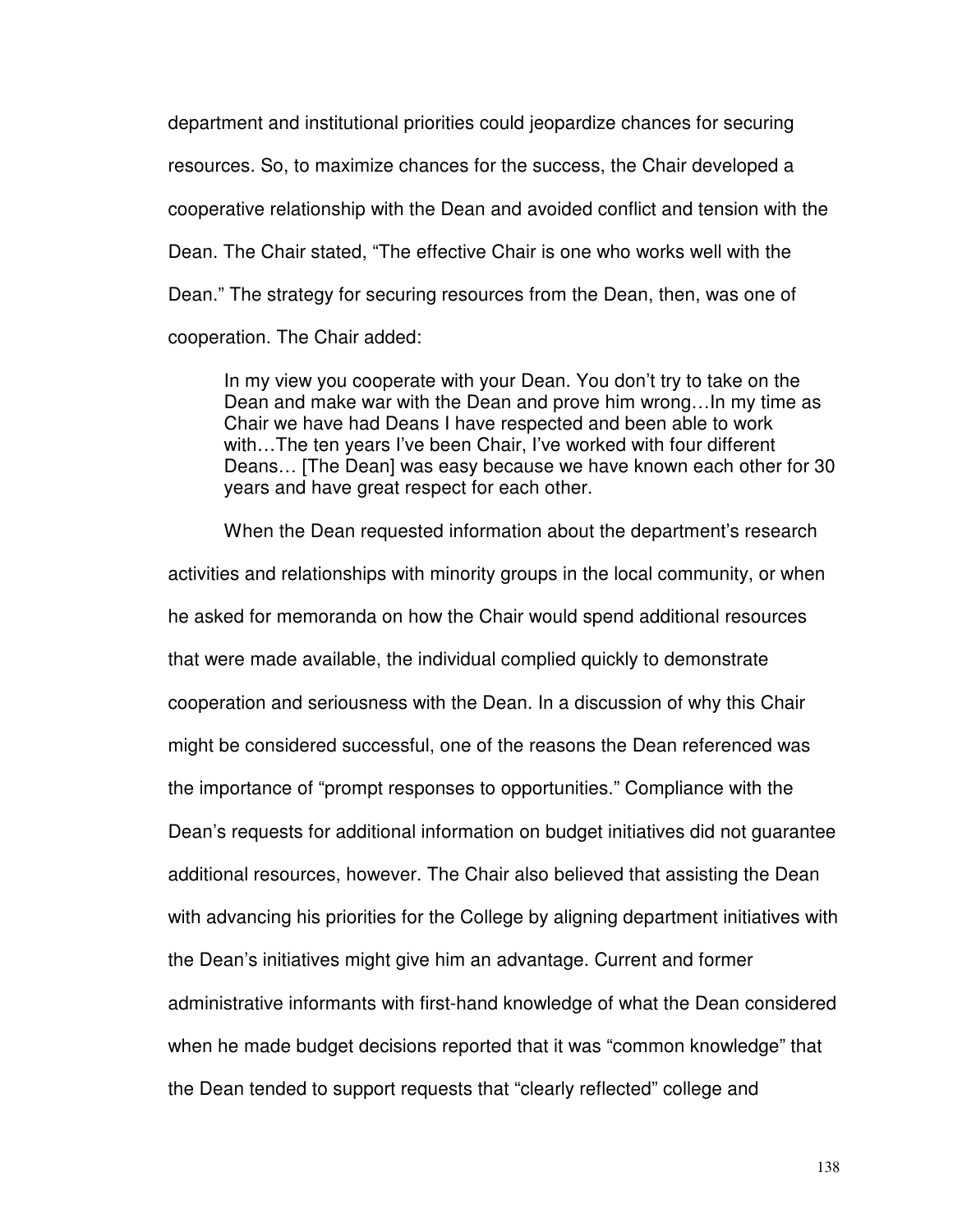institutional priorities so the Chairperson made efforts to advance departmental priorities and the Dean's priorities as budget requests were advanced.

Cooperation was the byproduct of mutual respect and friendship with the Dean. The Chairperson reported that the two had known each other for 30 years. This longevity, along with the Chair's willingness to align budget requests with the institutional mission and the Dean's priorities, gave this Chairperson advantages that other Chairs did not have. This 30-year friendship with the Dean did not necessarily guarantee resources for this department. Rather, the long relationship with the Dean meant this Chair was better equipped to predict the kinds of information the Dean would require before approving budget requests. In his interview, the Dean stated that he made budget decisions based on, among other items, the requests' alignment with the university's priorities and his priorities for enhancing diversity, increasing research productivity, and improving student success. According to the Dean:

We've known each other for a lot of years so we kind of know what the other thinks sort of. But one of the things we have to do, and some have to learn to do it pretty rapidly, is to address the Strategic Plan of the University when seeking resources…It's what I'm looking for.

The data suggested that this Chairperson valued relationships, especially relationships with department faculty and the Dean. Therefore, developing a positive relationship with the Dean was a natural approach as well as a necessary step in trying to secure resources for the department. After all, the Dean had the resources and the quality of the Chair's relationship with the Dean could affect the extent to which the Chair received resources for hiring and other academic priorities. According to the Chairperson: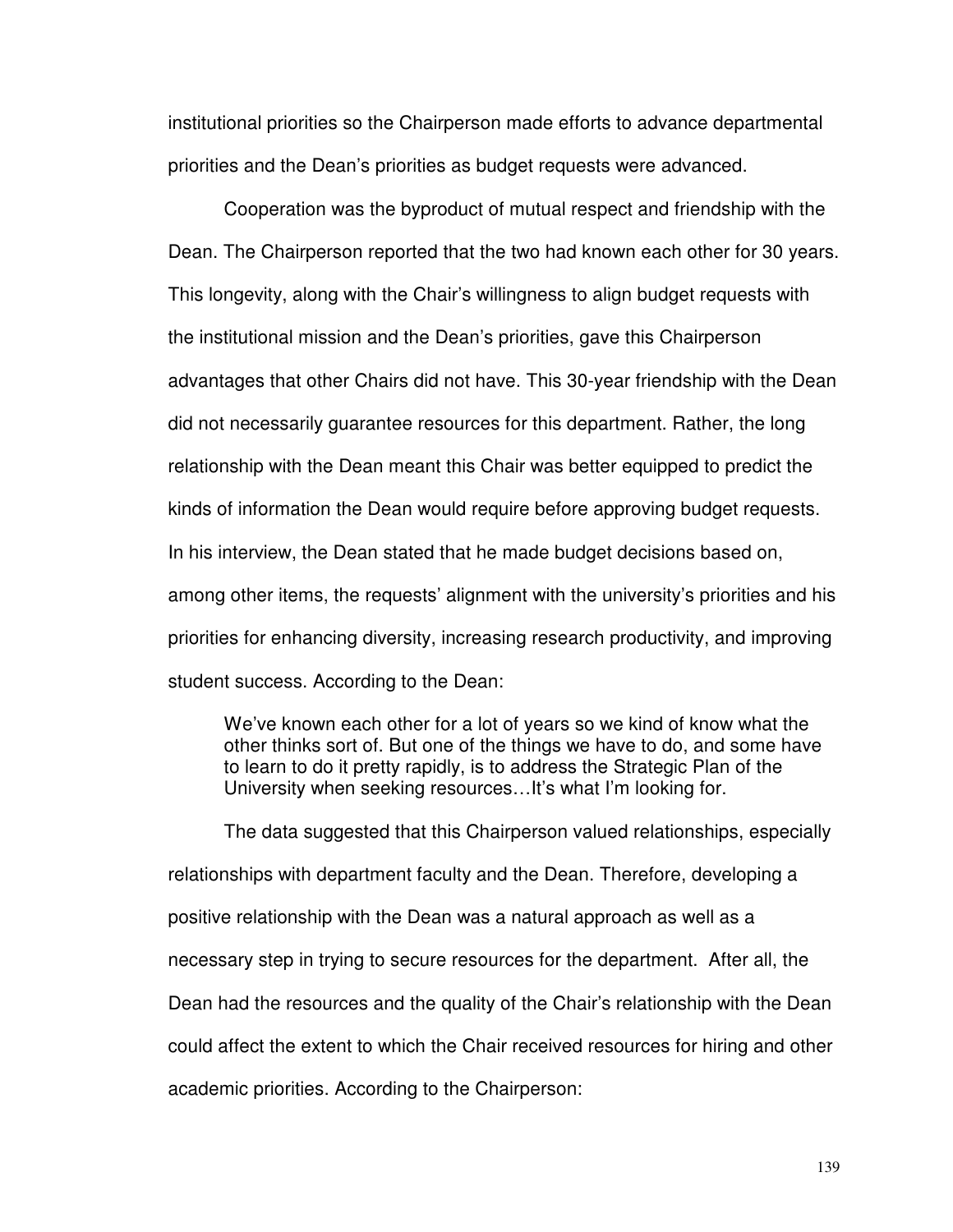Part of [my strategy], I think, is having a working relationship with the Dean -- one where you are above board with each other. [The Dean] knows what I think. I communicate my concerns and departmental goals to him and keep him apprised. Deans don't like to be caught by unpleasant surprises. No one does, but you don't want to put your Dean in an embarrassing position.

The Chair created a receptive environment with campus leadership. This strategy was targeted at the Chancellor and Vice Chancellor for Academic Affairs (VCAA) who, besides the Dean, possessed formal decision-making authority over budget matters in the institution. The Chair targeted the senior officials informally by meeting with them to share what was happening in the department. Meetings with the senior officials were part of an effort to create a receptive environment for budget requests. According to the Dean, VCAA, and other informants interviewed for this case, the Chancellor was far removed from allocation decisions at the department level so the Chair did not lobby the Chancellor for resources. The Chair worked to establish and maintain a positive view of the department with hopes that the Chancellor and VCAA might favor initiatives if the Dean chose to present the department's requests to the senior officials for their input.

The Chairperson sought to cultivate a positive image of the department by sharing with campus leaders how diverse the faculty was in the department and the extent to which the department enjoyed a positive relationship with minority community organizations. While the Chairperson did not have regular interaction with the campus leaders or have occasion to present proposals directly to them, the individual indicated that a strategy was to "just let [them] know what's happening" in the department each time a meeting occurred.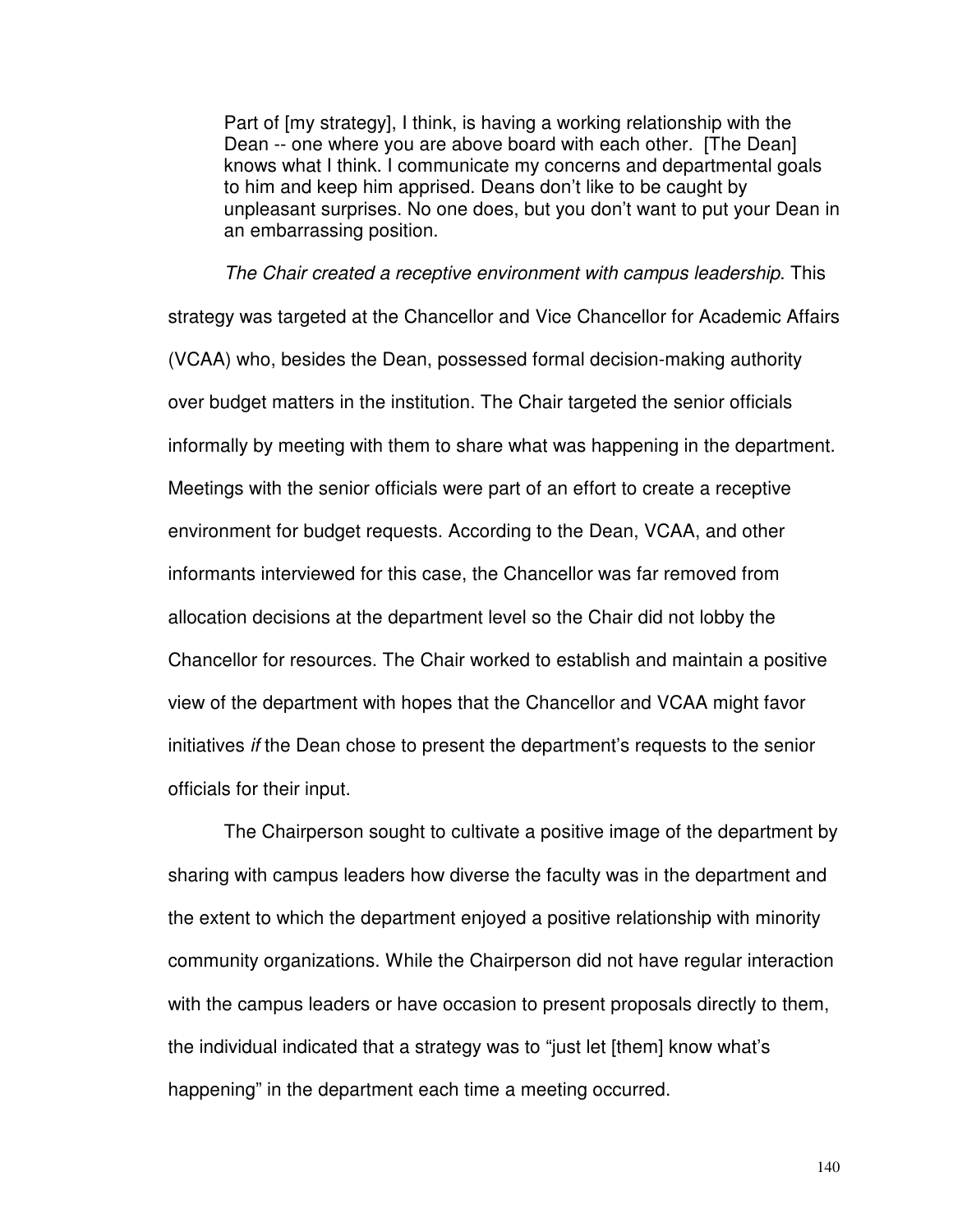The Chairperson arranged appointments with the Chancellor every six to eight months and used the appointments "to kinda apprise her of what's going on in the department, about what we are trying to do." The individual added that nothing was requested of the Chancellor, which, as earlier noted, was a condition imposed by the Chancellor. The Chair viewed the appointments with the Chancellor and VCAA as "a chance just to get a little more visibility at the top of the hierarchy about who we are…what we are trying to do…a chance to wave the flag a little bit." The Chair waved the flag regularly but did not share everything that was happening in the department during these visits. The Chairperson reported making choices about what to share and what not to share. The Chancellor was a big supporter of diversity hires, serving the city's minority populations and decision-making based on strategic planning. Thus the Chair focused on the department's historical successes with diversity, its positive relations with the minority community, and its commitment to campus priorities.

In sum, frequent visits with senior campus leaders allowed the Chairperson an opportunity to engage in "impression management of his department" (Seagren, Creswell, & Wheeler, 1993, p. 39) by characterizing the work of the department in a way that demonstrated that it was aligned with institutional priorities, as well as the academic priorities of the Dean. In talking about meetings with the Chancellor in particular, the Chair remarked:

[The appointments] buil[t] awareness and good will, and I do have good relations with her. I think [the strategy] works to the benefit of our department.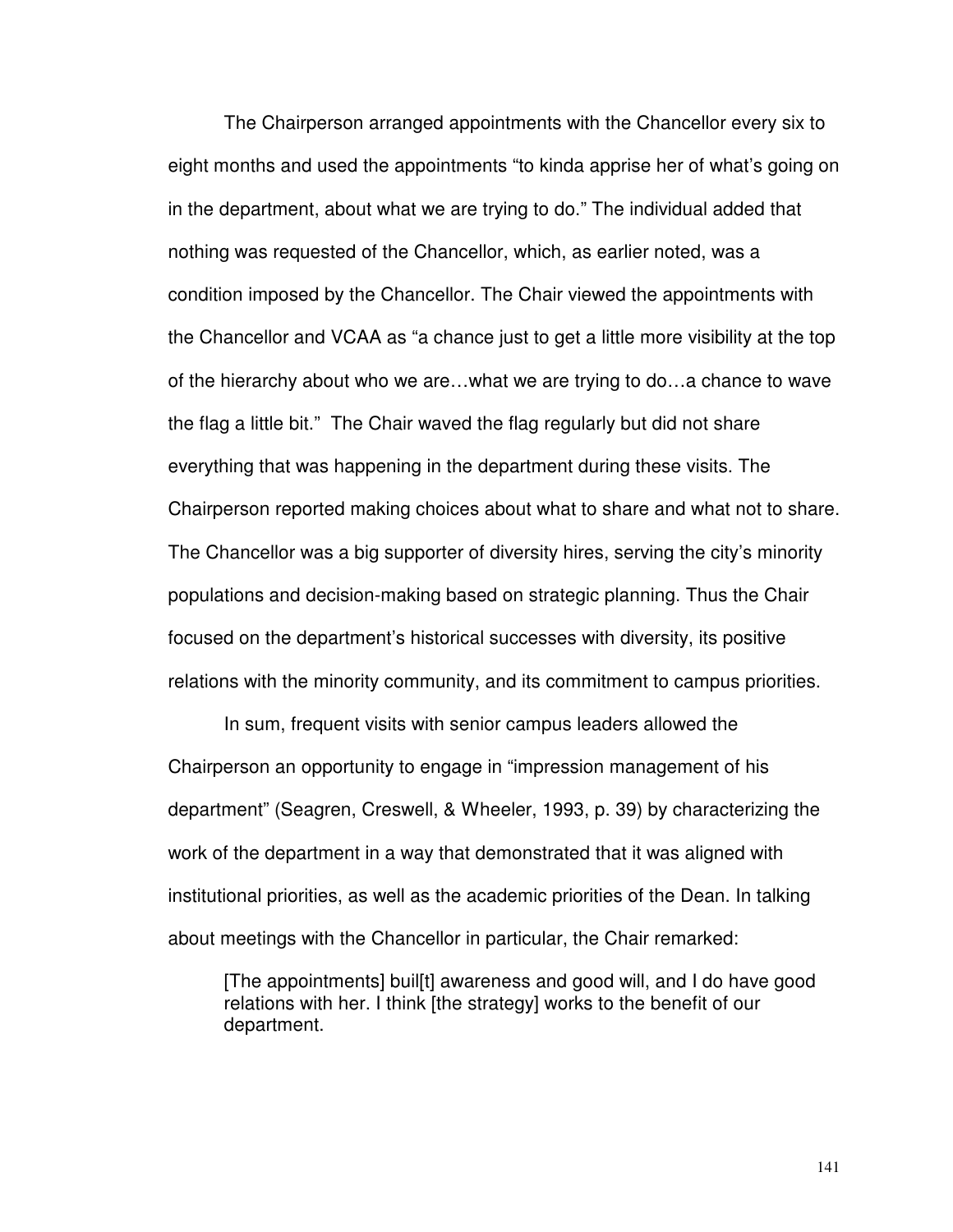#### **Assessment of Influence**

 This section is an assessment of the sociology-anthropology Chairperson's influence. Three lines of evidence were explored: budget decision outcomes, attributions, and behavioral data. Neither line of evidence by itself established this Chairperson as influential. However, when combined, the three lines of evidence provided a basis for concluding that the Chairperson influenced favorable resource allocation decisions.

#### **Budget Decision Outcomes**

 University budget data (General Operating Budgets, 1997, 1998, 1999, 2000) confirmed this Chair's reputation for securing campus budgetary resources. A combination of routine incremental increases to support department operations (e.g., salaries, supplies, and travel) were documented in the institution's annual operating budgets. In fiscal the year 1997-1998, this department received more than a half-a-million dollars. Increases were allocated each year thereafter up to the fiscal year 2001-2002 when the allocation was closer to one million dollars. In all, the department received an average eight percent (8%) in budget increases in the four year period covered in this study.

This Chairperson's budget priorities included securing campus-based resources to support faculty hires and upgrade technology in the department. According to interviews with the Chairperson and the Dean, to achieve his budget priorities, the Chair submitted budget requests for faculty hires as part of the annual institutional budget process and submitted requests for funds outside the formal budget process to support technology enhancements. Receiving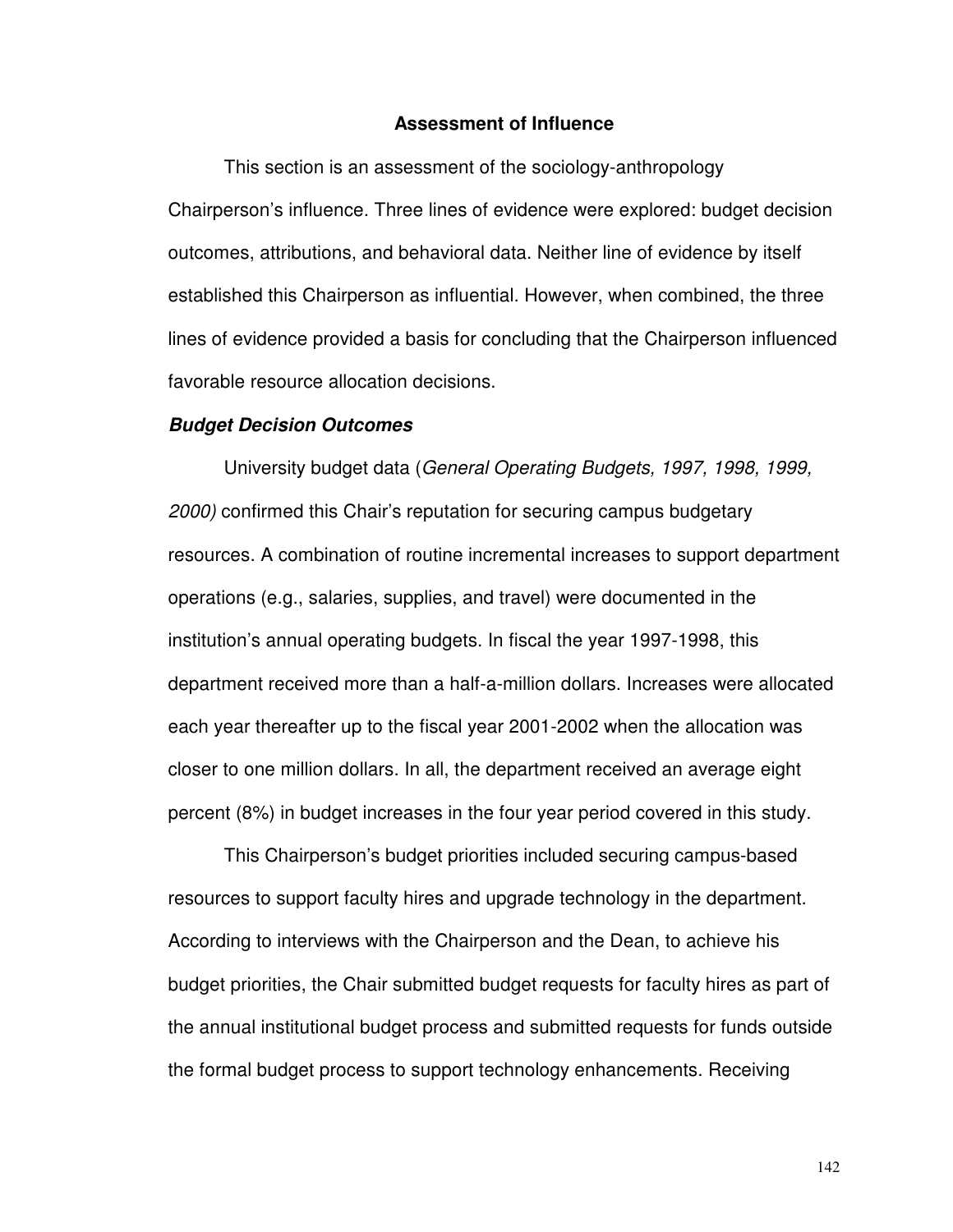resources for faculty hires coupled with being awarded technology fees, in effect, increased the Chairperson's budget base. But the technology funds were not guaranteed in future allocations so strategies would have to begin anew to secure technology funds in future years.

To begin understanding the extent to which this Chairperson was influential with budget decision-makers and successful at securing campus resources for budget priorities, budget decision outcomes were explored through interviews with the Chairperson, the Dean, and other informants. Interview data with the Chairperson, corroborations from the Dean, and a review of institutional budget data indicated that this Chairperson was successful at securing campus resources for academic priorities. Budgetary outcomes included securing additional faculty lines for the department. According to the Chairperson, "There were ten tenure track lines in the department when I became Chair ten years ago, and we now have thirteen [tenure track lines]." Another "win" for this Chairperson was being allocated technology funds to make upgrades to computer equipment in the department. Because this Chair received budget resources when some Chairs did not and because this Chair received technology resources when some Chairs did not, the data appear to support the perception that this exemplary Chair was able to influence allocation decisions more favorably than, perhaps, other Chairs.

 The outcomes or "wins" achieved by this Chair provided one line of evidence that suggests the individual was influential with the Dean. But the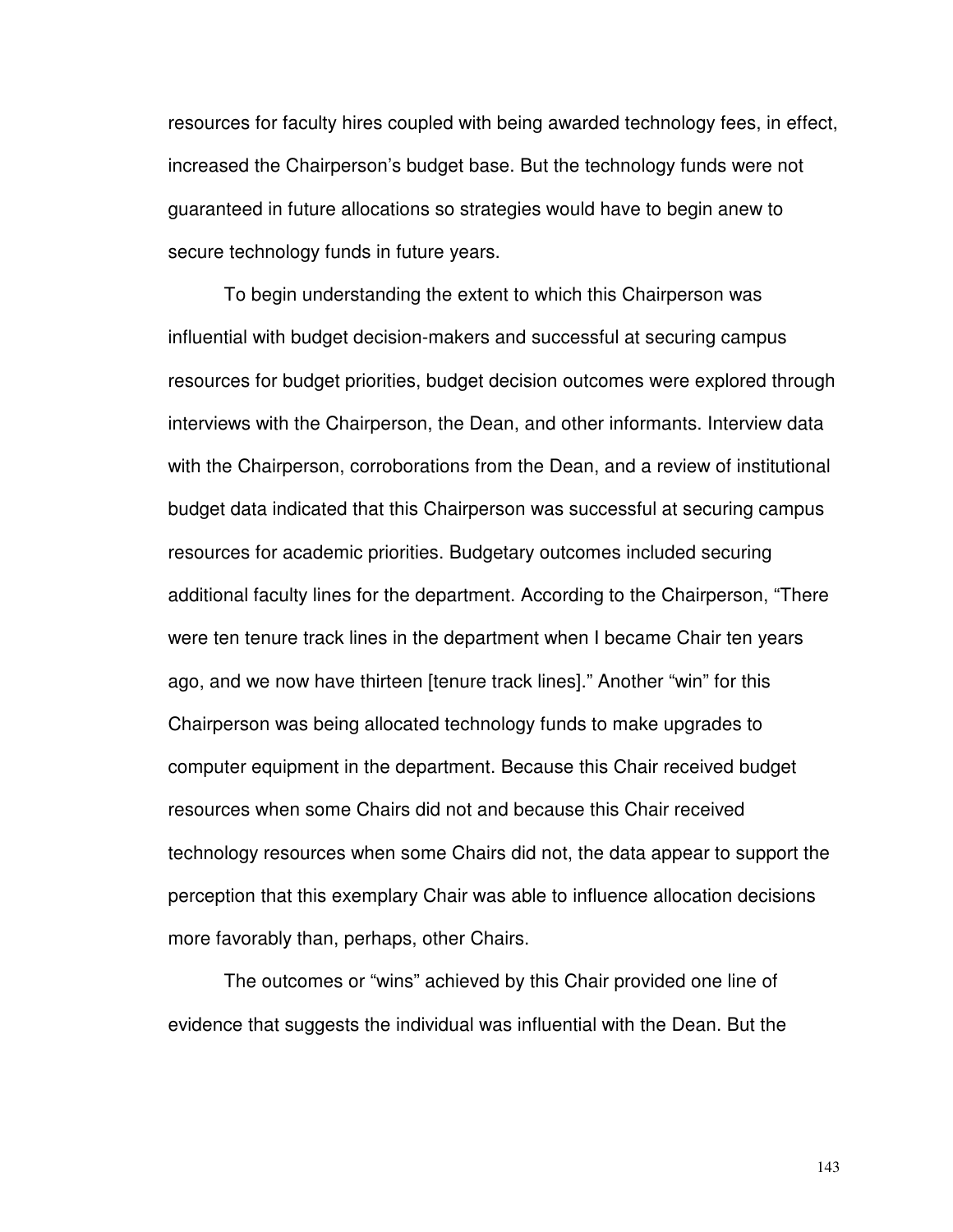outcomes could have occurred apart from the Chair's influence; therefore, additional lines of evidence must be examined.

## **Attributional Data**

Exploring attributional data provided another means for assessing this Chair's influence. This section is concerned with the extent to which campus decision-makers attributed budget decision outcomes to the relative power and influence of this Chairperson. Campus decision-makers viewed the Chairperson as a major reason for the department getting additional resources for faculty hires and technology upgrades. Interview data from the current and former Dean and the Vice Chancellor for Academic affairs pointed to the Chairperson's ability to build and sustain faculty support for budget priorities. Also, interview data pointed to the Chair's ability to prepare compelling budget requests and technology proposals that included institutional goals and priorities and to the Chair's overall persistence in keeping campus leaders informed of the department's accomplishments, especially in the area of diversity outreach with minority-based populations in the community. The aforementioned factors contributed to the Chair's reputation for success and to the Dean's willingness to support the individual's budget requests.

 Because of this Chairperson's reputation for being able to influence people in general, campus decision-makers viewed the individual as a key factor in the department's capacity to secure campus resources. The Dean and the Vice Chancellor for Academic Affairs emphasized the Chair's ability to influence people as a reason "why he is so successful" at getting resources. According to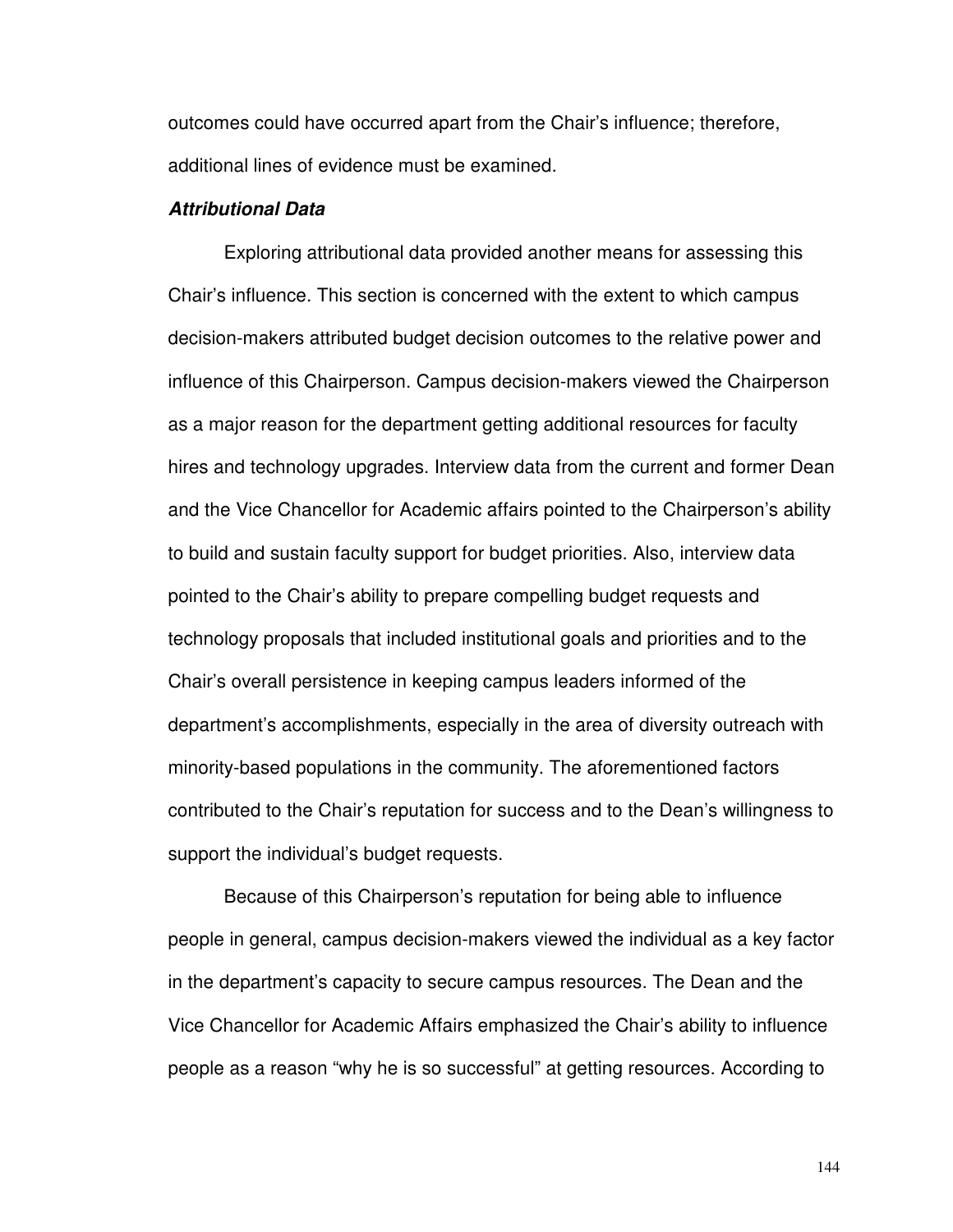the Vice Chancellor:

[The Chairperson] is clearly an extraordinarily good persuader of people and works extremely well with people and works well with his colleagues too.

 To achieve budget priorities, this Chair used knowledge of institutional priorities, experience and skill with preparing proposals, positive relationships with faculty in the department, a reputation for working well with campus colleagues, and a cooperative relationship with the Dean as sources of influence to secure favorable budget decisions.

# **Behavioral Data**

 Exploring behavioral data to assess this Chairperson's influence was the third line of evidence used in this case study. During the institution's tight budget situation between 1997 and 2001, securing resources was difficult. Simply being a Chairperson with legitimate requests did not automatically yield success in obtaining those resources. According to the former Dean and Dean at the time of this study, "a case had to be made" for resources. To secure campus resources, this Chairperson engaged in specific behaviors, which, said the Dean, "made [the Chair] successful."

 As earlier noted, when the Dean made budget decisions he considered the extent to which Chairpersons enjoyed faculty support and had partnerships with others on the campus. This Chairperson covered both bases and was able to show internal faculty support and external partnerships during the individual's efforts to persuade the Dean to support the budget requests put forth. In general, faculty lines were not approved without compelling reasons because, as the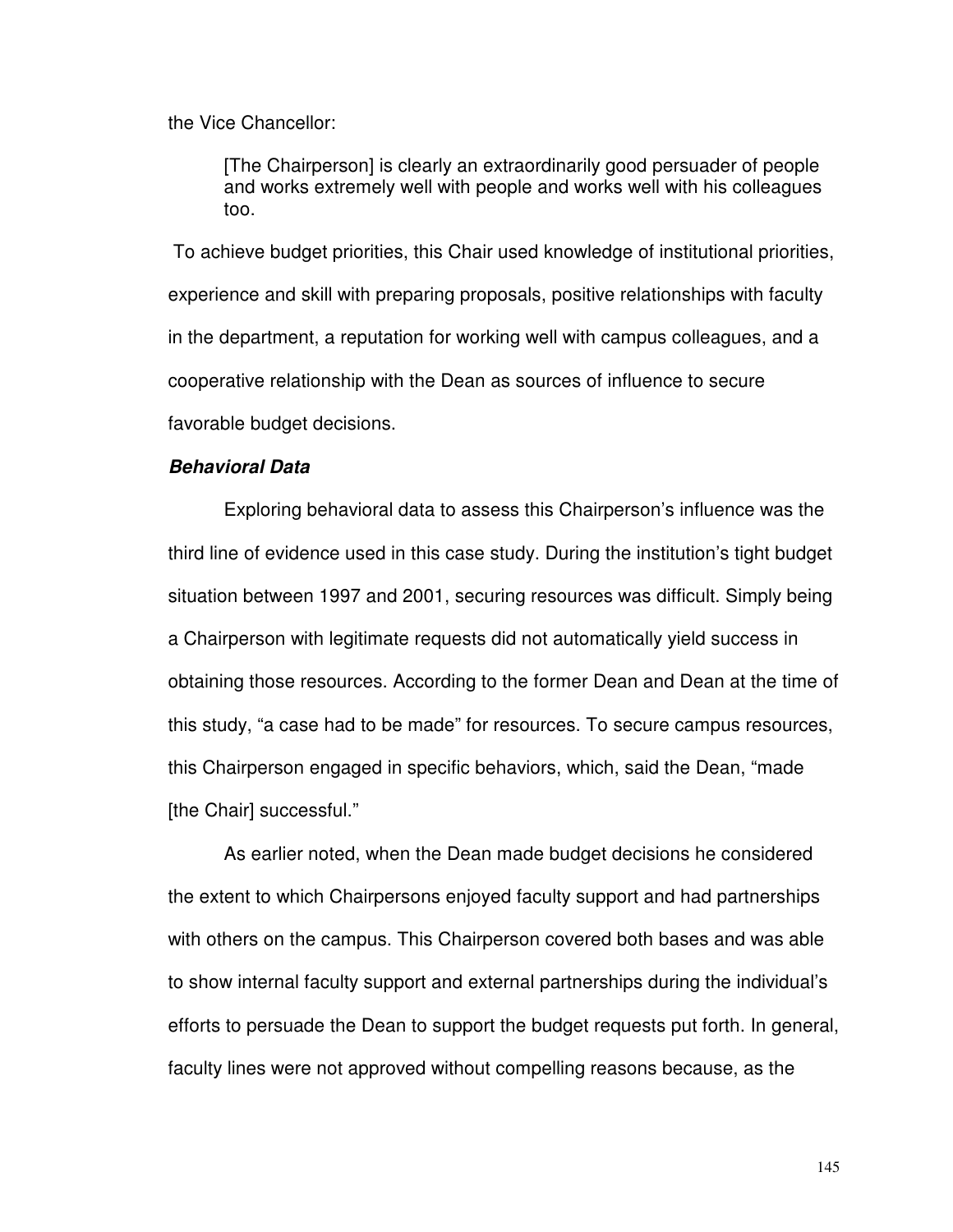current and former Deans and Vice Chancellor for Academic Affairs all agreed,

the resources "were simply not available for new hires."

This Chairperson's relationship with community networks such as minority

groups provided another source of influence since one of the campus' priorities

was to engage in more outreach to minority organizations. The Chairperson

promoted the department's relationships with minority organizations.

Documentary evidence provided by the Chair suggested encouragement of and

support of faculty conducting research or performing service functions with

external minority groups. According to the department's planning document:

Faculty are engaged in numerous innovative research activities as a consequence of the ethnic, racial, and gender diversity and interests of our faculty, including research on gender, ethnic, racial, and global issues, and community experientially-based methodologies and theoretical perspectives. Increased [budgetary] support will extend this work and enhance the retention of minority and women faculty particularly…Several faculty have conducted research on student learning in urban settings and a current service learning project involves research collaboration with the [city's] multi-ethnic [agency].

By the Dean's admission and consistent with documentary data, this

Chairperson's record of engagement with local minority communities, alliances with the Chairs of minority-focused academic departments on joint appointments, positive relations with department faculty, and efforts to gain access to the senior campus leaders to keep them informed of department's accomplishments and activities were behavior-based sources of influence that allowed the Chair to influence and achieve favorable budget allocation decisions.

 This Chairperson's reputed influence was not earned overnight. Earning a reputation for being influential and successful at securing campus resources took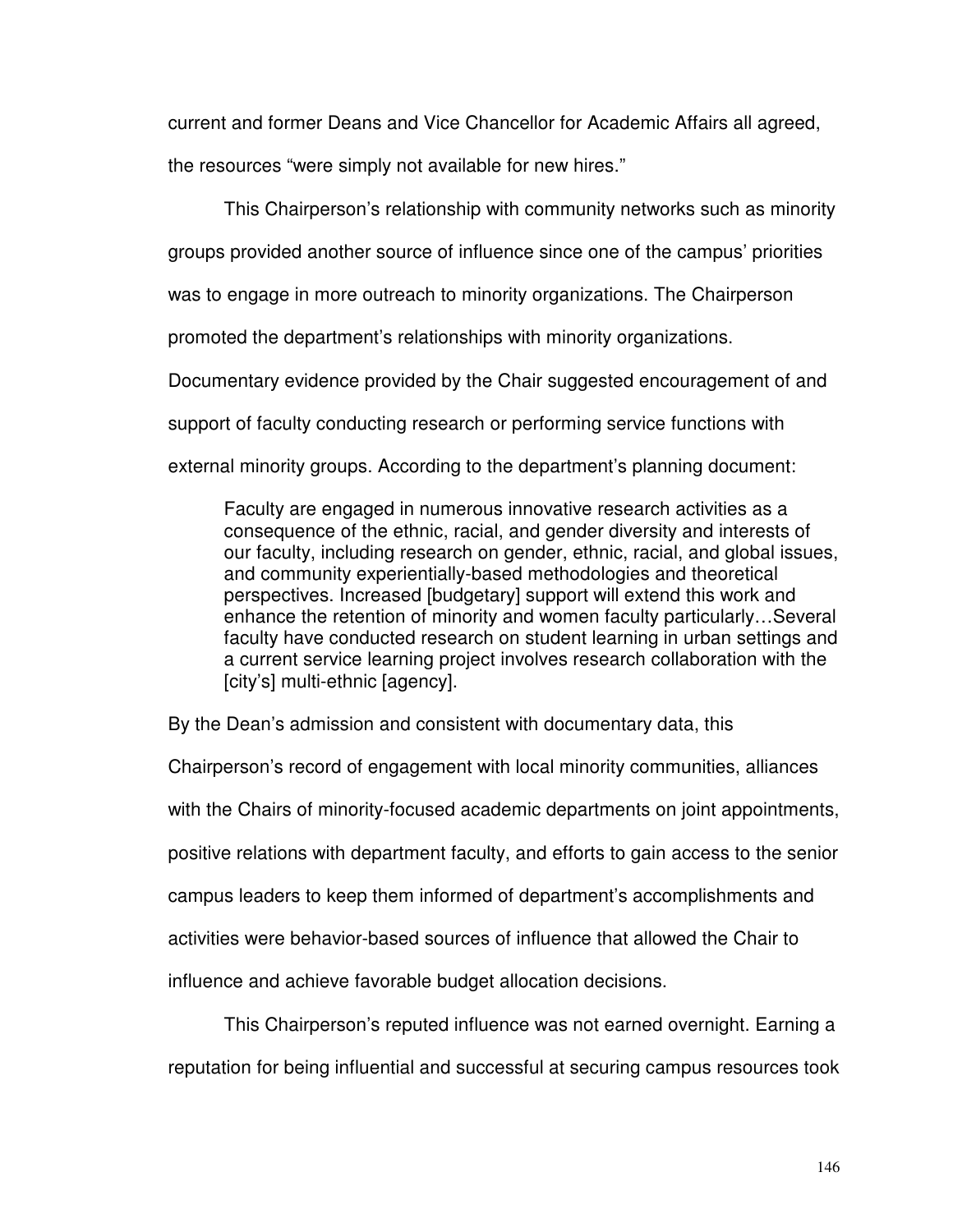time. This Chairperson had been leading the department for at least 10 years at the time of this study. The longevity in the position resulted in 10 years of building social capital with department faculty, campus Deans, senior administrators, other Chairpersons, and the local minority community. This Chairperson used the social capital to secure campus resources in an environment that was marked by tight budgets but also an environment that contained possibilities and opportunities for astute Chairs to secure additional resources.

 The assessment of behavioral data, then, included the examination of this Chair's power resources and how those resources were converted into tactics for securing campus budget resources. Assessing this Chair's tactics without linking those tactics to power resources would have resulted in an incomplete analysis and premature assumption of influence. In the context of this study, this Chair enjoyed a reputation for being influential, in part, because relevant power resources were activated and used to: (1) maintain a state of readiness to seek budget resources; (2) cultivate faculty support; (3) align the department with other academic units and institutional priorities; (4) establish and maintain a positive relationship with the Dean; and (5) create a receptive environment for budget requests with campus leadership.

The interview and documentary evidence suggested that this Chair explored possibilities, seized opportunities, and was able to secure favorable budget decisions and outcomes for his department. According to the Dean of another College who was also a former Chair, one of the reasons this Chair was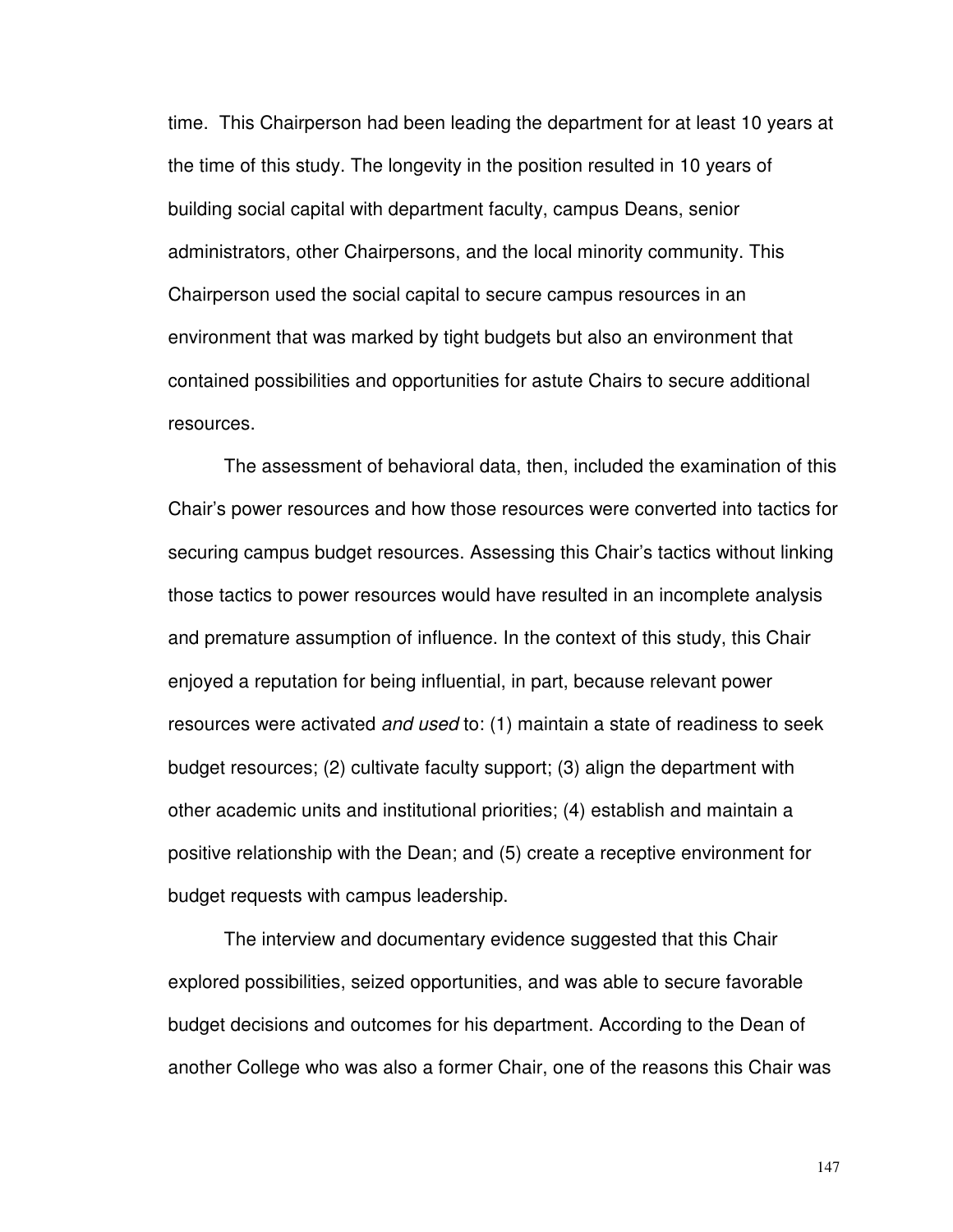successful, along with the other two Chairs in this study, is because this Chair was "very good at scanning the environment for opportunities" and, according to other informants, very skilled at capitalizing on those opportunities.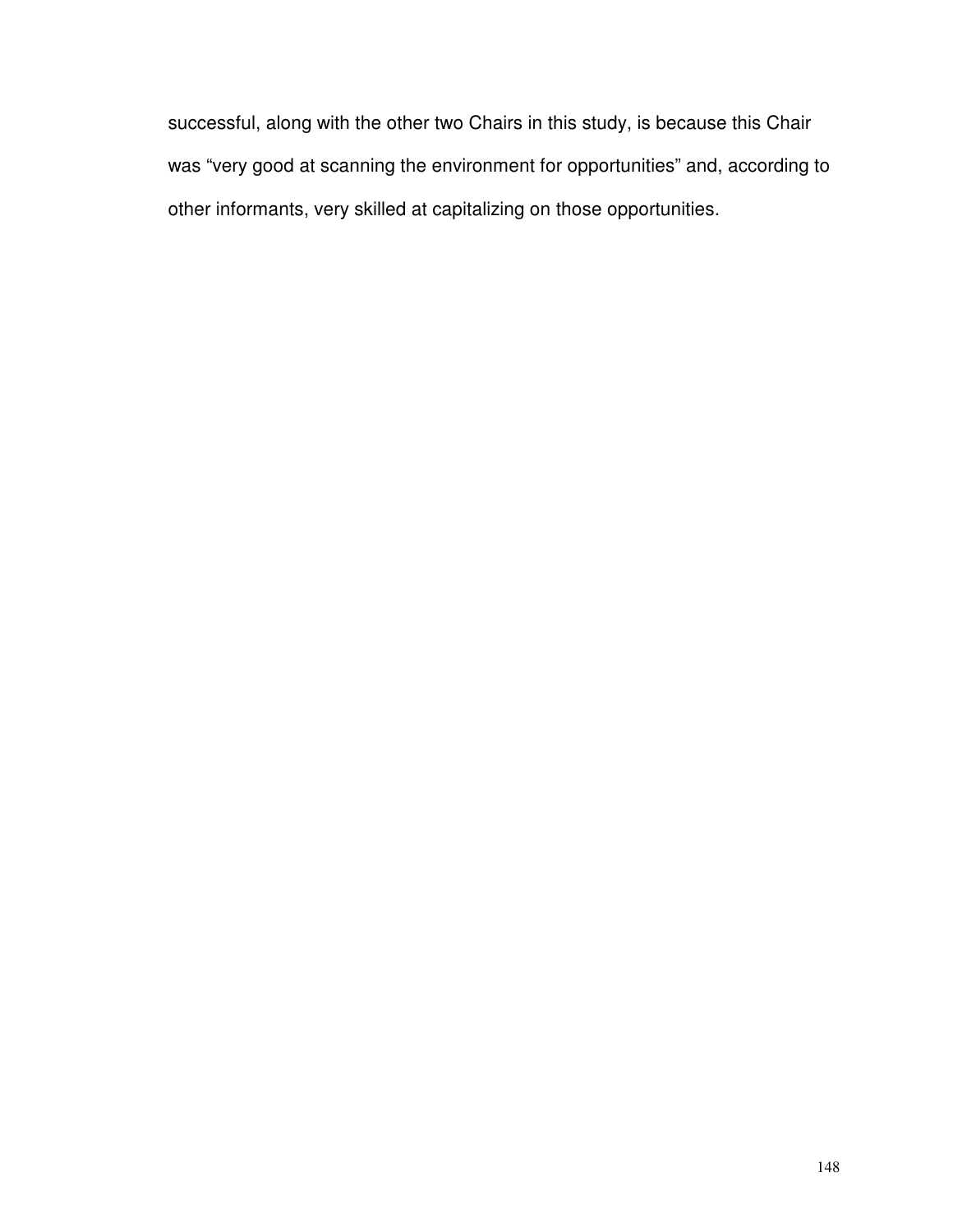## **CHAPTER VI**

## **CASE 2: BIOLOGY CHAIRPERSON**

I would agree with that assessment. I think [the individual is] an outstanding Chairperson, and I think [the Chair] has been very good at securing resources for our department.

- Excerpt from an interview with a faculty informant.

This case is a description and analysis of this Chair's efforts to secure favorable allocations from the Dean of the College to support the department's academic priorities. The case narrative that follows explains how the Chair developed and advanced budget proposals and sought to influence budget allocation decisions.

#### **Actors**

The Chairperson did not secure campus resources on his own. The interview data from the Chairperson, college officials, and faculty informants identified two broad categories of actors: a primary authority, who was the Dean, and proximate players, which included the department's budget committee and the department's faculty as a whole, some of whom had served on the budget committee previously or were serving on that committee at the time of this study.

# **Primary Authority**

 Interview data from the Chairperson, the Dean, faculty informants, and other campus individuals indicated that the College Dean was the primary authority in this case. As noted previously in this research, although the Dean's authority was not absolute, all the informants reported that the Dean controlled the resources for the College unless resources were restricted for specific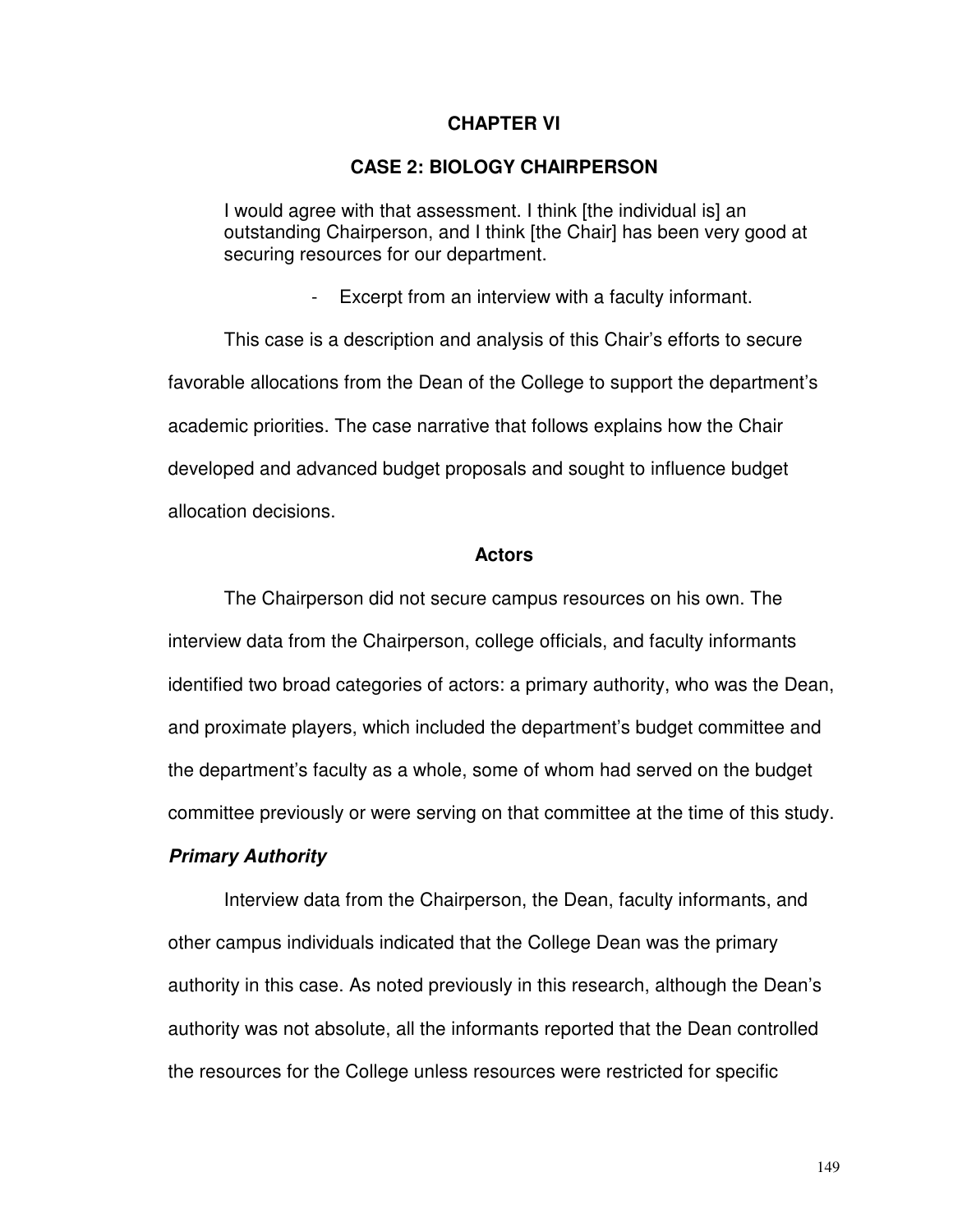funding initiatives. By virtue of his authority as the formal decision-maker, the

Dean was a major player in the budget process. As indicated by these

representative statements, several informants consistently identified the Dean as

a primary authority:

The Dean [was a target of influence because] he is in a position to make decisions about proposals or is connected to the Vice Chancellor of Academic Affairs to secure funding. (A faculty informant)

The Dean [was a target of influence because], a lot of the times, he makes unilateral decisions. (The Dean $5$ )

The Dean [was a target of influence because] he has the money and an idea of whether or not proposals will be successful or not. (Former Dean of the College)

# **Proximate Players**

l

Faculty and staff. The Chair reported that the faculty in general played a role in decisions to advance certain budget initiatives. This individual reported that input from faculty members was sought generally during regular department or private meetings. A faculty informant confirmed this observation and stated that the Chair was "good at organizing groups of faculty who will benefit the most and be most helpful with preparing proposal." Although the faculty as a whole did not make decisions on budget priorities for the department or decide which budget requests for additional campus resources would get advanced, faculty informants indicated that they "offered feedback" on proposals when asked by the Chair and other faculty "would help prepare specific sections of the budget proposals." The Dean and faculty informants noted that this Chair worked well with the faculty in the department and consulted with them as budget requests

 $5$  The Dean had not been in the position long so this quote refers to the previous Dean.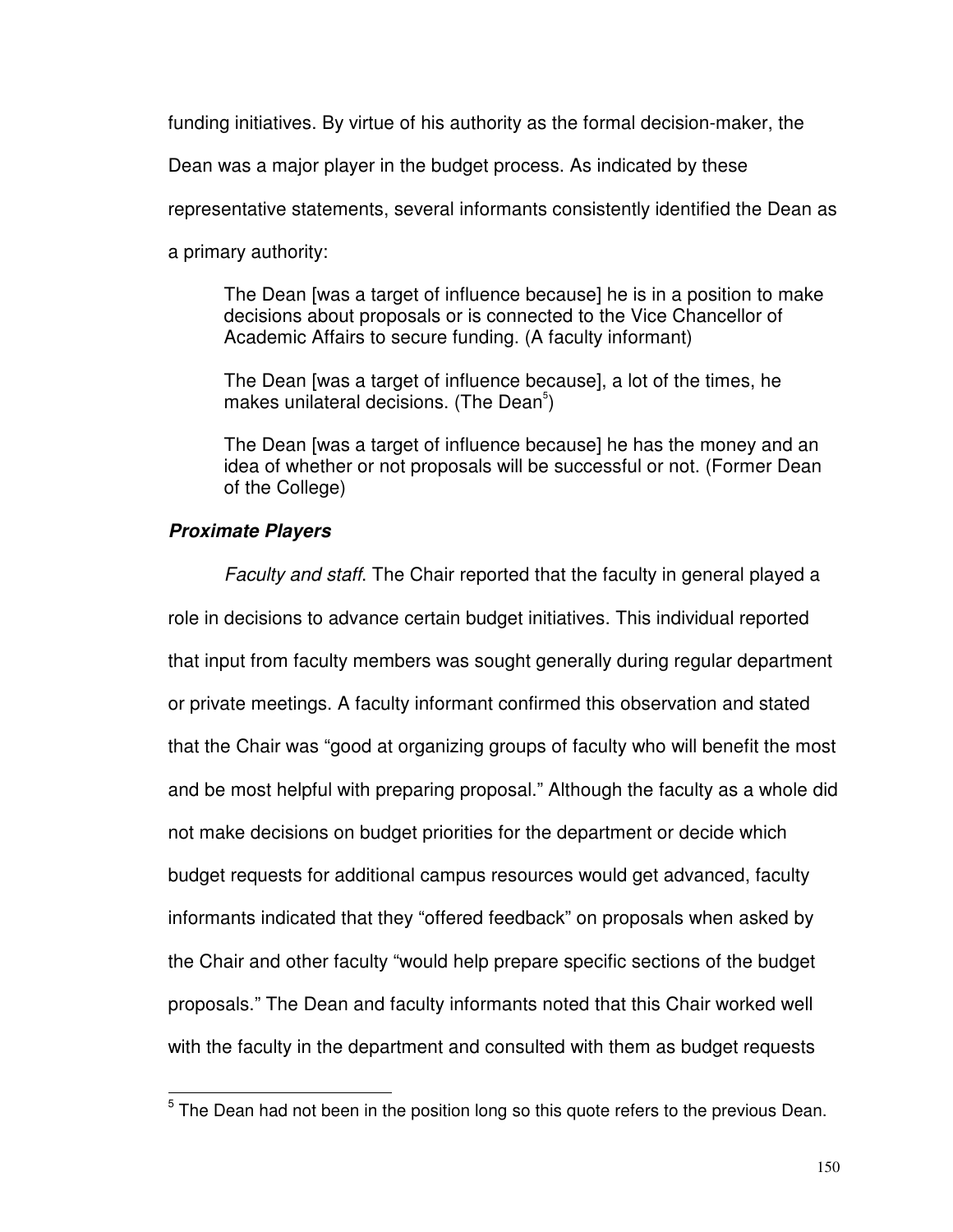were developed. Regular faculty meetings provided an opportunity for all faculty to offer input on both the Chairperson's and the department's budget committee's ideas.

The Chair reported that staff members were helpful because they provided the "logistical support" that was needed to develop and justify proposals. Support included, for example, assistance with collecting institutional and other types of data (i.e., costs associated with budget items). According to the Chair, the information provided by staff members enabled the stakeholders to engage in more informed discussions over budget proposals, to examine why costs were projected a particular way, and to see how the costs might effect future opportunities for securing campus resources.

The department's budget committee. The Chairperson and a faculty informant identified the department's budget committee as a major player in budget matters in the department. The faculty informant was a member of the budget committee. The Chair reported that the department had a small budget committee comprised of "three to four faculty members." The individual explained that the committee "met on a regular basis and discussed budget priorities as positions became vacant" and as any resource development opportunities presented themselves. Also, the Chair reported and faculty informants agreed that the committee primarily focused on "advising the Chair on budget matters in the department." The Chair explained that committee members offered feedback regarding budget proposals before they were submitted to the Dean. The Chair and faculty informants on and off the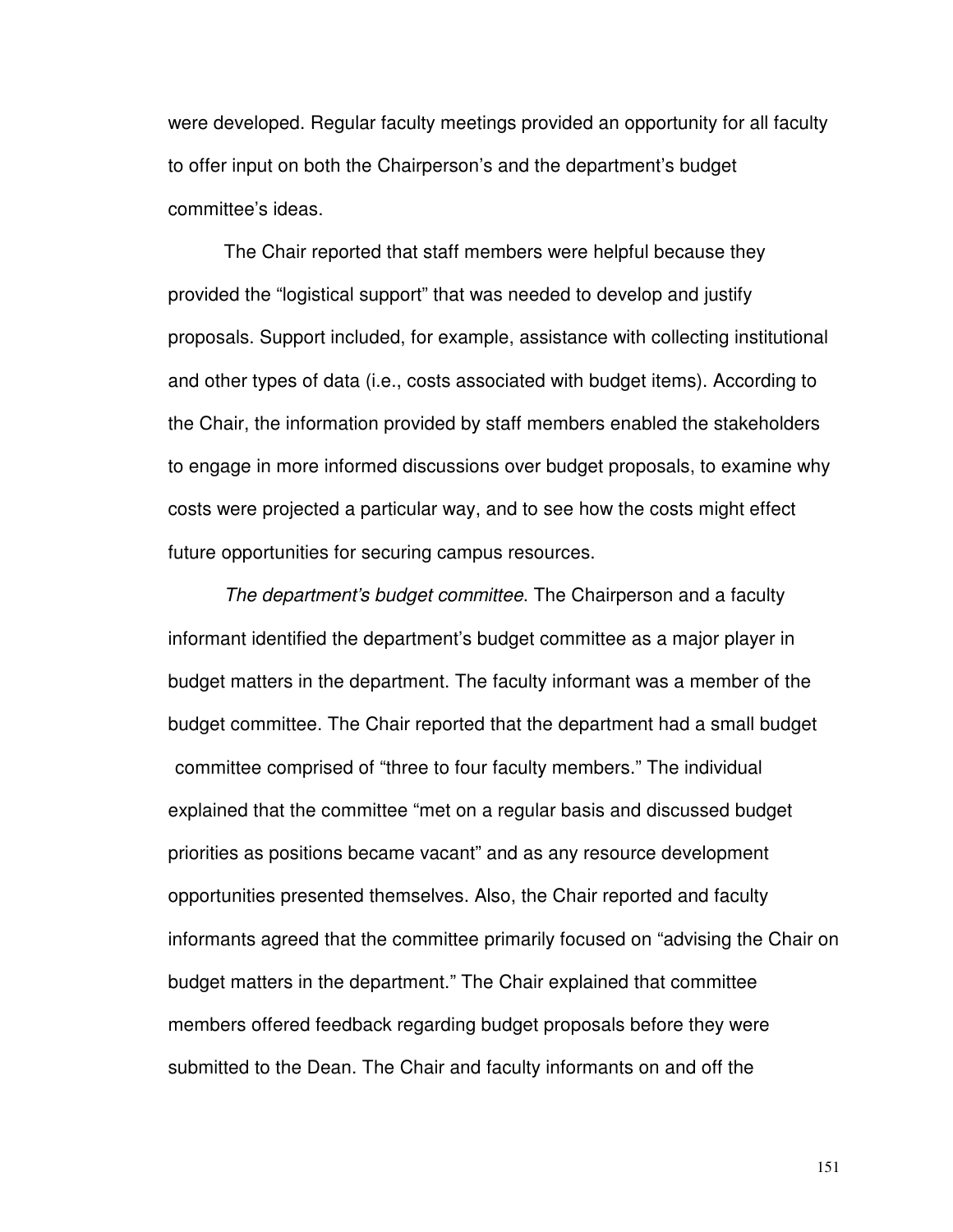committee reported that consultation with the budget committee was "a great way to get support" for budget and academic program proposals. The Chair's reliance on the budget committee for feedback on budget proposals made the committee a major actor.

#### **Purposes of Influence Efforts**

This exemplary Chairperson's broad purposes of influence efforts were examined based on the extent to which they were designed to defend the department's budget base, to increase the department's budget base by adding additional resources without expanding program offerings, or to expand the budget base by adding new academic initiatives and programs that, if approved, would require new and continuous financial support from the institution. The aim of this section of the study is to explain the purposes behind this Chairperson's influence efforts.

### **Defending the Budget Base**

 Interviews indicated that the Chair did not develop budget requests for the purpose of defending the department's budget base. In fact, the Dean and the VCAA indicated that the department received routine annual incremental increases to the base budget as part of the institution's effort to keep up with cost of living and inflation. For example, from 1997 to 2001, the department's annual incremental increases to the budget base were an average of almost four percent. The incremental increases allowed the department to support nonsalary expenses, such as supplies, travel, phone service, and related operational expenses in the department. Although documentary budget data from the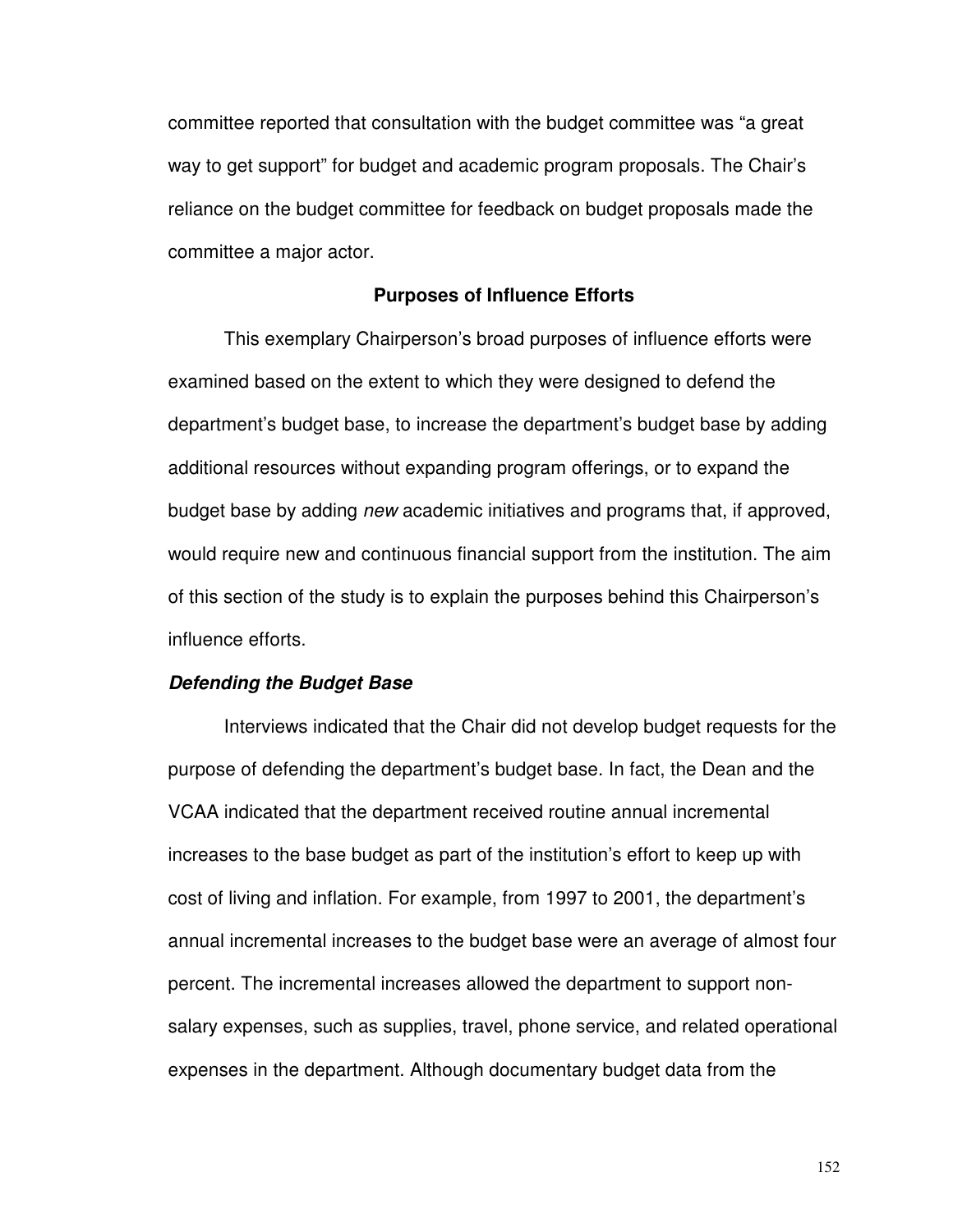institution indicated that some departments' budgets declined, a common statement made by the Chair, campus officials, and a knowledgeable budget officer was that "departments usually get little increments from year to year" and that "this hasn't changed in the past few years".

#### **Increasing the Budget Base**

Although data revealed that Chairs in general at this institution did not have to defend their budget base, they did have to work to increase their budget base. This Chair desired campus resources for technology to support research and instructional operations in the department. During an interview, the Chair stated that proposals were developed to increase department resources so the department could "maintain the existing technology infrastructure [in the department], keep current with research productivity, and support lab instruction." A faculty informant commented that renovating the lab space was essential because the Chair wanted to "maintain satisfactory performance of [the] lab instruments" and to achieve this purpose "[the Chair] needed to get the resources to support lab [renovations]." The Chair wanted additional budget resources for technology upgrades because the existing technology in the department was outdated, insufficient, or inadequate. Upgrades and other infrastructure enhancements were required to keep the department and faculty competitive with other science departments in the College as well as with science departments in the other institutions within the state university system.

The Chair also sought additional campus resources to hire more graduate assistants. According to the Chair, more resources for graduate assistants were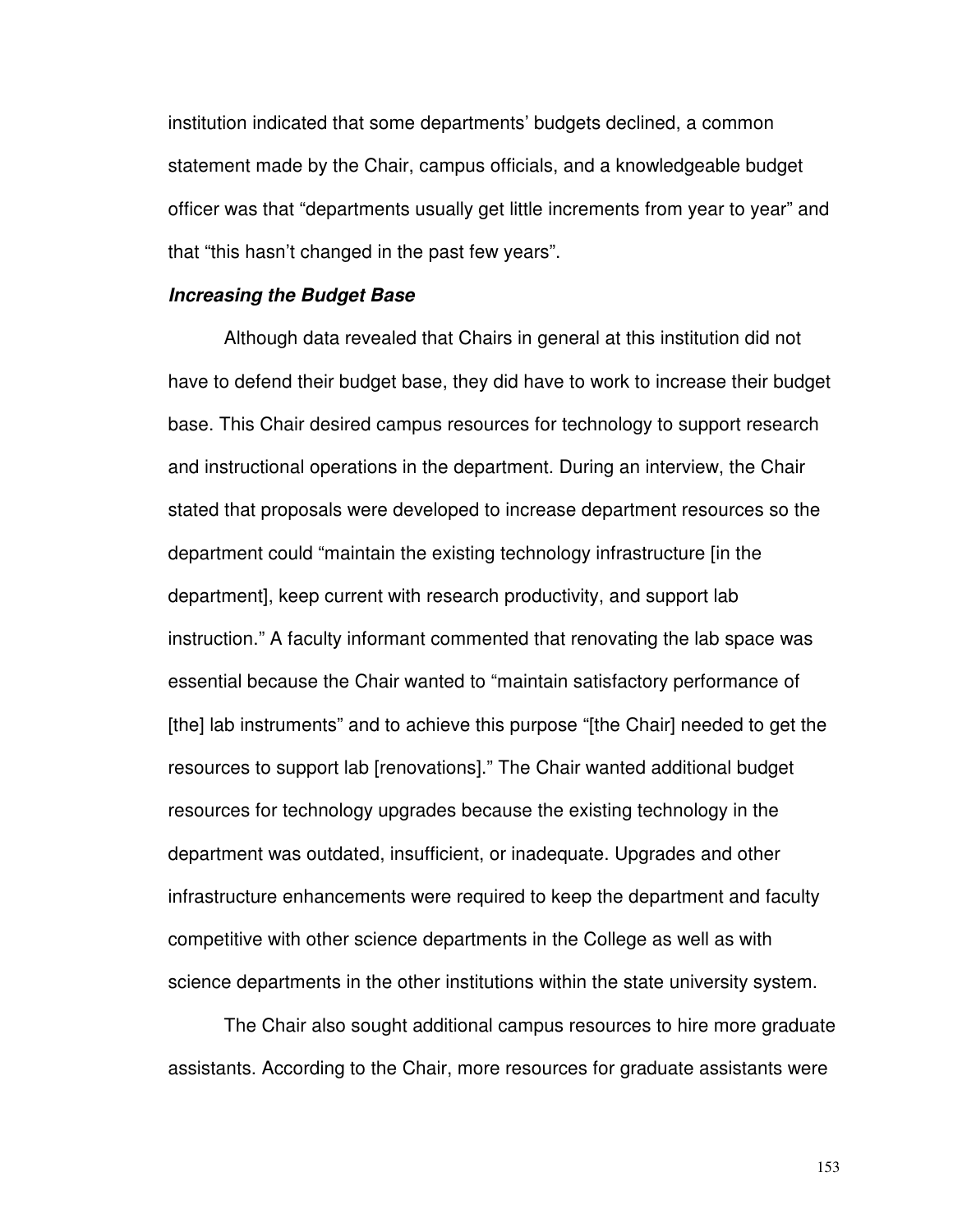required so that faculty could have assistance with their research, coverage for classes during their absence to pursue scholarly work, and assistance with lab instruction as enrollments increased. Because campus resources were limited and could not support all requests for faculty hires in spite of enrollment increases in the department, the Chair presented the alternative of hiring graduate assistants to staff the labs. Hiring graduate teaching assistants filled gaps created because demand for courses exceeded the supply of faculty to teach them, provided existing faculty with support, and enabled the department to fulfill instructional requirements. Securing campus resources for the aforementioned priorities was necessary because the Chair did not envision being able to secure outside funding for these essential services. The Chair noted that securing external funding for graduate assistants "was not encouraging" since the activities "were not something easily funded through outside agencies."

In sum, interview data from the Chairperson suggested that the above budget proposals were related to and fueled by a broader vision for the department. Keeping technology updated so faculty could produce research and putting more graduate teaching assistants in classrooms and instructional laboratories were important, but building a foundation for securing external resources was equally important. The researcher viewed the Chair's budget priorities as part of a larger priority, which was to position the department to identify and to pursue external funding sources. The Chairperson wanted to improve the department's chances of securing research dollars from funding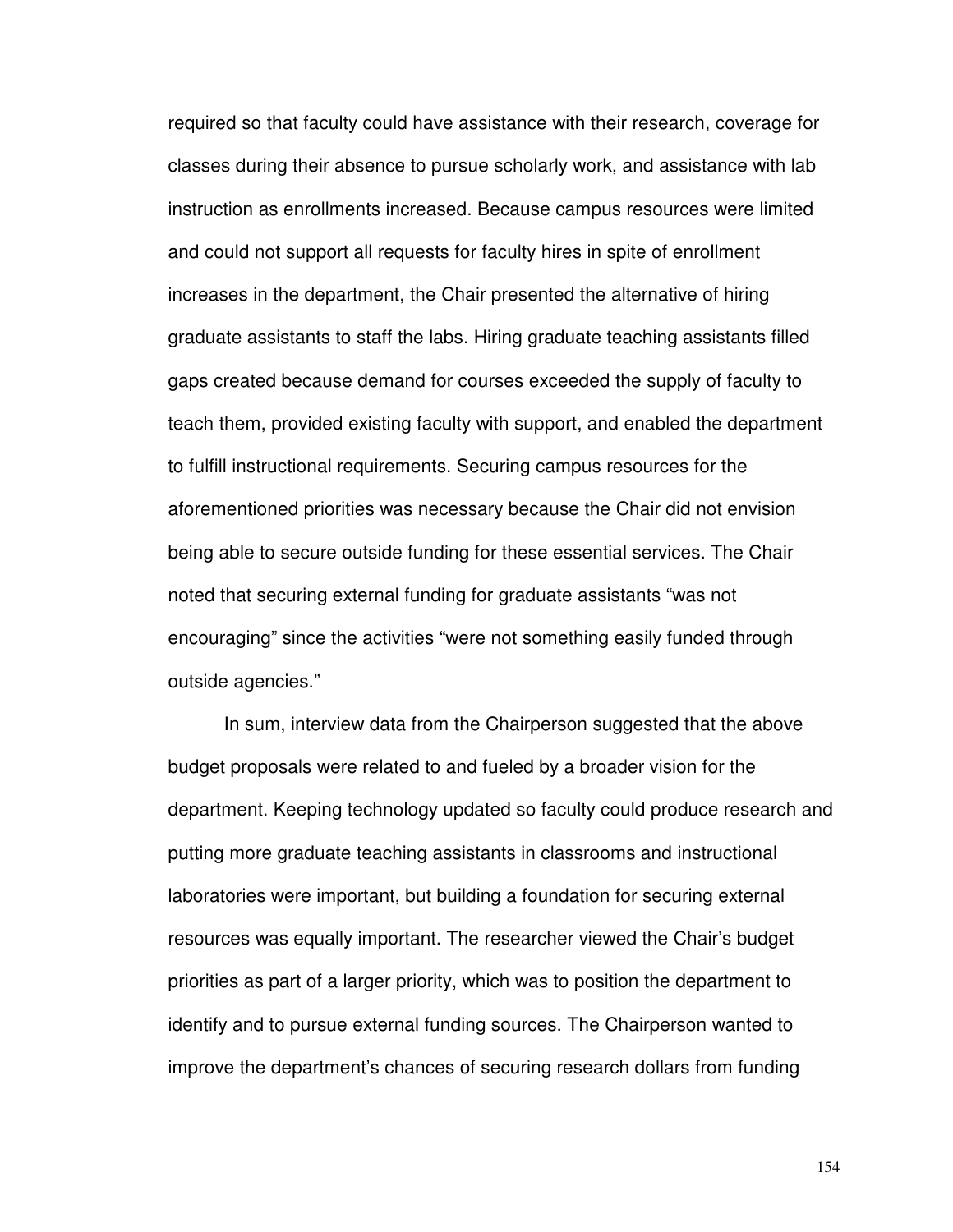agencies. Interview data with the Chair indicated that the individual wanted "to improve [the] research capacity of the department, which results in more external money, which results in free overhead money for the institution to attract good faculty."

### **Expanding the Budget Base**

As noted in the previous case, the idea of expanding the budget base is different from the notion of increasing the budget base. Expansion represents securing ongoing increases in resources to create and to maintain new academic programs that do not currently exist in the department. The researcher did not find evidence that this Chairperson developed requests to expand the department's budget base. The institutional context simply did not allow for expansion.

## **Sources of Influence – Power Bases**

 In this study, the sources of influence refer to the power bases that the Chair may have possessed and used to influence individuals to secure campus resources for budget priorities. Interview data from this Chairperson, senior administrators, and other informants suggested that this Chair had power bases that were used to influence the Dean to support budget requests. The primary power bases perceived to be at the Chair's disposal were:

- 1. A cooperative relationship with the Dean;
- 2. A reputation for writing and explaining persuasive budget proposals;
- 3. A knowledge of institutional priorities, faculty preferences, and budgetary requirements for the department; and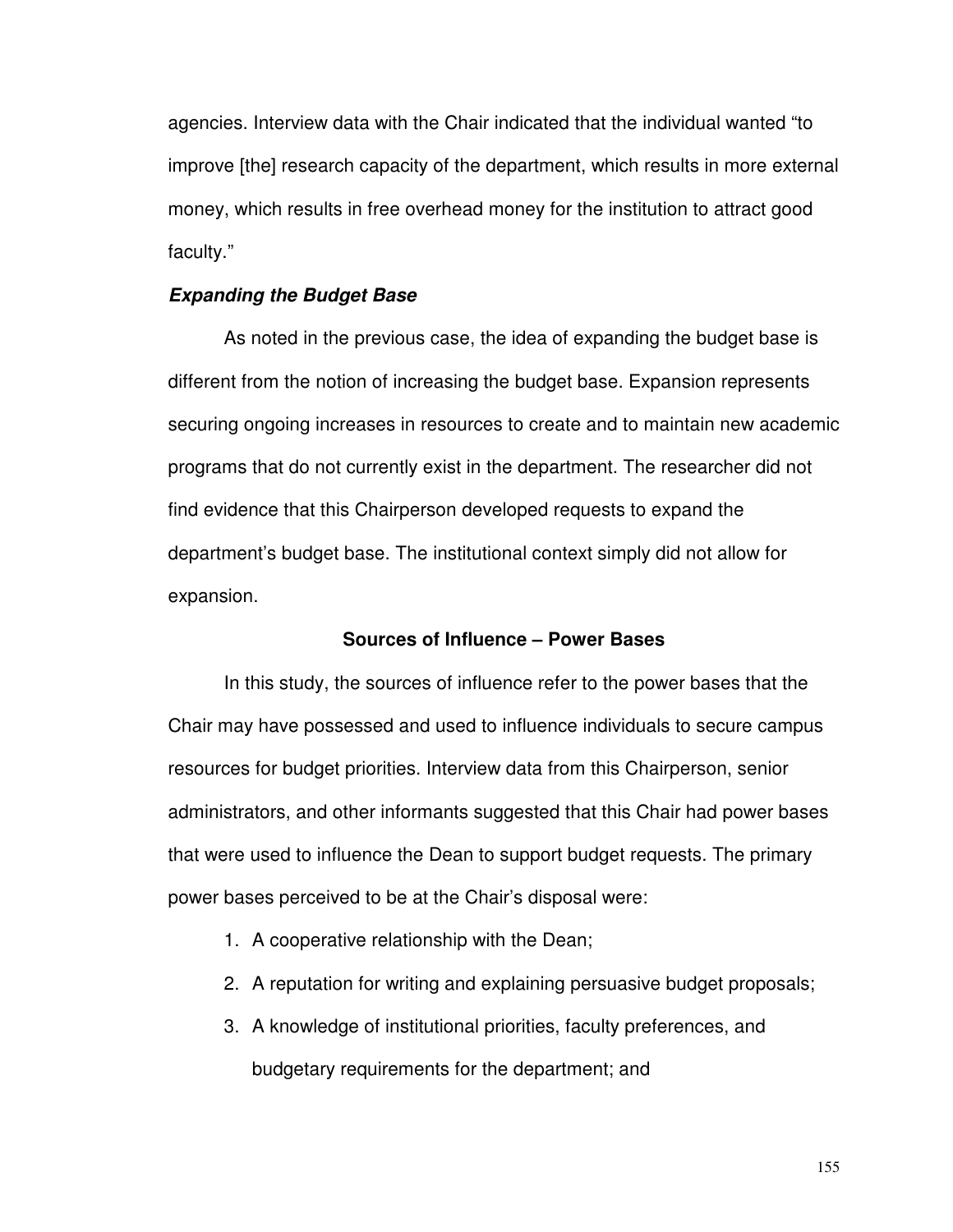4. A positive relationship with the faculty in the department.

#### **Cooperative Relationship with the Dean**

The Chairperson was perceived to be influential with the Dean because a cooperative relationship was developed with both the former Dean and the Dean at the time of this study. Both Deans and faculty informants identified the Chair's "good natured relationship with the Dean" as contributing to the ability to influence the Dean and to get resources for the department. According to the Chairperson, the relationship with the Dean "was one of mutual respect and admiration." The Chairperson met with the Dean routinely to keep the Dean abreast of accomplishments, challenges, and opportunities in the department. The Chair "did not make frivolous requests" of the Dean and, according to the Dean, the Chair "always responded to requests for information in a timely manner," which the Dean believed to be critical given the tight deadlines for receiving, processing, and acting on budget requests and supporting materials. A cooperative relationship with the Dean was a resource the Chair counted on when budget requests were submitted.

## **Reputation for Writing and Explaining Persuasive Budget Proposals**

This Chairperson believed that written justifications and face-to-face presentations of the department's budget requirements contributed an ability to influence the Dean to support requests. A faculty informant and the Dean supported this Chair's view when they noted that proposals "clearly articulated the needs of the department and its students in a manner that could be understood by everybody." Faculty members' assistance with preparing written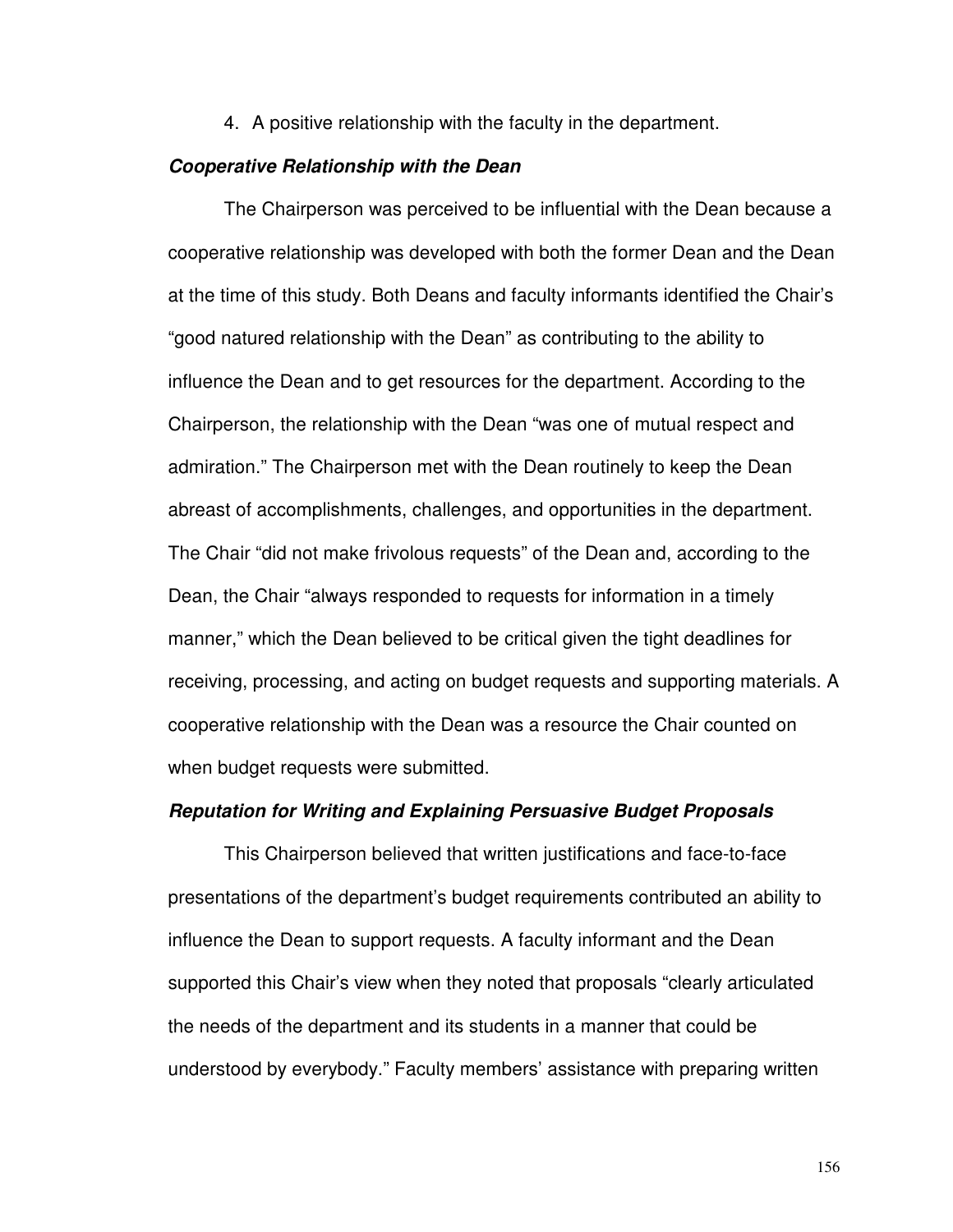justifications for budget requests bolstered the use and effect of this power base. Interview data from faculty informants revealed that the Chairperson encouraged faculty members to submit programmatic, enrollment, and other data that related to specific areas of the proposal. For example, a faculty member reported that the Chair "organizes groups of faculty" and "relies on their expertise to gather extensive background work on things like how the programs are doing and our enrollments for the department."

The Chair's engagement of faculty and call for useful information generated qualitative and quantitative data about the department, its programs, and its students, all of which were used to develop a compelling argument for budget resources. In the end, though, the Chairperson was responsible for "scaling down" the information submitted by faculty to make requests "concise while keeping [the] essence of [the] argument" for resources clear and convincing.

In addition to capitalizing on a reputation for writing persuasive budget proposals, this Chairperson had a reputation for presenting oral justifications for resources succinctly and convincingly. The Chairperson and a faculty informant noted that the ability to "respond to questions posed" by the Dean, Vice Chancellor for Academic Affairs, and others on the campus contributed to the Chair's ability to convince the Dean to approve budget requests. A faculty informant reported, "He makes [the] case very accurately and effectively." Informants explained that this Chairperson made a case for resources by aligning the department's budget requests with the university's Strategic Plan,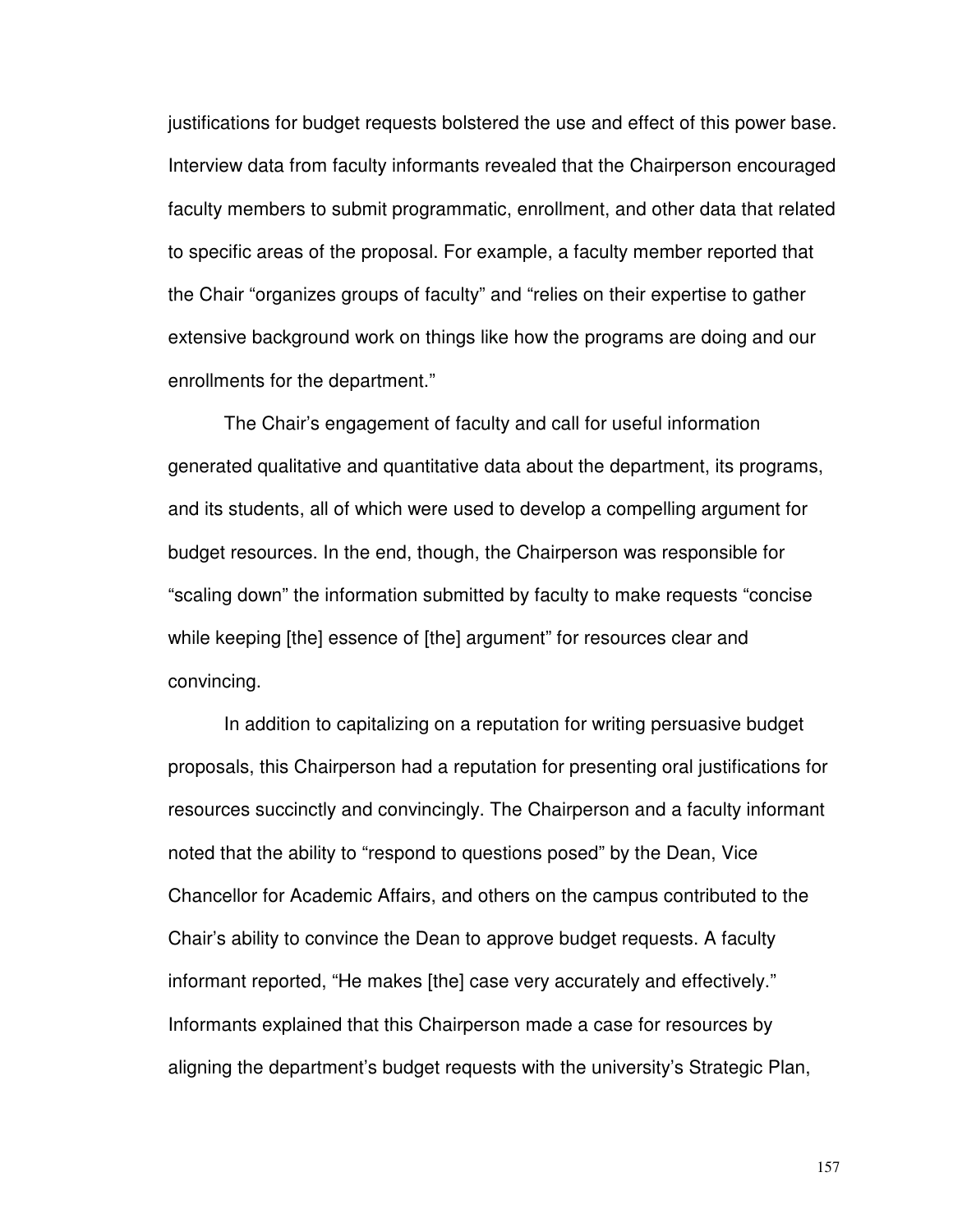which, according to a senior campus official, was the driving force behind institutional decisions. One informant reported that this Chair could "make plain" the department's priorities and the data that were used to support budget requests. Another informant reported that the Chairperson did not succumb to the use of excessive technical jargon to explain budget priorities. Instead, budget requests were communicated, in writing and orally, in a way that could be understood by the faculty, Dean, Vice Chancellor or others reviewing the requests. As a faculty informant reported: "The Chair has the ability to translate ideas of the team into language that will be successful."

# **Knowledge of Institutional Priorities, Faculty Preferences and Department**

# **Budgetary Requirements**

The language in this department's draft Academic Strategic Plan confirms

that priorities were aligned with the goals in the university's Strategic Plan.

According to the Plan:

l

The Department of Biology addresses the needs of students, community, and region…Teaching, research, and service each contribute to the department's mission, reflecting the missions of the College of Arts and Sciences and the [University].

The department's primary mission is to provide quality instruction…The department's research mission is to expand knowledge in each of the biological specialties represented by the interests of its faculty…[In reference to the department's service mission], faculty and students participate in professional societies at the local, regional, national, and international levels. Faculty provide free consulting to the general public, private organizations, and government agencies. (Administrative informant, personal communication, April 4, 2000, p.  $1)^6$ 

<sup>&</sup>lt;sup>6</sup> Similar statements were made in the department's "Academic Review Self-Study" document (personal communication, October 16, 2002).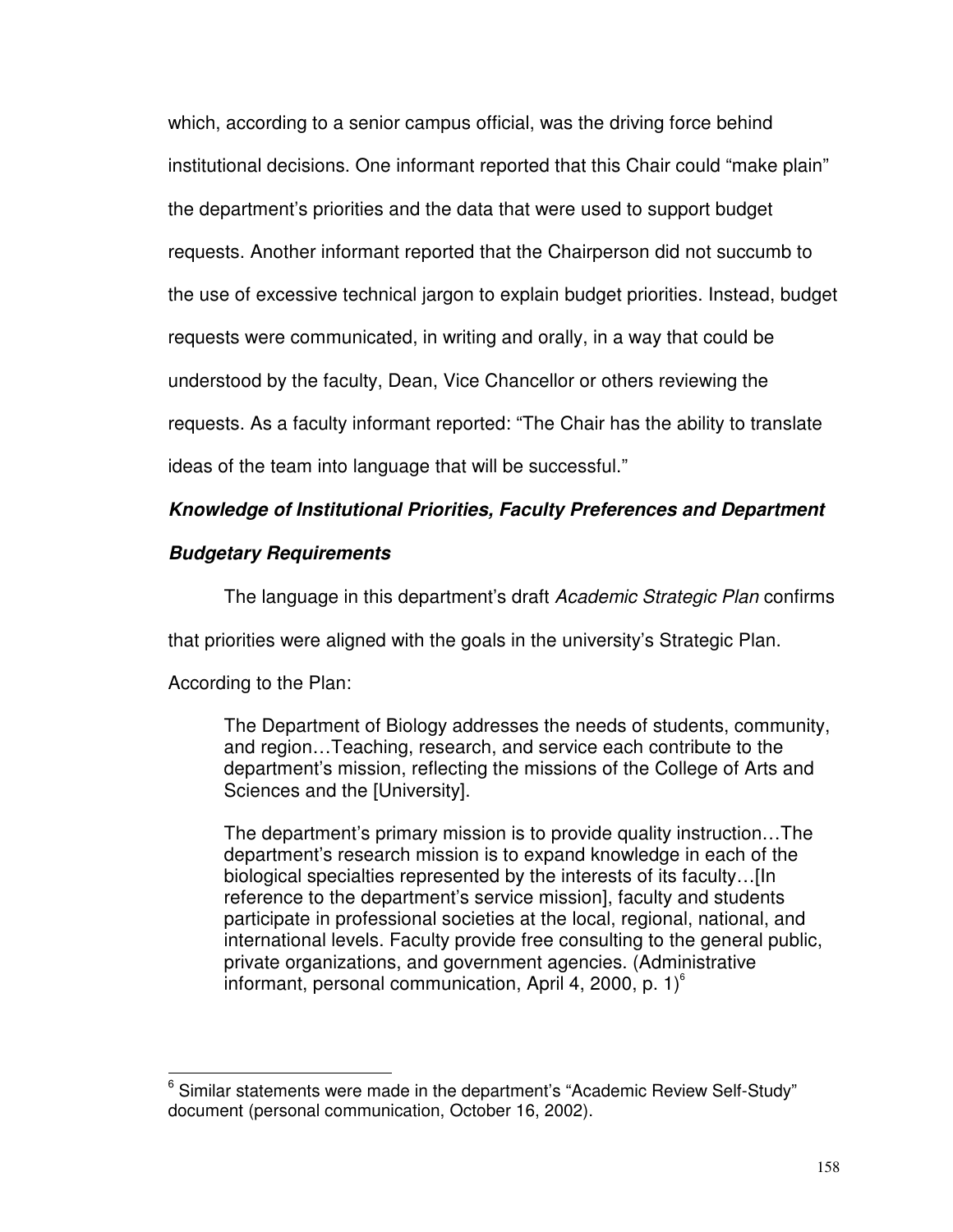Similarly, interviews with the Dean, faculty informants, and the budget officer in the College indicated that this Chairperson's ability to influence the Dean was, in part, because of knowledge of campus priorities and campus directions, faculty preferences for budgetary priorities such as upgraded technology, and the overall budgetary requirements for the department. For example, a faculty informant explained that this Chairperson was familiar with the institutional priorities in the university's Strategic Plan. The Vice Chancellor, for example, reported that this Chair was considered a "successful Chair" because of "talent" and "adherence to the Strategic Plan." A faculty informant reported that this Chair "largely consults with institutional research databases so that [the individual] understands patterns and trends for different programs to see what students are interested in."

The sentiments of the aforementioned informants suggested that this Chairperson was fully knowledgeable of what was being requested, why it was being requested, and what the potential impact of receiving requested resources would be for the department and the university. The Chairperson believed that detailed knowledge of all the requests in proposals enhanced the ability to persuade the Dean to support requests. For example, the Chair explained that, when resources were requested, a commitment to "knowing enough about each [item] to respond appropriately" existed. Further, the former Dean and Dean at the time of this study shared a view that this Chair "knew what was happening" when it came to the department's budget requirements. One official reported,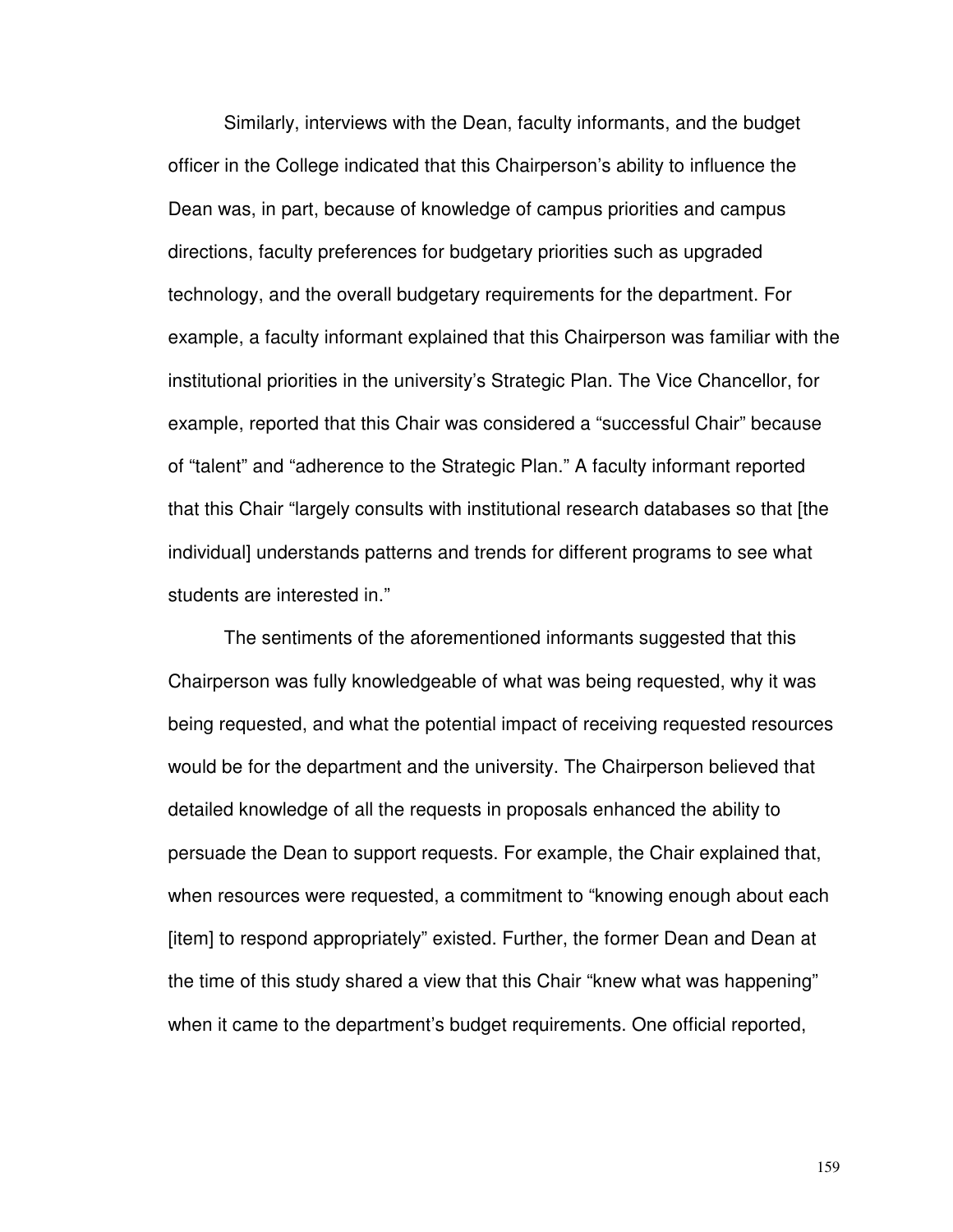"[The Chair] was organized, consistent, made sense and [the individual] just made good cases for the department…and had faculty support to back it up."

Maintaining awareness of what was happening in the department and among the faculty may have contributed to this Chairperson's success at securing resources. The former Dean of the College commented that this Chairperson was successful at securing resources because "[the individual] manages to keep [a] finger on the pulse of the department." The Dean concurred with this view and added that this Chairperson was successful because "[the individual] regularly made a strong case for [the] program." Further, a faculty informant noted, "[The Chair's] understanding of the [university] system, where to go to obtain resources, [and] how to justify [the] need for resources" contributed to success in getting resources. The evidence for this case suggested that this Chairperson used knowledge of institutional priorities and funding possibilities, knowledge of faculty preferences, and an astute knowledge of the department's budget requirements to, in the words of the Dean, "build a strong case for [the] department." Further, the following statements were characterizations of the Chairperson's knowledge and skills:

A campus Chairperson: [The Chair] always committed…to knowing enough about each project to respond appropriately.

Former and current campus official: [The Chair was knowledgeable] when it came to the department budget.

A campus official: [The Chair] was organized, consistent, made sense, and just made good cases for the department…and had faculty support.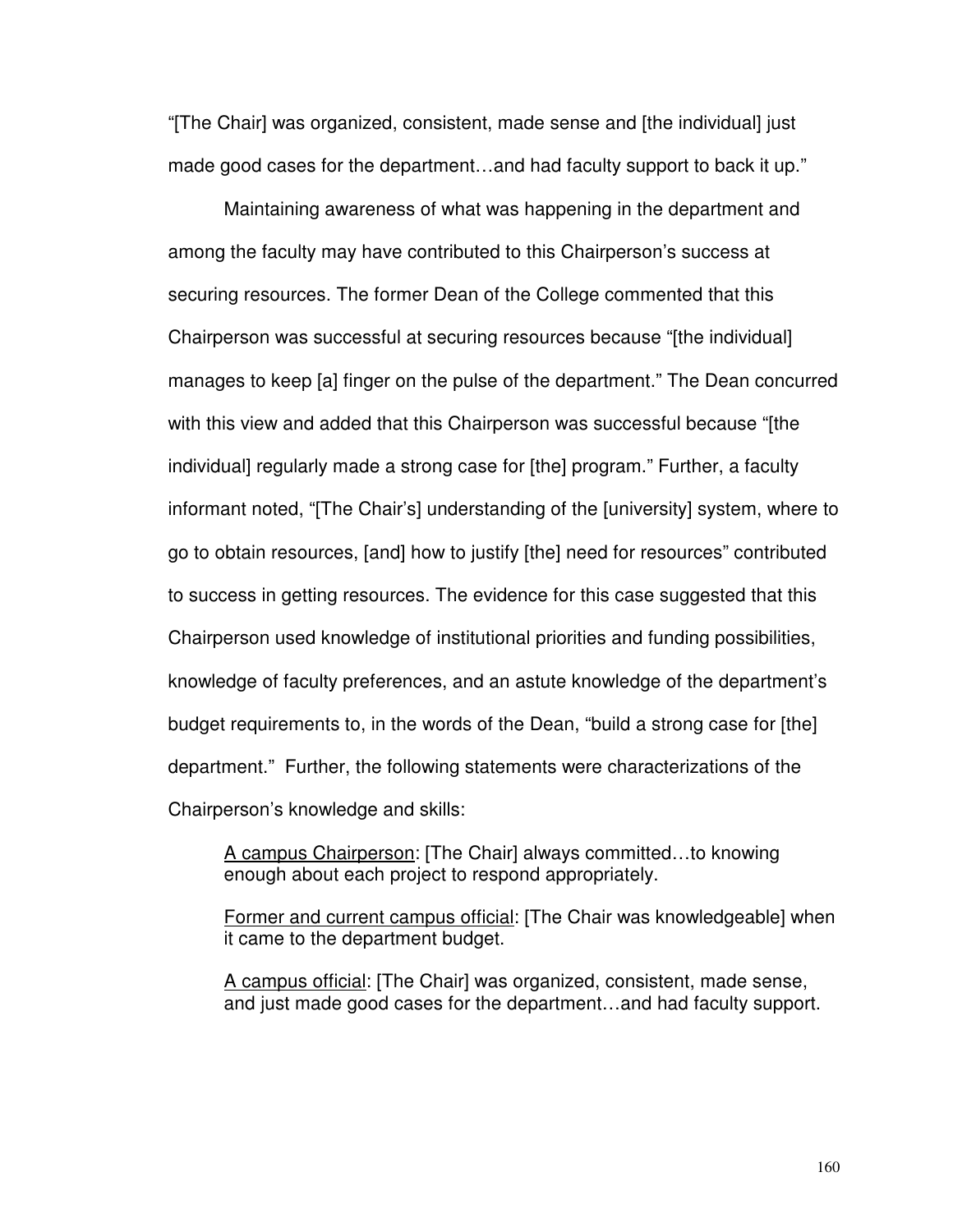#### **Positive Relationship with the Faculty in the Department**

The Chair viewed the department as a team. During an interview, the individual referred to the faculty as the "whole team," and reported that the "whole team" contributed to securing campus resources. Faculty assistance, according to the Chair, included "contributing good ideas, solid arguments, [and] helping to explain why something [was] important." For example, faculty and staff offered ideas and arguments on linking budget requests with the department's enrollment growth, the age of technology infrastructure, the quality of faculty and their research, and the manner in which the department requests were aligned with institutional goals articulated in the campus' strategic planning document.

 Although faculty members contributed to the preparation of budget requests, the Chair reported "occasional resistance" from some faculty to budget ideas. The Chair did not identify names of specific faculty members or recommend individuals to be contacted for follow-up. The Chair explained that the resistance revealed itself through certain faculty "thinking of all the possible objections for not [making changes]" to the status quo. According to the individual and a faculty informant with whom the researcher raised the issue of resistance, the Chair's response to the resistance was not to give up on budget ideas but to keep pressing for beliefs and priorities. The Chair responded to the resistance by addressing faculty concerns and by providing additional data to faculty members if necessary. A faculty informant reported:

Yes, there is resistance because gain means someone else's loss. It was friendly resistance and not a lot of petty resistance or jealousy, not a common foe. Proposals were adjusted to communicate in a new way that changed [the] overall plan [but] not [the] ideas.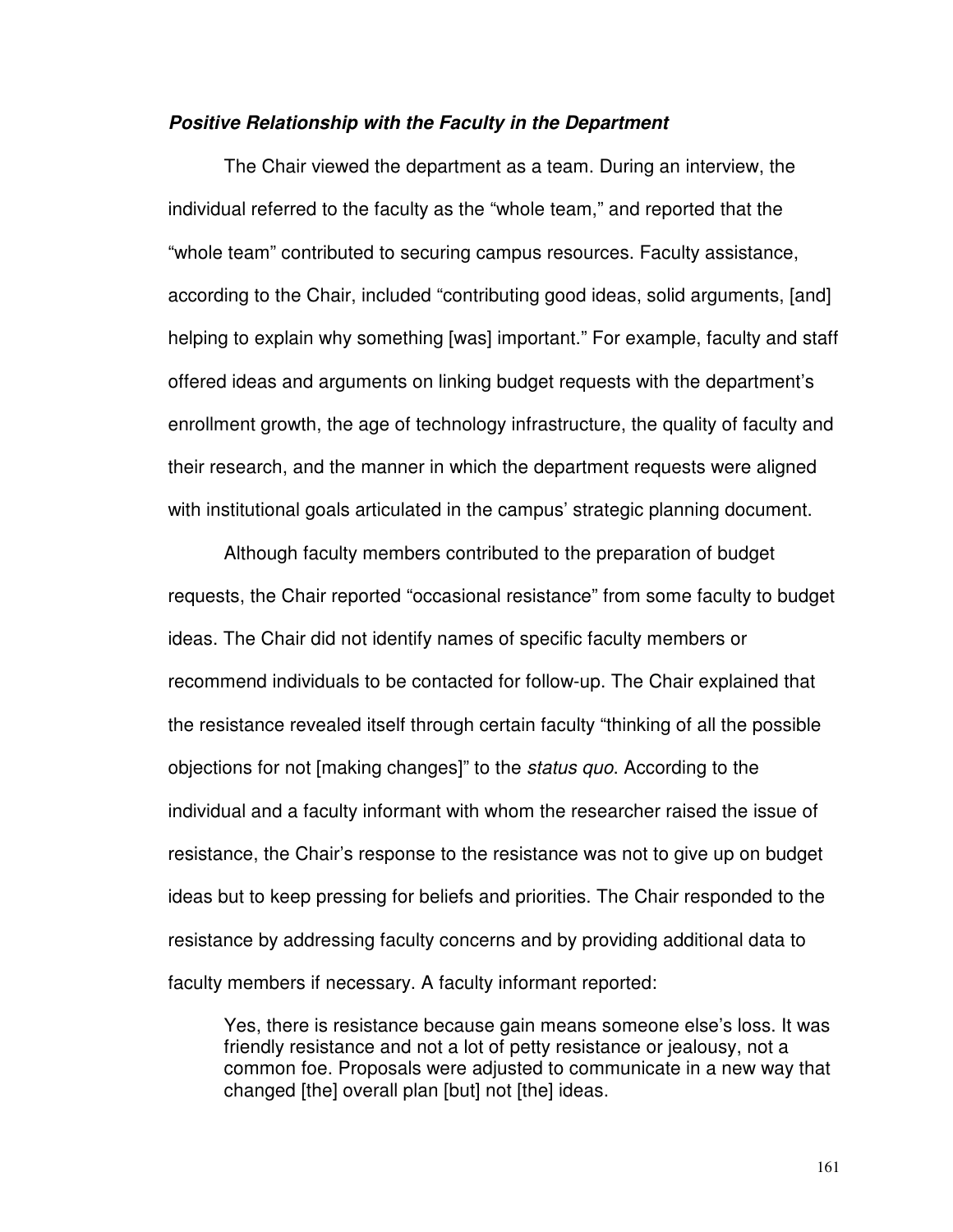# **Influence Strategies**

#### **Targets of Influence**

Interview data from this exemplary Chairperson, the current and former Deans of the College, the Vice Chancellor for Academic Affairs, faculty informants, a knowledgeable budget officer, and other informants with some knowledge of the Chair's influence efforts indicated that the purpose of this Chair's strategies was to influence the Dean to approve budget requests. The aforementioned informants and the Chair concurred that the primary target of influence was the Dean of the College because the Dean "controlled the purse strings" by virtue of his formal position in the institution and his formal decisionmaking authority over the College's campus-based financial resources.

# **Tactics**

The Chair developed and deployed several strategies to influence the Dean. The following strategies were evident in the data for this case:

- 1. Demonstrate faculty support for budget requests;
- 2. Address and accommodate faculty resistance;
- 3. Pursue financial resources available outside the budget process;
- 4. Create a sense of urgency; and
- 5. Demonstrate relationship between resources and student success.

The Chair demonstrated faculty support for budget requests. This strategy relates to informants' discussion of the Chairperson working with faculty members to garner their support for budget priorities for the department. This Chair was known for positive and supportive relations with faculty members in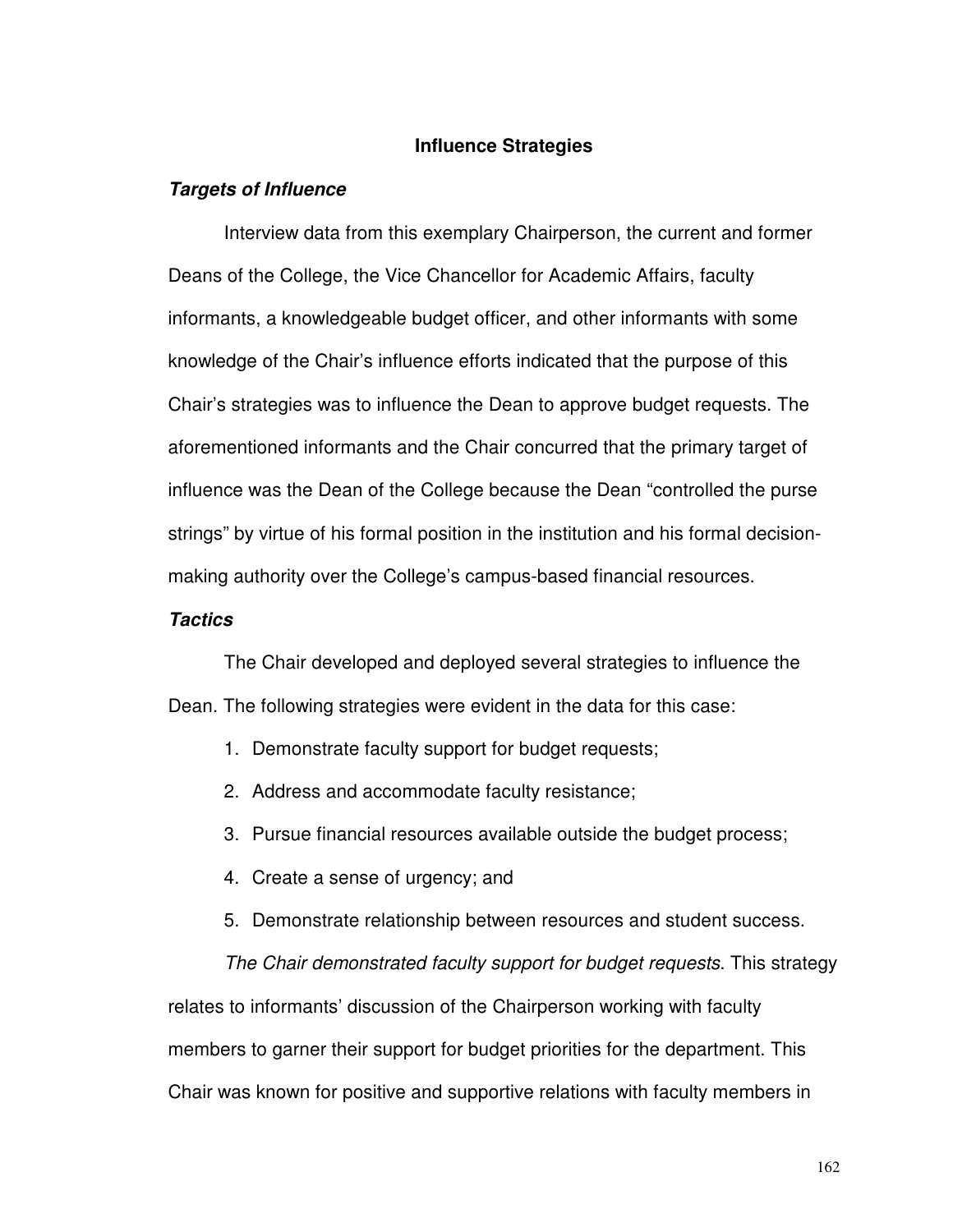the department. Because of the positive relations with faculty members, this Chair was able to use faculty support as leverage for securing resources. Faculty members' support for budget priorities was a factor that influenced allocation decisions in the College. The former Dean reported:

[The Chair] is a very quiet but effective person…[the individual] has the respect of faculty. [The Chair] runs department meetings well and *garners* faculty consensus in terms of what they ought to be looking for in terms of funding. (emphasis added)

With the knowledge of how important faculty support was to getting requests funded by the Dean, the Chair engaged the faculty in discussions on budget priorities prior to submitting requests for resources.

To develop this strategy, the Chairperson explained, and the faculty interviewed for this study confirmed, that the individual "worked and communicated with faculty" regularly on broad budget priorities before going to the Dean with final budget requests. To secure faculty support and benefit from their expertise and experience in their academic disciplines, the Chairperson researched possible resource opportunities *before* taking issues to the faculty. As one faculty informant observed and as earlier reported, "[The Chair] gathers extensive background work first." Extensive background work meant that the Chairperson obtained and used historical budget data and the department's profile and characteristics published by the Office of Institutional Research to help build a case for additional resources.

Although enrollment data between the 1997-1998 and the 2000-2001 academic years show three years of consistent decline in enrollment and one year of an increase (Audit Indicators, 2001-2002), the Chair cited steady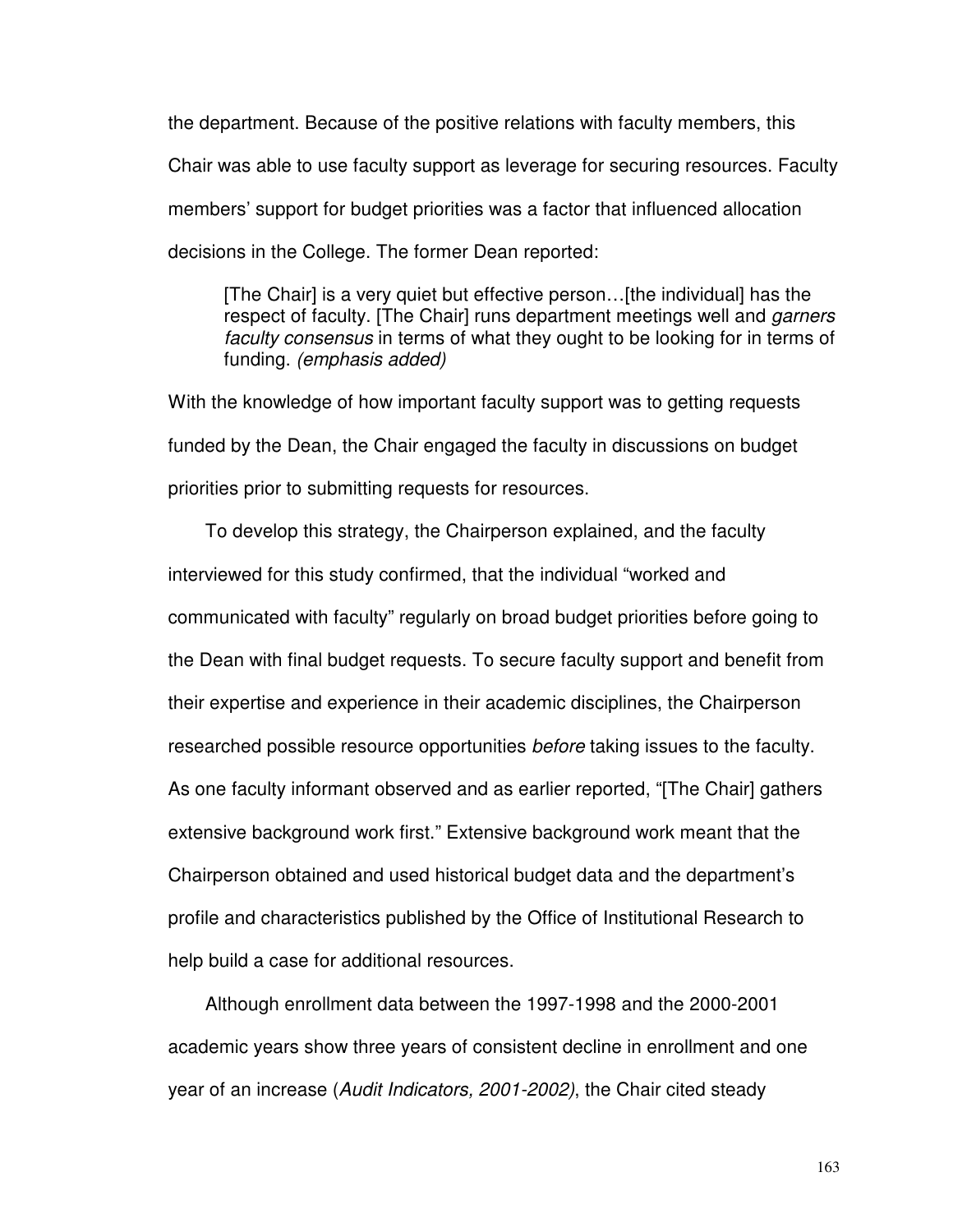enrollment trends in the department as a justification to convince faculty to support requests for additional resources. Institutional documentary data revealed, however, that this Chair oversaw one of the largest academic departments in the College which, according to the Dean of another College, "gets considered when resources are allocated."

In addition to gathering background information for budget requests, a faculty informant reported that the Chair organized groups of faculty "who would benefit the most from and be most helpful with preparing successful proposals." Through faculty work groups, the Chairperson focused energies on multiple budget requests. For example, one faculty group helped with developing ideas around securing resources for acquiring new computers; another group focused on lab renovations; and yet another group worked on securing additional faculty lines.

The Chair addressed and accommodated faculty resistance. As noted earlier, although interview data indicated that this Chairperson consistently enjoyed faculty support for budget proposals, some faculty resisted some of the Chairperson's initiatives. The Chairperson reported that those faculty members who resisted a proposal or a change in the department would "think of all possible objections for not changing." From the Chair's viewpoint, focusing on reasons why an initiative may not be successful was, at times, perceived as a form of resistance. Additionally, objections to which program area in the department would benefit from any new faculty lines was perceived by the Chair as an example of resistance from some faculty. According to a faculty informant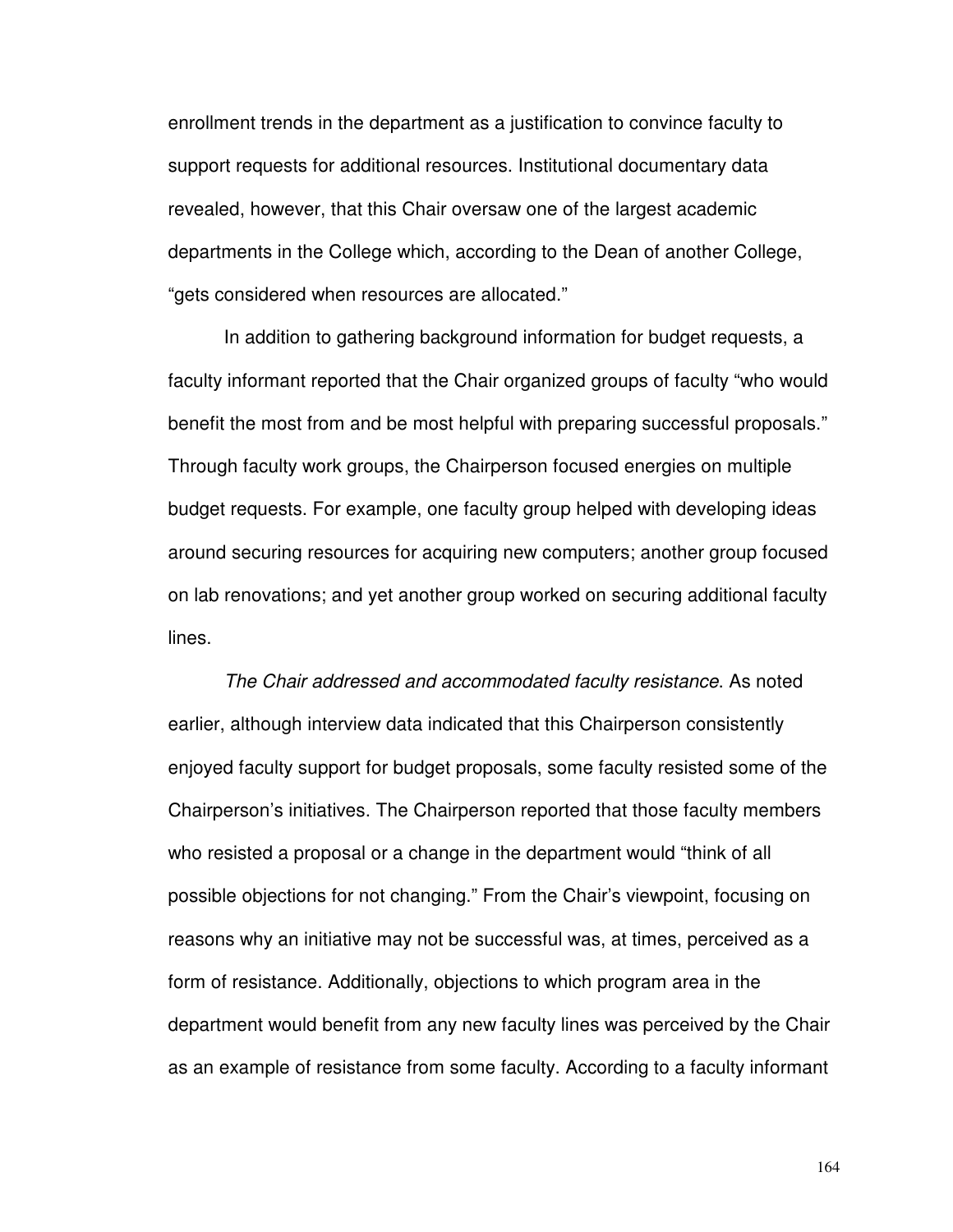in the department, faculty agreed that the department had to have additional faculty lines to remain competitive with other science-based departments in the College or at comparable institutions. However, resistance ensued over which specific discipline in the department would get those lines. The Chair reported that each program area within the department believed it deserved faculty lines. This delicate issue of which program area received faculty lines had to be managed well if the Chairperson wanted to develop a consensus around which budget requests to advance.

 Faculty resistance revealed itself through direct or indirect expressions of dissent. For example, a college official stated that, although he had no direct knowledge of faculty resistance, he believed that resistance came "probably at faculty meetings via venting displeasure" over the Chairperson's decision to advance certain budget proposals and probably with the Chair during private meetings. Faculty informants who attended faculty meetings concurred with the official's perception. The informants confirmed that faculty resistance came "during discussion of proposals in faculty meetings [and was] guised as philosophical discussions about [the] direction of [the] department or [a] program within the department."

Examples of perceived faculty resistance suggested that the resistance was neither bitter nor the result of rivalries between the different academic programs in the department. To summarize an earlier quote, a faculty informant characterized the resistance as "friendly resistance" that often resulted in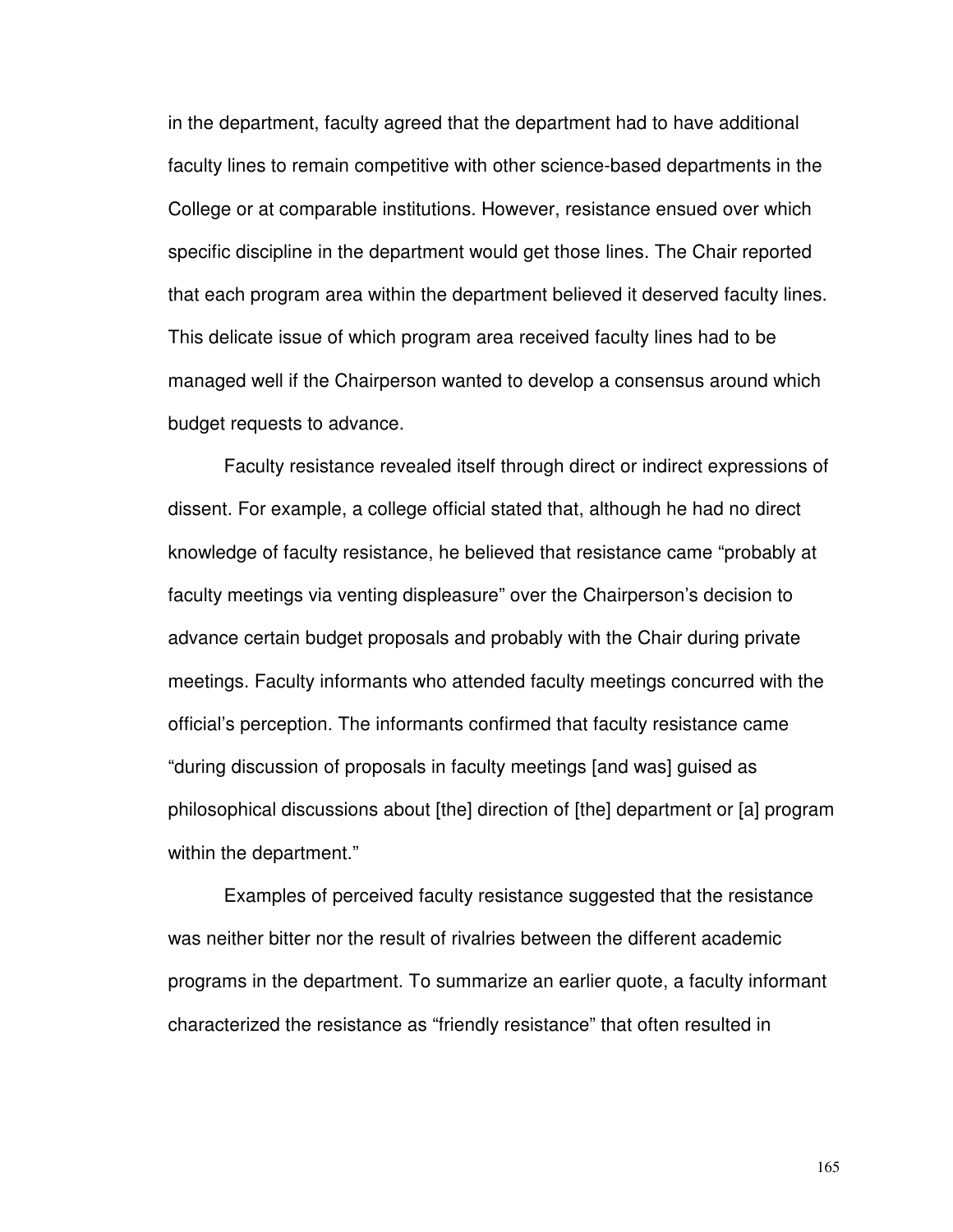"positive criticism for those [who were] not successful" at getting what they want in the budget."

The Chairperson responded to the resistance. The individual admitted to getting frustrated at times over what was perceived as resistance but responded by continuing efforts to persuade faculty. The Chair provided more data on any outstanding or unclear issues related to initiatives and continued efforts to build faculty support for proposals through group or individual conversations to address objections. The Chair's use of persuasive approaches to address faculty resistance was noted by the Dean who reported:

[The Chair] tried to persuade people that [budget] proposals were good for the department…[and]…probably encouraged other faculty [to get] involved [and] to help with the defense of budget proposals.

Similarly, a faculty informant for this case also reported that this Chair responded positively to the "friendly resistance." According to the informant, this Chair used faculty resistance "to feed into justifications for the next round [of requests] if a proposal was unsuccessful."

The Chair pursued financial resources available outside the budget process. This Chairperson was known for having success in getting financial resources from outside the annual budget process which reduced the Chair's dependence on financial support allocated from the campus budget. The Dean and a knowledgeable budget officer both reported that this Chair was considered successful because of an ability to get resources outside the formal budget process. The Dean stated that this Chair "hire[d] people who can get external funds" which were "used to leverage internal funds to some extent." Similarly,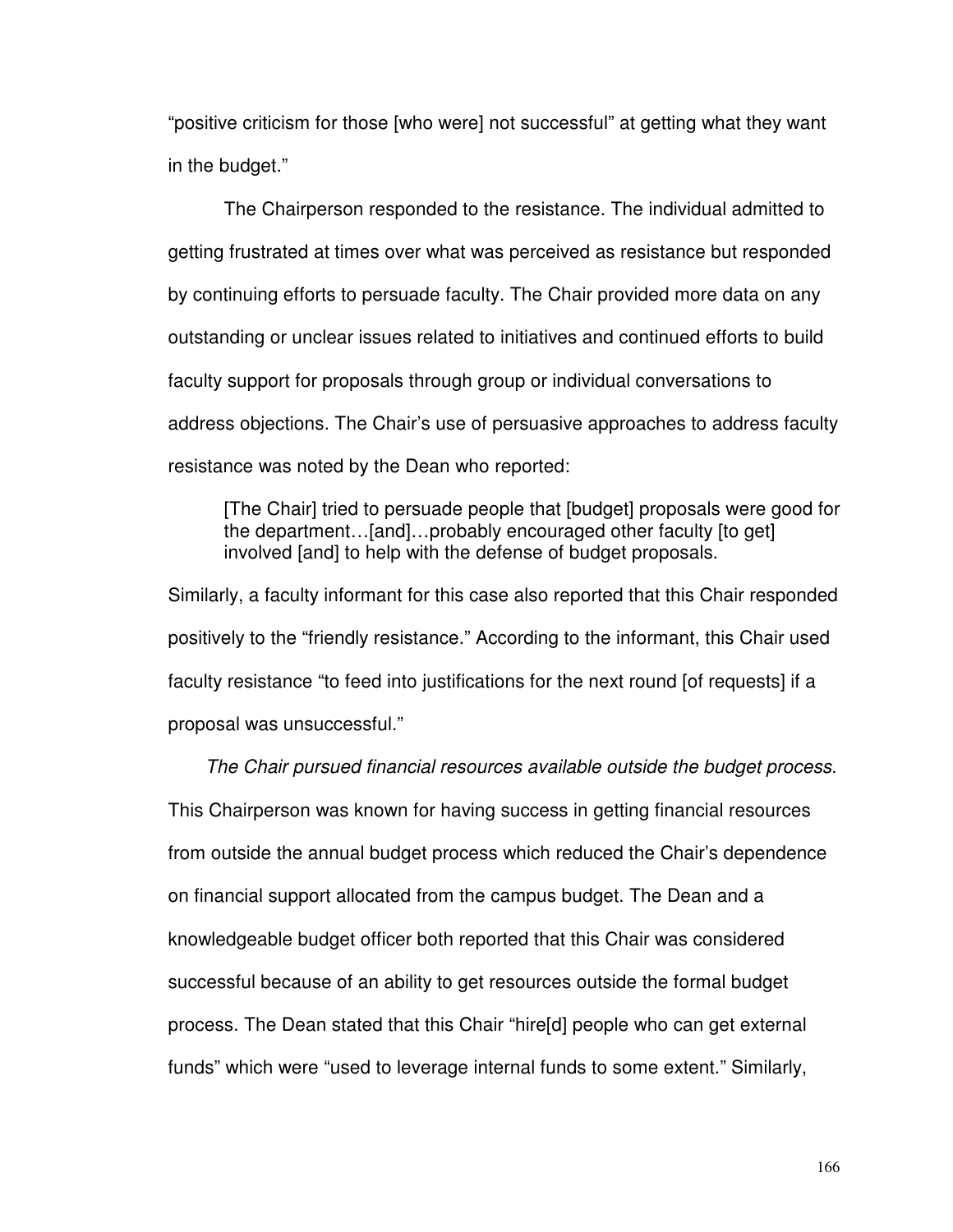the Budget Officer stated:

[This Chair] was the first to come to mind. I would put him at the top of finding funds or coming up with creative ways of finding funds, including ways to get more money on the campus.

Because budgets were tight and resources from the annual budget process were limited, the Chairperson was not able to influence the Dean to support all initiatives. The Chair tapped into external sources of funding and internal sources of funding by seeking special technology funds. External funds and the internal technology funds provided the Chair with some leverage during budget conferences with the Dean. The Chair's possession of other financial resources meant that the Dean would have some decision-making flexibility that he might not otherwise have had if the Chairperson did not have additional resources to bring to the bargaining table.

 In addition to seeking technology fees, this Chair was able to use overhead resources the department received when new faculty members won external grants. As earlier noted, the Chair had a reputation for hiring faculty members who were successful at getting external funds from grant agencies such as the government and foundations. Securing external grants resulted in resources for overhead expenses in the department and university. Along with the campus' technology funds, the Chair used overhead resources from external grants to help make a case for additional resources from the institution. According to the Dean of the College, the Chair's ability to "make [a] strong case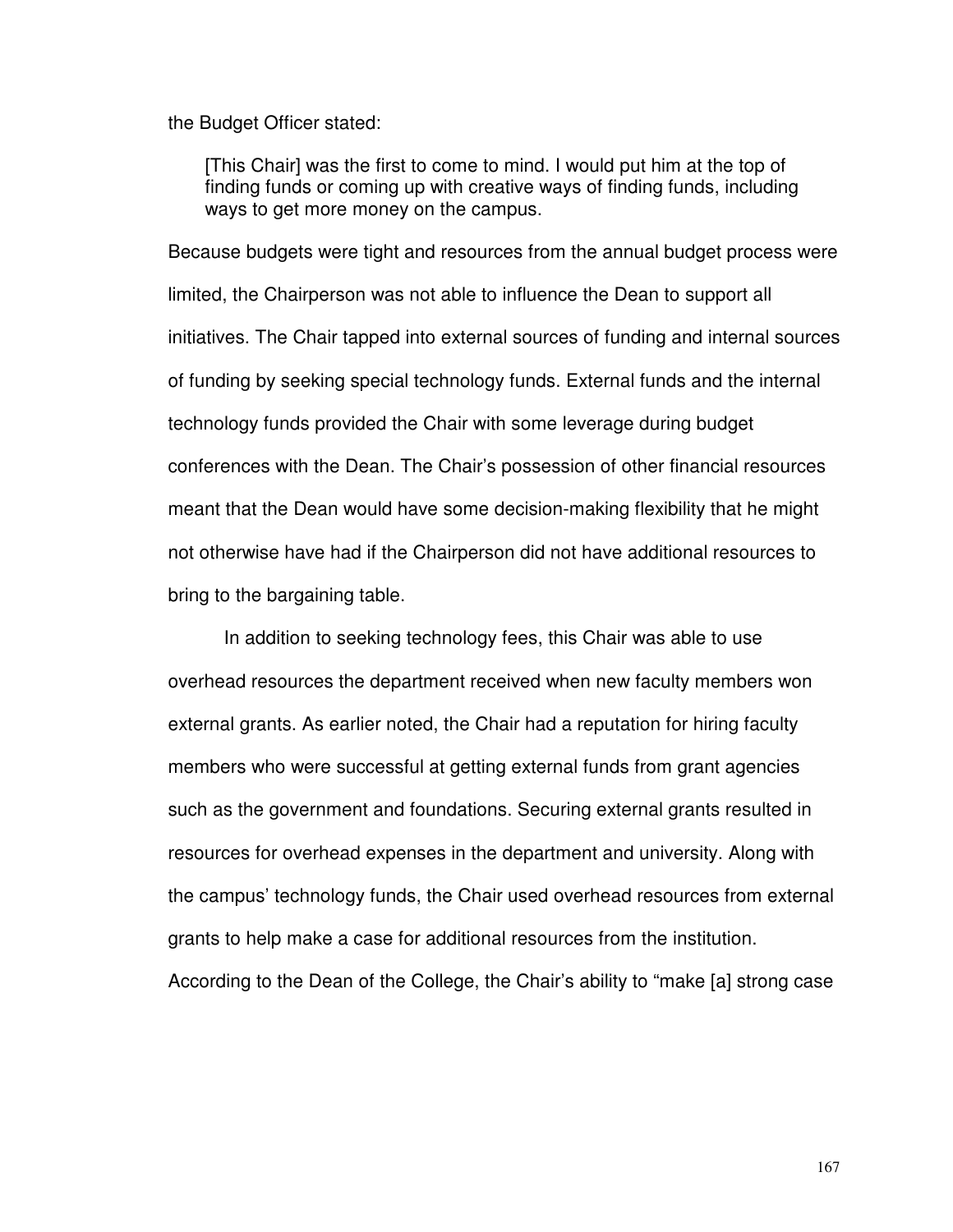for the program and hire people who can get external money [to] leverage internal funds" accounted for success even as enrollment in the department declined slightly.

The Chair created a sense of urgency. According to this Chair, this strategy was targeted at both the Dean and the department faculty. To create a sense of urgency for budget priorities, the Chair used inflation and other quantifiable data to make a case for additional resources. The Chair reported:

I would lay out the justification for additional [resources]…An example would be showing [the Dean] a history of inflation on a particular sample set of supplies and point out that our budget hasn't changed at all to give him some history and convince him that we are desperate. (emphasis added)

Given the comments made by this Chair and the faculty informant, the

use of inflation and "quantifiable" institutional data added credibility to requests

for additional resources during tight fiscal times. Moreover, the Chair's comfort

level with numerical data made integration of inflation, institutional, and other

quantifiable data into budget requests relatively easy. It seems that the use of

the data bolstered the case for increased resources. For this Chairperson, the

reality of not being able to keep pace with inflation or provide the necessary

support for the instructional activities of the department created a sense of

urgency. According to the Chair:

I tend to think in numbers I guess, so I would want to show him why we are hurting in a quantitative way…I don't think my strategy would be different [and] I am in my fifth year now [as Chair].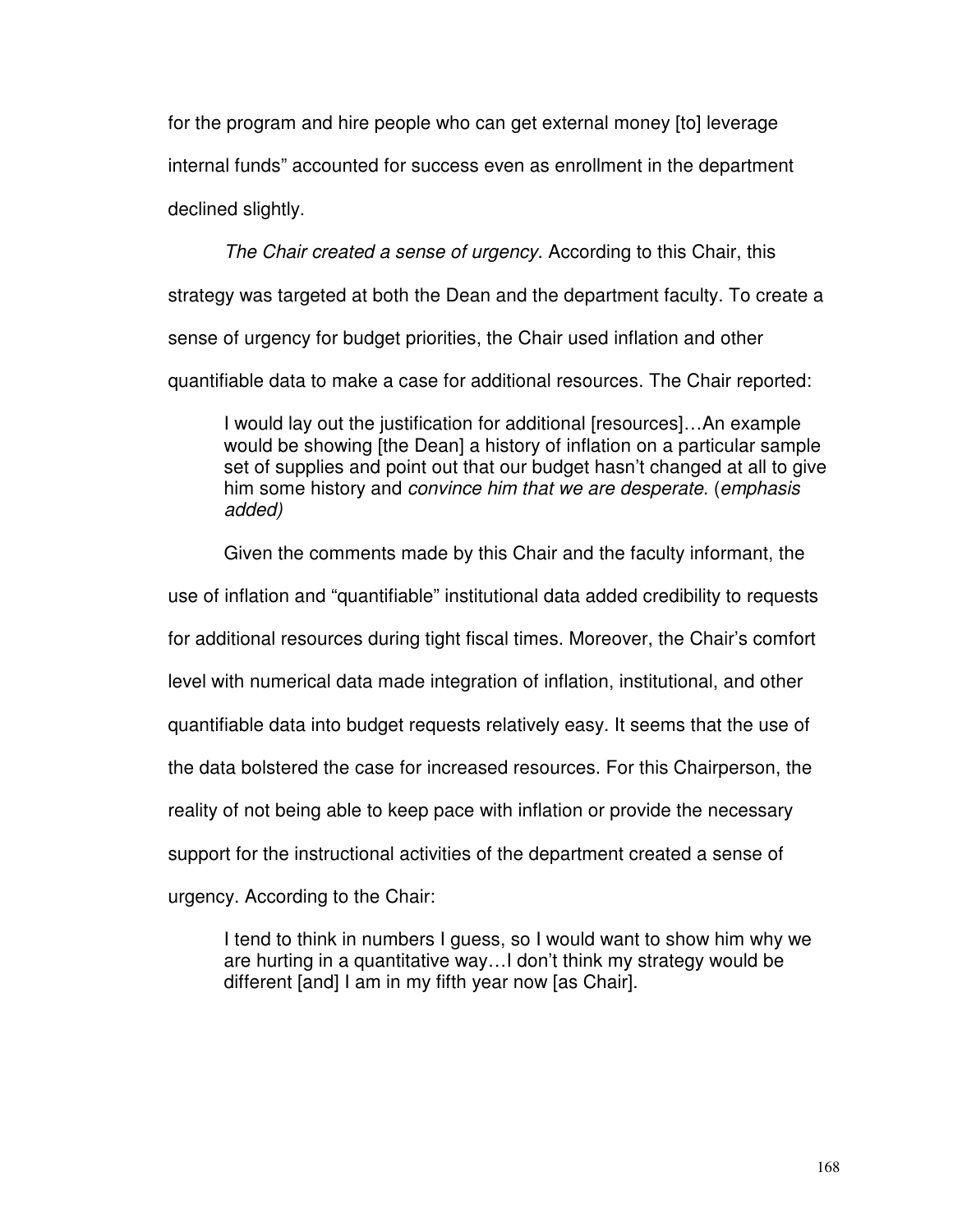This urgency was articulated to the Dean to influence his decision over the department's budget requests and to the faculty to influence their support of budget proposals.

 The Chair demonstrated a relationship between requests and student success. This strategy was targeted toward the faculty but mostly toward the Dean. A common statement from interviews with the Vice Chancellor for Academic Affairs, the Dean, and the former Dean was the notion that, at this institution, "resources followed students." So if Chairs linked budget requests to meeting students' needs or aligned requests with the institutional priority of student excellence (Name Omitted, personal communication, December 16, 2002 ) then they could possibly increase their chances for success. According to senior campus officials and the Dean, the doctrine of "resources follow students" meant that departments that demonstrated steady enrollment (i.e., no significant losses in student majors) or departments that linked budget requests to improved student performance were likely to receive additional campus resources above and beyond annual incremental increases.

 This Chairperson considered students' interests and examined enrollment data for the department as budget proposals were developed. In explaining why proposals for faculty lines, graduate assistants, and upgrades to technology were submitted, the Chair stated: "Our enrollment has grown pretty dramatically…I do not remember the enrollment numbers, but it's really been a dramatic shift." Enrollment data from documents from the Office of Institutional Research indicated that from 2000-2001, the department experienced a one-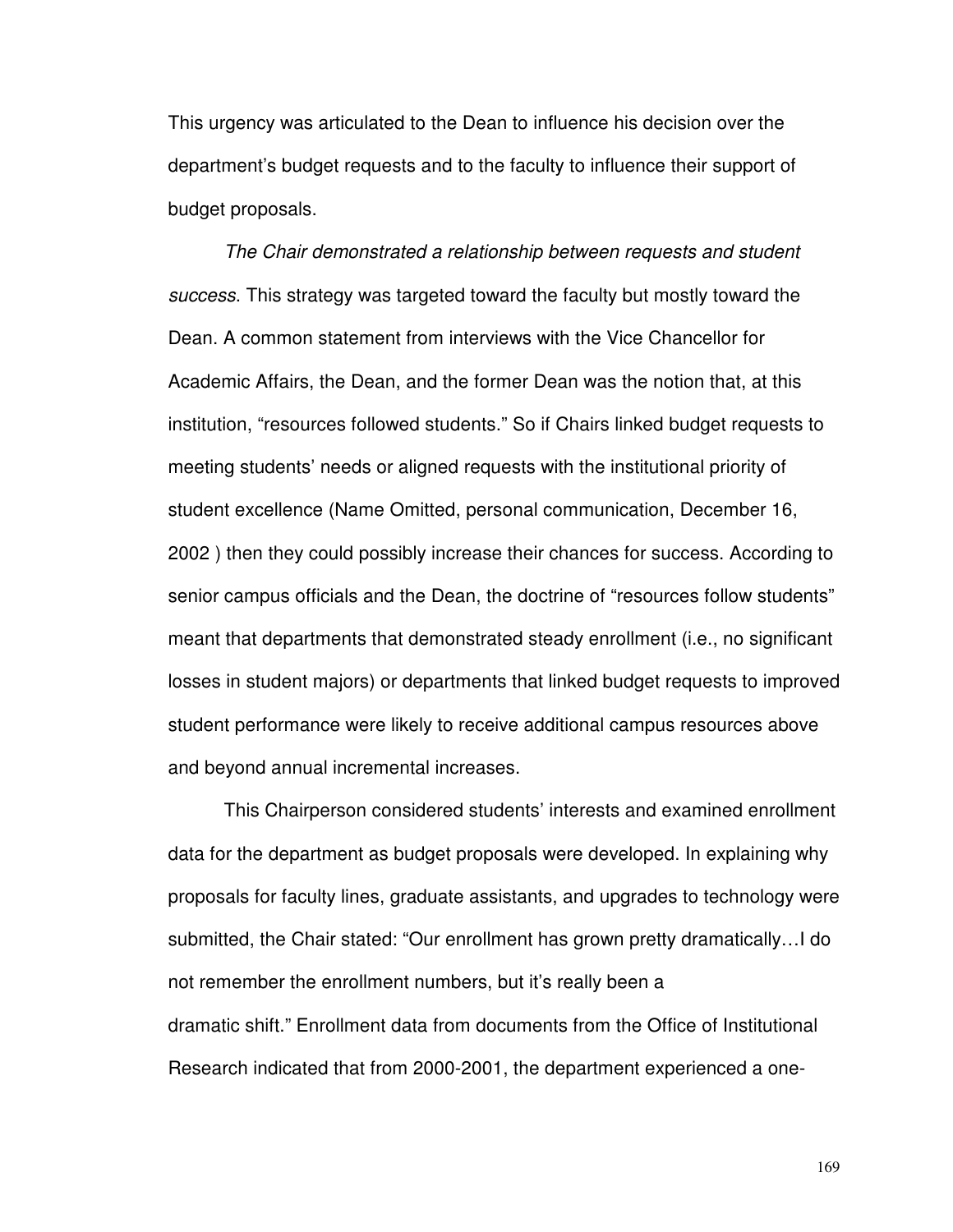year increase by 50 "student majors" (Audit Indicators, 2001-2002). In addition, in three years prior, the same report indicated that the department experienced only minor decreases in enrollment (e.g., less than 30 students in a two year period).

 The Chairperson used institutional data to gauge student interest and develop requests that attempted to respond to student priorities. A faculty informant reported:

[The Chair] largely consults institutional research databases so that he understands patterns and trends for different programs to see what [the] students are interested in [to] ensure that resources will be used effectively for the benefit of students.

In making a case for campus resources, the Chairperson emphasized themes that resonated with the Dean, Vice Chancellor and other university officials. The Chairperson emphasized improving teaching and research in the department through new faculty lines. Hiring new faculty, the Chairperson argued, could bolster the university's presence in the science community. These emphases did not go unnoticed. In fact, a senior official noted that this Chairperson's success was, in part, attributed to a commitment to students in the department. The informant stated that the Chairperson's "most powerful argument will be to serve students."

# **Assessment of Influence**

 This section is an assessment of the biology Chairperson's influence as he sought campus resources through the annual budget process. Three lines of evidence were explored: budget decision outcomes, attributional data, and behavioral data. Neither line of evidence by itself established this Chairperson as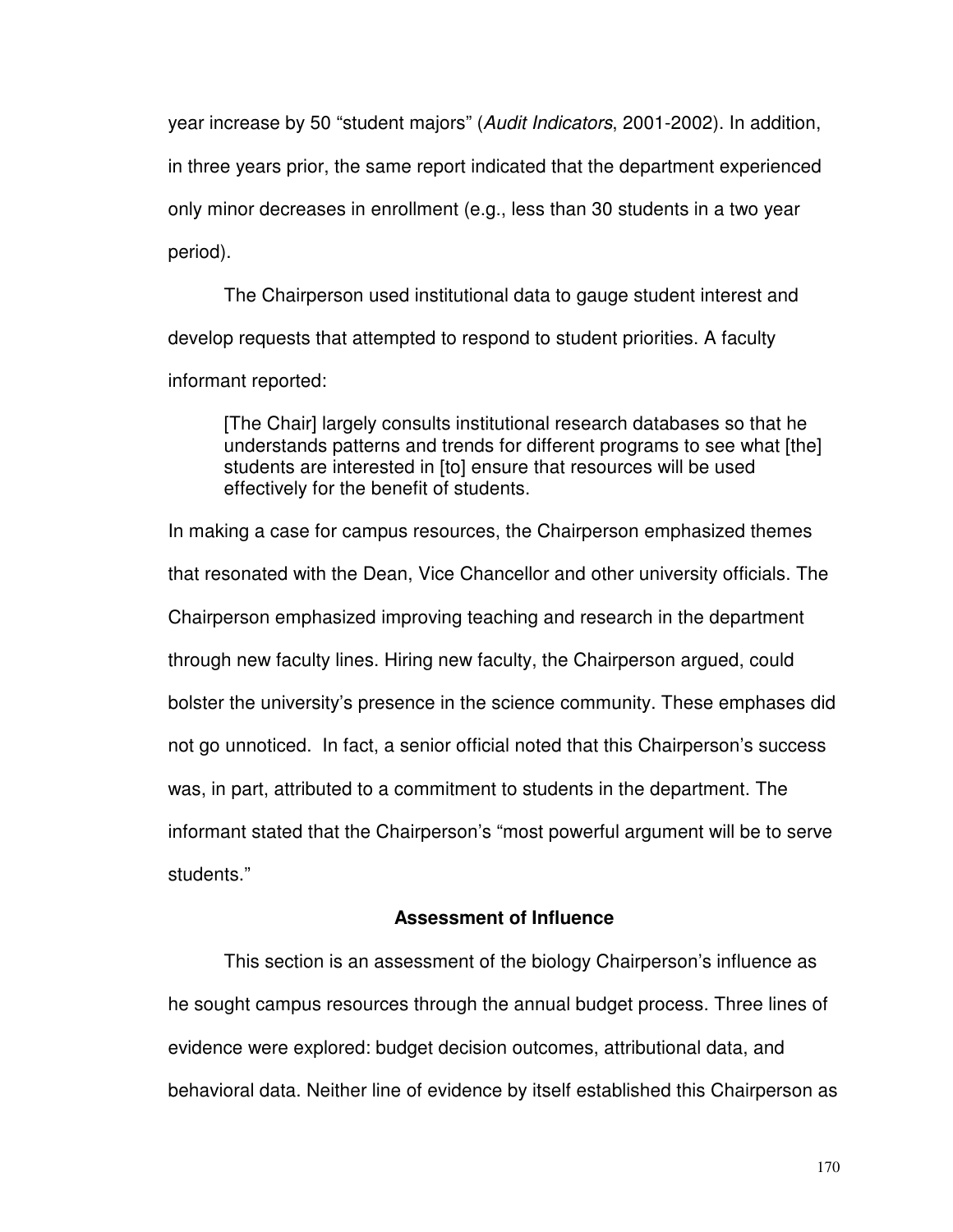influential. However, when combined, the three lines of evidence provided a basis for concluding that the Chairperson was, in fact, influential.

#### **Budget Decision Outcomes**

 University budget data (General Operating Budgets, 1997, 1998, 1999, 2000) confirmed this Chair's reputation for securing campus budgetary resources for the department. A combination of routine incremental increases to support department operations (e.g., salaries, supplies, and travel) and a pattern of additional resources were noted in the institution's annual budget documents. In the 1997-1998 fiscal year, this department received more than a million dollars. Increases were received each year thereafter up to the 2001-2002 fiscal year when the allocation was significantly more. In all, the department received an average of almost four percent in increases in a four year period as compared to some departments that received little to no sustained increases in their budgets during the same four year period covered in this study. As noted in the first case, because this Chair received budget resources when other Chairs in the College did not and because this Chair received technology resources when other Chairs did not, the data appear to support the perception that this exemplary Chair was able to influence allocation decisions more favorably than, perhaps, other Chairs.

 This Chairperson's budget priorities included securing campus-based resources for renovations to the research lab in the department, faculty lines to maintain research and instruction, and technology fees from special campus funds to upgrade or replace computer technology in the research lab once it was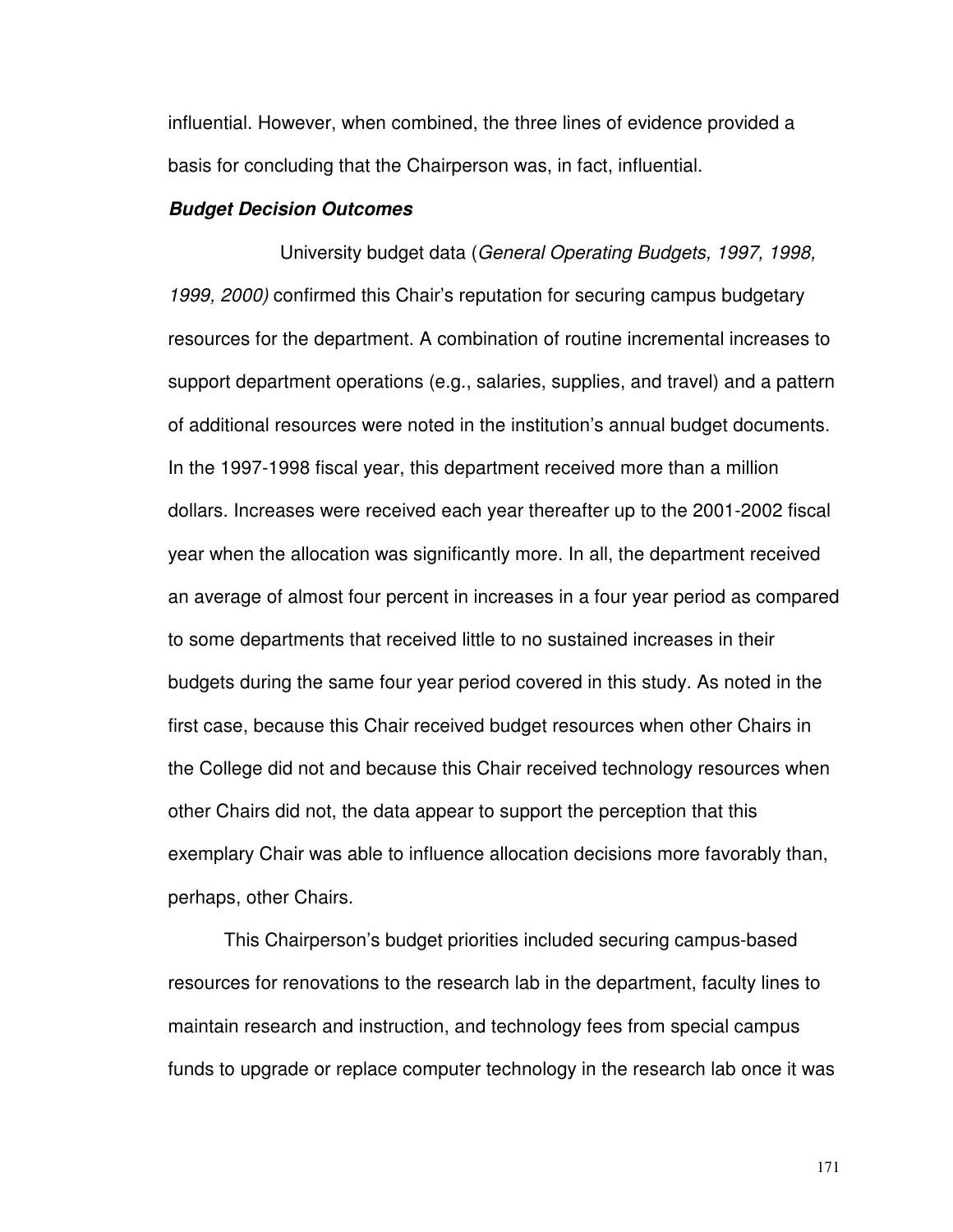renovated. In the Chairperson's view, and in the view of faculty informants in the department, the budget priorities were necessary for the department to "remain current in the field" and "on the cutting edge" of issues nationally.

 To begin understanding the extent to which this Chairperson was influential with the Dean and successful in securing resources for budget priorities, budget decision outcomes were explored through interviews with the Chair, the Dean, faculty, and senior campus officials. This Chairperson achieved budget priorities. Interview data indicated that the Chair secured the resources sought through the formal budget process and outside the formal process.

 The budgetary decision outcomes suggested that this Chairperson's budget priorities and preferences were affirmed by the allocations received from the Dean and through the campus process that allocated technology fees. The outcomes or "wins" achieved by this Chair provided one line of evidence of being influential. But the outcomes could have occurred apart from the Chair's influence; therefore, additional lines of evidence must be examined.

## **Attributional Data**

 Exploring attributional data provided another means for assessing this Chairperson's influence. This section is concerned with the extent to which campus decision-makers attributed budget decision outcomes to the relative power and influence of this Chairperson. Campus decision-makers viewed this Chairperson as a major reason for the department getting the additional resources it needed for faculty hires, lab renovations, and campus technology funds. Interview data from the current and former Dean and the Vice Chancellor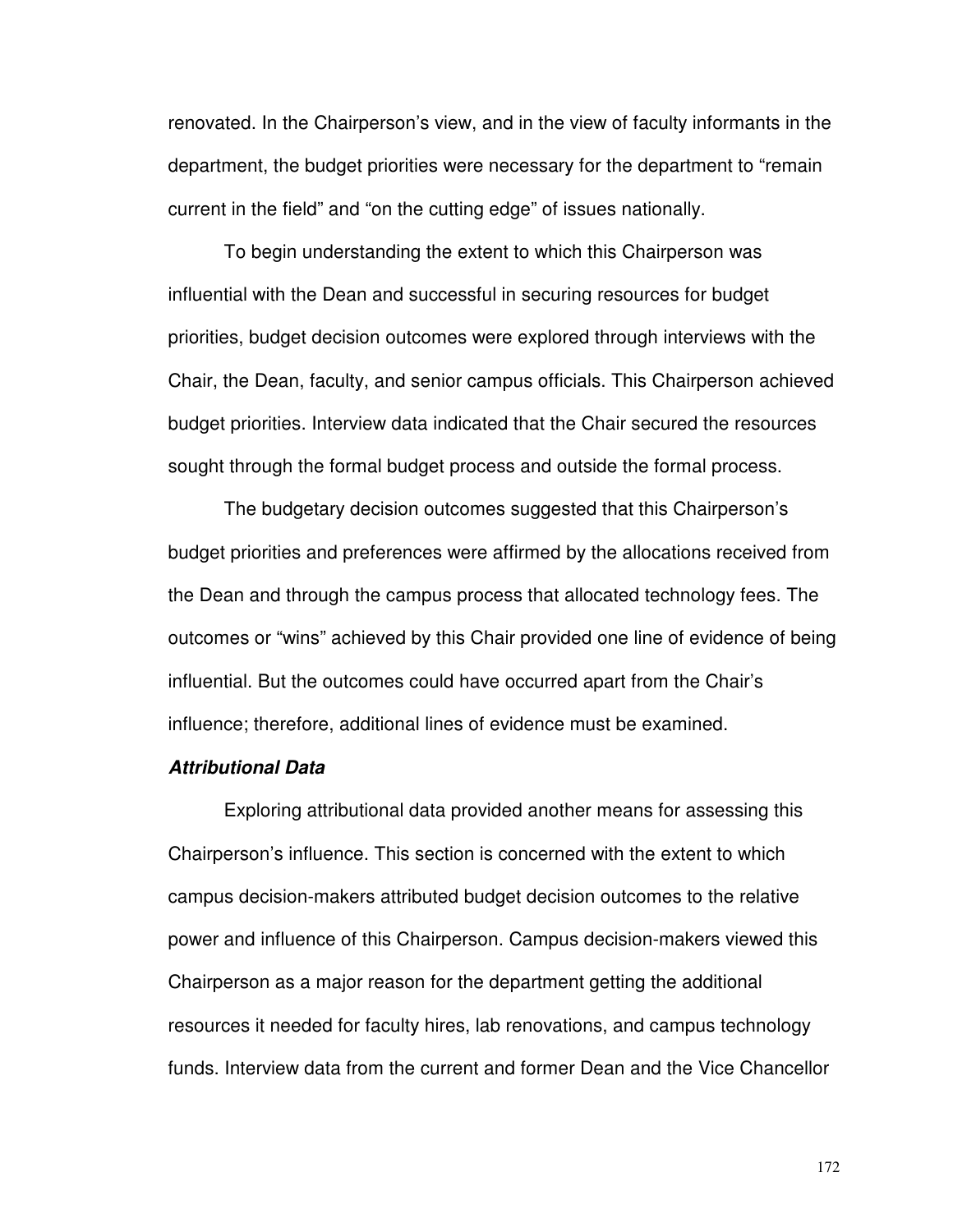for Academic affairs pointed to this Chair's ability to build and to sustain faculty support for budget priorities, an ability to prepare convincing budget requests and proposals that created a sense of urgency for the department, and persistence to make sure that the department's priorities remained on the Dean's radar screen.

 The ability to influence the Dean was attributed to this Chairperson for a few reasons. The Chair was reputed to have faculty support for initiatives. "[The Chair] worked well with faculty," an informant stated. Also, the Chair did not shy away from faculty resistance. Instead, the Chair dealt with the resistance by giving the faculty additional information they needed to better understand the budget initiatives being advanced. Given the limited data available from faculty informants, it was difficult to fully assess the impact of the Chair's actions in response to what has been called "friendly resistance." However, given that senior administrators were not aware of intense faculty resistance, given that no other informants were in a position to address any faculty resistance first-hand, and given that the faculty informant on record confirmed that the Chairperson used insights gleaned from faculty resistance to modify future proposals, it was plausible that the Chair's actions overcame the resistance.

In addition, the Chair was successful in creating a sense of urgency by making building strong arguments for additional resources by using institutional, inflation, and technology assessment data to support hiring faculty, renovating labs, and upgrading technology. The individual brought resources to the table during budget negotiations with the Dean for additional resources. Further, the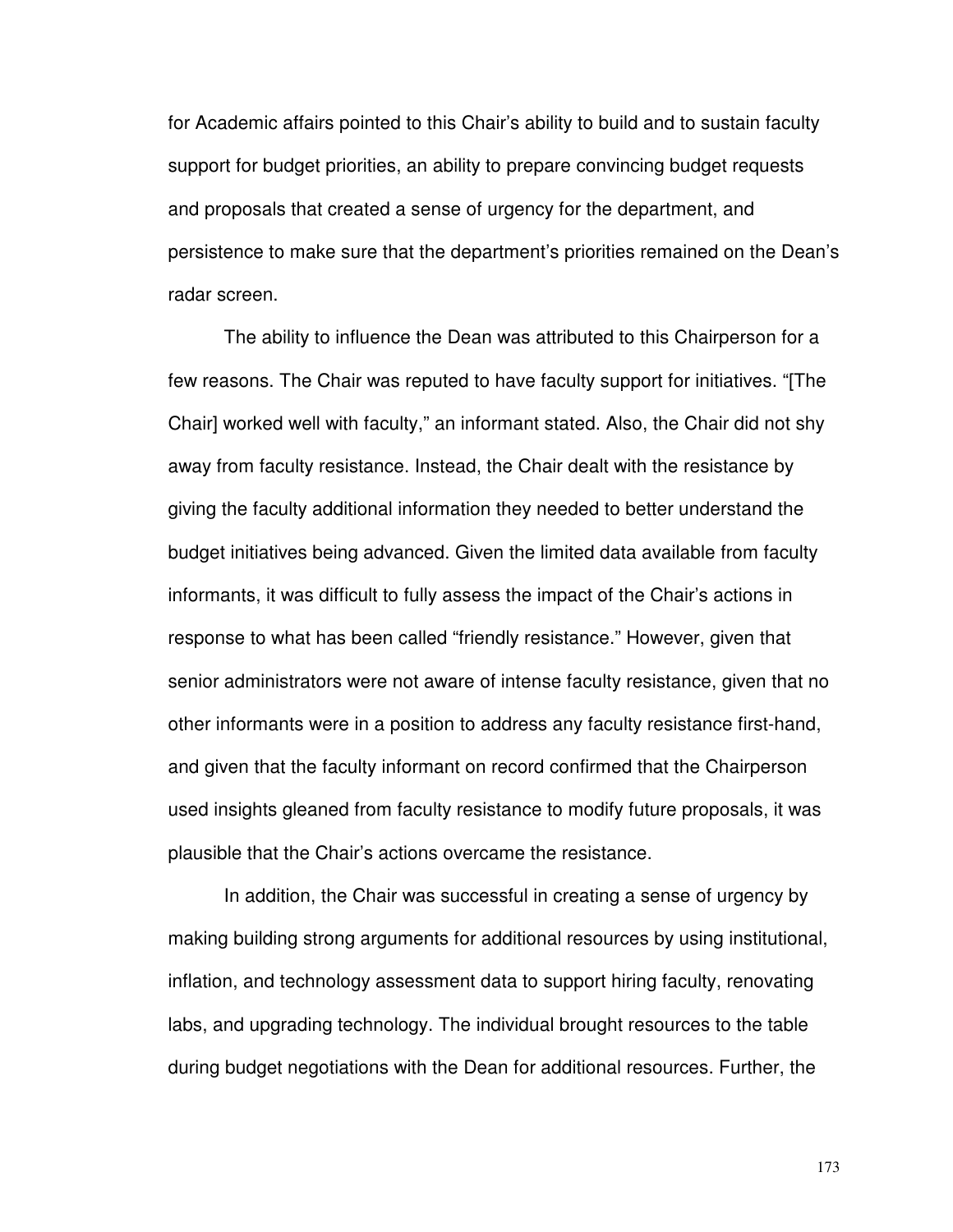Chair was able to show how obtaining new resources would enable the department to respond to student demands for instructional programs that enhanced their success. In sum, the Chairperson was viewed as a key factor in the department getting resources because the Chair seemed to align requests with institutional commitments to teaching, research, and student success while demonstrating faculty support and bringing external funds to the table.

## **Behavioral Data**

Exploring behavioral data to assess this Chairperson's influence was another line of evidence used by the researcher. The purpose of this section is to link the Chair's power bases to the formulation of strategies to determine if attributions of influence were credible and plausible. This Chairperson's capacity to influence the Dean to approve budget requests was related to the power bases discussed earlier in this case. One may argue that without the power bases, the Chairperson would not have been in a position to negotiate with the Dean for resources for his department. The power bases presented earlier indicate that, overall, this Chairperson's key sources of influence were a cooperative relationship with the Dean, an ability to build a strong case for resources through compelling proposals and integration of institutional priorities, and a positive relationship with department faculty. The Chair's power bases, once converted to strategies noted above, contributed to favorable budget decisions.

Finally, as earlier noted, the assessment of behavioral data for this case also included the examination of this Chair's power resources and how those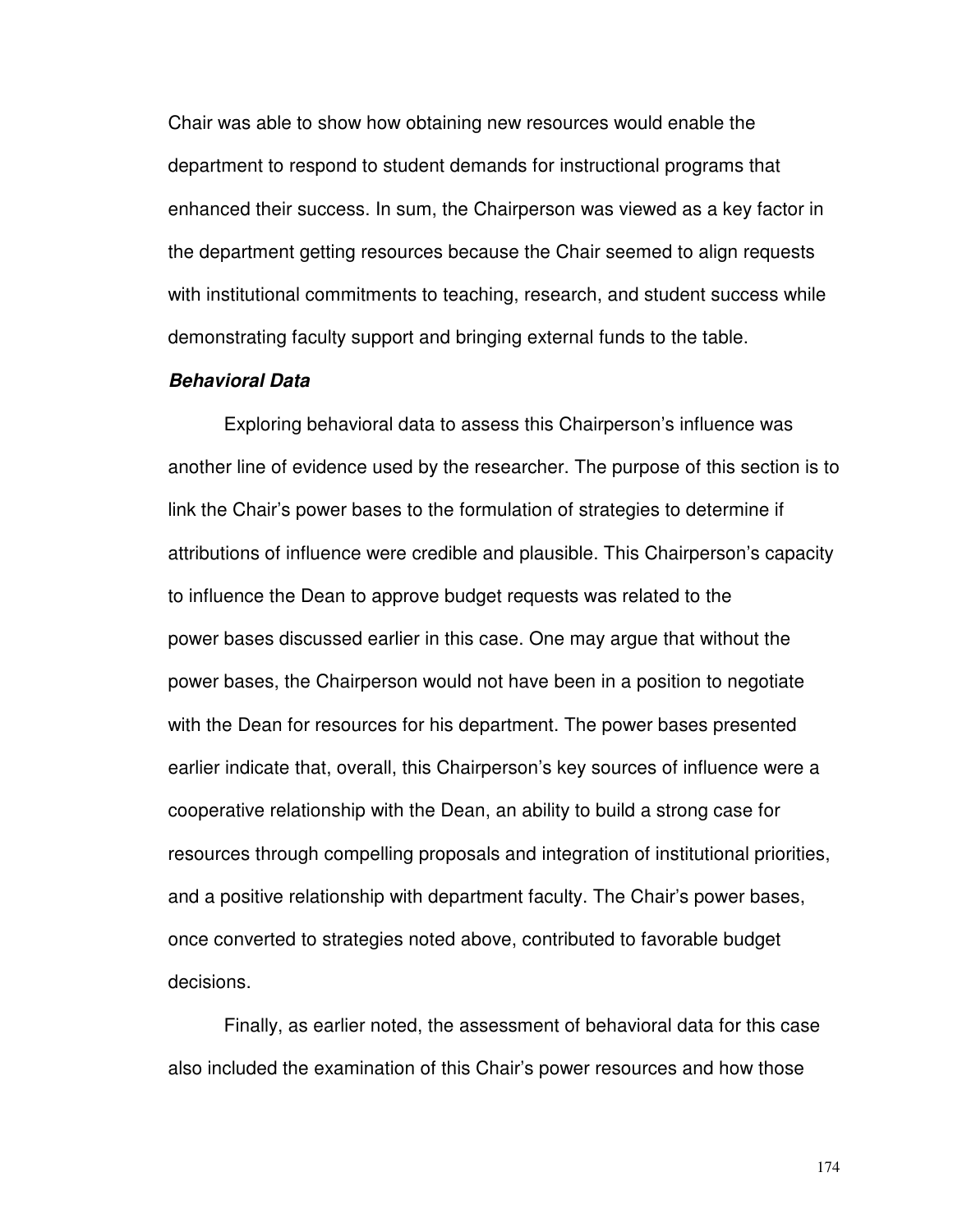resources were converted into tactics for securing campus budget resources. In the context of this study, this Chair enjoyed a reputation for being influential, in part, because relevant power resources were activated and used to: (1) demonstrate faculty support for budget requests; (2) address and accommodate faculty resistance; (3) pursue financial resources available outside the formal campus budget process; (4) create a sense of urgency for requests; and (5) demonstrate a relationship between budget allocations and student success.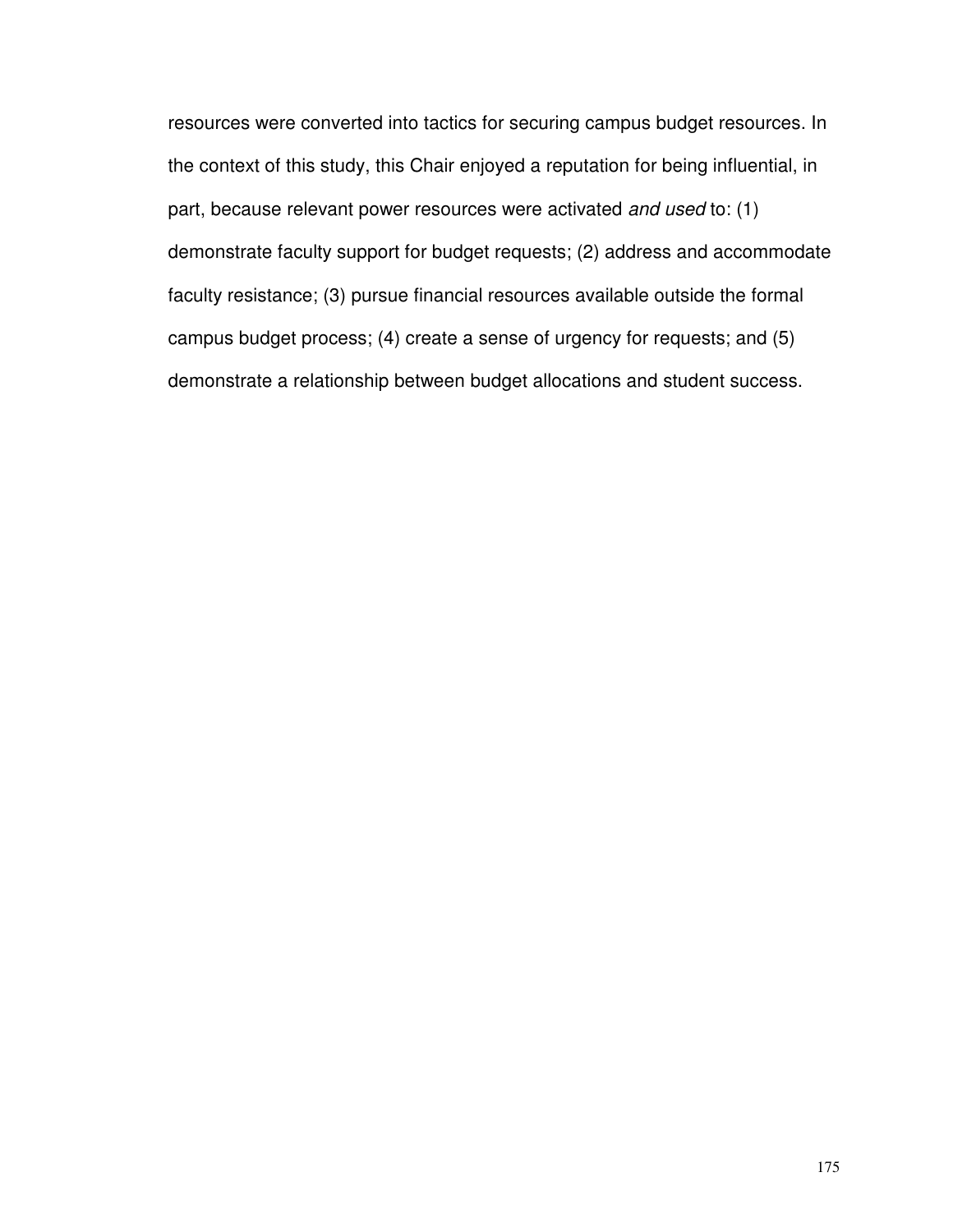## **CHAPTER VII**

### **CASE 3: COMMUNICATIONS CHAIRPERSON**

[This Chair] is excellent at getting point[s] across to committees and the Dean who makes the [budget] decisions. [The individual] is an extremely effective spokesperson.

- Excerpt from faculty informant outside this Chair's department

This case is a description and analysis of this Chair's efforts to secure favorable allocations from the Dean of the College to support the department's academic priorities. The case narrative that follows explains how the Chair developed and advanced proposals.

### **Actors**

Like the Chairs in the previous cases, this Chair did not secure campus resources solely because of individual efforts. The interview data from the Chairperson, college officials, and faculty informants identified three broad categories of actors: other department Chairpersons, primary campus officials, and proximate actors.

### **Other Chairpersons**

This Chairperson used other Chairs as a sounding-board to float budget and programmatic ideas. The individual viewed peers in the College as "resource persons." This Chair bounced ideas for budget strategies off Chairpersons who had experience with developing and proposing budgets. In addition to talking to individual Chairs for whom the individual had a great deal of respect, this exemplary Chairperson took advantage of the existence of an informal professional network of campus Chairpersons. As this Chair developed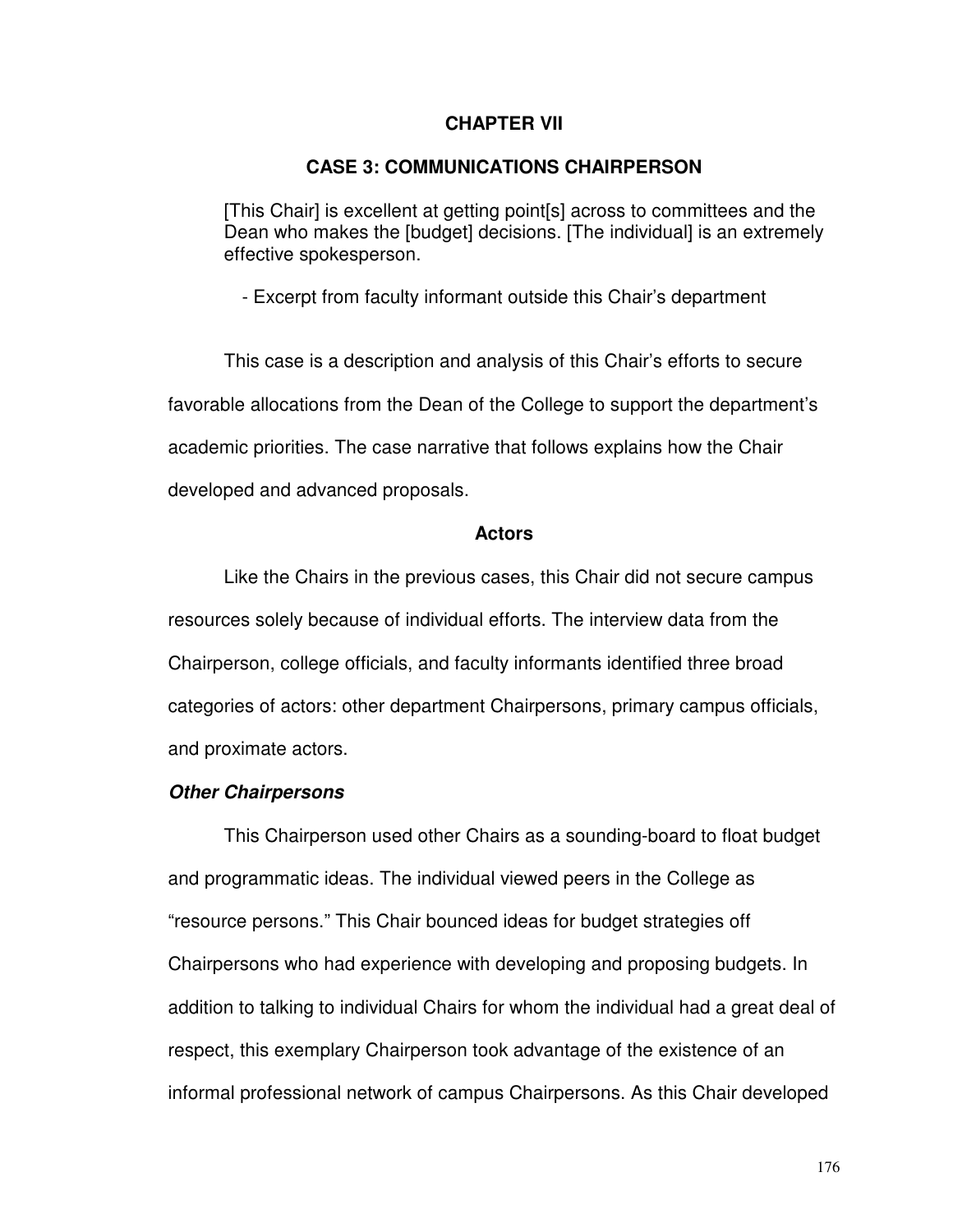ideas related to potential budget requests, the individual reported that the network of Chairs "was really very helpful to me." When asked for clarification on the importance of the network of Chairs, the Chair explained that this group gave Chairs an opportunity to discuss their experiences with budgeting, teaching, research, diversity issues, faculty dissent, and other sensitive issues with little inhibition or fear of reprisal. This Chairperson used the sessions with the group to float ideas for possible budget proposals and to seek the group's feedback based on their experiences with issues or their relationships with the Dean. The Chair reported:

Being a new Chair was a challenge for me, especially since I have not gone up for tenure yet. Hey, I was new, I needed help, and this group was there for me. Those guys were great. Depending on the issues at hand, I might bring up a particular proposal and I would ask them what they thought or how they thought the Dean would react or whatever. They were honest. What can I say? That group helped me a lot and still does 'til this day.

According to the Chair, the group of Chairs met over lunch three or four times during the semester. The Chairs were from different Colleges on the campus and had different levels of experience, ranging from "very new to about 20 years." This Chairperson found in the group of Chairs a "safe place" where the political waters of the campus could be tested to see what ideas might fly.

# **Primary Authorities**

 This section describes those individuals on the campus who were in a position to determine if this exemplary Chairperson would get the resources desired for the department. Individuals with the power of approval or veto over budget requests submitted by the exemplary Chairperson were referred to as the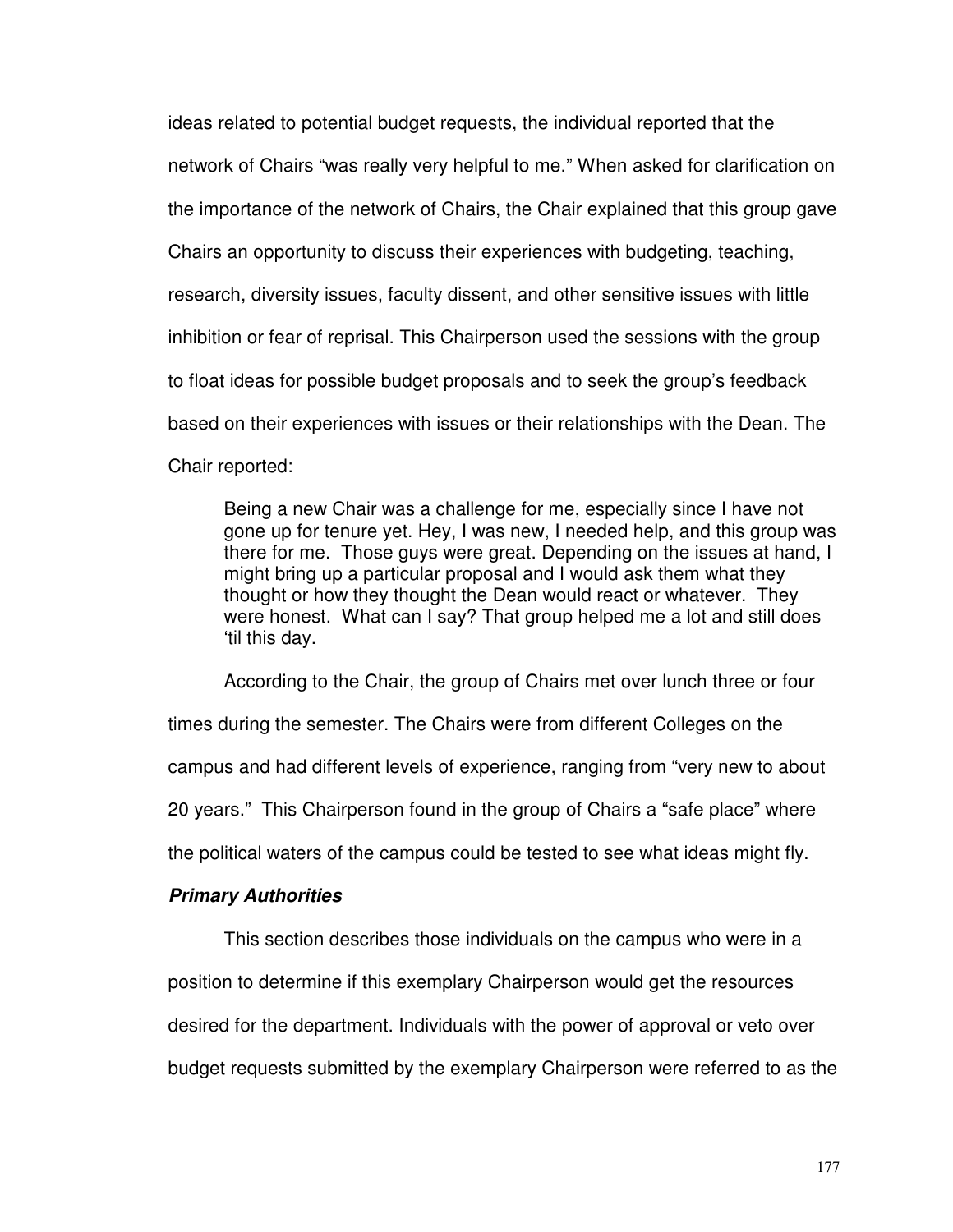primary authorities. Interviews for this study revealed three primary authorities: the Chancellor of the University, the Vice Chancellor for Academic Affairs, and the Dean of the College. Each has different but critical levels of authority and responsibility for budget decisions on the campus.

The Chancellor of the University. The Chancellor at this campus approved the final budget for the institution before it was submitted to the central administration of the state university system for final approval. The former Dean of the College reported that this Chairperson "had more access" to the Chancellor, and that this unusual access was a contributing factor to the individual's success as a Chairperson. When asked for clarification on why the former Dean believed that this Chairperson had more access than other Chairs, the informant indicated that access to the Chancellor was a reflection of the Chair's "energy," "tenacious personality," and a "willingness to take initiative."

The Dean at the time of this study also acknowledged this Chairperson's zest for promoting the department whenever an audience with the Chancellor occurred. Neither of the Deans considered this Chairperson's constant promoting of the department as a problem or as a means for circumventing their authority. Interview data revealed no evidence that the Chancellor played any direct role in this Chair's successful efforts to secure resources. But faculty informants and the Dean agreed that, when the Chancellor made final decisions on the budget, this Chairperson's constant promoting of the department and the individual's initiatives were an impact on the department getting some of its proposals funded.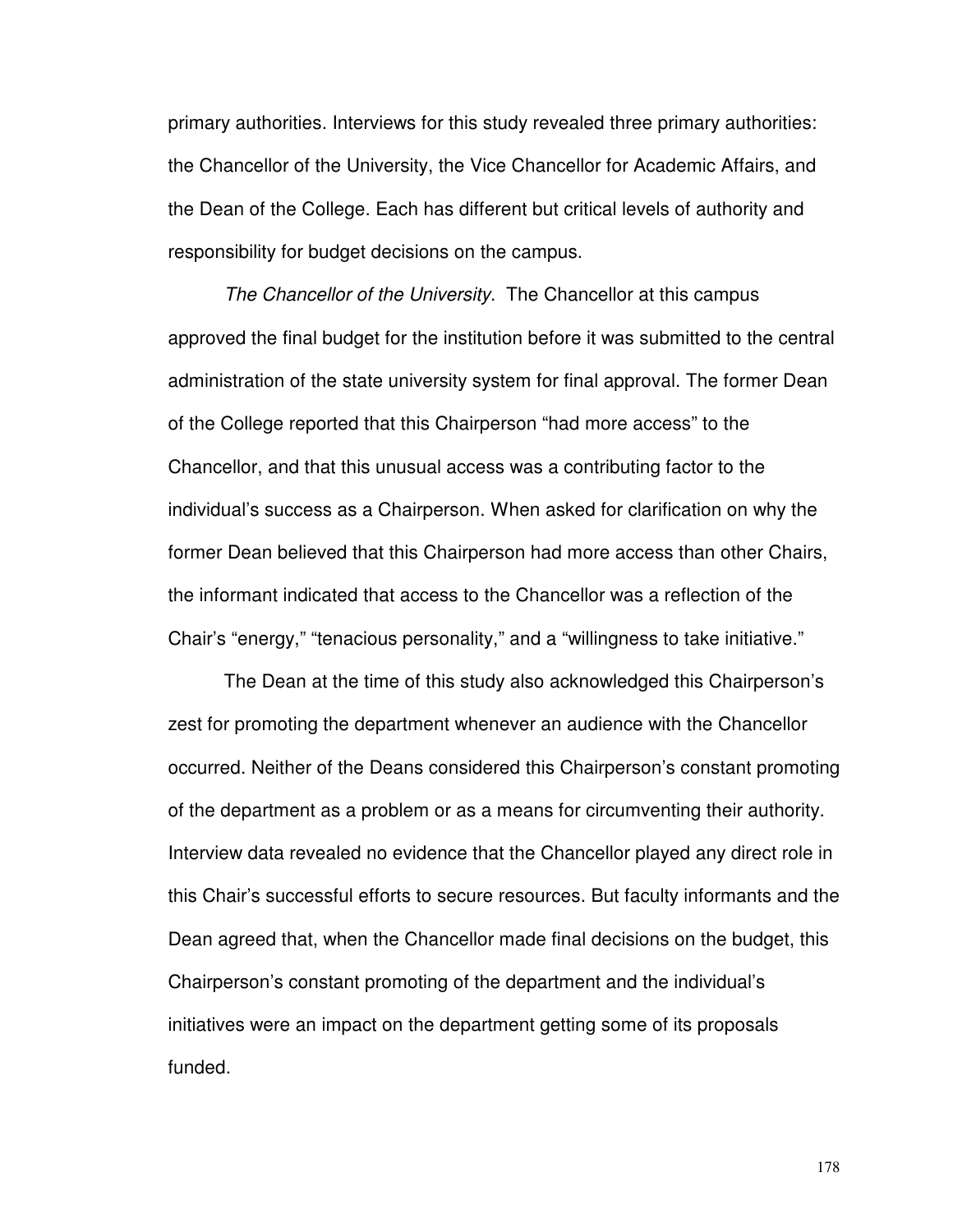However, another association with the Chancellor may have been much more relevant to this exemplary Chairperson's success in securing campus resources. The Chancellor appointed this Chairperson to lead a high profile campus committee which helped set campus priorities. This appointment put this Chair in a position to develop relationships with campus decision-makers, especially the Chancellor. Service as a committee leader enabled this Chair to build potential allies with senior administrators who made decisions on initiatives coming from the departments through the different Colleges.

This Chairperson's leadership role on the aforementioned committee did not jeopardize the relationship with the primary authority figure, the Dean of the College, who was both defender and approver of budget proposals. In fact, the Dean noted that he was never pressured into funding any of the Chair's proposals. While he admitted that he considered the Chairperson's relationship with the Chancellor and other campus officials when he made decisions regarding budget requests, the Dean reported that this individual deserved the funding received because solid proposals that warranted funding were developed. According to the Dean:

No, I wasn't worried about [her] relationship with the Chancellor, but I made sure that every proposal received careful consideration. Those proposals that were really linked to the [high profile campus committee]… obviously got a second or third look, and some proposals were funded. But they were really good proposals as well and deserved to get funded. [The individual] is a great Chair.

The Vice Chancellor for Academic Affairs (VCAA). Although this Chairperson downplayed the impact a relationship with the Vice Chancellor had on budget proposals and strategies, the former Dean of the College noted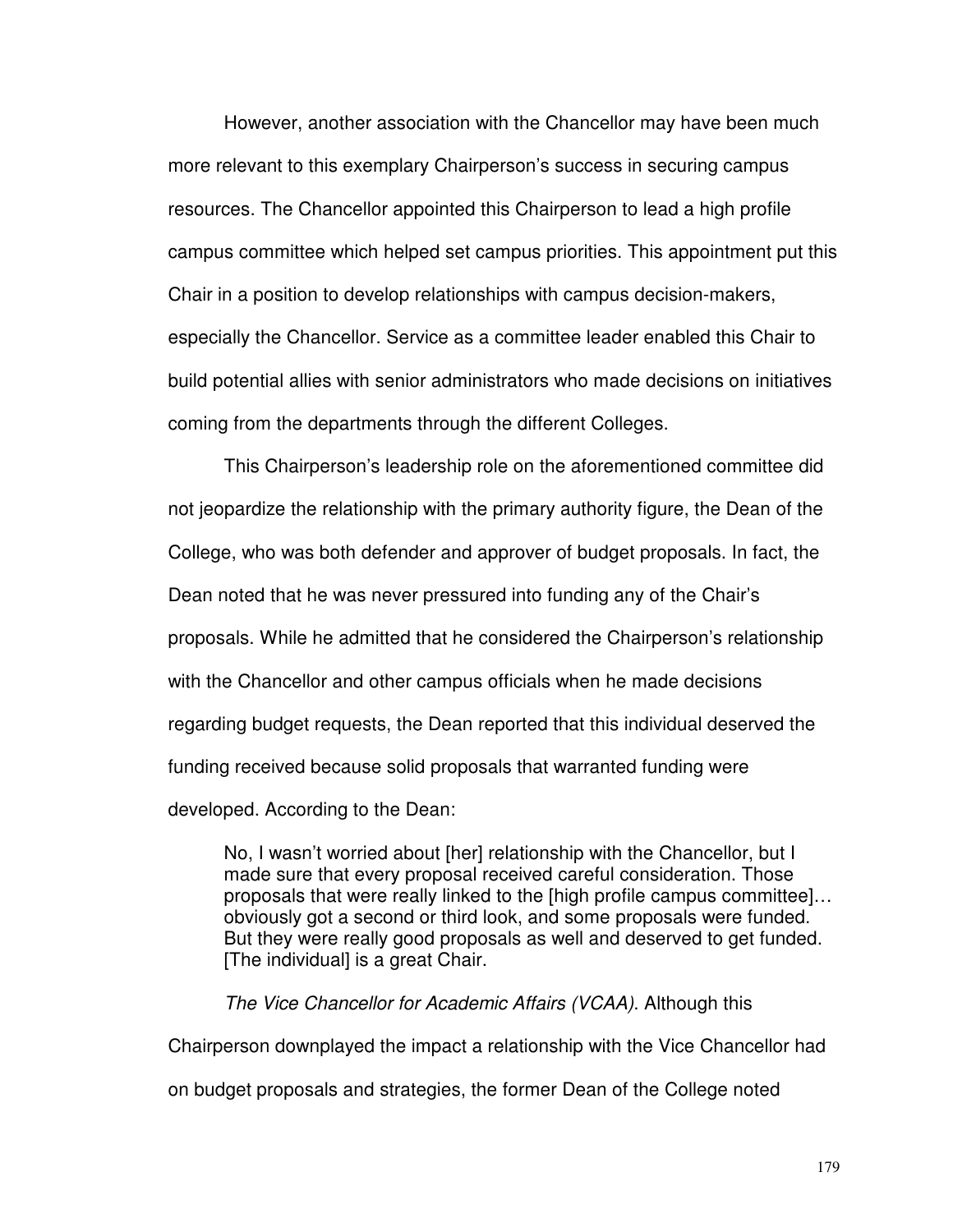specifically that, of the three exemplary Chairs in this study, this Chairperson spent a lot of time meeting with the Vice Chancellor. "[This Chair]," he said, "had more access" to the Vice Chancellor than other Chairpersons.

By contrast, the Vice Chancellor did not reveal that this Chairperson "had more access" when he was asked whom did the Chairpersons seek to influence? However, the Vice Chancellor reported:

[The Chair] met with me sometimes [and] wanted to make [a] case and wanted to make sure I understood [the] case so [the Chair] was pretty persistent. That's the way [the individual] is, but in a good way.

The Vice Chancellor pointed out several times during his interviews that he left budget allocation decisions up to the Deans of the Colleges unless he had a reason to intervene in deliberations on particular budget proposals. He noted that he had no recollection of intervening on behalf of this Chairperson in any way that gave an edge over other Chairs.

The Dean of the College. The Dean at this campus decided which budget proposals progressed to the Chancellor's decision-making level for inclusion in the final budget. The Dean of the College was a major target of this Chairperson's influence efforts because the money flowed through the campus system to the Dean's coffers. The Dean reported that the Dean's position was a target of influence "a lot of the time since [the person in the position] makes unilateral decisions" regarding the budget.

According to this exemplary Chairperson, the individuals above were major "decision-makers" on the campus. The individual added that the administrators (i.e., Dean, Vice Chancellor, and Chancellor) were the ones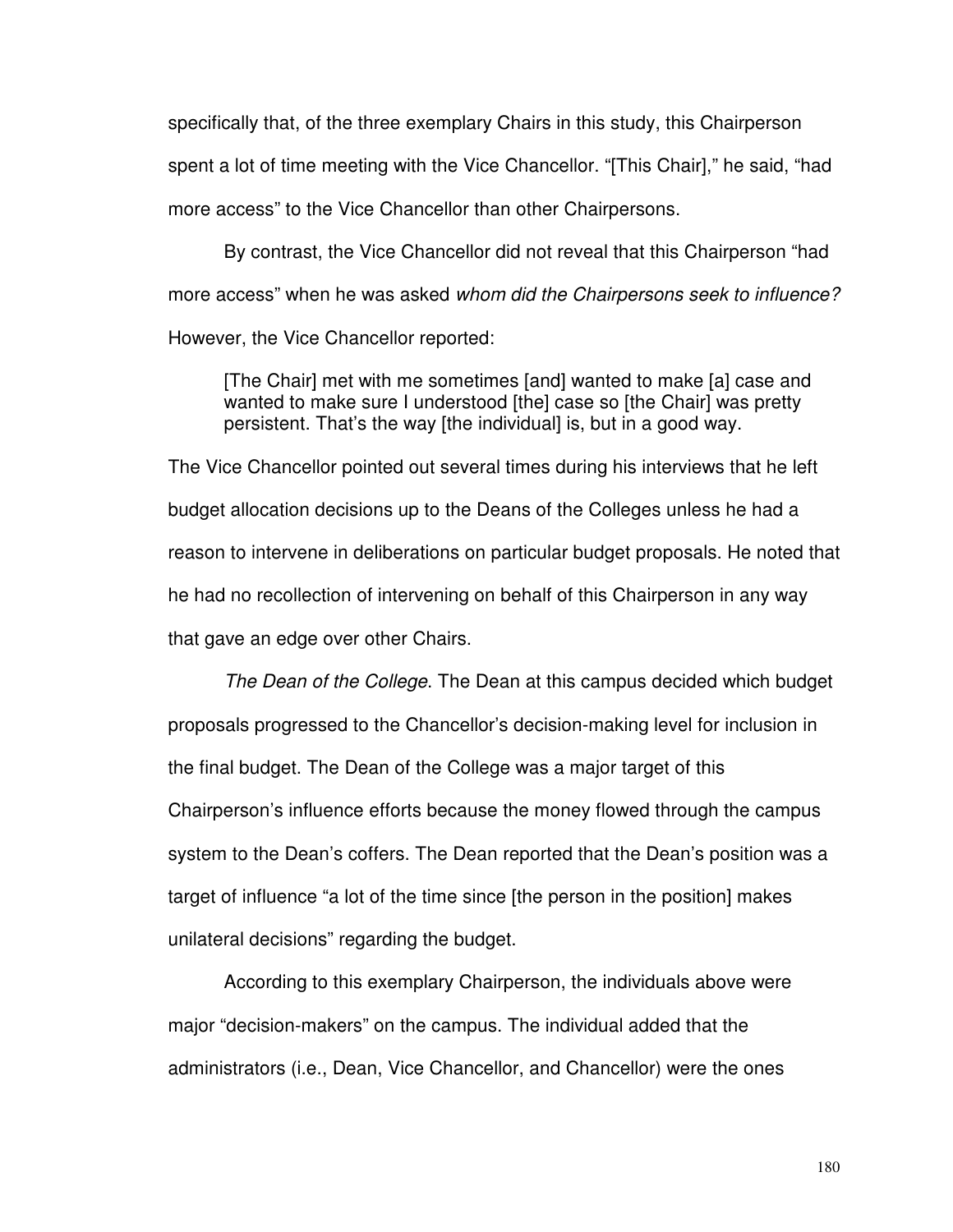making decisions about the budget. A strategy, then, was either to get to the administrators making the decisions or to get to those close to them to explain budget proposals and why the proposals were important. As the Chair reported:

I try to identify who are the ones [who are] going to be the decisionmakers about something. I will talk to people who are close to them to try to explain something…[A] lot of times it's helpful if somebody's assistant something or another knows what something is about so [the decisionmaker] will understand it.

This Chairperson was not apprehensive about seeking access to the Chancellor and Vice Chancellor to promote the department and to explain budget priorities, but the statement above indicated that the individual also sought access to gatekeepers of the Chancellor's Office and the VCAA's Office if campus leaders could not be reached directly. A reputation for being tenacious and persistent, a position on a major campus committee, and visibility around the campus helped this Chairperson get high on the Dean's list of people whose requests were likely to get funded.

# **Proximate Players**

Primary authorities on the campus were not the only actors that shaped and influenced this exemplary Chairperson's strategies for securing campus resources. This section explores the "proximate players" who were department faculty members, a colleague on an important campus committee, and an advisory group.

The department faculty. Interview data from this Chairperson, senior officials, department faculty and administrators in the College revealed that faculty members in the department played an important role in this Chairperson's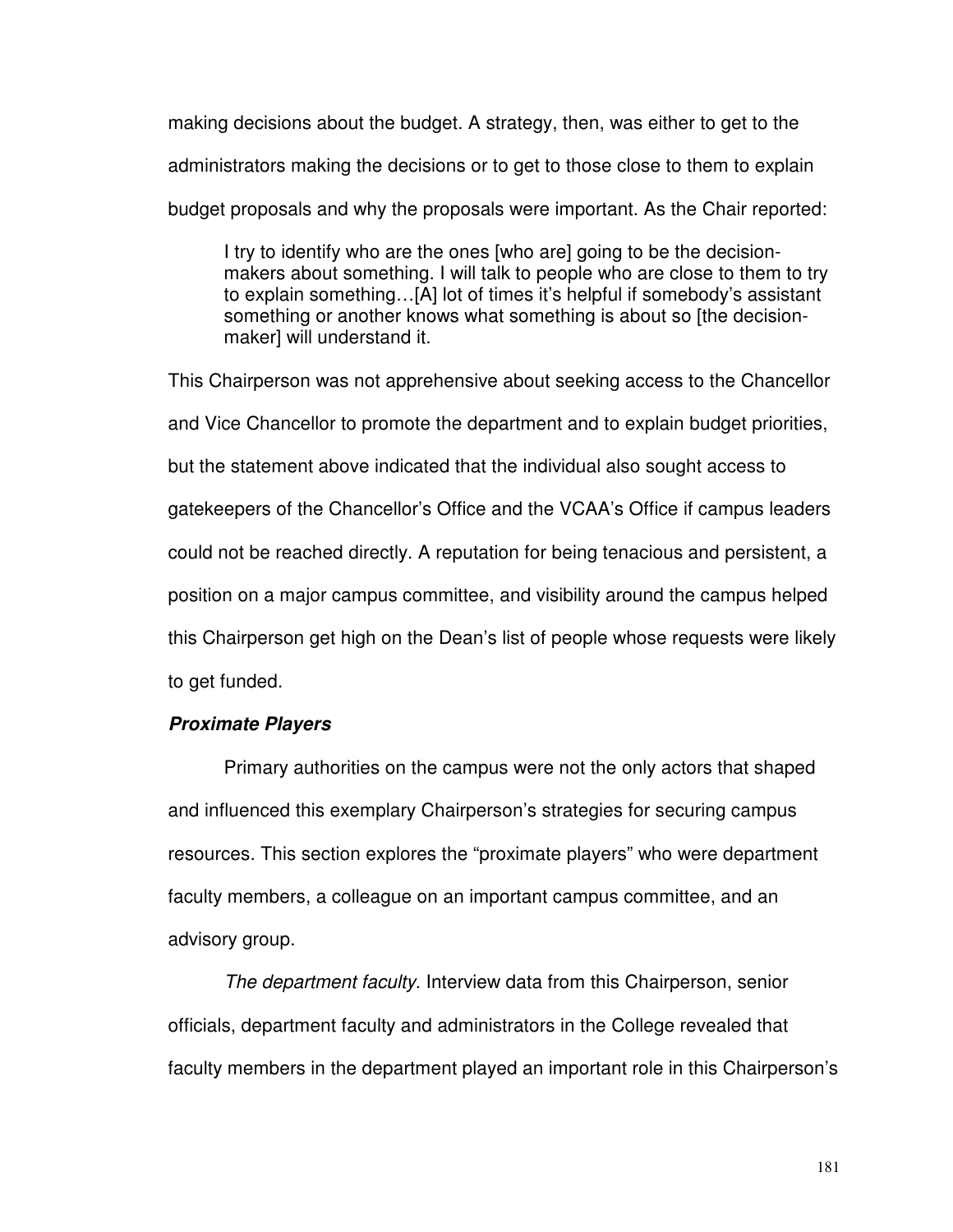development of budget proposals and choice of budget strategies. While the Chair did most of the work in terms of preparing the proposals, the individual reported that the department faculty provided feedback on budget proposals. According to the Chair, faculty members were engaged selectively. Consultations with certain faculty members occurred depending on the type of initiative being advanced to the Dean and the particular expertise of a faculty member. Faculty input aside, the final budget proposal was shaped by the Chair. According to the Chairperson:

It's really the faculty in this department who are the main ones, the main people that I work with though. Sometimes we do some things across departments so that I got some interdisciplinary types of proposals. But even with a lot of those, the main people that I really talk with are the people here [in the department] and it kind of depends on which project we're working on that'll determine who I work with the most….I do a lot of writing of it, the final draft. I do most of that myself...[Y] ou need to have some technical stuff in there – so I get the folks who know the technical parts of it and I do more of the rationale, the justification part of it.

To improve the quality of budget proposals and perhaps increase the

chances for funding, the Chairperson acknowledged that, at times, extra efforts

were made to get input from "opinionated faculty" in the department. The

Chairperson considered "opinionated" faculty as "key faculty who definitely

expressed their views on all kinds of issues." The Chair stated:

We got [sic] so many people in the department and they all influence me in different ways. There are key faculty members in the department. I try to listen to most of the faculty, but there are some faculty [members] with very definite opinions and they're going to give them on a regular basis and they are really important. A lot of times I will try to seek them out just to say, 'okay, where's your head about this' so I'll know what they are thinking. That's really important to have that kind of sounding board. If you lose touch with that, that's a problem.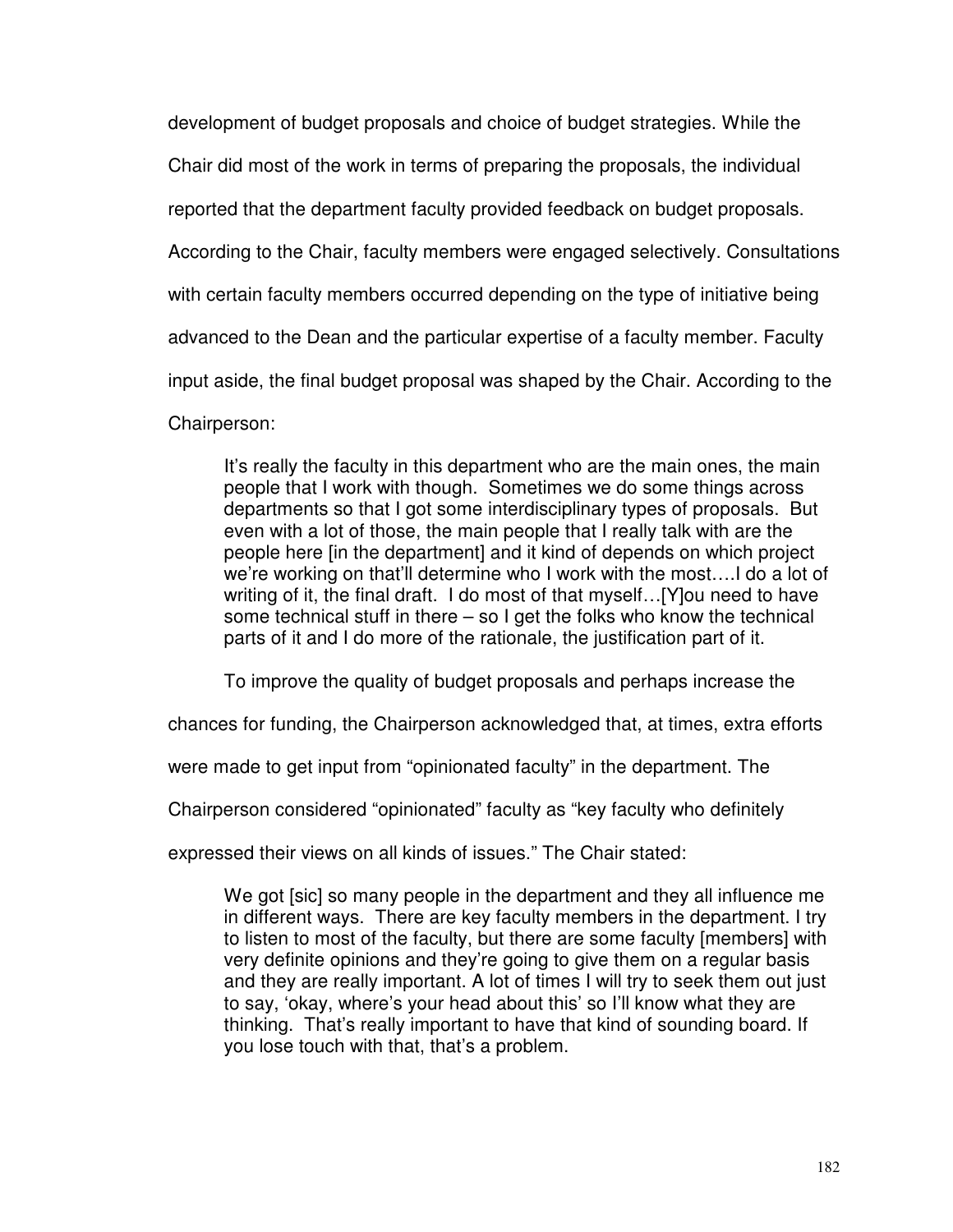Losing touch with faculty sentiment could be costly. Lack of faculty input or support might result in proposals not getting funded since the Dean assessed the extent to which a budget proposal received faculty support at the department level. The Chair believed that getting all faculty members on board, including the "opinionated" or "key faculty" was important.

An ally on a major campus committee. In addition to seeking feedback on proposals from department faculty and other colleagues, this Chairperson identified a trusted and respected individual from whom advice was sought. The trusted colleague was a former Chair, now a Dean at the institution. The Chair had worked with this individual on the aforementioned high profile campus committee. At times the Chair talked with the ally to get a sense of "where the university is" or to get "a read on what's going on" from a Dean's perspective.

The College Council. A pseudonym is used to protect institutional identity. This council consisted of elected department Chairs. The role of this body was to hear college-wide issues on academic programs, curriculum policies, diversity issues, planning issues, and budget issues. The council's role was to advise and to report directly to the Dean on College matters. This Chairperson held a valued position on the council. Membership on the council was another opportunity to get feedback on budget ideas from respected colleagues. The individual used the position on the council to gauge the potential competition for resources the department planned to seek. The Chair reported:

This is a very key group. How they are thinking and what they are thinking about is important for how things are done in the College. This year I'm on it. We have to send things up for approval and I don't want to send things up without kind of having a sense of where they are. I want to keep a kind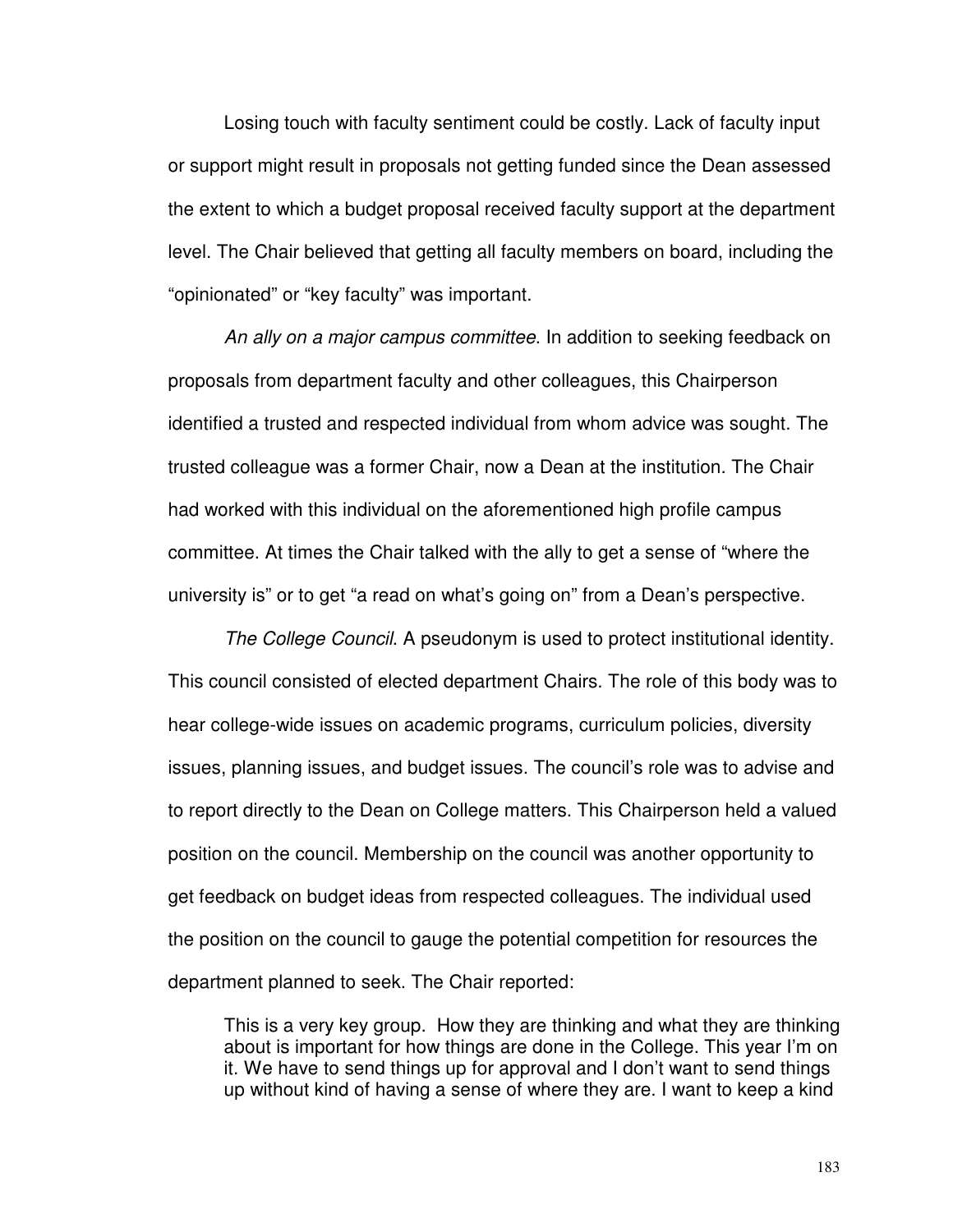of sense of where [the proposals] are [compared to other Chairs' proposals].

The importance of this council was echoed by the Dean who stated that "95% of the time the Dean will go with the [council]" on its recommendations on academic or budget issues. The Chair had a history with the council and felt comfortable floating ideas to see what budget proposals might get supported. In short, this Chair was well-positioned in the institution. The individual had direct access to high ranking authorities with decision-making power over budget issues, had participated in setting institutional priorities, and had used connections with a trusted ally and others to understand the institutional politics that might shape the fate of budget requests.

## **Purposes of Influence Efforts**

This Chairperson's influence efforts were examined based on the extent to which they were designed to defend the department's budget base, to increase the department's budget based by adding additional resources without expanding program offerings, or to expand the budget base by adding new academic initiatives and programs that, if approved, may require new and continuous financial support from the institution.

## **Defending the Budget Base**

Similar to the Chairs described in the preceding cases, this Chairperson did not need to exert influence to defend the department's budget base. At this institution, departments typically received an "incremental increase" in their budget base from year to year. According to a former campus official, influence efforts to defend the base were necessary only when faculty positions became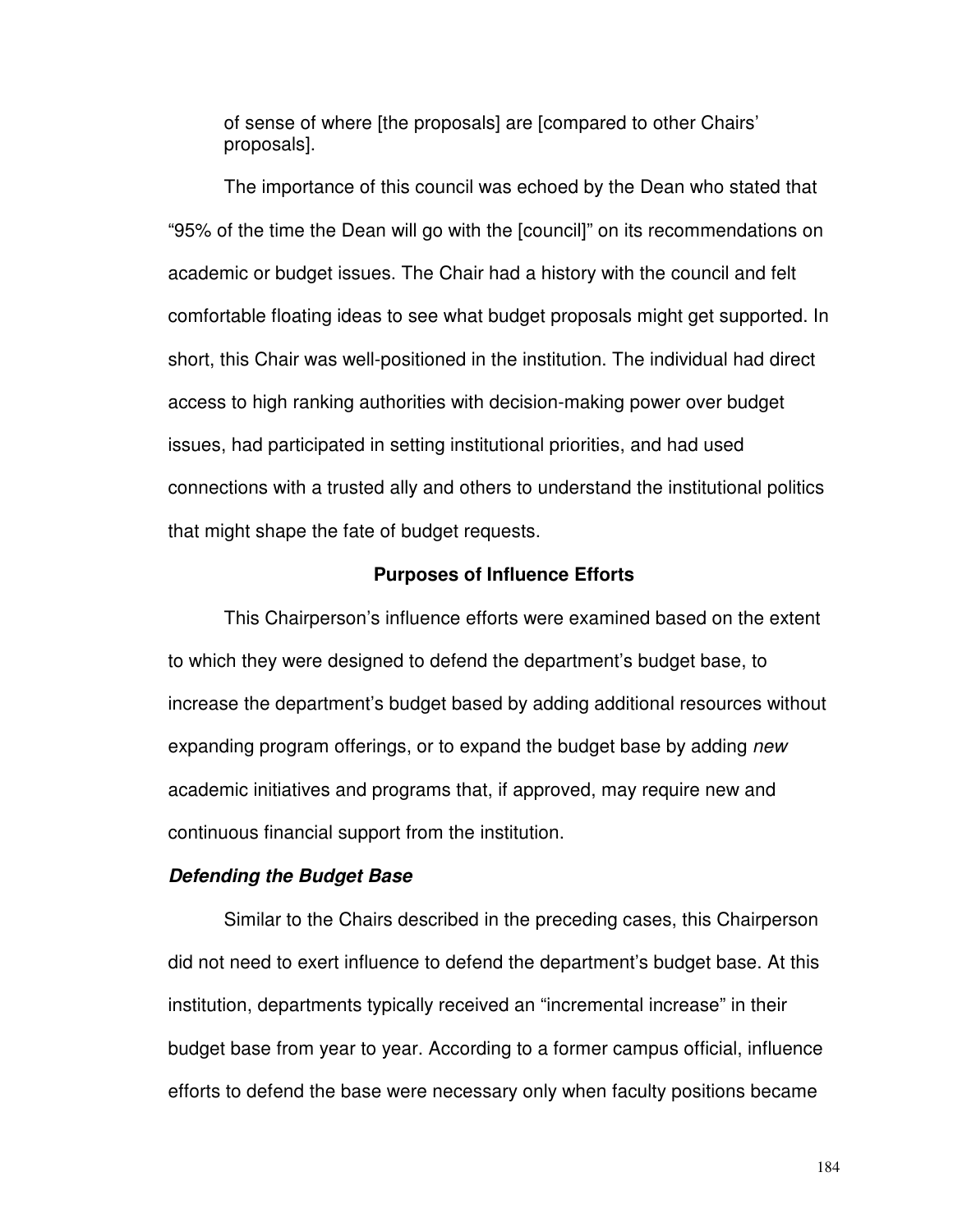vacant and Chairpersons needed "to defend budget lines." The official added that influence efforts "related mostly to plugging holes" that existed in the curriculum or other operating areas of the department. If the Chairperson had to defend the department's budget base against possible cuts, those efforts were not evident in the data so it appears that, in this case as well as the preceding cases, incremental increases made defending against cuts unnecessary.

## **Increasing the Budget Base**

The Chairperson put forth proposals for the purpose of increasing budget resources to support department initiatives. The individual submitted proposals for campus technology funds ranging from \$10,000 to \$100,000. Proposals for technology funds were submitted to support faculty and student retention efforts in the department, to purchase technology equipment for instructional purposes, to hire staff to manage the internship program, and to pay for office and classroom renovations.

Taken together, the Chairperson sought resources to respond to growing demands for courses students were required to complete for their degrees, and to improve the overall quality of instructional activities in the department, particularly with the use of technology. To build a case for resources, this Chair sent to the Dean a memorandum providing a justification for funding. The Chair maintained:

As we have discussed, the operating budget for the Department of Communication is woefully inadequate. While that has been true for some time, it has become increasingly problematic with the expansion [of several courses $\vec{\ }$ ], more full-time and part-time faculty to meet the increased demand without any corresponding increase in the budget, and

l

 $7$  The specific names of courses have been omitted.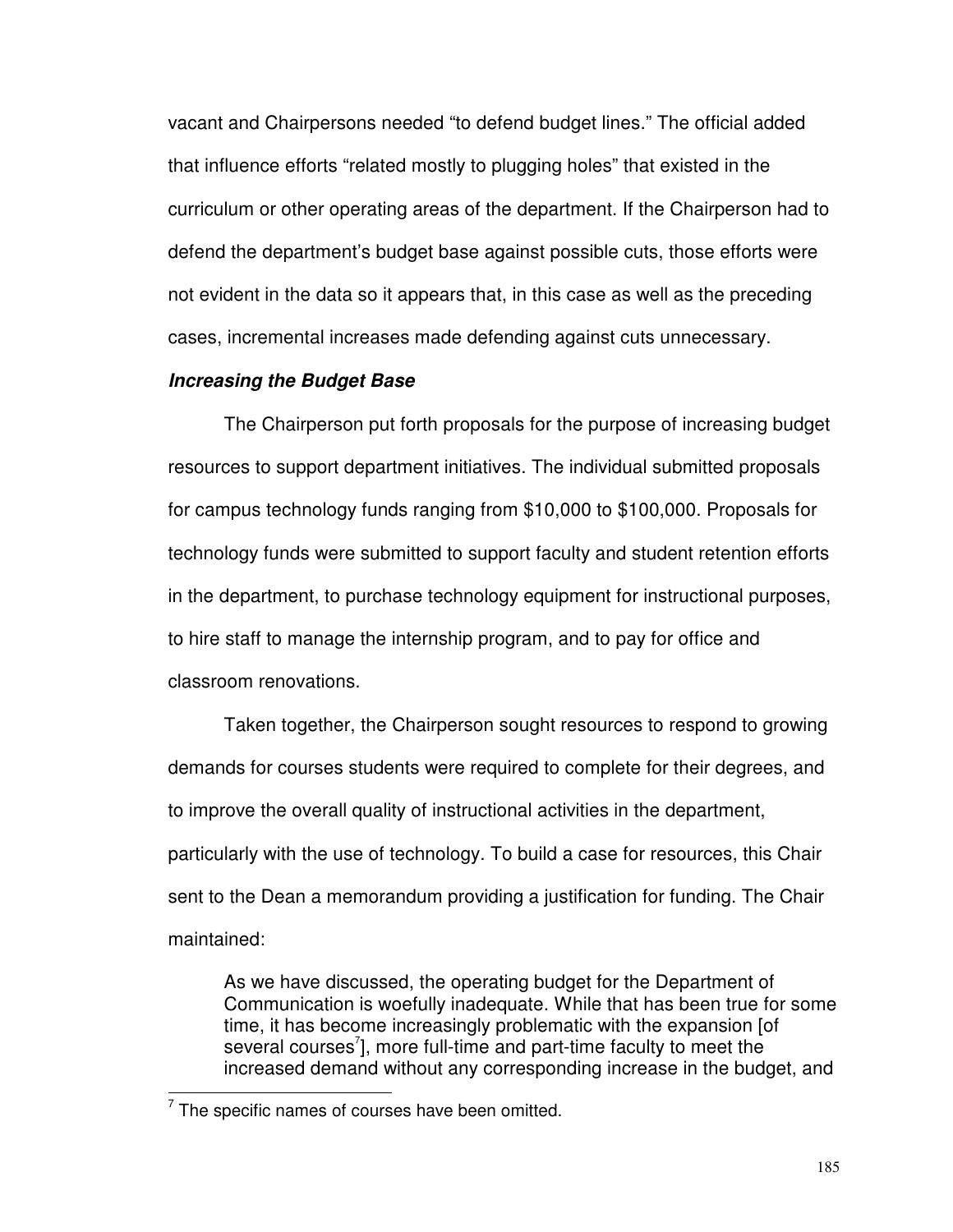the necessity of purchasing and maintaining technology resources in order to adequately and appropriately teach courses…in an era with expectations for [using technology in information delivery<sup>8</sup>]. (Personal communication from the Chair to the Dean, February 12, 2002).

## **Expanding the Budget Base**

As earlier noted, this purpose is not the same as increasing the budget base. Expanding the budget base refers to securing new, permanent dollars to implement new programs, thereby expanding the department's offerings or services. This Chairperson developed a proposal for the purpose of expanding the department's budget base by seeking funding to support a new research initiative<sup>9</sup> in the department. The research initiative was not supported during the time of this study but was approved recently. Because of statewide financial difficulties, top-level administrators and other Chairs in this study indicated that "no new initiatives" were being considered by the campus. As one senior official reported, "Not a lot of expansion [was occurring]." The same official added, "Not a lot of opportunity to make big requests [existed] due to legislative appropriations." Yet this Chair proposed a new initiative that ultimately was funded.

# **Sources of Influence – Power Bases**

 In this study, the sources of influence refer to the power bases that the Chair possessed and used to secure campus resources. Interview data from this Chairperson and other campus informants revealed that the individual had several critical power resources that contributed to an ability to obtain resources

l

<sup>&</sup>lt;sup>8</sup> Specificity omitted.

 $9$  This label is a pseudonym. The actual name is being omitted to protect the identity of the institution.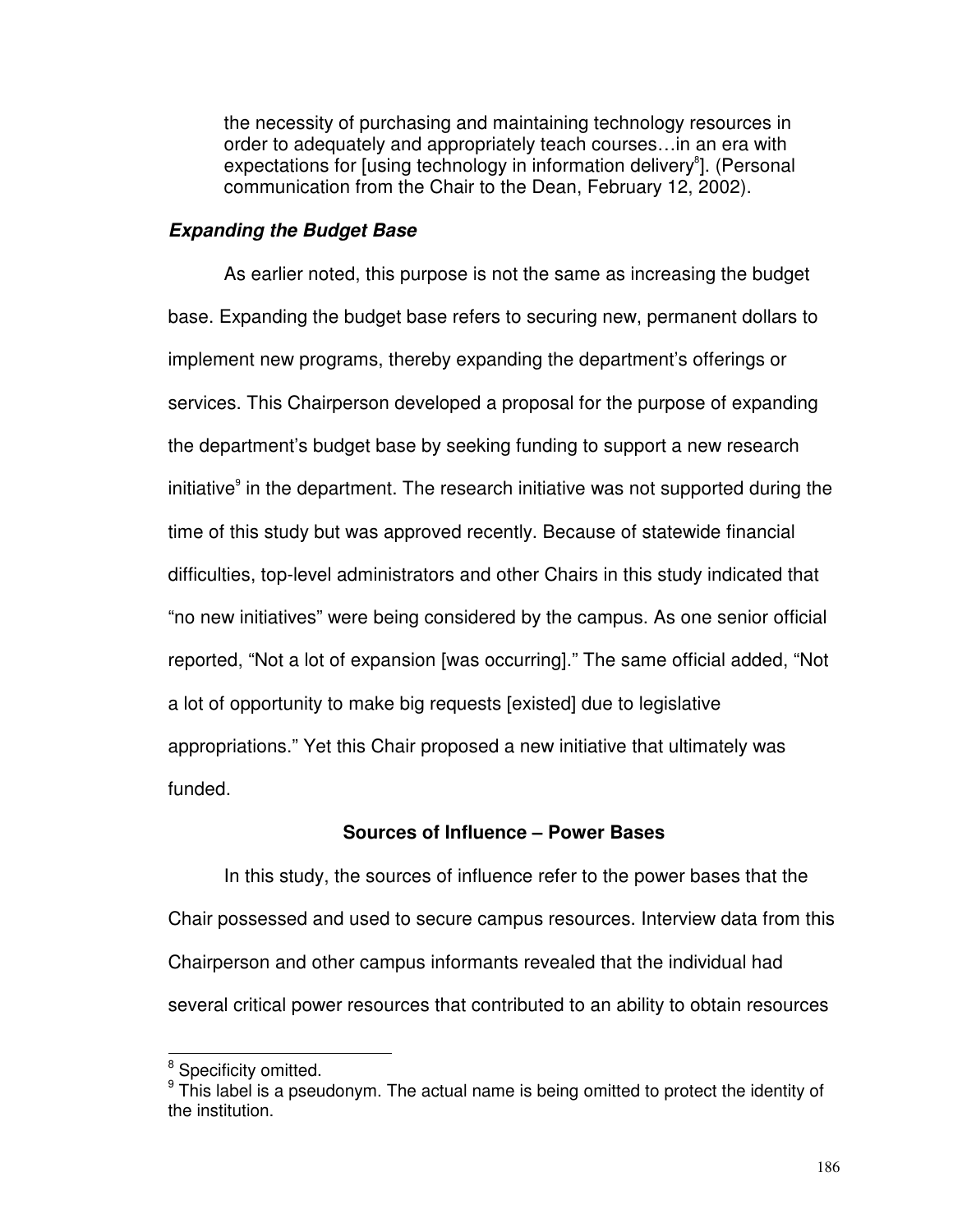for the department. The power bases perceived to be available to this Chairperson included:

- 1. High status designation;
- 2. Strong relationships with faculty;
- 3. Relevant personal qualities;
- 4. Campus connections and credibility;
- 5. Access to external funds; and
- 6. Favorable enrollment trends and high demands for courses.

# **High Status Designation**<sup>10</sup>

l

This source of influence refers to the Chair's success in obtaining a high

profile, special status designation for the department. At the institution,

departments were given an opportunity to seek the special recognition based on

the extent to which they were able to show their alignment with institutional

priorities and contributions to student success. As the VCAA explained:

…As you know, the university undertook an academic prioritization process and the College was perhaps not very well represented in the results of that process, but [this Chair's] department was specified as a [special designation] program in the university.

The Dean and the Dean of another College explained that securing this special

recognition meant that more resources would flow to the department.

Departments had to apply for the recognition. This Chair and a few other Chairs

in the College applied, but this Chair was the only Chair in the College to receive

special recognition. This elevated status was mentioned by the Chairperson as a

 $10$  The official name of the status is being omitted to protect anonymity.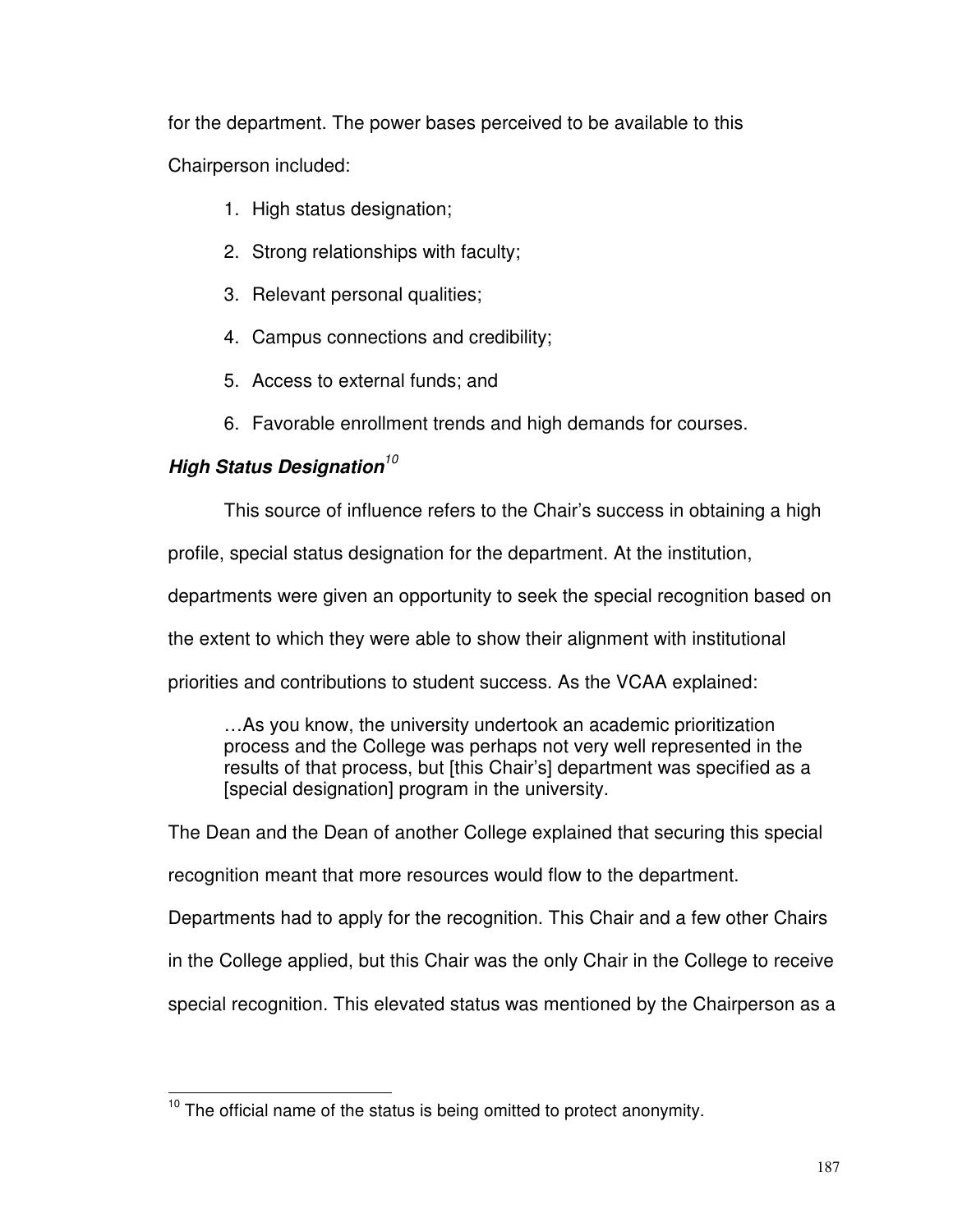contributing factor to success. Other informants agreed that getting this status was a major coup for the department. The following illustrative but representative statement made by a professor outside the department points to the impact of that status on being able to secure campus resources:

I think [the Chair] is effective and I'll tell you why. Recently, we've gone through an exercise in  $[identitying special status]$ <sup>11</sup> programs. And getting your program on that…list was a tremendous coup in terms of two things: one, getting extra campus dollars and two, avoiding cuts, which is the other side of the coin. And [this Chair] got the department on that [special status] list. But Arts and Sciences as a whole did not fair particularly well... And I think that it was a major coup in terms of positioning [the] department in a good position for avoiding cuts and getting more money. I think in many ways, overall, [this is] a very effective Chair.

The Chairperson used the status to make a case for resources. The

following statements illustrate that multiple informants attributed the Chair's

success at getting new resources, in part, to the special status designation

granted to the department:

l

A campus official: When [the Chair] got that [special designation] status, it was clear that resources would follow…

A faculty informant: We knew that if we got that status, chances are we would get some resources we needed, maybe not a lot, but something.

Another Dean: [The Chair] got the coveted designation status, the only one in the whole College. How could [the department] not get some additional resources? [The Chair] got the [status] because…a strong argument [was made] and [the individual] made connections to the Strategic Plan….

The new status emboldened the Chair. When the individual met with the Dean to

discuss resources, the Chair knew the department was highly regarded across

 $11$  The actual process is omitted to protect anonymity.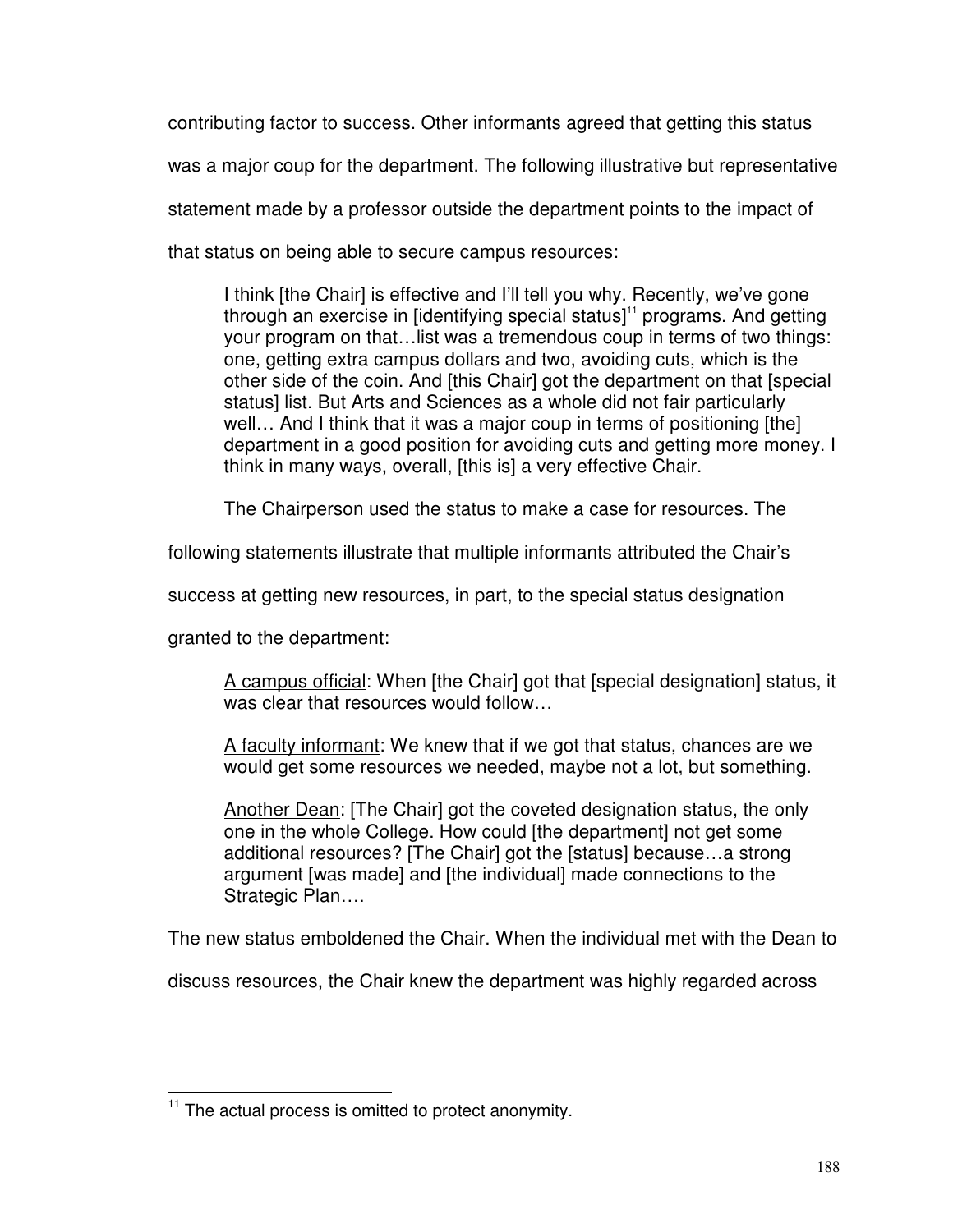the campus. So, the department's reputation for its centrality to the mission of the university gave this Chair "institutional power" (Hackman, 1991, p. 269) that other Chairs in the College did not have.

# **Strong Relationships with Faculty**

This source of influence refers to the impact this Chairperson's

relationship with the department faculty had on the individual's ability to influence

the Dean to approve budget requests. The Chair and campus officials attributed

the individual's success in securing resources to a strong relationship with faculty

members in the department. For example, administrators made the following

# statements:

[The individual] is a very active Chair [who] gets involved in every aspect of [the] department. [The Chair's] not pushy [but] just takes an interest in faculty and students. I just think [the Chair] does a very good job down there [and] keeps in touch with people.

…[The Chair's] getting the kind of support where people are offering to sit down and help write the proposal…[The Chair's] a leader but there's a team behind [the individual].

The Chairperson consulted faculty members for different reasons during

the preparation of budget requests. In the individual's view, the faculty

possessed knowledge and information that was helpful as proposals were

developed. They provided technical assistance if they had particular expertise in

an area and helped with revising proposals. The Chair noted reported:

There are lots of reasons actually to involve [the faculty]. One of them is that they have information; I couldn't write it without them. But the other thing is that most of the stuff that I am asking for I'll never use. I mean we're doing this for the students, and the faculty are the ones with the information so if I go off on some wild tangent and it's not what they need then that's wasting everybody's time and resources and if I get funded and nobody uses it what a crock, you know. So they have gotta be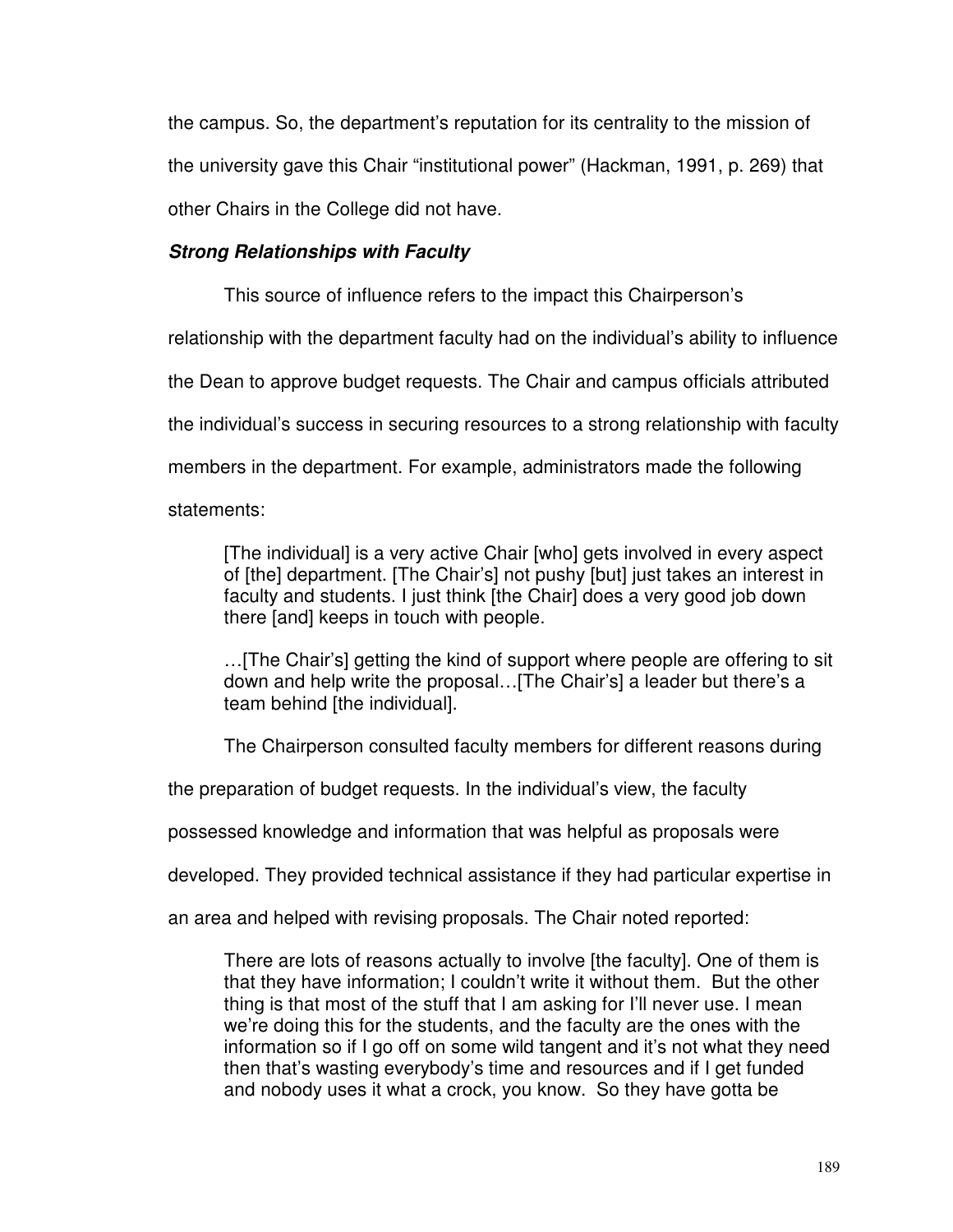behind it. I have to be in touch with what faculty needs and we have to all be together on that or the department wouldn't work…Part of [working with the faculty on budget proposals] is for the expertise. Part of it is because we all should be pursuing things that fit what the department members think we should be pursuing. Part of it is that's how we should operate.

## **Relevant Personal Qualities**

Informants within and outside the department also attributed this Chair's

success to several personal qualities. Informants described the Chair as a "hard

worker" and as an "organized," "assertive," "resilient," "energetic," "creative,"

"talented" and "convincing" individual. The Chairperson added that experience

with teaching debate helped prepare for budget justifications by anticipating what

questions or challenges might be posed. The Chair also was characterized as

"persistent." As one person put it, "[The Chair] will not give up easily on an issue

if [it is] believed [to be]…best for the department." The Chair's persistence was

evident in efforts to meet with the Chancellor, the VCAA, or, as reported, with

people "close to the decision-makers…or anyone who would listen." A campus

administrator summed up the Chair's persistence with the following statement:

[The Chair], I think, is one of those people who sorta figures, "If I don't ask, I won't get it." So [the Chair] asks for a lot, is quite a champion for the department, [and] can be just a little brassy. [The Chair] is eager, quick, and has increasing departmental support….

# **Campus Connections and Credibility**

Other sources of influence for this Chairperson were campus connections and credibility. This Chairperson's reputation for establishing connections with campus leaders and other institutional actors was noted by informants who explained: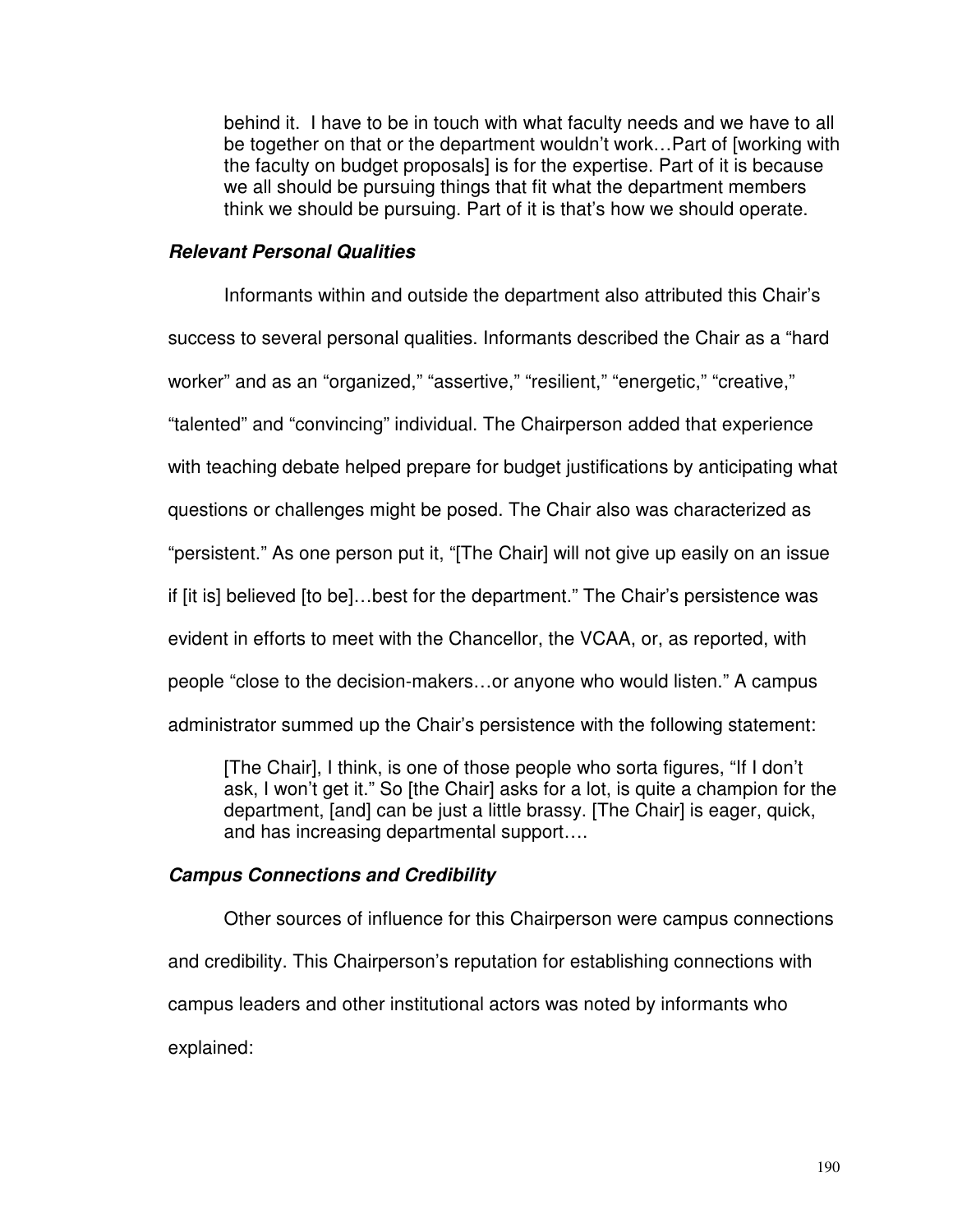An Associate Dean: I think [the Chair] had the kind of savvy it took to work with the Dean and the administration [and] the Vice Chancellor for Academic Affairs. My sense is that [the Chair] probably gets into the Chancellor's office a fair bit too…I think [the Chair] and [the] Chancellor are good buddies.

A Faculty Member: First of all, [the Chair's] a very hard worker, very organized, [and] is well-connected on [the] campus. [The Chair] is involved in a lot of high profile committees and commissions and this and that so [the individual is] just well-connected and knows what's going on around campus. [The individual] uses those connections, I think, to [an] advantage, not in a bad way, but in a good way.

Evidence of the Chairperson's connections and credibility was captured

by the Dean when he characterized this Chair as "a campus citizen" because of involvement in strategic planning activities and service on college-wide and institutional committees. This Chair was perceived as one who was working for the good of the university and for collective progress rather than individual gain. As noted previously, the Chair was well-positioned in the institution. The Chair served as the head of a major campus-wide committee that set institutional priorities; served on advisory councils in the College; served on the council of Chairpersons; and served on other campus committees.

The Chair's appointments to important campus committees suggested that the individual was a respected with some degree of influence. The Chair's connections to the Chancellor, to a trusted colleague who remained on the university's Strategic Planning Committee, and to a former Chair who was also a College Dean enabled the individual to get advice and information that could be used to shape budget initiatives and to prepare for negotiations with the Dean. The Chair used campus networks to learn and to navigate the rules of the budget process at the campus.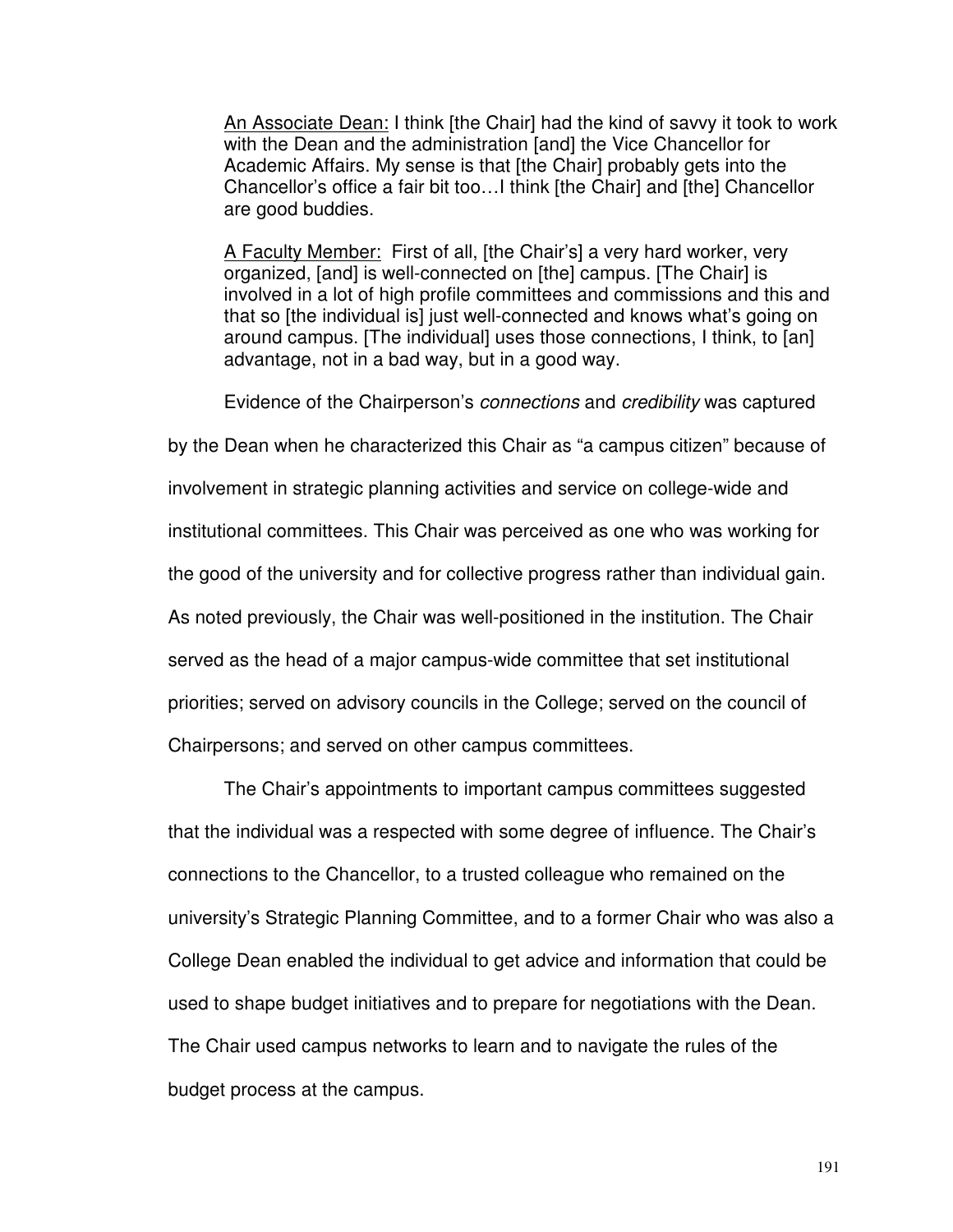# **Access to External Funds**

This Chair's ability to garner external resources and general support from constituents outside the institution to leverage internal resources did not go unnoticed. As a campus administrator explained:

The department is also good at getting some external support from the community. I can't say too much about grants…but [the department has] a strong alumni base and [it] keep[s] track of that group. [The department] kinda keep[s] tabs on a lot of the broadcasters in the area. [The department has] a pretty strong support system from outside the university too…A lot of that community support goes back to [the Chair's] predecessor also…[The Chair] has continued that, maybe strengthened it, certainly not weakened it.

Access to external funds contributed to this Chair's ability to secure internal campus support for initiatives. The Chair was successful in securing external resources to support department operations and instructional activities. Interview data from the Chairperson, senior campus officials, and an administrator close to the department's financial profile revealed that the Chairperson secured external funding to help support renovations to classrooms and to purchase technology for a lab in the department. The Chair was able to use external resources from grants and gifts from alumni/ae to secure campus support for initiatives during negotiations with the Dean. "The external funds," reported one campus official, "may have helped [the Chair] leverage institutional dollars" to support projects in the department.

# **Favorable Enrollment Trends & High Demands for Courses**

This source of influence refers to the impact that student enrollment had on this Chairperson's efforts to secure resources. Several informants referred to the department's steady enrollment trends as justifications for additional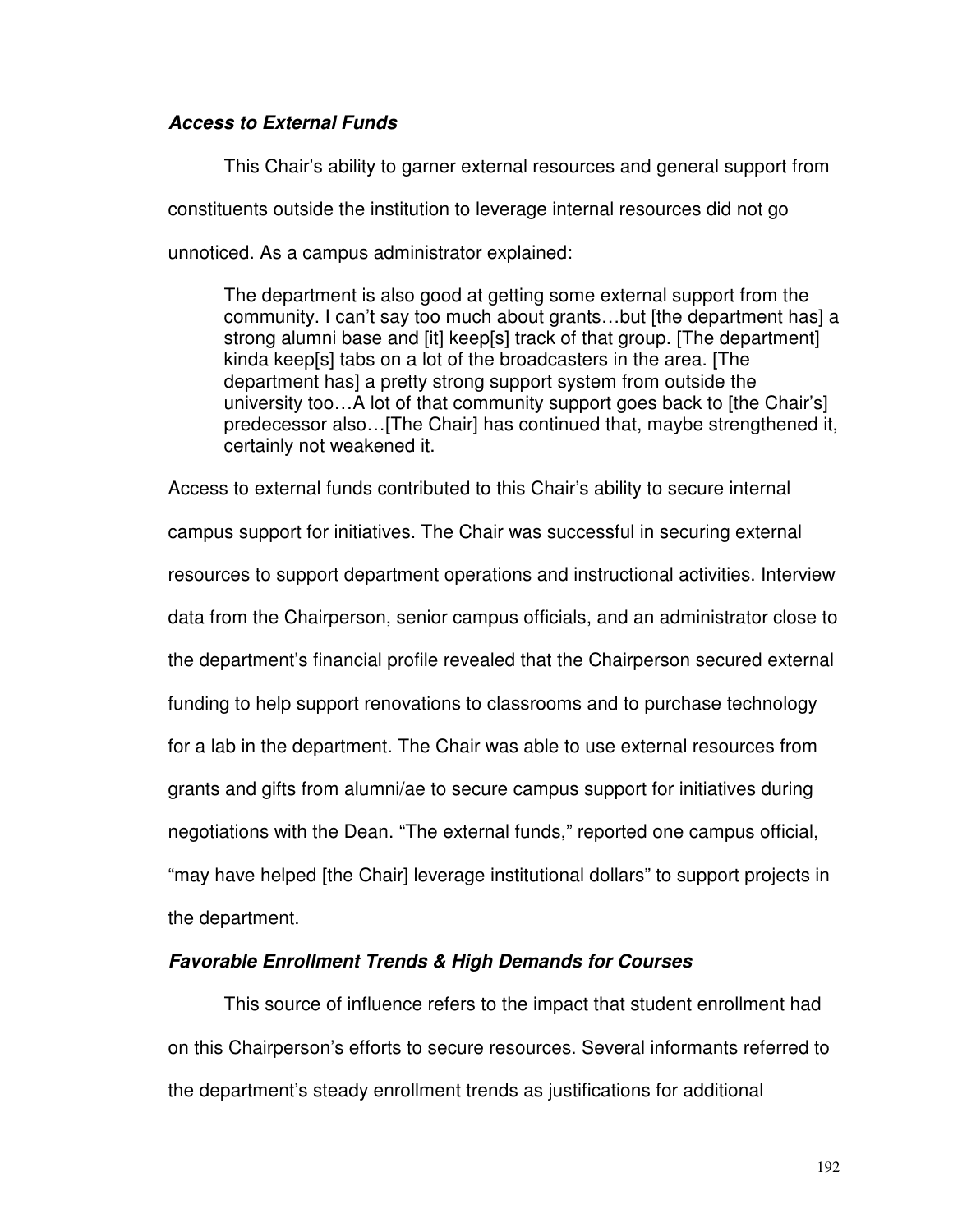resources. Institutional data showed that between the 1997-1998 and 2001-2002 academic years, this department enjoyed an enrollment increase of approximately 70 student majors including graduate students (Audit Indicators, 2001-2002).

The Chair acknowledged having "a big department" and that "almost all students needed to take a course in my department" at some point while they were enrolled in the university. These facts about the department meant that the Chair was in a position to negotiate with the Dean because a demand for courses offered by the department could be used as a justification for resources. But insights offered by two senior level administrators clarified the importance of enrollment trends and their impact on getting resources. One official, for example, reported that acting on this Chair's requests for resources was made "somewhat easy [given] enrollment increases" in the department. The other campus official was more pointed when he said, "Resources follow students."

In sum, the Chair's power bases enabled the individual to generate excitement in the department, get noticed by campus administrators, and ultimately secure resources. As stated previously, this Chair's power bases may be summed up by a faculty informant who believed that the aforementioned sources of influence contributed to the individual's success:

First of all, [the Chair] is a very hard worker; very organized; wellconnected on campus; involved in a lot of high profile committees and commissions… [The Chair] knows what's going on around campus [and] uses those connections, I think, to [an] advantage, not in a bad way but a good way…[The Chair] has not given up [and] has had some good fortune along the way. [The department] got a huge donation from a donor and those are things, I think, you know, nothing succeeds like success…That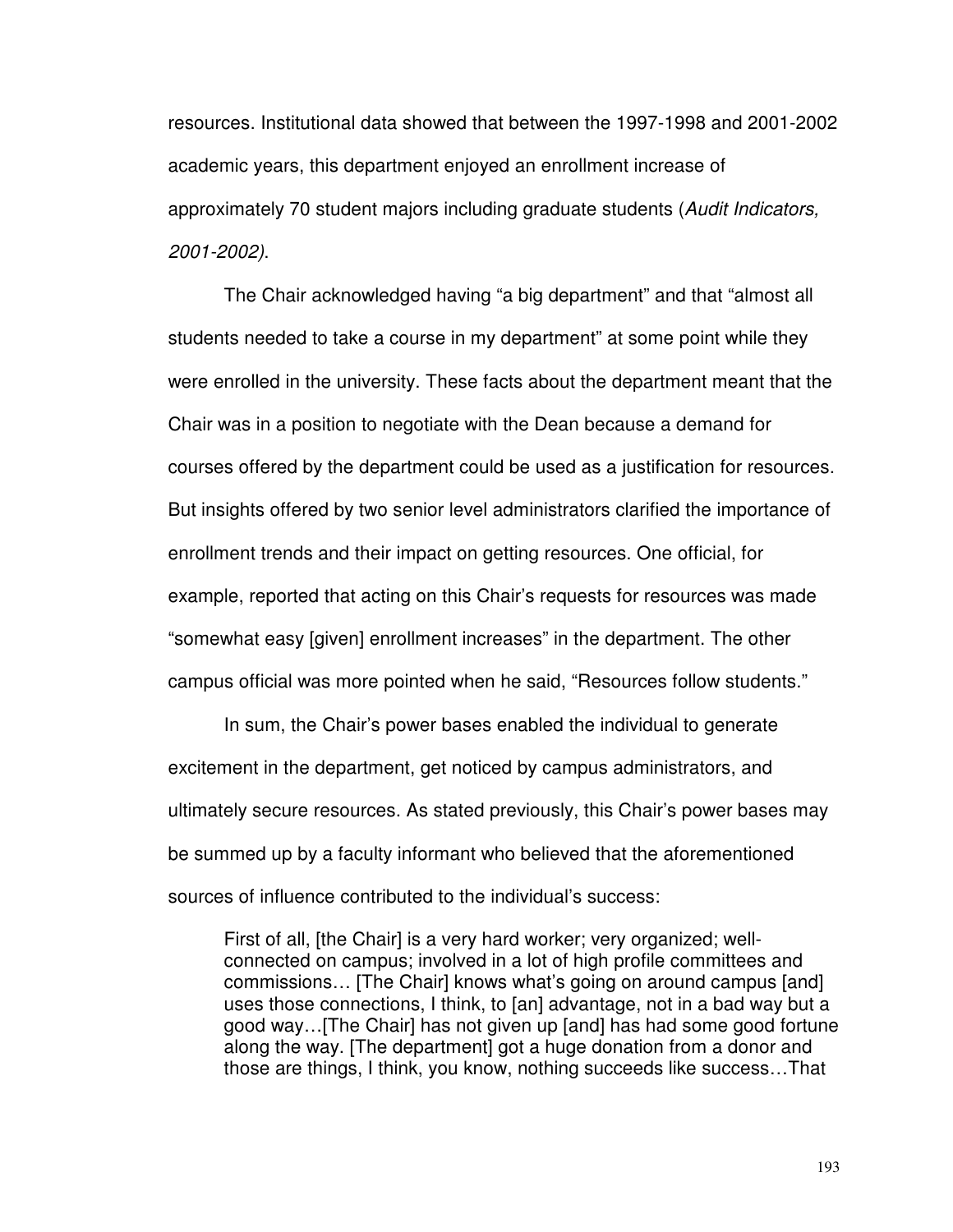allows them to be even more high profile, to do more things…There is a lot of momentum there.

# **Influence Strategies**

# **Targets of Influence**

The Chairperson made the following statement regarding influence efforts

to secure resources.

I am sure that people will tell you [I try to influence] everybody. It depends on what I am doing...I try to identify who are going to be the decision makers about something, and if they'll let me and are open to [my proposals], I talk about [them]. And I will talk to people [who] are close to them, you know, trying to explain something to them. A lot of times it is helpful if somebody's assistant something or another knows what something is about.

Interview data from this Chairperson, the current and former Deans of the

College, the Vice Chancellor for Academic Affairs, and the other informants

described in the beginning of this case indicated that, like the preceding cases,

the Dean of the College was the primary target of this Chair's influence efforts.

The Chair tried to get to the Dean of the College because he had the money, the

Vice Chancellor because he had the ear of the Chancellor, and department

faculty members because they offered expertise and support.

# **Tactics**

This Chairperson developed and deployed multiple strategies in an attempt to influence the Dean. Like the previous Chairs in this study, influence efforts toward other individuals were part of a broader effort to influence the Dean. The strategies are the researcher's interpretation of the descriptions and examples of activities that emerged from the data. The following strategies were evident in this case: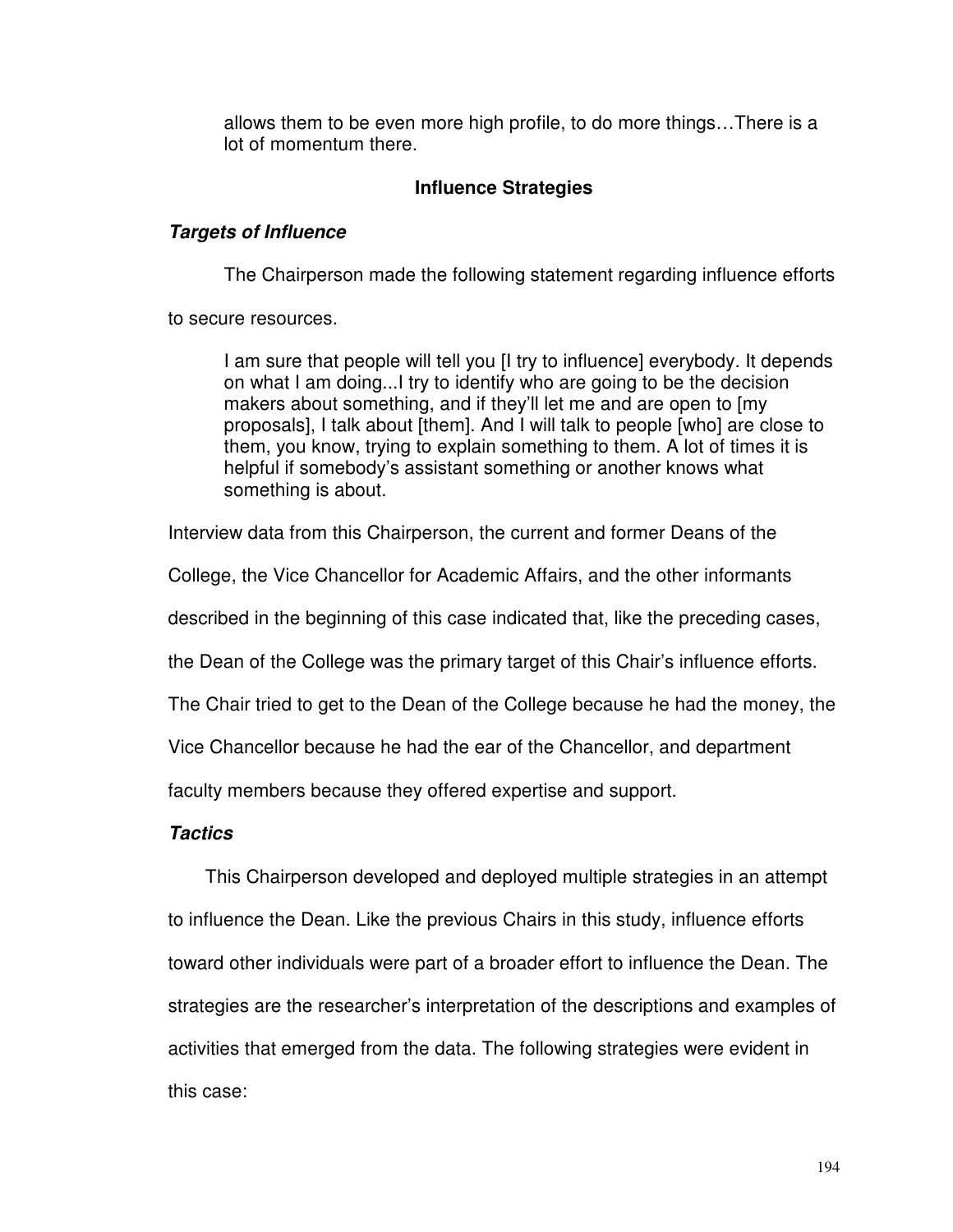- 1. Develop compelling justifications for budget initiatives;
- 2. Develop connections with influential persons;
- 3. Wait for the right time to submit requests; and
- 4. Be persistent with requests.

The Chair developed compelling justifications for budget initiatives. This strategy was targeted at the Dean and faculty members in the department and related to the Chair paying careful attention to developing a strong, convincing rationale for requesting campus resources. Campus administrators, including the Dean, reported that this Chairperson developed "solid proposals" and "paid attention to details in a way that made justifications for funding difficult to second guess." The Chair related the ability to build compelling arguments to professional experience as a skilled debater. The Chair was a college debater as an undergraduate student and coached debate for a while between graduate and doctoral programs. The Chair often stated that it was best to be "straightforward" with people and to "trust the process when writing the [budget] proposal." To this Chair, laying out the reasons for requests meant preparing a solid argument that "makes sense to people." The following statement represents the Chair's thinking on this strategy:

What I try to do is to lay out the reasons. Those are my strategies. They are straightforward. I think argument is a good thing, a good arena for decisionmaking. If I can just make people aware of the reasons why we are wanting [sic] to do the things that we do -- that's my goal.

 Using individual talent and skills as a debater, the Chairperson seemed to have developed arguments for budget requests by first "planting seeds" with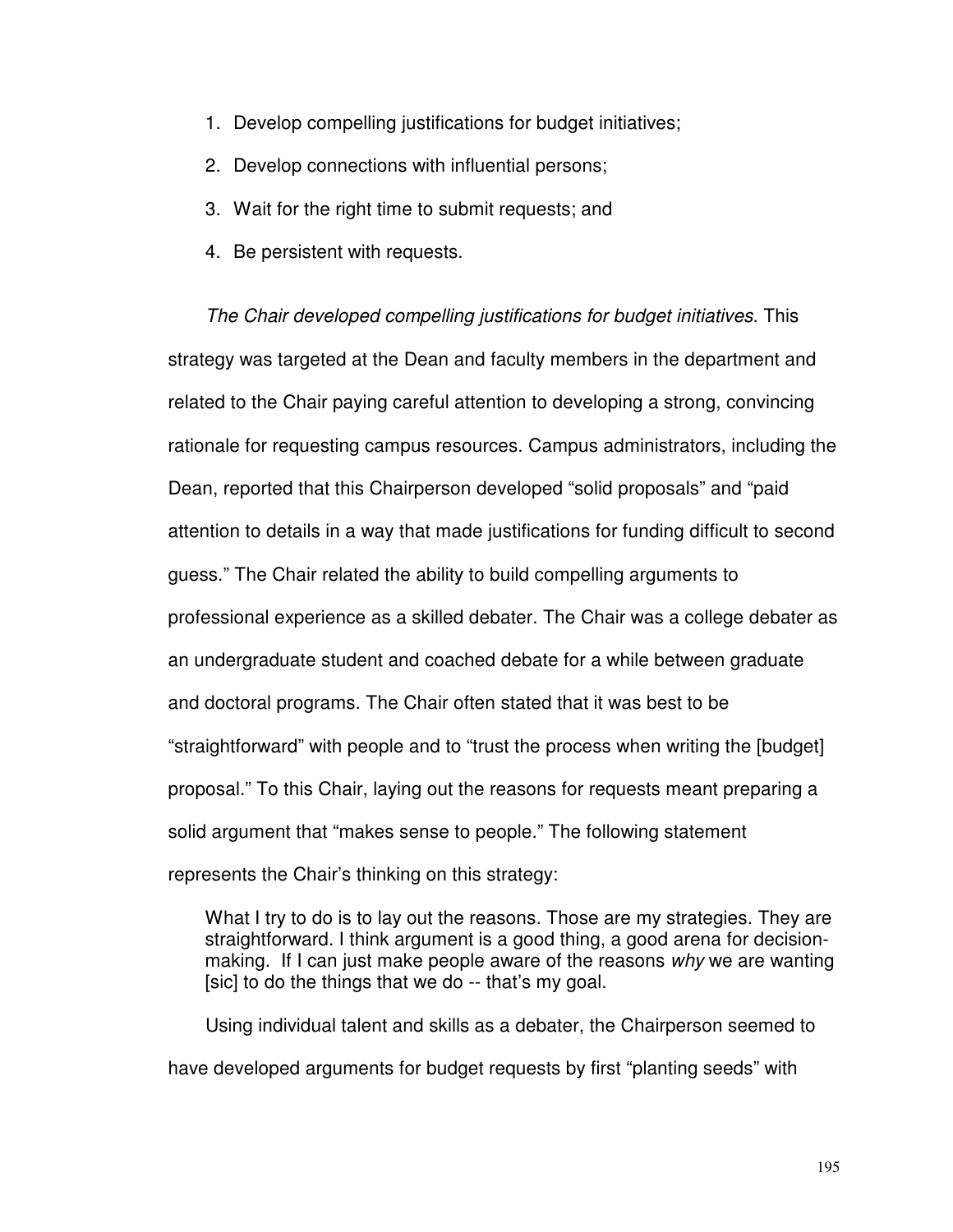trusted individuals through conversations with them to "get a feel" for how proposals might be received. Gathering facts for a proposal was an important element to this strategy as well. The Chair gathered facts for the department's requests, in part, through the campus networks discussed earlier and from faculty members in the department who had relevant experience. Knowledge gained from campus networks and connections to people enabled the Chair to align budget proposals with the direction of the institution and to develop substantative justifications for requests.

 This Chairperson did not use the same argument with all audiences. The individual and the informants recognized that the approach with the Dean and Vice Chancellor was quite different from interactions with the department faculty. With administrators, the Chair relied heavily on "official institutional data." Official institutional data reports contained, for example, full-time equivalent data for students and faculty, descriptive data on academic programs, and information on institutional planning priorities. "I read those documents religiously," the Chair reported, which facilitated a strong case for budget initiatives. As a faculty informant commented, the Chair is knowledgeable and "pays attention to reports that [that] might be helpful." The Chair was less technical with faculty. According to the Chair, the faculty members were not too interested in data that applied to other Colleges, for example. With the faculty, the Chairperson focused more on student issues, on student and faculty retention efforts, and on how budget proposals, if funded, helped the department's reputation internally and externally.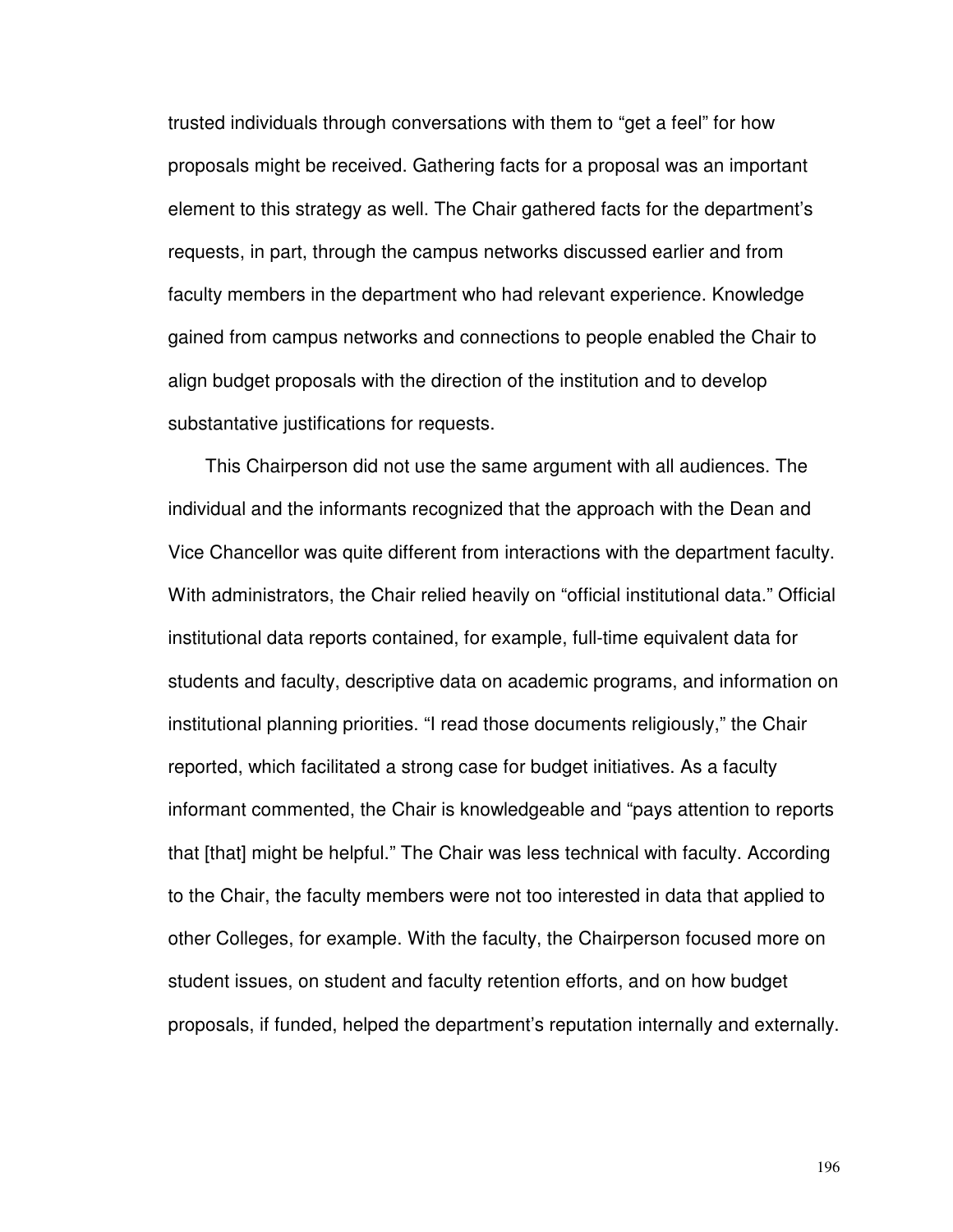The Chair developed connections with influential persons. As earlier noted, this Chairperson was well connected on the campus. The campus connections were the result of the Chair's persistence in developing relationships, in promoting the department, and in appointments to key committees that worked on campus-wide policies and priorities. This Chairperson invested considerable time and energy into cultivating relationships with influential actors such as the Dean, the Vice Chancellor Academic Affairs, the Chancellor, an ally on the Strategic Planning Committee, and a former Chair who became a Dean. To cultivate relationships with campus leaders, the Chair shared ideas on potential initiatives with top officials or their staff and then integrated their feedback into proposals. This strategy, to borrow Kingdon's term (2003), in effect, "softened-up" (p. 127) campus officials and garnered support for the Chair's proposals. To cultivate relationships with the ally and confidant on the Strategic Planning Committee and other Chairpersons, as mentioned previously, the Chair used the individuals as "sounding boards" for sharing preliminary ideas on possible initiatives and their likely success.

 Nurturing relationships with key actors allowed the Chair to keep ideas and desires on the proverbial "campus radar screen" so that when requests finally came forward for review, the key decision-makers understood what the priorities and justifications were. This strategy gave the Chair an advantage over other Chairpersons who may not have invested in developing and cultivating relationships with key players on the campus or invested in introducing ideas into the campus' decision-making apparatus in ways that allowed officials to be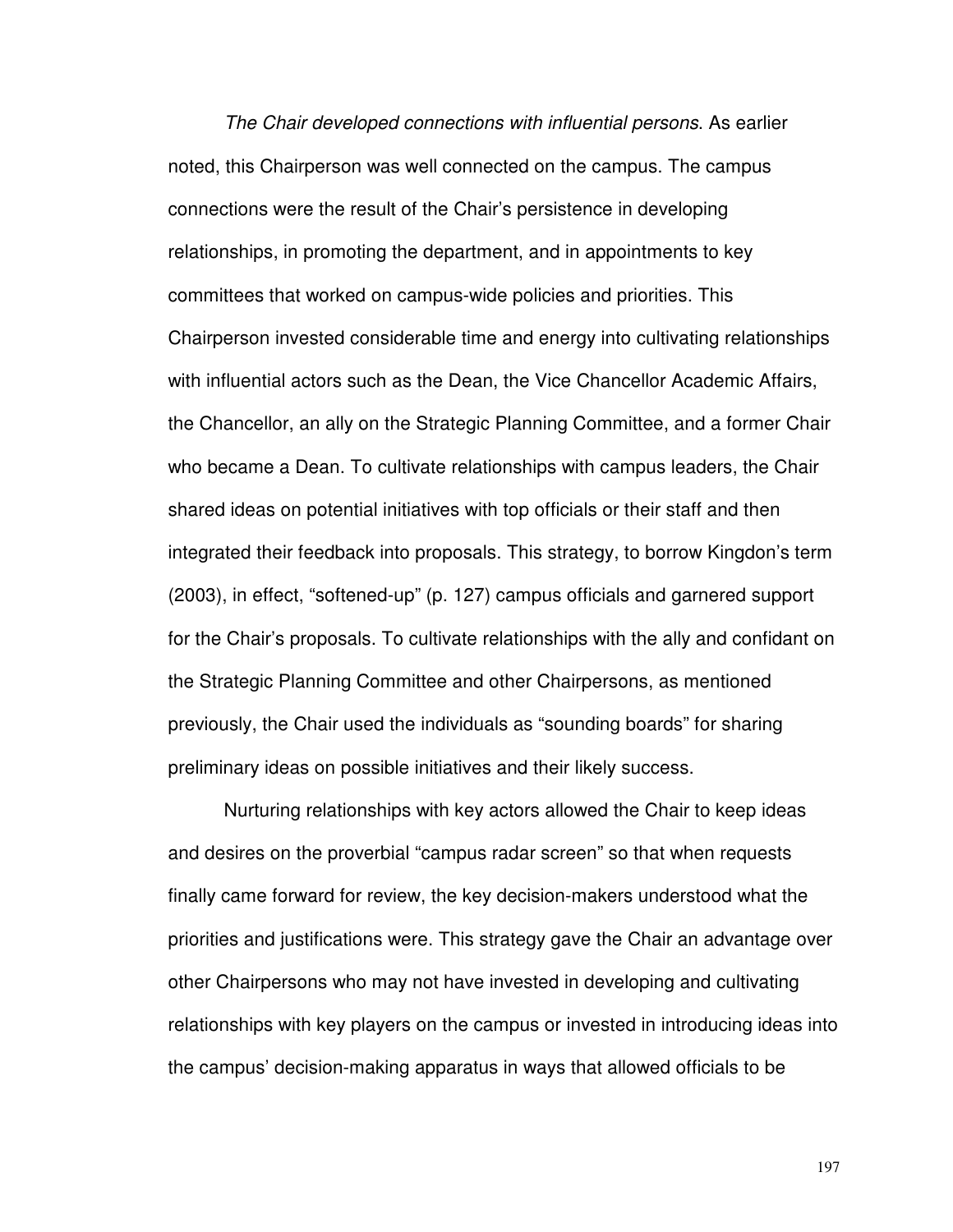familiar with a proposal before it arrived in their offices.

The Chair waited for the right time to submit requests. Once the Chairperson prepared arguments for requests, "windows of opportunity" (Kingdon, 2003, p. 165) for presenting the proposals were sought. According to budget officials, the institution usually provided two opportunities to submit proposals for resources. The first "window of opportunity" was during the formal request for proposals which included deadlines for submitting requests. The second opportunity was less formal, less structured, and less direct; it occurred when additional resources were available aside from the annual budget process. The Chairperson was entrepreneurial and prepared both opportunities by meeting all the deadlines and waiting for the best time to submit requests for funding. According to the Dean of the College, meeting the deadlines "was an indication that people [were] serious about asking for resources." This Chair confessed that waiting for the right time to submit proposals was not easy because it often was difficult to read the environment. However, the Chair reported that "when people are ready and it makes sense [to submit the proposals] I move and sometimes it's fast."

 The Chair was persistent with budget requests. From the Dean who stated that this Chair "hounded" him after submitting budget requests to the faculty member who observed that this Chair "has not given up," being persistent was identified as a factor in this Chair's ability to secure resources. The Chair was persistent with the Dean; persistent in promoting the department with the Chancellor and Vice Chancellor; and persistent in getting department faculty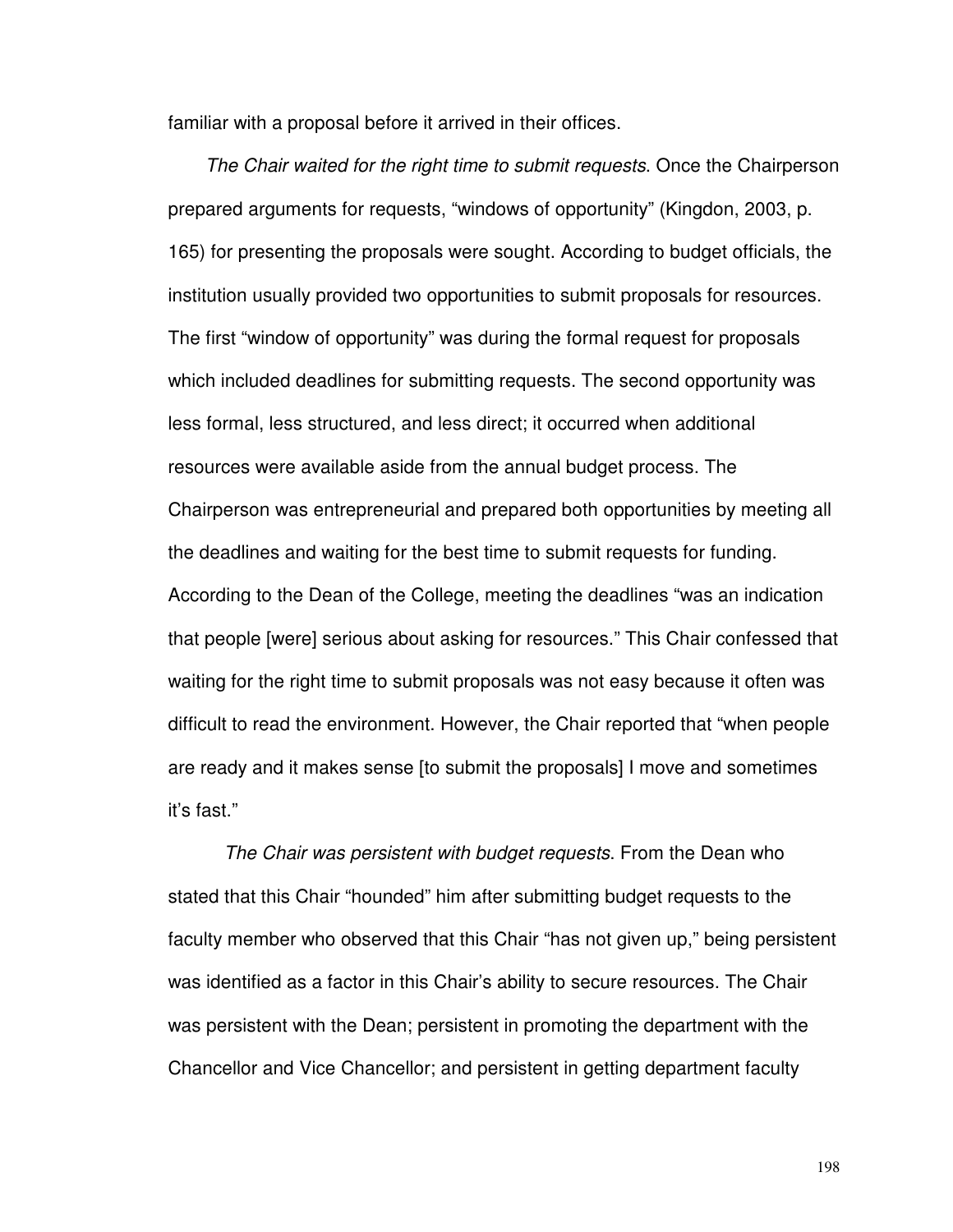buy-in for initiatives. An informant reported that the Chairperson used this strategy to influence the Dean's allocation decisions for the department. When asked for specifics, the informant stated that the Chair "hounded" the Dean by "calling him frequently" to follow-up on requests put forth, by voluntarily submitting additional information to the Dean, or checking to see if the Dean required any clarification or supplemental materials for proposals. The informant added, "Every time they met, [the Chair] explained the needs of the department repeatedly and [made] comparisons with what other Chairs may have."

 This Chairperson recognized that other Chairs in the College were advancing their proposals to the Dean as well and did not want the department's proposals "to get lost in the mix" with other proposals. To ensure that the department's proposals did not get overlooked, the Chair used every session with the Dean to discuss proposals and to identify concerns that needed to be addressed. The Chairperson did not always wait to be asked for clarification or for more information on proposals. If the Chair thought that extra information or new information not known at the time of submitting the proposal would be persuasive, that information was forwarded quickly "via email" or hand-delivered so the additional contact became another opportunity to advocate for the department and budget requests.

#### **Assessment of Influence**

 This section is a general assessment of this Chairperson's influence. As with the previous cases, three lines of evidence were explored: budget decision outcomes, attributional data, and behavioral data.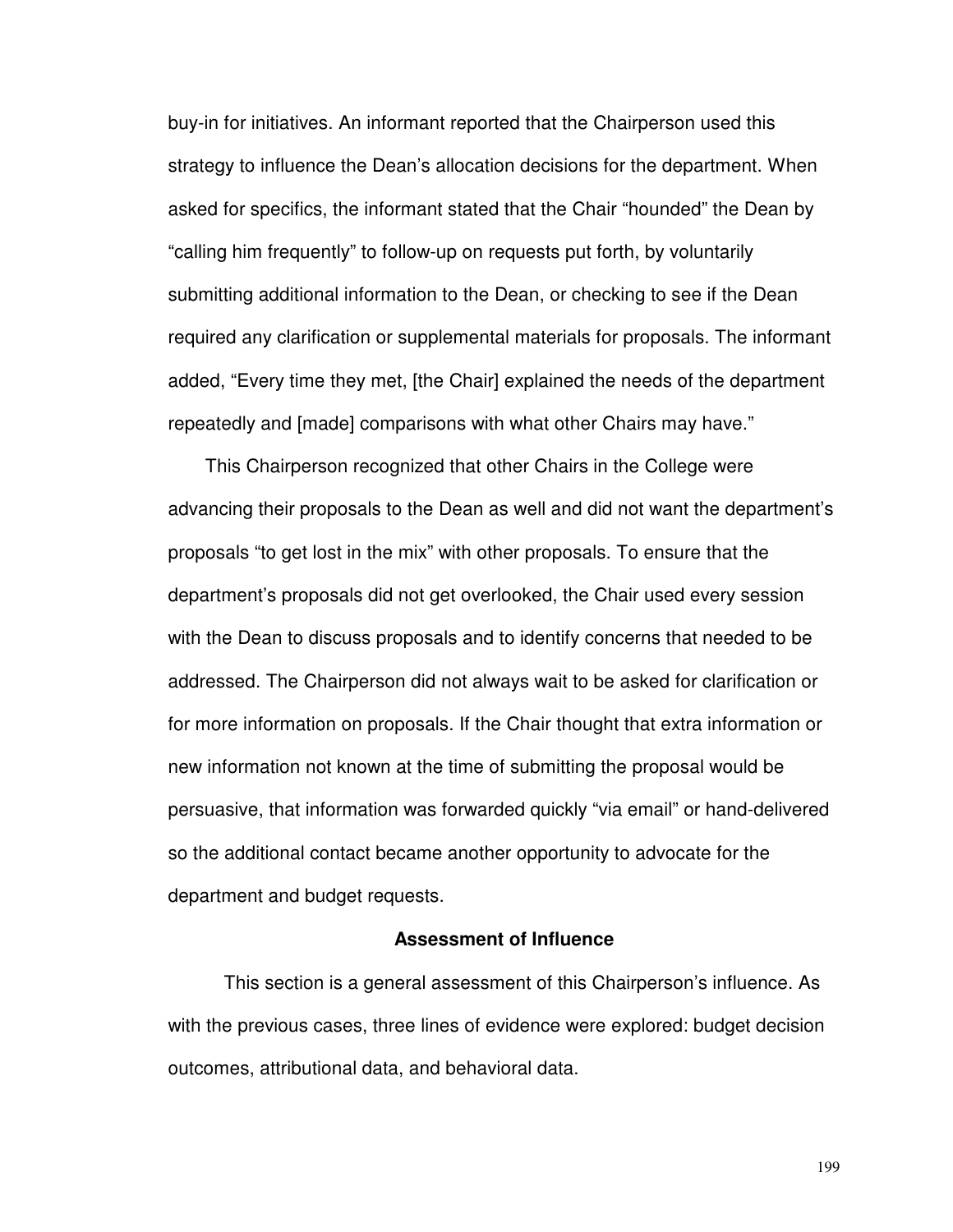### **Budget Decision Outcomes**

 This Chairperson's budget priority was to secure funding to support faculty and student retention efforts in the department, to purchase integrative media technology equipment for instructional purposes, to hire staff to manage the internship program, and to pay for office and classroom renovations. The Chairperson also sought campus funds to support a new research initiative. According to the Chairperson, resources were sought to respond to growing student demands for and to improve the quality of instruction by upgrading and expanding the use of technology.

 After developing and targeting influence efforts primarily toward the Dean, who was the formal decision-maker regarding resource allocations in the College, the Chairperson experienced both "wins" and "losses." The "wins" were securing resources to support retention, to purchase technology for the computer lab, to hire staff to manage the internship program, and to pay for classroom renovations. The "wins" ranged from \$10,000 to \$100,000. The Chairperson's "loss" was the denial of resources to support the proposed research initiative. The Dean and the Chairperson indicated that the initiative was not funded because the institution had "no new dollars available for expansion." As stated earlier in this case, the previous sentiment was corroborated by the former Dean of the College and the Vice Chancellor.

 Although the initial request to support a new research initiative was not successful, subsequent efforts by this Chair moved the proposal into a "win" column. Because the Chair was ultimately successful at securing resources for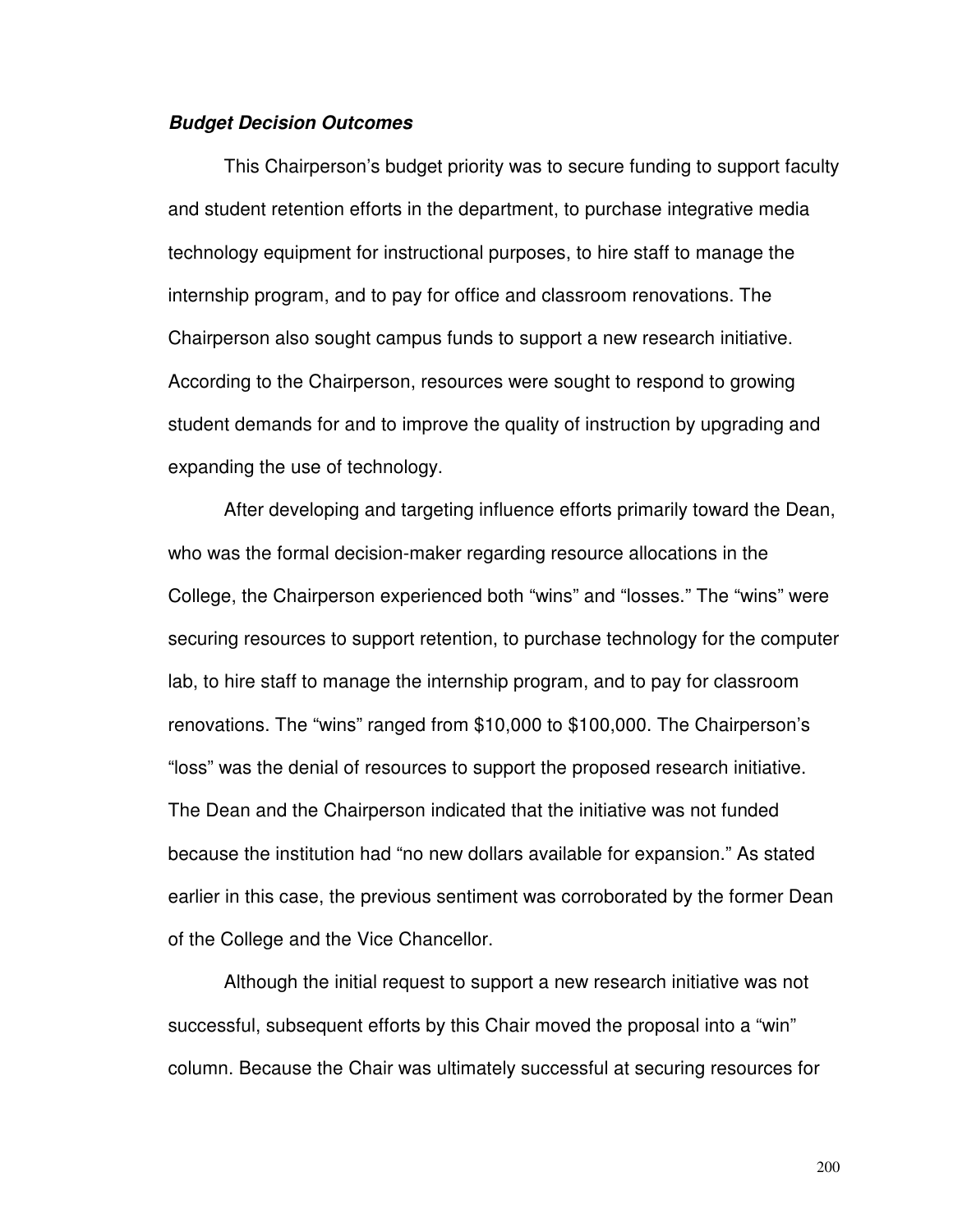all initiatives, the initial lack of funding for the new research initiative was not considered a loss. According to the Chairperson, securing partial funding for proposals "allowed for something in the department to happen even if you can't do everything you want because every little bit helps." Some success with funding was better than no success. As a faculty informant put it, the partial funding was also seen as "getting closer to what you really want." Building up "wins" does not necessarily mean that this Chair was influential. The victories could be due to other factors; therefore, additional lines of evidence have to be considered.

 Finally, as in the previous two cases, because this Chair also received budget resources for requests that were discussed earlier in this chapter when some Chairs did not and because this Chair received technology resources when some Chairs did not, the data, as in the earlier cases, appear to support the perception that this exemplary Chair was able to influence allocation decisions more favorably than, perhaps, other Chairs.

# **Attributional Data**

Exploring attributional data provided another means for assessing this Chairperson's influence. This section is concerned with the extent to which campus decision-makers attributed budget decision outcomes to the relative power and influence of this Chairperson. Campus officials, including the Dean, and faculty informants knowledgeable of the Chair's influence efforts viewed the individual as a major reason the department received additional resources for the purposes mentioned previously.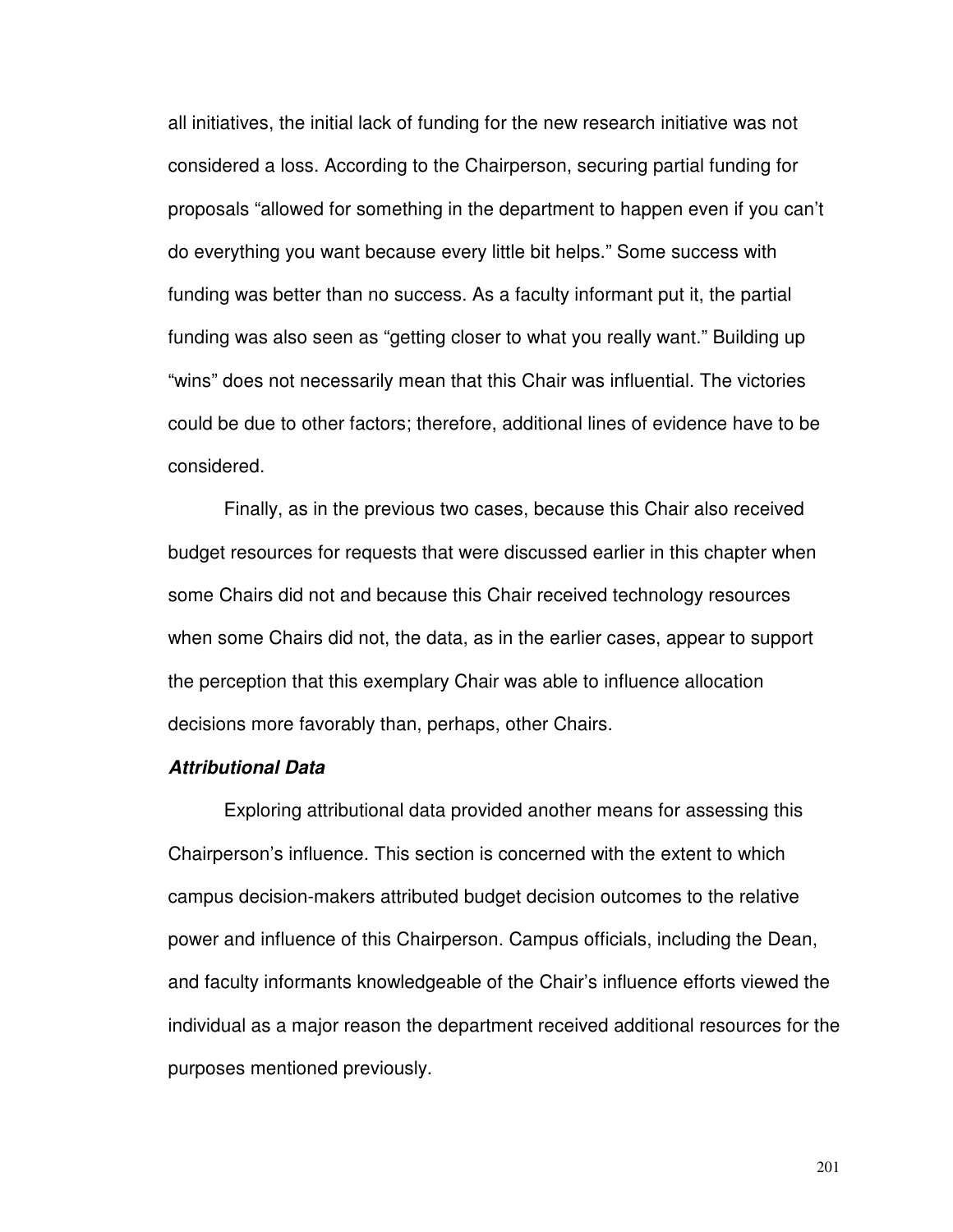The knowledgeable actors identified reasons why they attributed favorable budget decision outcomes to the Chair's influence. Interview data from the current and former Dean and the Vice Chancellor for Academic Affairs pointed, for example, to the relevant power bases discussed earlier in this case. Because of this Chairperson's reputation for preparing compelling proposals, because of this department's centrality to the institution's planning processes, and other relevant power bases, and because of the strategies explained previously, informants viewed the individual as a key factor in the department's ability to get resources. According to the Dean:

One of the things we have to do…is address the Strategic Plan of the university when seeking resources. [This Chair] has been very effective at doing that, drawing on that to justify resources.

 Faculty informants and campus officials attributed this Chairperson's influence and success, in part, to strong relationships with department faculty and the Dean. A campus official, for example, commented that "the faculty values [the Chair]," and other campus officials characterized the relationship with the Dean as "positive" and "cooperative." The Chairperson worked well with the department faculty and encouraged open dialogue in staff meetings. The individual was an engaging Chair who "gets involved in every aspect of the department; is not pushy; and just takes an interest in the faculty and students." The relationship with the Dean was described similarly. By both accounts, the Dean and the Chairperson got along well and respected each other.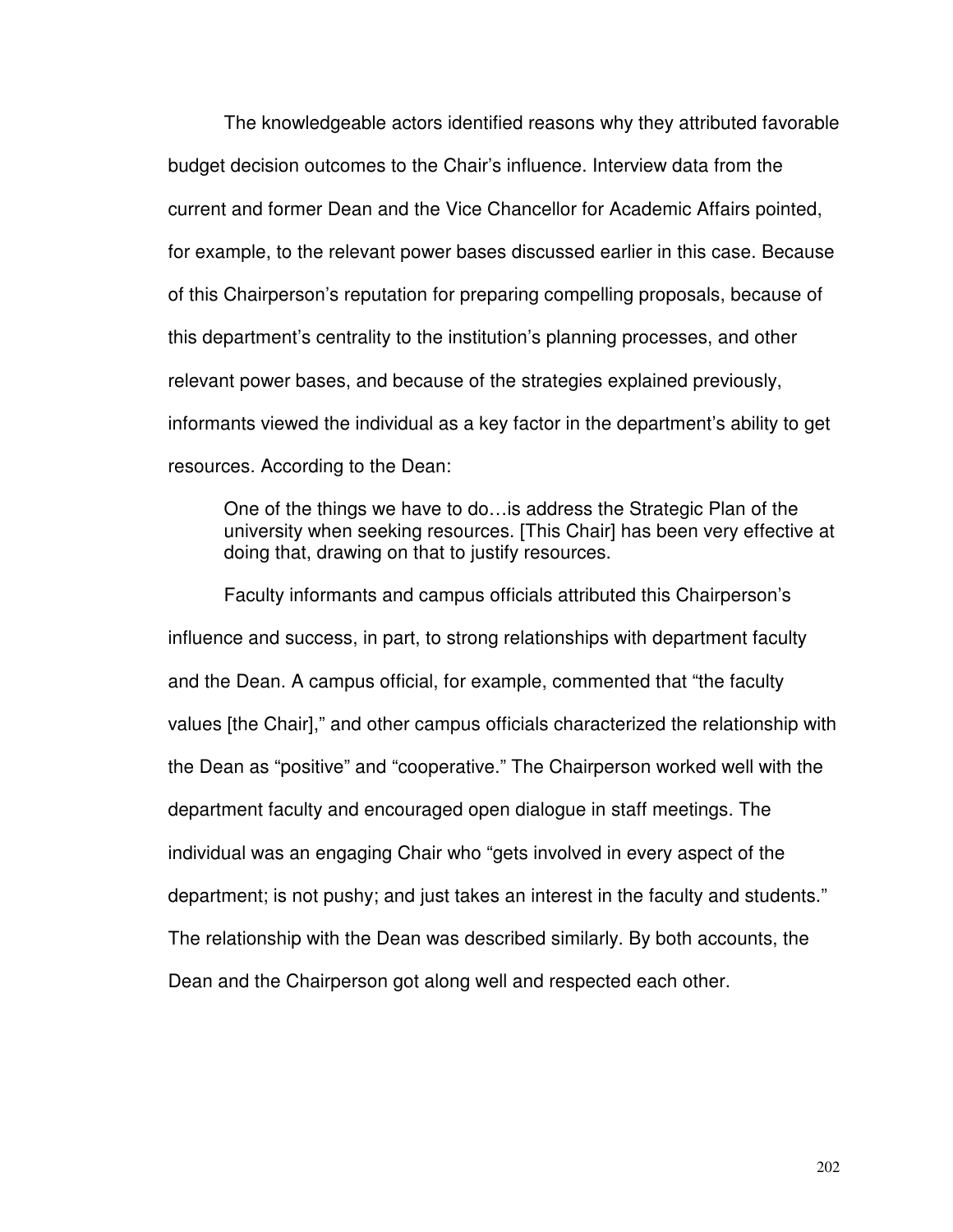#### **Behavioral Data**

Exploring behavioral data to assess this Chairperson's influence was another line of evidence used by the researcher. During the institution's tight budget situation between 1997 and 2001, securing resources was difficult. According to the former Dean and Dean, "a case had to be made" for resources. University budget data (General Operating Budgets, 1997, 1998, 1999, 2000) confirmed this Chair's reputation for securing campus budget resources. A routine incremental increase to support department operations (e.g., salaries, supplies, and travel) and additional resources were noted in the institution's annual budgets. In the fiscal year 1997-1998, this department received more than one million dollars. Thereafter and up to fiscal year 2001-2002, increases were received each and averaged more than three percent in increases over the four year period covered in this study.

The examination of behavioral data for this case was similar to the analysis in the first two cases. The assessment of behavioral data was included to explore this individual's power resources and how those resources were converted into tactics for securing campus budget resources. In the context of this case study, this Chair enjoyed a reputation for being influential, in part, because relevant power resources were activated and used to: (1) develop compelling justifications for budget initiatives; (2) develop connections with influential persons; (3) wait for the right time to submit requests; and (4) persist with budget requests.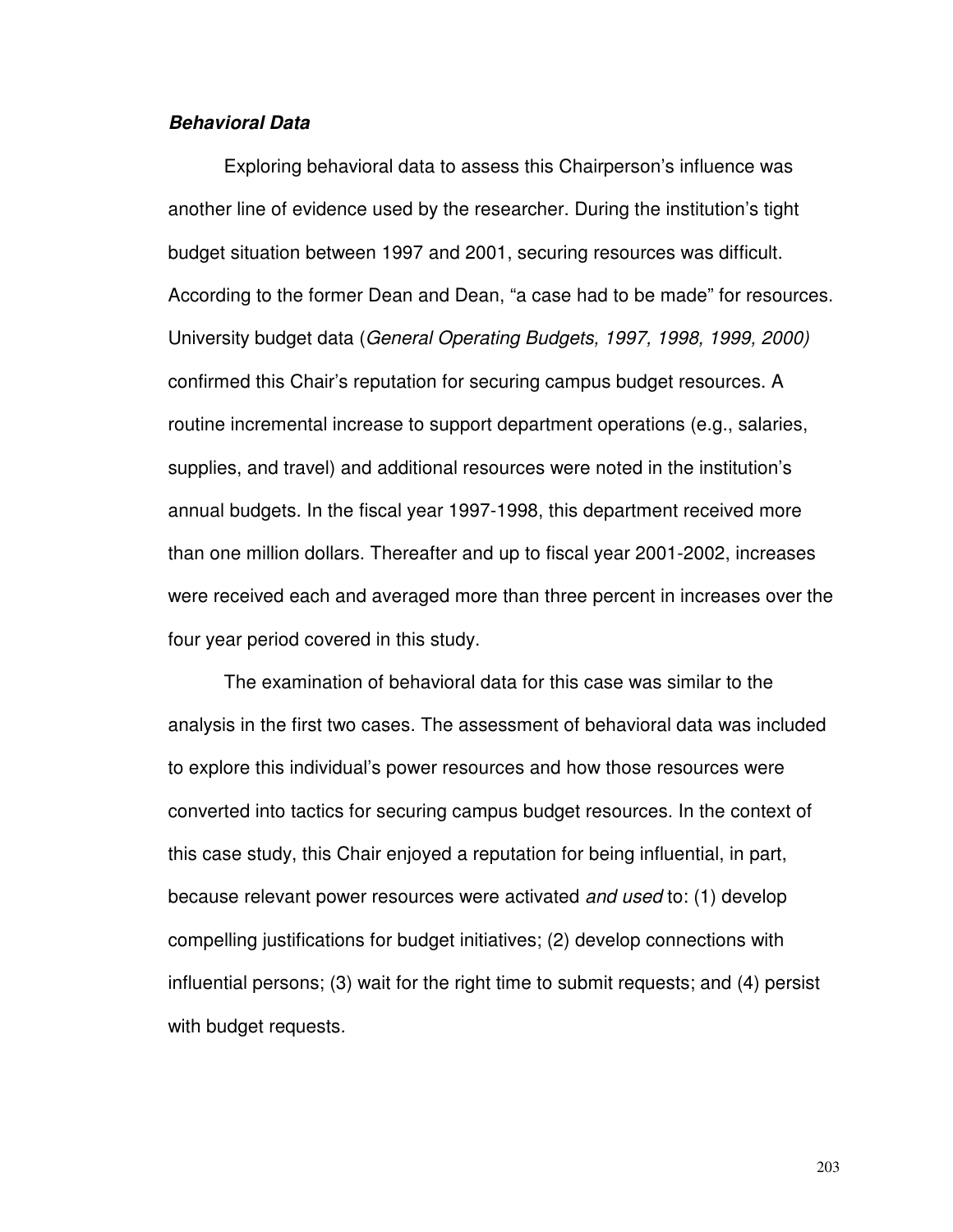To secure campus resources, this Chairperson engaged in specific behaviors that enabled her to influence the Dean to support her requests. Building on the above budget decision and attributional data for this case, this section presents examples of behavioral data that assess the extent to which the Chairperson's attributions and influence were warranted given the individual's power bases and strategies.

 The informants for this case agreed that this Chair was a "talented" and "successful" Chair who, among other qualities and skills, built credible relationships with campus decision-makers and the department faculty, prepared strong justifications for proposals, and leveraged external resources to secure internal resources. In addition, this Chairperson reported that being a "skilled debater" aided with preparing arguments for budget requests. The data suggested that this Chair understood how to get support for proposals from both the department faculty and the Dean. In short, this Chairperson converted the relevant power resources discussed earlier in this chapter into strategies, such as strategy of persistence, to influence the Dean and achieve favorable allocation decisions. From a behavioral perspective, then, this Chair, much like the Chairs in the preceding cases, exercised what Allison and Zelikow (1999) refer to as political skill and will to achieve budget objectives.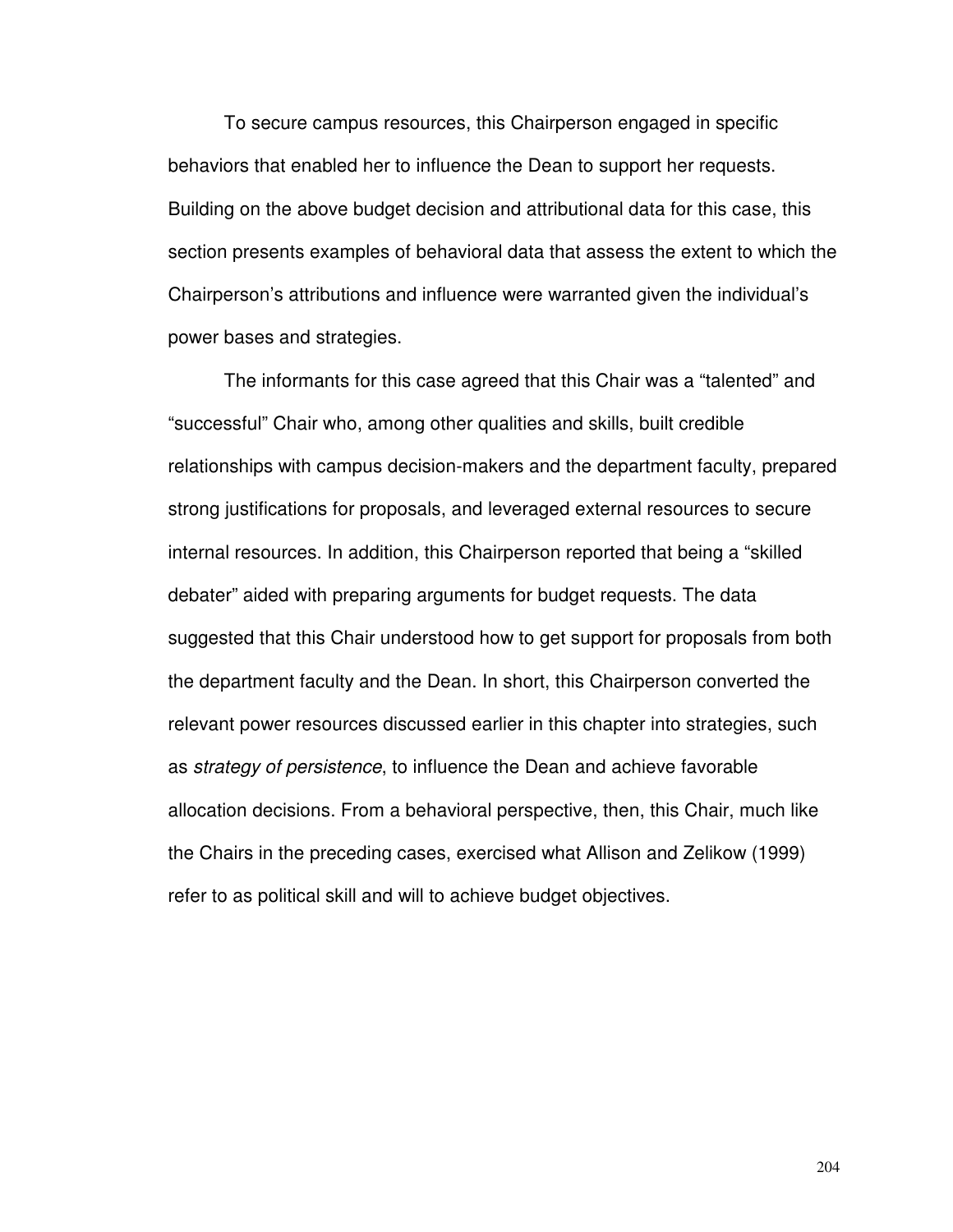## **CHAPTER VIII**

## **CROSS-CASE ANALYSIS, CONCLUSIONS AND RECOMMENDATIONS**

# **FOR FUTURE RESEARCH**

They have proven to be successful Chairs. [All three departments] are certainly departments that are moving forward at this university. [All three Chairs] are really very dedicated to their departments, their College, their university, their colleagues, their students. They clearly all sing from the same hymnal that we would want to have all the singing from. The hymnal is the adherence to the university's Strategic Plan.

- Excerpt from Vice Chancellor for Academic Affairs (emphasis added)

The exemplary status of the Chairpersons was derived from their

reputation for success at securing resources and evidence of budgetary

increases. After gathering reputational data during the semi-structured

interviews, the researcher conducted in-depth interviews with all three Chairs

and others to understand how these exemplary Chairs influenced resource

allocation decisions. This chapter draws on a cross-case analysis to answer the

research questions for this study, offers a set of conclusions, and highlights

recommendations for future research.

# **Cross-Case Analysis: The Findings**

## **Research Question 1: Whom did the three exemplary Chairpersons seek to influence to secure campus resources and why were these individuals the targets of influence?**

To secure campus financial resources for their departments, all three Chairpersons targeted various individuals at multiple levels of the campus system. Although the Chairpersons did not always target the same individuals, an examination of the three individual cases revealed that, in general, each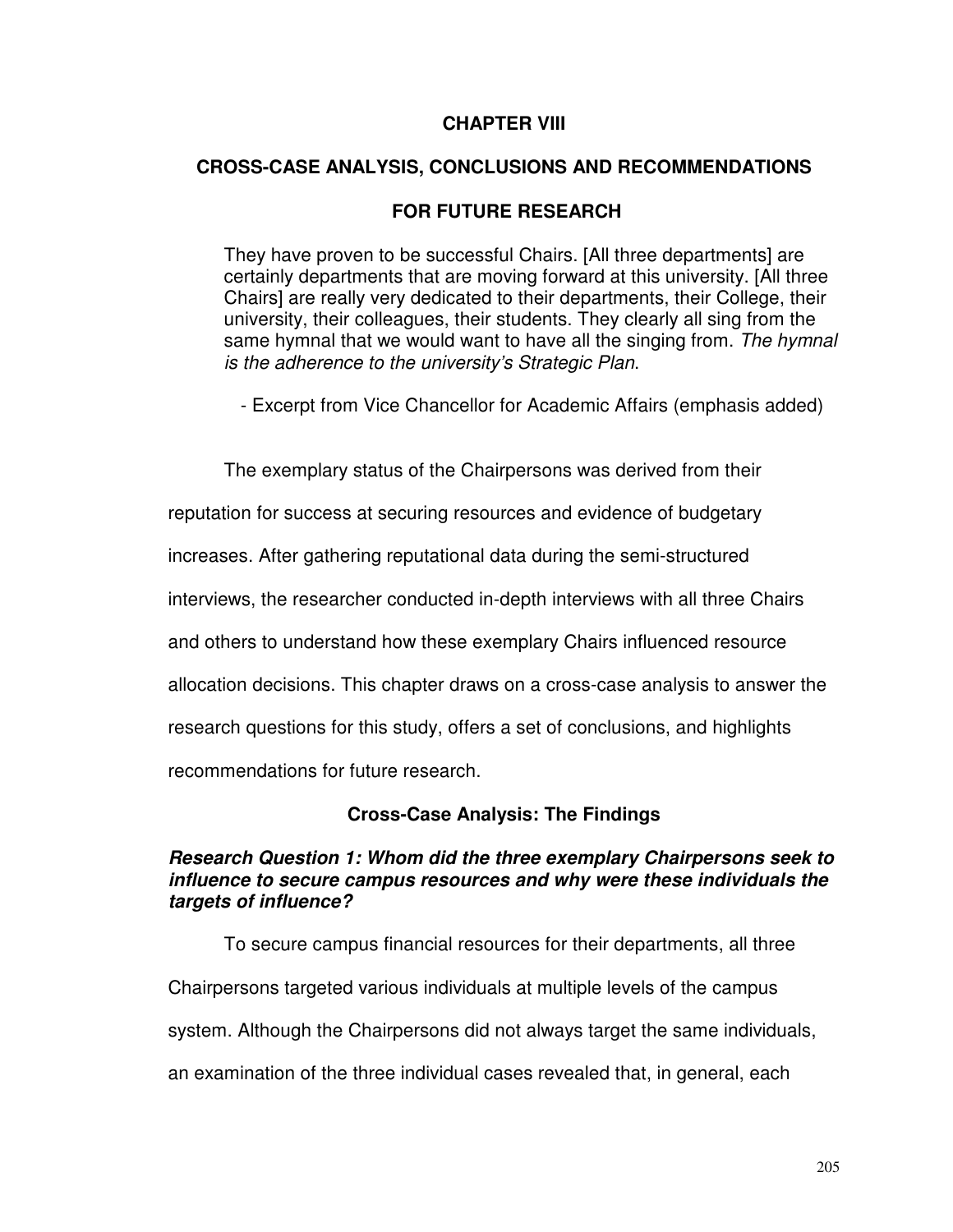Chairperson targeted actors who may be classified as either campus decisionmakers (primary authorities) or potential supporters (proximate players). More specifically, the campus decision-makers targeted were the Dean of the College (targeted by all three Chairs), the University Chancellor (targeted by the sociology-anthropology and communications Chairs), and the Vice Chancellor for Academic Affairs (targeted by the sociology-anthropology and communications Chairs). The potential supporters targeted were departmental faculty members (targeted by all three Chairs), other Chairpersons (targeted by sociologyanthropology and communications Chairs), a department budget committee (targeted by biology Chair), an ally on a high-profile university committee (targeted by communications Chair), members of the College Council (targeted by communications Chair), and graduate students (targeted by biology Chairperson).

The individuals above were targeted because the Chairpersons believed that their support improved their chances of securing resources. While not all the individuals targeted had decision-making authority over campus allocation decisions, indeed most had no authority, having the support of certain individuals and groups, such as department faculty members, was helpful in the pursuit of financial resources.

The most important target was the Dean of the College. The Dean was the primary target of influence across the three cases because he had the authority to allocate resources to Chairpersons and the authority to decide which budget requests in the College would be supported. The Dean also was a target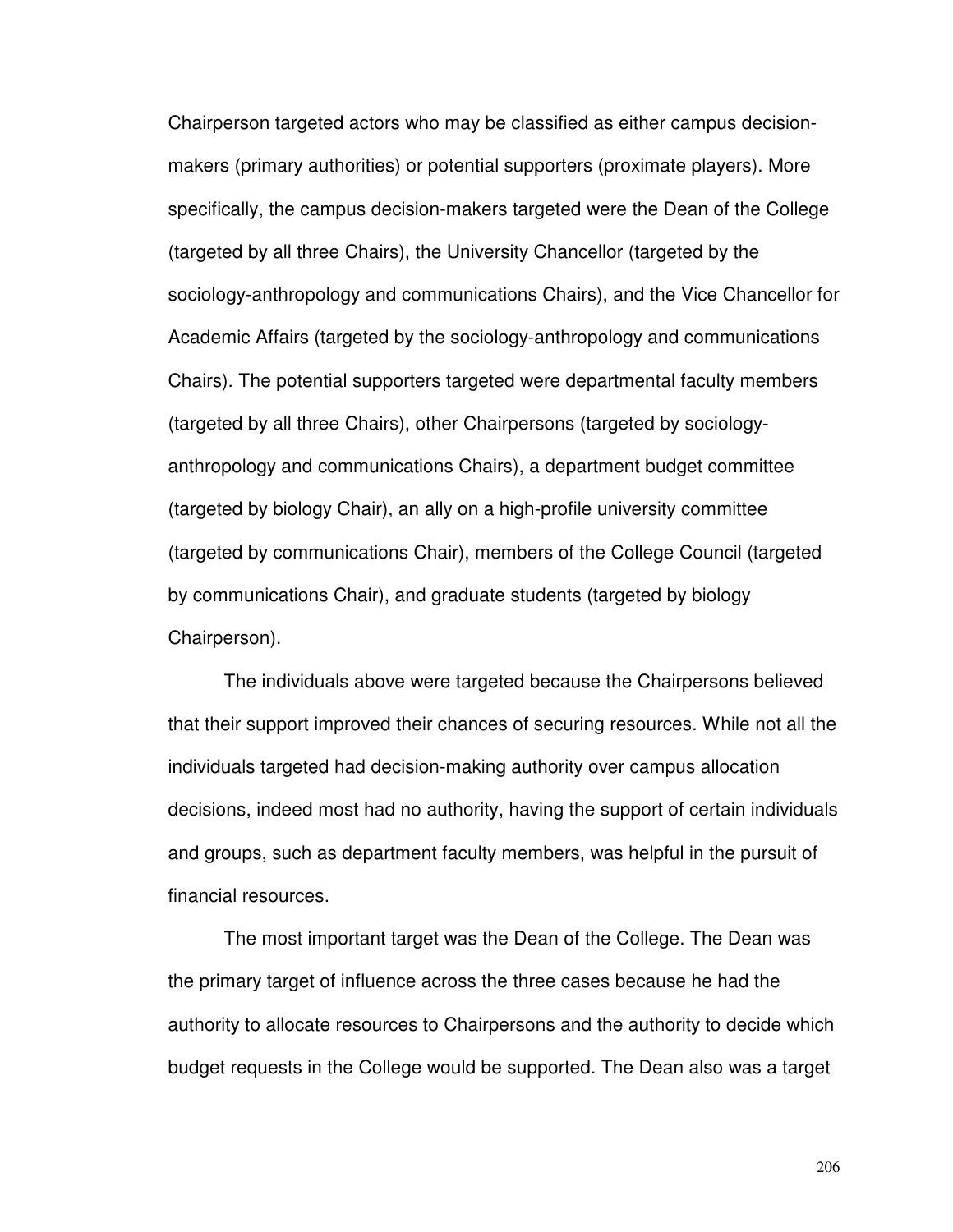of influence because he was the College's representative in the broader budget process for the campus. He was responsible for explaining any budget parameters and procedures for submitting requests, reviewing all budget requests, and soliciting feedback from his confidants and advisors on programmatic and budgetary matters. An illustrative but representative comment frequently made during interviews with the three Chairpersons and faculty informants was that the Dean "has the money and the purse strings" for the College. Consequently, the Chairpersons' strategies were focused primarily on influencing the Dean's allocative decisions and preparing the Dean to defend their requests at higher levels of the campus.

The sociology-anthropology and communications Chairpersons met with and targeted the University Chancellor (UC) and Vice Chancellor for Academic Affairs (VCAA). It seems that the two Chairs recognized the inherent authority and potential influence of the UC and VCAA over the Dean's allocative decisionmaking. The UC and VCAA were potentially influential over the Dean because they were in a position to accept or reject the Dean's request for resources to support budget proposals submitted by the Chairs. As one Chairperson observed, the VCAA "had more money than the Dean." Although informants in the budget office and senior campus administrators agreed that the "Chancellor [did] not get involved with budget decisions at the department level," two Chairs in this study viewed the Chancellor as an important target of influence because "she approved the whole budget" before it went to the legislature.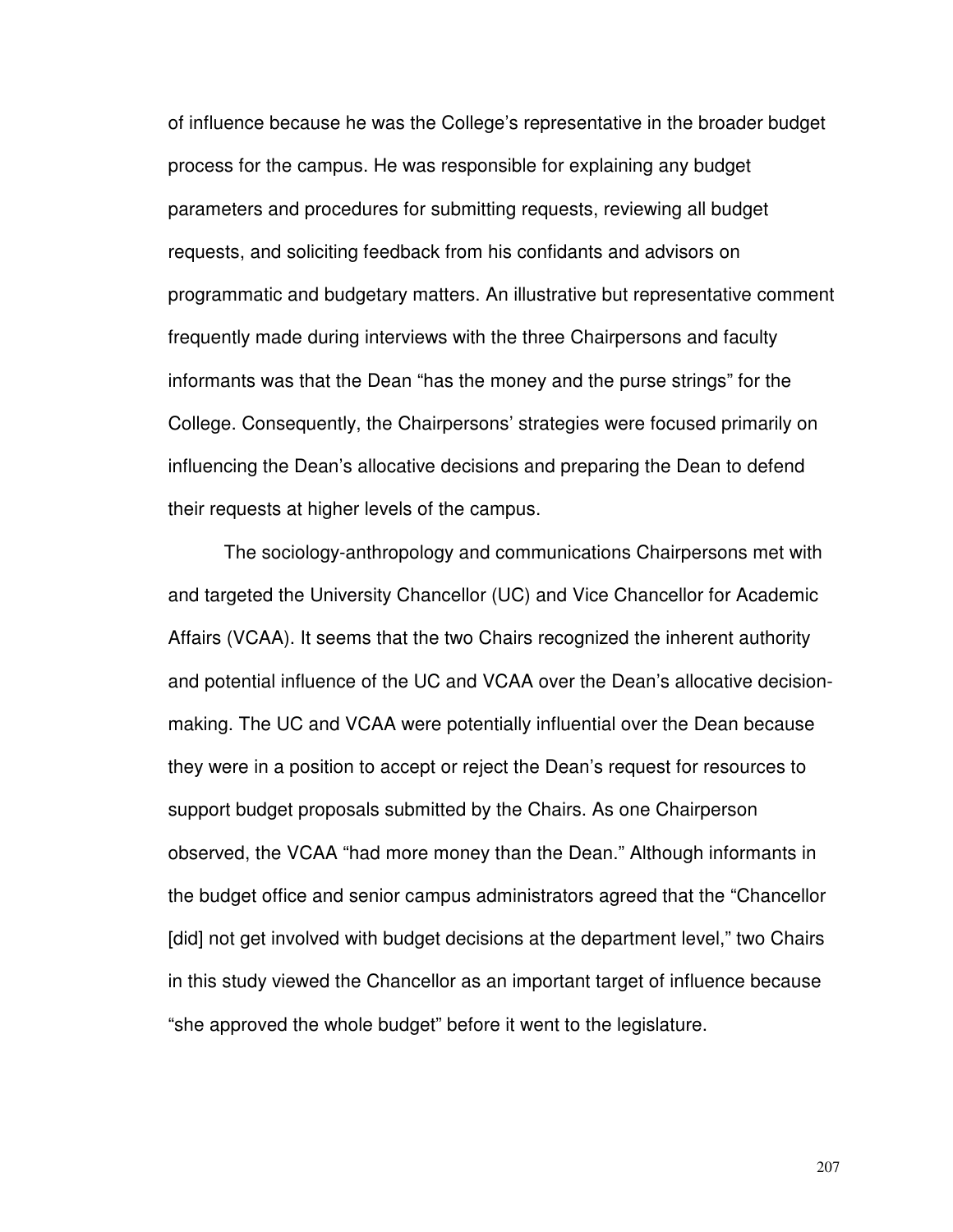Further, the two Chairs met with and targeted the UC and VCAA because they wanted the senior officers to have some familiarity with their budget initiatives should the Dean discuss their initiatives with them. The meetings were part of a larger effort to create and foster positive images of the Chairs' departments in hopes that the positive images would improve their chances of securing resources from the Dean. Anyone who wanted to spend time with the UC could do so very easily because she scheduled time for informal exchanges with those who wanted to meet with her. Two Chairpersons in this study took advantage of the informal exchanges and used other campus occasions (e.g., receptions and meetings) with the UC and VCAA to promote their departments' accomplishments, such as their work on the campus, their research activities, and, in one instance, the department's community outreach efforts which were considered important by the UC and VCAA and aligned with the institution's broader goals and priorities.

Meeting with the UC or VCAA did not create problems between the Dean and the Chairs since the Dean reported that he did not view the meetings as circumventing his authority. However, the Chairs' access to potentially influential decision-makers, such as the Chancellor and VCAA, did not go unnoticed by the Dean. Although the Chancellor or VCAA intervened with the Dean on behalf of Chairs' budget requests, the Dean indicated that he considered the sociologyanthropology and the communications Chairs' access to and relationship with the Chancellor and VCAA as he made his allocation decisions. In contrast, the biology Chairperson did not target the UC or VCAA because the individual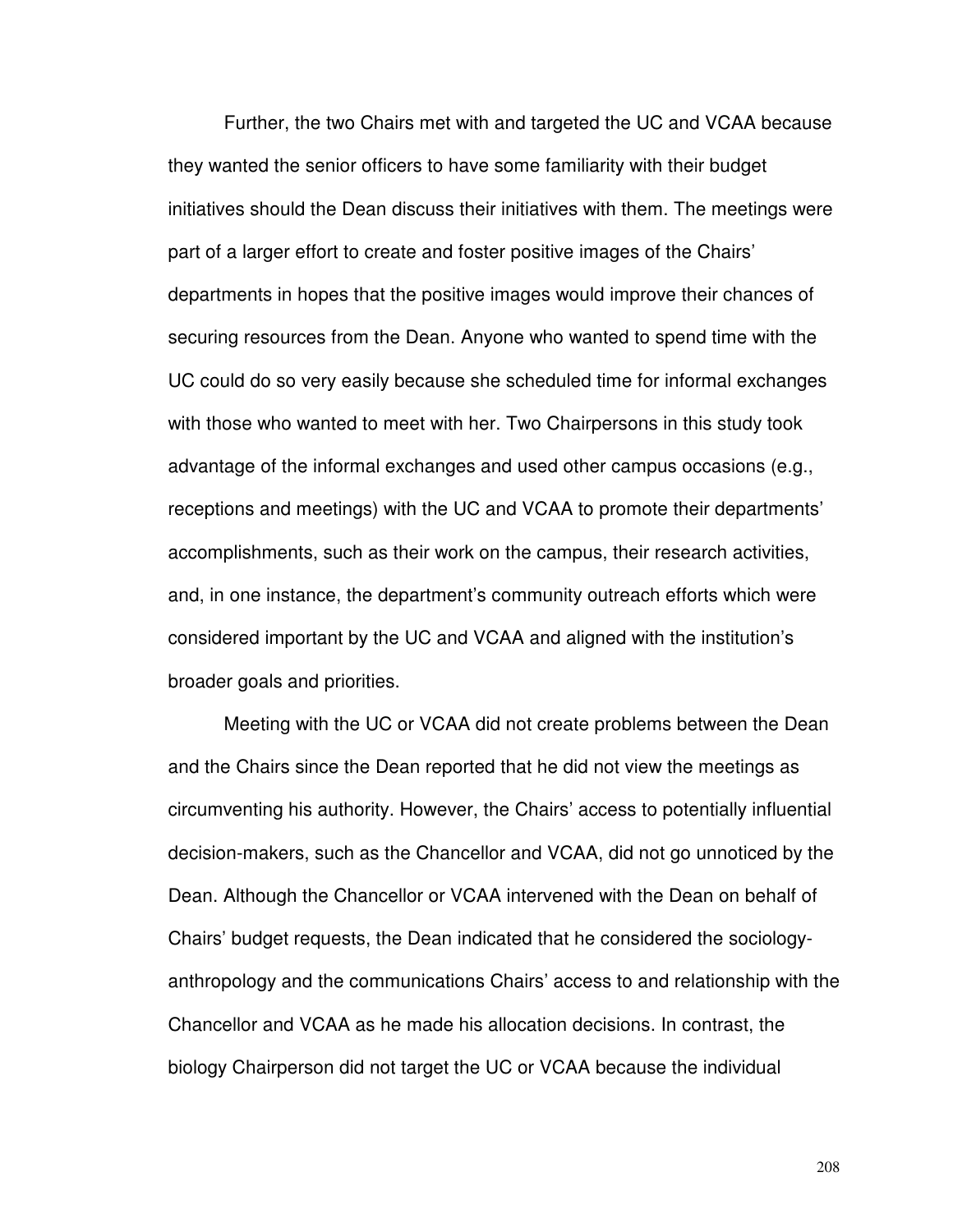viewed such efforts as "a waste of time" since "the Dean had the money." The Chair's approach was to limit influence efforts to the immediate supervisor rather than to pursue the Dean's supervisor.

As part of a broader strategy for influencing the Dean, all three Chairs targeted potential allies (e.g., faculty, other Chairs, graduate students, etc.) to get support for their budget proposals. Because resources were limited, the Dean considered the extent to which the Chairpersons had faculty support for proposals, consulted with students in the department, or developed partnerships, such as joint academic appointments, with other departments. Of the different potential allies targeted, faculty members emerged as a common target of influence across the individual cases. At a very basic level, faculty involvement in resource allocation decisions is rooted in principles of shared governance which argue for "faculty participation in the preparation of the total institutional budget" (Caruthers & Orwig, 1979, p. 69). Faculty participation in budgeting begins at the department level, which is "the smallest applicable unit of faculty government" (Caruthers & Orwig, 1979, p. 69). But these root justifications did not surface in this study. The Chairs involved faculty for more instrumental reasons, such as assisting with preparing proposals or with building a case for requests.

The Chairs valued their faculty members' expertise and used their expertise to develop budget requests and strategies. Faculty members were not a target of influence because they possessed decision-making authority over budget matters or had a right to be involved; instead, they were a target of influence because their expertise was useful and their support of their Chairs'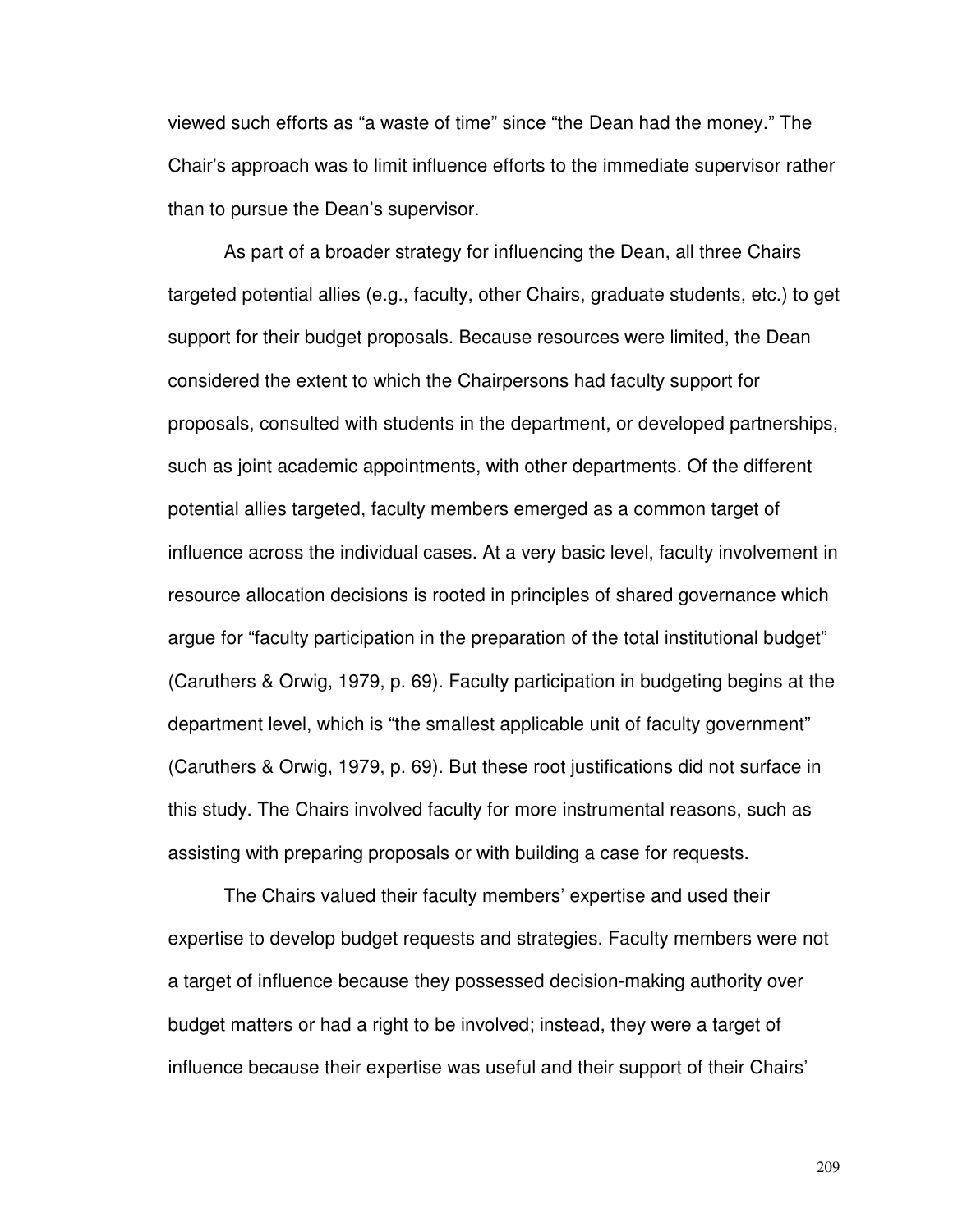budget initiatives was a factor in the Dean's decision-making. If the Chairs wanted to increase their chances of securing resources for their initiatives, they needed to demonstrate faculty support. So, as the Chairs developed their budget priorities, they attempted to influence their faculty to support their priorities in a broader effort to influence the Dean to approve requests when they were submitted.

Although other department Chairpersons were not a direct target of influence, in all three cases the exemplary Chairpersons reached out to their peers for advice on their budget ideas and, at times, for alliances to support their initiatives. All three Chairs sought some counsel from their peers from time to time. However, the sociology-anthropology and communications Chairs consulted with other department Chairpersons on a regular basis to get advice from peers whom they believed were successful at securing campus or external resources for their departments. The Chairs' purposes for consulting with their peers (i.e., other department Chairs) differed. The biology and sociologyanthropology Chairpersons viewed consultations with other Chairpersons as a way to build cooperation and to establish alignments to secure joint faculty appointments. The sociology-anthropology and communications Chairpersons indicated that, in principle, they may have "better chances of being funded if [they worked] together." The communications Chairperson consulted with other department Chairs to solicit their thoughts on what was referred to as "concept issues" for interdisciplinary proposals. To secure sound advice from respected people and to tap the knowledge and experience of other Chairpersons, the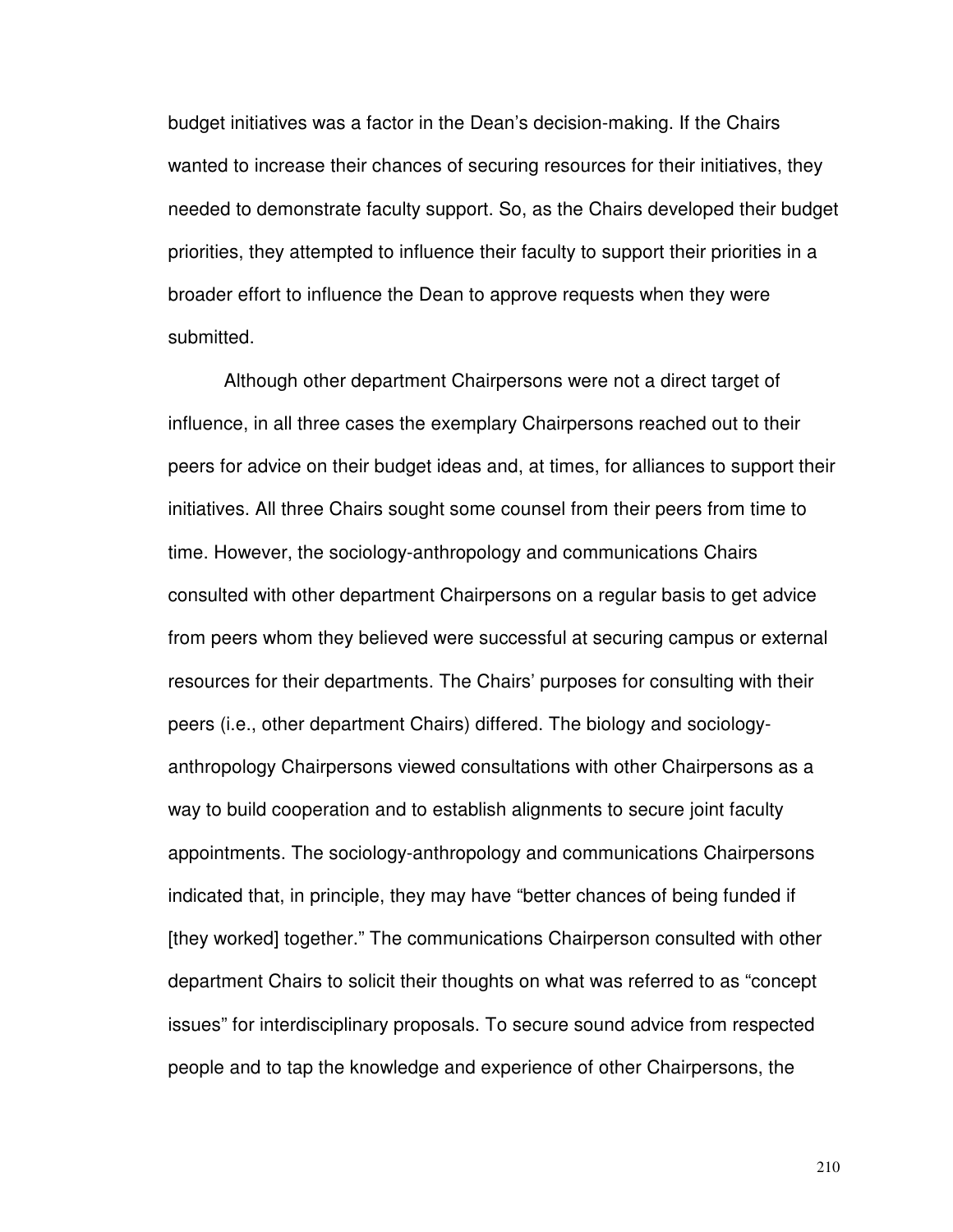individual believed it was important to bounce ideas off colleagues as requests and strategies were prepared.

In contrast, the biology Chairperson's reason for not consulting with peers in the College more frequently on budget proposal matters was similar to the individual's reason for not targeting the Chancellor and VCAA. The Chair went straight to the Dean to "avoid wasting time." This Chair's limited targeting of individuals other than the Dean suggests that the campus' budget process was viewed as an insular, fairly straight forward process that did not require trying to influence too many people beyond the Dean's level. Yet because of the Chair's reputed exemplary status, the individual's view of the budget process should not be discounted. Like the other Chairs in this study, this Chair was successful in bids for a favorable share of the institution's resources.

In sum, while the Chairs did not target the same types of actors in every instance, they targeted common actors. This pattern suggests that the Dean and departmental faculty are key actors that Chairs consider as they develop and advance their budget proposals. Since two Chairs broadened their targets of influence to include other institutional authorities and students, this study suggests that these actors also may warrant consideration as Chairs think through their budget proposals and influence strategies. Further, because the Chairs did not target the same actors in every instance, it is not possible to conclude which Chairpersons were "correct" in their targeting or lack of targeting certain actors. But, in one respect, all three Chairs may be "correct" because the literature suggests that institutional authority figures (i.e., UC and VCAA) and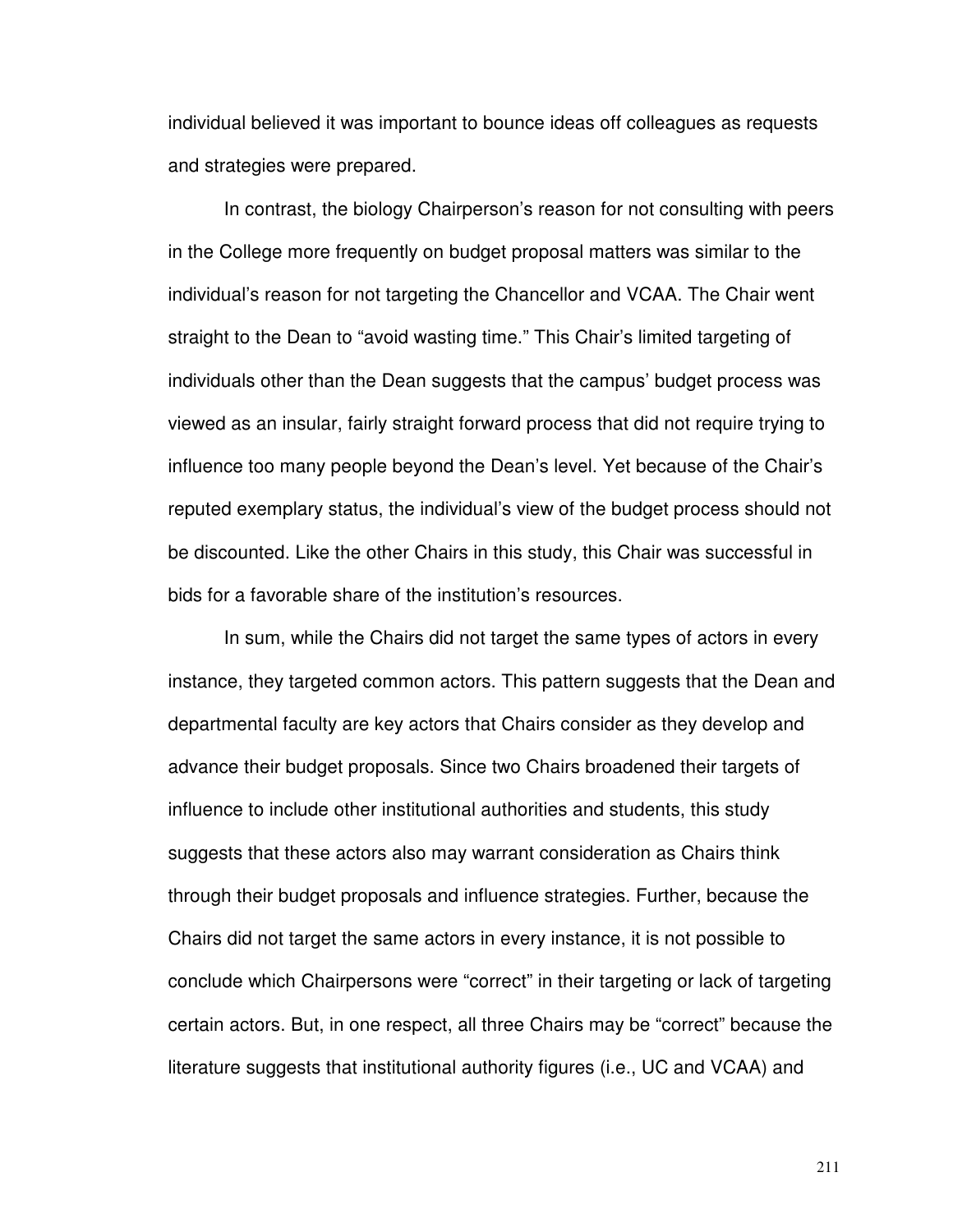figures with less or no budget authority, such as faculty and students, can be potentially influential actors and, therefore, should be considered as targets of influence.

The patterns in the previous findings are consistent with the broader literature. Caruthers and Orwig (1979), Meisinger (1994), and Seagren, Creswell and Wheeler (1993) all discuss the importance of linking with various participants who may be able to influence outcomes of the budget process in higher education settings. Caruthers and Orwig (1979), for example, point out that "the more visible players are faculty, department Chairpersons, Deans, vice presidents, [and] chief executive officers…" (p. 61). These actors were all targeted, either collectively or individually, by the Chairs. While the broader literature documents the importance of targeting the Dean (Meisinger, 1994; Tucker, 1992) and those who have the authority to make binding budget decisions (Caruthers & Orwig, 1979; Hyatt, Shulman, & Santiago, 1984; Meisinger, 1994), the broader literature also describes faculty members as important "actors" and "players" in the budget process (Caruthers & Orwig, 1979, pp. 60-61):

The most practical role for faculty and students is to help establish program and activity priorities and recommend general levels of expenditure. Faculty participation is appropriate and useful in evaluating proposals from Deans or program heads for the allocation of faculty positions. (p. 55)

Similarly, in a study conducted by Hyatt, Shulman and Santiago (1984) at five public institutions, faculty members were active participants in a reallocation process. They observe that: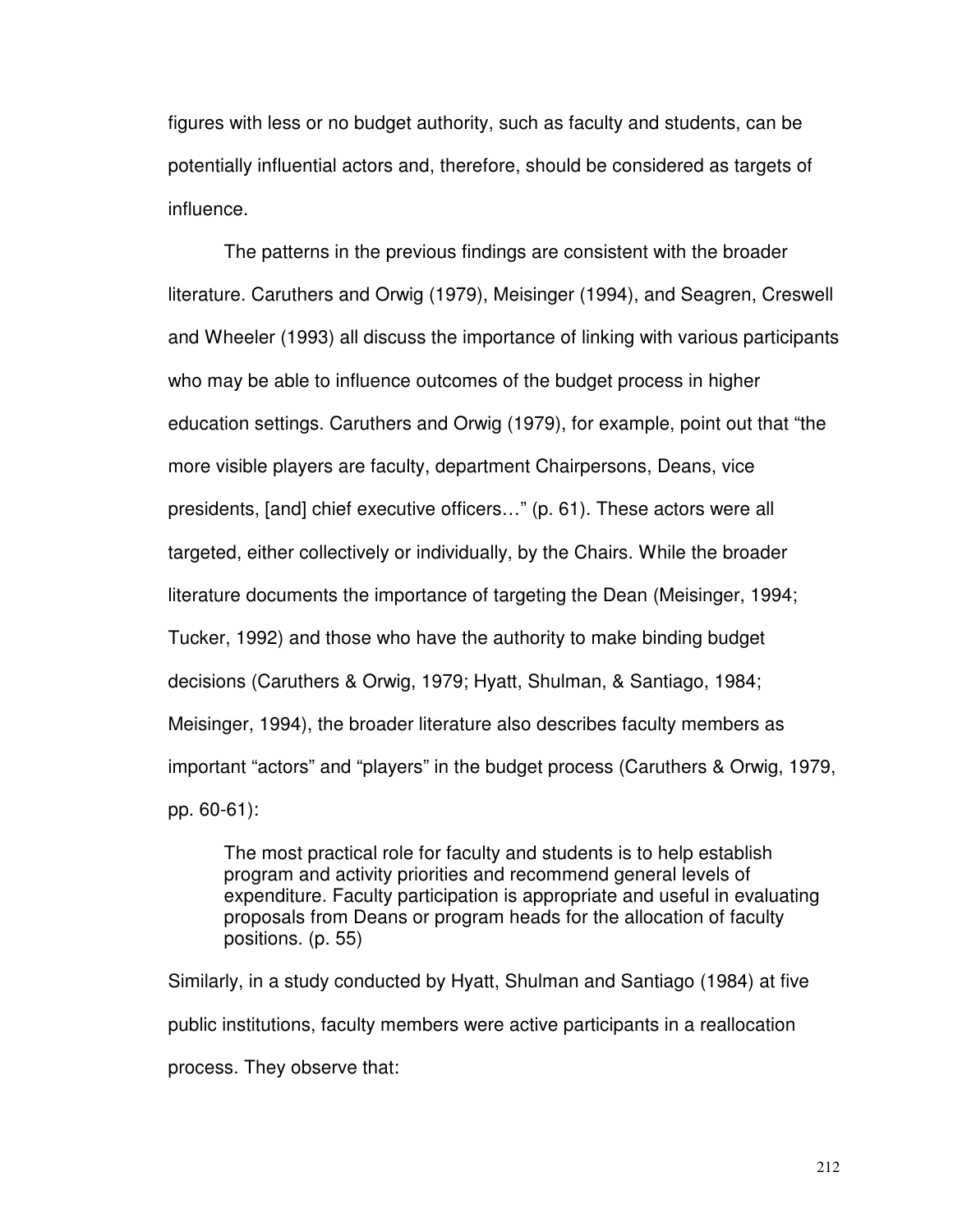To be successful, the reallocation process should have the active involvement of faculty...Most institutions visited found that level and quality of communication among all staff improved during the reallocation process. Once the need and rationale for reallocation were explained, faculty…cooperated to make the process work. (pp. 5-6)

Since faculty, students, and other potential supporters can be crucial resources that academic Chairpersons may use to develop credible budget proposals, this case study underscores that, when trying to influence the formal authorities, Chairs may work with faculty, and perhaps other potential allies, to present a unified stance and to convey broad department support for the Chairs' budget proposals.

## **Research Question 2: What types of resources did the three exemplary Chairpersons seek to secure from the campus and why were these resources sought?**

Although evidence from the individual cases revealed that the Chairs individually sought resources to acquire additional personnel, to upgrade technology, to renovate classrooms and labs, to support faculty and student retention, and to create a research center, these varied requests suggest that the three Chairs sought four *common* types of resources<sup>12</sup>: (1) personnel (faculty lines, non-faculty staff, and graduate assistants), (2) equipment (technology equipment), (3) *general operational expenditures* (for the creation of a research center and for retention activities for students and faculty), and (4) capital resources (for renovating classroom and lab facilities).

l

 $12$  The types of resources in parentheses are the actual resources the Chairpersons sought.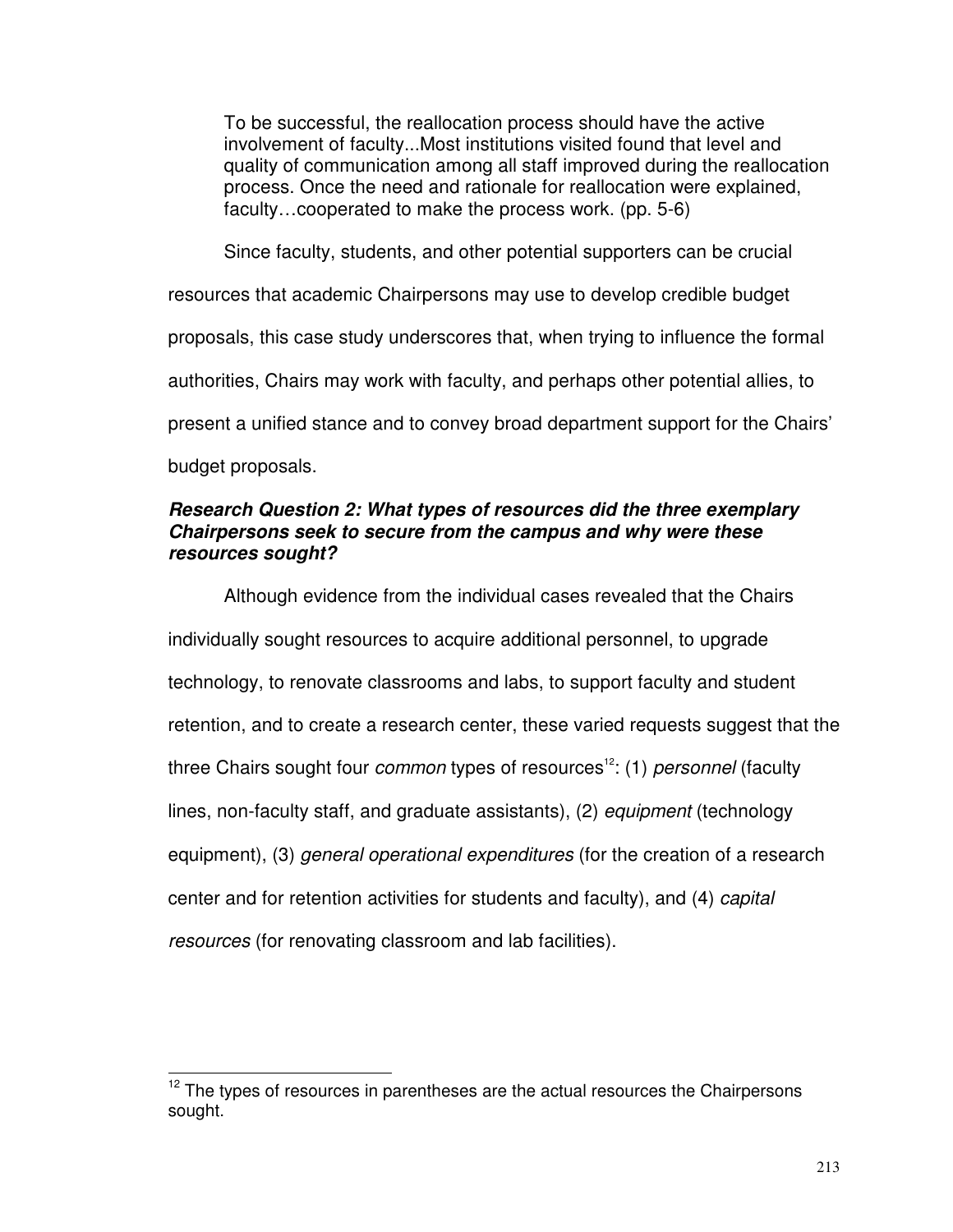The types of resources sought by the Chairs in this study are consistent with the broader literature on budgeting in higher education (Layzell & Lyddon, 1990; Meisinger, 1994; Waggaman, 1991) and academic departments (Meisinger, 1994; Tucker, 1992; Turrisi, 1978). Several authors (Enneking, 2003; Hyatt, Shulman, & Santiago, 1984; Tucker, 1992; Meisinger, 1994) identify similar types of resources that Chairs may seek as part of their budget requests. The types of resources in the study are also consistent with the general expenditures of academic institutions (Meisinger, 1994; Tucker, 1992). As Tucker (1992) explains, "Resources may be allocated to institutions and departments in expenditure categories" (p. 347, emphasis added). So, the Chairs in this study sought the types of resources that were consistent with the language and terms of the institutions' expenditure categories. Such behavior seems to be common practice since institutional authorities may allocate and track funds by these categories. The categories also were consistent with the broad expenditure categories used by the National Center for Education Statistics (NCES) for accounting requirements.

A second finding for this research question is that the Chairs in the study, like other academic Chairs in higher education, advanced budget proposals for specified reasons. Individually, the Chairs' justifications for their budget requests included wanting to improve their departments' capacity to engage in scholarly research, to offer more courses to students, to improve their technological infrastructure, and to position themselves to secure external funding. While variations across the three individual cases surfaced, in general the data from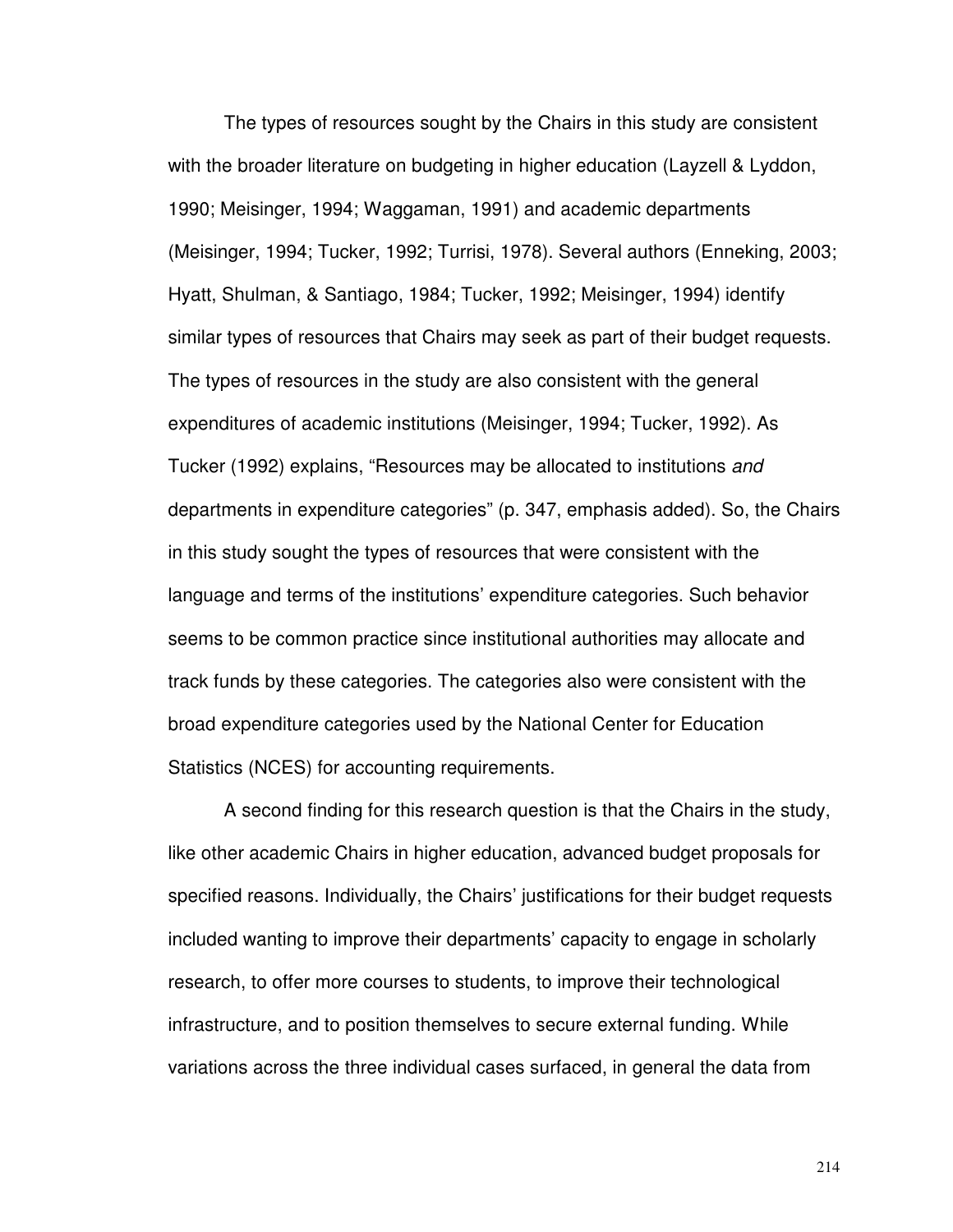this study revealed that the Chairpersons sought the aforementioned budgetary resources for a common set of broad justifications: (1) to achieve academic excellence; (2) to become more student-focused; and (3) to position their departments to receive additional internal and some external resources.

Upon deeper analysis of the three common broad justifications, an even broader justification emerged. That is, ultimately, all three Chairs sought resources to better align themselves with the institution's Strategic Plan. According to the three Chairs, the Dean, and other informants in this study, the alignment of department plans and activities with the overall university Strategic Plan increases a department's ability to secure financial resources from campus funds. The university's Strategic Plan contained three major goals: academic excellence, student-centeredness, and community engagement (Name Omitted, personal communication, December 16, 2002). The findings in this study regarding what resources the Chairs sought were consistent with two of the three broad goals of the institution's Strategic Plan (academic excellence and studentcenteredness) and the ever-present pressure at any institution to seek external funding.

The broad justifications the Chairs used to make a case for budgetary resources are also consistent with those justifications referenced in the literature on budgeting in higher education (Caruthers & Orwig, 1979; Layzell & Lyddon, 1990; Meisinger, 1994; Tucker, 1992). Tucker (1992) and Bowen (1980) recommend that, when meeting with the Dean to request resources, Chairs should emphasize that resources are needed to pursue and to achieve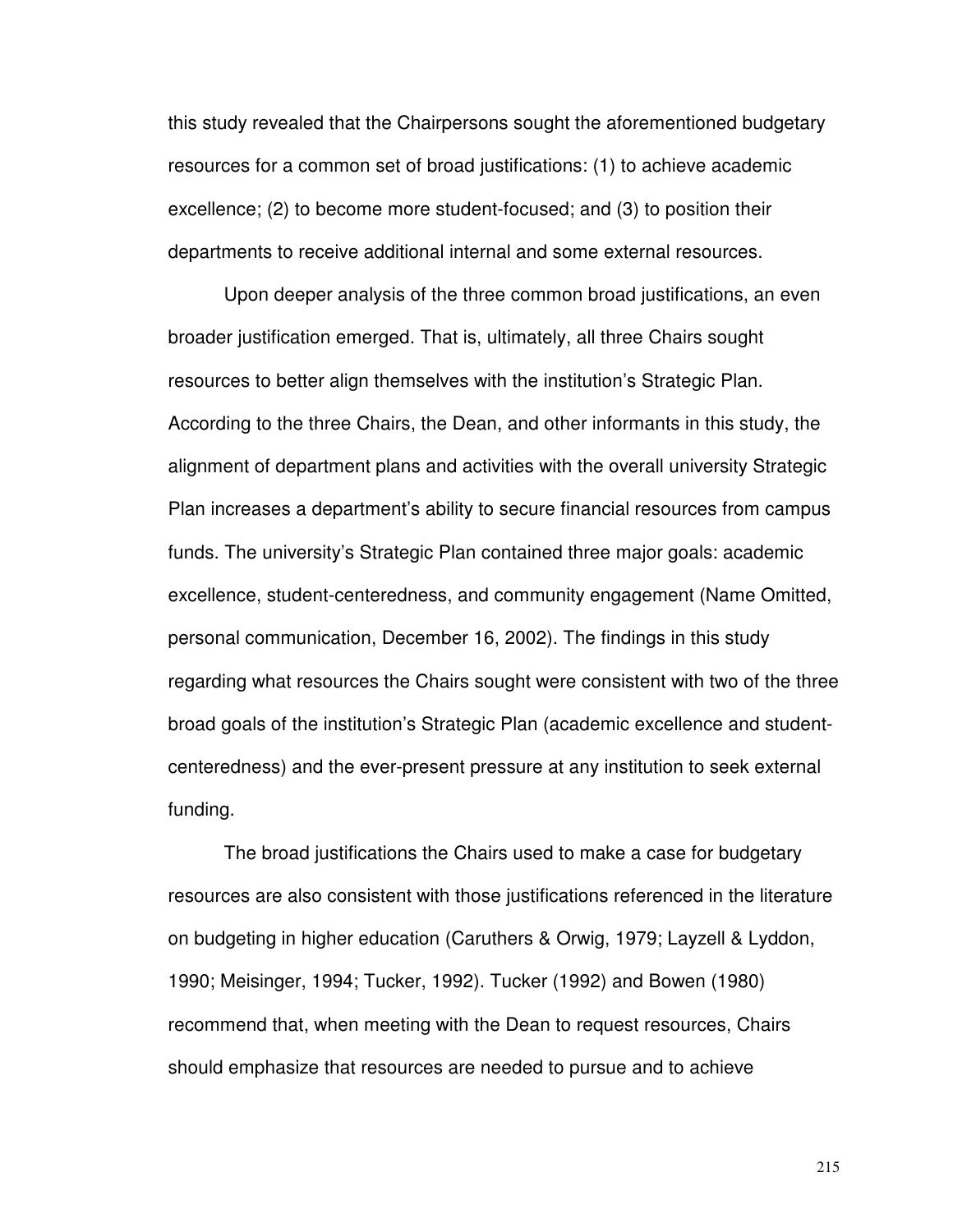department goals which, in this study, are academic excellence, studentcenteredness, the capacity to pursue additional and external resources, and, more broadly, alignment with the institution's Strategic Plan. All three Chairs in this study justified their requests for the different types of resources through arguments that were based on an analysis of the state and condition of their departments at the time in tandem with an analysis of institutional priorities and parameters. Their justifications were aligned with the institution's broader priorities and programmatic plans for their departments and with the institution's financial circumstances.

The importance of aligning budget requests with institutional priorities is documented in the literature. In a case study, Chaffee (1991) found that departments were likely to get funding if departmental goals were consistent with academic priorities established by the provost. In her study, the provost established four criteria for establishing a program. The criteria were "academic importance, student interest, the possibility of excellence in the program, and funding" (p. 257). Chaffee (1991) explained that the four criteria were used to not only eliminate a department, but also were used to guide allocation decisions. In other words, the criteria were "explicitly applied…to annual budget decisions…" (p. 257). Similarly, other research suggests that securing budgetary resources is contingent upon the extent to which a department's instructional activities and academic purposes match the central mission and purposes of the institution (Hackman, 1991) or the extent to which budget requests are linked to institutional priorities (Birdsall, 1995; Fant, 2003; Meisinger, 1994; Tucker, 1992).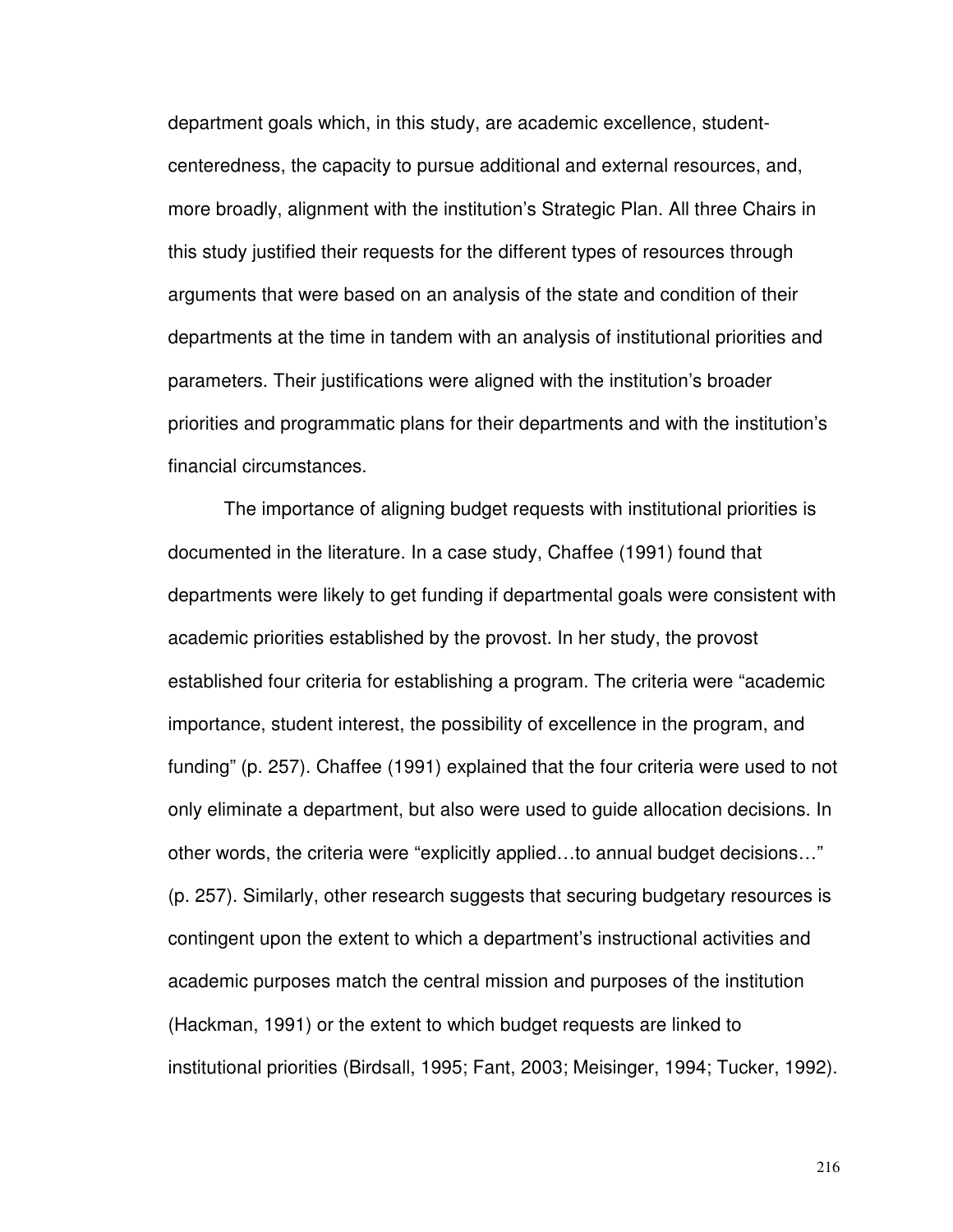#### **Research Question 3: What sources of power and what strategies did the three exemplary Chairpersons use to influence campus decision-makers to support their budget requests and why were those strategies chosen?**

 According to Tucker (1992), "To be an effective Chairperson, one must start with some power and authority" (p. 44). The individual case studies revealed that all three Chairs possessed multiple sources of power. The sources of power included, for example, (1) a reputation for securing resources in the past; (2) strong relations with community networks and department faculty; (3) effective interpersonal skills and personal qualities; (4) a reputation for writing and explaining persuasive budget proposals; (5) a knowledge of institutional priorities, faculty preferences, and budgetary requirements for the department; and (6) a high status designation.

 A deeper analysis of the individual power bases documented in the three cases suggests some commonality across the three cases. A cross-case analysis revealed that the Chairpersons relied heavily on power sources that can be categorized into six common and primary sources of power: (1) positional power; (2) personal power; (3) reputational power; (4) knowledge power; (5) relational power; and (6) relevant skills. Additionally, one particular Chair, the communications Chair, possessed a unique source of power: status power. A brief explanation of the sources of power and their relationship to the literature are presented below.

Positional or office power. All three Chairs relied on their positional assets. As a source of power, positional assets refer to power that is inherent in the position of the Chair itself. Because the individuals held the Chair's position, they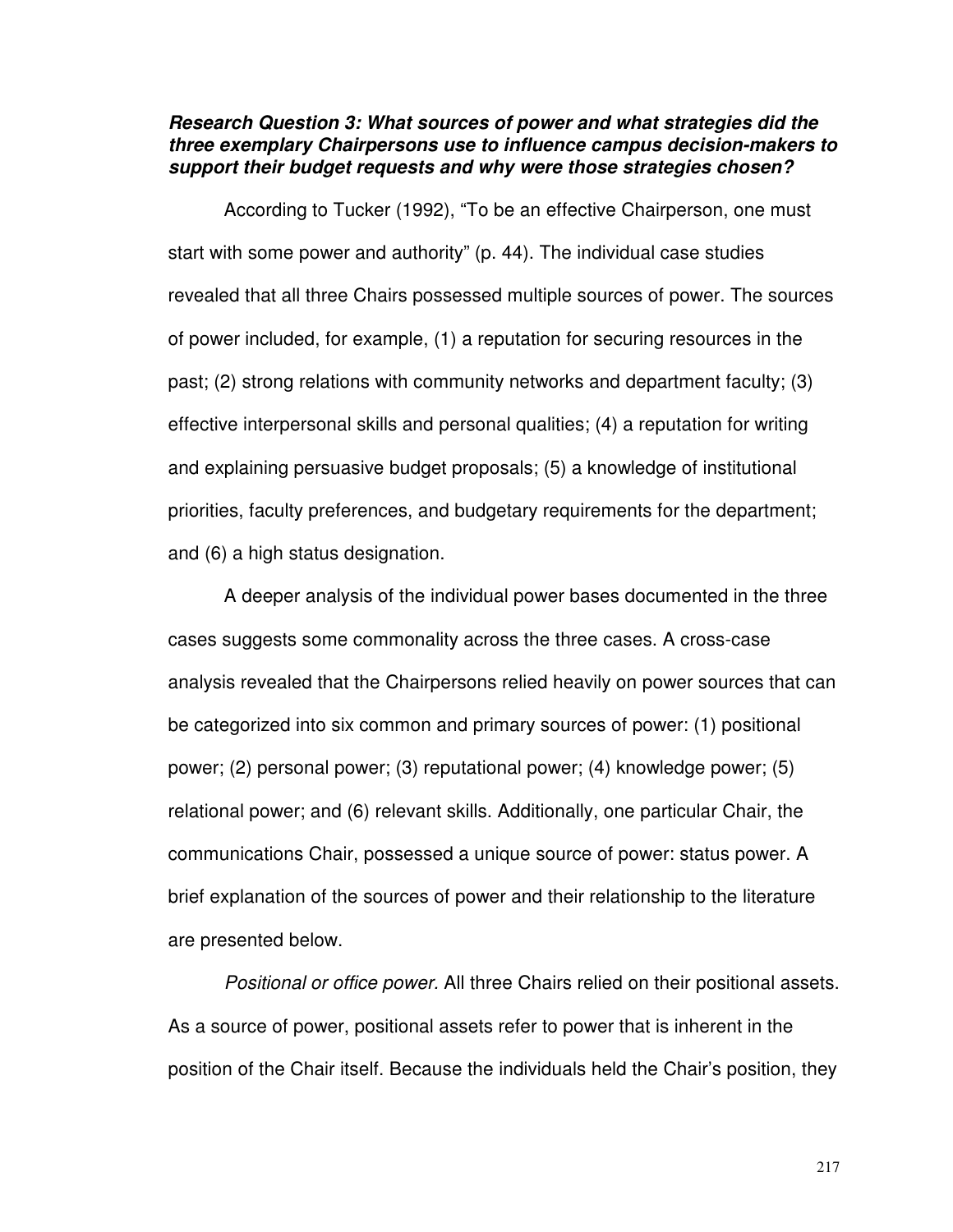were automatically in a position to meet with the Dean to discuss budget matters; to take full advantage of meetings with the University Chancellor and Vice Chancellor for Academic Affairs to promote their departments; to identify key faculty to assist with budget proposals; and to conduct meetings with students, other Chairs, and allies to get feedback on their potential proposals. All three Chairs had office power (Bolman & Deal, 1991; Tucker, 1992) by virtue of their position.

Positional assets, as a source of power, are consistent with the literature that examines the academic life and work of Chairpersons (Gmelch & Miskin, 1993, 1995; Lucas, 1989, 1990, 1994, 2000; Seagren, Creswell, & Wheeler, 1993). Specifically, the literature asserts that Chairpersons do, in fact, possess position or office power (Seagren, Creswell, & Wheeler, 1993; Tucker, 1992). As earlier noted, position or office power is power that is inherent in the office of the Chair itself (Seagren, Creswell, & Wheeler, 1993) or "it comes from having an appropriate title" (Tucker, 1992, p. 45). All three Chairs in this study had positional assets (i.e., the office and title) that were embodied in their posts as department heads. Such power gave the Chairs the responsibility for budget preparation, explanation, and reconciliation. Their positions also enabled them to have access to the Dean to make their case for requests, to have, if necessary, frequent access to campus leaders such as the Chancellor and Vice Chancellor, and to have opportunities to serve on important campus committees that positioned them further to compete for resources.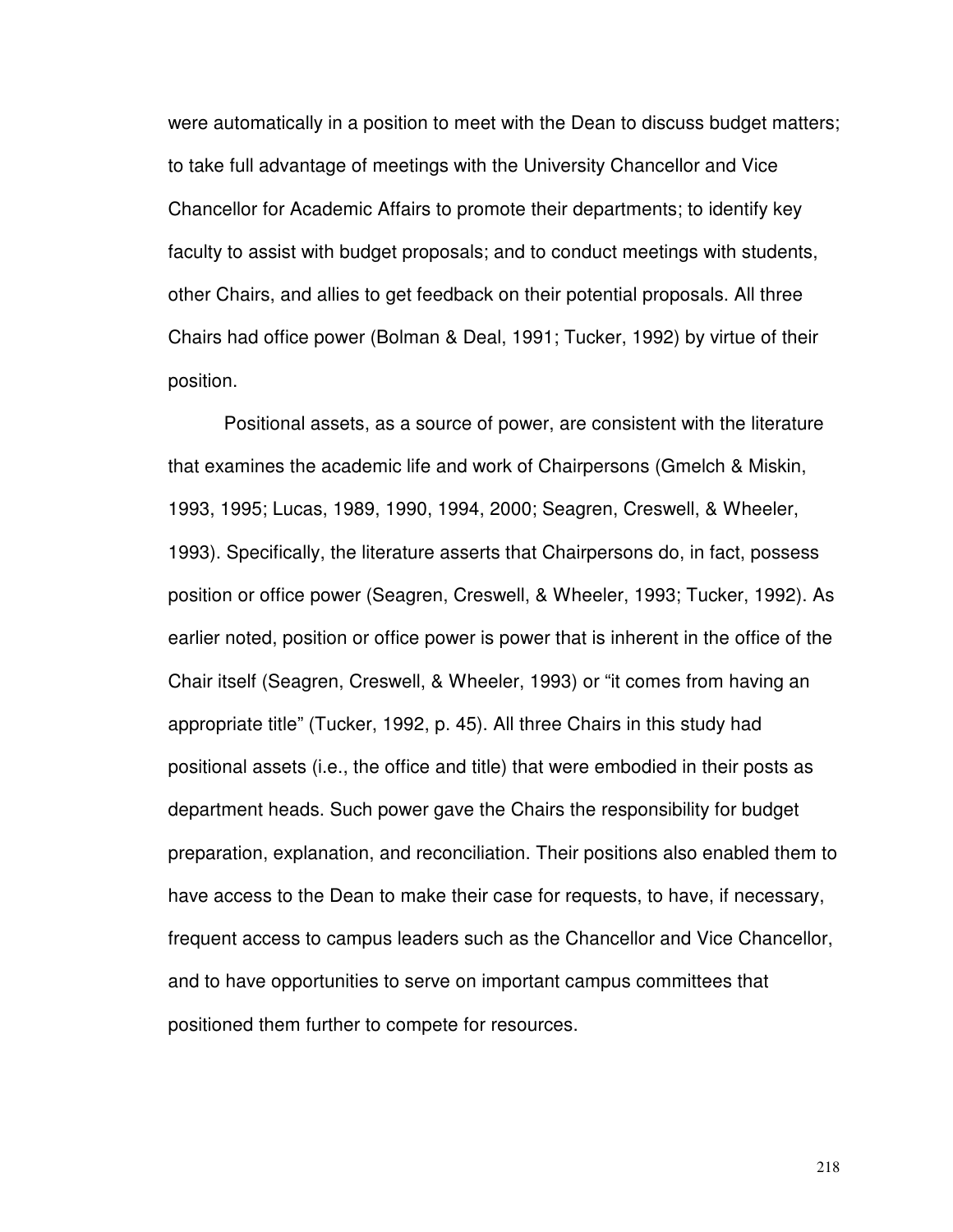Personal power. All three Chairs relied on their personal power. This source of power is quite broad but it also was quite relevant to the Chairs' ability to secure budget resources for their departments. The Chairs in this study were considered successful at securing resources because of what informants perceived to be personal traits. Informants referred to the Chairs as "honest," "straightforward," "mature," "knowledgeable," "capable," "aggressive," and "persuasive." The Chairs were perceived to be effective at explaining their budget requests and maintaining cooperative relationships with the Dean. Further, the Dean stated that he believed that all three Chairs enjoyed positive relations with their department faculty and that those relationships and the mutual respect between the Chairs and their faculty factored into his allocation decisions.

So, although personal power is a very broad category, it encompasses the personal characteristics and qualities found in this study and attributed to the Chairs' success by the Dean and other informants. As a source of power, personal power is consistent with the literature that describes and explains the importance of personal characteristics (Pfeffer, 1981) and the general power sources possessed by academic Chairpersons (Seagren, Creswell, & Wheeler, 1993; Tucker, 1992). As Tucker (1992) explains:

Personal power derives from peers' respect for and commitment to the Chairperson. It is formally granted to the Chairperson by the faculty members and depends on how they perceive him or her as an individual and professional. A Chairperson with a great amount of personal power is usually perceived by the faculty as possessing some of the following characteristics: fairness and evenhandedness in dealing with people; good interpersonal skills;…expertise in some area of knowledge; influence with the Dean;…ability to obtain resources for the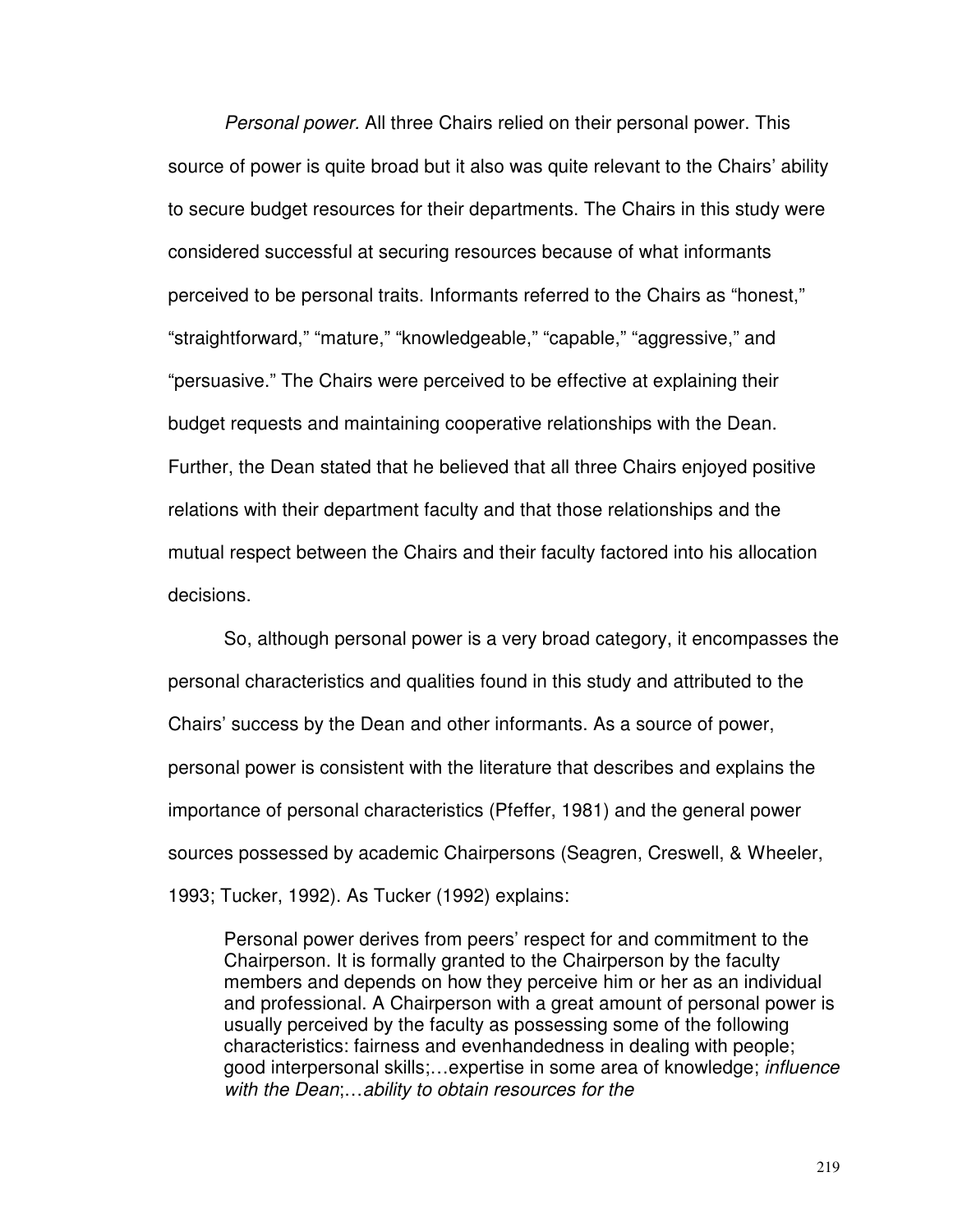department;…knowledge about how the college operates; privy to the aspirations, plans, and hidden agendas of the institution's decision makers; and ability to manage the department efficiently. (p. 46, emphasis added)

Reputational power. All three Chairs enjoyed a reputation for developing clear, organized, and compelling proposals. The Dean and faculty informants indicated that they believed that the Chairs' success at securing resources was attributed to the fact that they had a history of garnering campus resources because of their ability to write and to defend strong proposals. The Dean and faculty informants for the Chairs all agreed that Chairpersons were good at putting together sound, convincing proposals that were relatively easy to understand. According to the Chairs' self-report data and corroborating statements from the Dean, some faculty, and other informants, the three Chairs used campus planning documents and historical budget materials<sup>13</sup> to make a case for their budget initiatives. The official institutional data documents included information on personnel trends, enrollment data, department productivity, course load data, and other information that they could use to build a case for budget requests.

Using reputation as an indicator of organizational power is noted in the literature by several scholars (Perrow, 1970; Pfeffer, 1981; Pfeffer & Salancik, 1974) who examined the perceived power of academic departments in general and Chairpersons in particular across different institutions, none of which were included in this study. Reputational power has been associated with a Chair's

l

 $13$  To protect the identity of the institution, the specific names of some documents are omitted.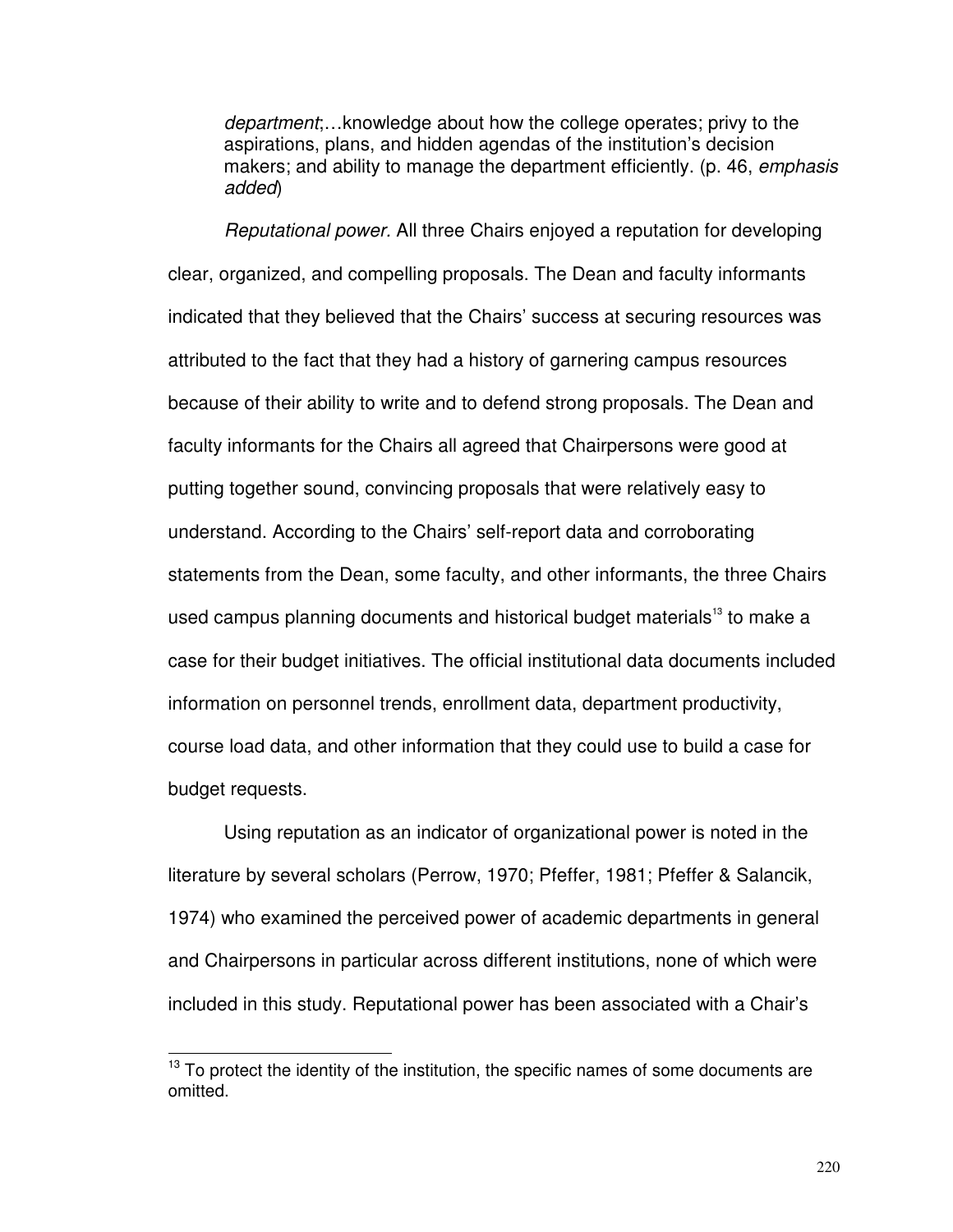credibility in terms of preparing budgets. Several authors (Birdsall, 1995; Fant & Stump, 2003; Tucker, 1992) link the importance of developing convincing budget proposals with an individual's credibility. To some extent, then, the literature suggests that reputational power is akin to a reputation for being credible. In this case study, the Chairs' reputation for having a history of developing strong and compelling budget proposals is consistent with Tucker's (1992) view that:

The chairperson must maintain credibility with the dean. Overstatements and inaccuracies in budget requests may rapidly erode the chairperson's credibility. Annual budget requests that contain well-developed, accurate documentation and that reinforce department objectives and priorities will have a cumulative beneficial effect over the years in shaping the dean's perception of the department. (p. 361)

Knowledge power. This source of power also is related to personal power because the Chairs' power and influence were, in part, attributed to their knowledge of institutional priorities, the academic and hiring preferences of their faculty, their departmental strengths, and the potential revenue streams in the institution. Evidence from the individual cases suggests that the Chairs were savvy players in the budget process, in part, because of the various forms of knowledge they possessed. The Chairs' knowledge of campus priorities; their knowledge about the initiatives that may or may not get funded based on discussions with the Dean, other Chairs, confidants in the institution, or colleagues on high-profile campus committees; and their knowledge about additional potential sources of revenue on the campus (i.e., special technology funds) contributed to the three Chairs' influence and success. All three Chairs were knowledgeable of faculty members' preferences for budget priorities that included, for example, new personnel and upgraded or new technology. The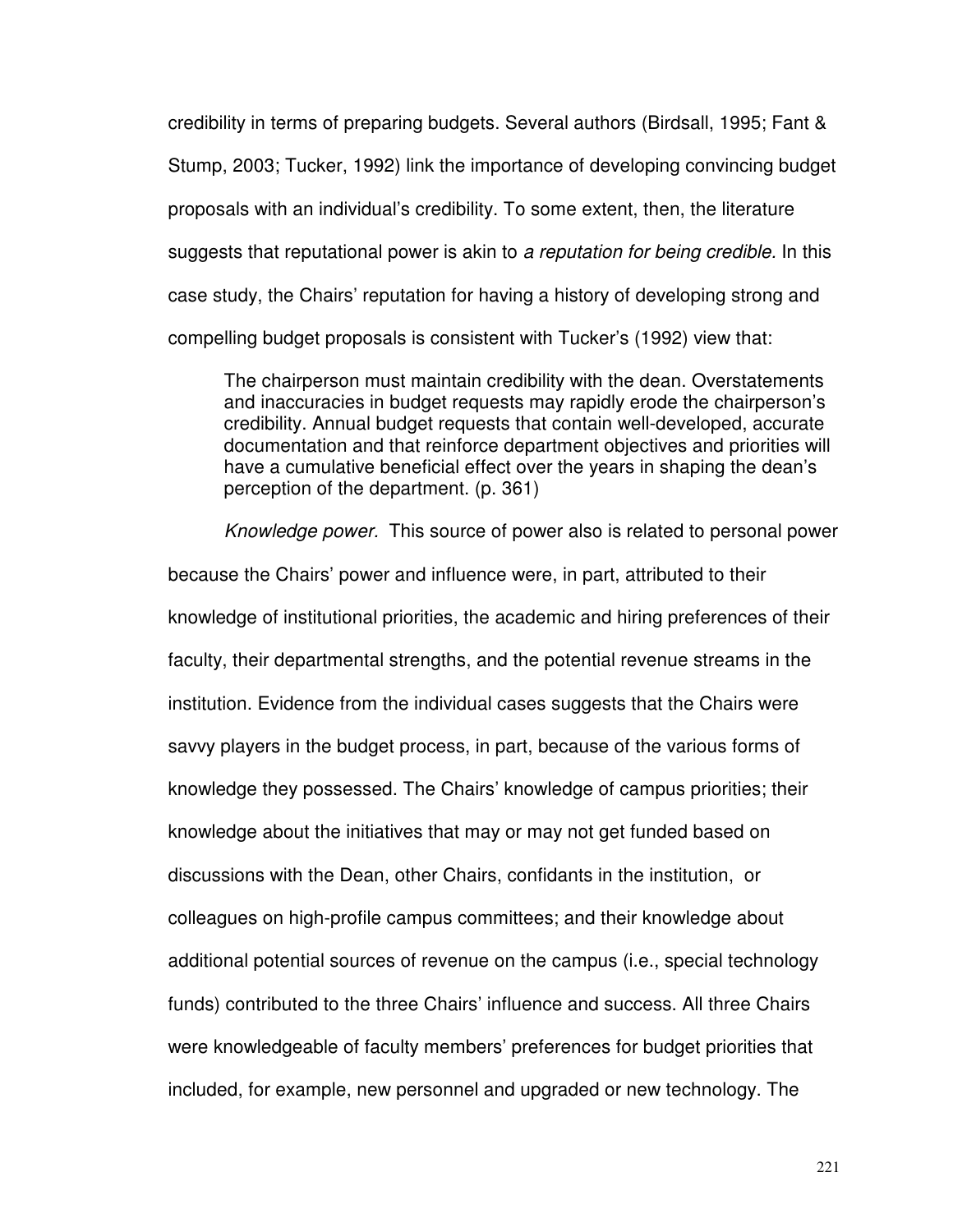Chairs reported that such knowledge was gleaned through regular faculty meetings, individual meetings with faculty, or at faculty retreats where budget initiatives were discussed. In the case of the biology Chair, he gleaned knowledge of faculty members' preferences, for example, through meetings with his department's budget committee.

Knowledge, as a source of power, is consistent with the broad literature on power in organizations (Baldwin, 1989; Barnes, 1993; French & Raven, 1959; Morgan, 1986). Knowledge power in this study also may be categorized as a type of expert power typically found in organizations in general (French & Raven, 1959) and higher education settings in particular (Birnbaum, 1988; Seagren, Creswell, & Wheeler, 1993). The Dean allowed his allocative decisions to be influenced by the Chairs because of their positional assets, their personal power, their reputation for developing solid proposals in the past, their knowledge of institutional priorities and revenue streams, and their overall competence as Chairs. In this study, then, knowledge power is wholly consistent with the notion that power can be "exercised when one person accepts influence from another because of a belief that the other person has some special knowledge or competence in a specific area" (Birnbaum, 1988, p. 13).

Relational power. All three Chairs possessed relational power because they had credible connections and relationships with key groups of people. All three Chairs had credible, positive, and cooperative relations with the Dean and other experienced Chairs. The sociology-anthropology and communications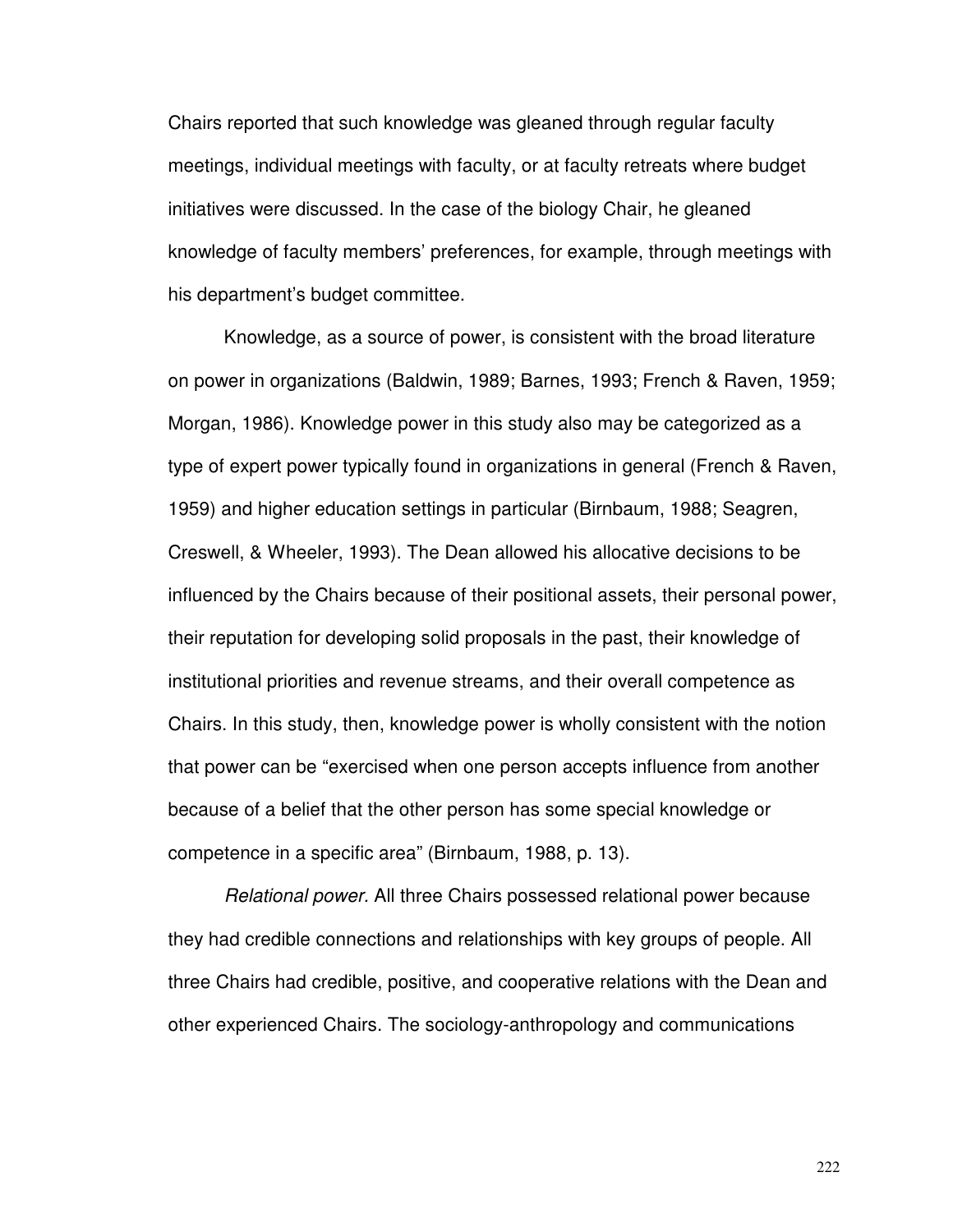Chairs developed credible relations and connections with the Chancellor and Vice Chancellor by meeting with them to foster positive images of their departments.

Two of three Chairs maintained relationships with key external constituencies. The sociology-anthropology Chairperson reported that having a strong relationship with minority-based communities, such as Hispanic, African-American, and Native American organizations. According to the sociologyanthropology Chairperson, the department's relationship with minority organizations was particularly useful as diverse faculty members were recruited to the department. The communications Chairperson had connections with campus alumni/ae from the department. Department alumni/ae donated resources which enabled the Chair to demonstrate alumni support and to take the additional resources to the bargaining table when negotiating budget requests with the Dean.

All three Chairs' positive relationships with their department faculty contributed to their relational power and those strong relationships served as an important determinant of their success at securing campus resources. Although one Chairperson experienced what a faculty informant referred to as nonthreatening resistance to the Chair's priorities, all three Chairs enjoyed faculty support. Interview data from the former Dean and Dean of the College at the time of this study indicated that they took into account the extent to which faculty supported proposals coming from the Chairs. Perceptions of the Chairs' positive relations with faculty and perceptions of the degree and intensity of faculty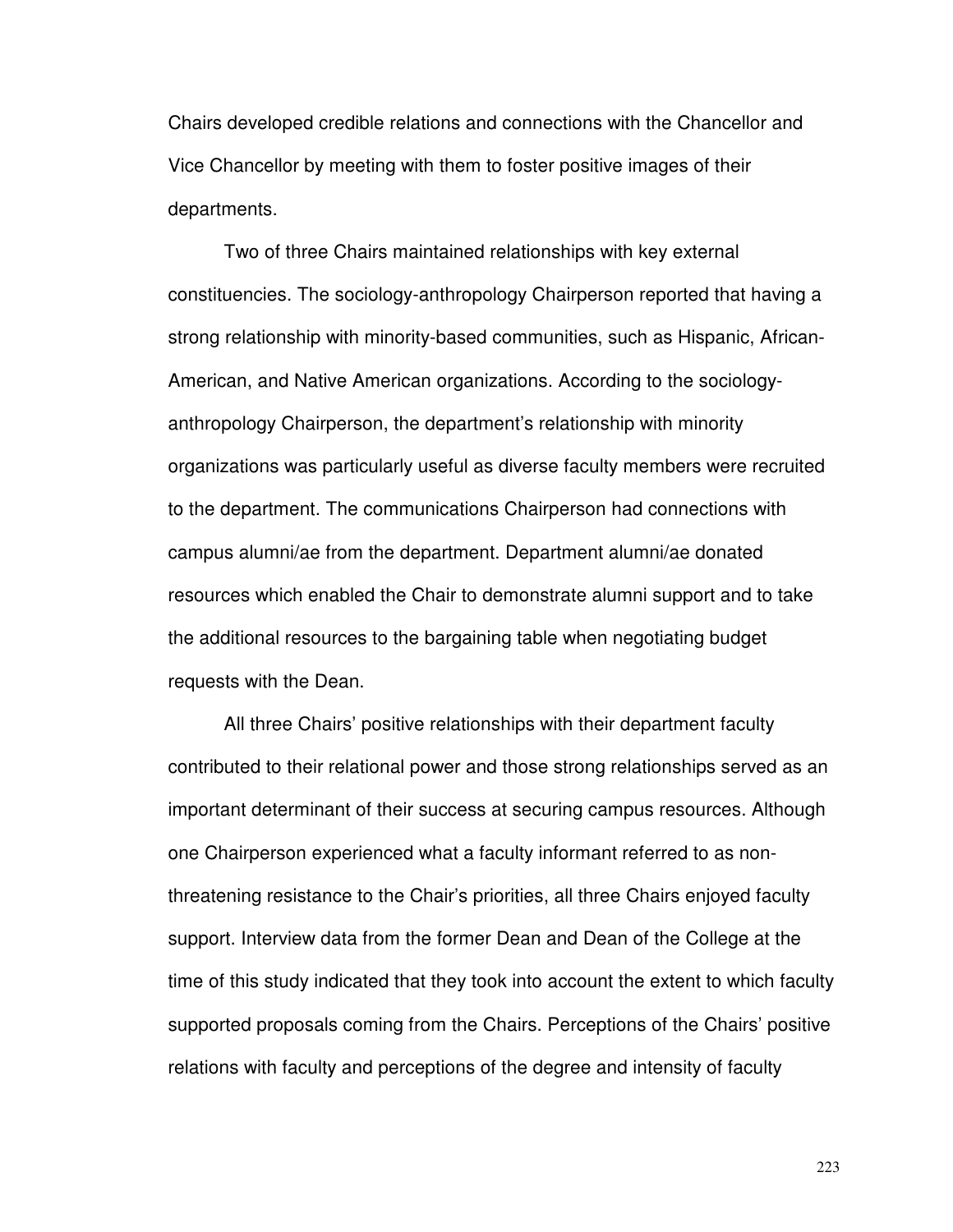endorsement sometimes made the difference in deciding which proposals were funded and which proposals were dead on arrival. Having a supportive faculty allowed the Chairs to tap their expertise on proposals and to portray their departments as competent and cohesive units that were in a position to administer resources effectively.

This source of power is consistent with the broader literature in higher education and non-higher education settings. The notion of building relationships and support for one's priorities is documented by Seagren, Creswell and Wheeler (1993) who identify internal and external relationship targets. Internal relationship targets include opinion leaders and groups, committee members, councils, senior executives and advisers. Although Seagren, Creswell and Wheeler (1993) do not identify minority groups or alumni as external relationship targets, their suggestions to target legislators and professional associations, for example, are conceptually consistent with relational power. Hackman (1991), however, does identify "alumni support" (p. 270) as an external relationship that may contribute to an organizational unit's power base.

The concept of relational power is also explored in non-higher education literature. Hesselbein, Goldsmith and Beckhard (1996), for example, discuss the concept of power and assert that leaders' power "lies in their ability to foster relationships, both between themselves and others and among others" (p. 117). Finally, the literature is also instructive on how Chairs may develop such relationships whether internal or external:

The chair needs to focus energy on the individuals or groups involved using means such as luncheons, meetings, telephone calls, office visits,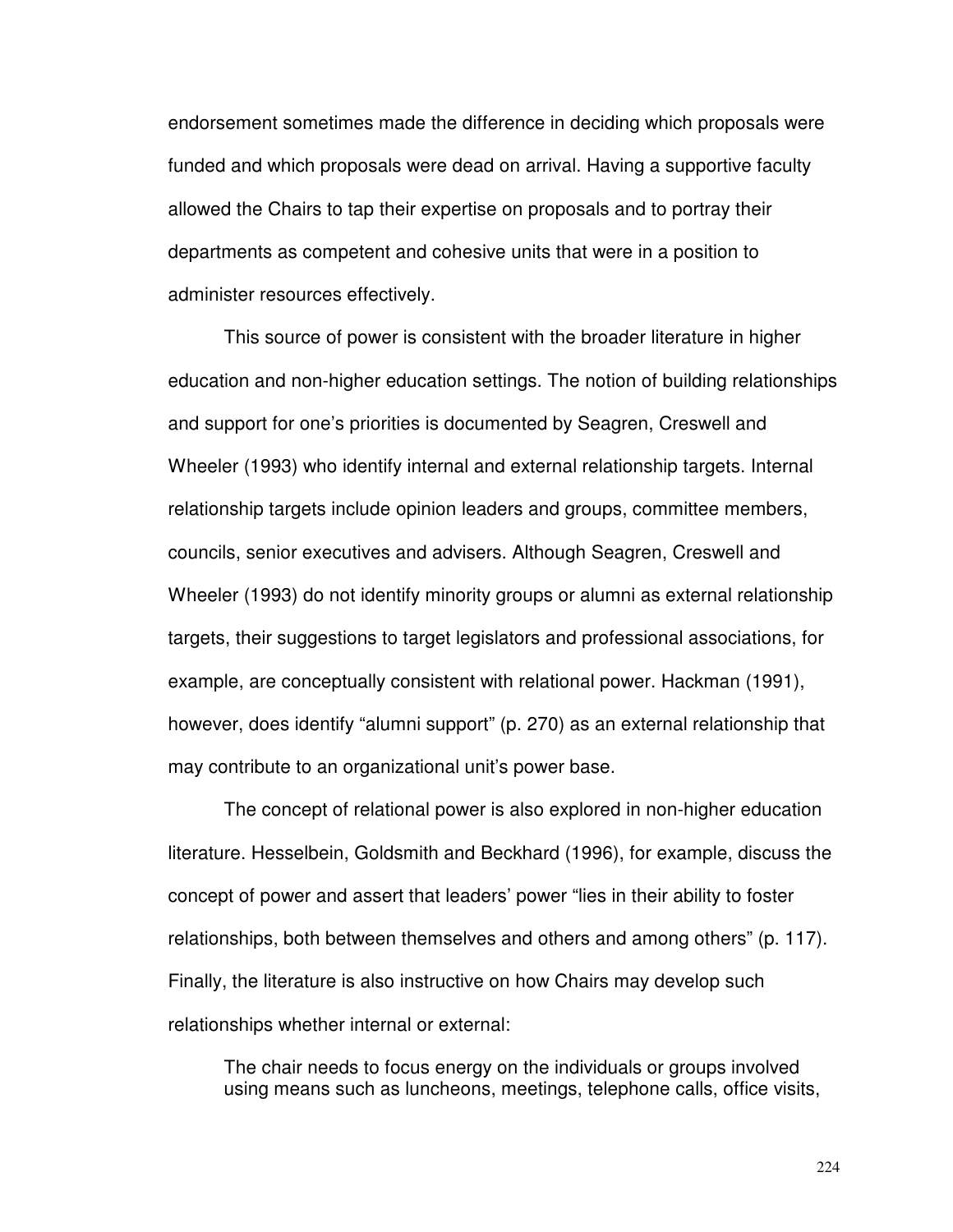or social occasions as media through which ideas are sold, bargains struck, rewards promised, and supported solicited—all in terms of the opinions and ideas of the target to be networked. (Seagren, Creswell, & Wheeler, 1993, p. 41).

Relevant skills. All three Chairs possessed relevant skills that contributed to their success at securing campus resources from the Dean. The Chairs had a reputation for being skillful in the development and articulation of their budget requests and being skillful at creating a positive climate so their requests would receive a fair hearing. Several relevant skills surfaced in this study and were linked to the Chairs' ability to influence the Dean and his allocative decisions. The Chairs used cognitive skills to analyze and use institutional data to help them build a strong case for their proposals; they used their written and oral communication skills to prepare and to explain their requests and to develop sound arguments for their priorities; they used their interpersonal skills to build support for their proposals by engaging their department faculty; and, in one instance, a Chair used lobbying skills to persuade another department to develop joint academic appointments.

This source of power is prominent, either conceptually or empirically, in the literature that examines the roles, responsibilities, and character traits of academic department Chairpersons (Gmelch & Miskin, 1993, 1995; Lucas, 1989, 1990, 1994, 2000; Tucker, 1992). More relevant to this study, however, is the following statement:

Situations and individual differences among chairs prevent the development of a comprehensive inventory of skills. Chairs cannot, however, avoid being political strategists, and they must be equipped with the skills that enable them to execute their strategies. Although chairs may bring to bear a vast array of skills, they should seriously explore four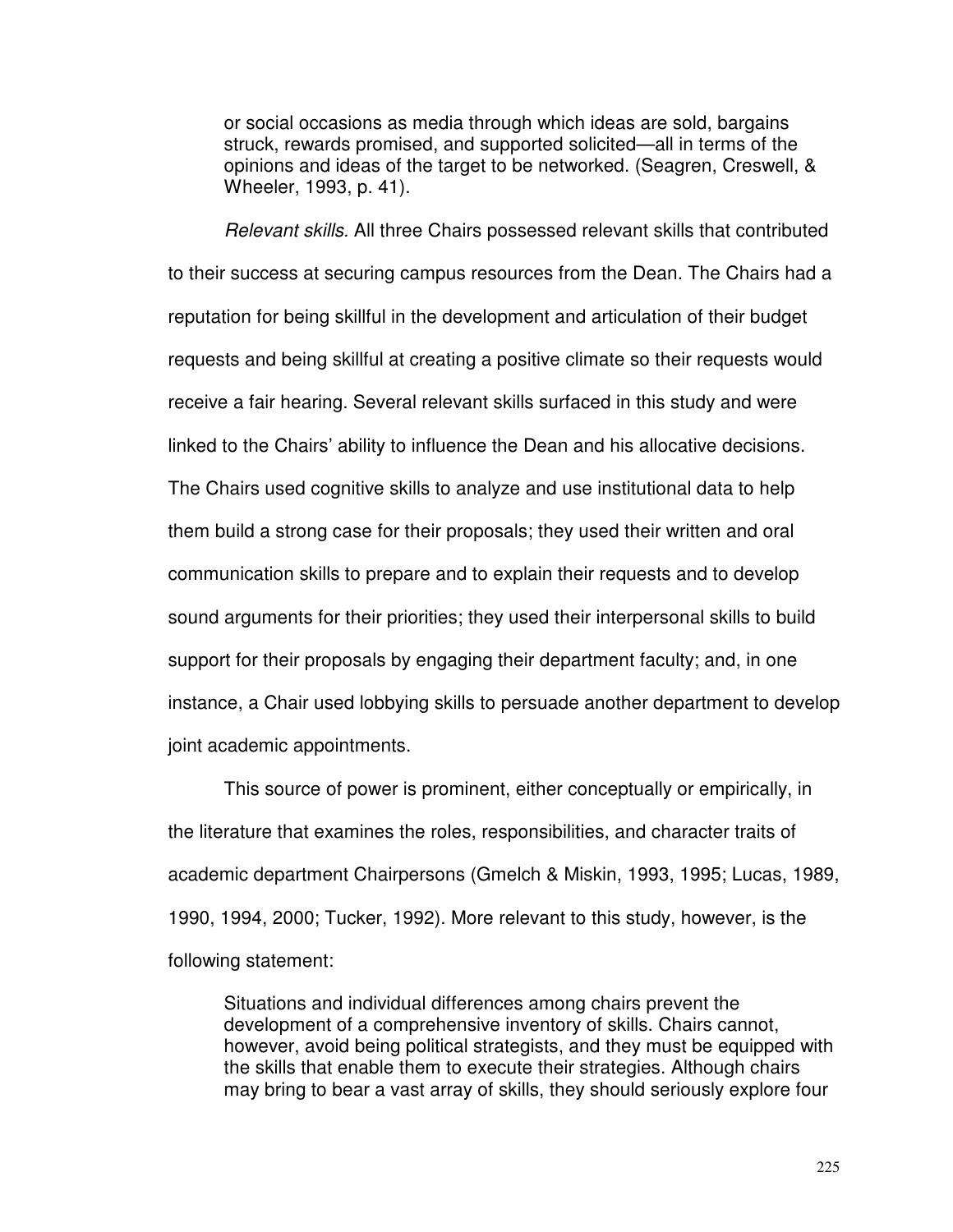basic areas: (1) impression management, (2) agenda setting, (3) networking and support gathering; and (4) negotiation and bargaining. These areas are not mutually exclusive; in fact, they overlap considerably, and impression management in particular pervades all areas. (Seagren, Creswell, & Wheeler, 1993, p. 39)

To varying degrees, the Chairs in this study brought to bear all four skillsets mentioned in the statement. The Chairs used impression management skills by cultivating positive images of their department and promoting their department's accomplishments and contributions to the mission of the College and institution. Their efforts resembled what Kingdon (2003) characterizes as attempts to "soften up the system" (p. 127) and pave the way for proposals to be perceived favorably. Agenda setting skills were used when the Chairs met with their faculty to address budget priorities and strategies. Networking and support gathering skills were used to forge alignments with their peers on joint faculty appointments and to communicate their ideas and priorities in clear and compelling terms to the Dean. Negotiation and bargaining skills were used to leverage and negotiate resources from the Dean. In short, the Chairs were equipped with a variety of useful skills that enabled them to develop and to execute their strategies effectively.

Status power. This source of power was unique to the communications Chair. It stands out as a critical source of power because almost all informants referenced the department's special designation status as a main determinant of the Chair's ability to leverage campus resources and influence the Dean's allocation decisions. All three Chairs, as well as other Chairs in the College, sought the status but the communications department received the designation.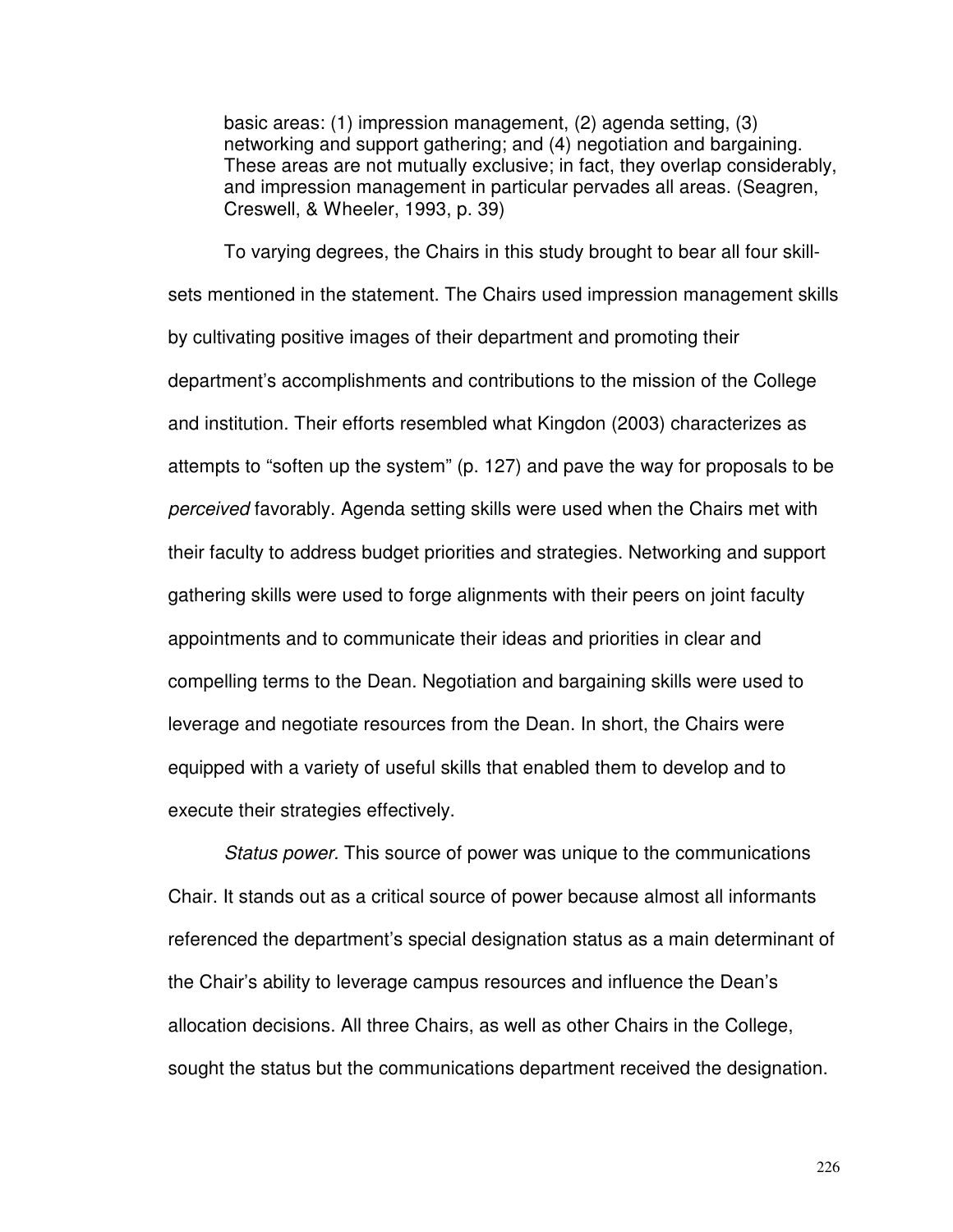The designation is a symbolic indication that the department demonstrated in compelling terms that it is important to the institution and that its instructional activities are clearly aligned with the College's and institution's overall priorities.

The literature suggests that status symbols in organizational settings can be quite powerful (Birnbaum, 1988; Pfeffer, 1981; Tucker, 1992). Pfeffer (1981), for example, states that "the provision of social actors with symbols of power both ratifies their power position within the organization and provides them with power because of the symbols" (p. 54). The communication department's status as a special designated department is not only a symbol of power for the department and its Chair, but the status is also, perhaps, symbolic of the Chair's power and ability to influence broader decision-making in the institution. More relevant to this study, however, is Hackman's (1991) research on power and centrality in the allocation of resources in colleges and universities is consistent with Pfeffer's (1981) observations. Hackman writes that "institutional power is the unit's relative influence within the institution, independent of its environmental power" (p. 270). Several examples of how institutional power is accumulated are listed, but the broader example of institutional power was a unit's centrality to the institution's mission and, as a result, its status in the system. Hackman (1991) found that "a unit's centrality critically affects the internal resources allocated to it by the institution" and that "a unit's institutional power also affects the internal resources it is allocated" (p. 273).

The identification of budget strategies was a major purpose of this case study research, in part, because "Chairs need to formulate and execute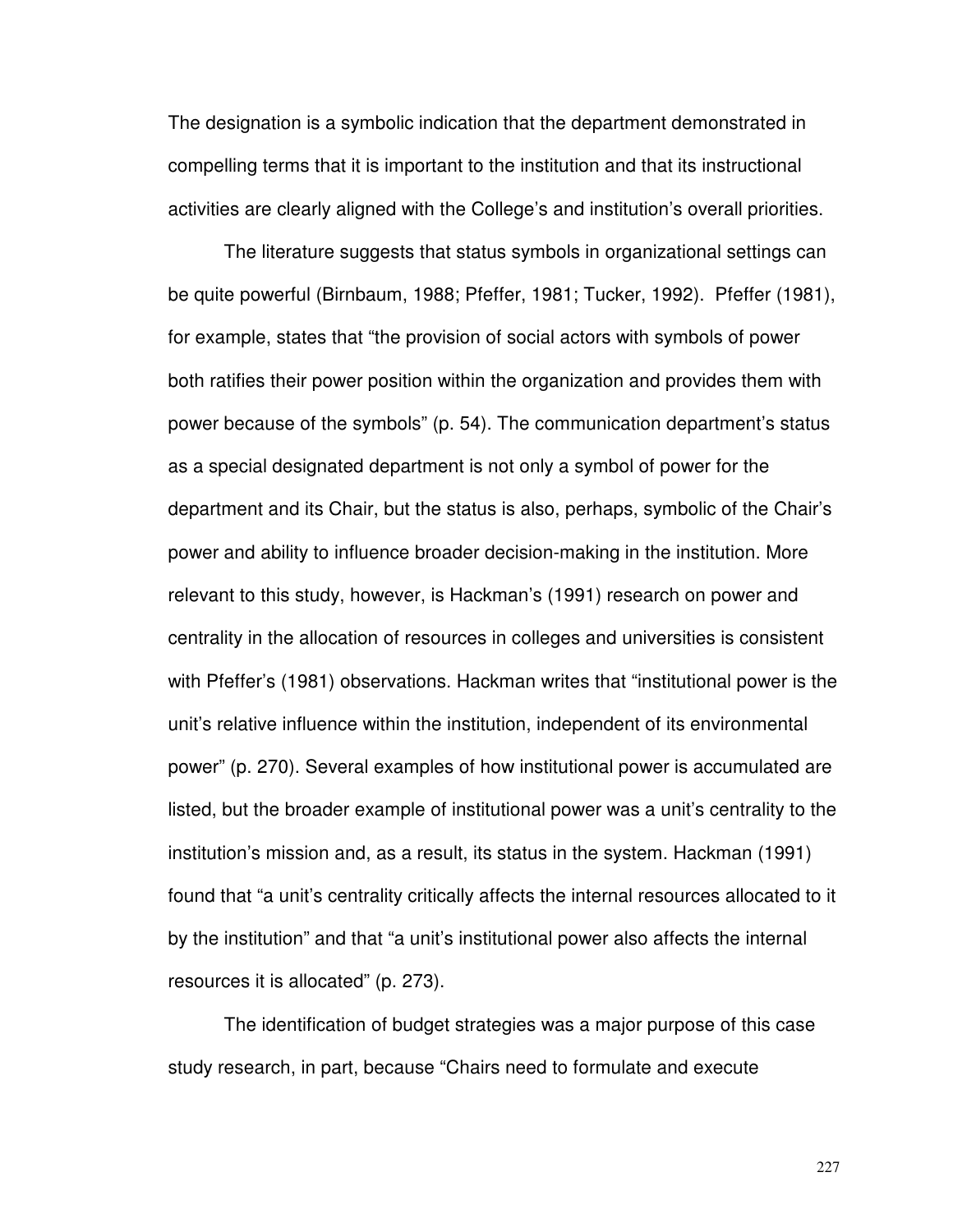strategies to achieve their goals, using the tools available to them—their authority and their capacity to exert influence in the institution and in its environment" (Seagren, Creswell, & Wheeler, p. 37). In this study, the Chairs converted their sources of power into strategies to secure budgetary resources. An analysis of the Chairs' individual strategies revealed that there were similarities, or common themes, across the three cases. The following common strategies were found across the three cases and will be explained below: (1) cultivating a positive image; (2) cultivating key relationships; (3) aligning budget proposals with priorities; and (4) persisting.

The Chairs cultivated a positive image of their departments. In different ways, all three Chairs cultivated positive images of their departments through ongoing communication with the Dean. Two of the three Chairs extended their ongoing communication to the University Chancellor and the Vice Chancellor for Academic Affairs. The Chairs promoted their departments in conferences with the Dean and in print materials (e.g., newsletters and planning documents). Two of the three Chairs took advantage of open meetings with the Chancellor to promote their departments. As the Chairs promoted their departments, they emphasized common aspects of their departments. That is, the Chairs shared with the Dean and other senior administrators their accomplishments; their successes with serving students; their relationships with external groups valued by the institution, such as minority groups and alumni/ae; and how their instructional activities were aligned with institutional priorities.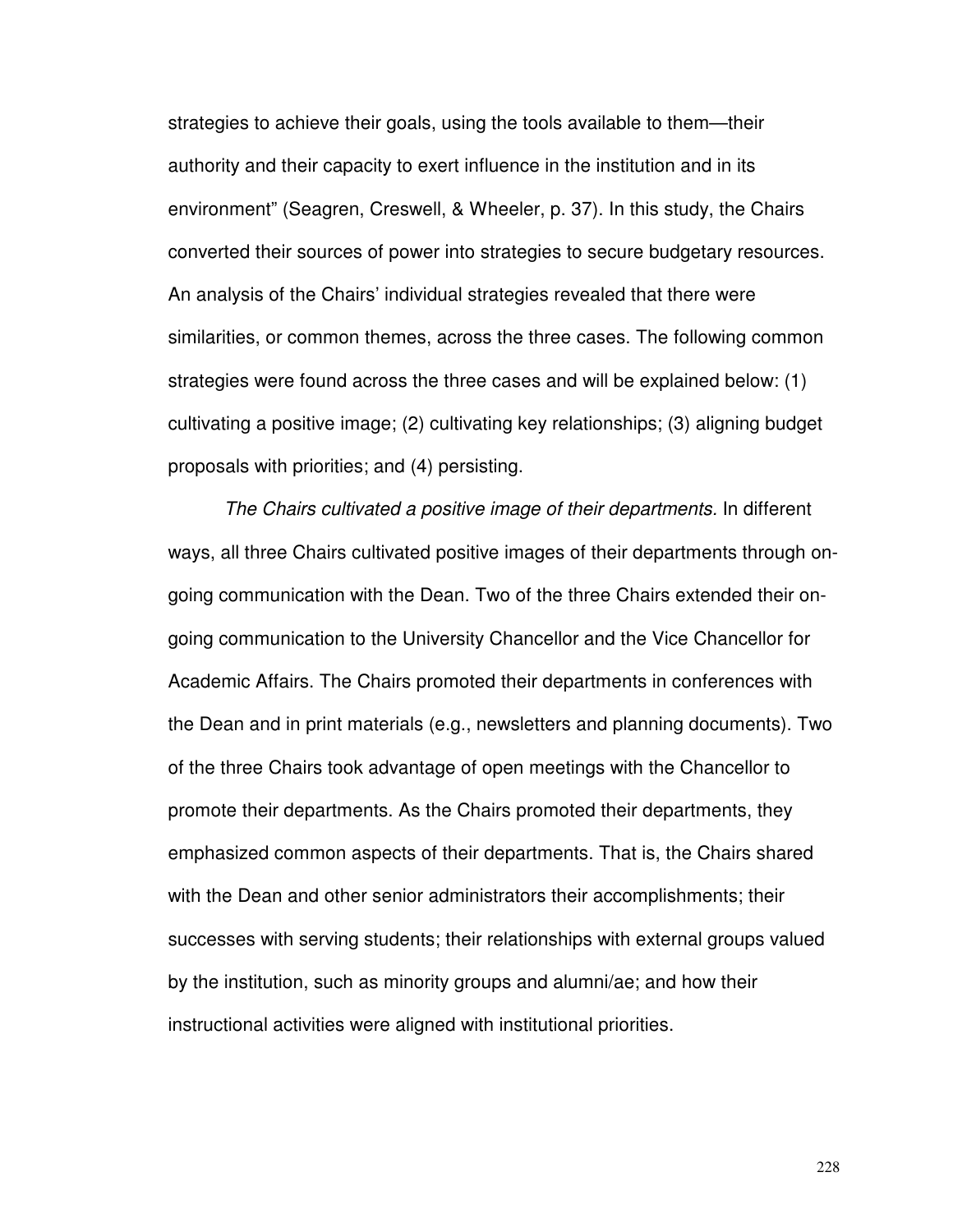This strategy is not fully explored in the literature. The literature, however does, allude to the cultivation of positive images as part of broader discussions of the responsibilities of Chairs (Tucker, 1992). As part of a long list of responsibilities of Chairpersons, Tucker (1992) notes that Chairs' roles are to "serve as an advocate for the department" and to "improve and maintain the department's image and reputation" (pp. 28-29). The roles of Chairs in budgeting are important, but connections are not made between those roles and the task of securing financial resources.

More relevant to this case study are findings from Birdsall (1995) and Wildavsky (1979). Birdsall's work discusses the importance of on-going communication with key administrators and documents "the importance of keeping university officials informed about programs within the college or support unit" (p. 429). Birdsall (1995) adds that "targeted players" included the provost and other senior campus administrators. But the following quote from an interview speaks directly to this strategy:

If I don't get their ear in the vice president's office, I've lost. I hate to call it lobbying, but in a sense that's what's happening. I take people to lunch, I talk to them, I tell them what it's about, I send them extra information, I keep them posted, I send them newsletters, and whatever else it takes to keep them aware of what's happening here…. (Birdsall, 1995, p. 429)

Wildavsky's (1979) guidance to unit heads is generally consistent with this strategy. He asserts that "hearings are an excellent opportunity to paint a selfportrait that not only reflects credit upon [the unit] but also helps create a favorable mood" (p. 87). In this case study, conferences with the Dean and meetings with the University Chancellor and Vice Chancellor for Academic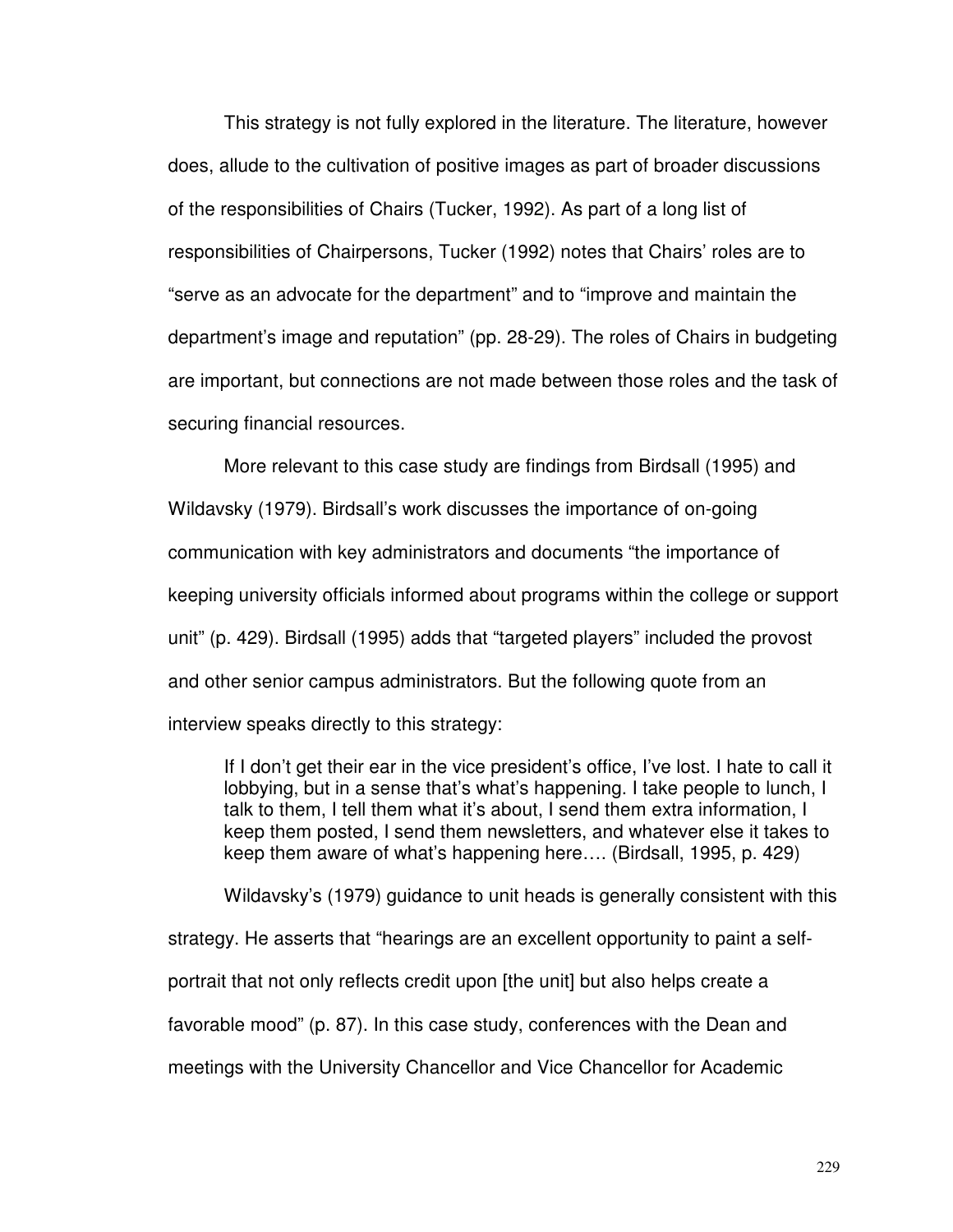Affairs may be viewed as "hearings" that gave all three Chairs an opportunity to paint a positive "portrait" of their departments. Wildavsky (1979) also explains the importance of advertising one's unit to secure resources. For example, he "stress[es] the need for advertising and salesmanship to garner the necessary support" (p. 120) for one's initiatives.

The Chairs cultivated key relationships. Earlier in this section, the importance of key relationships was discussed as part of the Chairs' relational power. A finding in this study is that key relationships are an important source of power so developing those relationships is a critical, foundational strategy for department Chairs who seek to influence resource allocation decisions. As earlier noted, the Chairs in this study developed and maintained cooperative relationships with the Dean. Two Chairs in particular maintained relations with the Chancellor's and Vice Chancellor's offices. The same two Chairs cultivated relationships with external constituents, such as minority groups and alumni.

Building relationships with a variety of players inside and outside the institution is noted in the literature on academic Chairpersons (Allen, 2003; Gmelch & Miskin, 1993, 1995; Lucas, 1989, 1990, 1994, 2000; Seagren, Creswell, & Wheeler, 1993). However, the literature falls short on linking the cultivation of relationships with securing budgetary resources. Allen (2003), however, makes a link between key relationships and budget management. His words are instructive. He says, "It seems to me that a chair's success in budget management hinges on three relationships: with your secretary or administrative assistant, with the dean and the dean's budgetary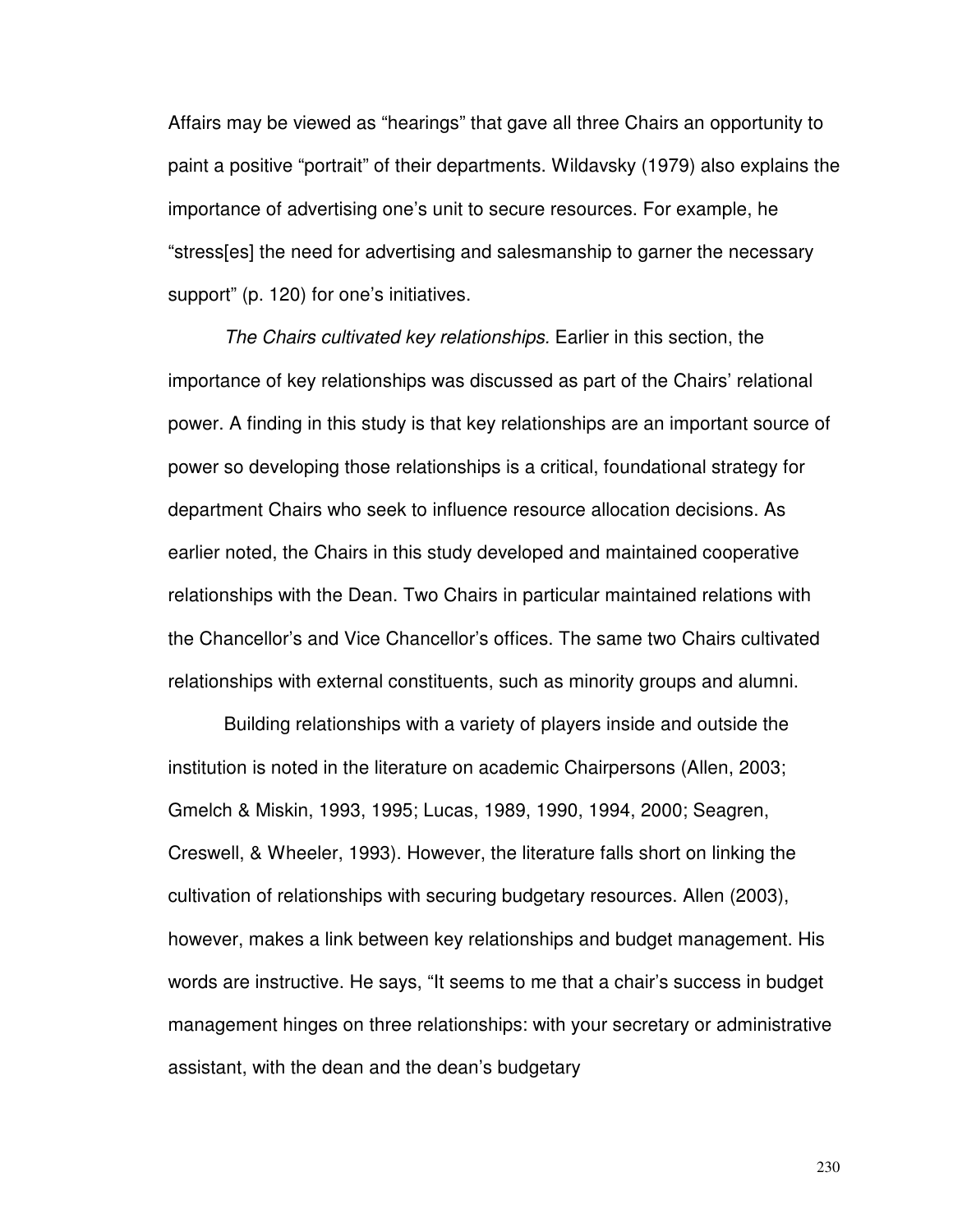office, and with the institution's budget office staff" (p. 1). Allen's comments are partially consistent with findings in this study which include, for example, the importance of cooperative relationships with the Dean. But Allen's (2003) remarks are related to managing the budget and not securing the budget resources. This case study suggests that these relationships are important in securing resources as well as in managing budgets.

Wildavsky's (1979) advice may be more on point than the literature in higher education. In his discussion of budget strategies developed by government department heads, he clearly encourages unit heads to "make friends" (p. 79). According to Wildavsky, "Parallel in importance to the need for maintaining integrity is developing close personal relationships with members of the agency's appropriations subcommittee, particularly the Chairman" (p. 79). In this study, the Chairs developed close personal relationships with those responsible for "appropriations": the Dean and in two instances, the Chancellor and Vice Chancellor for Academic Affairs.

The Chairs aligned their budget proposals with institutional priorities and fiscal circumstances. A review of the Chairs' planning documents for their departments indicated that their budget requests were aligned with the institution's priorities which were academic excellence, student-centeredness, and community engagement. The Dean and faculty informants stated that the Chairs in this study were successful at securing resources for their department because their proposals were consistent with the institution's Strategic Plan. The Dean added that he made allocation decisions based on the extent to which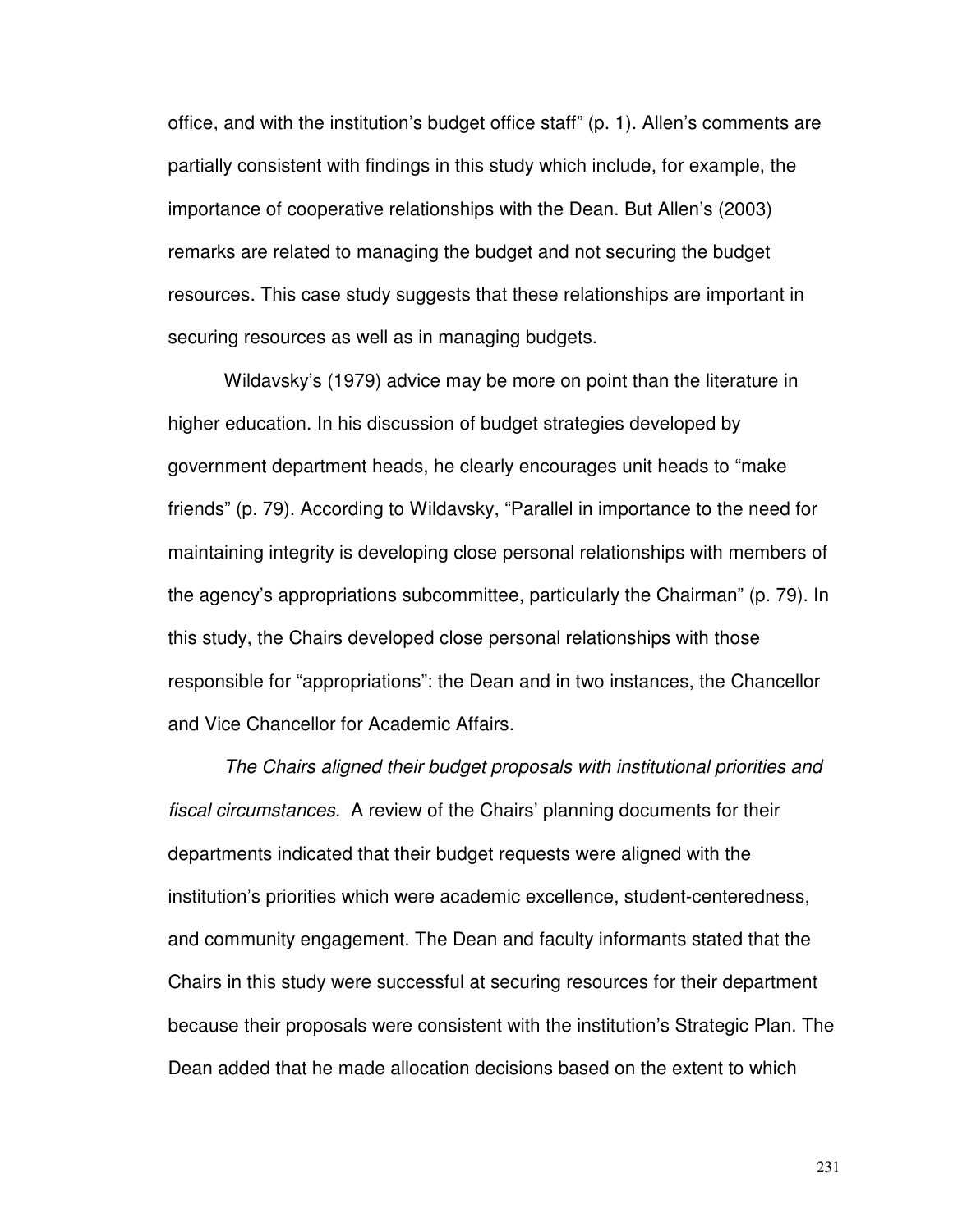Chairs in the College aligned their requests with the Strategic Plan for the campus.

The researcher acknowledges that the Chairs' proposals were fairly modest and they did not create controversies that jeopardized the requests. The proposals reflected the Chairs' effort to build on small wins over time which may, in fact, have been their most dominant and enduring strategy. Such an approach is prevalent in the broader literature regarding the incremental nature of the budget process (Caruthers & Orwig, 1979; Meisinger, 1994; Wildavsky, 1979, 1988).

This alignment strategy is consistent with and discussed in the higher education literature. Specifically, this strategy is linked to discussions of resource negotiation strategies (Hackman, 1991), to discussions of rationality in budgeting processes (Chaffee, 1991), and to broad discussions of preparing budget requests (Enneking, 2003; Meisinger, 1994; Tucker, 1992). Aligning budget requests with institutional goals is regarded as a top priority if one wishes to secure institutional resources. Enneking (2003) considers this strategy a major responsibility of a Chair. "The Chair," he writes, "is a member of the administration who must ensure that goals and objectives of the department support and further the goals and objectives of the institution" (p. 1). Similarly, Hackman's (1991) research on power and centrality in the allocation of resources in colleges and universities revealed that unit heads, some of whom were not Chairpersons, developed eight resource negotiation strategies. Of those eight strategies, three included the importance of focusing on the needs of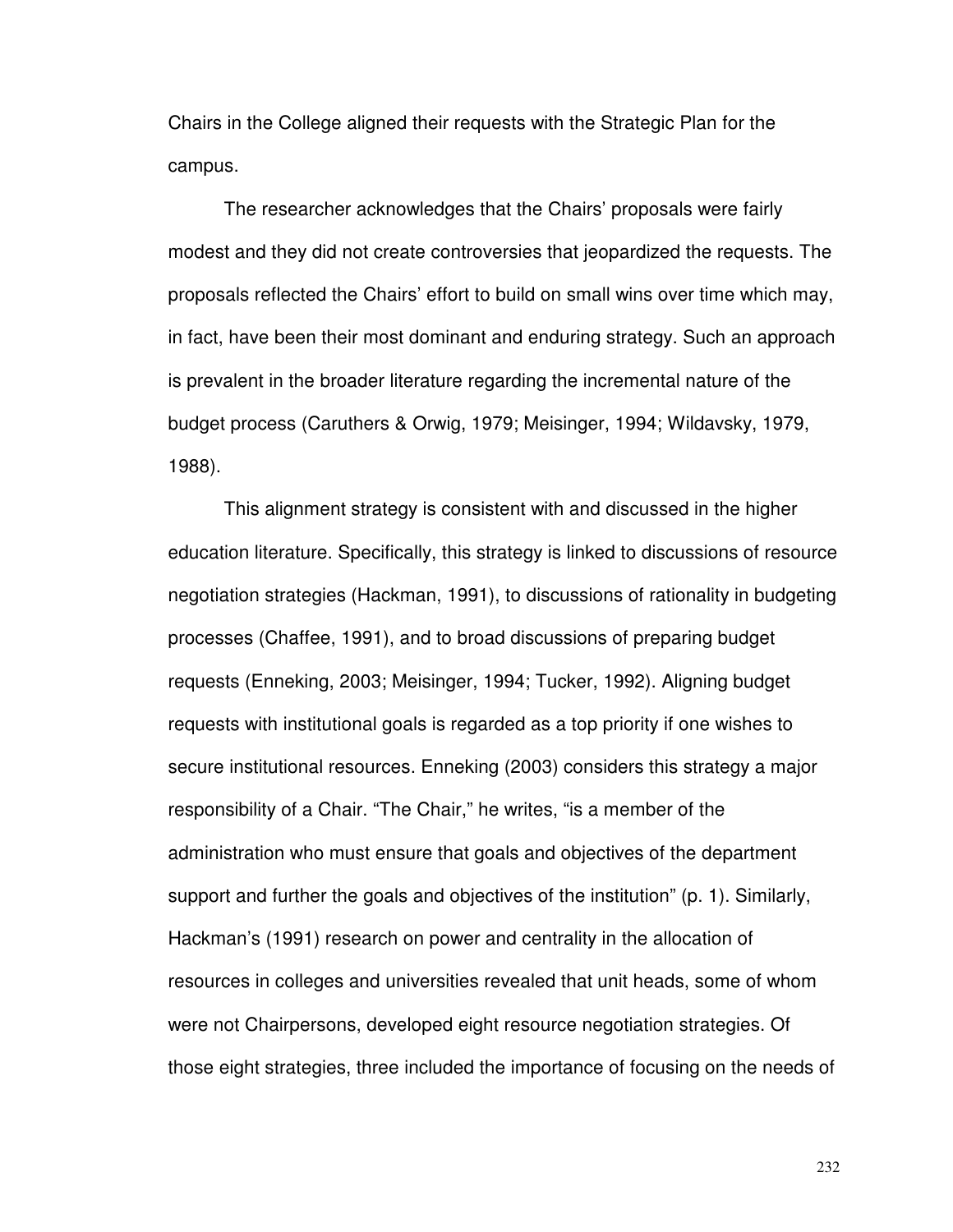the total institution; (2) the needs of the division; and (3) the needs of the unit itself. Both Hackman (1991) and Chaffee (1991) found that units with the greatest centrality to the institution's mission benefited from increased allocations. Tucker (1992, p. 359) provides a crisp summary of this notion:

The department chairperson should be able to associate his or her budget request with department, college, and institutional goals and identify those strengths that specifically fit in with the institution's priorities.

The Chairs persisted. The Chairs in this study had a reputation for not giving up on their budget requests. They made sure the Dean had all the information needed to make a potentially favorable allocation decision by responding to requests for additional information in a timely manner. The Chairs developed substantive proposals. They met deadlines and monitored their proposals. In short, the Chairs stuck with the resource allocation processes, navigated through the different phases of the resource allocation processes, and achieved positive outcomes when the Chairs made their requests, or in one case, when the Chair reiterated the request over time until it was ultimately funded.

Persistence is an important strategy for achieving most any objective. Indeed, "effective leadership requires perseverance" (Hesselbein, Goldsmith, & Beckhard, 1996, p. 300). Persistence prevails is an adage of politics and a "given" in writings that demonstrate academic department Chairs must be committed to their work and exercise persistence if they hope to be successful (Lucas, 1989, 1990, 1994, 2000; Seagren, Creswell, & Wheeler, 1993; Tucker, 1992).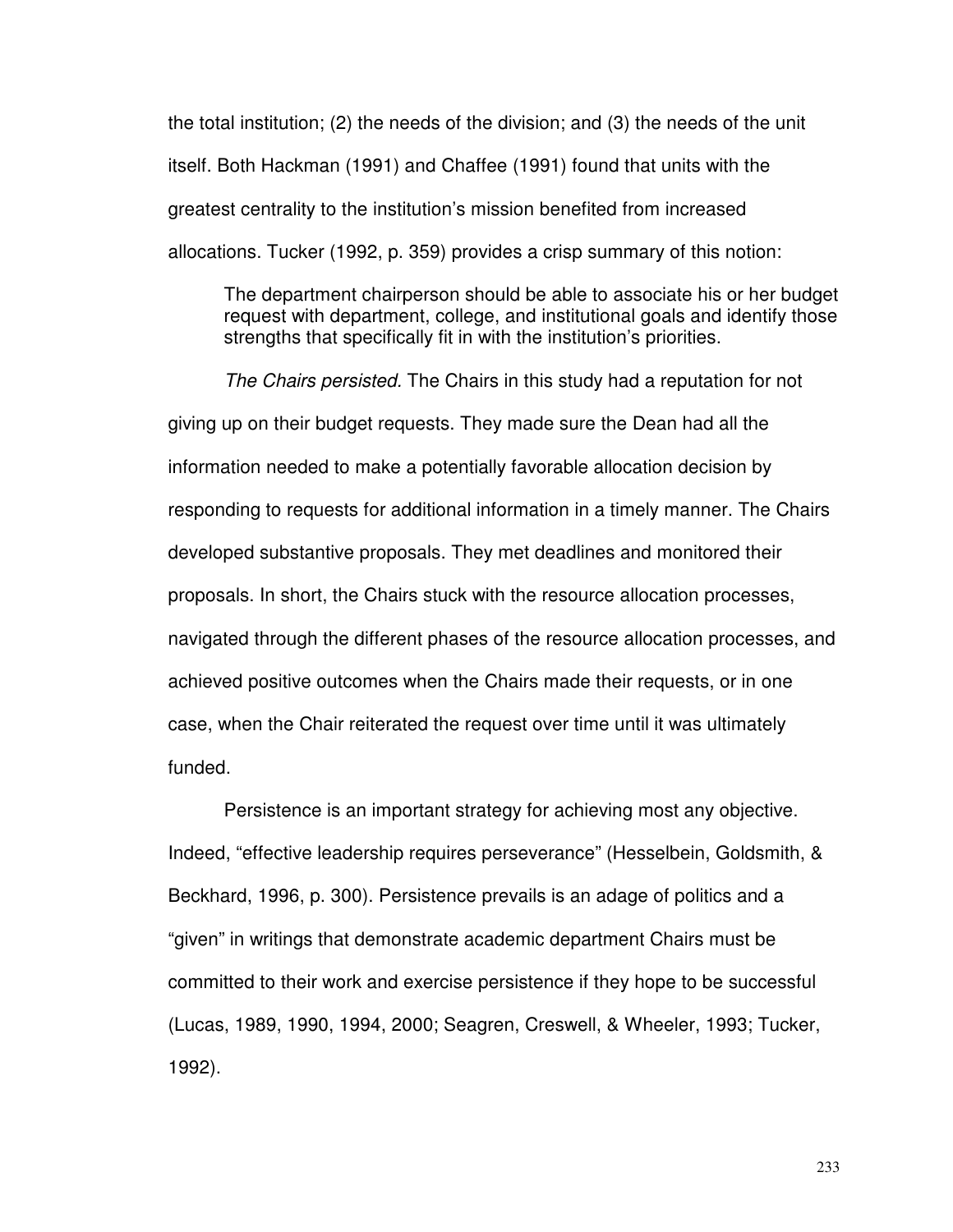Although the broader literature in higher education did not provide explicit linkages between persistence and securing resources, the Chairs' behavior in this study was consistent with the general behavior of university presidents. Referring to presidents, Birnbaum (1988) writes that "persisting requires focused attention and follow-up on a limited agenda" (p. 169). To be sure, the Chairs in this study focused their attention on getting as many budgetary resources as possible for their priorities. The Chairs also had a limited agenda. The evidence indicated that they sought resources for a relatively small number of priorities, such as hiring personnel, upgrading technology, and renovating classrooms.

#### **Research Question 4: What were the outcomes of the three exemplary Chairpersons' influence efforts?**

 The Chairs were successful at securing budgetary resources to support their initiatives and operations in their departments. In one instance, however, budgetary outcomes were not immediately positive. The communications Chair sought resources for a new research center that was not funded initially given the limited availability of financial resources. But, as noted earlier in this study, the center has since been funded.

The Chairs secured financial "wins" for their requests in an environment where resources were limited. Collectively, the Chairs received resources to hire new faculty, to purchase and upgrade technology equipment, to hire additional graduate assistants to work with faculty, to hire staff to manage an internship program, and to renovate classrooms and laboratories. Because the Chairs argued in their budget proposals that the above requests were necessary to ensure that departments could realize campus priorities, an important outcome is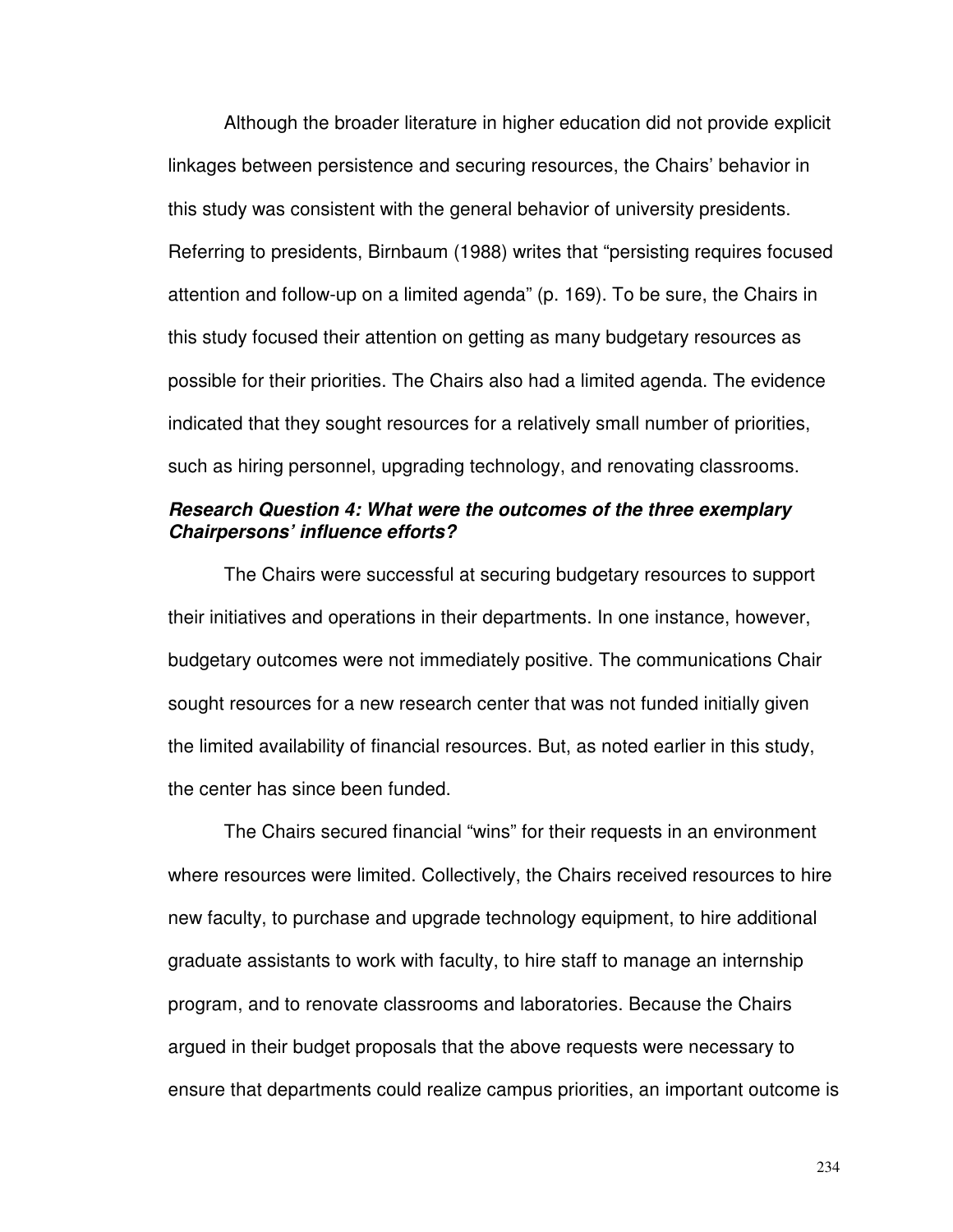that the departments may now have more capacity to pursue their goals and the institution's priorities.

Given the purpose and parameters of this study's analytic framework, budgetary outcomes beyond "wins," "losses," and "compromises" that were related to the specific proposals that the Chairs advanced to the Dean were not explored. Because analysis was focused more broadly on "wins," "losses," and "compromises" as budgetary outcomes and initial evidence of influence, these outcome measurements reveal that all three Chairs were influential actors who scored initial and consequential "wins." In the case of the communications Chair, she enjoyed initial and eventual wins with budget requests put forth. As earlier noted in the previous chapter, because the Chairs in this study received budget resources when some Chairs did not and because these Chairs received technology resources when some Chairs did not, the data appear to support the perception that these exemplar Chairs were able to influence allocation decisions more favorably than other Chairs.

#### **Research Question 5: What factors may account for the choice of strategies the three exemplary Chairpersons used to secure campus resources and their impact on decision outcomes?**

 Evidence from this case study revealed that four broad factors may account for the Chairs' choice of strategies for securing campus resources and the decision by the College Dean to fund their requests: (1) the availability of revenue for the Chairs to pursue; (2) the "rules of the game" that govern the budget process and behaviors of those actors involved with the process; (3) the locus of power and authority over resource allocation issues; and (4) the Chairs'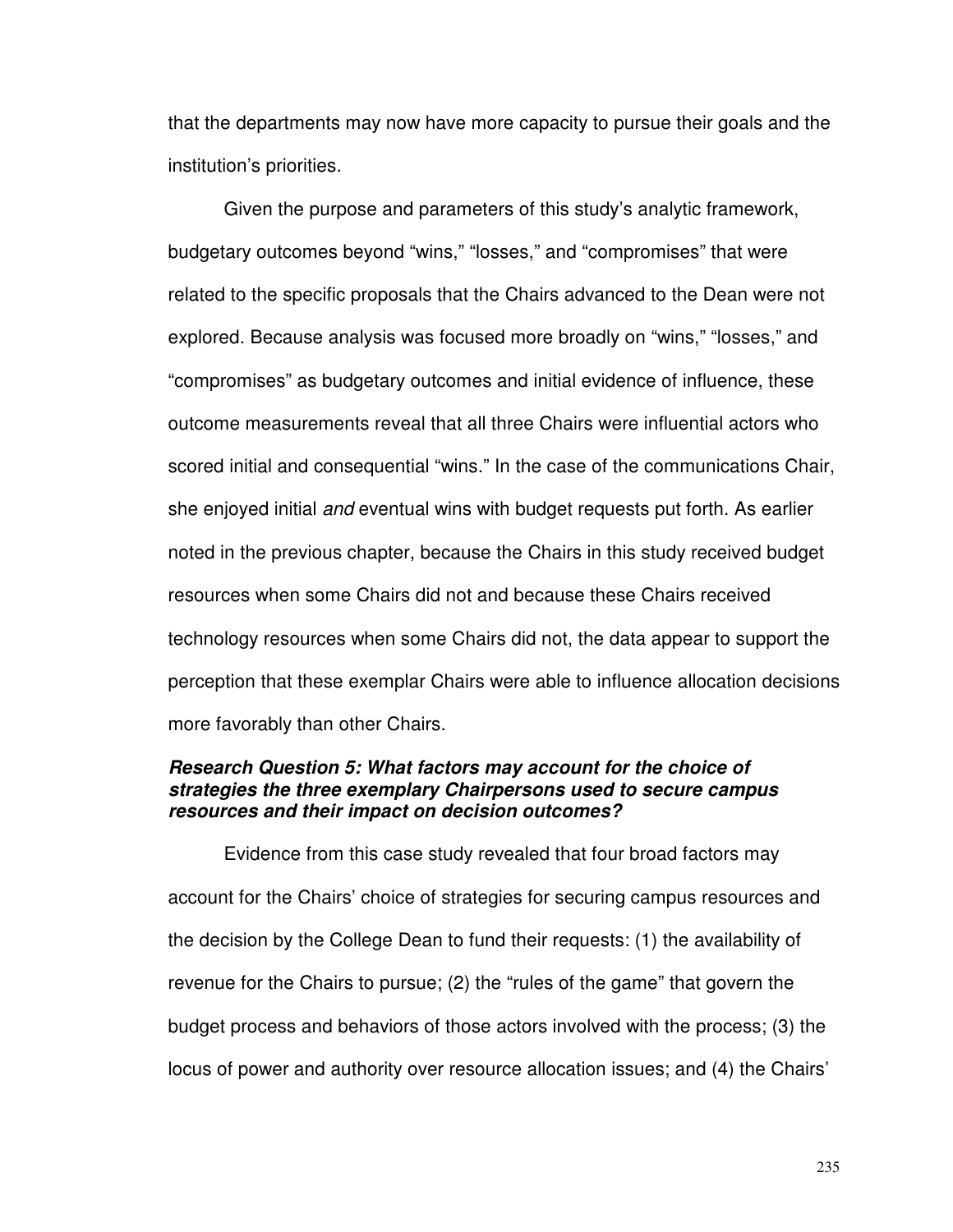relevant power resources. An explanation of each factor is presented below and is followed by a discussion of how the findings are related to the broader literature.

The availability of revenue streams. An important factor that shaped the Chairs' choice of strategies was the availability of revenue. Because of declining state appropriations, resources were tight in the institution. Campus officials explained that the institution had "no new money" to expand programs. It only had funds for modest, incremental adjustments in operating budgets. In effect, it was tough to get requests approved and it was particularly difficult to get big items, such as personnel additions and facility renovations, funded. But declining appropriations did not mean that Chairs should not submit requests for resources. The limited availability of revenue meant that the Chairs would need to be more strategic and creative in their efforts to secure resources and, perhaps, more modest in their requests.

Revenue was available from at least two sources at the institution. One source of revenue was through the annual, mainstream budget process, which provided incremental increases to departments to support operational and cost of living expenses. Another source of revenue was technology fees which were provided outside the regular budget process. The Chairs developed strategies to secure resources from both revenue sources. However, the revenue streams were helpful and useful to the Chairs but they were constrained. Neither revenue stream had a particularly large pool of discretionary funds. So, given the limited availability of funds in the revenue streams, the Chairs in this study advanced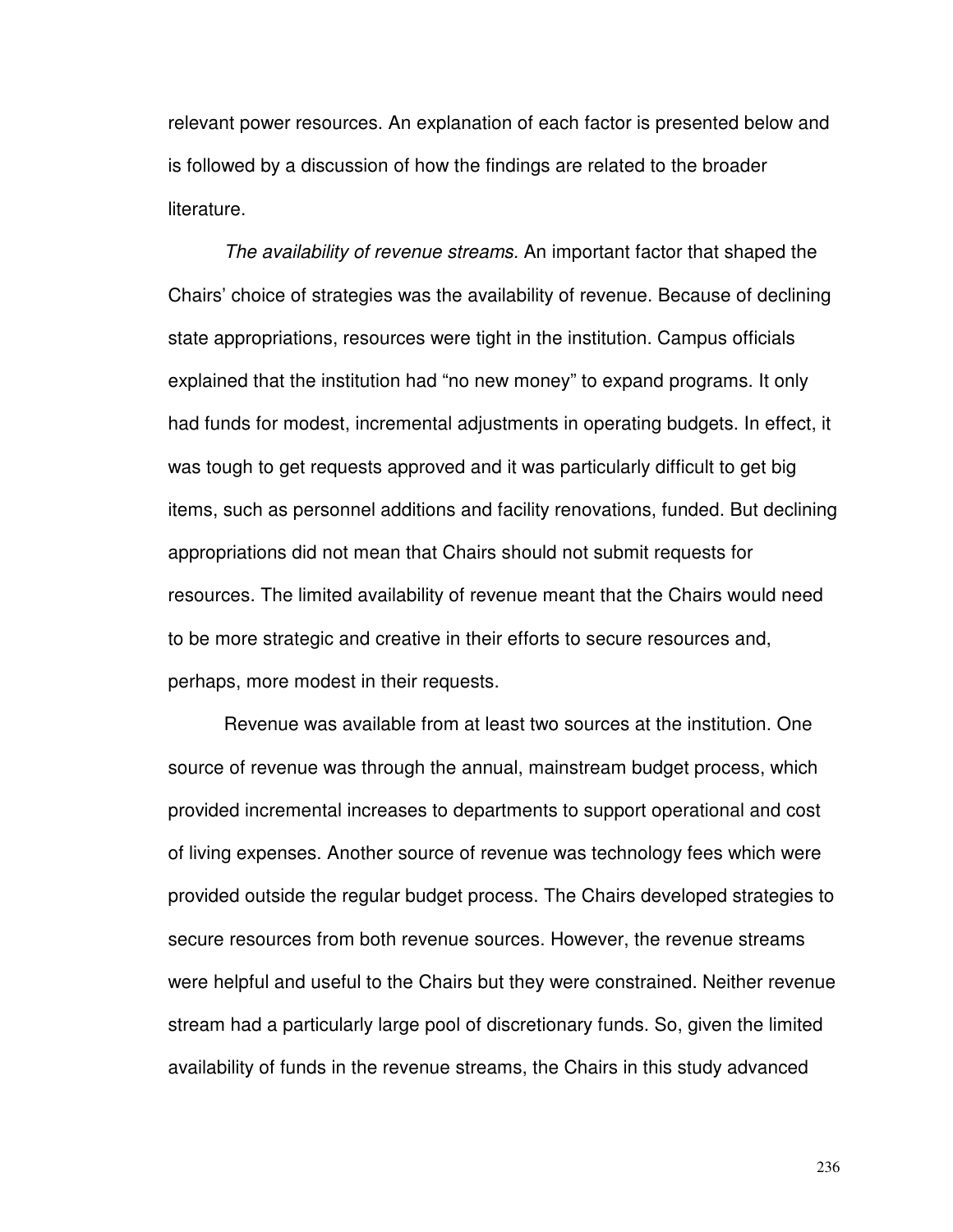modest requests so they could be viewed as reasonable and realistic. In effect, then, the limited revenue streams set the parameters for what could be asked for and the data in this study suggest that the Chairs acted accordingly.

The rules of the game. All three Chairs were perceived to be successful at getting campus resources, in part, because they understood, complied with, and used the institutional "rules of the game" (Allison & Zelikow, 1999, p. 302) and the institutional "action channels" (Allison & Zelikow, 1999, p. 300) that governed the budget decision-making process. Because the Chairs were knowledgeable of the rules and action channels (i.e., institutional processes that were used to collect, review, and act on budget requests), they were in a position to respond to calls for budget proposals in a timely manner and able to frame appropriate proposals that were viewed as credible, reasonable, and compelling in this institutional context. Understanding the "rules of the game" in decision-making is an important element when exercising power and influence (Morgan, 1986; Pfeffer, 1981). Given that "budgets are decision-forcing mechanisms" and given that "budget processes incorporate rules by which conflicts are resolved" (Caiden, 1985, p. 500), it is essential to know the "rules of the game" to "play the game" (Wildavsky, 1979, p. 88) effectively.

In its Strategic Plan, the University of Mt. Brilliance (UMB) articulated broad institutional priorities, such as improving campus research activities, developing a stronger presence in the area of technology-based initiatives, hiring more faculty members to ease teaching loads, and providing services to community organizations with an emphasis on minority populations. Legislative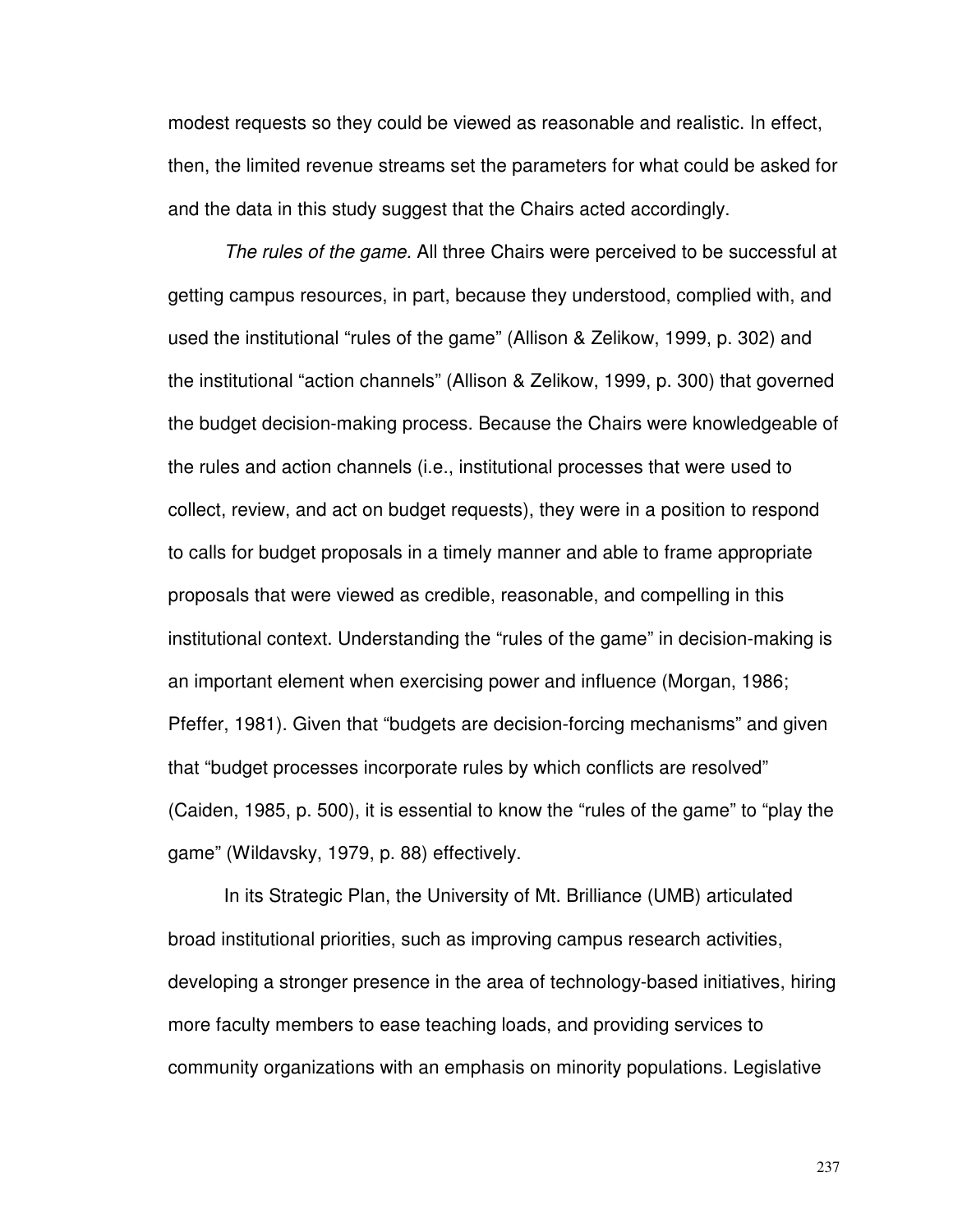and system-wide priorities were included in the annual operating budget documents for the system. Those priorities, coupled with the formal procedures in the budget process, shaped the official "rules of the game."

Interview data from the Dean and the three Chairpersons suggest that other, less formal but important rules of the game included submitting requests on time, responding to requests for more information in a timely manner, cooperating with and keeping the Dean informed, and refraining from requests for new programs that significantly expanded current operations. A particularly critical "rule of the game" was that resources followed students so requests that demonstrated a relationship to serving students were more favorable to the Dean than requests that had no apparent or explicit connection to serving students or to enhancing student success in the department. In short, the extent to which Chairs adhered to the formal and informal rules of the game affected their ability to secure resources for their initiatives.

The locus of power and authority over resource allocation decisions. The locus of power and authority over resource allocation issues in the College was yet another important factor accounting for the Chairs' choice of strategies. Power and authority over budget matters were centralized in the Dean's office. The Dean possessed the formal authority to make unilateral budget allocation decisions in the College so the three exemplary Chairpersons fashioned their appeals for resources accordingly. The Chairs were all in agreement that their strategies were targeted at the Dean because the Dean was the one with the resources and he had the formal, if not always final, authority to decide which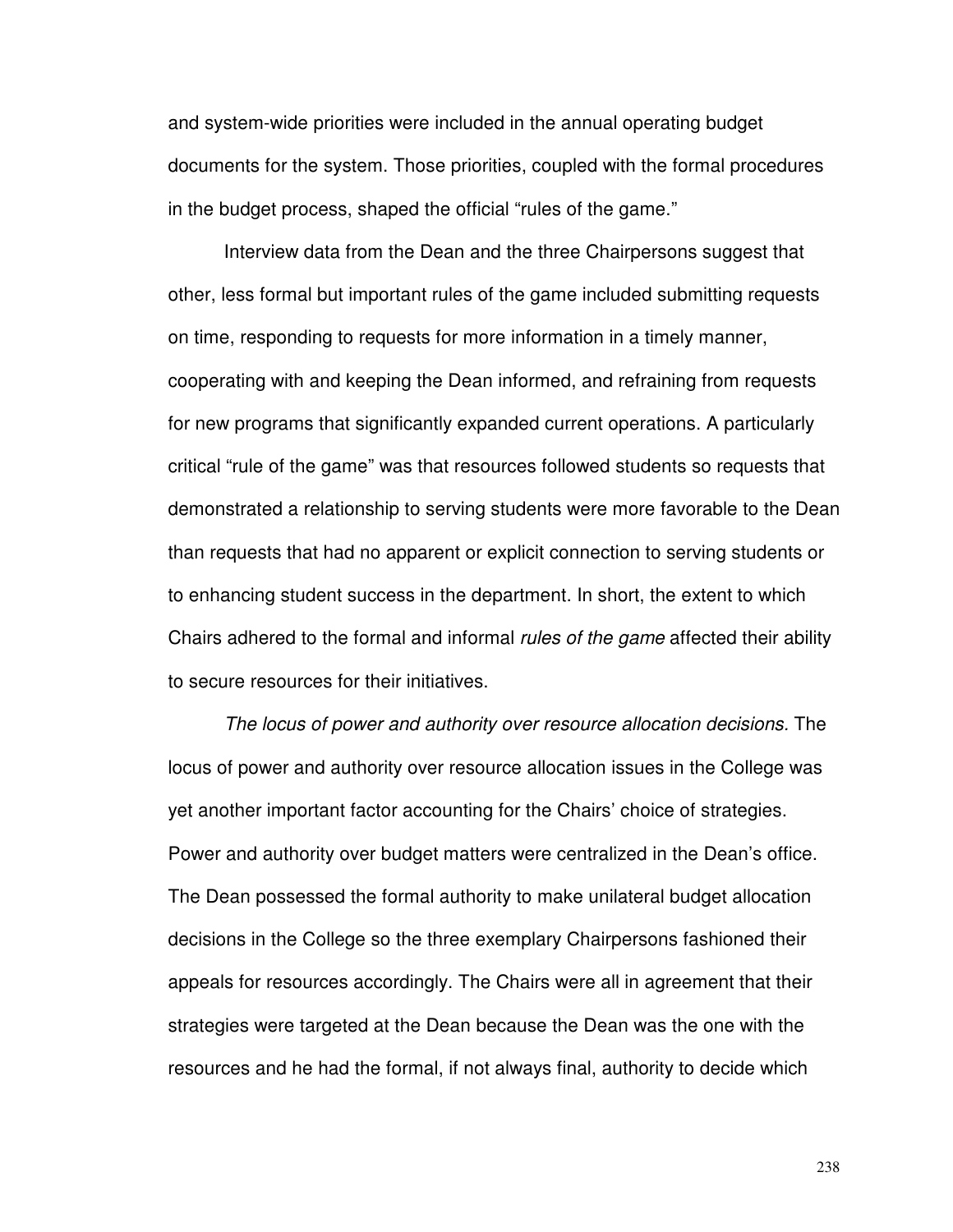Chairs got their requests funded. But the Chairs did not restrict their strategies to the Dean. They sought to influence others who could influence the Dean. For example, as already discussed, two Chairs promoted their department to the Chancellor and VCAA and all three Chairs sought to garner faculty support because they believed those efforts might influence the Dean's decision.

Chairs' relevant power resources. All three Chairs had longevity at the institution. Over time, the Chairs cultivated key internal relationships and, in two instances, external relationships. The Chairs in this study possessed credible connections and linkages with their Dean, their faculty, and other Chairs. Two of three Chairs possessed dependable linkages with key authority figures in the institution (i.e., University Chancellor and the Vice Chancellor for Academic Affairs) as well as external constituents such as minority organizations and department alumni/ae.

The aforementioned linkages and other relevant power resources (i.e., positional; personal; reputational; knowledge; relational; and relevant skills) were cited by the major decision-maker on allocation issues, the Dean of the College, and other informants as reasons for the Chairs' success at being able to influence the Dean and secure budgetary resources. The evidence in this study, especially the budgetary outcomes, suggests that the Chairs, like influential actors in other organizations, had "multiple, stable, and convincing power resources" (Malen, 1983, p. 331).

Since the broader literature does not discuss how organizational and broader contextual factors may account for the development and deployment of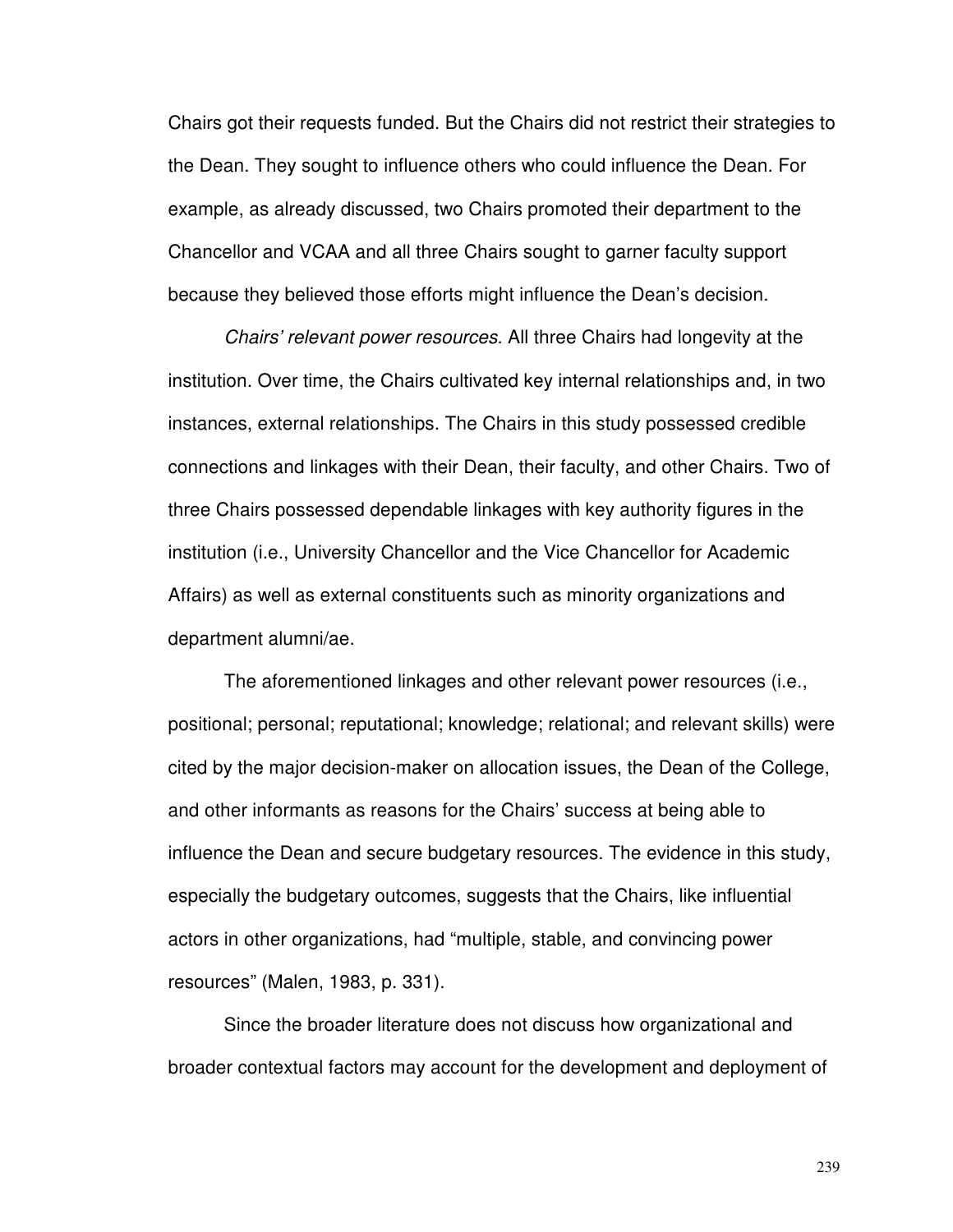department Chairs' strategies for securing financial resources, it is difficult to gauge with the extent to which the findings in this study are aligned with broader literatures. However, several fairly general observations appear warranted.

For example, Meisinger (1994), in a seminal text on budgeting in colleges and universities, "outlines the most important factors that *shape the budget* process at any college or university" (p. 51, emphasis added): institutional character, participants and their roles, openness of participation and communication, centralization of decision-making authority, and demand for information. Of these four factors, the latter, centralization of decision-making authority, is related to the findings in this study. The *locus of power and authority* over resource allocation issues was a common factor across the three cases. All three Chairs recognized the formal power and authority of the Dean to make resource decisions in the College so they developed and deployed strategies accordingly.

The findings in this study are more consistent with several of factors discussed by Birdsall (1995) in his article titled, "The Micropolitics of Budgeting in Universities." Birdsall presents eight "factors that are often given high priority in establishing an allocation level" (p. 434). Although his work was directed toward library administrators, his identification of factors provided the researcher with a comparative model for understanding and classifying the factors in this case study.

Birdsall's factors, which are similar to factors in this study, include: (1) increased enrollments in courses meeting general education requirements, a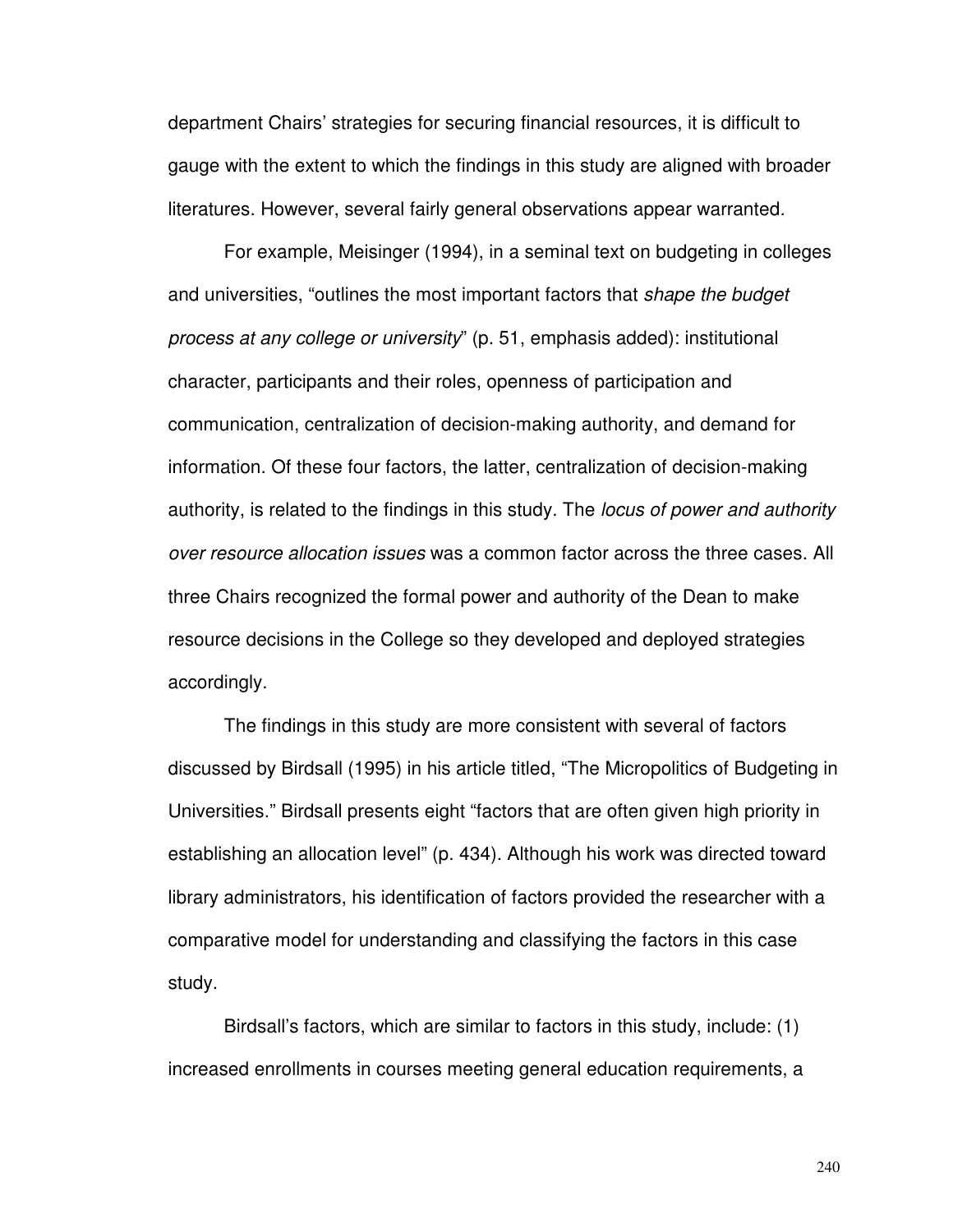source of power Chairs in this study possessed; (2) comparisons to peer institutions, which the Chairs in this study considered as they developed their budget requests; (3) growth in student credit hours, a trend which the Chairs in this study included in their budget proposals to support hiring more faculty; (4) quality of faculty, a point Chairs emphasized in their request for additional resources; (5) deterioration in current levels of instruction; and (6) the performance or upkeep of physical plant (another argument Chairs used in this study to upgrade laboratories and classrooms). Authors (Meisinger, 1994; Tucker, 1992) also discuss the importance of making budget requests that are consistent with the institutional norms (or rules of the game) for developing and submitting budget requests, and the priorities of the institution's budget authorities (Chaffee, 1991; Meisinger, 1994). Thus, the factors uncovered in this study have some basis in the limited but related research on the politics of university budgeting processes.

#### **Conclusions**

The purpose of this case study was to identify and analyze the strategies three reputedly exemplary academic department Chairpersons developed and deployed to secure campus financial resources for their departments. Drawing on the findings in the cross-case analysis and insights gleaned from the literature, the following conclusions and recommendations for future research are presented.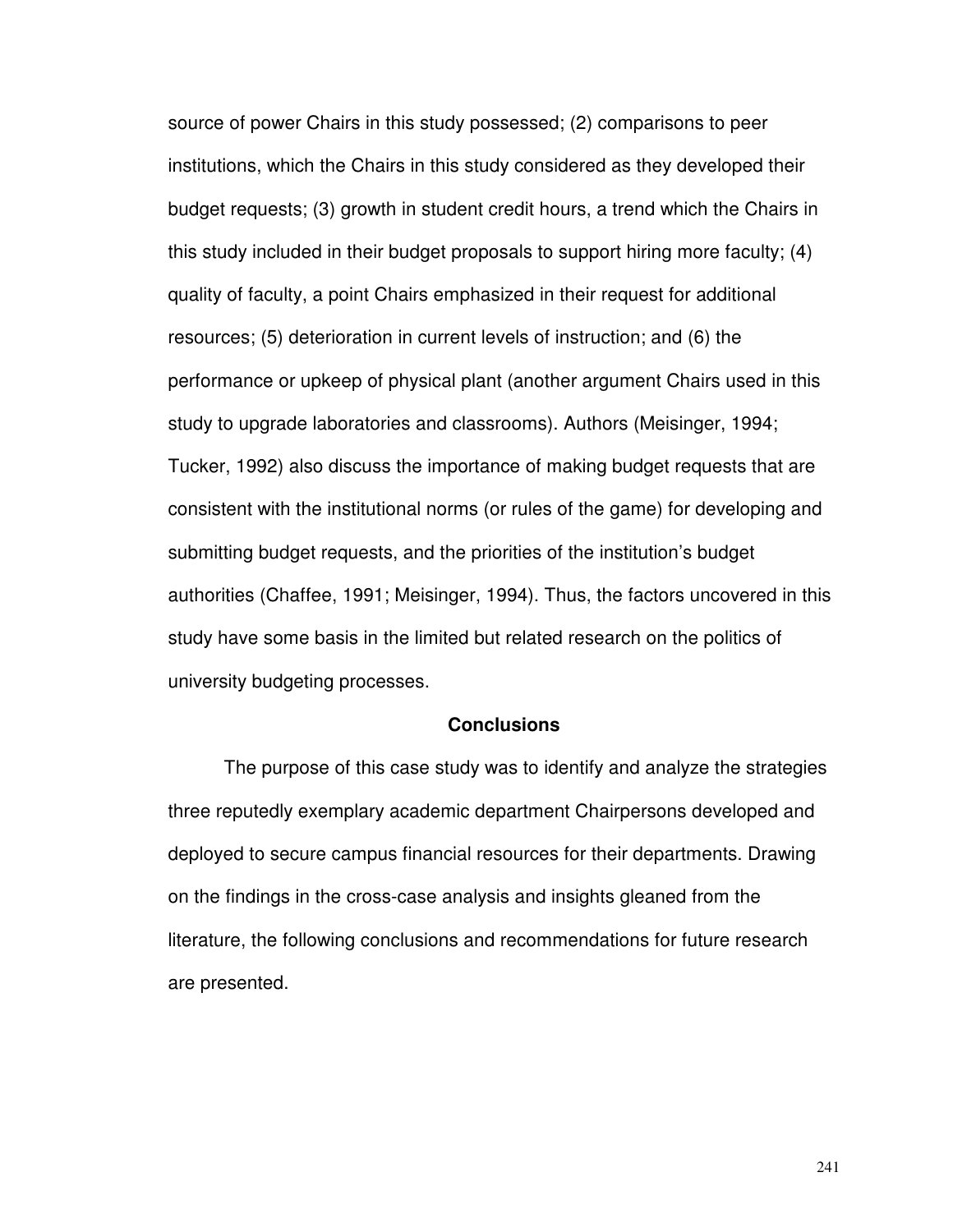## **Conclusion 1: An analytic framework based on a political perspective of decision-making and resource allocation processes was valid for examining the budget strategies three reputedly exemplary Chairpersons developed and deployed to secure campus budgetary resources.**

Because resource allocation processes involve deciding who gets what and how much of scarce resources, it is, in part, a political process (see, for example, Birdsall, 1995; Bolman & Deal, 1984; Lasswell, 1936; Lasswell & Kaplan, 1950; Wildavsky, 1979). Using political perspectives to explore and understand how decisions are made in higher education institutions is not new. Similarly, using political perspectives to explain "the politicization of the budget process" (Caiden, 1985, p. 495) is not new. Therefore, a political perspective of decision-making in general (Allison & Zelikow, 1999; Bolman & Deal, 1991; Pfeffer, 1981); of decision-making in higher education institutions (Baldridge, 1971; Birnbaum, 1988); of budget strategies (Leloup, 1977; Wildavsky, 1979); of strategy formulation (Narayanan & Fahey, 1982); and of resource allocation processes in colleges and universities (Birdsall, 1995; Hackman, 1991; Houbeck, 1991; Meisinger, 1994) was a promising orientation that served as the analytic framework for this study.

This perspective was valid because it sensitized the researcher to complex dynamics that are routinely associated with the allocation of resources. It also provided a wide organizational frame through which the researcher could view, describe, and analyze concepts associated with political bargaining behavior which include, for example: actors and their goals, power resources and their usefulness, factors shaping strategy selection, and a means for assessing influence.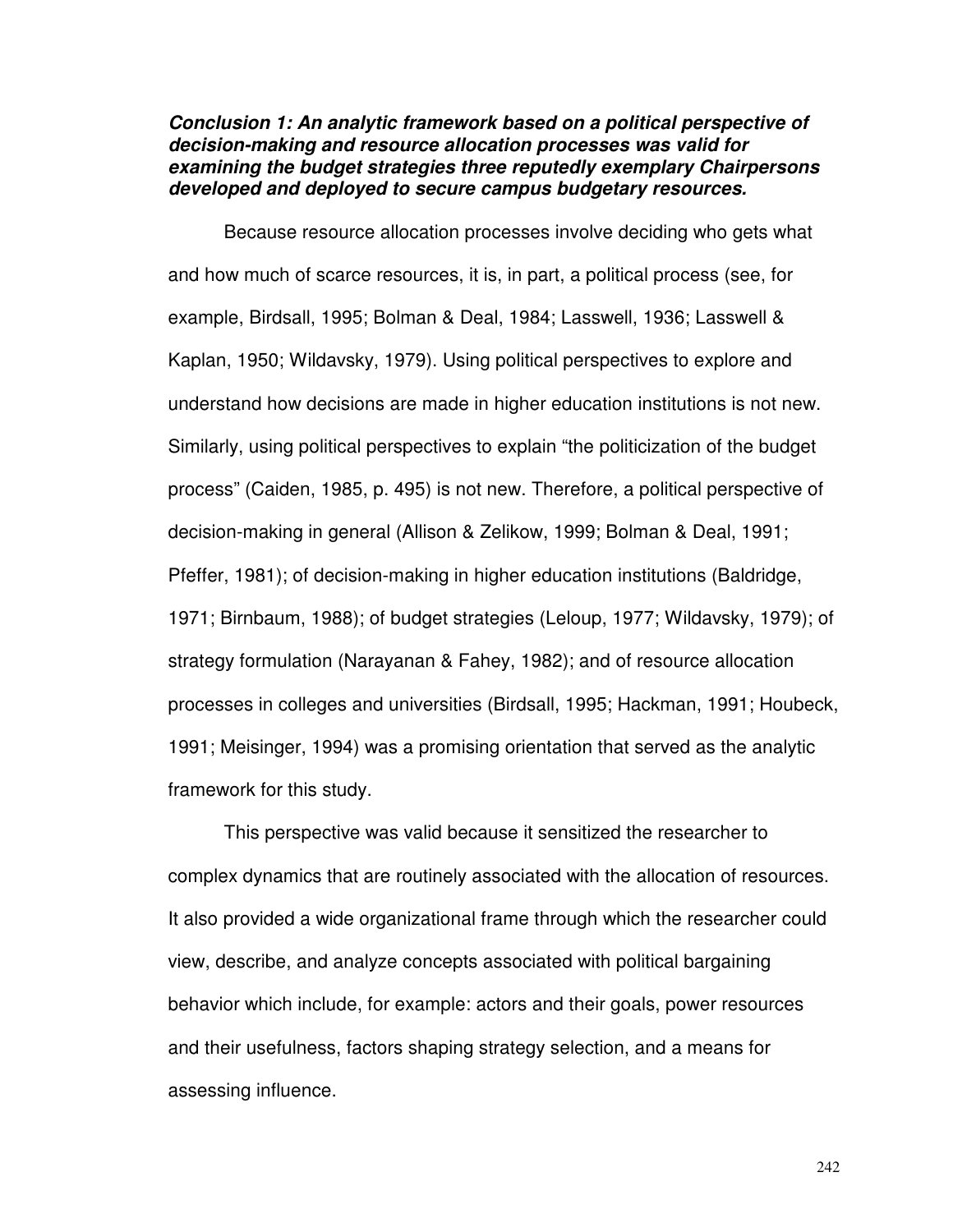The findings in this study suggest that a political orientation was valid. That is, the findings of the case "fit" the analytic categories of the framework. The political perspectives used to construct the analytic framework for this case study gave rise to five analytic categories (i.e., actors; purposes of influence efforts; sources of influence; influence strategies; and assessment of influence) that were used to understand the Chairs' budgetary strategies. Further, as the cases demonstrate, data from documents and interviews "fit" these categories very well. For example, the political perspective was useful for exploring budget strategies because strategies were shaped and influenced by influential actors in the institution (e.g., the Dean of the College). This study identified the Dean of the College and other actors (e.g., department faculty) who were targets of influence. When studying politics, actors are important units of analysis (Allison & Zelikow, 1999). As Meltsner (1972) observes, "…[A]ctors are differentiated by their policy positions. At first, there are friends, enemies, and fence-sitters. Soon, the dynamics of politics pushes the actors to take sides" (p. 861). In this study, the actors could be viewed not necessarily as "friends, enemies, and fencesitters" but, in the language of the Chairs, as "supporters," "allies," "decisionmakers," and "colleagues."

The political perspective was useful for exploring budget strategies because it allowed for the examination of relevant power bases. Several sources of power were identified in this study. Birdsall (1995), who shares a similar finding, explains that the micro-political perspective "is particularly useful for investigating the budget process because it encompasses formal power" (p.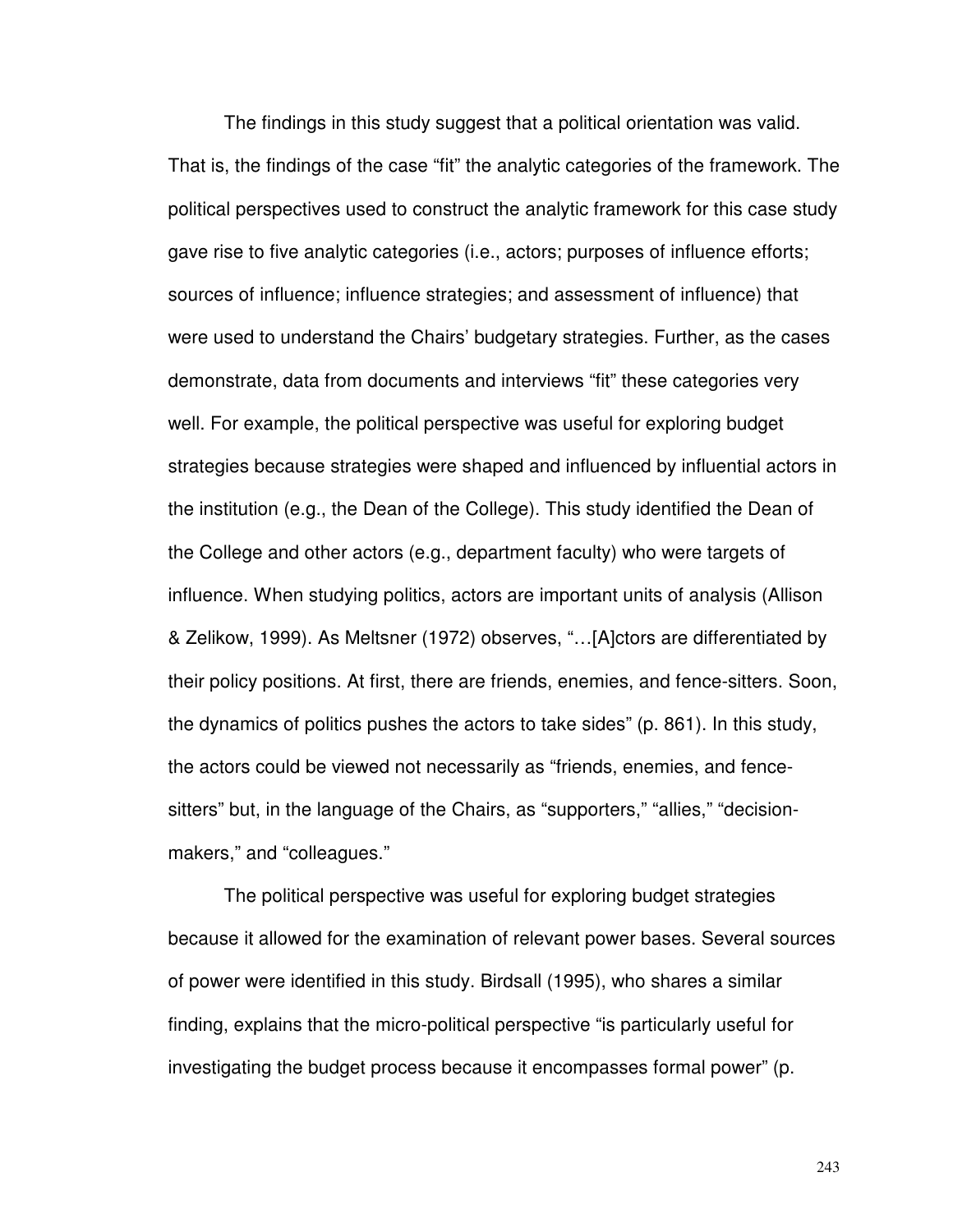434). He adds that the interviewees in his study "focus on the formal uses of

power because budgeting is inherently an activity derived from authority and is

directly linked to the continued operation of each unit in the organization" (p.

434). But, informal sources of power were also important. The evidence in this

case revealed that the Chairs' success in influencing their faculty and the Dean

was, in part, because of their effective interpersonal skills and personal qualities.

Birdsall (1995) discusses using the micro-political perspective to understand the

importance of personal characteristics. He writes:

Many organizational theorists limit political activity to intentional acts of influence; however, interviewee data support the proposition that personal characteristics have strategic importance in allocation decisions… Interviewees note the importance of character traits such as willingness to listen, a respect for the views of others, empathy, and trust as factors in allocation decisions. (p. 435)

In these and other ways, this study joins a body of literature that

reinforces that political perspectives are valid, fruitful ways of examining the role

actors may play in budget processes in higher education institutions.

## **Conclusion 2: The Chairpersons' strategies, while critical to success, were not the only factors shaping the decision to allocate resources to their departments.**

Evidence in this study indicated that the strategies chosen by all three

Chairs played a part in their success in garnering resources for the departments.

As presented in the cross-case analysis above, several broad strategies

emerged. But the strategies themselves were not the only factor that led to

success. The data suggest that other factors were at play. Other factors that

surfaced in this study were (1) the availability of different revenue streams, (2)

the institutional "rules of the game" that regulated and shaped how requests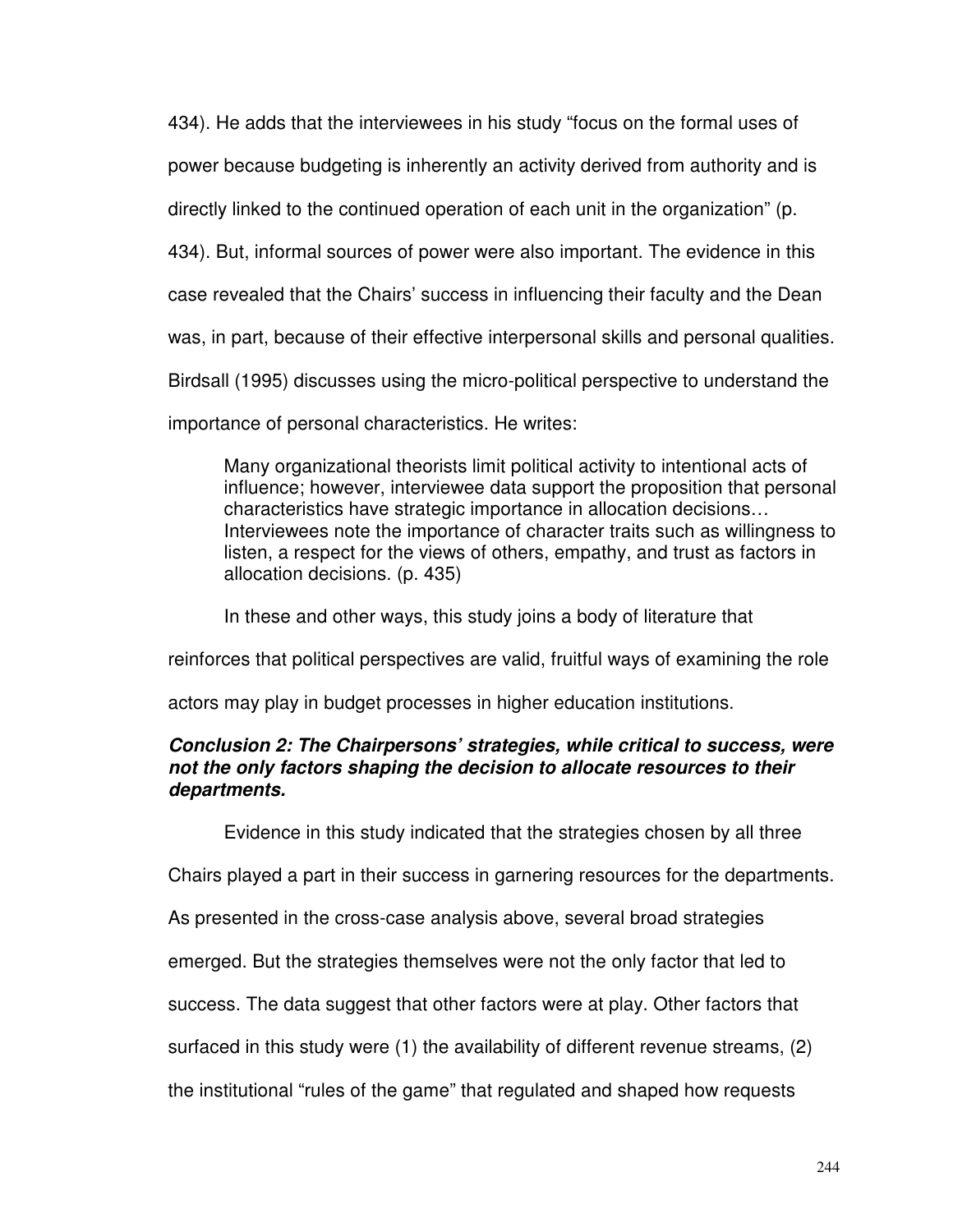were made and how the budget process operated, (3) the Chairs' recognition of and response to the formal authority and power of the Dean to make unilateral allocation decisions, and (4) the Chairs' relevant power resources. Essentially, the Chairs' strategies mattered but aforementioned factors, some of which lie beyond their control, were also at play.

For example, all three Chairs' developed strong budget requests that were consistent with the understanding that, because no new resources were available, requests for significant increases for new programs could not be advanced. Requests to fund new programs were likely to be dead on arrival in the Dean's office. Regarding the "rules of the game" as a constraint, the Chairs' strategies were influenced by the institution's and the Dean's guidelines for developing and submitting budget requests. The Chairs followed procedures and protocols as the annual budget process unfolded. Regarding the Dean's formal authority and power in the institution, the Chairs strategically and routinely focused their efforts primarily on targeting the Dean to secure resources. Others, such as faculty and the Chancellor, were targeted as well, but the Dean was identified by the Chairs as the person they wanted to influence because they knew the Dean would be the one making allocation decisions in the College.

In sum, understanding the context in which the Chairs developed their strategies enabled the researcher to better understand the strategies themselves and why the previously discussed strategies were chosen over other, more aggressive strategies. Indeed, contextual forces at UMB shaped budget decisions in this case study. Such findings are not necessarily unusual given the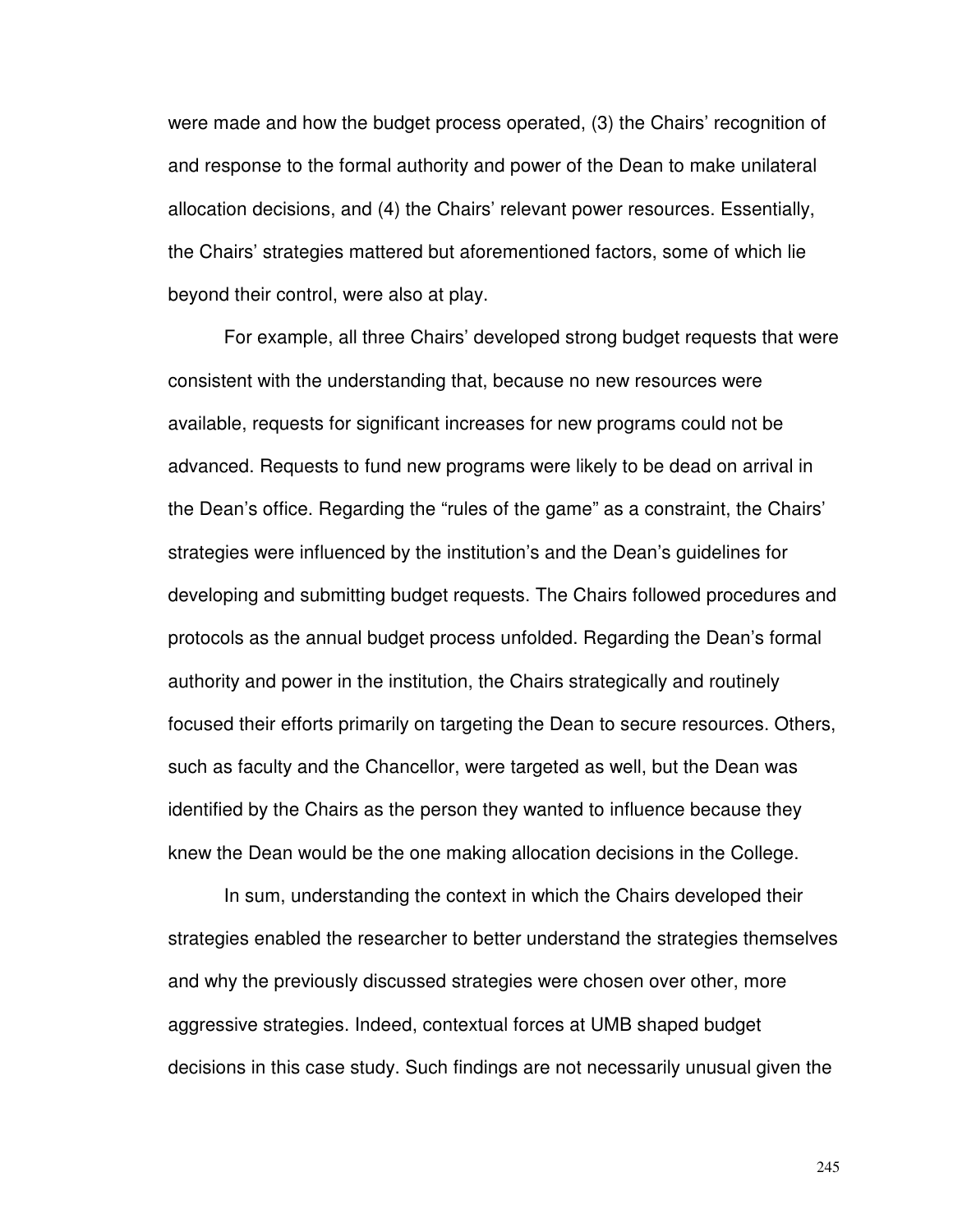political nature of budgeting; but they are still important and expand our understanding of how Chairpersons' strategies may be chosen and how they may be conditioned and constrained by the institutional context.

## **Conclusion 3: Chairs can be successful and can influence allocation decisions by converting their relevant power resources into strategies and using their political skills.**

Much of the literature on budgeting in higher education focuses on broader institutional strategies or the strategies of state university system office's for securing resources. This research adds to that body of literature by focusing on department Chairs. Academic department Chairs, much like the more senior institutional leaders and system-wide budget executives, can be successful at securing budget resources. This case study demonstrates that the Chairs in this study were successful in securing budget resources because they had relevant power resources, because they converted their power resources into persuasive strategies, and because they had impressive political skills. The following table illustrates the commonalities found across the three cases which add to the strength of the data that surfaced in this study. But in sum, in varying degrees each Chair identified actors and targets of influence, had relevant power resources, and converted the relevant power resources into strategies for securing campus budget resources. Indeed, without the relevant power resources at the Chairs' disposal, their strategies for securing resources would not have been possible. Without effective strategic choices, their resources could have been ignored.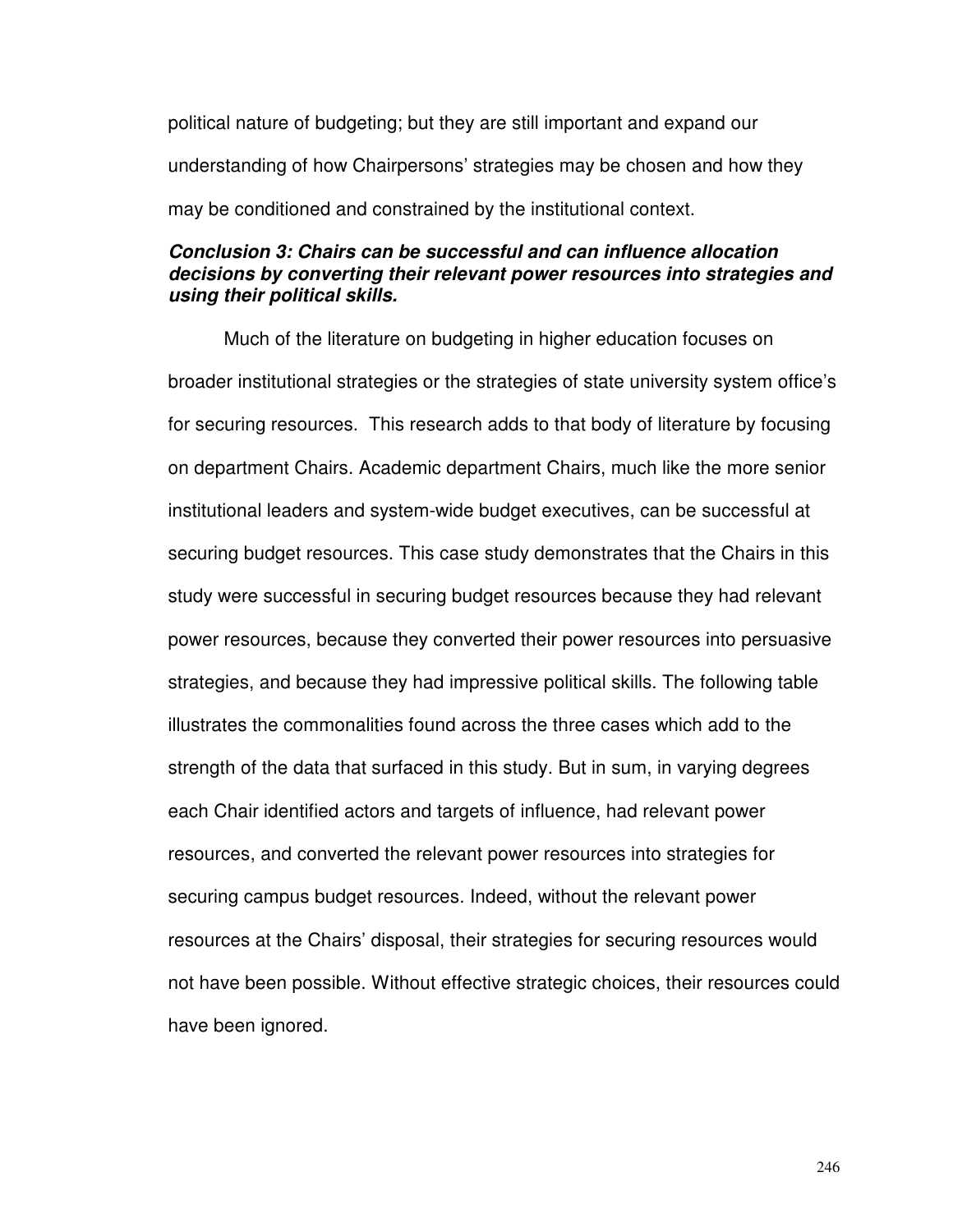# Table 6

# Common Themes Across the Three Cases

| <b>Chair</b>               | <b>Actors and Targets of</b><br><b>Influence Were</b><br><b>Identified</b>                                                                                                                                                                   | <b>Relevant Power</b><br><b>Resources Were</b><br>Available and                                                                                                                                                                                                                                                                                         | Converted Into<br><b>Strategies For</b><br><b>Securing Campus</b><br><b>Budget Resources</b>                                                                                                                                                                                                                                                                                                                                                       |
|----------------------------|----------------------------------------------------------------------------------------------------------------------------------------------------------------------------------------------------------------------------------------------|---------------------------------------------------------------------------------------------------------------------------------------------------------------------------------------------------------------------------------------------------------------------------------------------------------------------------------------------------------|----------------------------------------------------------------------------------------------------------------------------------------------------------------------------------------------------------------------------------------------------------------------------------------------------------------------------------------------------------------------------------------------------------------------------------------------------|
| Sociology-<br>Anthropology | <b>Other Chairs</b><br>$\bullet$<br>Dean<br>$\bullet$<br>Vice Chancellor for<br>$\bullet$<br><b>Academic Affairs</b><br><b>University Chancellor</b><br>٠<br><b>Department Faculty</b><br>$\bullet$<br><b>Graduate Students</b><br>$\bullet$ | A reputation for<br>$\bullet$<br>securing resources in<br>the past<br>Relationships with<br>٠<br>community networks<br>Effective interpersonal<br>٠<br>skills                                                                                                                                                                                           | Maintained a state<br>$\bullet$<br>of readiness to<br>seek increases<br>prior to the<br>availability of<br>resources<br>Cultivated faculty<br>$\bullet$<br>support<br>Aligned the<br>$\bullet$<br>department with<br>other academic<br>units and<br>institutional<br>priorities<br>Established and<br>maintained a<br>positive<br>relationship with<br>the Dean<br>Created a<br>$\bullet$<br>receptive<br>environment with<br>campus<br>leadership |
| <b>Biology</b>             | Dean<br>$\bullet$<br><b>Department Faculty</b><br>$\bullet$<br>and Staff<br>Department Budget<br>$\bullet$<br>Committee                                                                                                                      | Cooperative<br>$\bullet$<br>relationship with the<br>Dean<br>A reputation for<br>٠<br>writing and explaining<br>persuasive budget<br>proposals<br>A knowledge of<br>٠<br>institutional priorities,<br>faculty preferences,<br>and budgetary<br>requirements for the<br>department<br>A positive relationship<br>$\bullet$<br>with department<br>faculty | Demonstrated<br>$\bullet$<br>faculty support for<br>budget requests<br>Addressed and<br>$\bullet$<br>accommodated<br>faculty resistance<br>Pursued financial<br>$\bullet$<br>resources<br>available outside<br>the budget<br>process<br>Created a sense<br>$\bullet$<br>of urgency<br>Demonstrated<br>$\bullet$<br>relationship<br>between<br>resources and<br>student success                                                                     |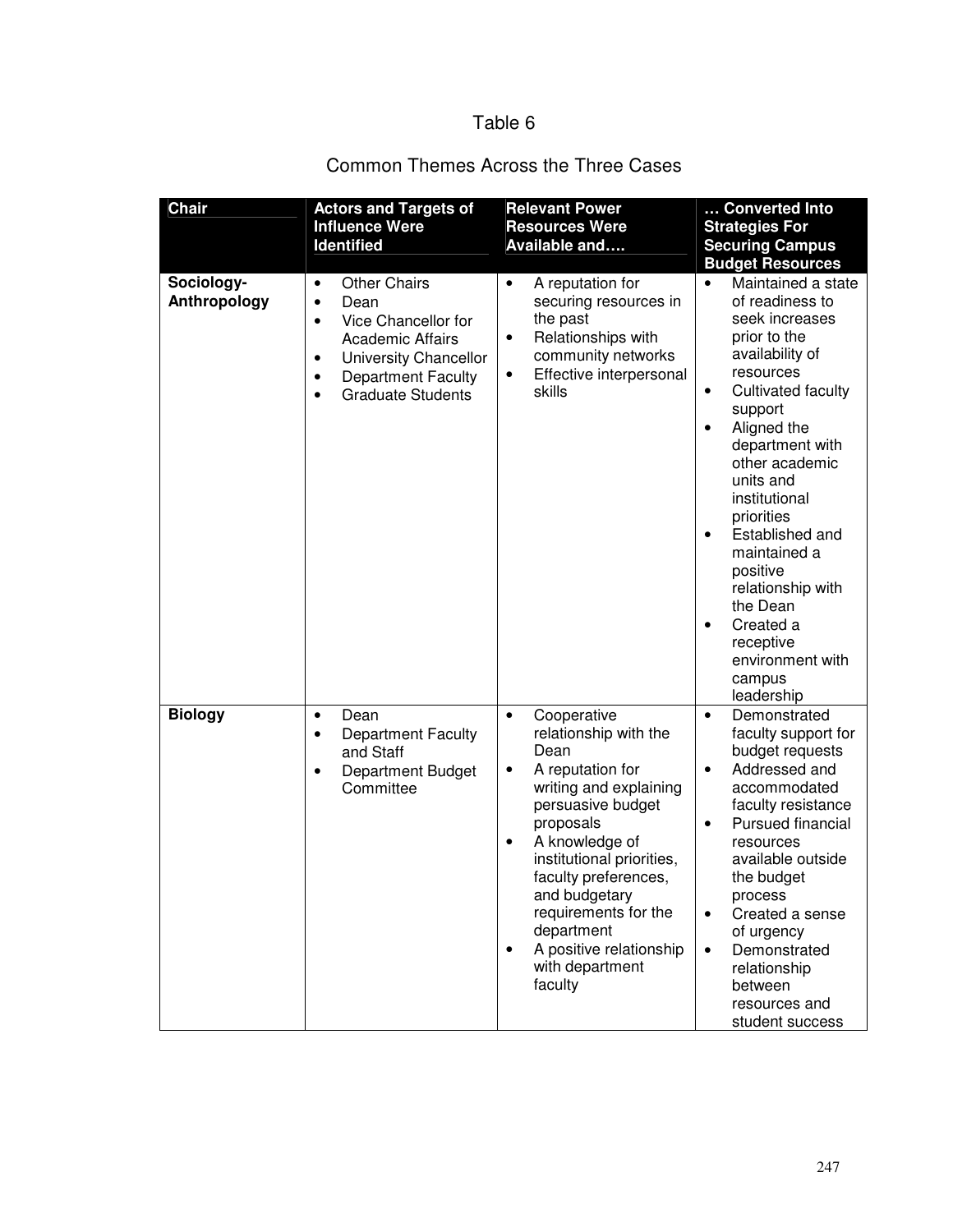# Table 6 Continued

# Common Themes Across the Three Cases

| <b>Chair</b>          | <b>Actors and Targets of</b><br><b>Influence Were</b><br><b>Identified</b>                                                                                                                                                                       | <b>Relevant Power</b><br><b>Resources Were</b><br>Available and                                                                                                                                                                                                              | Converted Into<br><b>Strategies For</b><br><b>Securing Campus</b><br><b>Budget Resources</b>                                                                                                                                                      |
|-----------------------|--------------------------------------------------------------------------------------------------------------------------------------------------------------------------------------------------------------------------------------------------|------------------------------------------------------------------------------------------------------------------------------------------------------------------------------------------------------------------------------------------------------------------------------|---------------------------------------------------------------------------------------------------------------------------------------------------------------------------------------------------------------------------------------------------|
| <b>Communications</b> | <b>Other Chairs</b><br>٠<br>University<br>$\bullet$<br>Chancellor<br>Vice Chancellor for<br>$\bullet$<br><b>Academic Affairs</b><br>Dean<br><b>Department Faculty</b><br>$\bullet$<br>A campus ally<br>$\bullet$<br>College Council<br>$\bullet$ | High designation<br>٠<br>status<br>Strong relationships<br>٠<br>with faculty<br>Relevant personal<br>٠<br>qualities<br>Campus connections<br>٠<br>and credibility<br>Access to external<br>٠<br>funds<br>Favorable enrollment<br>٠<br>trends and high<br>demands for courses | Developed<br>compelling<br>justifications for<br>budget initiatives<br>Developed<br>$\bullet$<br>connections with<br>influential<br>persons<br>Waited for the<br>$\bullet$<br>right time to<br>submit requests<br>Persisted with<br>٠<br>requests |

The broader literature suggests the conclusion that influence can be

attained by converting relevant power resources into strategies and using one's

political skills (Hackman, 1991; Seagren, Creswell, & Wheeler, 1993). As

Seagren, Creswell and Wheeler (1993) explain:

Chairs need to formulate and execute strategies to achieve their goals, using the tools available to them—their authority and their capacity to exert influence in the institution and its environment…They must understand the political nature and the circumstances of the situation to construct a strategy that will meet the demands of each situation. The range of strategies available is enormous, and their selection varies according to the chair's timetable, the degree of resistance expected, and the power of the person or group that is the target of the strategy. (p. 37)

## **Recommendations for Future Research**

The following examples of future research would extend the lines of

inquiry begun in this case study. The recommendations share common broad

purposes which are (1) to enhance our current understanding of budget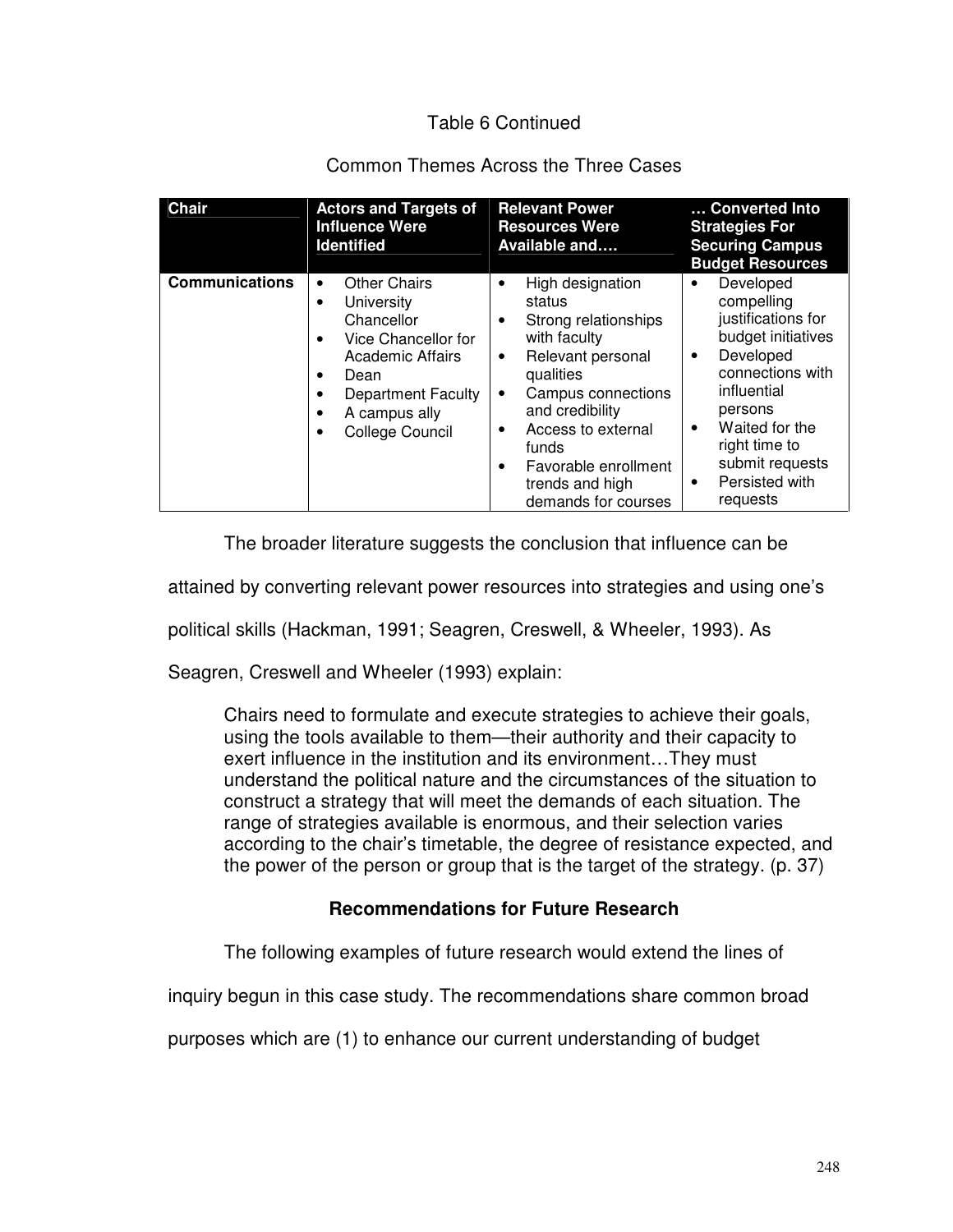strategies and the factors that shape them and (2) to understand why, under similar conditions, some Chairpersons are perceived to be successful at securing resources and others are not.

## **Recommendation 1: Study additional exemplary Chairs as well as less successful Chairs at the same research site and at different types of institutions to deepen our understanding of Chairs' strategy selection and the factors that shape Chairs' strategic choices.**

This study focused on three exemplary Chairpersons within the same academic college. Examining the strategies and circumstances of different types of Chairpersons would provide points of comparison required to determine whether the strategies identified in this study are unique to exemplar Chairs. Further research on this topic could provide opportunities to "test" whether the factors noted here have broad explanatory value. A larger and more diverse sample of Chairs from the institution could deepen our understanding of the factors and circumstances that shape the choice of strategies of exemplary and less successful Chairs. Similarly, knowledge of how and why Chairs at different types of institutions develop and deploy their strategies would be helpful as a way to unpack how institutional features and contextual forces shape the Chairs' choice of strategies.

 Consistent with similar recommendations in other single-site case studies, the findings in this study "should be subject to insights generated by more extensive, comparative case studies at a range of institutions" (McCarthy, 2005, p. 226). Research from additional studies on strategies used by Chairpersons to secure campus resources could prove fruitful by confirming the findings in this study or by offering additional or rival findings.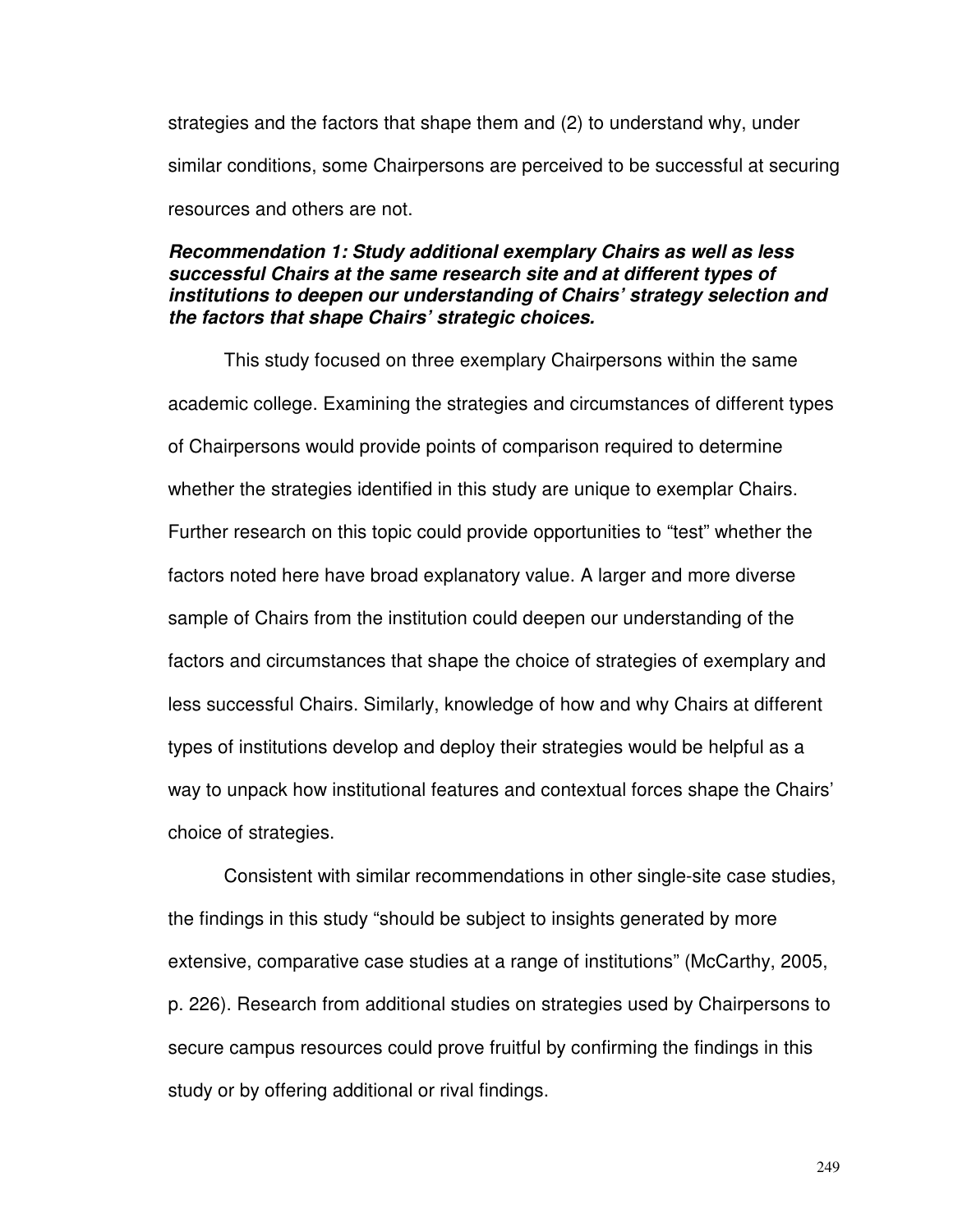Finally, as discussed in chapter IV, the research site is a collective bargaining environment. Being a collective bargaining institution can have some degree of influence over a Chair's flexibility in personnel decisions which may affect a Chair's budget requests and strategy formulation. The data did not indicate that the bargaining environment contributed to the Chairs' choice of strategies. However, since the influence of collective bargaining arrangements on the Chairs' strategies was not pursued, future studies could explore the extent to which a bargaining environment may shape strategy choices or constrain a Chair's relevant power resources.

## **Recommendation 2: Examine the utility of the budget strategies by assessing their applicability to purposes other than increasing the budget base.**

 This case study was limited by its emphasis on developing strategies for the purpose of increasing the budget base. However, the strategies explored in this case study may be applicable to purposes other than increasing the budget base. Wildavsky's (1979) research on the politics of the budgetary process in the governmental arena, for example, presents three broad purposes of budget strategies: increasing the budget base, defending the budget base, and expanding the budget base.

This study could examine only one purpose: increasing the budget base because the data indicated that increasing the budget base was the dominant aim the study participants pursued. So, by default, rather than by design, this study focused on strategies related to one of three broad purposes identified by Wildavsky (1979). Studies that focused on defending and/or expanding the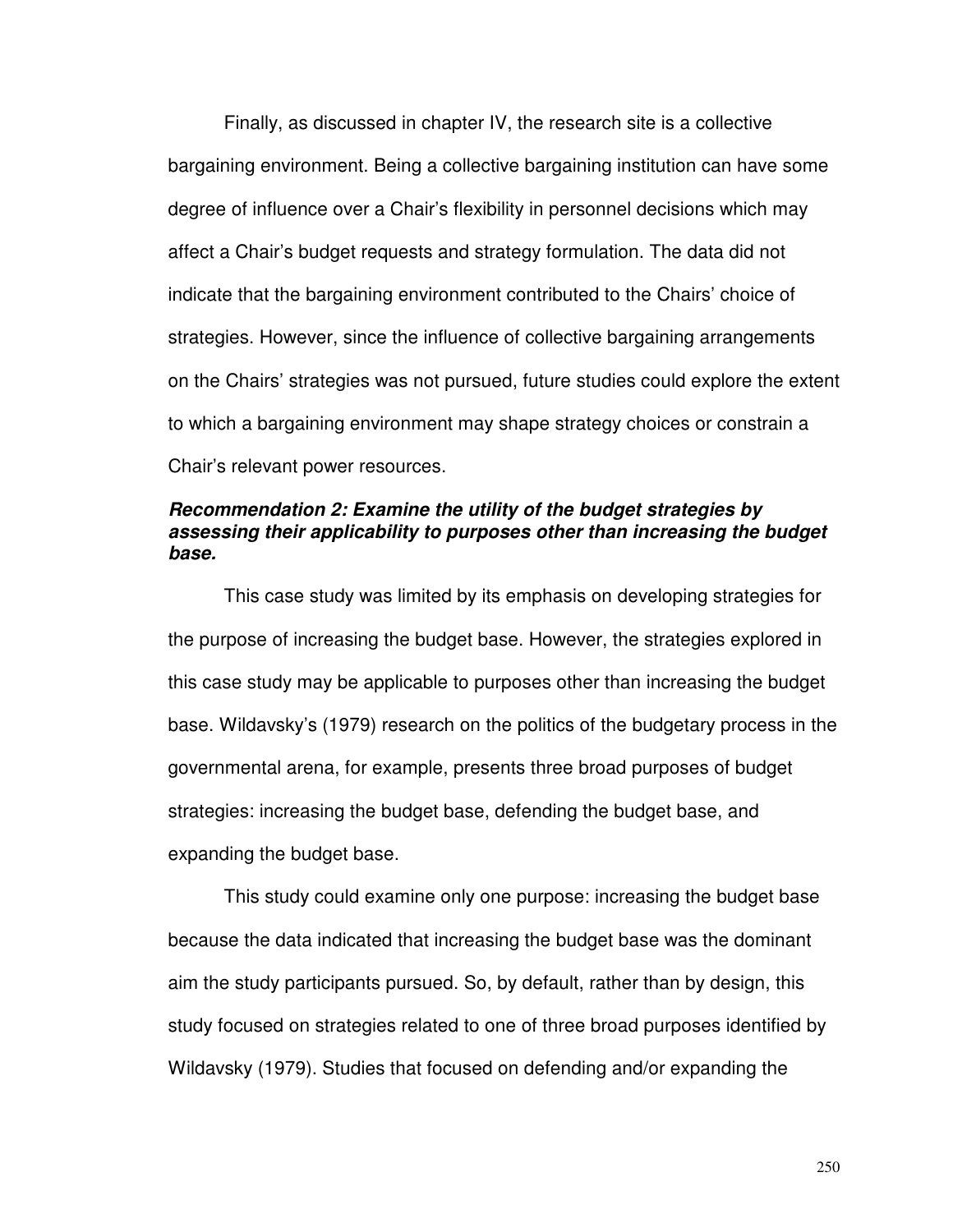budget base might provide academic department Chairpersons with (1) a broader perspective on the politics associated with strategy formulation, (2) a broader range of strategies to consider, and (3) a clearer understanding of the relevant power resources required to deploy various strategies.

## **Recommendation 3: Examine budgetary strategies that were developed to achieve specific academic priorities.**

 A major challenge in conducting this study was gathering evidence that explicitly linked budgetary strategies, the factors that shaped the choice of strategies, and the secured resources more clearly to the types of budget requests or priorities for which funding was sought. For example, the findings in this study suggest that, generally, Chairpersons developed budget requests for priorities such as hiring more personnel (e.g., faculty, staff, and graduate assistants), upgrading or purchasing new technologies for their departments, or renovating classroom space or laboratories. But the strategies may have been far more initiative-specific than the data suggest. So, although this study enhances our understanding of the strategies that may be developed to secure campus resources for different priorities, the study does not address the linkages between strategy selection and specific priorities. Evidence in this study did not provide the detailed descriptive data required for this more fine-grained analysis. Such research might be useful to Chairpersons struggling with ways to approach their campus leaders as they seek funding for different types of initiatives.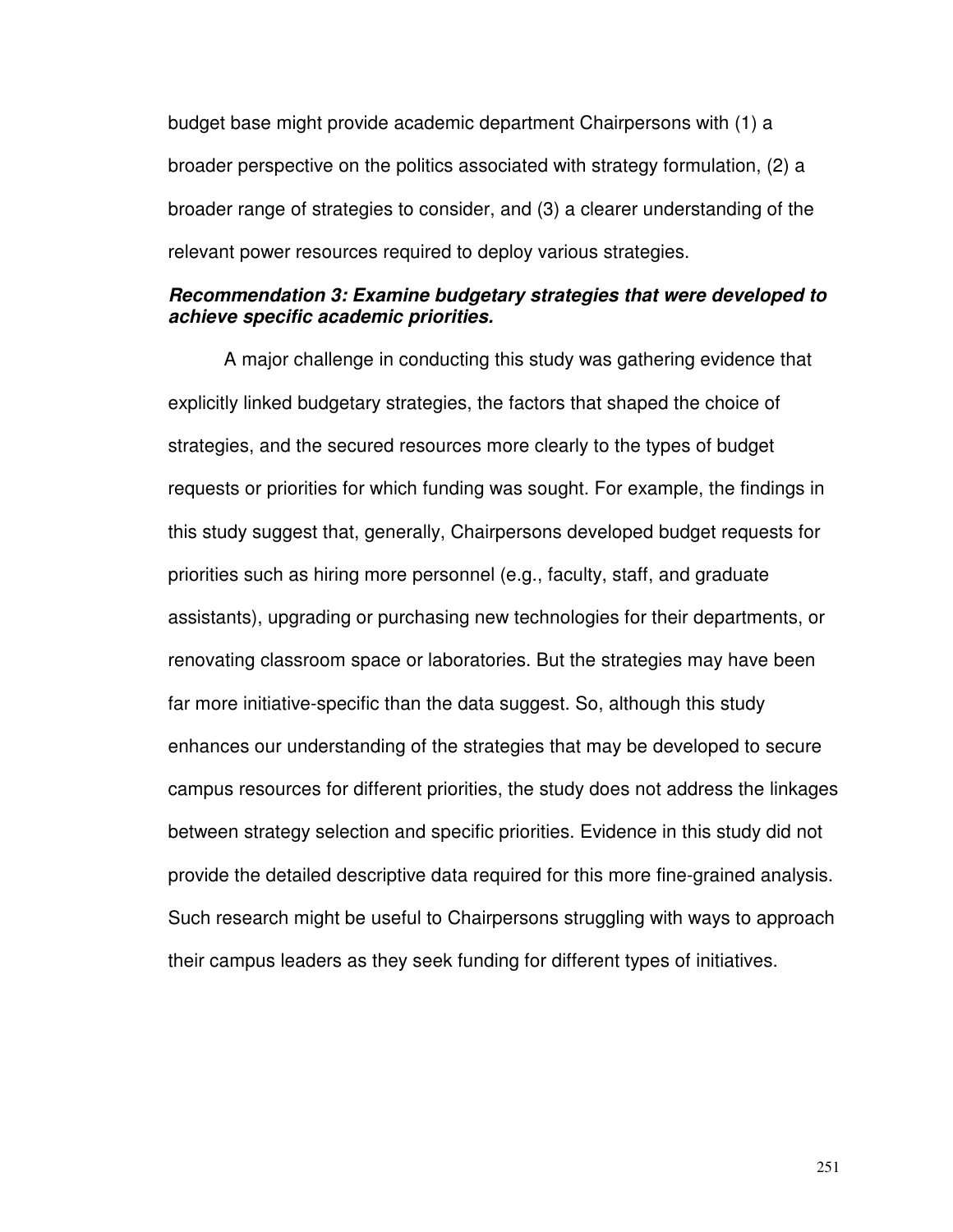**APPENDICES**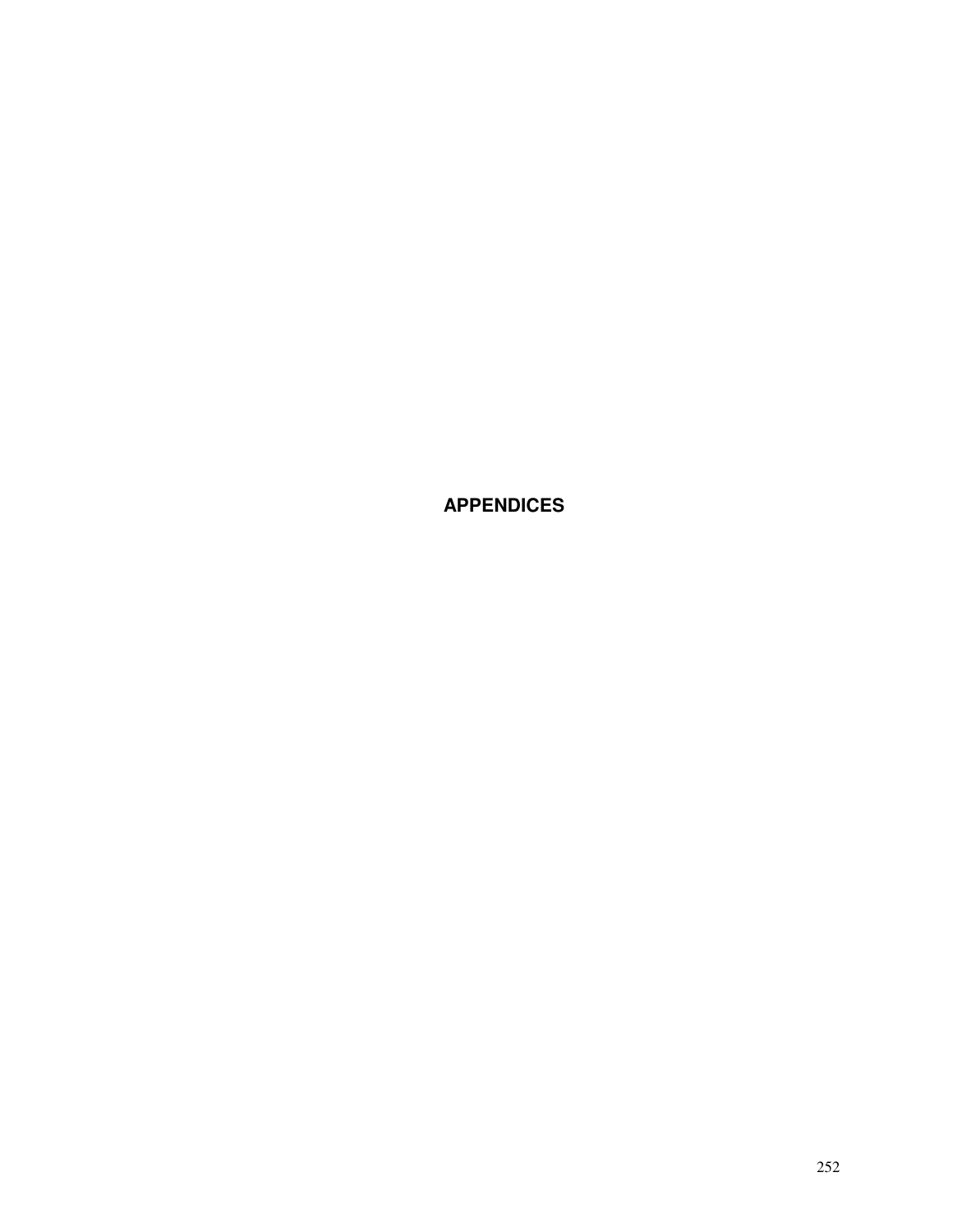# **Appendix A**

# **Informed Consent Form**

| <b>Identification of</b><br>Project                             | Case Study of Budget Strategies Used by Exemplary Department<br>Chairpersons                                                                                                                                                                                                                                                                                |
|-----------------------------------------------------------------|-------------------------------------------------------------------------------------------------------------------------------------------------------------------------------------------------------------------------------------------------------------------------------------------------------------------------------------------------------------|
| <b>Statement of Age</b><br><b>Subject</b>                       | I state that I am over 18 years of age and wish to participate in a of<br>program of research being conducted by Wallace Southerland in the<br>Department of Education Policy and Leadership at the University of<br>Maryland, College Park, MD.                                                                                                            |
| <b>Purpose</b>                                                  | The purpose of this research is to explore the budget strategies used by<br>three exemplary academic department chairpersons. Information<br>gathered from this study will be used for research purposes only.                                                                                                                                              |
| <b>Procedures</b>                                               | The procedures include interviews with the possibility of follow-up<br>sessions to ensure accuracy of responses. Campus and department<br>documents will provide additional data.                                                                                                                                                                           |
| <b>Confidentiality</b>                                          | All information collected in the study is confidential. The real names of<br>individuals, colleges, or departments will not be used.  Tapes will be kept<br>in a secure location and erased at the conclusion of this research project.                                                                                                                     |
| <b>Risks</b>                                                    | I understand that there are no risks associated with my participation in<br>this research.                                                                                                                                                                                                                                                                  |
| <b>Benefits, Freedom to</b><br>withdraw and to ask<br>questions | I understand that the study is not designed to help me personally, but<br>that the investigator hopes to learn more about the politics associated<br>with the choice and deployment of budget strategies used by department<br>chairpersons. I understand that I am free to ask questions or to withdraw<br>from participation at any time without penalty. |
| Name, address,<br>phone<br>number of Principal                  | Wallace Southerland <sup>14</sup>                                                                                                                                                                                                                                                                                                                           |
| Investigator                                                    | Email: hiachiever@cox.net                                                                                                                                                                                                                                                                                                                                   |
| <b>Project Advisor</b>                                          | Professor Betty Malen, University of Maryland, Department of Education<br>Policy and Leadership, 2110 College of Education, College Park, MD<br>20742                                                                                                                                                                                                       |
| <b>Complaint Protocol</b>                                       | Any requests for information or complaints about the ethical conduct of<br>this project may be addressed to the University of Maryland Institutional<br>Review Board for Human Subjects by calling 301-405-4212.                                                                                                                                            |
| <b>Participant</b>                                              | <b>Printed Name:</b>                                                                                                                                                                                                                                                                                                                                        |
| <b>Information</b>                                              | Signature:                                                                                                                                                                                                                                                                                                                                                  |

<sup>&</sup>lt;sup>14</sup> Address omitted to protect anonymity of the institution.

 $\overline{\phantom{0}}$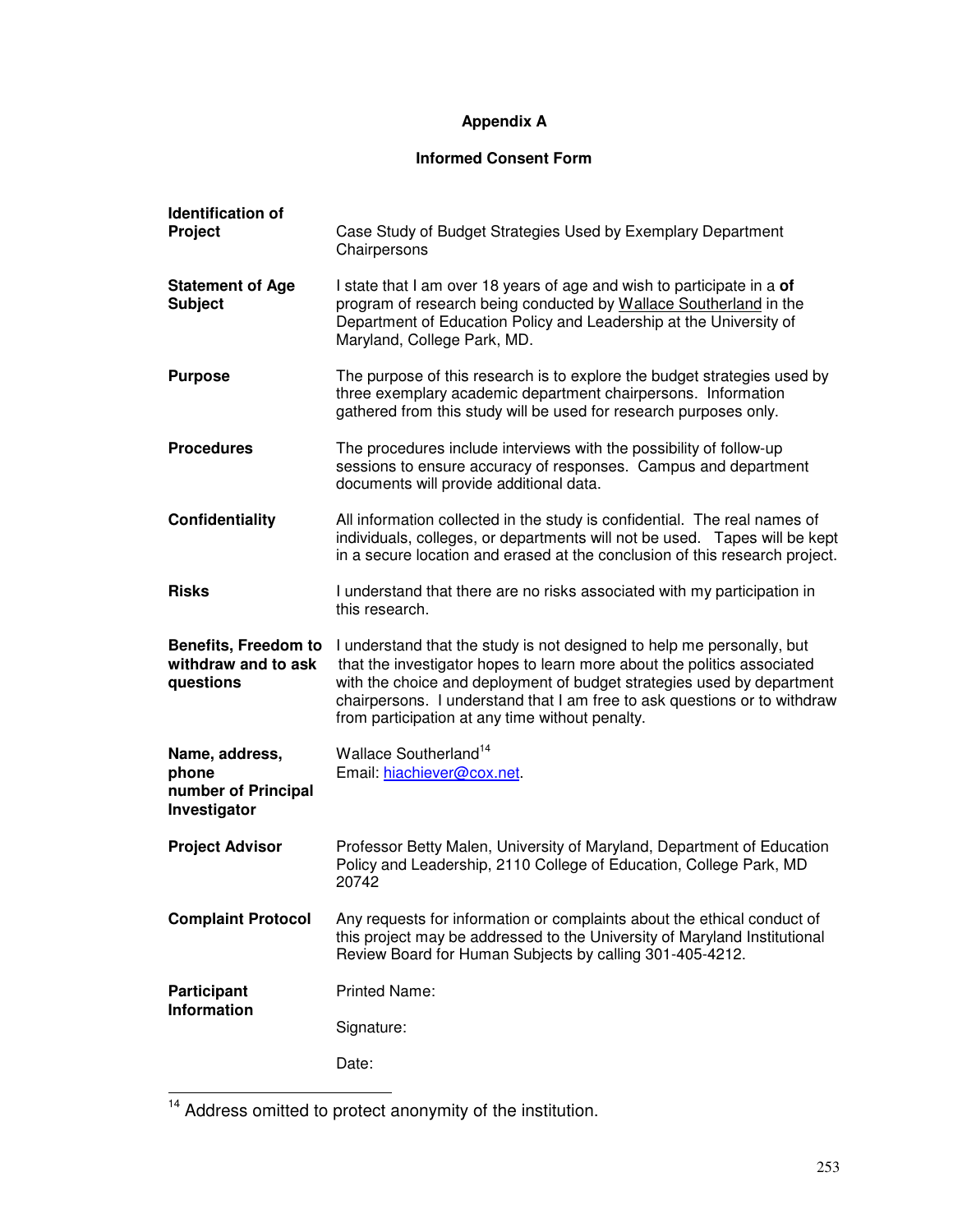Researcher's Signature: **Signature**  Date:

Please sign and return during the interview. Thank you for your participation.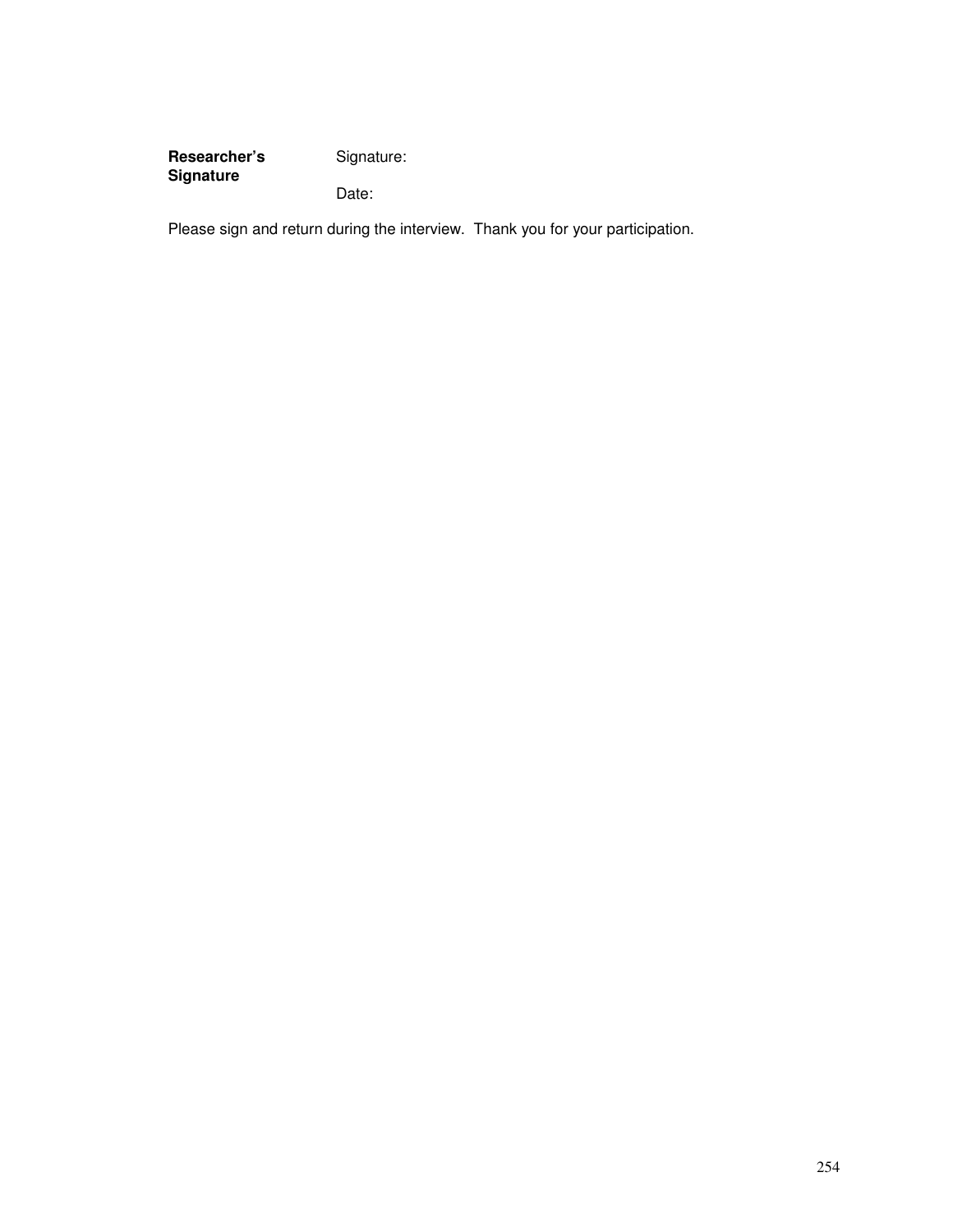#### **Appendix B**

#### **POLITICS OF SECURING CAMPUS RESOURCES: A CASE STUDY OF THREE REPUTEDLY EXEMPLARY CHAIRPERSONS**

#### **IN DEPTH INTERVIEW GUIDE FOR EXEMPLARY CHAIRPERSONS**

- 1. Describe how you prepare your department's budget?
- 2. Recognizing that you try to secure financial support from a variety of places, what percent of your budget comes from campus allocations?
- 3. What types of requests or priorities do you try to get funded through campus allocations?
	- 3.1 For what purposes do you seek campus allocations?
	- 3.2 Why do you seek campus allocations for these purposes?
- 4. Please describe how you develop proposals to secure campus allocations for your department?
	- 4.1 What information, including documents, is important to you as you develop your proposals, requests or priorities?
	- 1.2 Do you consult with others as you prepare your budget proposals? If so:
	- 4.2.1 Whom?<br>4.2.2 Why the
	- Why these individuals?
- 5. How do you try to secure support for the proposals you have described?
	- 5.1 Whom do you seek to influence?
	- 5.2 Why these individuals?
	- 5.3 What strategies do you choose to influence these individuals?<br>5.4 Why do you choose these strategies?
	- Why do you choose these strategies?
	- 5.5 How, if at all, do you adapt your choice of strategies to different individuals?
	- 5.6 How, if at all, do you adapt your choice of strategies as you move through the various stages of the budget process?
	- 5.7 As you reflect, are there other groups/individuals that are important in influencing your choice of strategies? If so:
	- 5.7.1 Who are they?
	- 5.7.2 How do they influence you?<br>5.7.3 Why are they influential?
	- Why are they influential?
	- 5.8 Are there institutional or external conditions that influence your choice of strategies? If so:
	- 5.8.1 What are they?<br>5.8.2 How do they infl
	- How do they influence your choice of strategies?
- 6. Getting budget proposals funded with campus allocations involves responding to resistance as well as building support. When advancing your proposals, do you face resistance? If yes:
	- 6.1 From whom?
	- 6.2 How do these individuals resist your proposals?<br>6.3 How do you respond to the resistance?
	- 6.3 How do you respond to the resistance?<br>6.4 Why do you respond to the resistance in
	- Why do you respond to the resistance in this manner?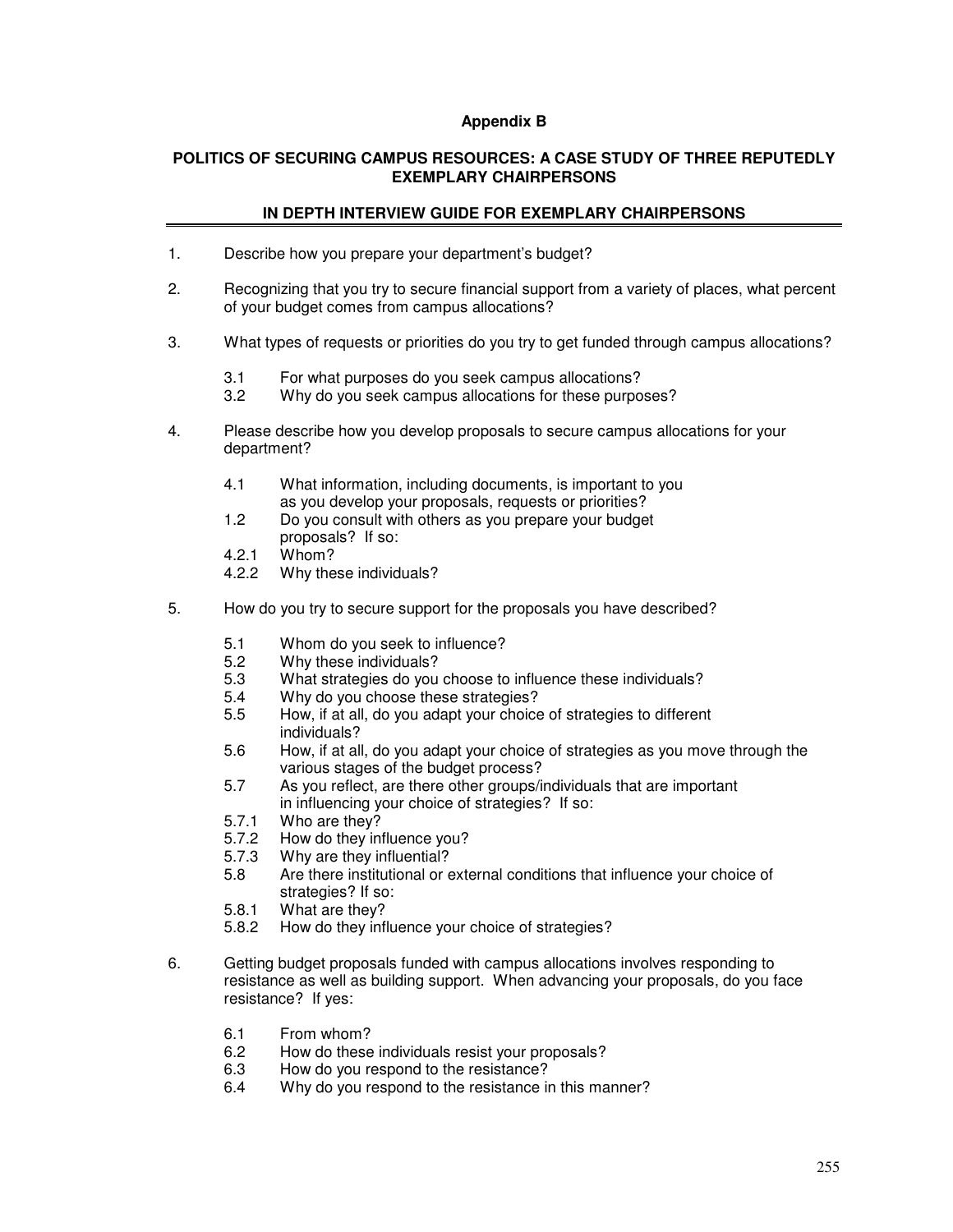- 7. How do you assess the effectiveness or lack of effectiveness of your choice of strategies to secure campus allocations for your department?
	- 7.1 Do you see yourself as generally successful at securing campus allocations for your department? If so:
	- 7.2 Please describe specific situations when you were particularly successful and/or unsuccessful at securing campus allocations for your department?
- 8. How do you account (i.e., the factors) for your success or lack of success in getting budget proposals funded with campus allocations?
	- 8.1 Are there groups/individuals who contribute to your success or lack of success? If so:
		- 8.1.1 Who are they?<br>8.1.2 How do they af
		- How do they affect your success or lack of success?
		- 8.1.3 If not, why not?
- 9. Are there institutional or external conditions that affect your success or lack of success? If so:
	- 9.1 What are they?
	- 9.2 How do they affect your success or lack of success?
	- 9.3 If not, why not?
- 10. Is there anything else you wish to add that would help me understand your choice of strategies?
- 11. Are there other persons who could provide additional insight into your choice of strategies to secure campus allocations for your department?
- 12. Are there internal department documents that could provide additional insight into your department's budget priorities and your choice of strategies that you would feel comfortable sharing with me?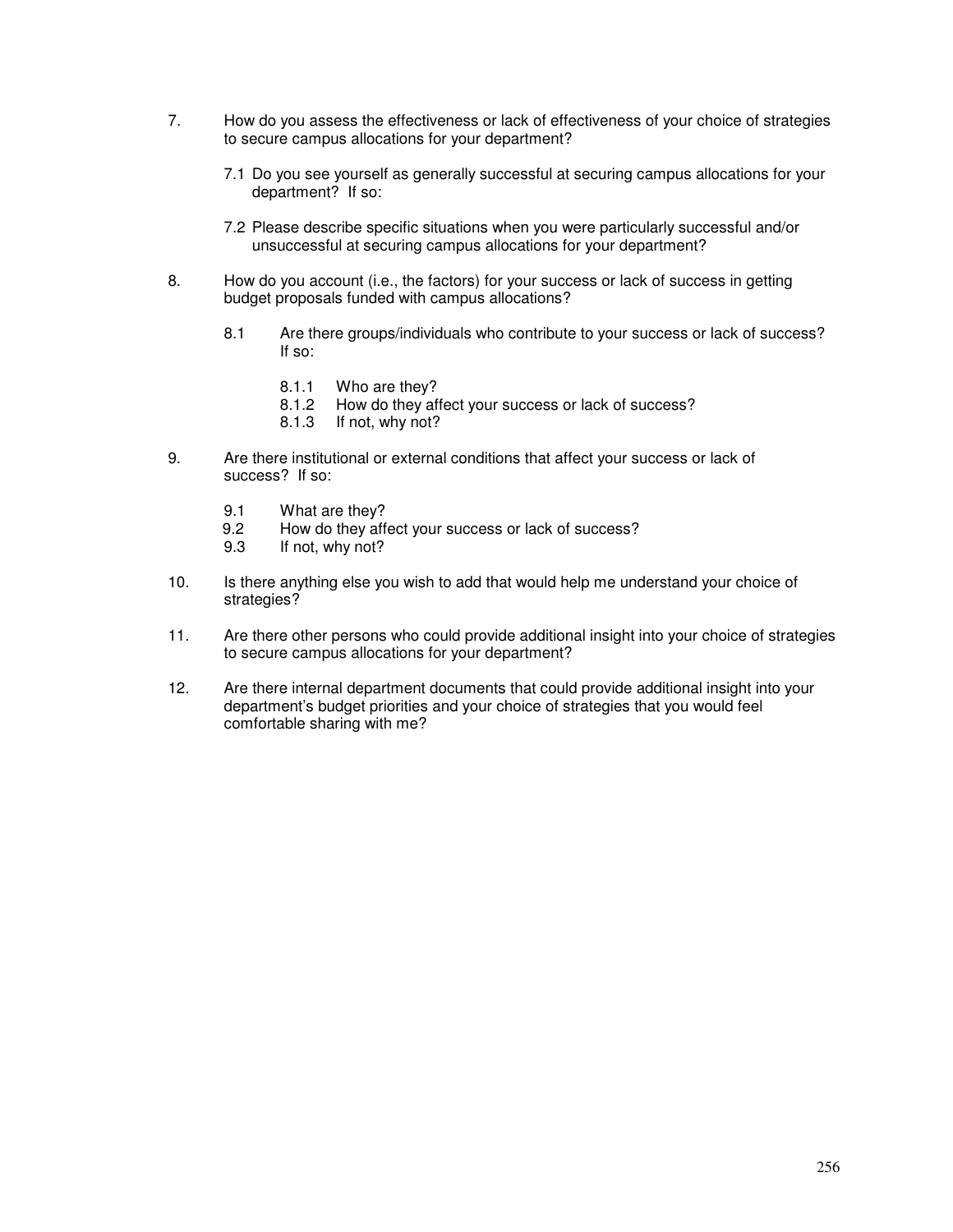#### **Appendix C**

#### **POLITICS OF SECURING CAMPUS RESOURCES: A CASE STUDY OF THREE REPUTEDLY EXEMPLARY CHAIRPERSONS**

#### **IN DEPTH INTERVIEW GUIDE FOR INFORMANTS**

- 1. [Chairpersons' names here] have been identified as an exemplary chairperson because of their effectiveness at securing campus allocations for their department during the past four to five years (1997, 1998, 1999, 2000, 2001)?
	- a. Do you agree with this assessment?
	- b. If yes, from your perspective, what do you think accounts for his/her success?
	- c. If no, why not?
- 2. What were some budget proposals each of the three chairs put forth to receive funding through campus allocations during the past four to five years (1997, 1998, 1999, 2000, 2001)?
	- a. Why were those budget proposals put forth for funding?
	- b. What were the outcomes of those budget proposals?
- 3. Please describe how each chairperson developed the proposals, requests, or priorities for securing campus allocations?
	- a. What information, including documents, was used or consulted as the chairs developed their proposals?
	- b. Did the chairs consult with others as they developed their budget proposals? If so:
		- i. Whom?
		- ii. Why these individuals?
- 4. How did each chairperson try to secure support for proposals, requests, or priorities?
	- a. Whom did the chairpersons seek to influence?
	- b. Why these individuals?
	- c. What strategies did each chairperson choose to influence these individuals?
	- d. Why did the chairpersons choose these strategies?
	- e. How, if at all, did each chair adapt his/her choice of strategies to different individuals?
	- f. How, if at all, did each chair adapt his/her choice of strategies as s/he moved through the various stages of the budget process?
	- g. As you reflect, are there other groups/individuals that were important in influencing each chair's choice of strategies? If so:
		- i. Who are they?
		- ii. How did they influence the chairs?
		- iii. Why are they influential?
	- h. Were there institutional or external conditions that influenced each chair's choice of strategies? If so:
		- i. What were they?
		- ii. How did they influence the chairs' choice of strategies?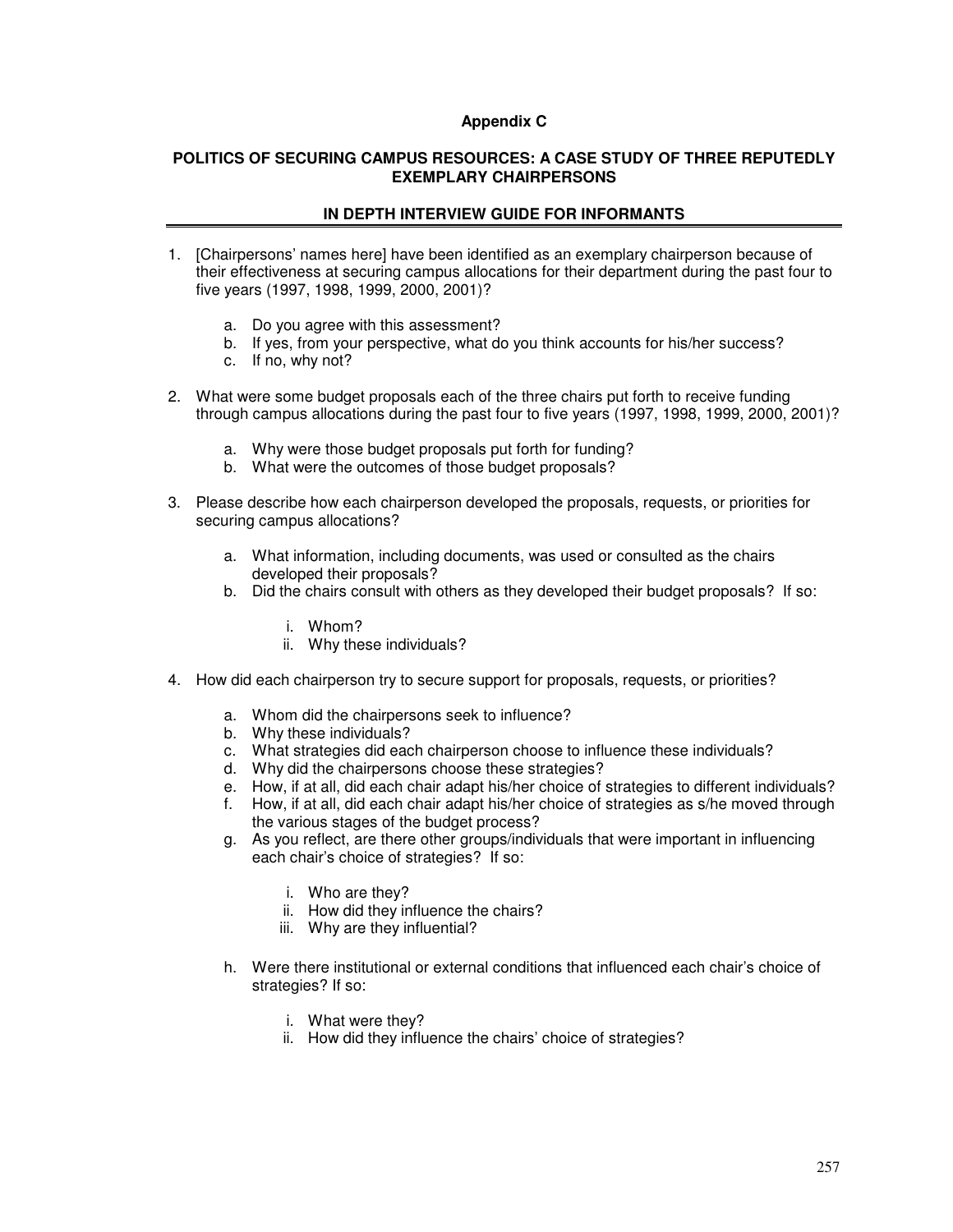- 5. Getting budget proposals funded with campus allocations involves responding to resistance as well as building support. When advancing their proposals, did the chairs face resistance? If yes:
	- a. From whom?
	- b. How did these individuals resist the chairs' proposals?
	- c. How did each chair respond to the resistance?
	- d. Why did the chair respond to the resistance in this manner?
- 6. How do you assess the effectiveness or lack of effectiveness of each of the chair's choice of strategies to secure campus allocations?
	- a. Do you see each chair as generally successful at securing campus allocations?
	- b. If yes, please describe specific situations when each chair was particularly successful or unsuccessful at securing campus allocations for their department?
	- c. If no, why not?
- 7. How do you account (i.e., the factors) for each chair's success or lack of success in getting budget proposals funded with campus allocations?
	- a. Are there groups/individuals who contribute to their success or lack of success?
	- b. If so, who are they?
	- c. How do they affect the chairs' success or lack of success?
	- d. Are there institutional or external conditions that affect each chair's success or lack of success?
	- e. If yes:
		- i. What are they?
		- ii. How do they affect each chair's success or lack of success?
- 8. Is there anything else you wish to add that would help me understand each chair's choice of strategies?
- 9. Are there other persons who could provide additional insight into each chair's choice of strategies to secure campus allocations?
	- a. Campus administrators, faculty, or staff
	- b. Faculty Advisory Councils that the chair must or elects to review budget proposals
- 10. Are there documents (e.g., correspondence, planning documents, minutes, manuals, mission statements, etc.) that you could provide that would offer additional insight into each chair's proposals, requests, or priorities and/or his/her choice of strategies that you would feel comfortable sharing with me?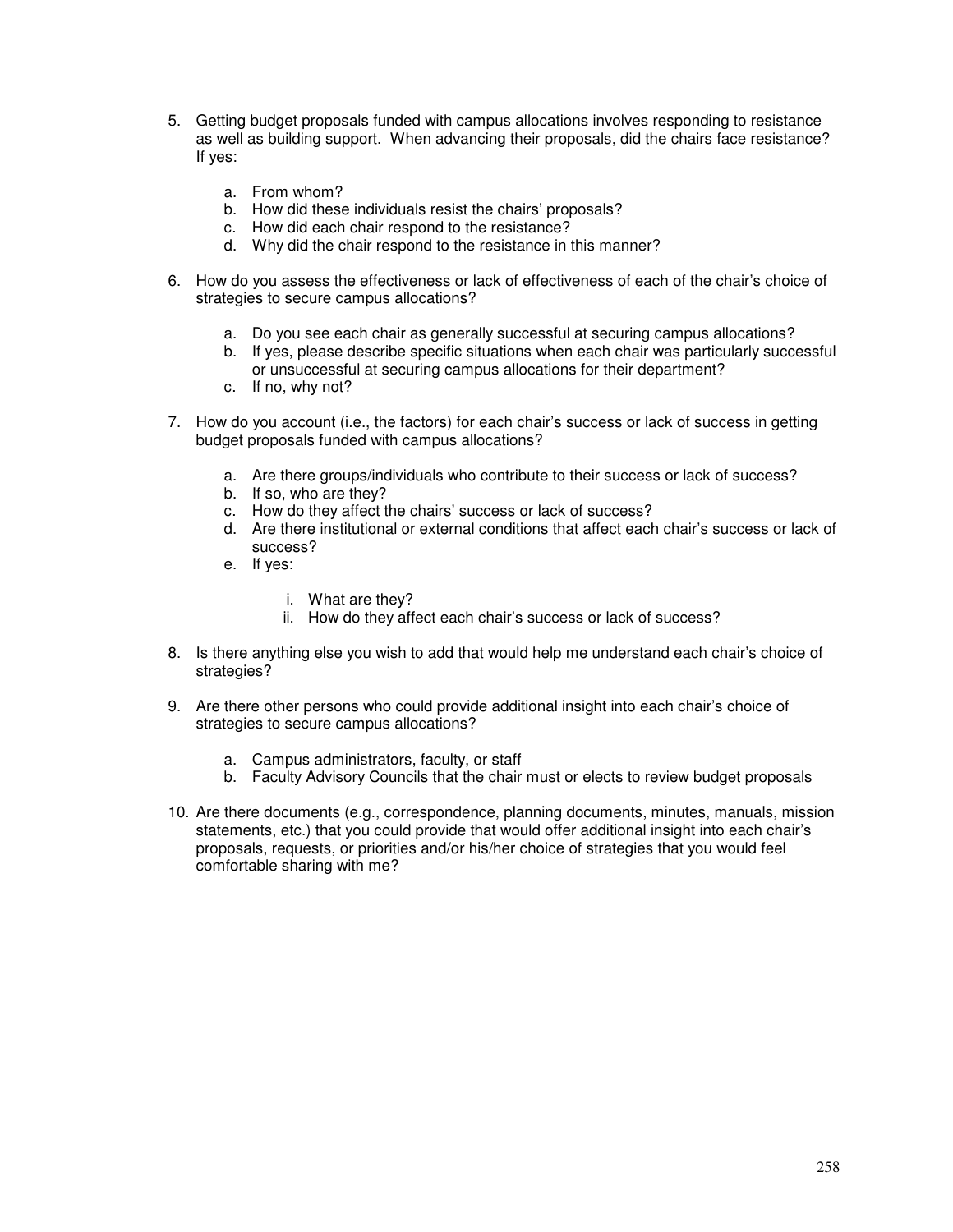#### **Appendix D**

#### **Semi-Structured Interview Guide to Gather Reputational Data**

- 1. Which chairpersons in the College of Arts & Sciences were particularly effective at securing campus resources for their department over the past four to five years?
	- 1.1. Have any other chairpersons outside of Arts and Sciences stood out as particularly effective at securing campus resources for their department?
- 2. Why do you think these individual chairpersons were particularly effective?
	- 2.1. What else, if anything, contributed to their effectiveness?
- 3. Are there other individuals in the College who would have insight into which chairpersons were particularly effective at securing campus resources for their departments during the past four to five years?
	- 3.1. Other Administrators?
	- 3.2. Faculty or staff?
	- 3.3. Budget committee members?
	- 3.4. Any others?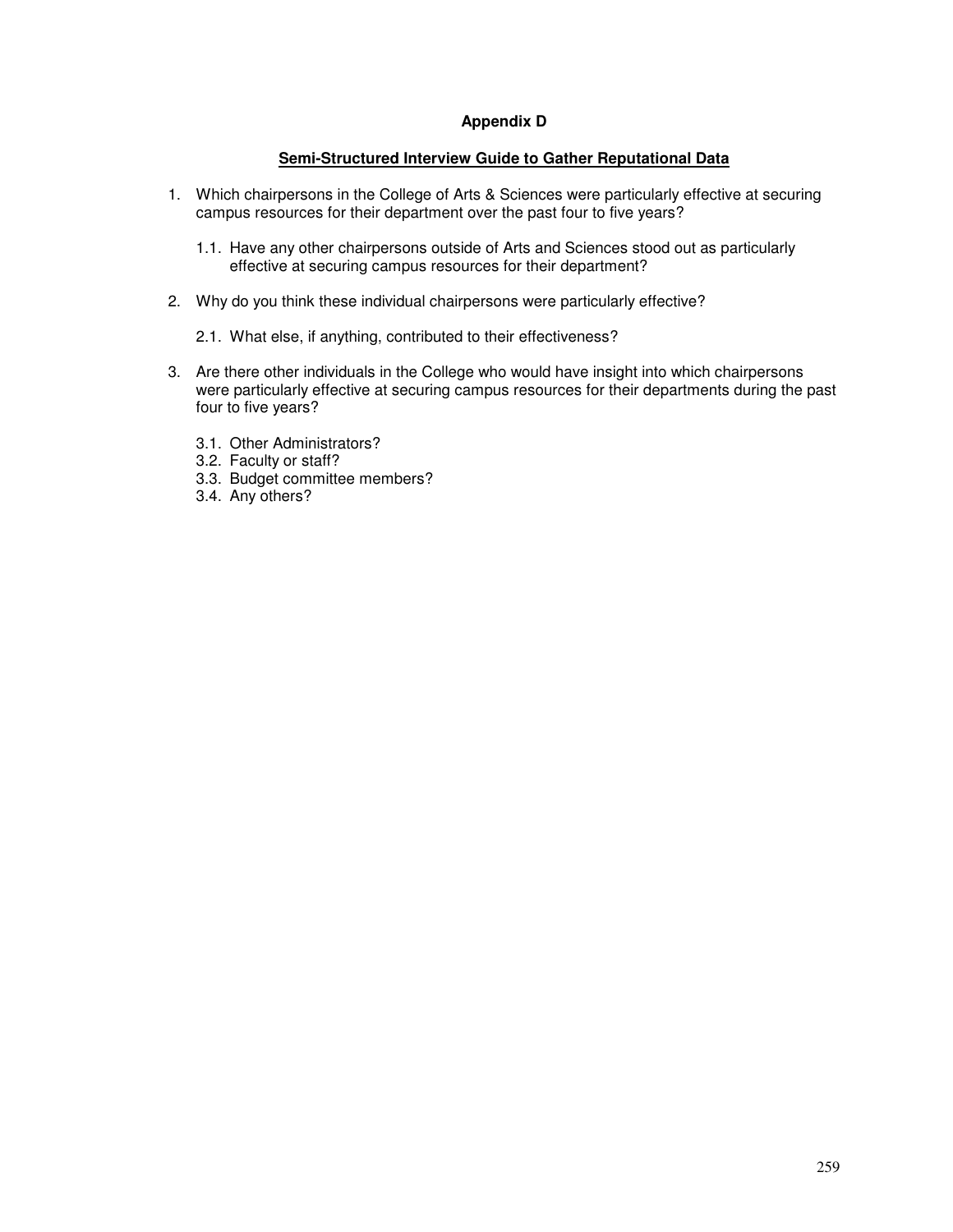# **Appendix E**

# **Interview Log<sup>15</sup>**

| Interviewee:         | Dept./Area:                  |  | <b>Position:</b> |                           | Date: |  |
|----------------------|------------------------------|--|------------------|---------------------------|-------|--|
| <b>Tape</b><br>Index | <b>Respondent's Comments</b> |  |                  | <b>Researcher's Notes</b> |       |  |
|                      |                              |  |                  |                           |       |  |
|                      |                              |  |                  |                           |       |  |
|                      |                              |  |                  |                           |       |  |
|                      |                              |  |                  |                           |       |  |
|                      |                              |  |                  |                           |       |  |
|                      |                              |  |                  |                           |       |  |
|                      |                              |  |                  |                           |       |  |
|                      |                              |  |                  |                           |       |  |
|                      |                              |  |                  |                           |       |  |
|                      |                              |  |                  |                           |       |  |
|                      |                              |  |                  |                           |       |  |

 $\overline{a}$ 

 $15$  The interview log is based on Merriam (1988, p. 84).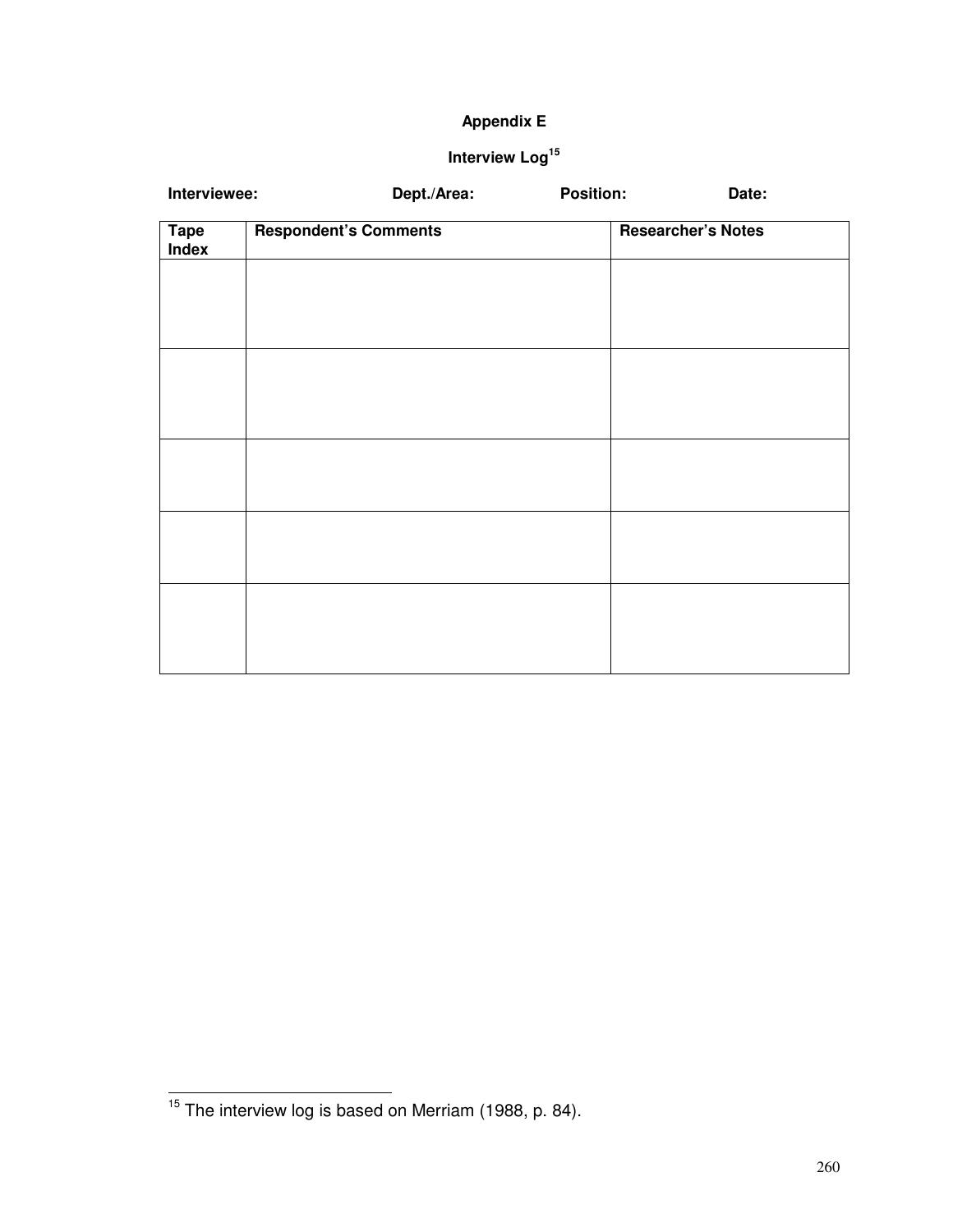## **Appendix F**

## **Interview Assessment Guide**

|                | Department: ______________Date: ____________Time started: _______ Ended: ________ Length: ______                                                                                  |  |  |
|----------------|-----------------------------------------------------------------------------------------------------------------------------------------------------------------------------------|--|--|
| 1 <sub>1</sub> | Informant seemed:                                                                                                                                                                 |  |  |
|                | Uninterested<br>Reluctant<br>Straightforward<br>Uninformed                                                                                                                        |  |  |
| 2.             | Informant distinguished between:                                                                                                                                                  |  |  |
|                | information remembered clearly and information not remembered [] Yes [] No                                                                                                        |  |  |
|                | decisions s/he was close to and decisions s/he was not close to [] Yes [] No                                                                                                      |  |  |
| 3.             | Interviewed seemed:                                                                                                                                                               |  |  |
|                | Hurried _____, _____, _____, _____, Comfortably paced<br>Formal _____, _____, _____, _____, Casual (conversational)<br>Tense _____, _____, _____, _____, Relaxed (conversational) |  |  |
| 4.             | Were there any interruptions? [] Yes [] No If so, specify:                                                                                                                        |  |  |
| 5.             | Were there questions the informant was unable to answer? [] Yes [] No If so, specify:                                                                                             |  |  |
| 6.             | Were there questions the informant was unwilling to answer? [] Yes [] No If so,<br>specify:                                                                                       |  |  |
| 7.             | Did the informant volunteer additional information beyond the questions?[] Yes[] No                                                                                               |  |  |
| 8.             | Comments/observations:                                                                                                                                                            |  |  |

Source: Items 1-6 are drawn from the Educational Governance Project (1974) as cited in Malen (1983, p. 426). Items 7 and 8 were created by the researcher.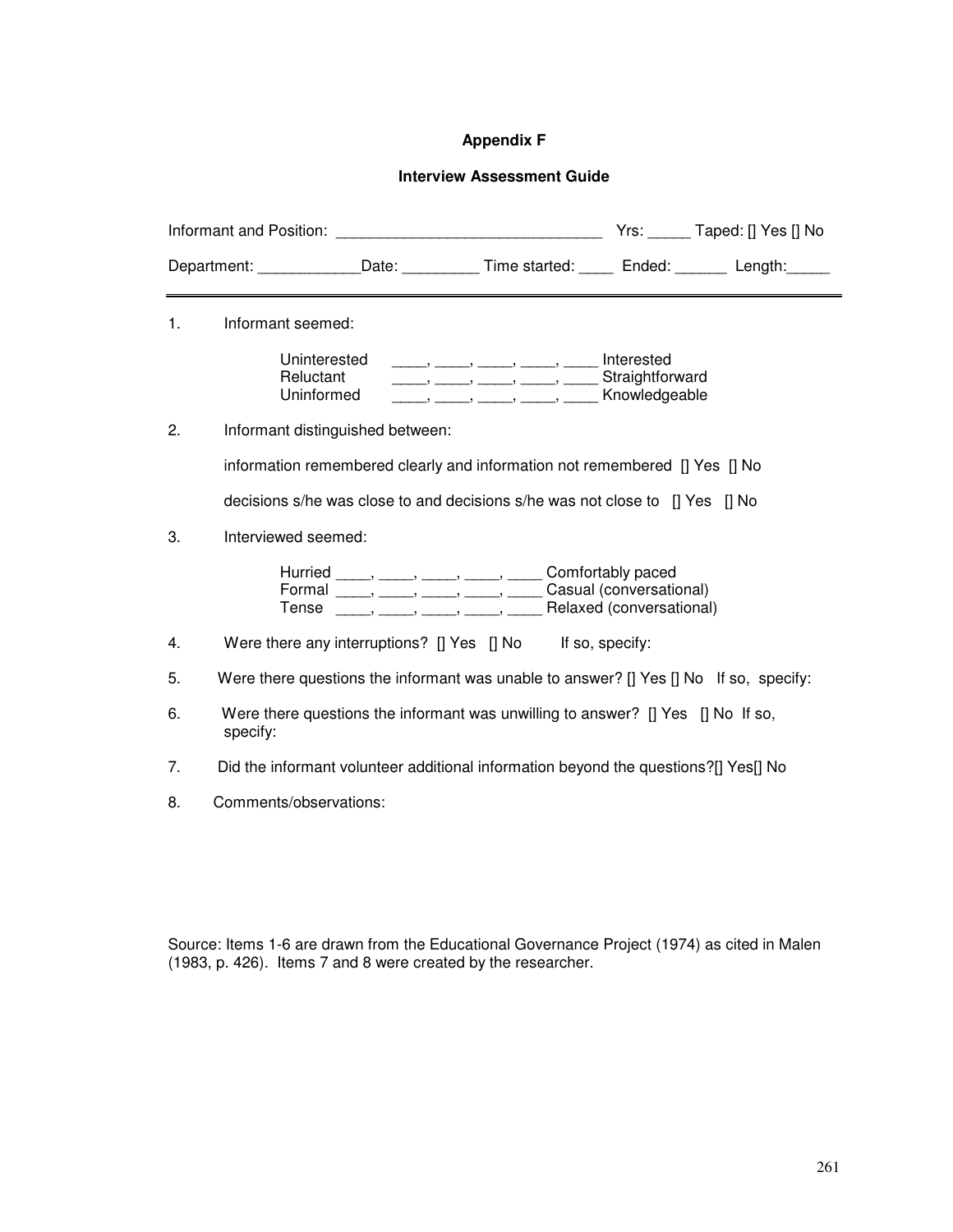## **BIBLIOGRAPHY**

- Albright, B. N. (1985). Quality incentives in the budget. In D. J. Berg, & G. M. Skogley (Eds.), New Directions for Higher Education (pp. 15-30). San Francisco, CA: Jossey Bass.
- Allen, M. T. (2003). The department chair and budget management. Written specifically for the ACE Department Chair Online Resource Center. Washington, D.C.: American Council on Education.
- Allison, G. T., & Zelikow, P. (1999). Essence of decision: Explaining the Cuban missile crisis. (2nd ed.). New York, Longman.
- Andersen, K. J. (1977). In Defense of Departments. D. E. &. A. McHenry. (Ed.), Academic departments: Problems, variations, and alternatives (pp. 1-11). San Francisco, CA: Jossey-Bass.
- Anton, T. J. (1975). Agency budget roles. In R. T. Golembiewski, & J. Rubin. (Eds.), Public budgeting and finance (pp. 202-209). Itasca, IL: F.E. Peacock Publishers.
- Asbury, B. A. (1973). How to stand in a storm. In G. Kaludis. (Ed.), New Directions for Higher Education,1, 1-4.
- Aufderheide, J. (1976). Educational interest groups and the state legislature. In R. F. Campbell, & T. L. Mazzoni State policymaking for the public schools (pp. 176-216). Berkeley: McCutchan.
- Bacon, J. (1970). Managing the budget foundation. New York: National Industrial Conference Board.
- Balderston, F. E. (1974). Managing today's university. San Francisco: Jossey-Bass.
- Baldridge, J. V. (1971). Power and conflict in the university. New York: John Wiley and Sons.
- Baldridge, J. V., Curtis, D., Ecker, G., & Riley, G. L. (1991). Alternative models of governance in higher education. M. W. Peterson (Ed.), Organization and governance of higher education: An ASHE reader (4th ed., pp. 30-46). Needham Heights, MA: Simon and Schuster.

Baldwin, D. A. (1989). Paradoxes of power. New York: Basil Blackwell.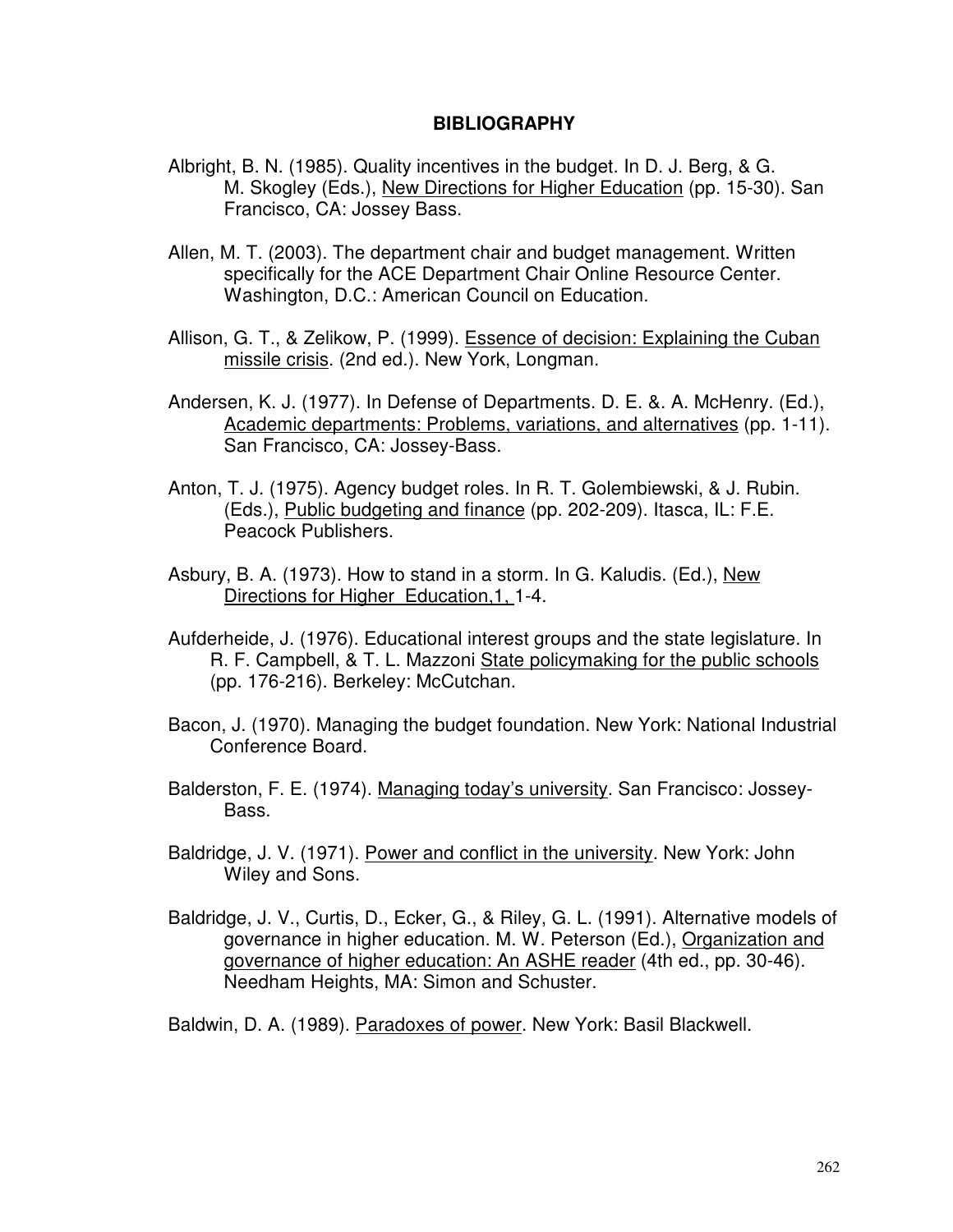- Barnes, B. (1993). Power. Richard Bellamy (Editor), Theories and concepts of politics: An introduction (pp. 197-219). Manchester: Manchester University.
- Becker, H. S., & Greer, B. (1970). Participant observation and interviewing: A comparison. In W. J. Filstead (Ed.), Qualitative methodology: Firsthand involvement with the social world (pp. 133-142). Chicago: Markham.
- Bennett, J. B., & Figuli, D. J. (1990). Enhancing department leadership: The roles of the chairperson. New York: Macmillian.
- Bensimon, E. M., Neumann, A., & Birnbaum, R. (1989). Making sense of administrative leadership: The "L" word in higher education. Washington, D.C.: School of Education and Human Development, The George Washington University.
- Birnbaum, R. (1988). How colleges work: The cybernetics of academic organization and leadership. San Francisco, CA: Jossey-Bass.
- Birsdall, D. G. (1995). The micropolitics of budgeting in universities: Lessons for library administrators. The Journal of Academic Librarianship,25, 427- 436.
- Bogdan, R. C., & Biklen, S. K. (1992). Qualitative research for education: An introduction to theory and methods . Boston, MA: Allyn and Bacon.
- Bogdan, R., & Taylor, S. (1975). Introduction to qualitative methods. New York: Wiley & Sons.
- Bolman, L. G., & Deal, T. (1984). Modern approaches to understanding and managing organizations. San Francisco: Jossey-Bass.
- Bolman, L. G., & Deal, T. E. (1991). Reframing organizations: Artistry, choice, and leadership. San Francisco, CA: Jossey-Bass.
- Bowen, H. R. (1980). The costs of higher education. San Francisco: Jossey-Bass.
- Bowen, F. M., & Glenny, L. A. (1976). State budgeting for higher education: State fiscal stringency and public higher education. Berkeley: Center for Research and Development in Higher Education, University of California.
- Bowen, F. M., Ruyle, J. H., & Glenny, L. A. (1976). State budgeting for higher education: Budget processes in the 50 states. Berkeley: Center for Research and Development in Higher Education, University of California.
- Caiden, N. (1985). The boundaries of public budgeting: Issues for education in tumultuous times. Public Administration Review, 45(4), 495-501.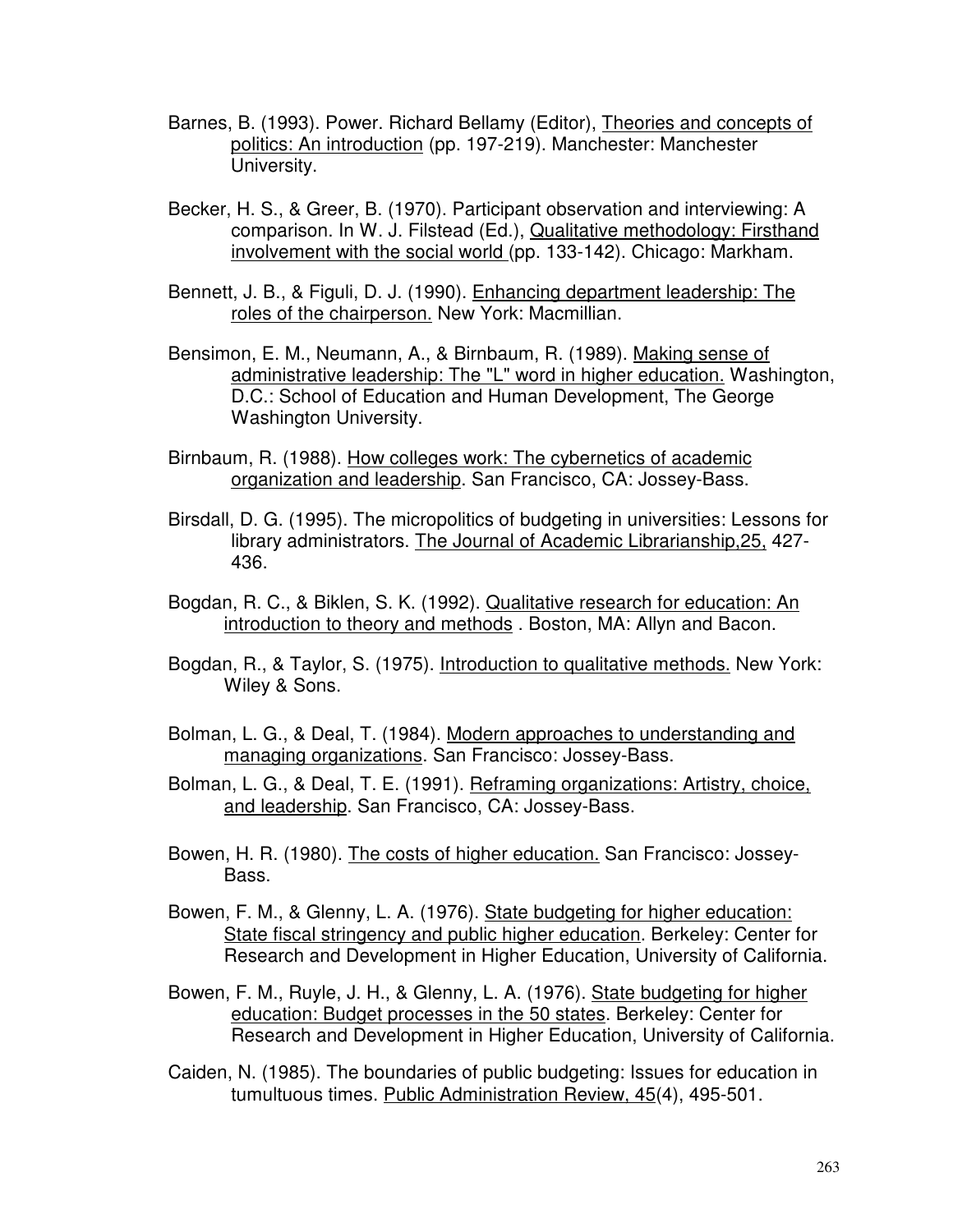- Campbell, R., & Mazzoni, Jr., T. L. (1976). State policy making for the public schools: A comparative analysis of policy making for the public schools in twelve states and a treatment of state governance models. Berkeley, CA: McCrutchan.
- Caruthers, J. K., & Orwig, M. (1979). Budgeting in higher education. Washington, D.C.: American Association for Higher Education.
- Chaffee, E. E. (1991). The role of rationality in university budgeting. Marvin Peterson (Editor), Organization and governance in higher education: An ASHE reader (4th ed.). Needham Heights, MA: Simon & Schuster Publishing.
- Cope, G. H. (1989). Budgeting methods for public programs. J. L. Perry (Editor), Handbook of public administration . San Francisco, CA: Jossey-Bass.
- Creswell, J. W. (1998). Qualitative inquiry and research design: Choosing among five traditions. Thousand Oaks, CA: Sage.
- Dahl, R. (1961). Who governs? Democracy and power in an American city. New Haven: Yale University Press.
- Dahl, R. (1991). Modern political analysis (5th ed.). Englewood Cliffs, NJ: Prentice Hall.
- Denny, C. (2003). Tips for managing the department budget. Written specifically for the ACE Department Chair Online Resource Center. Washington, D.C.: American Council on Education.
- Dickmeyer, N. (1993). Budgeting. In D. Breneman, L. Leslie, & R. Anderson. (Eds.), Finance in higher education: An ASHE reader. (Pp. 539-561).
- Douglas, J.D. (1976). Investigative social research. Individual and team field research. Beverly Hills. Sage.
- Duke, D. L. (1986). The aesthethics of leadership. Educational Administration Quarterly,22, 7-27.
- Easton, D. A. (1965). A systems analysis of political life. New York: Wiley.
- Enneking, E. A. (2003). Preparing the department budget. Written specifically for the ACE Department Chair Online Resource Center. Washington, D.C.: American Council on Education.
- Etzioni, A. (1961). A comparative analysis of complex organizations. New York: Free Press.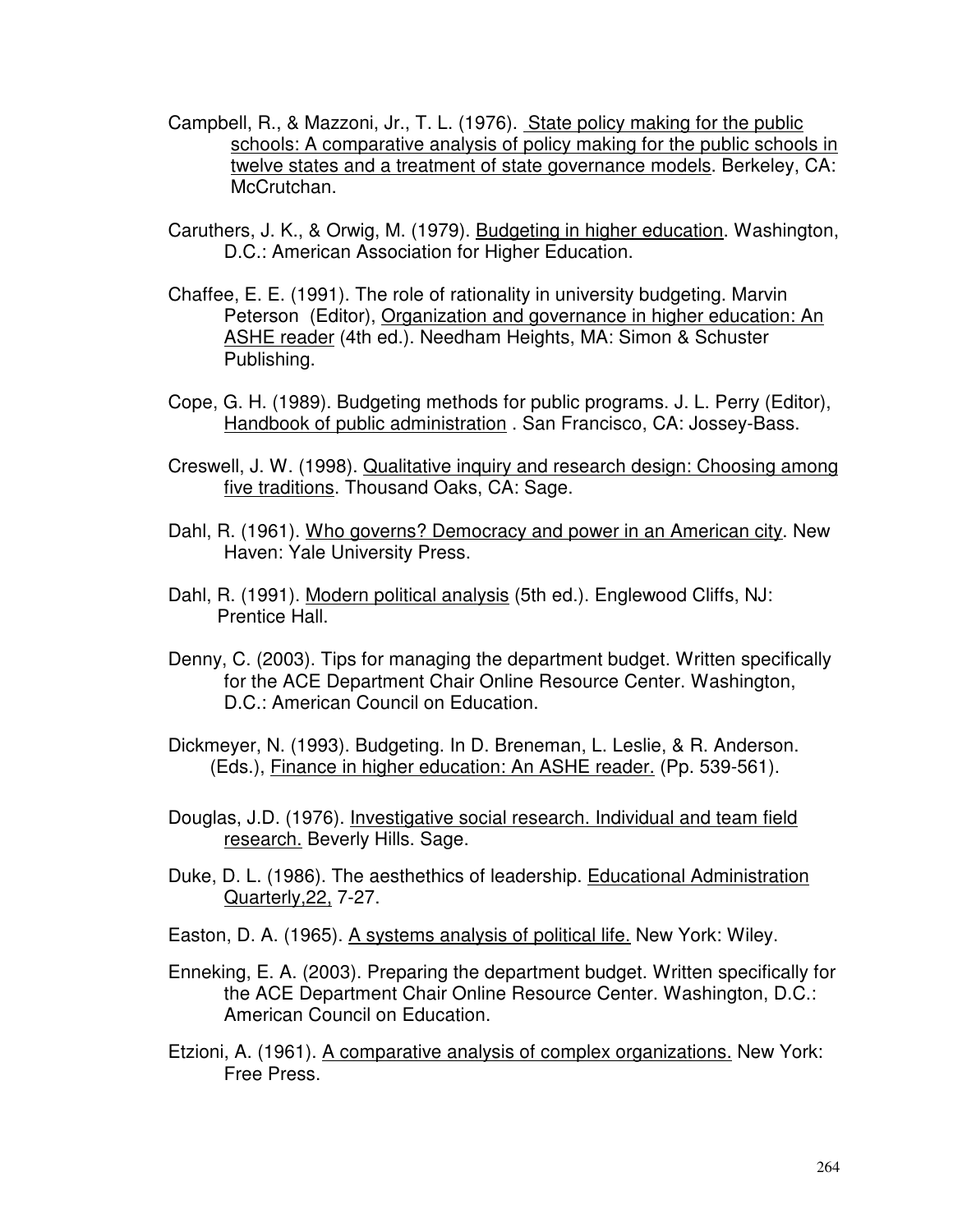- Fant, Jr., G. C., & Stump, M. L. (2003). An introduction to budgetary oversight for new department chairs. The Department Chair,14 (3),13-14.
- French, J. R., & Raven, B. (1959). The bases of social power. D. Cartwright (Ed.), Studies in social power (pp. 150-167). Ann Arbor: University of Michigan.
- Gamson, W. A. (1968). Power and discontent. Homewood, IL: Dorsey Press.
- Geary, L. S. (1992). The policymaking process resulting in fiscal policy for special education in the state of Utah. Unpublished doctoral dissertation, University of Utah.
- General Operating Budget. (2000-2001). University of Mt. Brilliance.<sup>16</sup>
- Ginsburg, S. G. (1982). 120 ways to increase and decrease expenses. Business Officer, 16(6), 14-16.
- Glenny, L., Bowen, F., Meisinger, R., Morgan, A., Purves, R. & Schmidtlein, F. (1975). State budgeting for higher education: Data digest. Berkeley, CA: Center for Research and Development in Higher Education, University of California.
- Glenny, L. A. (1976). State budgeting for higher education: Interagency conflict and consensus. Berkeley: Center for Research and Development in Higher Education, University of California.
- Gmelch, W. H., Miskin, V. D. (1993). Leadership skills for department chairs. Bolton, MA: Anker Publishing.
- Gmelch, W. H., Miskin, V.D. (1995). Chairing an academic department. Thousand Oaks: Sage.
- Goodman, P. (1962). The community of scholars. New York: Random House.
- Gross, Jr., M.J., & Jablonsky, S.F. (1979). Principles of accounting and financial reporting for nonprofit organizations. New York: Wiley.
- Hackman, J. (1991). Power and centrality in the allocation of resources in colleges and universities. Marvin Peterson (Editor), Organization and governance in higher education: An ASHE reader (4th ed., pp. 268-282). Needham Heights, MA: Simon & Schuster Publishing.
- Hanson, R. K. (1991). Budgeting monographs, serials, and electronic databases—how should the tart be cut? In S.H. Lee (Ed.), Budgets and acquisitions: Strategies for serials, monographs, and electronic formats. New York: The Haworth Process.

 $\overline{\phantom{0}}$ 

<sup>&</sup>lt;sup>16</sup> This source includes budget data beginning with 1997-1998.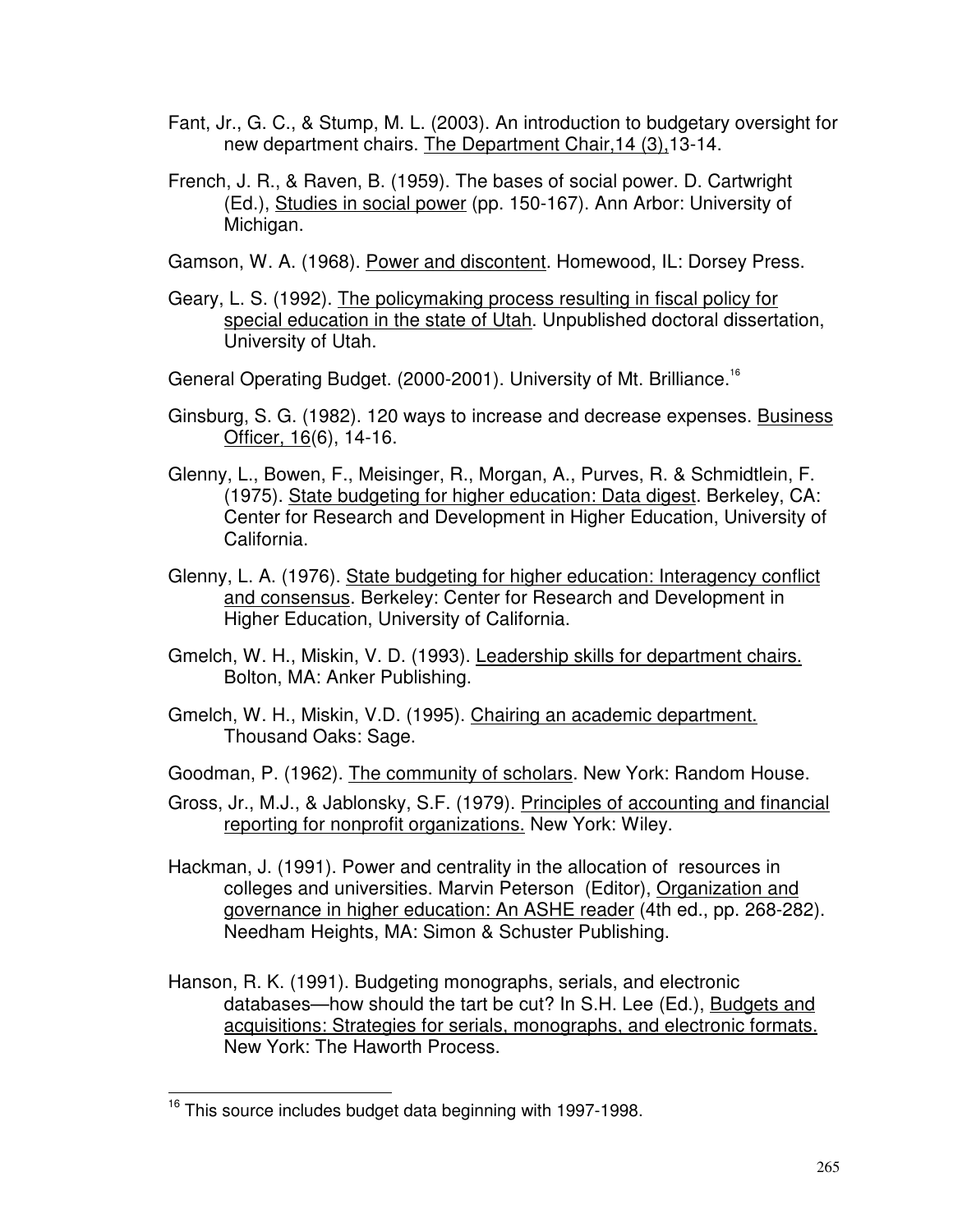- Hecht, I. W. D. (2003). Navigating the institutional budget. Written specifically for the ACE Department Chair Online Resource Center, Washington, D.C.: American Council on Education.
- Heckert, J. B., & Willson, J. D. (1955). Business budgeting and control (2<sup>nd</sup> ed.). New York: Ronald Press.
- Heiser, H. C. (1959). Budgeting: Principles and practices. New York: Ronald Press.
- Herriott, R. E., & Firestone, W. A. (1983). Multisite qualitative policy research: Optimizing description and generalizability. Educational Researcher, 12, 14-19.
- Hesselbein, F., Goldsmith, M., & Beckhard, R. (1996). The leader of the future [electronic resource]: New visions, strategies, and practices for the next era. San Francisco, CA: Jossey-Bass.
- Houbeck, Jr., R. (1991). Who gets what: Allocating the library's materials budgets. S. H. Lee (Ed.), Budgets for acquisitions: Strategies for serials, monographs, and electronic formats (pp. 99-119). New York: The Haworth Press.
- Hyatt, J. A., Shulman, C. H., & Santiago, A. A. (1984). Reallocation: Strategies for effective resource management. Washington, D.C.: NACUBO.
- Jones, R. L., & Trentin, H. G. (1966). Budgeting: Key to planning and control. New York: American Management Association.
- Jordell, K. O. (1987). Negotiating in absurdum: Resource allocation in an organized anarchy. 27th Annual Forum of the Association for Institutional Research.
- Kaplin, W. A., & Lee, B. A. (1995). The college and state government. In W. A. Kaplin, & B. A. Lee The Law of Higher Education (3rd ed., pp. 671-710). San Francisco, CA: Jossey-Bass.
- Kettl, D. F. (1989). Expansion and protection in the budgetary process. Public Administration Review, 49(3), 231-239.
- Kingdon, J. W. (2003). Agendas, alternatives, and public policies. New York: Addison-Wesley.
- Lasswell, H. D. (1936). Politics: Who gets what, when, how. Glencoe, IL: The Free Press.
- Lasswell, H. D., & Kaplan, A. (1950). Power and society: A framework for political inquiry. New Haven: Yale University Press.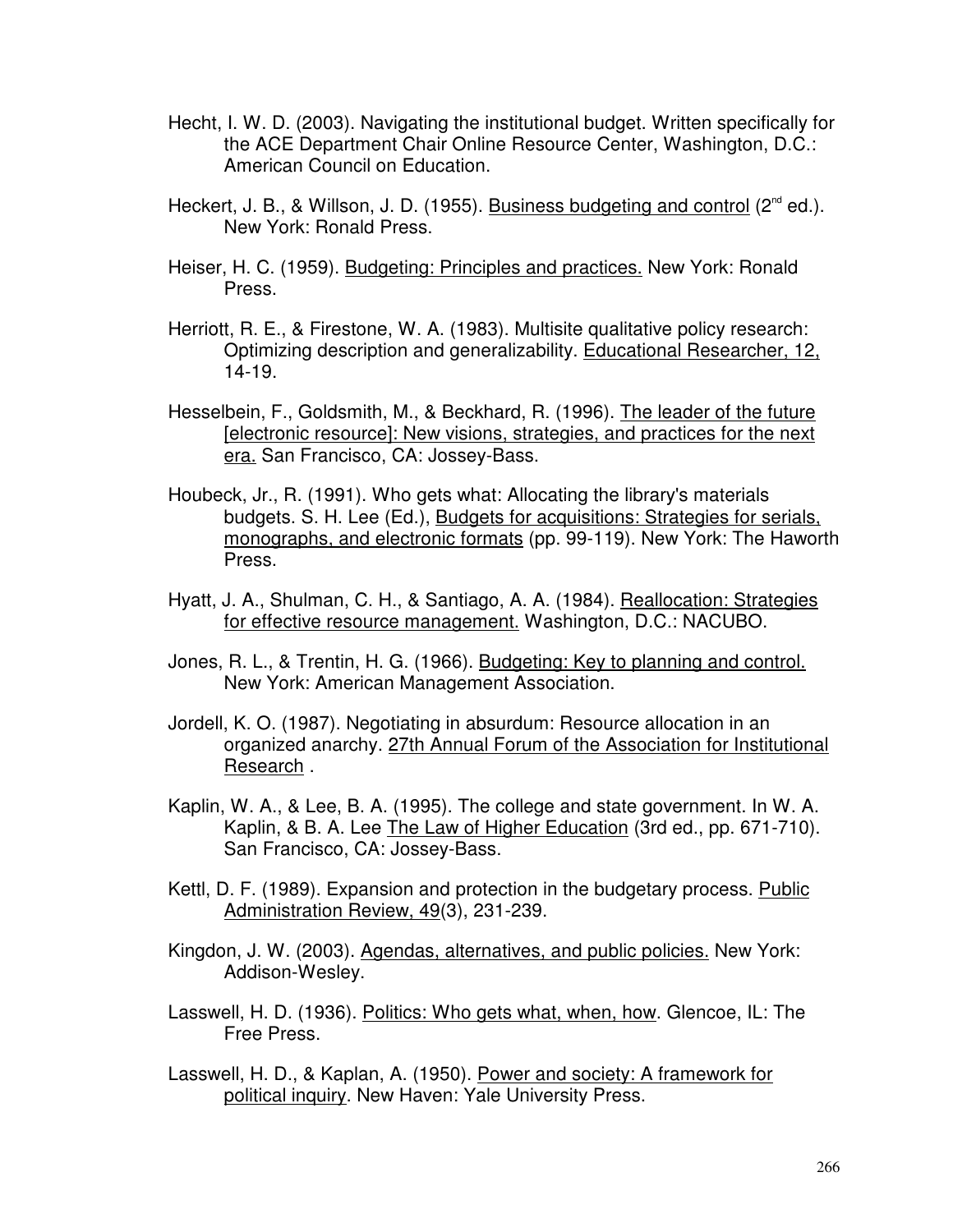- Layzell, D. T., & Lyddon, J. W. (1990). Budgeting for higher education at the state level: Enigma, paradox, and ritual . Washington, D.C.: The George Washington University, School of Education and Human Development.
- Ledyaev, V. G. (1997). Power: A conceptual analysis. Commack, NY: Nova Science Publishers, Inc.
- Lee, R. D., & Johnson, R. W. (1989). Public budgeting systems (4th ed.). Baltimore: University Park Press.
- Leedy, P. D., & Ormrod, J. E. (2001). Practical research: Planning and design. New Jersey: Prentice-Hall.
- LeLoup, L. (1977). Budgetary politics: Dollars, deficits, decisions. Brunswick, OH: King's Court Communications, Inc.
- LeLoup, L., & Moreland, W. B. (1978). Agency strategies and executive review: The hidden politics of budgeting. Public Administration Review, 38, 232- 239.
- Lindblom, C. (1968). The policy-making process. Englewood Cliffs, NJ: Prentice Hall.
- Lofland, J. (1971). Analyzing social settings: A guide to qualitative observation and analysis. Belmont, CA: Wadsworth.
- Lucas, A. (1989). The department chairperson's role in enhancing college teaching. New Directions for Higher Education. San Francisco: Jossey-Bass.
- Lucas, A. (1990). The department chair as change agent. In P. Seldin and Associates (Ed.), How administrators can improve teaching. San Francisco: Jossey-Bass.
- Lucas, A. (1994). Strengthening department leadership: A team-building guide for chairs in colleges and universities. San Francisco: Jossey-Bass.
- Lucas, A. (2000). Leading academic change: Essential roles for department chairs. San Francisco: Jossey-Bass.
- Malen, B. (1983). Politics of persistence: The legislative process resulting in Minnesota's tuition tax concession statutes for elementary-secondary education. Unpublished doctoral dissertation, University of Minnesota.
- Matkin, G. (1985). Effective budgeting in continuing education: A comprehensive guide to improving program planning and organizational effectiveness. San Francisco: Jossey-Bass.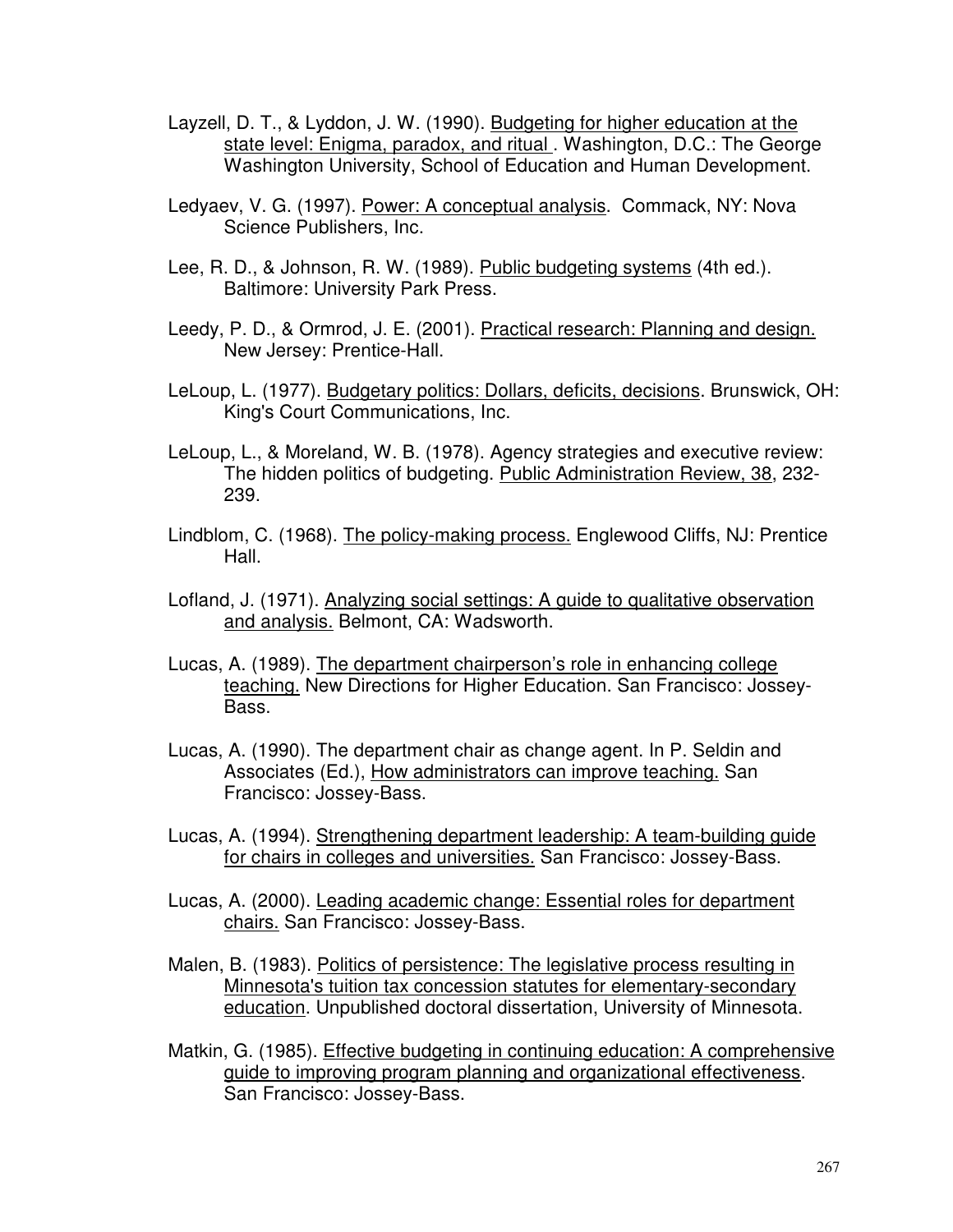- Mayer, R. R., & Greenwood, E. (1980). The design of social policy research. Englewood Cliffs, NJ: Prentice Hall.
- McCarthy, S. A. (2005). Testing Baldridge's political model: A case study of the Asian- American studies program at the University of Maryland. Unpublished doctoral dissertation, University of Maryland College Park.
- McHenry, D. E., & Associates. (1977). Academic chairpersons. San Francisco: Jossey-Bass.
- Meisinger, Jr., R. J. (1976). State budgeting for higher education: The uses of formulas. University of California, Berkeley, CA: Center for Research and Development in Higher Education.
- Meisinger, Jr., R. J. (1994). College and university budgeting: An introduction for faculty and academic administrators (2nd ed.). Washington, D.C.: National Association of College and University Business Officers.
- Meltsner, A. (1972). Political feasibility and policy analysis. Public Administration Review, 32 (6), 859-867.
- Merriam, S. B. (1988). Case study research in education. San Francisco, CA: Jossey-Bass.
- Miles, M. B., & Huberman, A. M. (1994). Qualitative data analysis: A sourcebook of new methods (2nd ed.). Thousand Oaks, CA: Sage.
- Millett, J. D. (1962). An essay on organization: The academic community. New York: McGraw-Hill.
- Mingle, J. R., et al. (1982). Challenges of retrenchment: Strategies for consolidating programs, cutting costs, and reallocating resources. San Francisco, CA: Jossey-Bass.
- Morgan, G. (1986). Images of organizations. Newbury Park, CA: Sage.
- Murphy, J. T. (1980). Getting the facts: A fieldwork guide for evaluators and policy analysts. Santa Monica, CA: Goodyear.
- NACUBO. (1992). College and university business administration. In D.M. Greene (Ed.), 5<sup>th</sup> ed., Washington, D.C.: National Association of College and University Business Officers.

Narayanan, V. K., & Fahey, L. (1982). The Micro-Politics of Strategy Formulation. Academy of Management Review,7, 1, pp. 25-34.

Patton, M. Q. (1980). Qualitative evaluation methods. Beverly Hills, CA: Sage.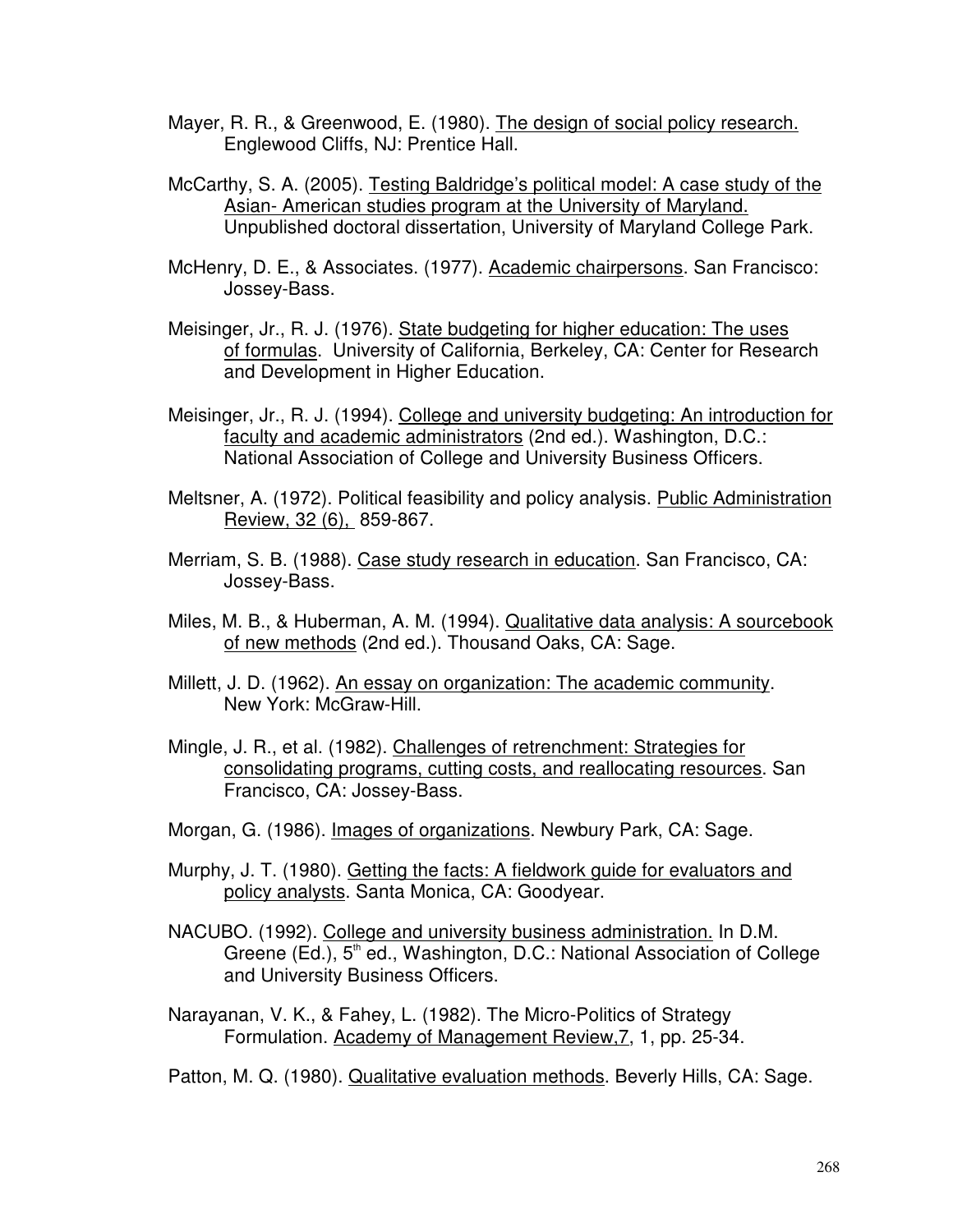- Perrow, C. (1970). Departmental power and perspectives in industrial firms. In M.N. Zald (Ed.), Power and organizations (pp. 59-89). Nashville: Vanderbilt University Press.
- Pfeffer, J. (1981). Power in organizations. Marshfield, MA: Pitman.
- Pfeffer, J., & Salancik, G. (1974). Organizational decision making as a political process: The case of a university budget. Administrative Science Quarterly,19, 135-151.
- Purtill, Jr., J. S. (1993). Budgeting tactics and techniques. New York: American Institute of Certified Public Accountants.
- Purves, R. A., & Glenny, L. A. (1976). State budgeting for higher education: Information systems and technical analyses. Berkeley: Center for Research and Development in Higher Education, University of California.
- Ruyle, J. H., & Glenny, L. A. (1976). State budgeting for higher education: Trends in state revenue appropriations from 1968-1975. Berkeley: Center for Research and Development in Higher Education, University of California.
- Schmidtlein, F. A. (1990). Why Linking Budgets to Plans Has Proven Difficult in Higher Education. Planning for Higher Education, 18 (2), 9-23.
- Schmidtlein, F. (1999). Assumptions underlying performance-based budgeting. Tertiary Education and Management, 5, 159-174.
- Schmidtlein, F., & Glenny, L. A. (1977). State budgeting for higher education: The political economy of the process. Berkeley, CA: Center for Research and Development in Higher Education.
- Seagren, A. T., Creswell, J. W., & Wheeler, D. W. (1993). The department chair: New roles, responsibilities, and challenges. Washington, D.C.: The George Washington University, School of Education and Human Development.
- Serban, A. M. (1997). Performance funding in public higher education: A comparative analysis. Unpublished doctoral dissertation, State University of New York, Albany, New York.
- Shattock, M., & Rigby, G. (1983). Resource allocation in British Universities. University, Guildford, Surrey: Society for Research into Higher Education.
- Stainback, S., & Stainback, W. (1984). Methodological considerations in qualitative research. Journal of the Association for Persons with Severe Handicaps, 9, 296-303.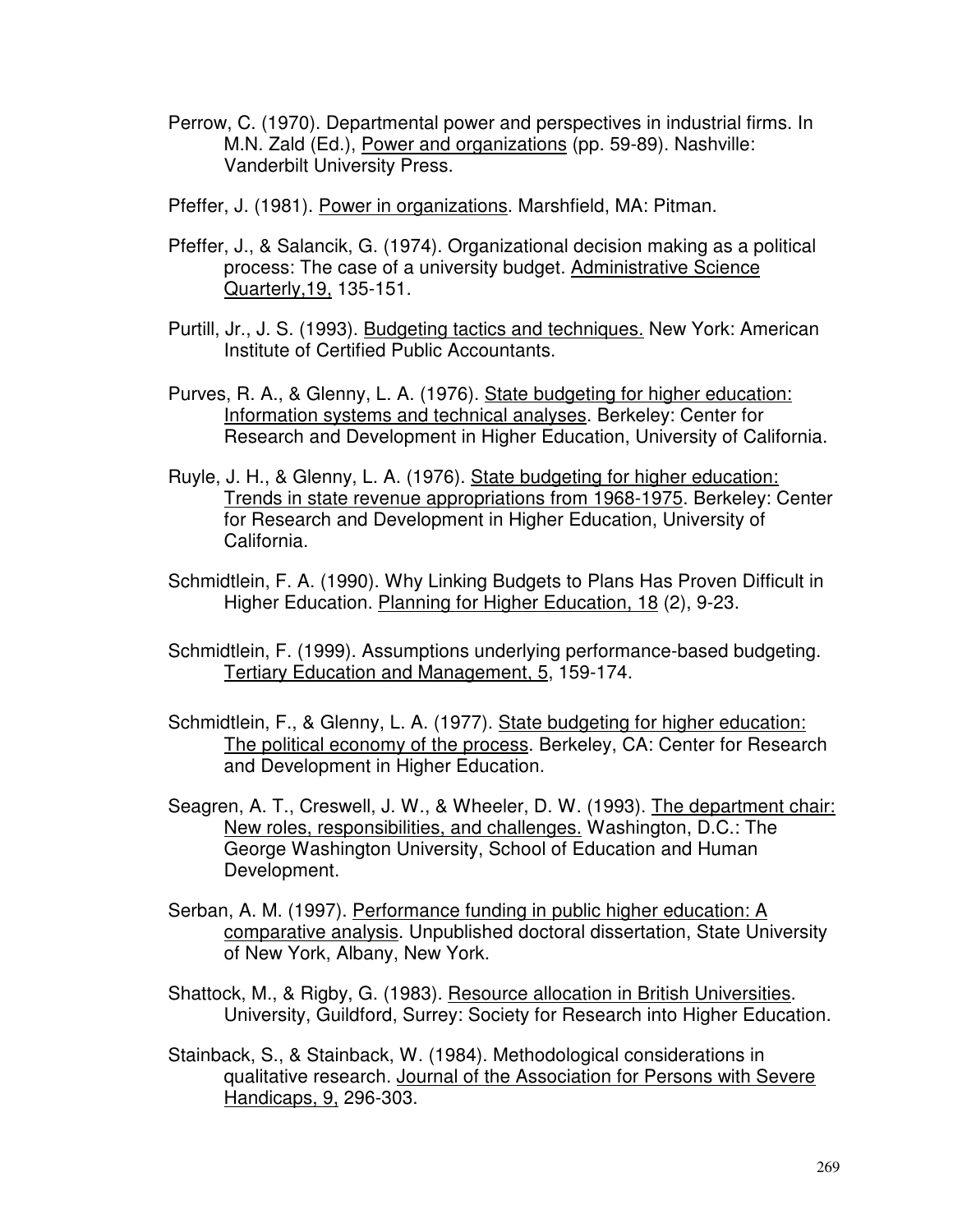Stake, R. (1995). The art of case study research. Thousand Oaks, CA: Sage.

- Tucker, A. (1984). Chairing the academic department: Leadership among peers (2nd ed.). New York: ACE/Macmillan.
- Tucker, A. (1992). Chairing the academic department: Leadership among peers (3rd ed.). New York: ACE/Macmillan.
- Turrisi, I. (1978). Obtaining departmental resources through planning, analysis and persuasion: A working paper. Institute for Departmental Leadership Tallahassee, FL: Florida State University.
- University Catalog. (2001). University of Mt. Brilliance.
- University of Mt. Brilliance. (1999). "Collective Bargaining Agreement Between the Board of Regents of the University of Mt. Brilliance and the University of Mt. Brilliance Chapter of the American Association of University Professors."
- Waggaman, J. S. (1991). Strategies and consequences: Managing the costs in higher education. ASHE-ERIC Higher Education Report No. 8. Washington, D.C.: The George Washington University.
- Wax, M. L. (1971). Anthropological perspectives on education. New York: Basic Books.
- Weber, M. (1947). The theory of social and economic organization. New York: Oxford University Press.
- Welsch, G. A., Hilton, R. W., & Gordon, P. N. (1988). Budgeting: Profit, planning, and control  $(5<sup>th</sup>$  ed.). Englewood Cliffs, NJ: Prentice Hall.
- Whyte, W. F. (1984). Learning from the field: A guide from experience. Beverly Hills: Sage.
- Wildavsky, A. (1979). The politics of the budgetary process (3rd ed.). Boston, MA: Little, Brown, and Company.
- Wildavsky, A. (1984). The politics of the budgetary process (4th ed.). Boston, MA: Little, Brown, and Company.
- Wildavsky, A. (1986). Budgeting: A comparative theory of budgetary processes (2nd ed.). New Brunswick (U.S.A.): Transaction Books.
- Wildavsky, A. (1988). The new politics of the budgetary process. Boston, MA: Scott, Foreman, and Company.